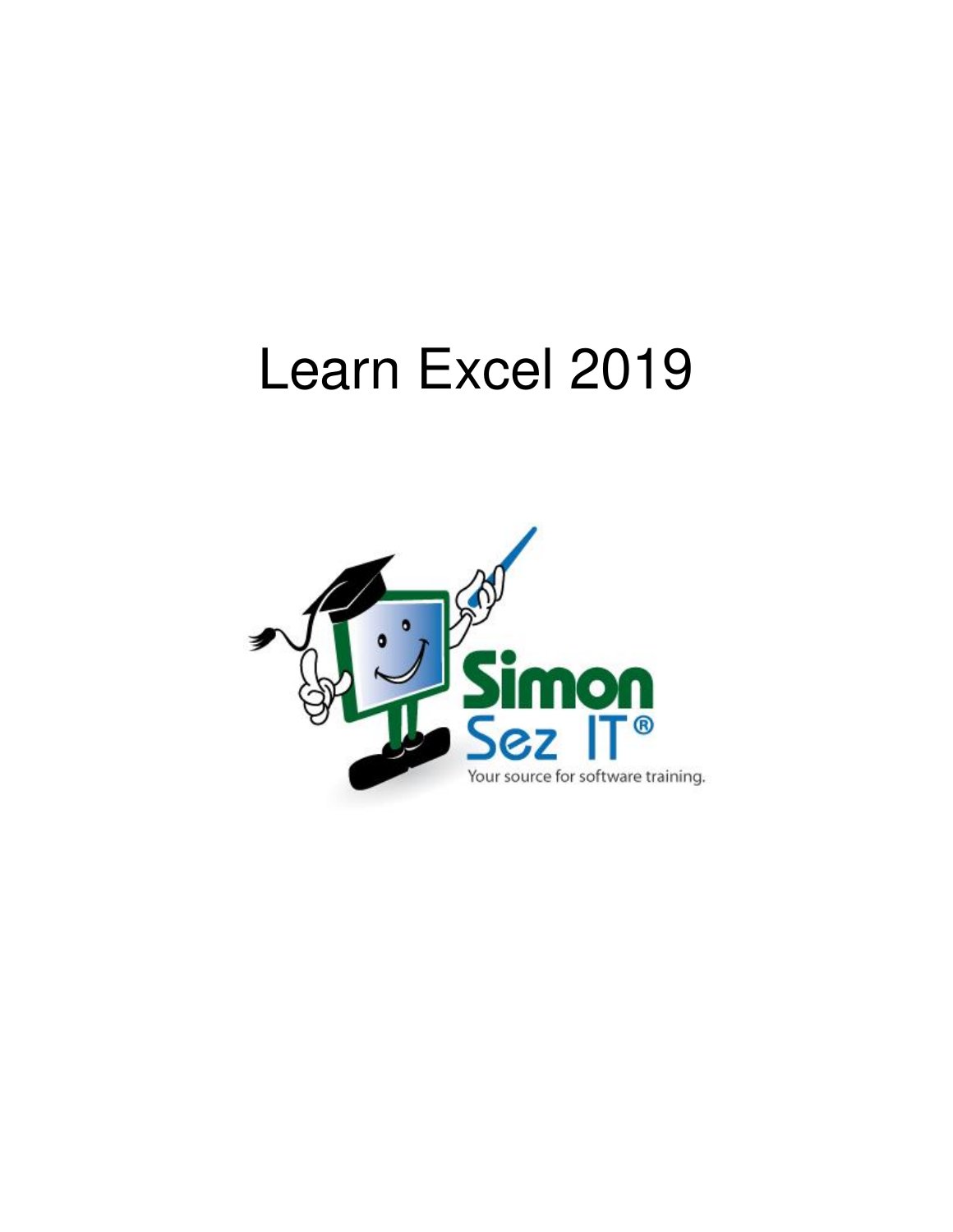# **Table of Contents**

| Module $1 -$ Intro to Excel     |
|---------------------------------|
|                                 |
|                                 |
|                                 |
|                                 |
|                                 |
|                                 |
| Module 2 – Creating Workbooks   |
|                                 |
|                                 |
|                                 |
|                                 |
|                                 |
|                                 |
| Module $3 -$ Saving Workbooks   |
|                                 |
|                                 |
|                                 |
| Module 4 – Navigating Workbooks |
|                                 |
|                                 |
|                                 |
| .40                             |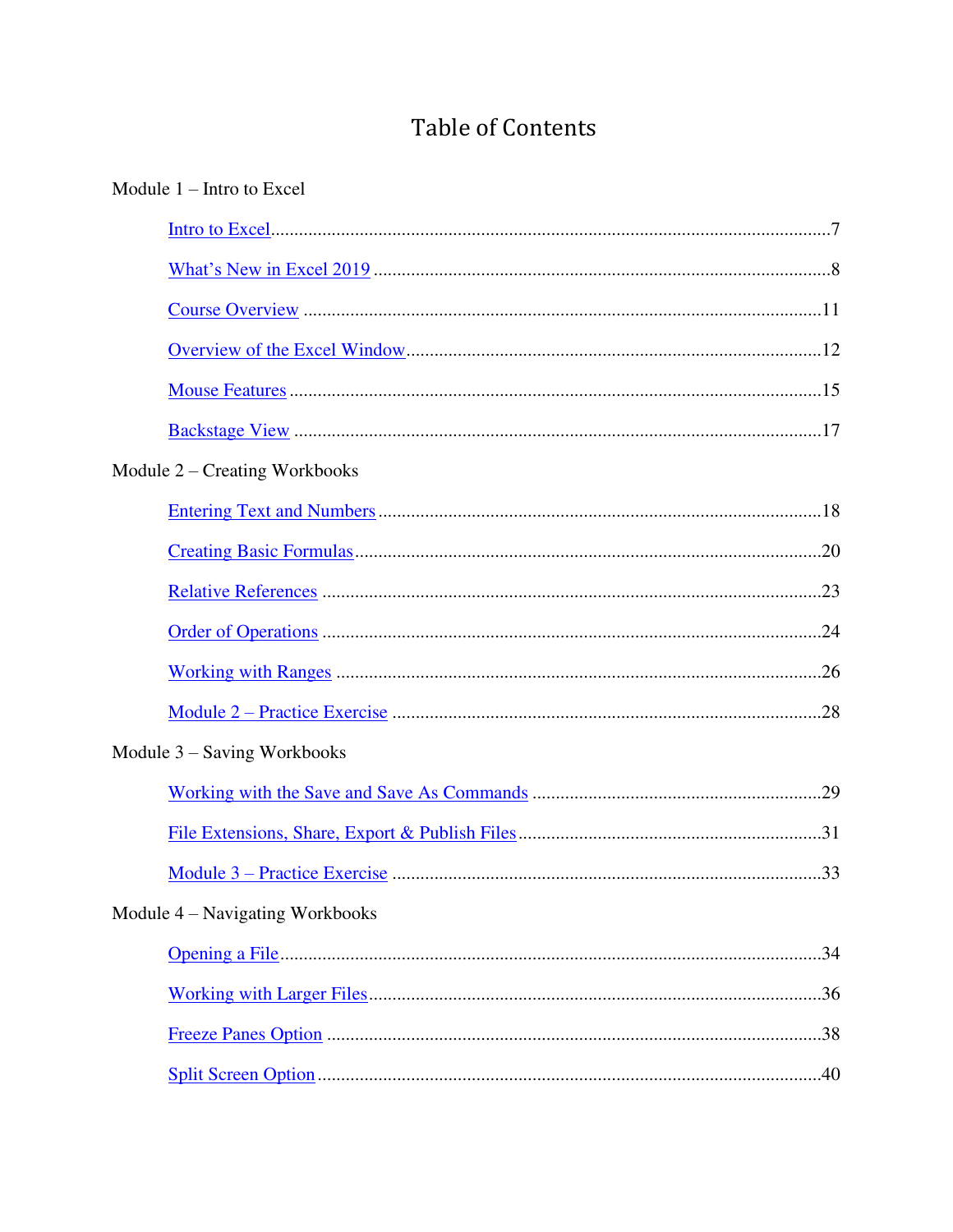| Module $5 - Page$ Setup & Print Options         |  |
|-------------------------------------------------|--|
|                                                 |  |
|                                                 |  |
|                                                 |  |
|                                                 |  |
|                                                 |  |
|                                                 |  |
|                                                 |  |
| Module 6 – Working with Rows, Columns and Cells |  |
|                                                 |  |
|                                                 |  |
|                                                 |  |
| Module 7 – Moving Data                          |  |
|                                                 |  |
|                                                 |  |
|                                                 |  |
| Module $8$ – Formulas & Functions               |  |
|                                                 |  |
|                                                 |  |
|                                                 |  |
|                                                 |  |
|                                                 |  |
| Module $9$ – Working with Sheets                |  |
|                                                 |  |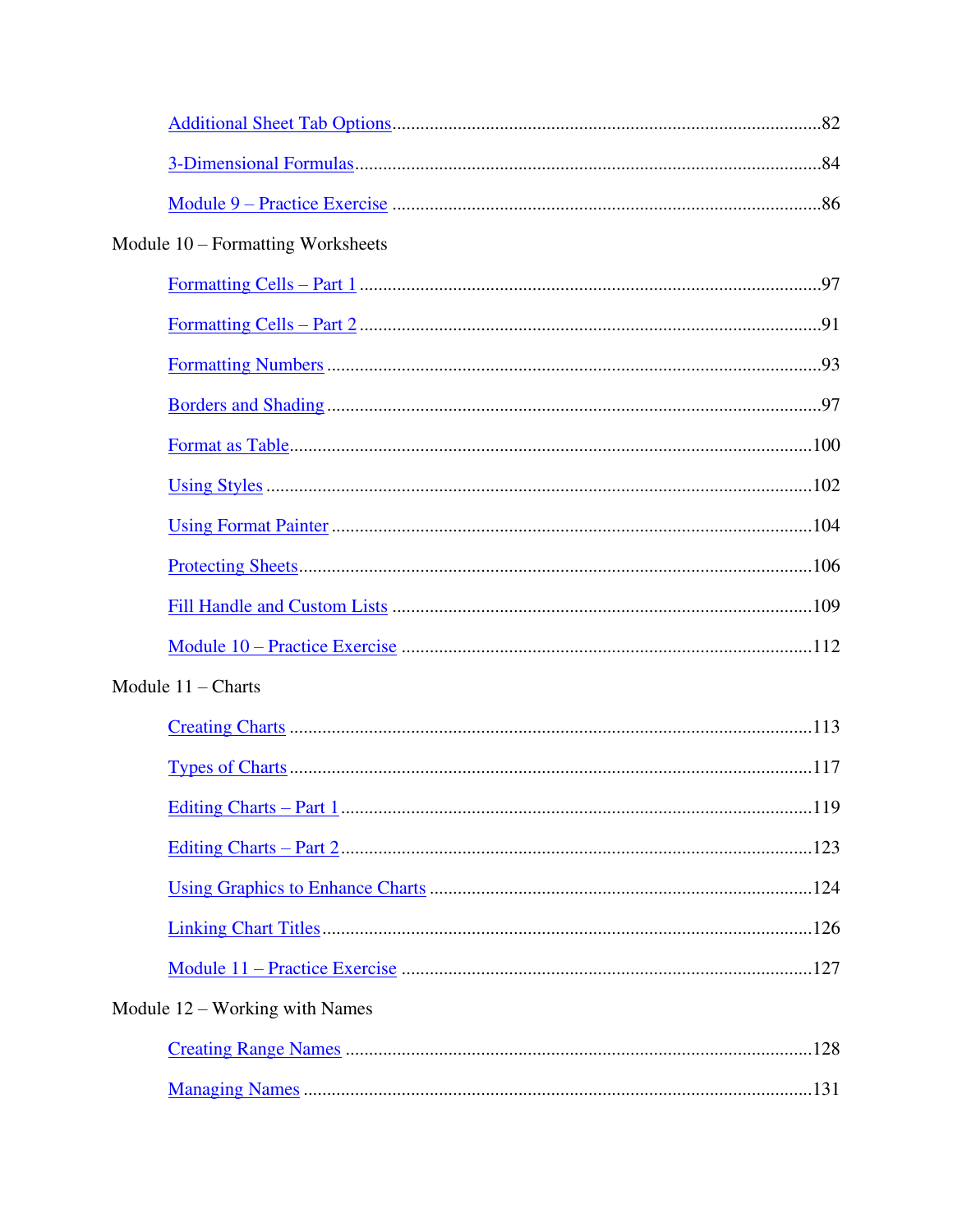| Module $13$ – Sorting and Filtering     |  |
|-----------------------------------------|--|
|                                         |  |
|                                         |  |
|                                         |  |
|                                         |  |
|                                         |  |
| Module $14$ – Outlining and Subtotaling |  |
|                                         |  |
|                                         |  |
|                                         |  |
| Module $15 -$ Working with Views        |  |
|                                         |  |
|                                         |  |
|                                         |  |
|                                         |  |
| Module $16$ – Linking Files             |  |
|                                         |  |
|                                         |  |
|                                         |  |
|                                         |  |
| Module 17 – Advanced Formula Creation   |  |
|                                         |  |
|                                         |  |
|                                         |  |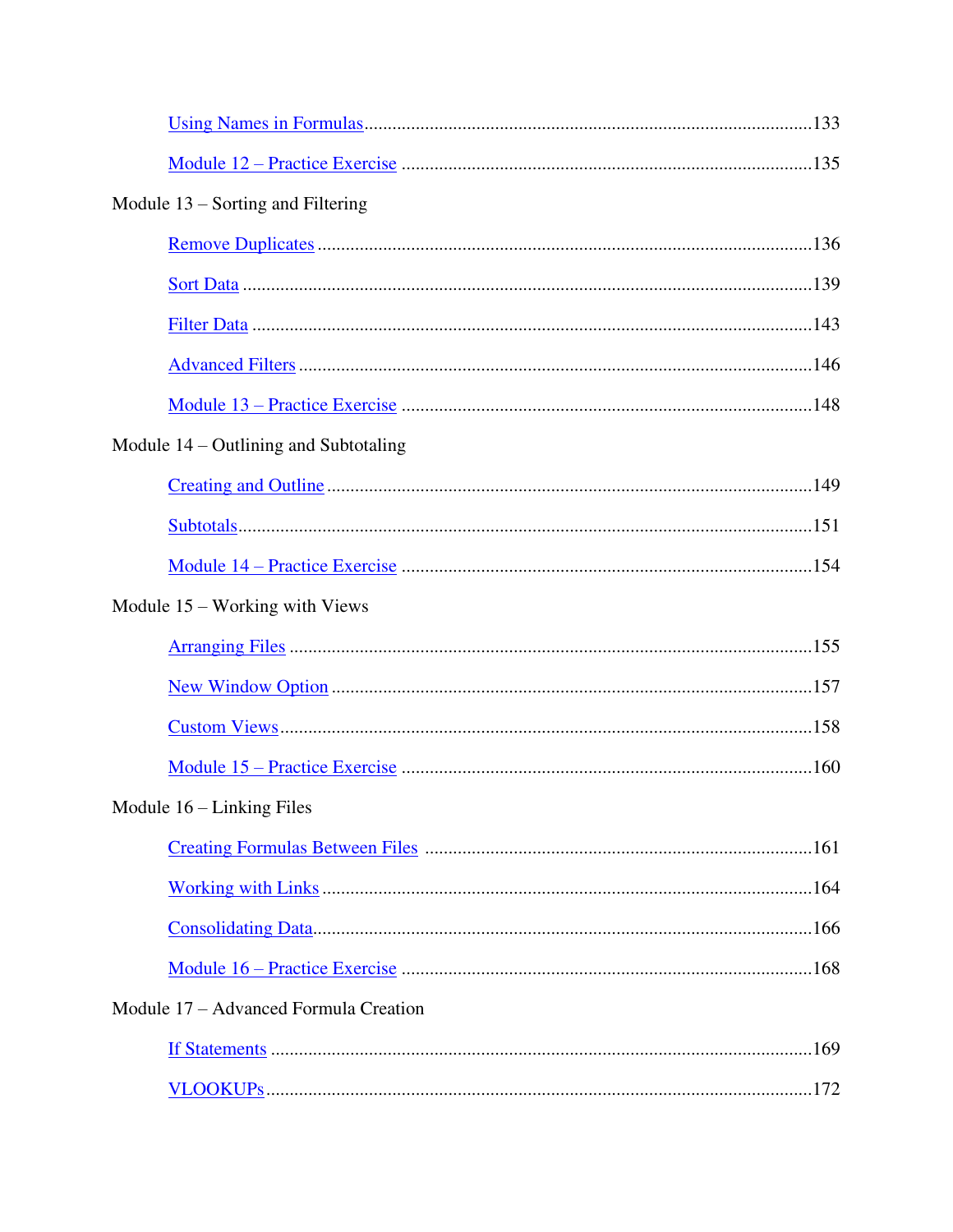| Module 18 - Pivot Tables              |
|---------------------------------------|
|                                       |
|                                       |
|                                       |
| Module 19 – Additional Excel Features |
|                                       |
|                                       |
|                                       |
|                                       |
|                                       |
|                                       |
| Module $20$ – Shortcuts               |
|                                       |
| Module $21 - \text{Closing}$          |
|                                       |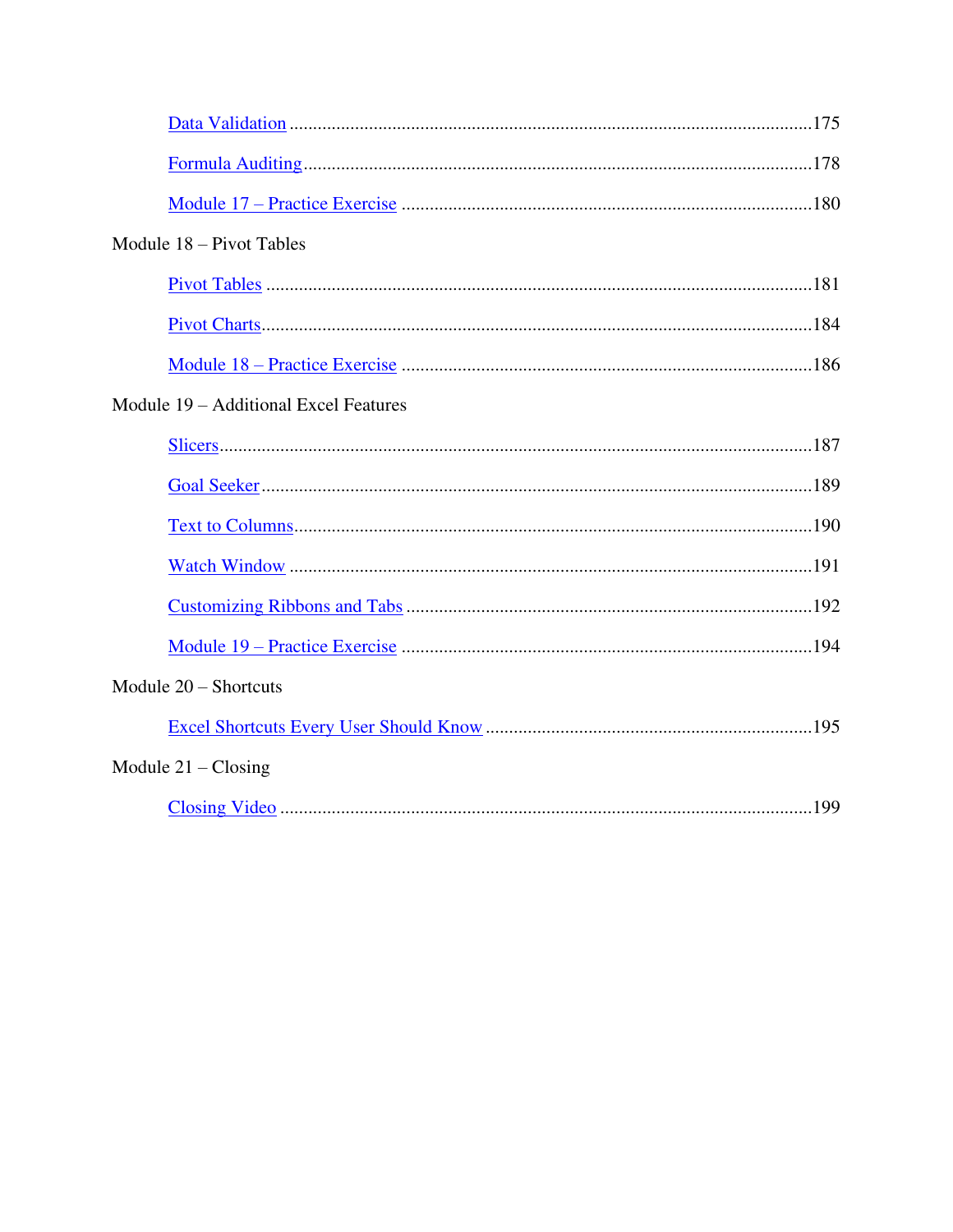# **Chapter 1 – Intro to Excel**

## <span id="page-6-0"></span>**Video: Intro to Excel**

**Cindy:** Hi there. Welcome to Excel 2019. My name is Cindy and I'm going to be your instructor and help walk you through this series of videos. I wanted to take a few moments and let you know a little bit about myself and what to expect as you walk through this course.

I've actually been teaching Excel for quite a number of years now, over 15, and I teach everything from the basics all the way to advanced features. So hopefully we'll be able to get a lot of this information over to you quickly so that you can get started working on some of your projects.

If you're brand new to Excel make sure you watch these in order. If you try to watch them out of order it may not make much sense to you. And go ahead and watch them again and again if you need to. I want you to have the concepts down before you move on to the next video.

If you've been using Excel for a while hopefully you'll get some tips, tricks, easier ways to do things.

Well let's go ahead and get started and we're going to go into section two and talk about what's new in Excel 2019.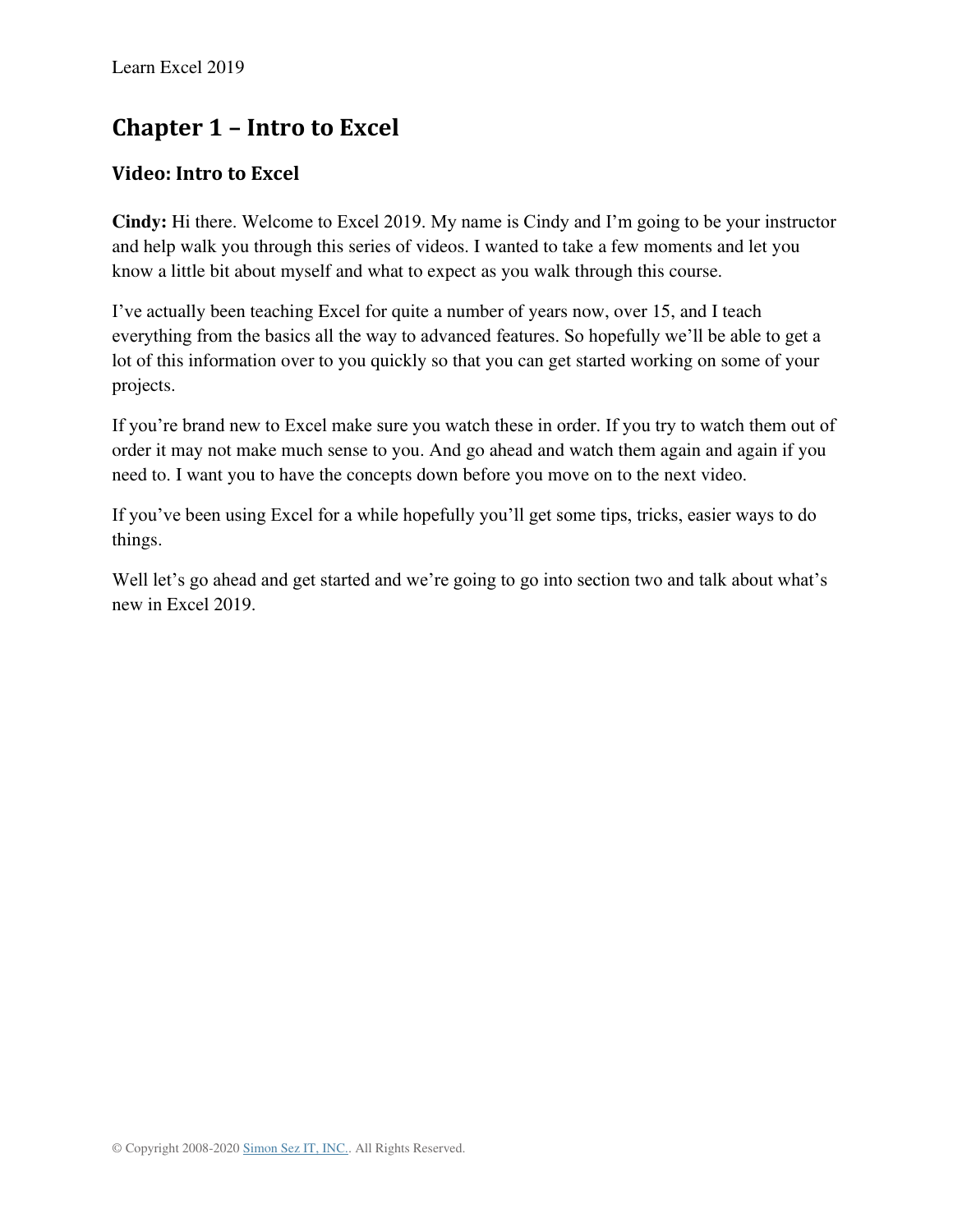#### <span id="page-7-0"></span>**Video: What's New in Excel 2019**

**Cindy:** Hey there. Welcome back. We are still in module one where I'm giving you an overview or an intro to Excel. I want to go ahead in section two here and just talk real quick about what's new in Excel 2019. There's some changes you'll want to be aware of, especially if you've worked in older versions. The basics always work the same but let's jump right in and I'll show you some of the new features.

Let's start with one of the newest features in Excel and that has to do with selecting. Now selecting has always been around but there's a little twist to it now. Before if we wanted to select a range we would go ahead and do that, we'd hold Control and maybe get another range, we could click over here, we can click over here, wherever we want. But if we wanted to, for example, deselect this one we'd have to click away from it and then start all over again. What they've done now is you have the ability to deselect some of the cells you've already selected without having to start over. So let's say again I just select this and I hold Control and come over here and maybe I get this and maybe over here. And now I say I really don't want these selected. As long as I'm holding Control I can click and drag through those and they are gone and the other cells are still selected. That's a really helpful little feature.

The next feature I want to talk about is the new Accessibility Checker. For people who maybe can't see very well or disabled sometimes they can't see when there are little things that might be wrong in their spreadsheet and Excel will try to help them out by letting them know where some of those things are and what to do about them. Let me show you how the Accessibility Checker works.

For those people that are disabled or possibly visually impaired sometimes if there are weird things going on on your screen you may not be able to see it very well. Excel has this feature called the Accessibility Checker which will help look for those things for you and then give you a real quick one click way to go ahead and fix those things.

One of the things that you'll see in a moment is if you look at this word Months this is actually in a combination cells A and B. They've merged them together. And someone that's visually impaired may not notice that right away. Let's go ahead and look at the Accessibility Checker. You will find that under the Review tab and then right here it says Check Accessibility.

It'll pop up on the righthand side and it's found a couple of things. Let's click on the first one and you'll see it sees those merged cells we mentioned and it tells me which cells they're in. now I could come over here and actually fix it but notice that I can actually the down arrow and then I can go ahead and unmerge it right from here. So that's one thing I can do. Now I would have to go back at this point and actually move it over here if I wanted it to look right.

Now Excel also found something else. Notice it says Default Sheet Names. It doesn't like the fact that Sheet 1 is names Sheet 1. For someone who's visually impaired they might not be able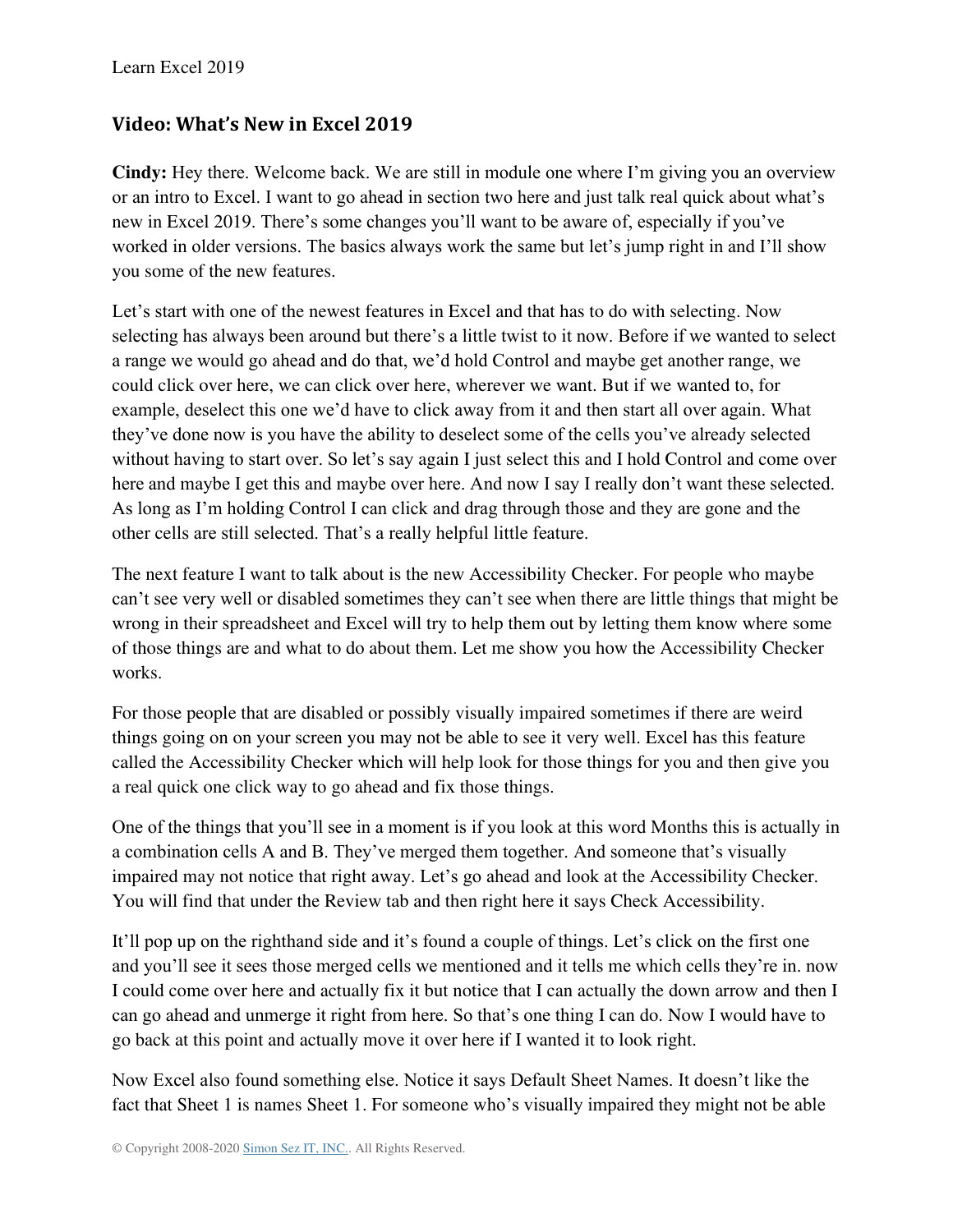to read that very well because it's small. We can go down and rename this and I can do it right here and I can call it My Sales Report and that way it'd be much easier for someone to actually see what's on that particular sheet. And that's how the Accessibility Checker works.

Another feature that's new to Excel 2019 is the Translate feature. The Translate feature enables you to take selected text and translate it to a different language.

Whichever cell or range of cells I have selected Excel will go ahead and translate it into another language for me. Let's say I'd like to know what the word Months looks like in Spanish. As long as I have that cell selected I can go up to the Review tab, choose the Translate option and you'll see the Translator appear on the right. The very first time you do this it will take a minute to load the translator but then after that it pops up just like this.

Now here's the word Months I have selected and down here I can pick the language I'd like to see Months translated into. So you can see that if I wanted Spanish for example I can choose it right there. You can also do it in reverse. If you happen to have Spanish text out here somewhere, see how I can flip this and it tells me this word is the Spanish word and this is the English word. And that's pretty cool when you want to work with translations and see what words look like in another language.

Another new feature that Excel has is a new function called Concat. We used to have one called Concatenate and that would actually merge two cells together in the same cell and that is still there but it's going away so I want to show you how this works because it'll be the same with a couple of additional new features.

We used to have a feature called Concatenate and what Concatenate would do was take two cells, like maybe Sara Kling here and merge them together in the same cell. There are times when you want to do that. Keep in mind if you're going to sort and filter you do want to keep these in separate columns, but let's go ahead and do this.

I'm going to right click on column D and insert a new column there so that we can put our merged cells in. Now I'm going start with an equal sign because I am writing a formula. I'm going to put CON and that brings up all the functions that have CON in them. Now here's the old one, Concatenate right here. You can see it has a yellow what we call a Yield sign. That means that that particular function is getting ready to go away soon. This new Concat has actually replaced it.

What I'm going to do is double click on Concat to stick it in there and the first thing it wants to know is what's the first piece of text I want to merge. That would be Sara. I'm going to put my comma and then it wants to know what the second piece of text is and that would Kling in this case. And that's all I want. I'll go ahead and hit the Enter key and there's Sara Kling. It's merged those two pieces of information together.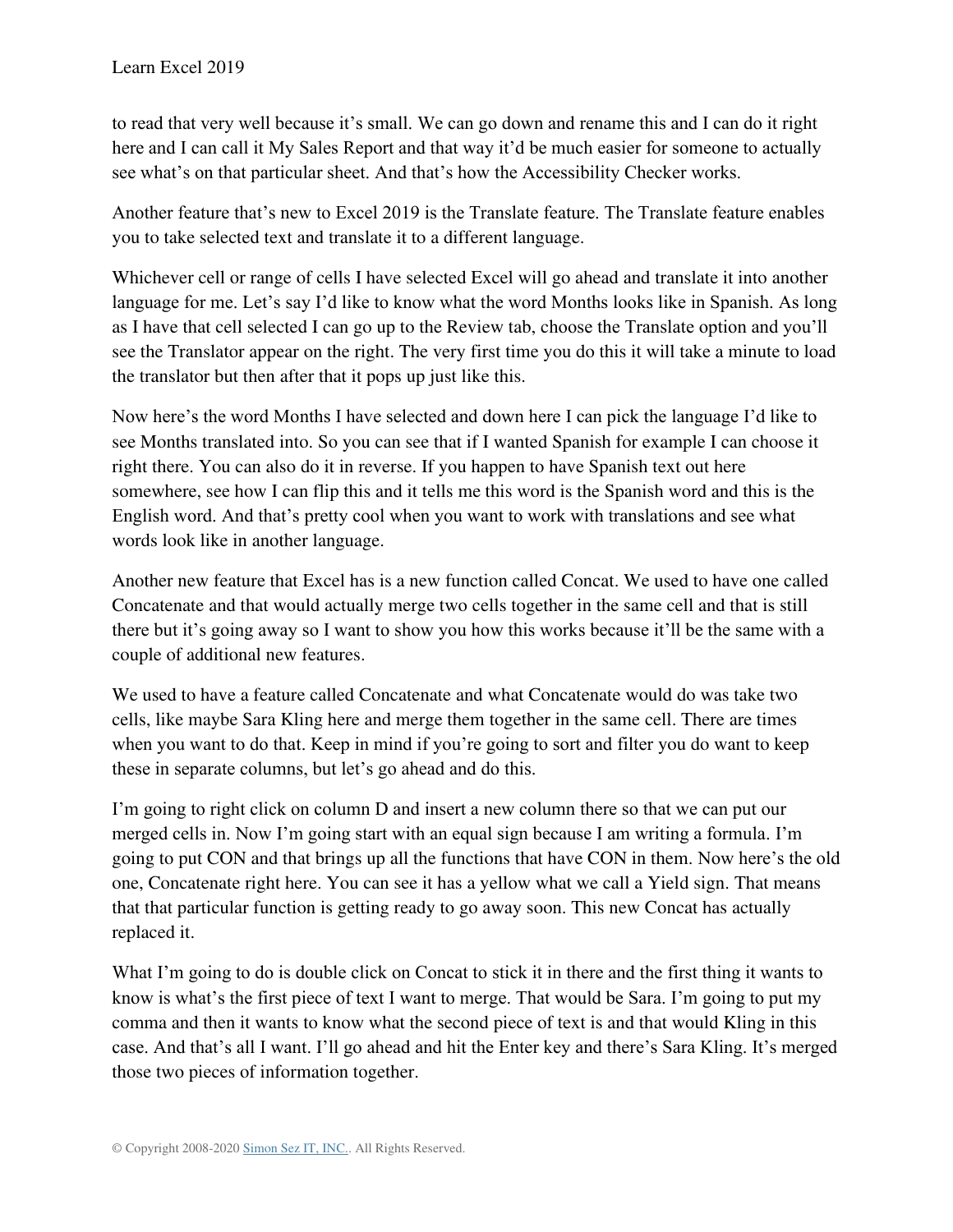Now you'll notice there's no space in there. In order to get the space I just double clicked so that we can edit our formula. You want to click after that comma and before the C because you're going to add an open quote, a comma, a space, a close quote, and then a comma. That tells Excel there's another piece of data in there and the space in there is what I'm looking for. I'll go ahead and hit the Enter key and now you can see it's got the space. I can copy this down and have all of these.

Now let me go ahead and delete this. The Concat function also has an additional that it will do. Let's say that you want to take all of these for example and merge those into one cell. All we'd have to do is come over here and start with our equal sign. We'll put our Concat in again and now what we'll do is select all of these and hit the Enter key and now you'll see that it's actually put those all in one cell. Now there's no way you can go back and put the spaces in unless you manually do it but you'll see this goes on and on and on forever, especially if you had a long list like this. So that's what the Concat feature will do for you.

Those are just a few of the new features that are in Excel 2019. As we go through this series of videos I'm going to point out some of the other new features and we'll see how to use those as well. Let's go ahead now and jump into section three where I can give you a course overview and that way you know what to expect as you go through this course.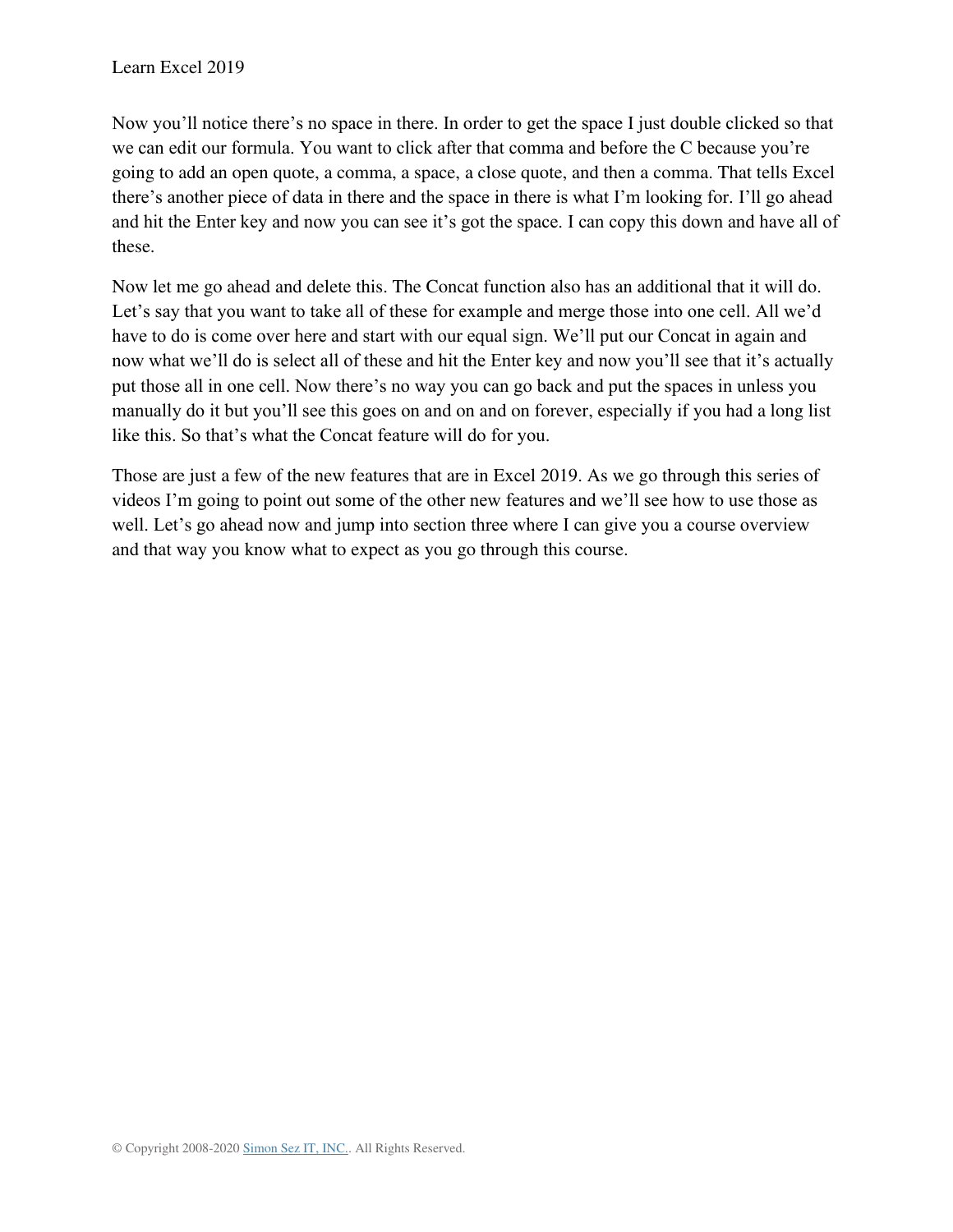### <span id="page-10-0"></span>**Video: Course Overview**

**Cindy:** Hey, this is Cindy. I just wanted to give you a quick overview of what we're going to be covering throughout this set of videos.

We're going to start at the very beginning. I'm not going to assume you know anything. We're going to go over the screen itself, get you familiar with terminology, what are some of those pieces and parts, how those buttons work, and then we'll jump right in and start creating what we call an Excel workbook. Sometimes people will call these Excel Sheets and they're really not sheets because the sheets are actually in the workbook. The file itself is called the Workbook. That's the terminology we're going to be using.

We're going to go all the way through. I'm going to show you how to set up a workbook from scratch, we're going to talk about how to work with those different sheets, we'll go through all the formatting options, how do you print those borders. We're going to go all the way through and create some formulas as well. A formula is basically a mathematical calculation that you can have Excel do and that's the beauty of working with any kind of spreadsheet or workbook is being able to do those mathematical calculations.

Let's go ahead and just jump right in. I'm going to go ahead and start by giving you an overview of the Excel window first so you'll know exactly what we're doing as we move forward. Let's move over into section four.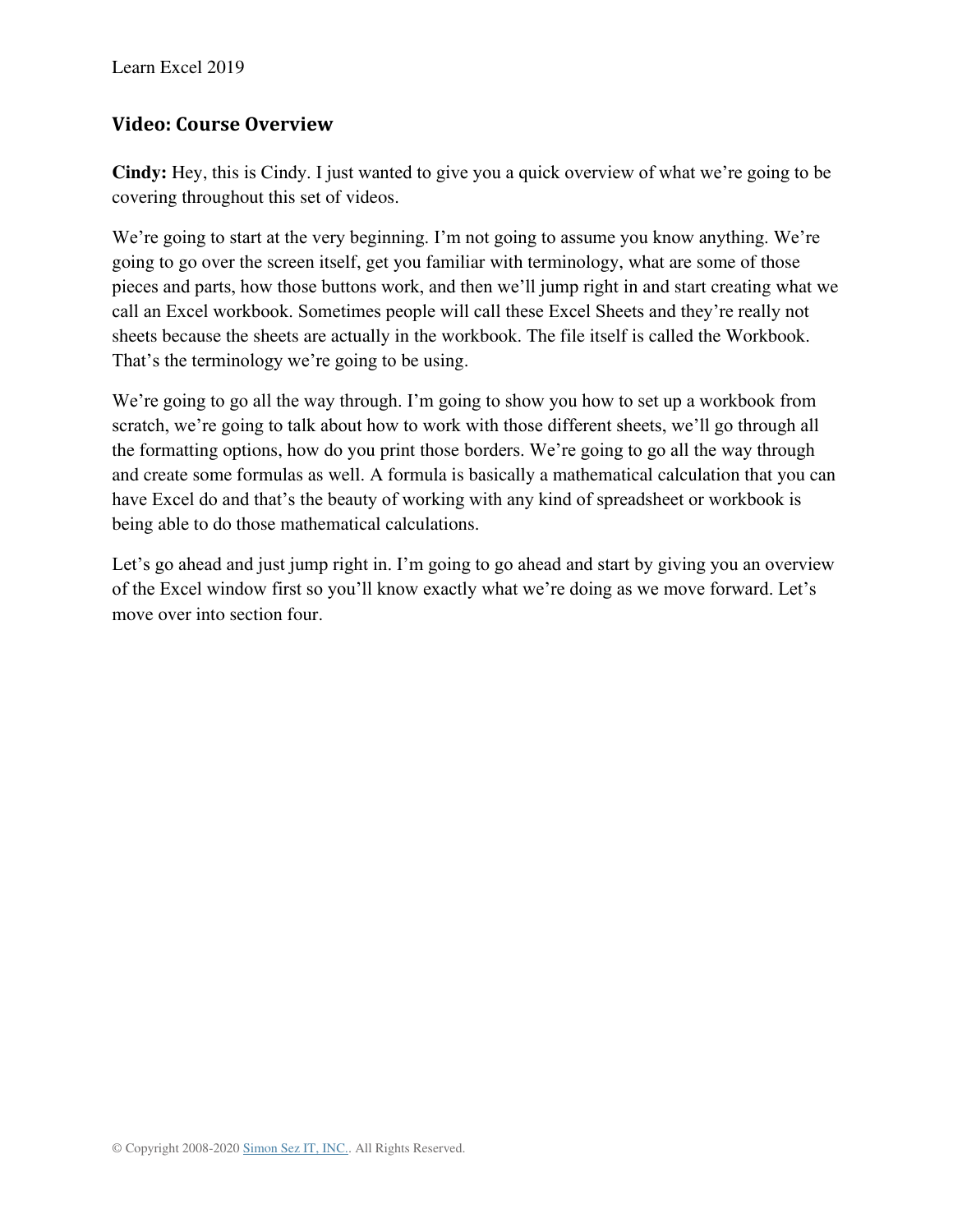#### <span id="page-11-0"></span>**Video: Overview of the Excel Window**

**Cindy:** Welcome back. We are working in module one and in this module we are getting an introduction to Excel. We're all the way down to section four now where I want to give you an overview of the Excel window. It's going to be very helpful for you, especially when you get started if you know where to look for things and some different terminology that we're going to use in a lot of these videos. Let's go ahead and flip over to Excel and I will show you how to get started.

Let's go ahead and start at the top left of your screen and we'll work our way down.

The first thing I want to point out is this whole line right here which is what we call the Quick Access Toolbar. We're kind of getting away from the term Toolbar but you'll notice that we have one left here in Microsoft Excel and it has a few of the common options that you're going to use on a regular basis. Get really familiar with the very first one, that left arrow. That is your Undo. If you make a mistake you're going to be able to undo that mistake. You have an arrow to the right of it which if you click on it will give you a dropdown list of all the things you've done. If you wanted to click at any point on that list you could undo everything from that point up at the same time. There's also a Redo. That's the arrow that points to the right. Redo allows you to bring back one at a time those things that you have undone.

A couple of other ones just to be aware of. This one is your Save button. If you happen to be working in this file and you just want to hit the Save button you can do that at any point. Also there's a Quick Print option right there which will allow you to just print your file.

You'll notice there's a down arrow to the right and this lets you customize your Quick Access Toolbar because you may have some buttons here that I don't have and vice versa. You can see that if you click on one it adds it here or if you uncheck it then it takes it away.

One that I want you to add is the Email button. If you happen to use Outlook for your email you will love this little feature because what it allows you to do is go ahead and create a message right from here and attach this file. And we'll talk more about that in a later module.

The next thing I want to point out is the fact that this whole bar all the way across is what we call your title bar. You'll notice that currently it says Book 1 and it lets me know I'm working in Excel. Book 1 is the name of a blank workbook. When you're working in Excel and you first turn it on or you click New you're working in what we call a blank workbook. Sometimes people call Excel files Worksheets. They're not worksheets. They're workbooks with sheets inside of them. You're going to see at the bottom of your screen a Sheet 1. That's the actual worksheet. And by clicking the plus sign I can add as many worksheets as I would like at the bottom. But the file itself is called a Workbook.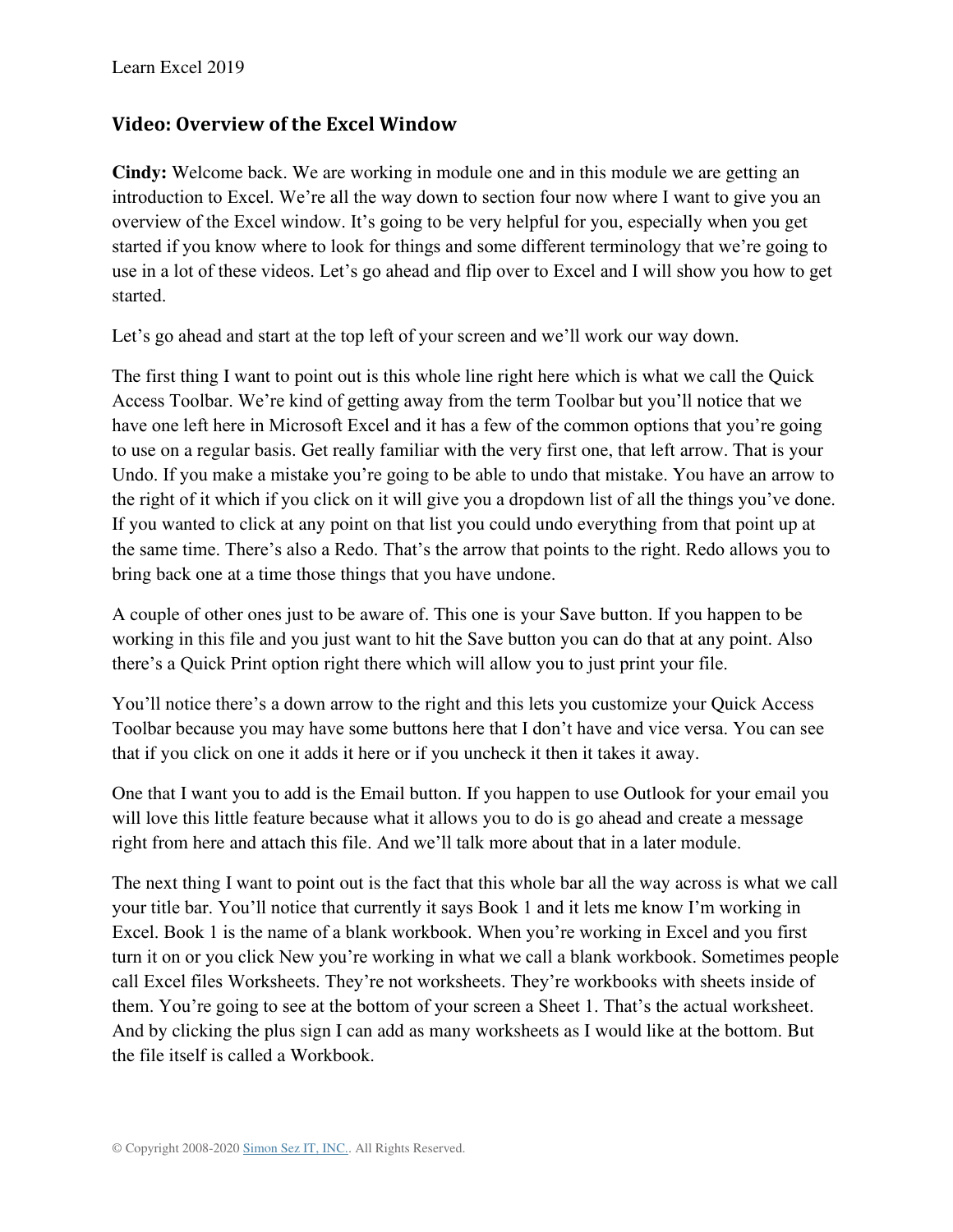Once you decide to save this file you will give it your own name and it'll be reflected right here in the title bar.

Now over on the right you do have your minimize, restore, and close that will let you make the window smaller or if you wanted to close it you'd be able to do that as well.

The next thing I want to point out across the top are your tabs. You can see that you're currently on the Home tab because it looks white but notice you can click any of these tabs to go ahead and see what's called the Ribbon below it. When I click on Home, for example, this whole line across is called the Ribbon and on each Ribbon you will find groups of buttons. This is called the Clipboard Grouping. Each group name is right here at the bottom.

Most groups, not all, have a little arrow on the bottom right. You'll notice that each group has different options. You just click the buttons to get to the options but what if there's an option here that falls under that group name and you don't see it here? That's when you click the arrow to get to those additional choices. You'll find that once you're in what we call a dialog box you can go ahead and close it with the X at the top.

If you click the File tab that'll take you into what we call the Backstage View. We're going to look at this over in section six but I just wanted to show you that if you happen to click there hit the left arrow and that'll take you back.

Underneath your Ribbon you're going to see what we call the work area. This is where you're going to actually type your text or your numbers or your formulas. You're going to see that your work area is divided into columns which go up and down. Your columns are labeled with a letter at the top. You have 16,384 columns available to use. That's quite a few columns so you're not going to run out of space there.

Now your rows that go across, notice they're labeled with a number over on the left like this. You've got 1,048,576 rows. You are really not going to run out of room, I promise. And that's all on this first sheet, Sheet 1. If you add multiple sheets with this plus sign like I mentioned each sheet will have the 16,384 columns, the 1,048,576 rows.

The way each sheet is set up you'll notice that the intersection of a column and a row is what we call a Cell. And when you click there that cell will have a green line around it. We call that your Active Cell. That's how you know which one you're going to be typing in.

You'll notice that each cell here has a name. We refer to that name as a Cell Address. A cell's address will be the column you're clicked in and the row you're clicked in. For example, this one here would be C3. And you'll need to reference that when you starting writing formulas. So get really familiar with that.

You'll notice on the bottom righthand corner of your active cell is a little box. We call that your fill handle. Your fill handle will do a couple of different things. It's going to let you copy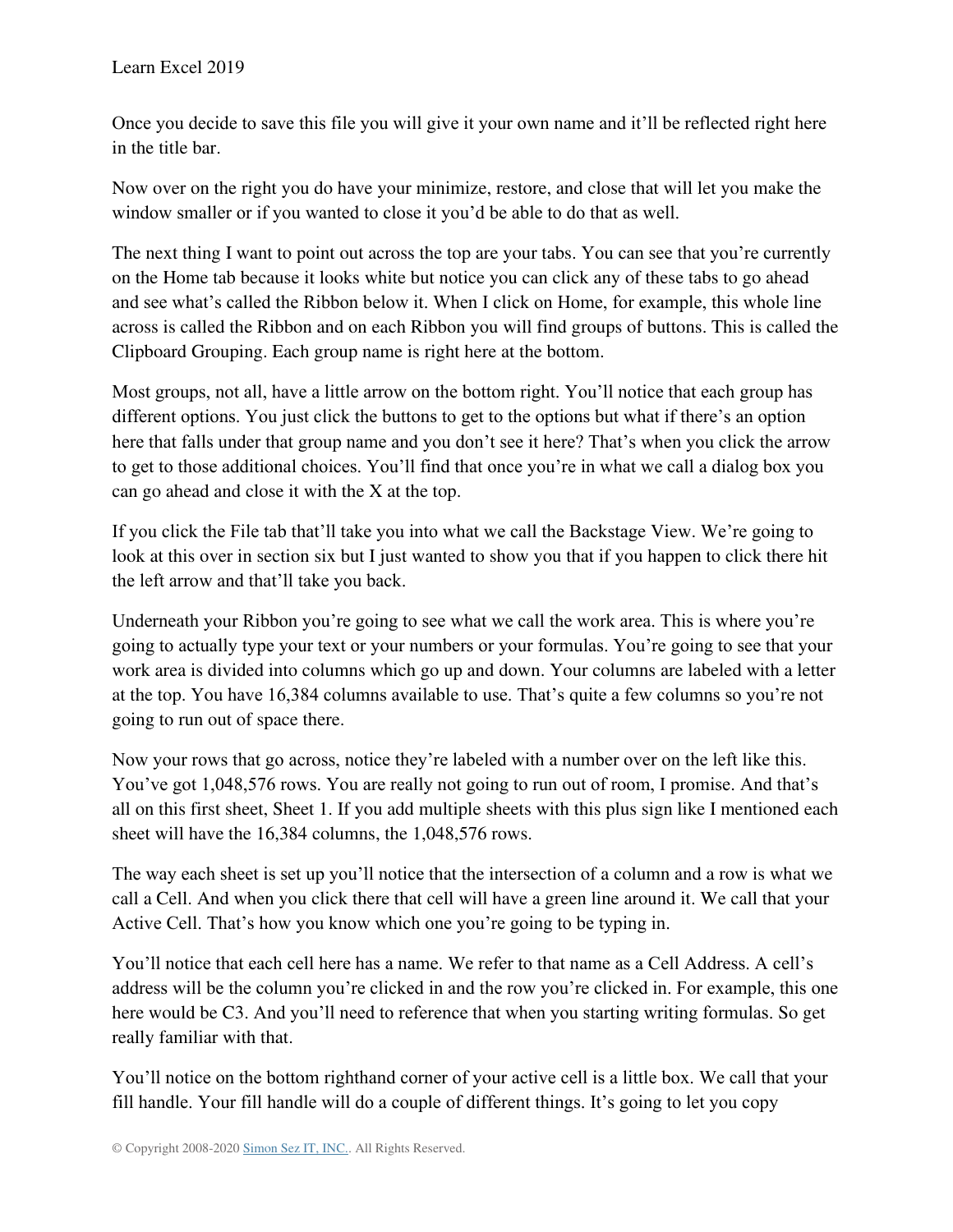whatever is in that cell and it's also going to give you a list of some predefined items. And we'll go over some of these in a later section as well.

Like I mentioned, each cell has a name. That name will be reflected right here in the Name box. You can see when I click over here this is D2 and it says D2 in this name box. And this name box does more than just tell you the name of the cell you're clicked in. You're going to see later that you can actually select groups of cells, which are called Ranges, and give them names.

The X will allow you to cancel your entry, the checkmark will allow you to accept your entry, and then we're going to talk about functions later on in a later module and that's where you're going to go when you want to start writing some of your formulas.

Whatever is in your cell you're clicked on shows up in the Formula Bar up here. Your cells can hold three things. They can hold text, numbers or formulas. And a formula is a mathematical calculation you write to get an answer.

You're going to notice on the righthand side of your screen that you have a scrollbar so that if you need to scroll up and down you can. And you also have one at the very bottom of your screen in case you need to scroll left or right for some reason.

You also have three buttons at the very bottom that are your views. And your views are just different ways to look at your file. You want to stay in your normal view most of the time but you're also going to be using Page Layout from time to time and you're also going to use what we call the Page Break Preview from time to time.

I'm going back to normal and the last thing I want to point out is your Zoom at the very bottom right. You can zoom in to make this a little bit larger or zoom back out to make it a little bit smaller. And that's just a view. That's all that is.

Well that's a quick overview of how the screen itself works. What I'd like to do now is take a few moments over in section five and talk to you a little bit about how the mouse works because you're going to find that whatever the mouse looks like it will do different things.

Let's go ahead and move over to section five.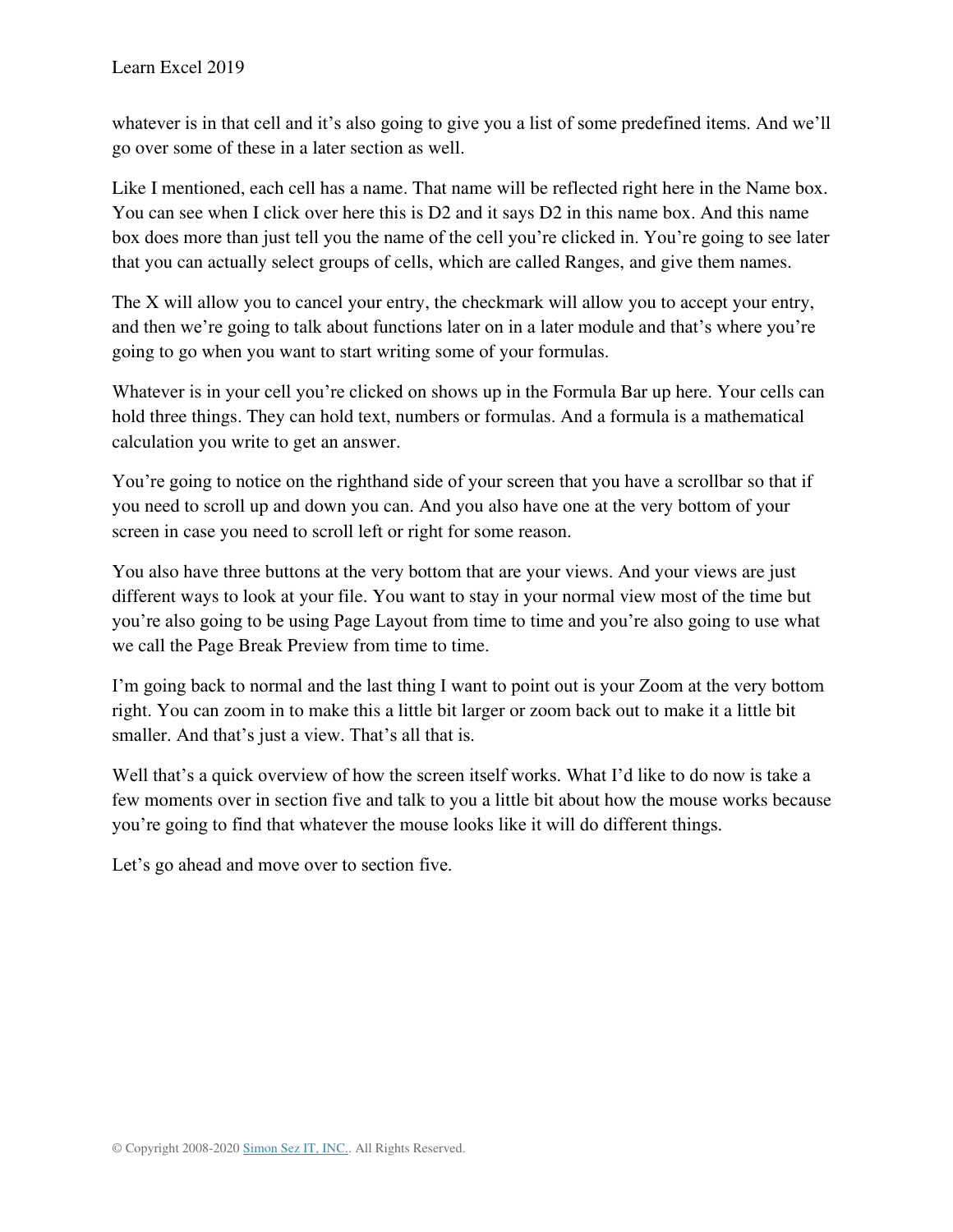#### <span id="page-14-0"></span>**Video: Mouse Features**

**Cindy:** We're still in module one and we're all the way down now to section five. I want to talk to you a little bit about some of the different features that the mouse has. It's going to be important in any program you work in to recognize the different ways the mouse changes what it looks like but especially in Excel. Let's go ahead and flip over and I'll show you the four different ways your mouse will look in Excel.

There are four different ways your mouse will look when you're working in Excel and let's start with this one. When you see a white cross like you see here you're going to use that when you're trying to select one or more cells. If I click in any cell that's called selecting a cell. That means that's the active cell now, the one you'll actually be typing in. If I need to select multiple cells I'm going to place that white cross right in the middle of that cell and drag straight down or across and that's called Selecting a Range. We'll talk about ranges a little bit later but ranges are basically a group of adjacent cells. If you click away from those you will deselect your range.

The next thing your mouse will look like is these black crosshairs that you see right here. Now I got that by pointing to the little box in the bottom righthand corner of that active cell. This is called the Fill Handle. The fill handle actually will do two different things in your computer. The first thing is there is some lists that are prebuilt in Excel. Those lists are days of the week, months of the year. If I type any day of the week in this cell, let's say I put Friday in here and I drag this down you'll see it will continue the list for me. I can also go to the right or left and it will do the same thing. I'm going to go ahead and delete those.

If you have something in a cell that's not part of one of those predefined lists, and this could be numbers, text, anything, it will actually copy whatever is in that cell. Let's say I put the number 32 in there and I drag straight down. Notice it just copies 32. The reason it doesn't count is it doesn't know in what sequence you want to count, and we will talk about how to make it do that a little bit later but for now just know that the fill handle will copy whatever is in that cell. This is going to be one of your best friends in Excel. There will be times when you write formulas that you'll want to copy that formula and this will just do that for you.

The next thing you'll notice is that if I point my mouse around the edges of my active cell I get this white arrow with a little cross behind it. That's going to allow me to pick up whatever is in this cell, let's say I had that 32 in there again, notice I can just point around the edges and I can drag this information where I'd like it to be and just drop it off and it will move that information to that new cell.

Those are the different ways that your mouse will actually work in Excel. What I'd like you to do is pay particular attention as we go along to this and you'll see that this will make life a lot easier for you in a lot of different situations.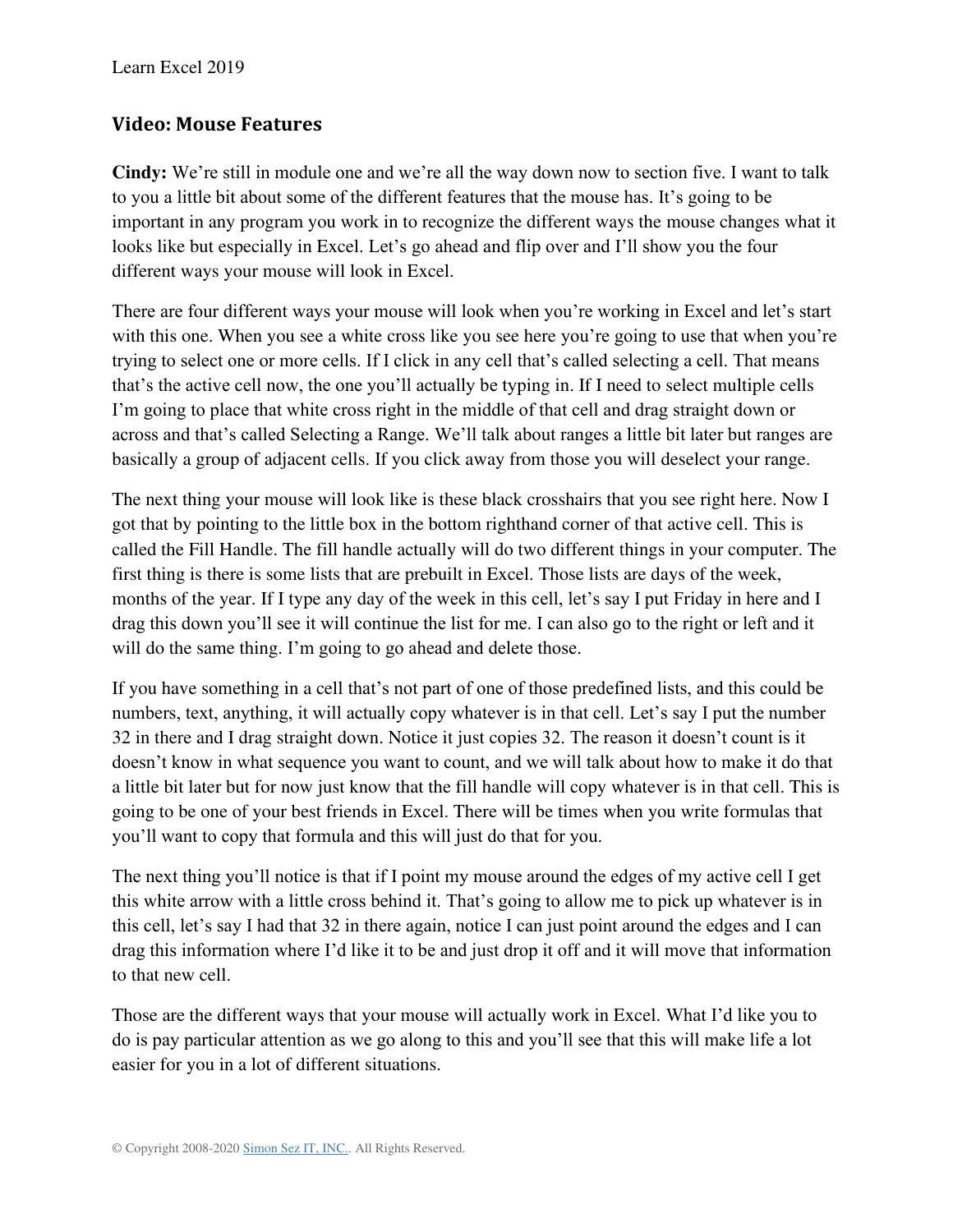Let's go ahead now and move over to section six and I want to talk to you a little bit about how that Backstage View works. I will see you in just a few minutes.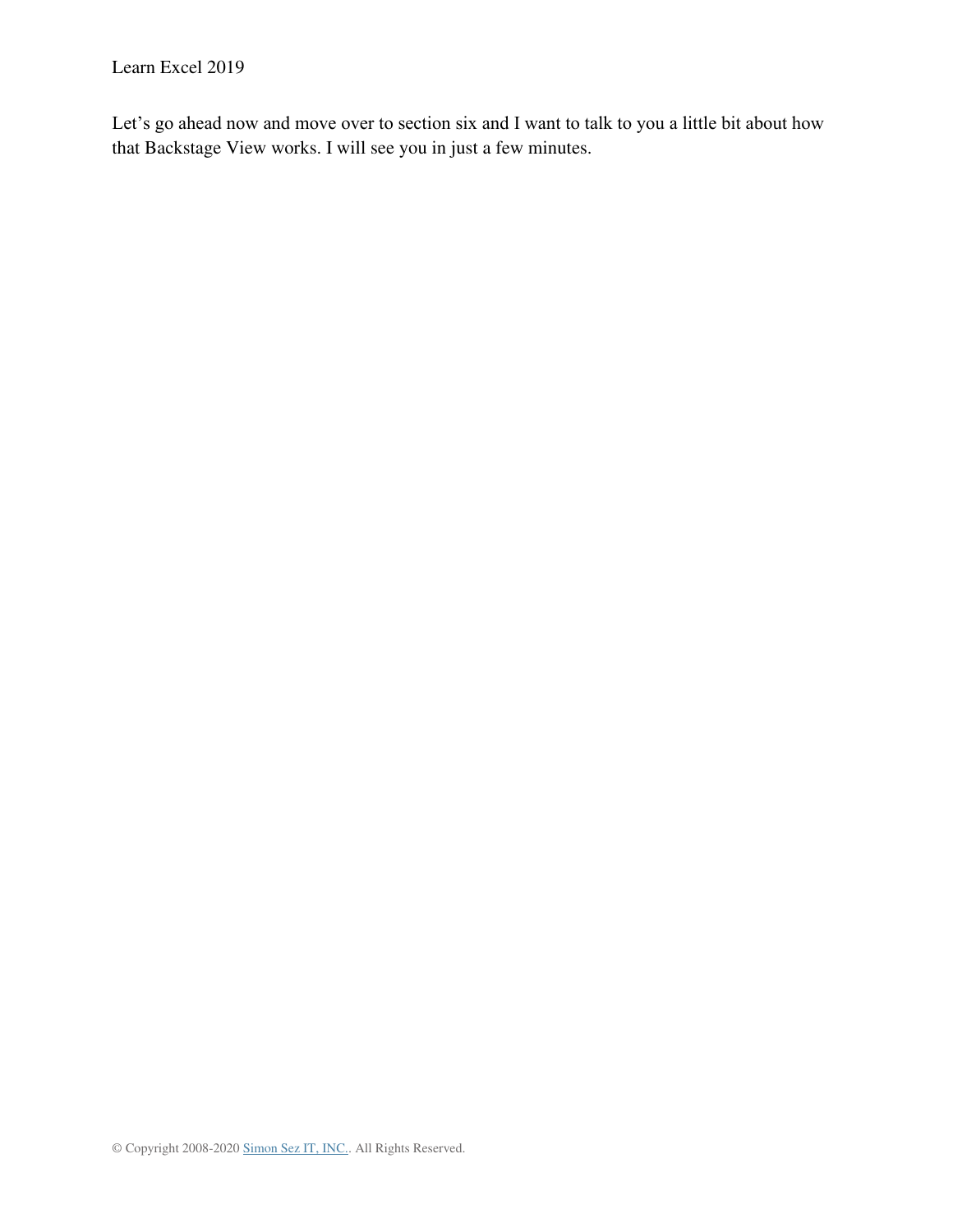#### <span id="page-16-0"></span>**Video: Backstage View**

**Cindy:** Alright we're still in module one and I want to go ahead and wrap up this particular module with section six and talk to you a little bit about the Backstage View. The Backstage View is an area that you can go into where you've got a lot of different options like if you wanted to save this file or if you wanted to create a new one or even if you wanted to go and change some of the options in Excel you'd be able to do those things in the Backstage View. Let's flip over to Excel and I will show you how to get to the Backstage View and all the options.

When you're looking at the tabs across the top you'll notice the very first one says File. By clicking on File that's going to take you into what we call the Backstage View. In the Backstage View you'll notice it automatically defaults to the Open option. This is where you would go if you wanted to open an existing file. You will be able to look through these different places here or browse your computer for that particular file. You would see any workbooks you've already created here. You could actually double click and open one if you'd like or you can look through the folders and find a file that way.

Back up above Open is the New option. If you wanted to create a brand new workbook you could come in here and choose the blank workbook or you'd be able to look at some of the templates that are in Excel and you'll see there are a lot of different calendars and budgets and different things like that. They're great ways to start and that way you don't have to set the whole thing up from scratch. They're templates you can use by typing over the information there.

You have some Save options that we'll be talking about over in module three, you have the ability to print, you can actually Share this file with some other people you'd like, you can Export this, you can Publish this, or you can Close this file. If you close the file you're not closing Excel, just this particular file that you're working on. There's also some other options at the bottom and I want you to notice the one that says Options because that's where you're going to be able to go to change a lot of the options that are in Excel, and we'll be doing a lot of that in a later module. But right now I just wanted you to know that if you click the File tab at the top this throws you into what they call the Backstage View. To get out of it just hit this arrow that points to the left and you're back in your workbook.

Well that's going to wrap up module one and that's giving you a quick lay of the land here. What I'd like to do is actually go ahead and get you started on creating some new workbooks. Let's go ahead and move over into module two and we'll get started.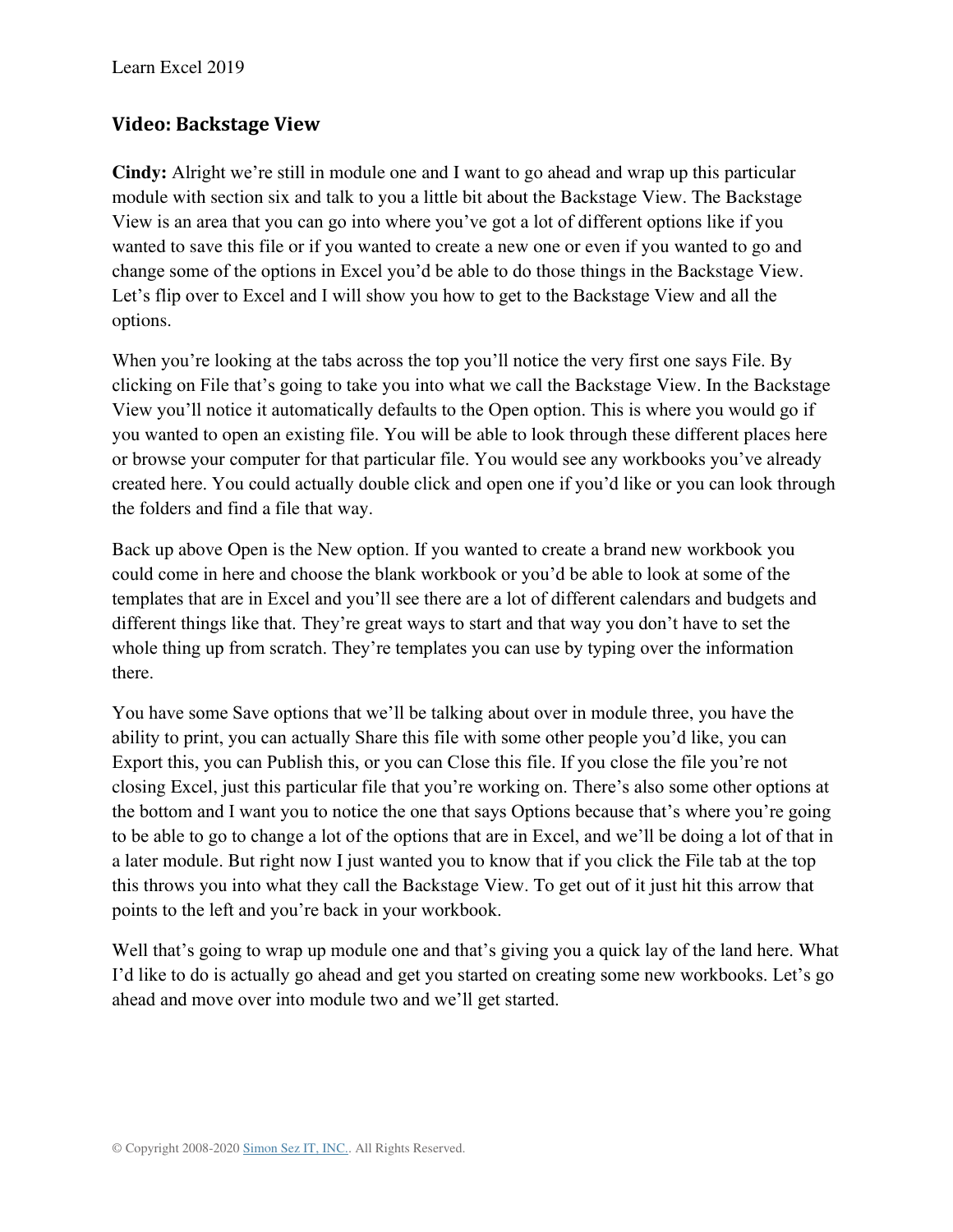# **Module 2 – Creating Workbooks**

## <span id="page-17-0"></span>**Video: Entering Text and Numbers**

**Cindy:** Welcome to module two and we're talking in module two about how to create your workbooks specifically from scratch. I want to go ahead in this particular section, which is section one, and talk to you about how to type in text and numbers and get the basic layout of your spreadsheet ready to go and that way you'll know how to set something up from scratch. Let's go ahead and flip over to Excel and I will show you how to get started.

One of the things that people often say to me is, "I don't know how to actually get started with a new blank workbook" and it's really pretty simple. What you want to do is decide if you want column headings at the top. The column would just indicate what type of data is below that particular column. You can also have row headings. That means if you put something here, for example, it would tell you what's in the row across. You can have a combination of column headings and/or row headings or just one or the other. That's totally up to you.

It doesn't really matter which row you start on. You do have some area above row one. That's called your header area. So don't feel like you have to start down in row three so you have some extra space there. I'm just going to start on row one.

Your cells will actually hold three separate items. They will hold text, they will hold numbers, and they'll hold what we call formulas. And a formula is basically a mathematical calculation that tells Excel what to do to give you an answer. You can do super simple math. Like if you wanted to add some numbers or if you wanted to do some sophisticated analysis, things like that, you could do that as well. But let's start really easy and put in some column headings.

I'd like my first column to say the word Months and because I'd now like to type in B1 I'm just going to hit the Tab key on my keyboard and you'll see Tab always moves you to the right. Enter always moves you down.

This column I'm going to put in the word Sales, column C I'll put in the word Expenses, and in column D I'll put in the word Totals. You'll notice that after Totals I didn't hit any key on the keyboard. That's why you see my insertion point blinking there. And I want to show you that if you hit this little checkmark that's just another way to accept the entry.

Let's say underneath the word Months I want to put some actual months of the year. I want to put January, February and March and we'll use the abbreviations. I'll just put in Jan and if you remember back in module one I talked to you a little bit about the Fill Handle. That's the little box on the bottom righthand corner of your active cell. Remember if you get the black crosshairs like this that's called the Fill Handle and you can hold your mouse and drag down until you want to stop. I want to stop when it says March out to the side and you can it's filled it in now.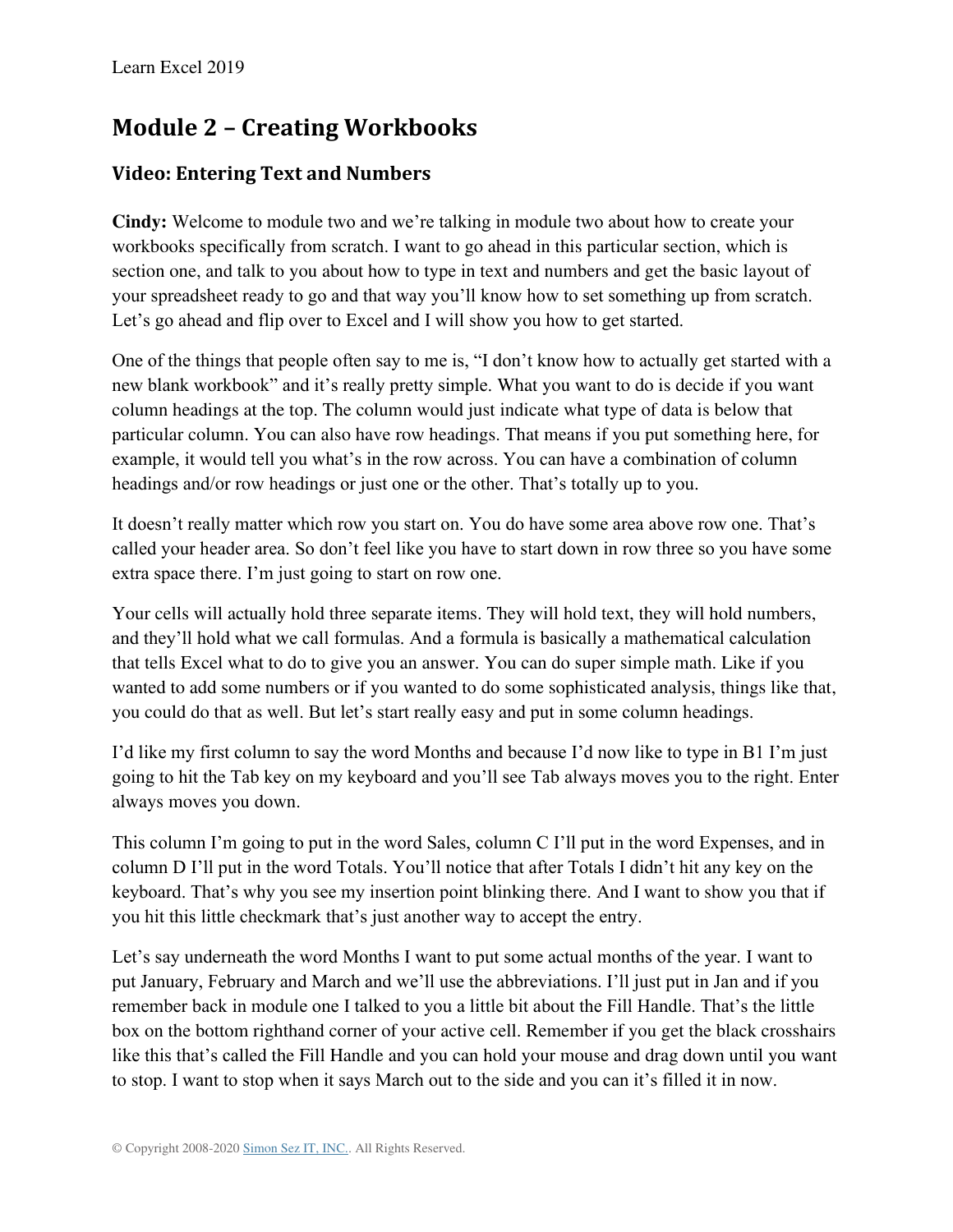Let's say in A6 I want to put the word Totals. You'll notice that when you type text in the text lines up to the left side of each of the cells you've typed it in. That's where it lines up by default. You can change that. And we'll get into that a little bit later.

Right now I want to put some numbers in underneath my Sales and expenses. I'll say that January sales were \$150, then I'll say that February is \$175, and we'll just say it was \$225 for March. I'm going to click over in C2 and put the expenses in. I'm going to say it was \$125, \$150, and we'll say \$210 here for March. And you can see I just hit the Enter key to go down in that particular case.

You'll notice the numbers are considered generic. There's no dollar sign, no point-zero-zero, none of that. You're going to have to tell Excel what your numbers actually represent. And we'll get to that, but for now just know that these are the numbers we're putting in.

Now let's say I've got the word Totals here and I have the word Totals here. And what I really meant to do up here was put in the word Profits. Now I could hit Delete on my keyboard to get rid of that but I really don't have to. I can type the word Profits right over it and when I enter I've got new text. Just be really careful that you're typing in the cell you mean to because you can type over your text accidentally.

The next thing I'd like to do is go ahead and add up these sales so why don't we go ahead and flip over to module two and I will show you how to write some super basic formulas in Excel.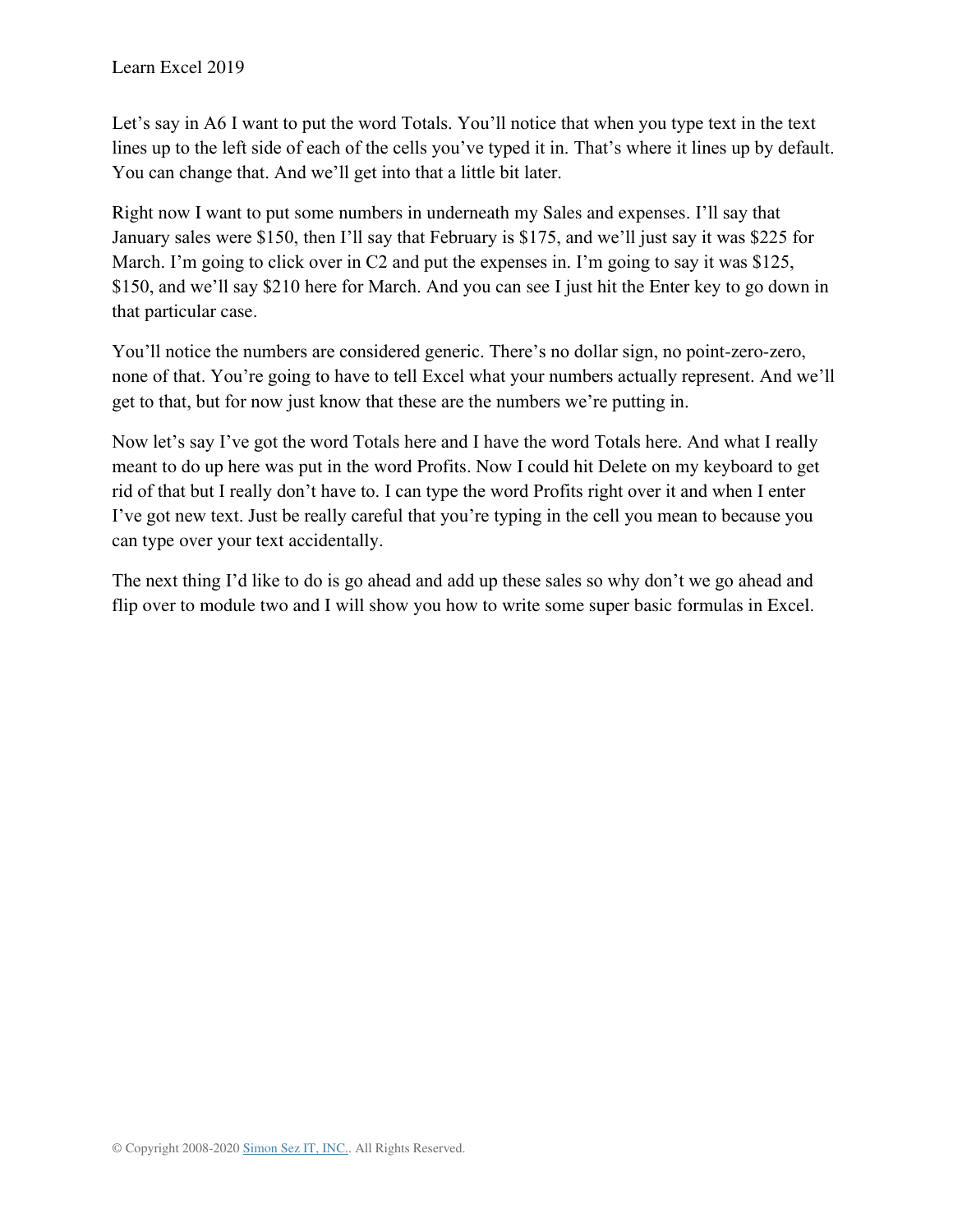## <span id="page-19-0"></span>**Video: Creating Basic Formulas**

**Cindy:** Now that we know how to actually set up our spreadsheet from scratch, we've actually typed in some numbers and some text, I want to show you how to go ahead and create some super basic formulas. A formula is a mathematical calculation you use to actually add up numbers or any kind of math you want to do with the numbers you've got. Let me go ahead and flip over to Excel and we're going to keep going with our spreadsheet and we'll add up those sales and those expenses.

A couple things just to know about formulas. Formulas can be on the same sheet as the data. In a few minutes we'll add up our sales and just put the answer right down here. But you may have the data on this first sheet and want to put your answers over on another sheet. You can certainly do that. You can also put your formulas in a totally different file, and we'll be doing some of that a little bit later as we go along. So formulas can be on the same sheet as the data, on a separate sheet, or in a separate file.

The thing to remember is wherever you click the mouse that's where your formula is going to show up. If I click right here that's where it's going to be. If I click over here that's where it's going to be.

There are a couple of keys on the keyboard that you'll want to be aware of before we start working because these are going to help you when you're writing your formulas. I'm going to go ahead and pop up a picture of my keyboard so you can see it and I'll point to some of the keys for you.

First of all if you have a numeric keypad on the right like you see here you're going to see this plus sign which is for addition, the minus sign here is for subtraction, you've got this little star which is your multiplication, and the slash is division. So they're all right together. If you don't have your numeric keypad on the right you can find these same buttons right up here. Here's your plus, you've got your subtraction, your multiplication, and then you're going to see your division is right down here.

You also need to be aware of these open and close parenthesis above the nine and the zero. We'll be using those. And we're also going to be using the carrot symbol, which is above your six right here. So just be aware of those when you're working because you're going to be using those to actually do the math.

The other thing is you'll notice there's an equal sign right here. All formulas must start with an equal sign, no exceptions. If you don't have the equal sign it will not do the math for you.

All right let's go ahead and write some formulas. I'm going to leave that up for a few minutes and I'm going to click over here in B6. I'd like to add my sales and I want the answer to be in B6. That's why I'm going to start there.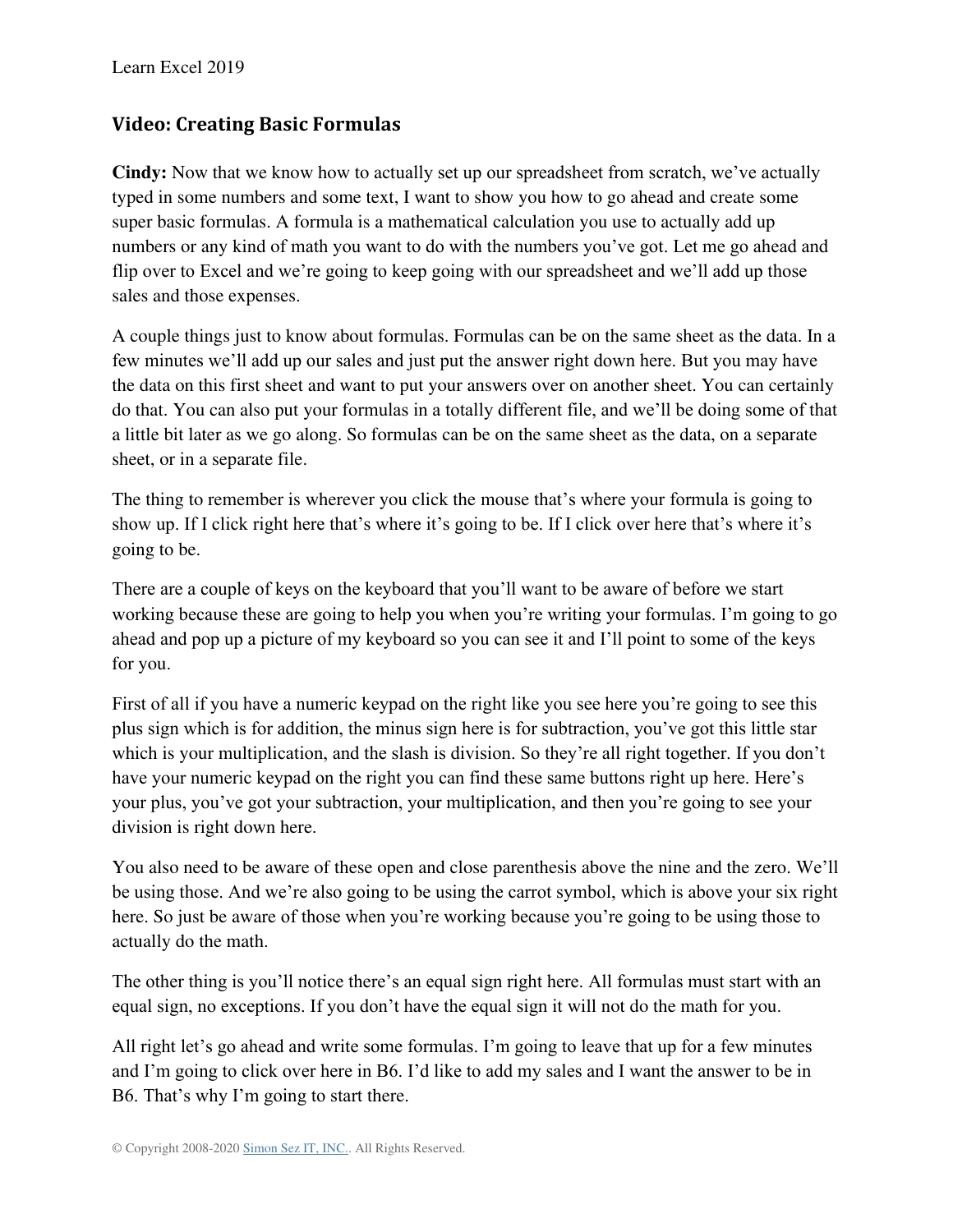Remember I told you that all formulas start with an equal sign. You must type that in.

Now what we're going to do is basically add the cells that we'd like to actually have Excel add for us. Now I could type in 150+175+225 and I would get the right answer. The problem is that if I change the numbers in these cells the answer won't update. Instead of actually typing the numbers you're going to use the cell addresses.

The first one, the 150, is in B3. Notice I can type it but I'm just going to click here and that way it inserts it in the cell for me. Now I'm going to type my plus sign because I another one I'd like to add this. I'm going to click in B3 and then I'm going to hit plus again and then I'll click in B4. And that's all I have that I'm going to be adding.

If you happen to have a plus sign at the end like this then you're going to get an error message. I'm going to hit the Enter key because I'm finished with this formula and here's the little error message I just mentioned. It basically says there was a typo. I had that plus sign at the end and it thinks this would be the formula I do want. It is so I'll just say Yes. And you'll notice now that it has moved me down to the cell below where I was and I have my answer back up in B6.

Now I'm going to click back in B6 and let's go look at this formula. I'm just going to double click in it to get back into it and you can see it took out that plus sign at the end for me.

If you've written formulas a little differently then that's okay. Just kind of bear with us because we're building from the ground up so you'll know why you do what you do. Think about this too. If you've got a thousand numbers you want to add do you want to go +B2+B3 all the way to a thousand? Probably not. So we'll learn some other ways to write formulas using what we call functions or words that tell it what to do. For now I'm going to hit the Enter key so that I have my answer there.

I can do the same thing over in column C. I'll just start with the equal sign, I'll click in C2, hit the plus sign on my keyboard, C3, hit the plus sign on my keyboard, and then C4. And once I'm finished I'm going to hit the Enter key and you can see I've got the answer of 485.

Something I want you to be aware of. 485 is not what's in that cell. That's the result. The formula that you see right up here is what's actually in the cell. Same thing over here. You can see there's a formula in that particular cell.

Let's say that I wanted to figure out my profits over here for January. Basically to do that I'm going to take my sales minus my expenses. All formulas have to start with an equal sign. I'm going to click on my sales for January and subtract my expenses and just hit the Enter key and you can see that the answer is 25. I can go down the list and do the same thing with each one of these. I can take my February sales minus my expenses, I can hit the enter key and I have 25. And then I'll do one more. We'll say in this case that we take our sales for March and subtract our expenses for March and in this case we get 15.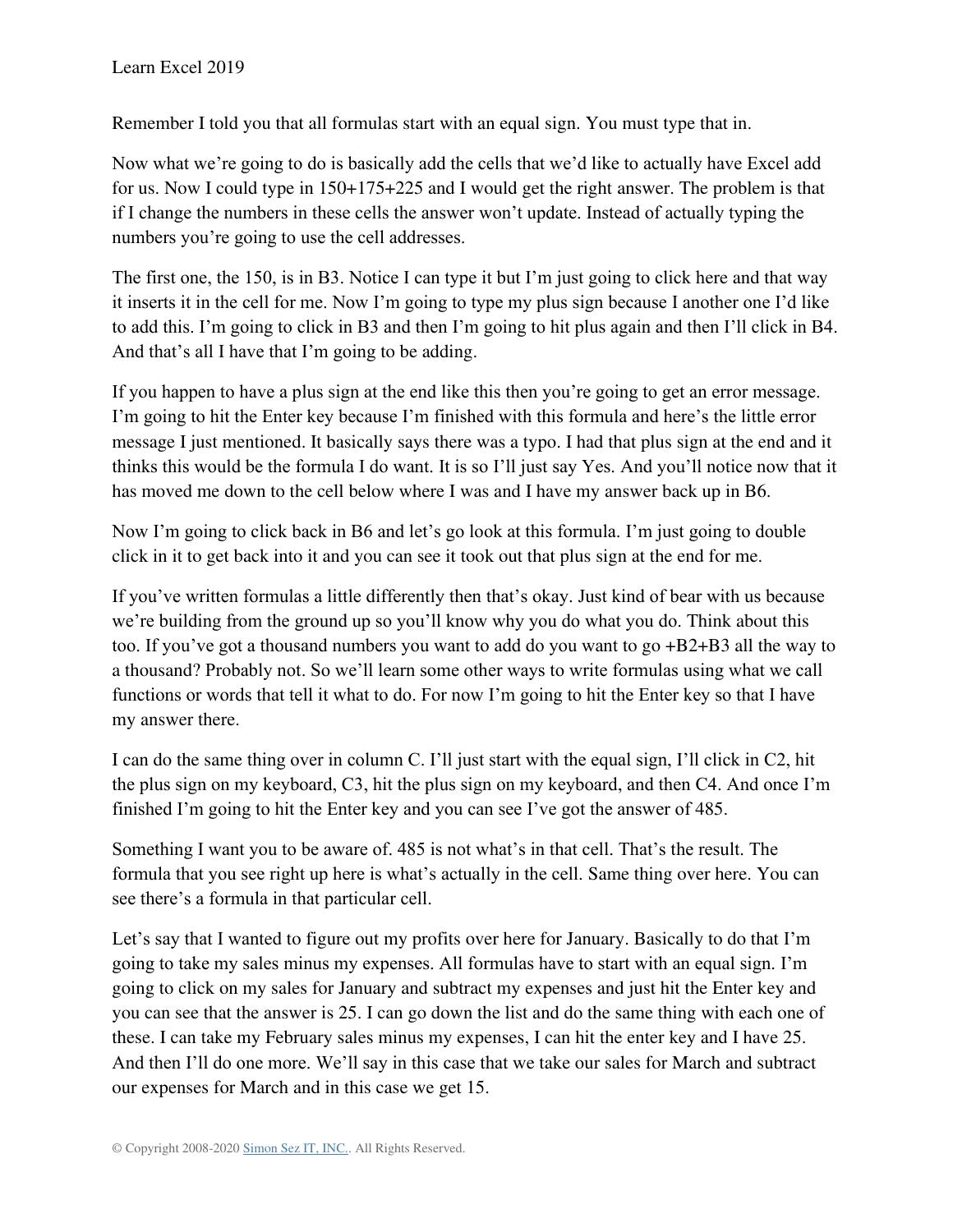And if I wanted to figure out the answer down here I can write the formula the same way I wrote it there. I'll go ahead and put my equal sign in, I'll add D2+D3+D4 and then I'll go ahead and hit the Enter key and I have 65.

That's going to be a quick way to go ahead and write some super basic formulas here so that you can add and subtract some really basic numbers.

We're going to go ahead and go now over into section three and I want to talk to you a little bit in section three about what we call relative references.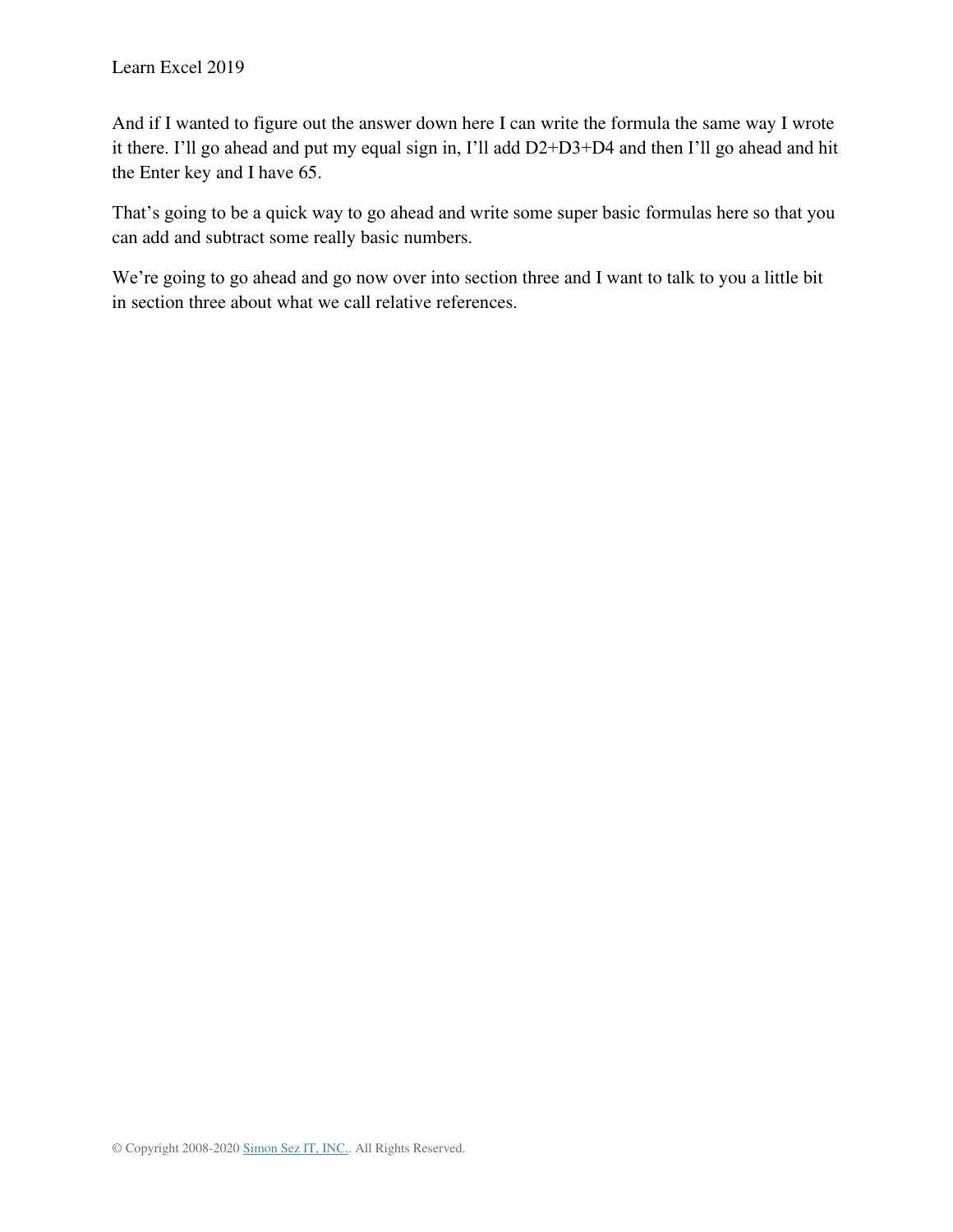#### <span id="page-22-0"></span>**Video: Relative References**

**Cindy:** Hey welcome back. We're in module two and this is section three, Relative References. We just got through creating some super basic formulas and one of the things I want to show you is that the formulas are the exact same when you look at the columns across and they're the exact same when you look at the rows down. And I want to give you an idea of what a relative reference is and how you would make use of that when you're writing your formulas.

Let's go ahead and take out the profits for February and March real quick and I want to take out the totals for column C and D as well. We'll put them back in. Now let's go ahead and look at our cell B6 and examine that formula. I'm going to double click in the middle of it so we can see it again. And if you notice we're adding B2, B3 and B4.

Now we don't have a total here in column C. I can type it. We've already figured out we can write it by hand, but I'd like to use the Fill Handle to copy this. Remember that the Fill Handle is in the bottom righthand corner of the active cell and one of the things it will do is copy whatever is in the cell. And we've already determined that a formula is there, not 550. I'm going to drag all the way across to column D and you'll see there it just gives me all of my totals. I could drag this as far as I needed to, all the way across. It's a quick way if you already have the first formula in to go ahead and copy that formula to the other columns across.

I can do the same thing up here if I want to go up and down. I can drag the Fill Handle and go down to row four in this case and now I've got my answers filled in.

Now let's talk about relative reference. Remember in this one the formula was B2+B3+B4. If I go to column C the formula is C2, C3, C4, and the same thing over with column D. What is the only difference in these three formulas? The column. That's it. Excel knows that when you copy a formula across like we did using the Fill Handle to go ahead and change the column so that the answer is correct.

If we look at the rows up here, let's look at D2 real quick. That formula said B2-C2. Well the one below it is the exact the same, it's just the row is different. See how it references row three and the one below it would reference row four. Again that's the relative reference.

There will be times when you don't want Excel to do that and we'll learn later how to create what's called an Absolute Reference. So just keep in mind that the relative reference is when the Excel changes the column or row to make sure the formula is correct so you get the correct answers.

Let's go ahead and move over into section four and I'm going to talk to you real quick about the order of operations.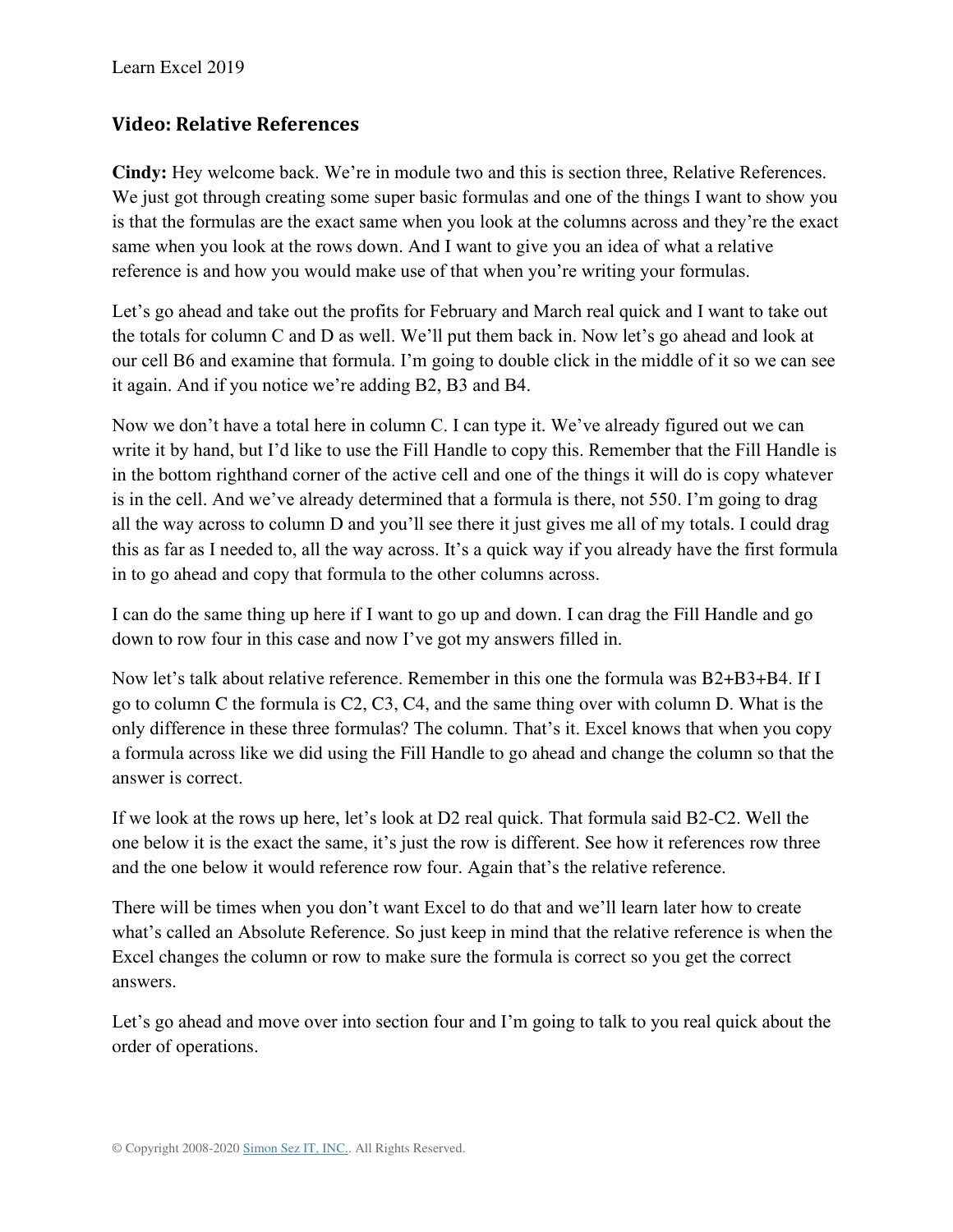## <span id="page-23-0"></span>**Video: Order of Operations**

**Cindy:** Hi. Welcome back. We're in module two and we are now down to section four where I wanted to talk to you about the order of operations in math. And if you think back to middle school, maybe around sixth grade or so our teacher taught us the order of operations in math but most of us don't remember it and now that we have to use it, well we're going to have to relearn it. So let's go ahead and flip over to Excel and I'll show you what the order of operations actually is.

Math of any kind will always follow the order of operations. Excel will look through your formula and if it sees anything in parenthesis like you see here it will do what's in parenthesis first. There's no exceptions to that. Then it will look for any exponents and that would be if you had 4<sup>2</sup> power, for example. Then it will look for any multiplication or division and then addition or subtraction. I want to go ahead and give you a good example of why you need to write your formulas keeping this in mind because if you don't write them correctly your answers will be wrong and you won't even know it.

I want to come over here to cell A8 and I'm going to go ahead and put in here April Projections. What I'd like to do is predict what my April sales are going to be and also what my April expenses are going to be. There are a lot of ways to do this but let's say that we want to take our first month and our last month and just divide by two. That's all we want to do.

I'm going to go ahead and put my equal sign in here. I'm going to have it add my first month plus my last month, which in this case happens to be B2+B4 and then whatever that answer is I want to divide it by two. And that's all I want to do. I'm going to hit the Enter key and see what we get.

Now if you notice we got 262.5 and we can look at this very easily and tell that answer is not correct. But if you're working with a long list of numbers it's not always that easy to eyeball it. Let's go ahead and examine what Excel did and we'll see why we got that incorrect answer. I'm going to double click and open the formula back up.

My first question is do you see any parenthesis in this formula? No. Do you see any exponents? No. Do you see any multiplication? No. Do you see any division? Yes. The first thing Excel did was this part right here. It took B4 which is 225 and divided it by 2. The only thing left to do was add B2. I didn't want to do that. What I wanted to do was add B2 and B4 together to get an answer and divide that answer by 2. So if you notice what I've done is just enclosed that B2+B4 in parenthesis so that we do that first. And now if I enter notice I get a totally different answer. When I go back and look at this now if I said are there any parenthesis you can see there are and it's going to add my first and last month together, get an answer and divide it by two.

Let me go ahead and just do the expenses again just to show you one more time. I'm going to start with equals. I know that I want to add my first month and my last month together first so I'll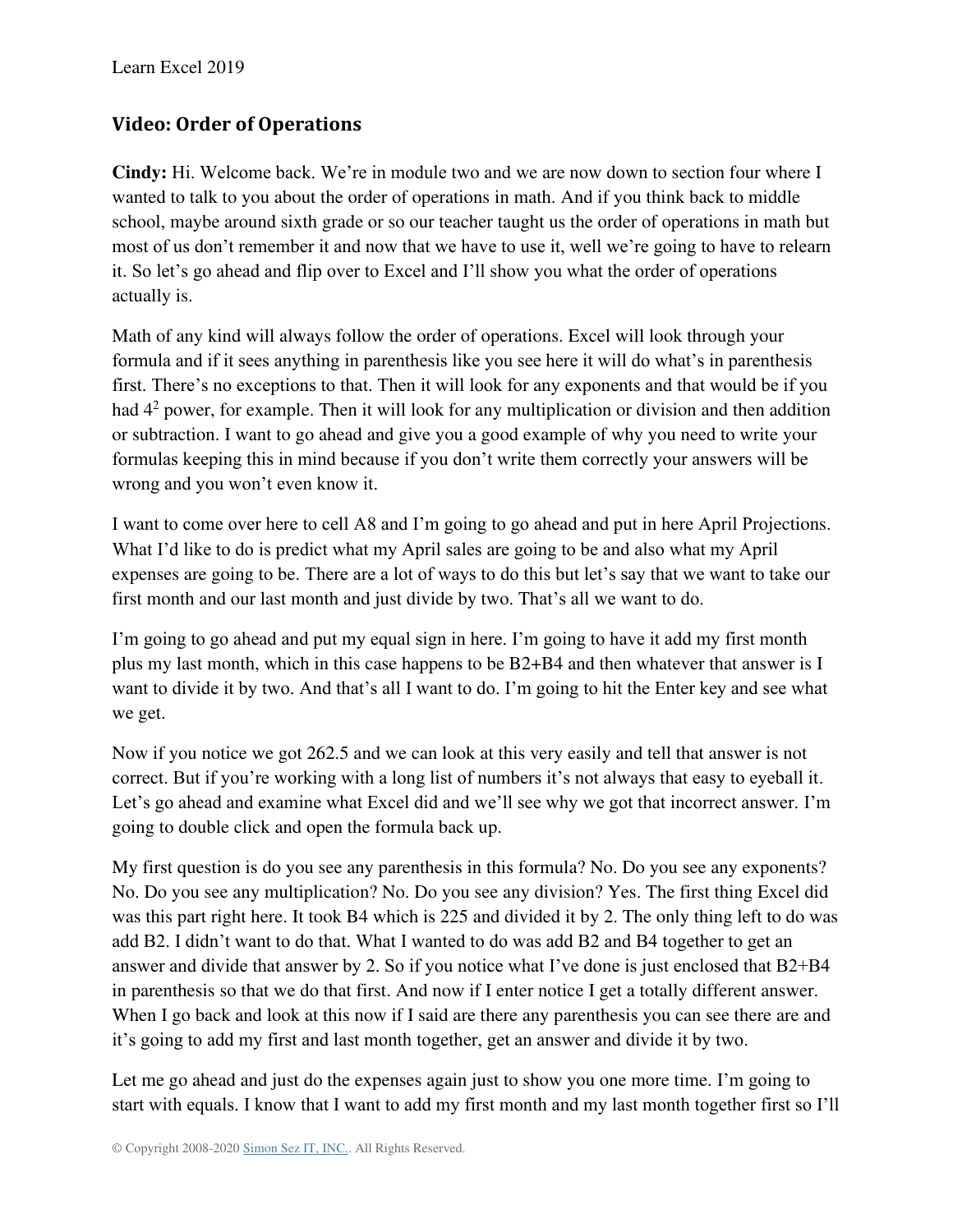go ahead and enclose that in parenthesis and then I'm going to divide the whole thing by two. And you can see in this case it's 167.5.

Now I could practice one more but I'm going to go ahead and use the Fill Handle and copy that across and now you can see I have all of my answers.

That gives you a quick overview of the order of operations in math. Remember that's probably the most important thing about formulas. Always think about is it going to automatically do what I want first. If not enclose it in parenthesis.

And by the way, if you see a formula that has multiple sets of parenthesis it's always going to work from left to right. It'll add whatever is in the first set, then it'll do whatever is in the second set, all the way across. You can also have parenthesis inside of parenthesis, which would look something like this. That's called Nested Functions, when you have something like that. It's going to do the inner ones first and then go back and do the outer ones all the way across. And you can have up to ten levels of those. We'll see some of those as we move along as well. But that's your order of operations. Now that you know what that is let's go ahead and finish up module two and move over to section five where I'm going to talk to you about working with ranges.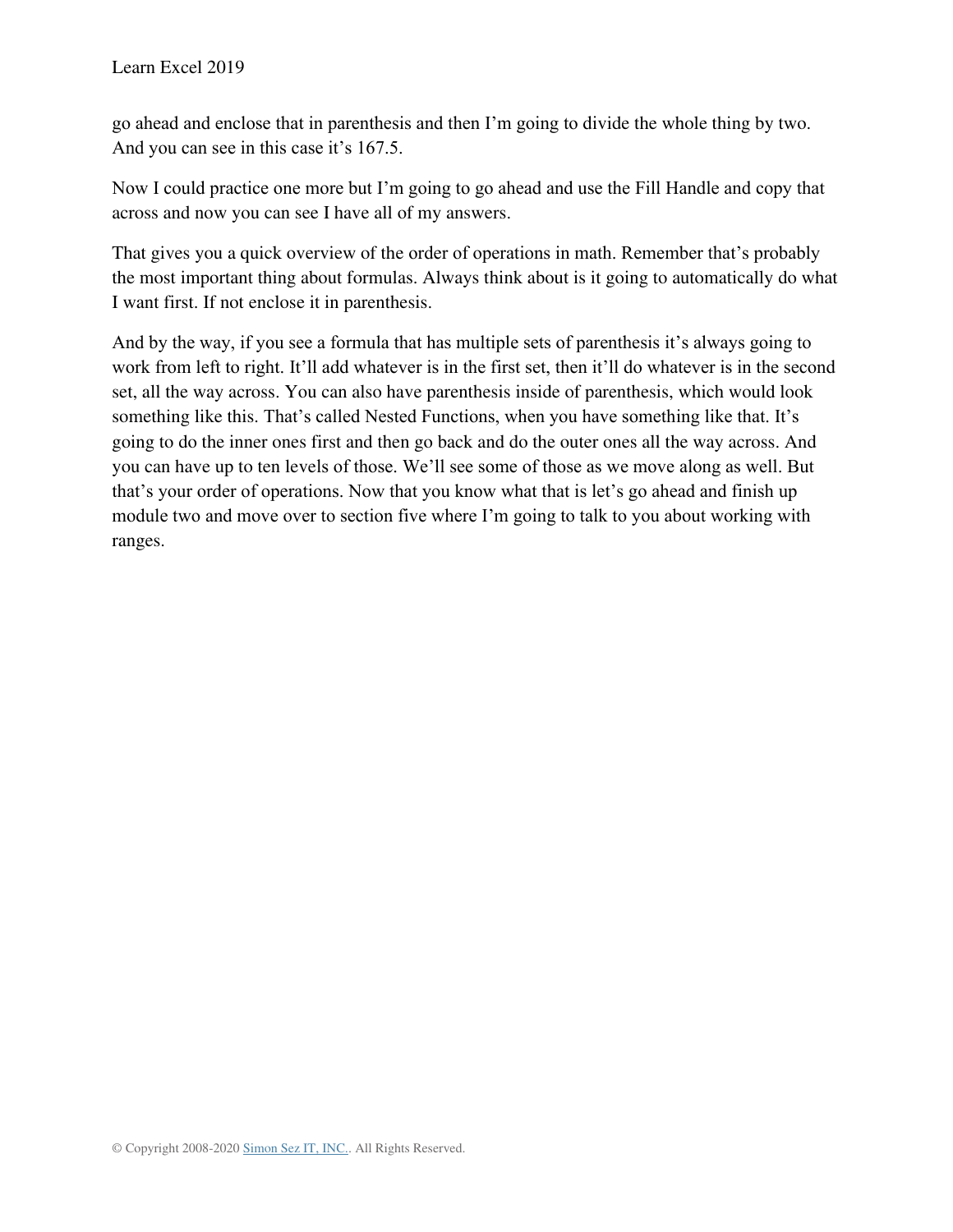#### <span id="page-25-0"></span>**Video: Working with Ranges**

**Cindy:** We've made it all the way down to the end of module two now. This has been the module about creating workbooks. This is section five and I want to talk to you in this particular section about working with ranges.

You're going to do a lot of different things with ranges. And a range is basically a group of adjacent cells that you might want to change the color in. It could be that you want to make them all dollars. It could be that you want to use ranges in your formulas. Let me go ahead and flip over to Excel and I'm going to show you how ranges work.

Let me show you what a range looks like if you had it selected. This right here would be a range. It is a group of adjacent cells. You can do a lot of different things with a range. It could be that all of the numbers I have selected here I'd like to maybe make these dollars, for example. It could be I'd like to center them. It could be I want to cut and move them somewhere else. There's a zillion different things you can do with a range.

You'll notice that if you have a range and you hit the Enter key you stay in the range. The white cell is just your active cell. You can also use the Tab key to go to the right instead of going up and down. What you want to avoid if you're trying to work with a range is don't use the arrow keys on your keyboard because notice it deselects the range or if you just happen to click your mouse somewhere that would deselect your range as well.

Let me show you how to select a range. You're going to find the starting cell, put your mouse right in the middle of it, you want to make sure you have that white cross, and hold your mouse down and click and drag. Just make sure you let up at the ending cell.

Now sometimes when you do that, especially if you have a lot of cells you're trying to select you might be holding the mouse down and accidentally go way down the page or way up the page and it may not get you exactly what you want. So here's another way to select a range. Click in the cell you'd like to start with, hold the Shift key on your keyboard and click inside the cell you'd like to end with. That's a good way to always get exactly what you want.

Now when you start writing formulas you're going to have to use these ranges. If you saw this one written as an example this would be cell B2 through C4. So it would look like this. It would say B2, colon, and then C4. That's the range you would be working with in this particular case. You'd be maybe adding these up, for example.

Let me go back and select that same range real quick. What if I asked you to quickly tell me what these numbers add up to be? You might be able to quickly add this in your head but here's what I want to show you. When you start working with formulas and using ranges in formulas you're going to have to have a word in front of this B2:C4 to tell it what to do because right now it knows the range but it doesn't know what to do with the range. If you have a range selected,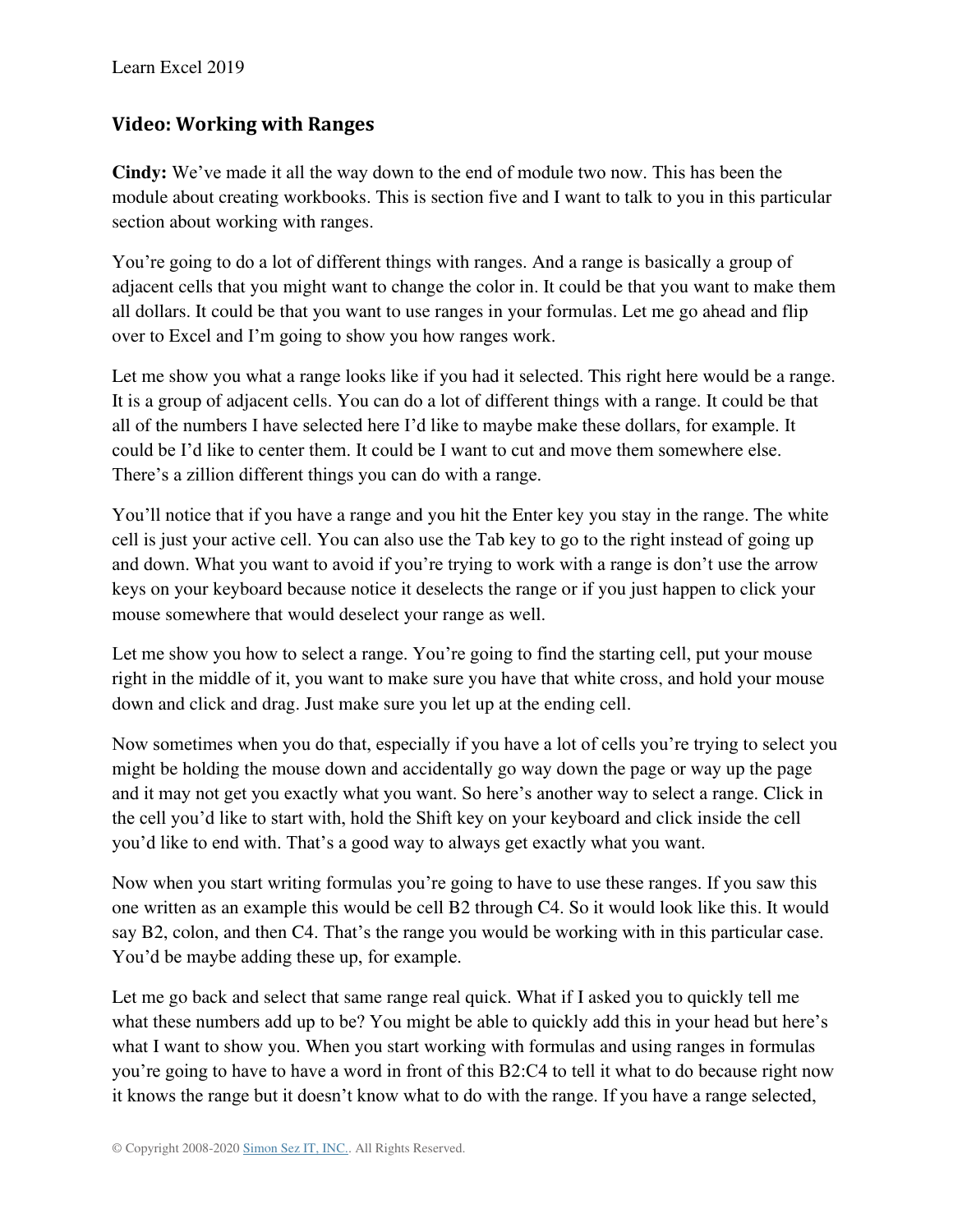and remember that can even be two cells as long as they're adjacent to each other. If you look down at the bottom of your screen it tells me the sum equals 1,035. I don't know if you can see that down there or not. But that's an example of a function or a word that we're going to use in our formulas later to tell it what to do.

If I wanted to right click on this word Sum here you're going to see there are six what they consider to be the most common and I could click on any of these to turn them on or off. So if I frequently wanted to see any of them I could have them show up down here at the bottom just as a quick look.

Now notice if I deselect you don't see that down there at all.

Well that's going to go ahead and wrap up our section on working with ranges. Let's go ahead now and move over into module three because we need to talk about saving this work. We've done a lot to it and I'd hate to lose it. So let's go ahead and go over into module three and talk about saving.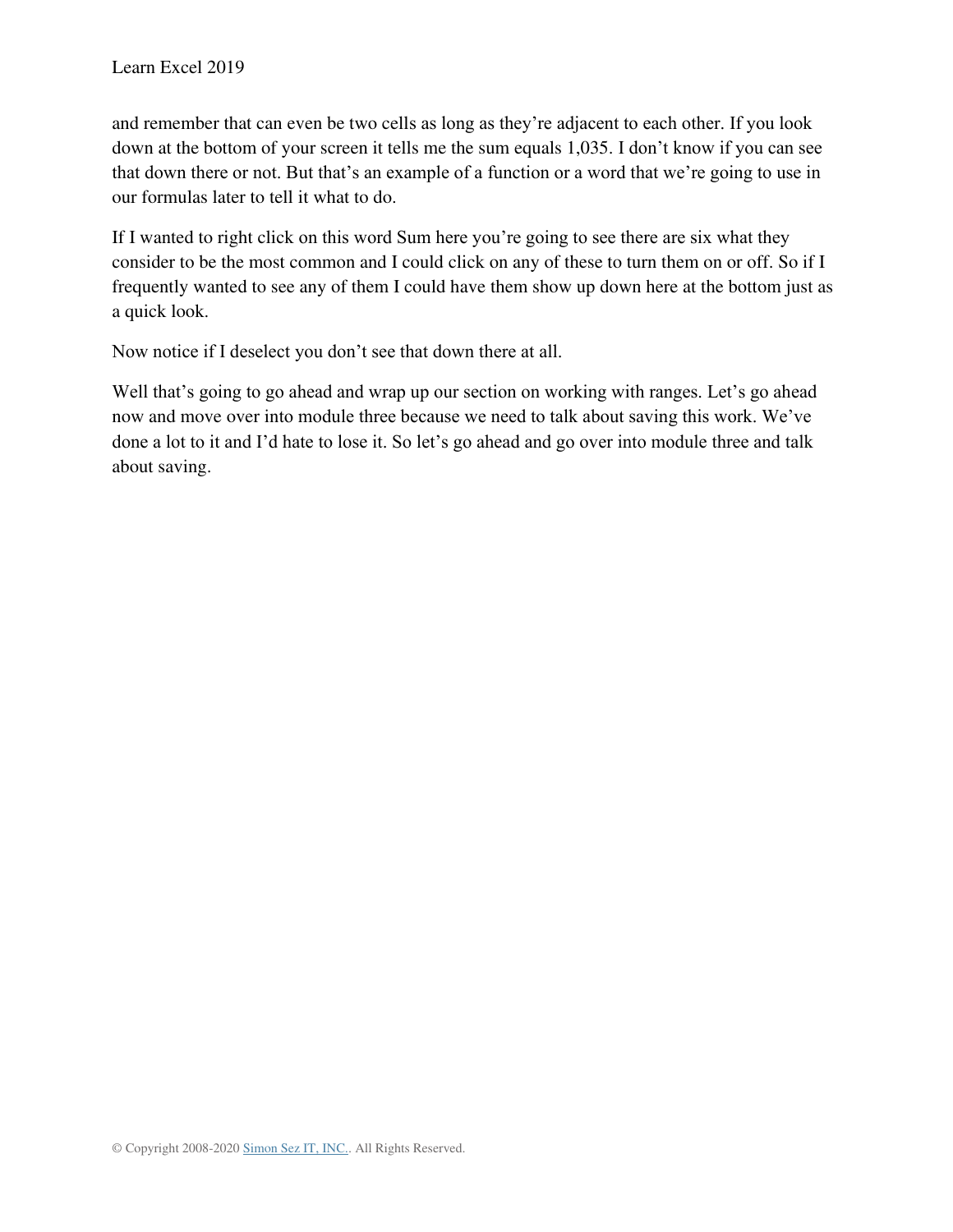#### <span id="page-27-0"></span>**Video: Module 2 – Practice Exercise**

**Cindy:** Now that we've completed module two, Creating Workbooks, I've got a quick exercise I'm going to have you do and it's going to end up looking like this. I'll have the steps actually in a Word doc so that you can actually go through the steps one at a time.

The first thing I'm going to have you do is start with a new blank workbook, then I'm going to have you set it up this way where you have the month, sales, expenses across the top this way in row 1 and column A is going to have the first few months of the year. I want you to plug in these same numbers. Now the only numbers I want you to plug in are these because these numbers, these and these are formulas. What you'll end up doing over in D2 is you'll end up creating a formula that takes your sales minus your expenses to give you the profit. And then you can copy that formula down using your Fill Handle.

Down on row 6 we're going to be creating a formula that adds all of your sales and then one for your expenses and your profits. And then row 8 you're going to figure out April's projected numbers using the order of operations that we talked about in section four.

When you're done with that just make sure you know how to select ranges. You can just practice with a few of them. And I'll put a few in there that you can use to practice with in your Word doc. And that's all I want you to do. Don't close it because we're going to use the same file over in module three and then you'll be saving it there. Good luck.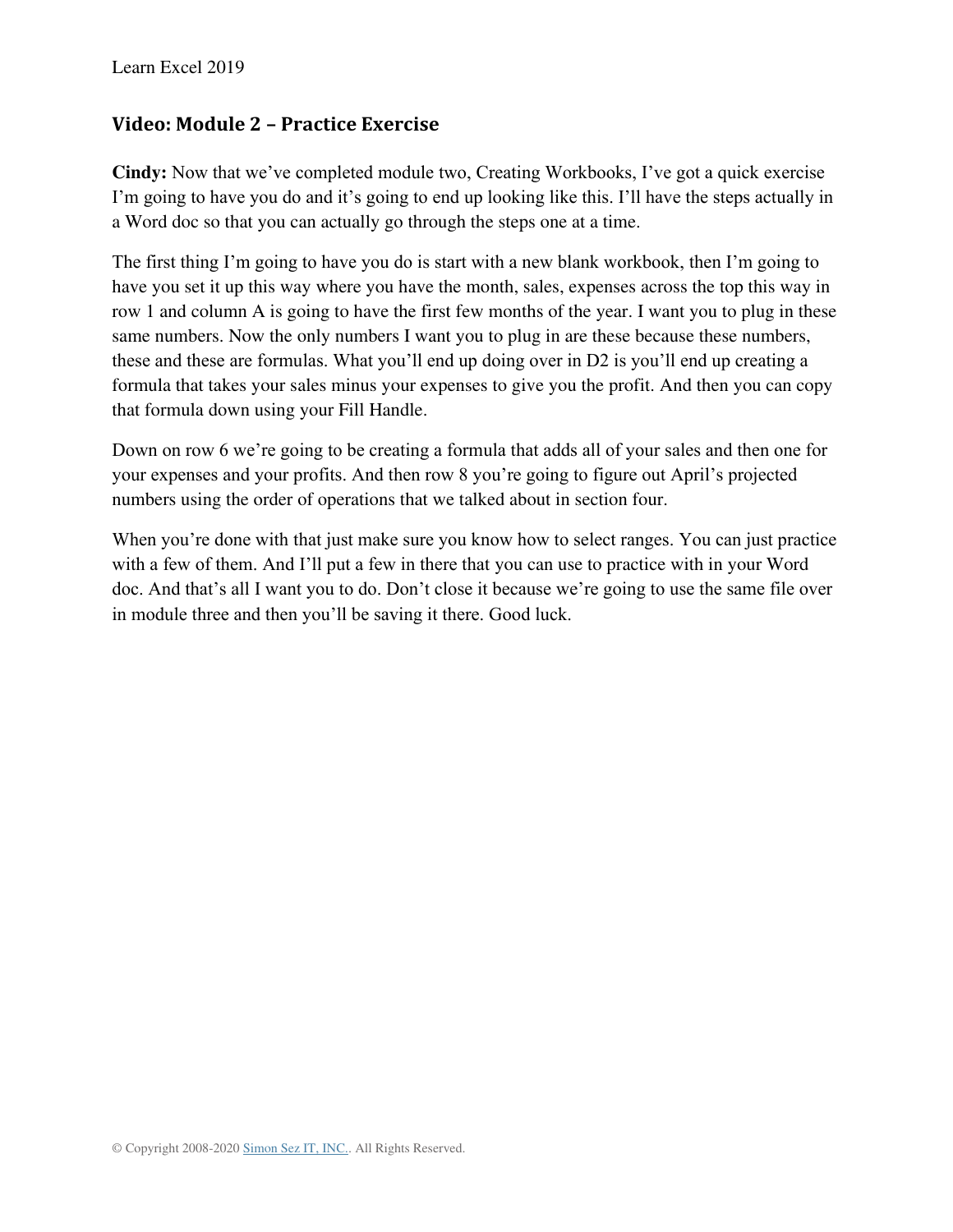# **Module 3 – Saving Workbooks**

## <span id="page-28-0"></span>**Video: Working with the Save and Save As Commands**

**Cindy:** We're working our way down and we're all the way all the way now on module three, which is where we're going to talk about saving your workbooks. Once you create that new file you're going to want to go ahead and save it so that you don't lose any of that information. We also wrote some formulas and we really don't want to lose those. After we save our work we can always hit the Save button whenever we want to go ahead and update that and save all of our work. Let's go ahead and save that particular file we've been working on so that we can find it next time we want to use it.

Anywhere in the computer that you're working on a file that you'd like to save you're going to see there are two options. There's going to be a Save and a Save As. The very first time you're saving the file it's going to take you to the Save As window so that you can name the file and also tell in this case Excel where you'd like to save that file. If I'd already saved it once and I make any changes to that file I'll want to hit the Save option frequently to update my work. If I forget to do that and I go to close Excel it will ask me would I like to save my changes. Make sure you say Yes because the first time you say No you'll wish you had done that.

Now my first clue that this has not been saved is notice the name of the file is Book 1. Chances are if I had saved it I would have given it some name that would help me remember what's in this particular file.

You'll notice that when you're looking at your toolbar here you do have a Save button right here but you could also go through your File tab which takes you into the Backstage View and you'll be able to save here and you'll have different formats you can save your file in as well.

You'll notice on this list here's your Save and your Save As. I'm going to choose the Save As option in this case.

The first thing you'll notice is that it will show you any recent folders that you have been working in or any files and you'll see them listed here. This is our first one so we don't see anything listed here.

The next choice we get is to save this to OneDrive. Now let me tell you what this is. You might have noticed that everything is going out to the Cloud now and that basically means that instead of saving your work on a hard drive or somewhere on your computer or a flash drive people are opting to save those out in the Cloud, out on the internet somewhere so they can pull them up whenever they have access to the internet.

Microsoft has something called OneDrive. It's free. You just sign up for it, you get a username and password and that way you can save your files there and if you go on vacation somewhere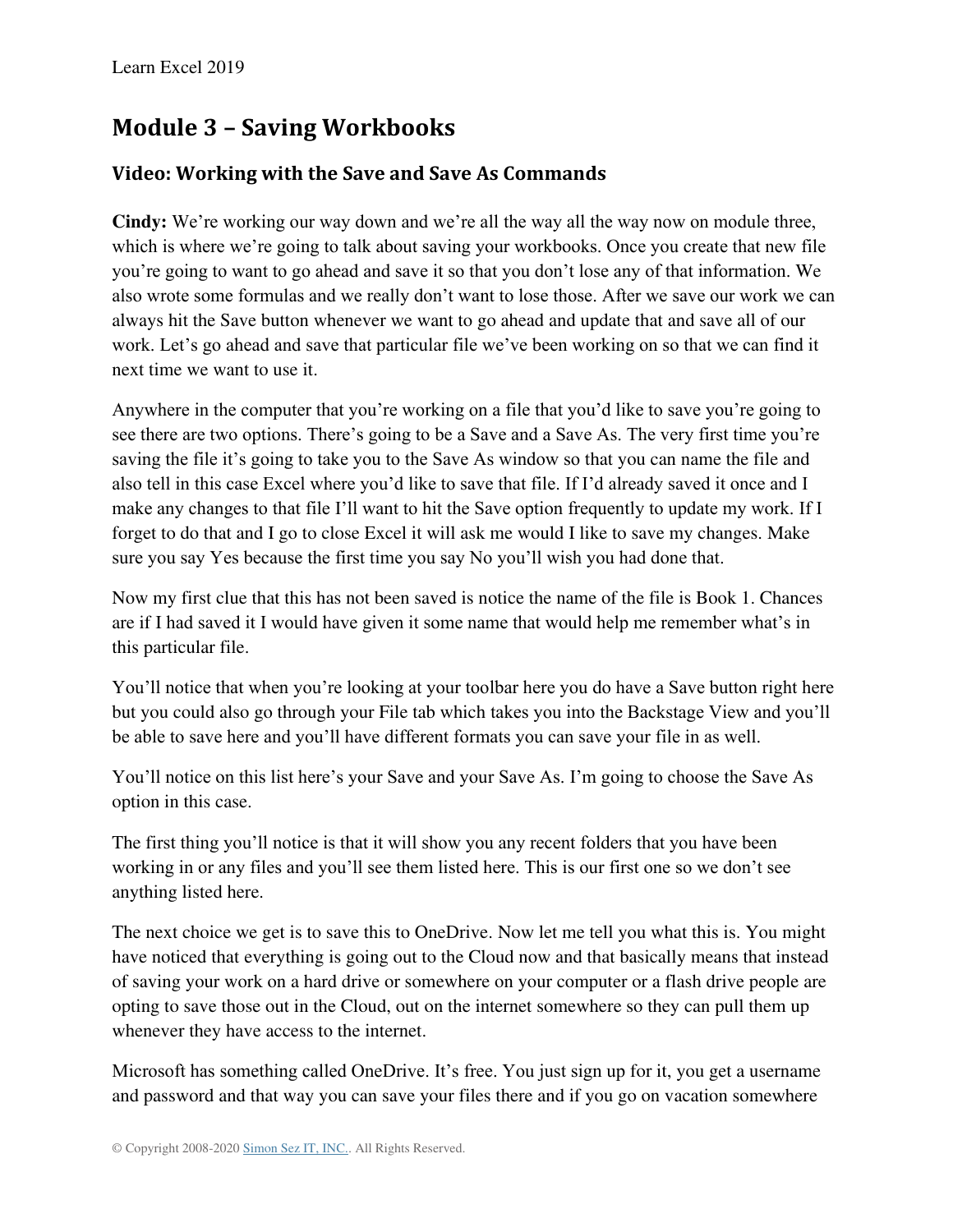around the world you can log into the internet and then be able to pull up your files. It's just Microsoft's version is all it is. If you've ever used Google Docs it's very similar. It's just Microsoft's version. It's called OneDrive.

You can choose to save this to your PC, which we're going to do. You could Add a Place which has to do with adding a network, but let's talk about Browse for a moment. This is where you're going to save most things. You're going to use the Browse option.

Browse allows you to look in your computer and find a place you'd like to save your file. If you decide, for example, that you'd like to save it in Documents then you can go ahead and give it a name. Now you'll want to leave that .xlsx that you see that there. I'm going to call this one My Sales Report and as long as I know where I've saved it then I'll be able to look for it and find it very easily the next time. I'm going to hit Save and now you'll see that my Title bar has changed to reflect My Sales Report.

Remember if I make any change to this, even just a space Excel is going to ask me if I'd like to save it when I go to close it. So make sure that you actually do that.

Now after I've already made some changes to this if I wanted to hit the Save button up here frequently I can certainly do that or go back to File and choose Save that way. Either way is going to work fine. It doesn't ask you a thing. It just automatically saves your work for you.

Let me go back to File for a moment and I want you to notice that you're going to have some other options when you're saving. You're going to be able to go down and actually share this. You're going to be able to export this. And I want to talk to you about some of those options, but we're going to do it over in the second part of this particular section which is where we talk about file extensions and some other things you can do when you're saving your files.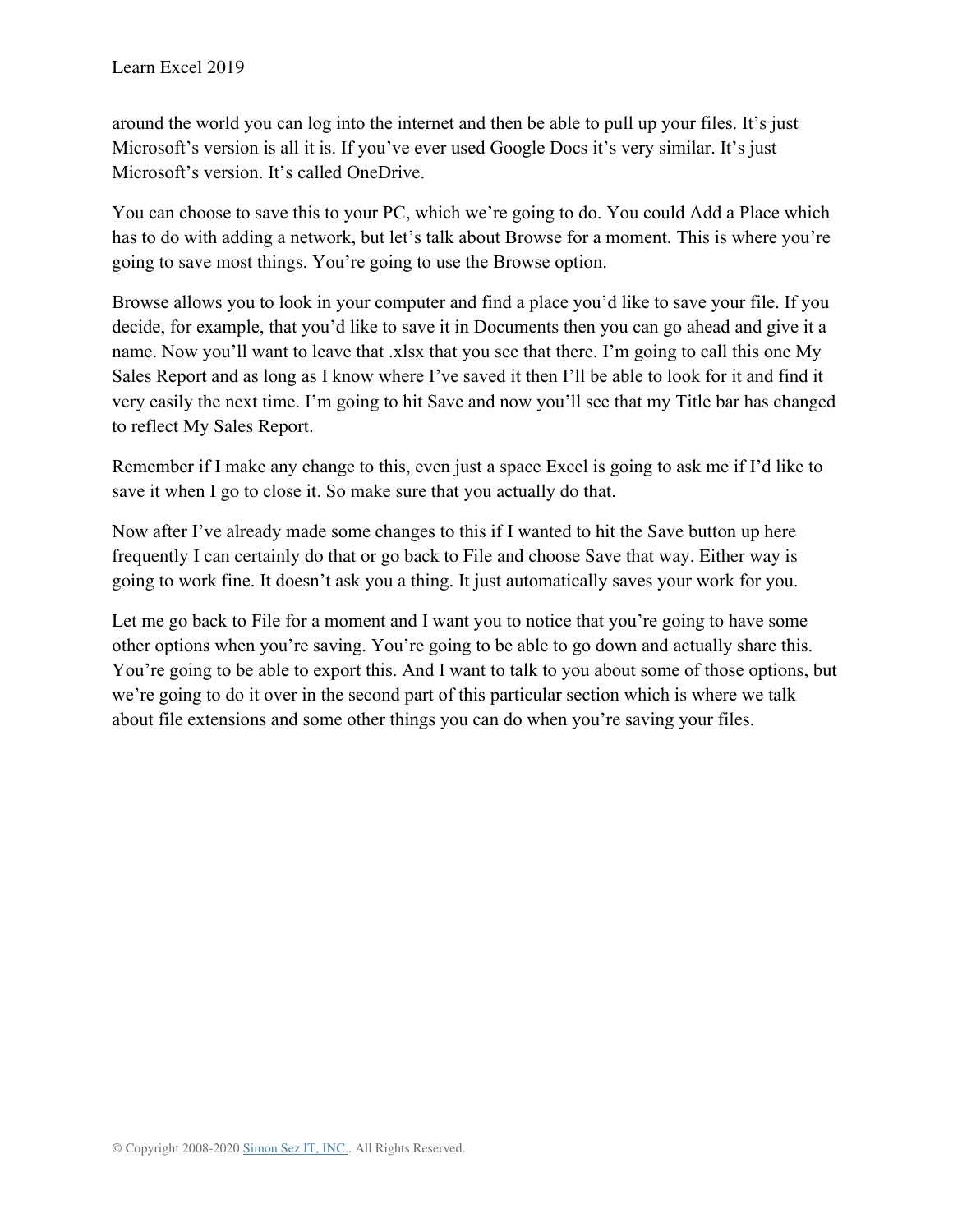#### <span id="page-30-0"></span>**Video: File Extensions, Share, Export and Publish Files**

**Cindy:** All right. Let's go ahead and wrap up module three. We've been talking about saving our workbooks in this module. This is section two where I want to get into a couple things. I want to talk to you about file extensions, how to share, export, and also publish your files.

We already talked about saving your file. If I hit the File tab that'll take me into the Backstage View and I went down to Save As. And I want to go ahead and Browse and I'll browse in Documents because that's where we just were. And here's the file that we just saved, My Sales Report.

Notice at the end of it it has an extension, .xlsx. This tells the computer this is a Microsoft Excel file and to open it in any program that's compatible with Excel. I want you to notice that you do have other types that you can save your file as and you may need these from time to time. For example, you might need the one that says CSV, Comma Delimited. Just so you'll know what this is, if you've ever seen a file that just looks like a line of text and it says Name, comma and then it says, Address, comma and then the date is underneath and it's set up that way. That's what they call a CSV file. Sometimes when you export data you'll need to save it in that format in order to be able to import it into other programs.

Another one that you'll want to be familiar with is a PDF. If you ever want to save this file so that no one can actually make changes to it you can save it in a PDF format.

Now let me go ahead and close this because I want to show you that if you look over here you've also got the option to share this. I can actually share this with other people that might be on my particular SharePoint serve. If the SharePoint server has been set up at your company then there are other people that might be working on the same file and you can go ahead share this with them and give them permission to do different things with the file. I can also email this directly to someone if I'd like.

I can export this. Notice here again is the PDF option that I mentioned a few moments ago. You can actually create your PDF over here. You'll end up with the Excel file and the PDF file, both with the same name.

I can also change the file type if I'd like. And this goes back to some of those we saw in the dropdown list just a few moments ago, like that CSV file that we mentioned.

And the last one is to publish this. Microsoft has this feature called Power BI and basically what that is is it's a place where end users can go in and create their own reports, they can create dashboards and they don't need to rely on the IT department to help them set all this stuff up. So if you want to collaborate on a meeting, for example, this would give you some interactive visualizations and it's got some self-service business capabilities and things like that in there so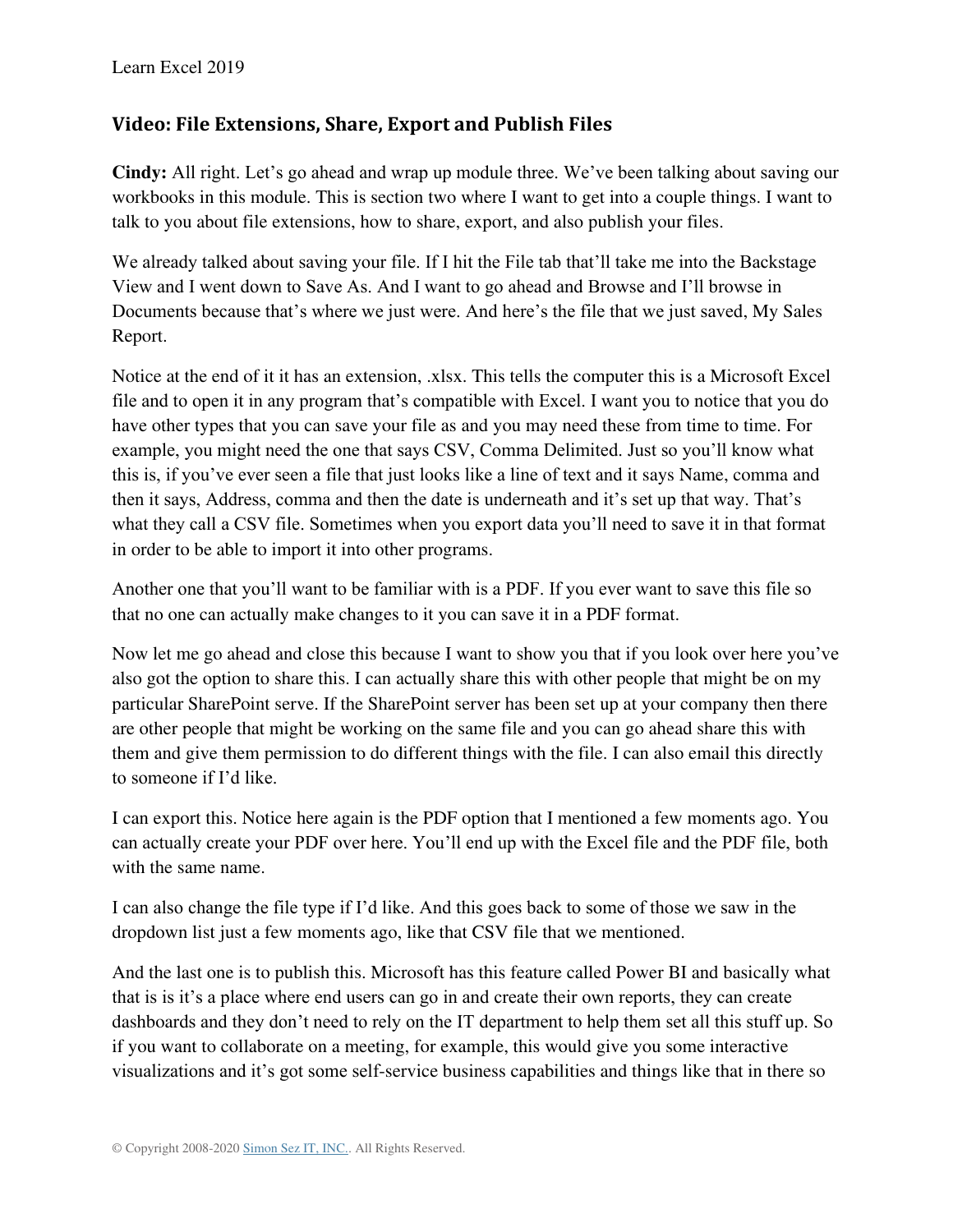that you can set it up all by yourself and maybe have a meeting with someone on the other side of the world. It's pretty cool how that works. It's called Power BI.

Well that's going to wrap up module three where we've been talking about saving and some of these other options that you can do with your file. Why don't we go ahead now and move over into module four and we're going to talk in this module a lot about working with larger workbooks and how we can search the file for different things and just basically manage a really large workbook.

I will see you over in module four.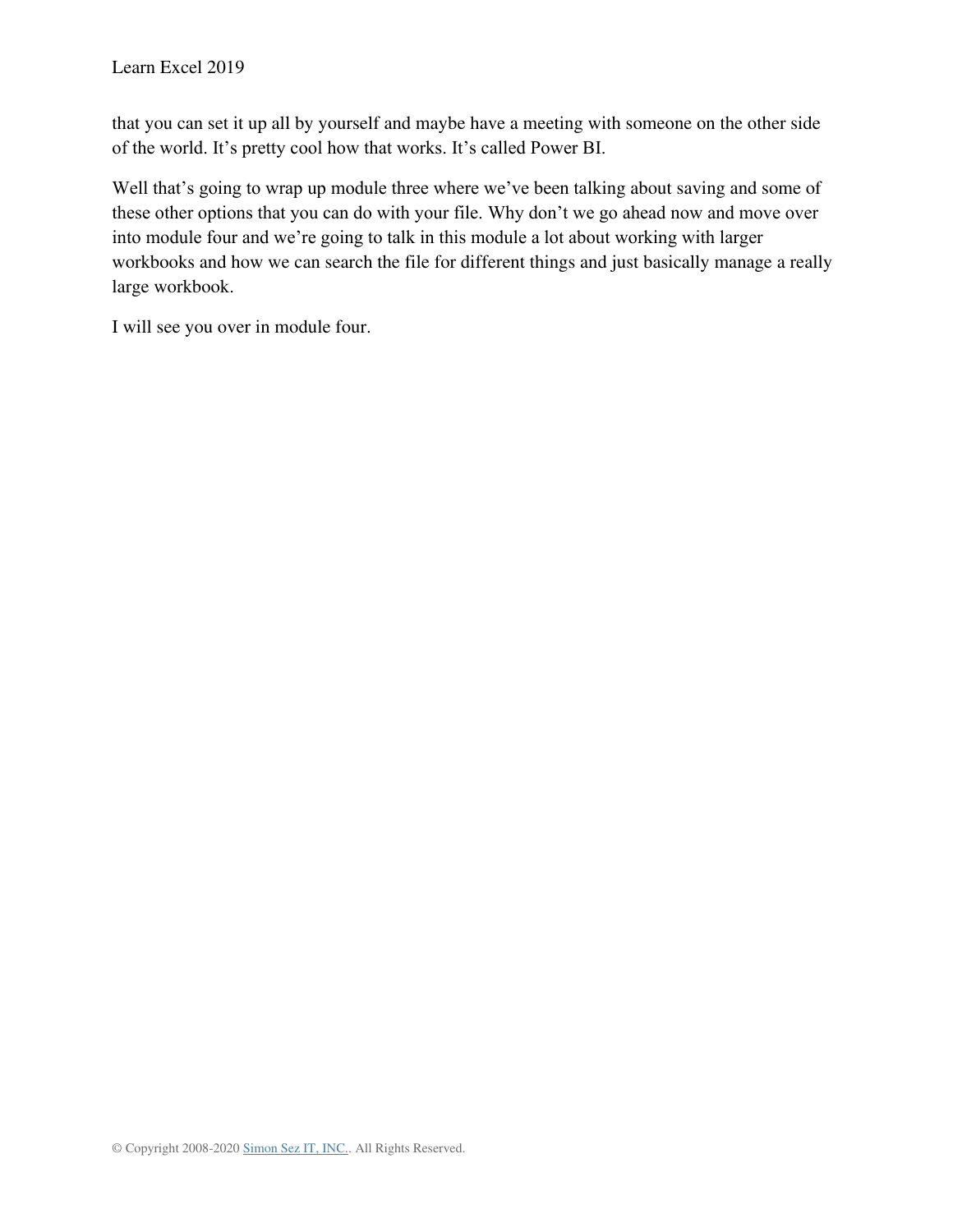#### <span id="page-32-0"></span>**Video: Module 3 – Practice Exercise**

**Cindy:** Module three was all about saving workbooks. What I'd like you to do is make sure that you still have your exercise open from module two and then we're going to go ahead and save this. Just go to your File tab and come down and do a Save As. Make sure when you save it that you create a folder on your desktop and then I want you to give it a name. Call it My Sales Report.

You also want to make sure that you have the correct file extension. It should be .xlsx.

Go ahead and look over some of the other options we talked about. We talked about sharing a little bit, we talked about the Export and Publish options and just make sure you're familiar with those so that when you need to use them you know where to go to find them.

Once you're done let's go ahead and head over to module four and we'll talk about navigating workbooks.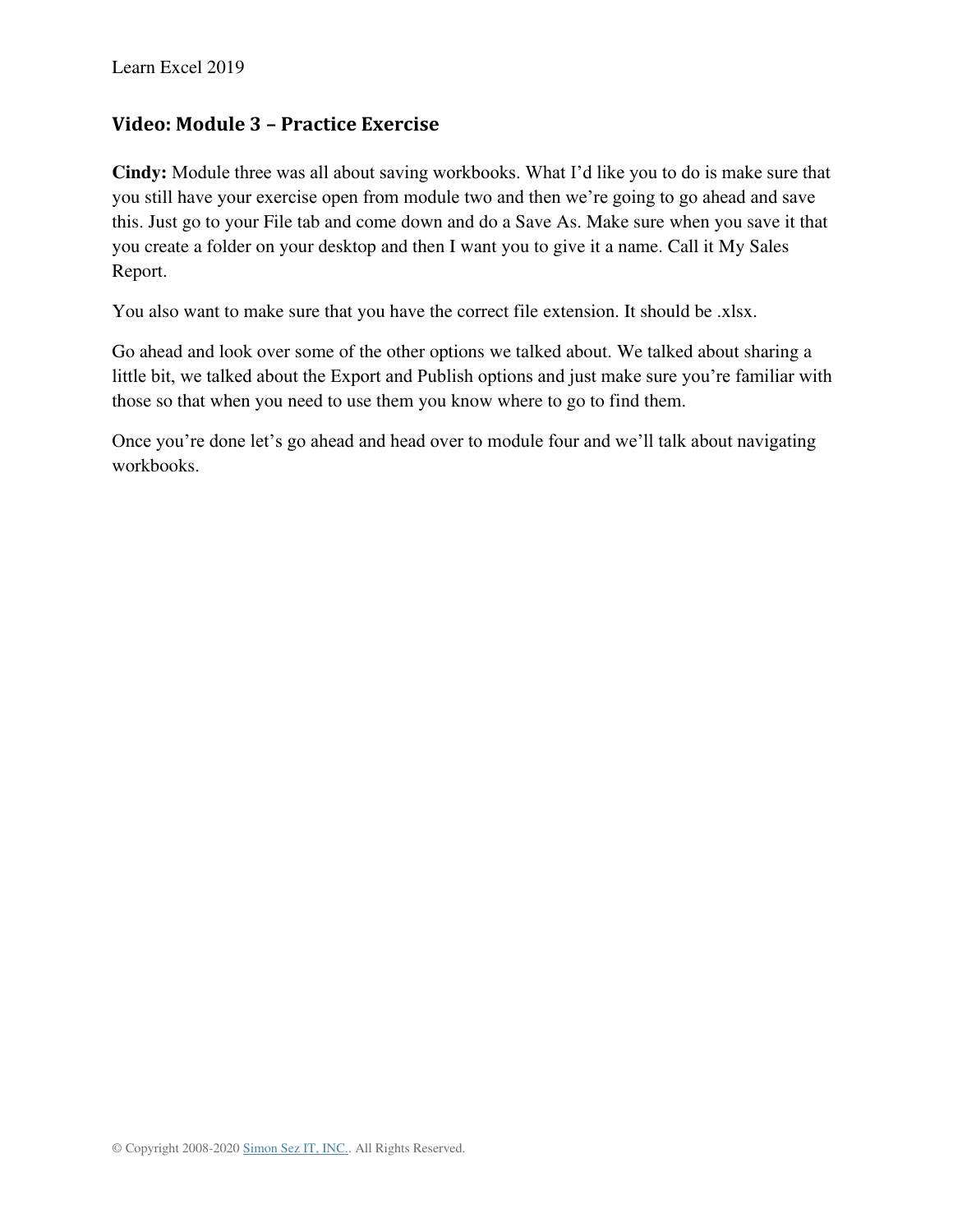# **Module 4 – Navigating Workbooks**

## <span id="page-33-0"></span>**Video: Opening a File**

**Cindy:** Welcome back. We have made it all the way down now to module four and in this particular module I want to talk to you about navigating through your different workbooks. You'll need to know how to open files and when you get them open how do you work with some of those larger files and some other options I want to go through with you.

This is section one and in this particular section I want to go ahead and talk to you about how to open your files in Excel. And if you're familiar with opening files in other programs it's going to be very similar. Let's go ahead and flip over to Excel and talk about opening a file.

We're currently working in the file called My Sales Report that we actually created. You do not have to close one file to open another. You can open as many files as you want at the same time and flip back and forth. However I do suggest that if you are finished with one that you go ahead and close it just so you don't have all these files open.

Here's how you're going to open a new file. If you go to the File tab at the top that's going to throw you into the Backstage View and you'll notice the third option down says Open. If you remember when we were saving a file we talked about all these different places that you could save a file and opening is really the opposite of saving. You're going to tell Excel where to look and then which file you'd like to open.

Over here you're going to see a list of all the files that you've recently opened. If you wanted to open one of these again you just double click on it here from this list.

I wanted to show you also the little pin that you see over here to the right. If you want to actually pin this to the list you could just click the little pin and notice it moved it up under these pinned options. And those are files that will kind of stay at the top of the list for you for easy reference. Those would be ones that you'd use often.

In this case let's go ahead and browse. And I'd like to look in Libraries and in this folder called Documents where I have this Excel folder. And I'm going to open that up and I'll see all the files that are in that folder.

I want to go ahead and open a particular file called Loan Workbook. You can either click once and then go down to the bottom and hit Open right here or you can double click on the file to open it.

Now I'm going to go ahead and zoom in down at the bottom so that we can see this a little bit better. This is a file that actually will tell you a little bit of information about the loan that you have created. You can see the monthly payment is \$400.40. And over here you've got the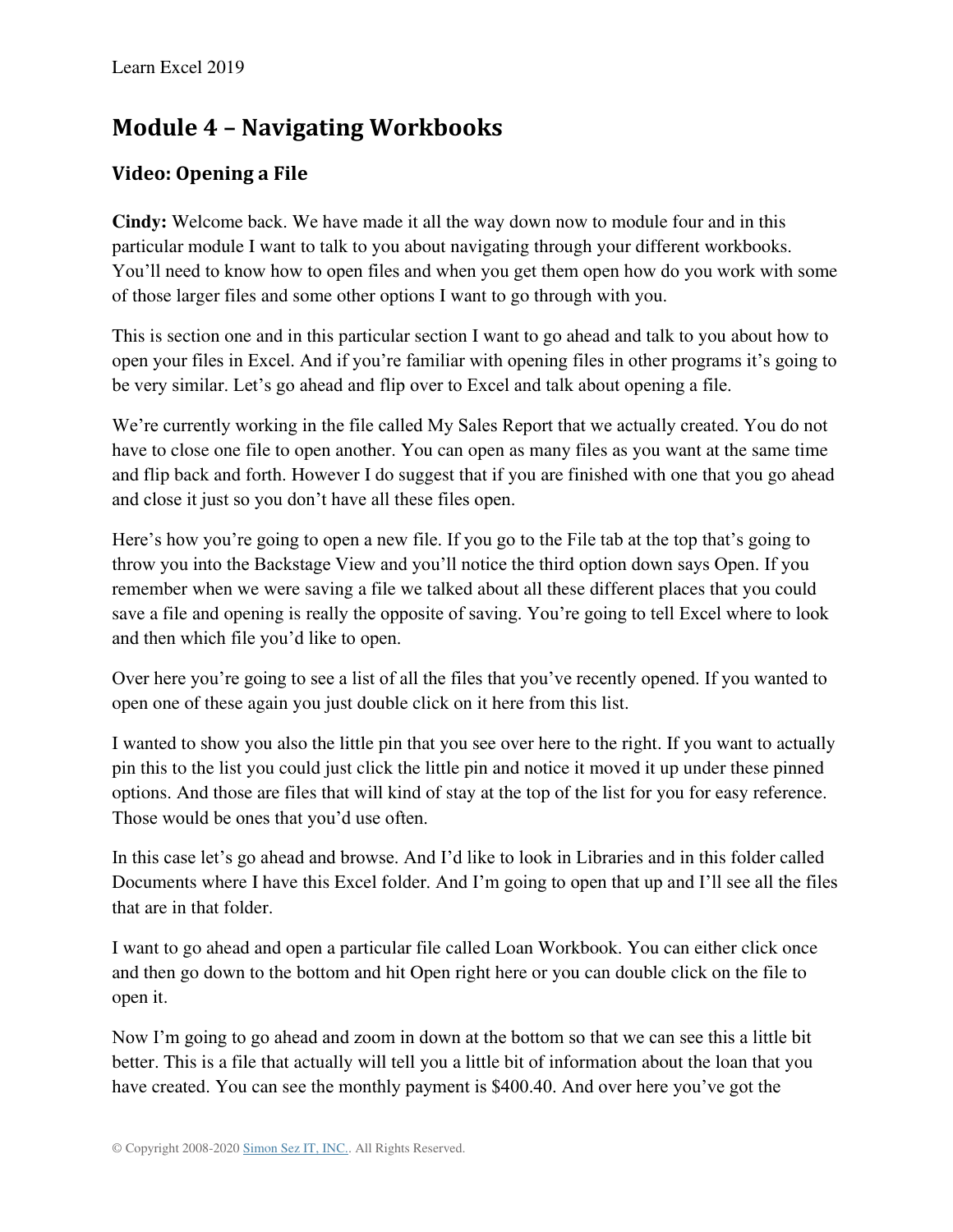principle, the interest rate, and the term in months. Any of these can be changed. If you notice over in F4 where the monthly payment is there is a formula there that basically says if I changed any of these three numbers go ahead and change my monthly payment. What if I want to borrow \$20,000 instead of \$18,000? And then let's say the interest rate was 5.7%. You can see how each time I made a change that it affected my monthly payment.

If I look at the bottom of this file there are a couple of sheets here. We're on a sheet called Terms of Loan. Any time you'd like to flip to a second sheet you just click the sheet tab at the bottom and now you'll see this one breaks out every month of the loan, principle, interest, all the way across.

Now let me zoom in on this one a little bit as well. It's kind of small there.

You can see here is your beginning balance, here's the interest, the principle, and the remaining balance on this particular loan.

What I wanted you to notice in this exercise is that this \$20,000 is the same number, if I flip back to the Terms of Loan, that we had put in right here. Now someone could have typed that on each sheet and it would be correct. What they did is they went to the Detail sheet for the five year loan and they'd put a formula right here. And in this particular case if I double click and open it up you can see that this formula basically says have this cell match the cell D3 on the sheet called Terms of Loan. And I want to show you how they did that because it's really fairly easy.

Any time you want a cell to match another cell this is all you have to do. Remember wherever you click that's where the answer is going to be. And I want to hit the equal sign because I'm writing a formula. I want this cell to equal on the sheet Terms of Loan, and notice as soon as I clicked there it put that in your formula for you, and then I want it to equal D3. Notice that's in the formula. That's all you do. Hit the Enter key and that's done and now they're linked.

Let me try that one more time and show you how that works. I'm just going to delete this. I'm going to start with the equal sign. I'm going to flip to the Terms of Loan because that's the sheet that has the cell on it I want to equal, and then I'm going to click in the cell that I want it to equal, which is D3. And that's it. I'm going to hit the Enter key on the keyboard. That takes me back to the cell I was originally clicked in and if I double click there there's that formula that has the name of the sheet and the name of the cell.

When you're looking at a formula and you see and exclamation point like you see in this one that just tells Excel to change from a sheet tab to a cell. That's all that is.

I want to go ahead now and show you a little bit about how to work with some of these larger files like you see here. Why don't we go ahead and flip over to section two and we'll talk a little bit about working with larger files.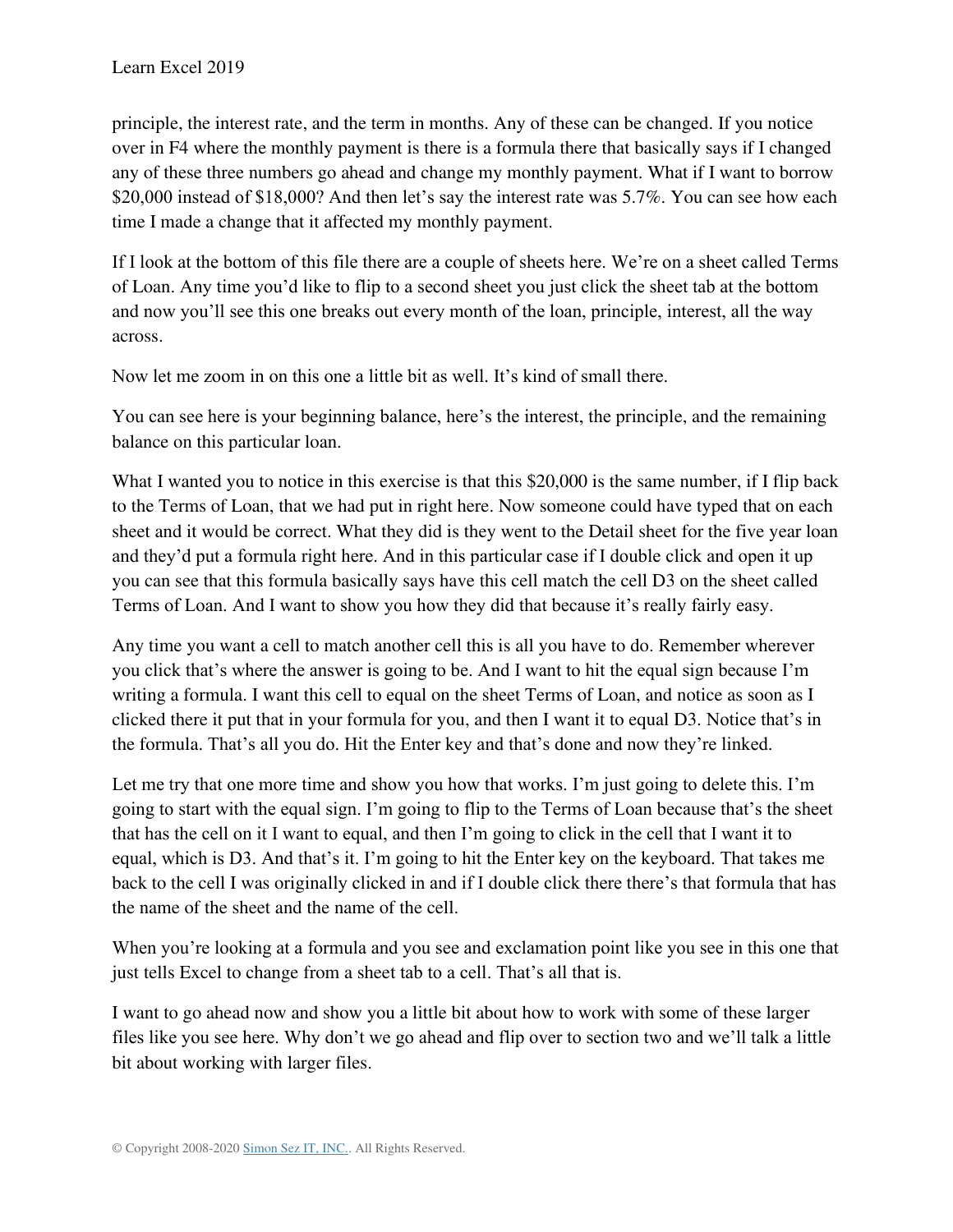#### <span id="page-35-0"></span>**Video: Working with Larger Files**

**Cindy:** Welcome back. We are working in module four and this is the module where I'm talking to you a little bit about how to navigate through your different workbooks. This is section two and I want to talk to you in this section a little bit about how to work with the larger files that you have. A lot of your files will be pretty small and you'll be able to find what you're looking for pretty quickly, but you will have some that have lots and lots of data in them and you need to know how to navigate and find different things you might be looking for in that particular file.

Let's go ahead and flip over to Excel and I'll show you how to work with those larger files.

You'll notice in this exercise that I can't see all of the information on the initial screen. I need a way to actually go up and down and see the rest of the information. The easiest way to do this is to use the scrollbar that's on the righthand side of your screen. All you have to do is click on it and then you'll be able to scroll up or down to see the data that you couldn't see initially.

Some of you may have a wheel on your mouse. Now if you do use that wheel and just scroll it up or down that way.

If you wanted to scroll left or right you have a scrollbar at the bottom here and that's going to let you go left or right and see data you couldn't see in the opposite direction there.

The next way you're going to be able to move around is to use some of the keys on your keyboard that will take you to the top or bottom of your data. I want you to look for the Home key and to the End key. Look over in your numeric keypad. If you look at the number seven you'll see Home underneath. And if you look at the number one you'll see End underneath. If you're going to use those you want to turn off the number locks so they become the Home and End buttons. Other than that they mean the number one and then number seven.

If you notice I'm actually at the top of my screen already. I'm in A1 so I'd like to go to the bottom of this little table of data. If I hold down Control on my keyboard and hit the End key notice I'll go to the bottom of that table of data there. Control-End always takes you to the end and Control-Home always takes you to the top.

If you use the Home and End key without the Control key Home isn't going to take you anywhere because it means the beginning of the line you're clicked on. End will take you to the end of the line you're clicked on. So just know that you have those keys available if you want to actually use those.

Another way to navigate is to actually type in the name box right here the name of the cell that you'd like to go to. Now obviously you'd have to know that. But let's say I type in here column IV and I want to go to row 65,536. And I'm going to hit the Enter key and now look where it's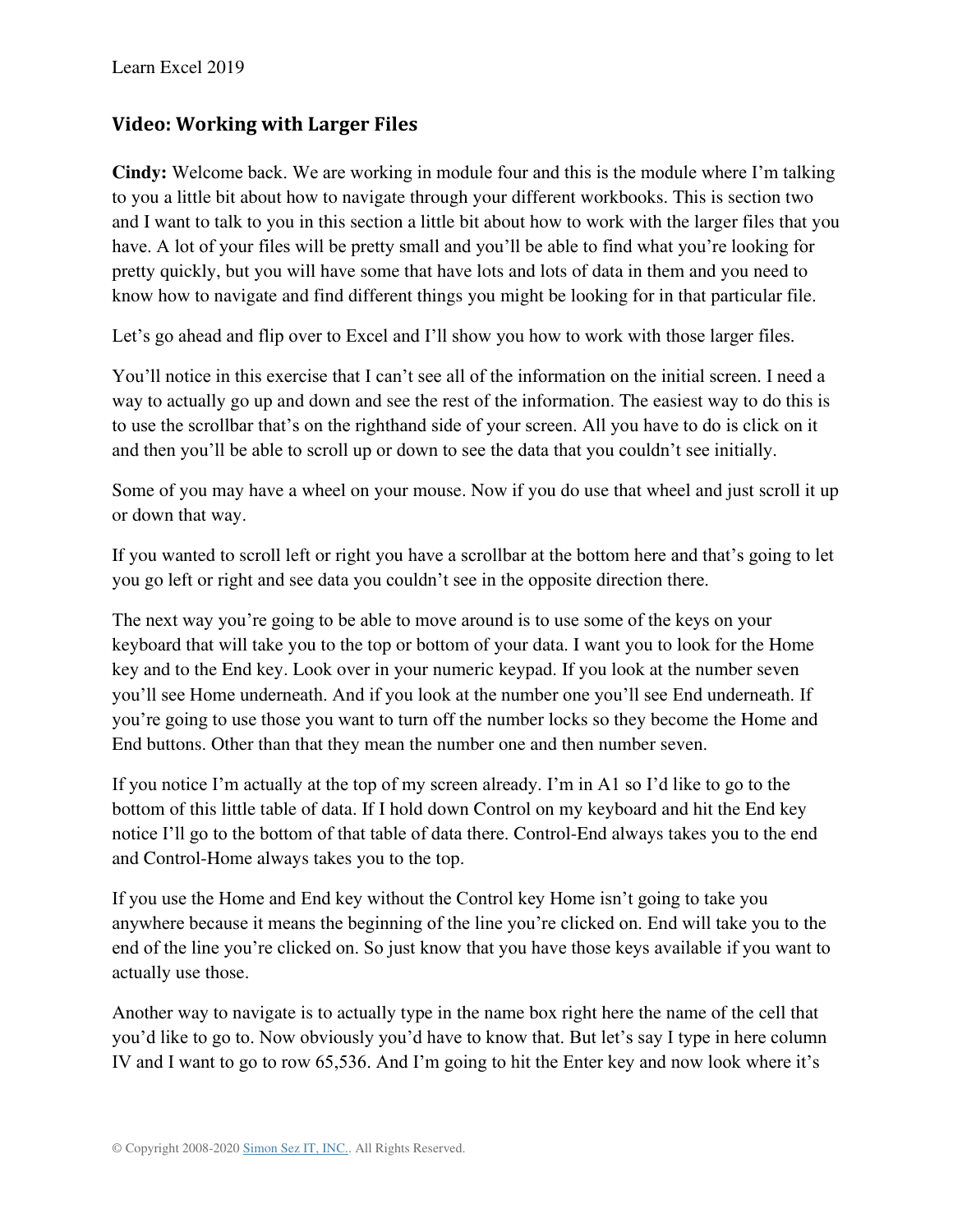taken me. All the way down here. I'd like now to go back to the very top so all I have to do here is type in A1 and hit the Enter key and now I'm back to the very top.

Anywhere you happen to be down in your workbook if you want to go to the top again you just hit A1 and hit the Enter key and then you'll be back at the top there.

Some other things you can do to search throughout your workbook is under your Home tab right here if you go all the way to the end you're going to see an option that says Find and Select. This is going to allow you to find certain words or maybe some numbers that might be in your workbook that you just can't seem to find if you scroll. Let's say I'm looking for the number 60. I'm going to choose Find from this dropdown. I'm going to make sure I have the number 60 in here and I'm going to choose Find Next. You'll notice it found the number 60 for me right there. If that's not the instance I'm looking for I'm just going to hit Find Next again and it will go find the next one. It's always based on where your mouse is clicked. If it can't find an exact match for you it will let you know and give you a little message saying that it can't find anything.

Now I want you to notice there's also some options here. If you want to look specifically within the whole workbook, for example, instead of just the sheet you're on you could change that. It could be that you want to search by rows or columns or you can have it look in formulas, values, or comments. Values is basically the number that results from the formula. And we haven't talked about comments yet but you have the ability to actually make a comment that shows up on each particular cell here.

The other thing is if you're searching for 60 and it doesn't find it but yet you happen to see it with your own eyes try checking this box, Match entire cell contents, and see if that helps you find it a little bit easier.

You also have a Replace tab here. That would let you type in specific text or some numbers if you wanted and then replace it with something else that you specify here. And you just hit Find Next and then find the particular instance you want or you can say Replace All of them or just Replace them one at a time.

I'm going to go ahead and hit Close here and go back up to the top. That's pretty much how you're going to work with your larger files.

Let's go ahead now and talk about some of the options that you have when you're working with these larger files, like the Freeze Panes option, for example. If you wanted to have these headings stay at the top so that you could scroll anywhere you want down in this file and still see the headings you could use Freeze Panes. I will see you over in section three shortly.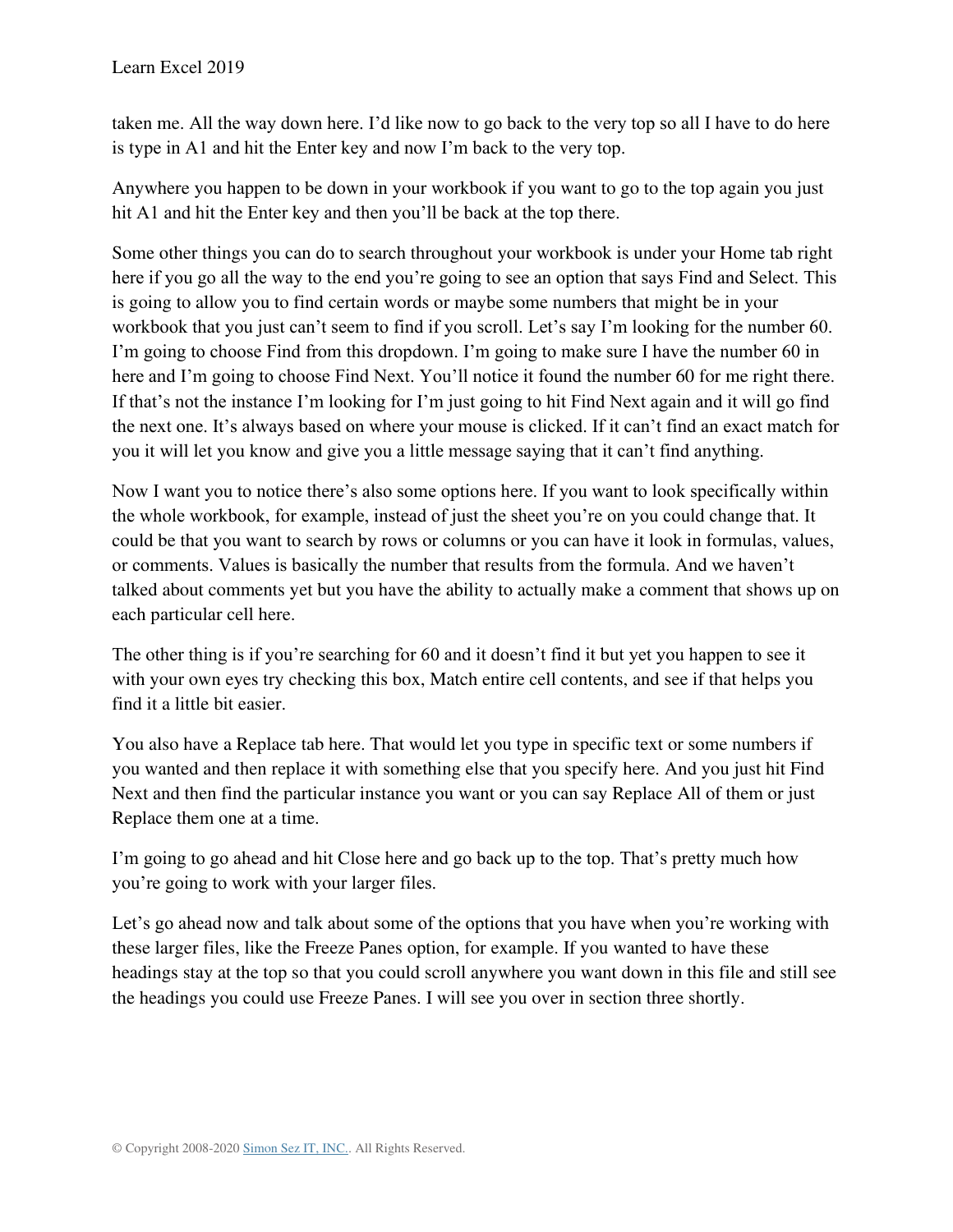## **Video: Freeze Panes Option**

**Cindy:** We are still working in module four and this is section three and this section is called Freeze Panes. There is an option in Excel that will let you freeze columns or rows so that you can keep those on the screen and then scroll down or across, wherever you'd like, and still see the headings on the columns at the top or if you have row headings on the left you can see them that way too. Let me show you how the Freeze Panes option works in Excel.

You'll notice in this exercise if I scroll down then what happens is I don't see my headings anymore. So if I asked you which column was the Interest Paid you really wouldn't know unless you scrolled back up and you could see. We have the ability to actually freeze rows one through seven so they stay on the screen all the time and then I can take rows eight and down below and scroll up anywhere I need to be. Here's how the Freeze Panes option works.

I'm going to click in A8. Now the reason I'm clicking here is because when you turn on the Freeze Panes option it's going to freeze any rows that are above where you clicked and since I want one through seven to click I'm going to click in eight. It's also going to freeze any columns to the left, in case you were trying to scroll left or right. We don't need that in this particular case so we'll just click in A8 and just freeze rows one through seven.

All you have to do is go up to the tab at the top that says View and you'll see an option here that says Freeze Panes. Now when you click on it you might get this dropdown list. All you want is the top option because if you notice this one is just freezing the top row but we want rows one through seven. And this one is just freezing the first column. So if you just click here it's rows above and columns to the left that freeze.

Now you should see a little small faint line under row seven right there. That tells you what's above it is frozen. Notice now I can scroll with my mouse anywhere I'd like up or down and rows one through seven stay right there so I can see my headings. Isn't that cool?

Now this line is not going to print, just so you'll know.

If you want to take the Freeze Panes option off you don't have to be clicked anywhere special. You just go back to Freeze Panes and now it says Unfreeze Panes.

Now let's try it where we freeze both up and down and left to right. Let's say I click in C8. That means it's going to freeze one through seven and also A and B.

Now let's go back up and turn on the Freeze Panes options again. I'm going to choose Freeze Panes and now you'll see that same gray line under row seven all the way across but also you'll see it to the right of column B there. Notice I can go up and down so I know what my column headings are but if I needed to go left to right I could also go across. And notice A and B stay. See that?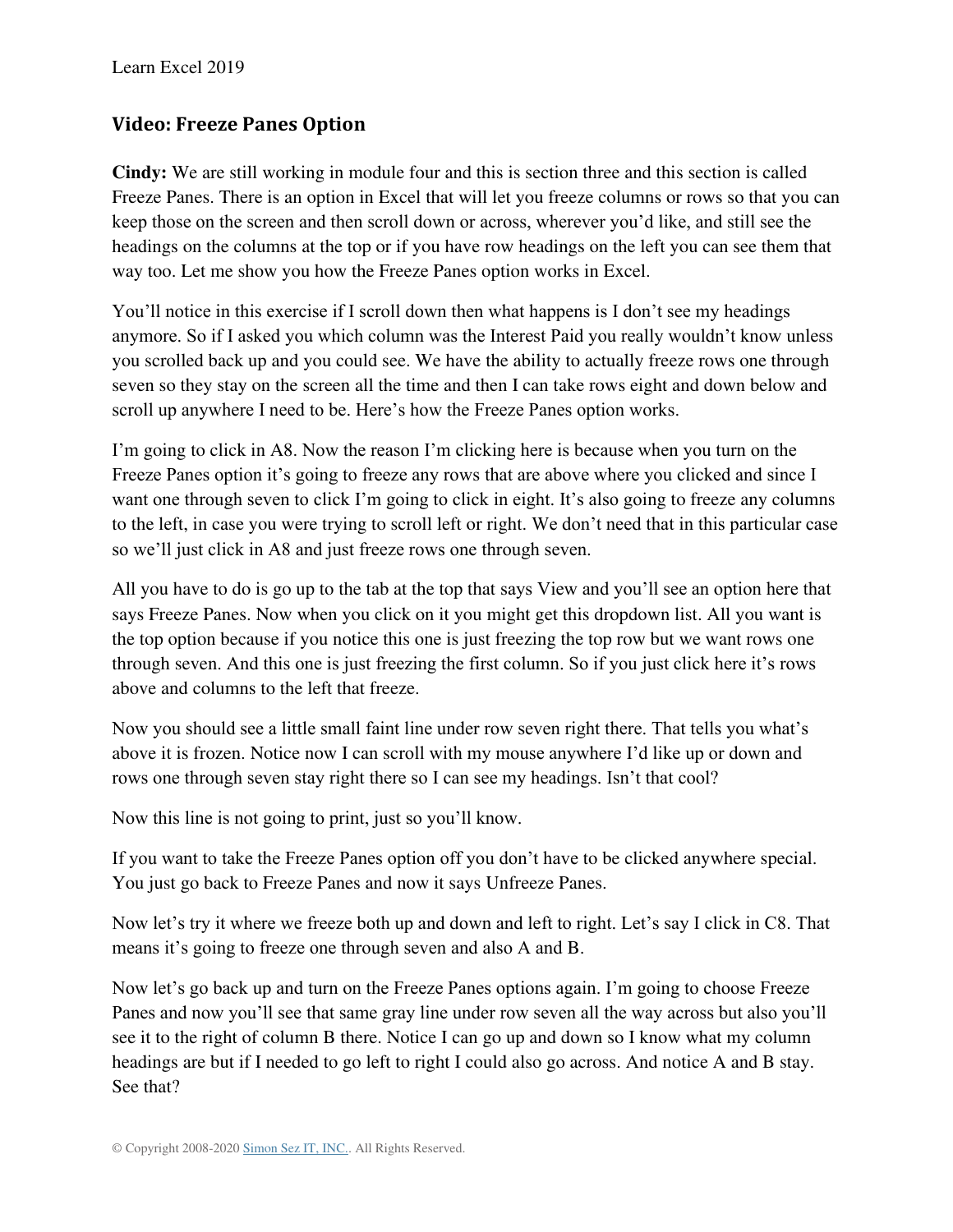So you can pretty much freeze this and see any two parts of the screen that you would like and then scroll wherever.

That's a quick way to freeze panes. Let me go ahead and turn that off. We'll unfreeze these. And the next little option I want to talk to you about is called the split screen option. Let's go ahead and flip over to section four and I'll show you how the split screen option works.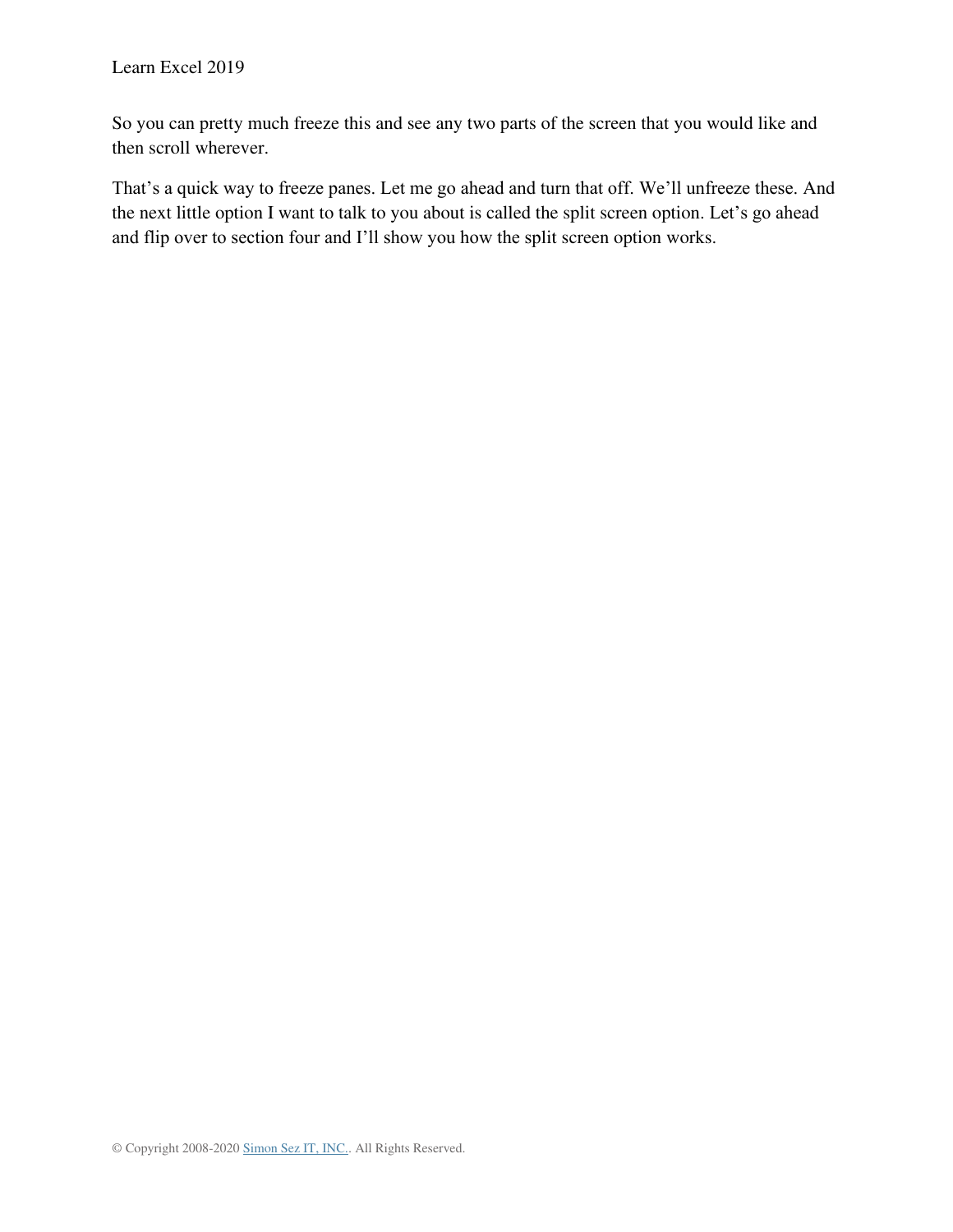## **Video: Split Screen Option**

**Cindy:** We've been working in module four where we've been talking a lot about navigating through your different workbooks and we've looked at a couple of options like the Freeze Panes we saw over in section three. Let's go ahead and look now at the option called Split Screen.

What Split Screen basically does is allows you to see something in one part of your file and then something in another part that you normally wouldn't be able to see without scrolling back and forth. Let me go ahead and show you how to use the Split Screen option.

This example is a great exercise because let's say I want to do something like this. Row 9 happens to be the first month of my loan and if you notice this cell right here shows the interest I've paid, which is \$95. I'd like to see how much interest I paid the last month of the loan so I'll just scroll down and it's down in row 68 and it's \$1.81. But now I can't see the first month of my loan. I've got to scroll back up to see that. Well if I split the screen it will allow me to see both at the same time.

I'm going to start by clicking in cell A8 because I'm going to put the splitter right above row 8 here. All I have to do is go up here where it says Split. Notice I'm still on the View tab. I'm going to click on Split and now you'll see your splitter. It looks like this gray line right here.

Now notice that I can put my mouse on the splitter and move it up or down. That splitter can just be wherever you want it to be. But what I really wanted you to pay attention to is the fact that you now have two sets of scrollbars. I've got a scrollbar above my splitter and I've got a scrollbar below the splitter. So I can really be in any two sections I'd like at the same time. I'm going to scroll down a little bit so I can see the last month of my loan and voila, look, here's month one and here's month 60 in this particular case.

If you want to turn the splitter off you can do one of two things. You can either go up and hit Split again or you can drag the splitter to the top of the screen. That'll turn it off as well.

Now let's say I started by clicking in C8. This is going to put the splitter above row 8 but also to the left of column C. Let me go back up and hit Split again and now you can see the splitter is up and down right here and then across this way. So this means I can do something very similar. I can look at row one and scroll down on the second part and look at row 68 in this case, which is month 60. I can also go left to right. If there's some reason that I don't want to see maybe the first couple of columns there I can scroll to the right like this and notice that column A and B stayed right where they were.

So really you've got a lot of flexibility as far as looking at any two areas of the screen that you would like when you're working in Excel.

All I have to do to turn these off is just go back and hit Split up at the top and we are good to go.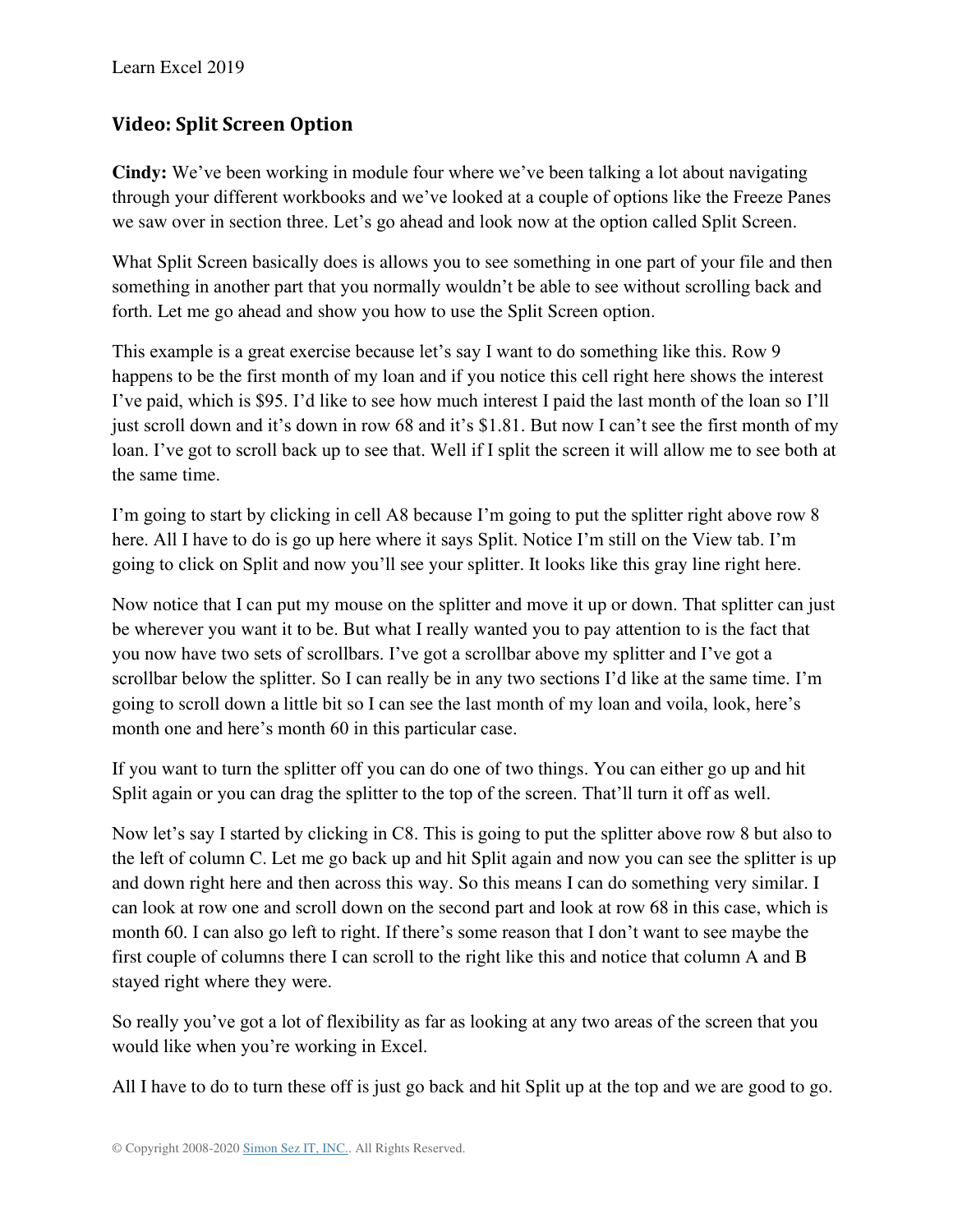Just make a note that if you save your file with the splitter on or with the Freeze Panes option on it will stay that way so that when you open the file the next time you're ready to so.

That's really all I wanted to tell you about navigating through your workbooks.

This is going to wrap up module four. Why don't we go ahead and go over to module five where we're going to talk about a lot of the page setup and the print options.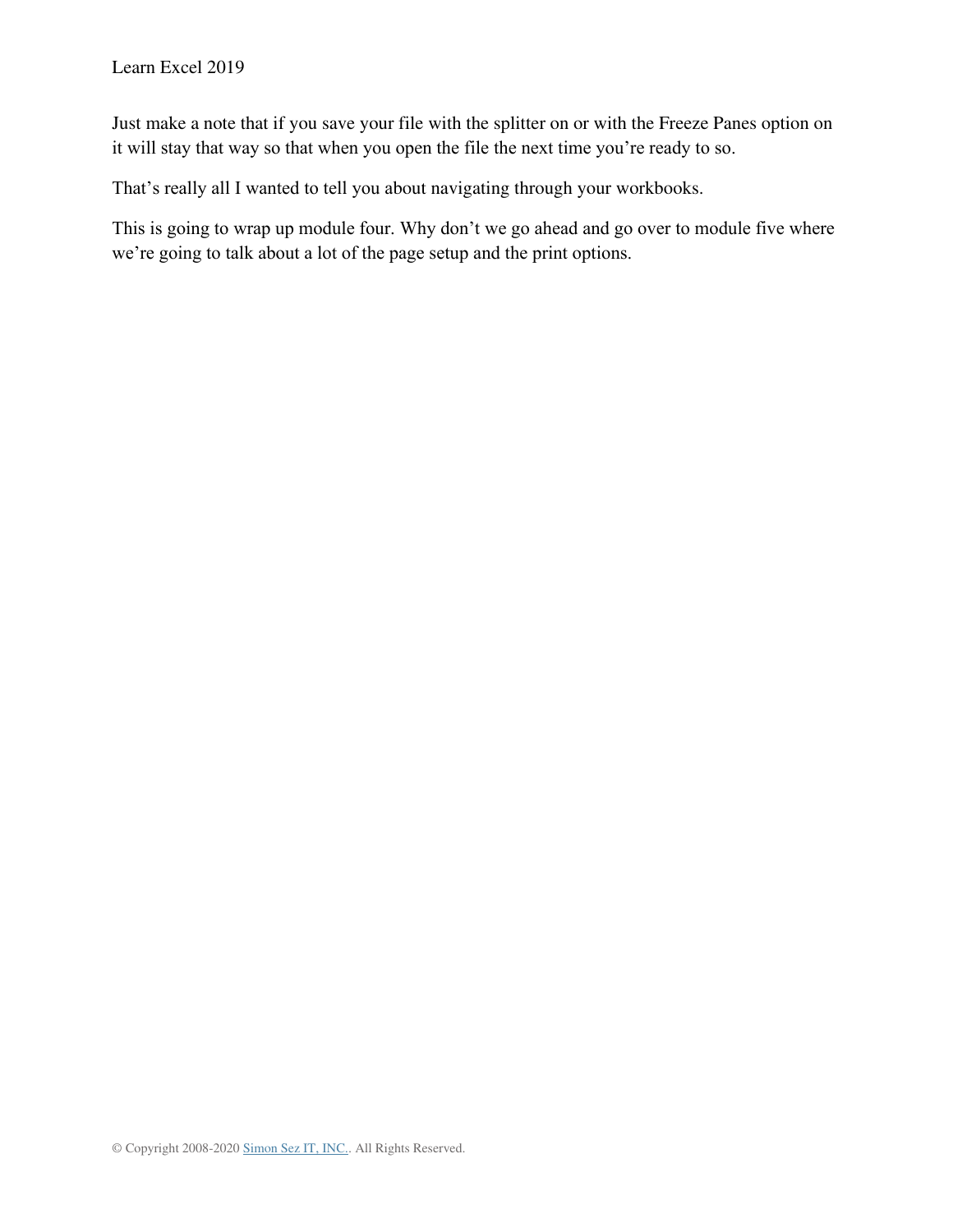### **Video: Module 4 – Practice Exercise**

**Cindy:** Now that you've gone through module four and you learned how to navigate your workbooks let's go ahead and just make sure you're okay with actually navigating through workbooks on your own.

I want you to start off by opening a file called Loan Workbook and once you get it open I want you to just pay attention to the fact that you have two sheets at the bottom. You have a sheet called Terms of Loan and also one called the Detail Sheet for the Five Year Loan. The sheet Terms of Loan is where you're going to be able to list your principle amount, your interest rate, and your term in months and that will change the monthly payment if you change any of this.

Over on the Details Sheet for the Five Year Loan what we're looking at here is each month of the loan and then a list broken our by beginning principle balance, you've got the interest paid, the principle paid, and the remaining principle amount.

Once you've looked through this I want you to take a few minutes and navigate. Navigate all the way to the bottom of this. The last column and last row that information is in is in F70 and then you can navigate back to the top. Just get really familiar with navigating whether you use the scrollbar, whether you use your keyboard it doesn't really matter as long as you know how to get around.

Once you've done that what we want to do is make this cell right here which is C9 equal on the sheet Terms of Loan whatever is in D3. You're going to have to write a formula to do that. Remember that the formula starts on the Detail Sheet right here in C9 because that's where you want the answer to appear. You're going to write a formula that links C9 back to Terms of Loan D3.

If you forget how to do that go back and watch section two again. That's where we had written the formula to link these two sheets.

Once you're finished with that go back to the Detail Sheet for the Five Year Loan and I want you to freeze rows one through seven at the top so that you can scroll down and see all the months of your loan without your headers disappearing.

You can go ahead and take the freeze off once you've done that. Then I want you to go ahead and click in cell A8 and put your split option on. Remember the split option is the one that will allow you to see parts of your screen at once. I want you to be able to see the first month of your loan, which is row 9, and the last month of your loan at the same time on your screen.

Once you've been able to do that you can go ahead and take the split off and then if you want to close the file feel free to do so.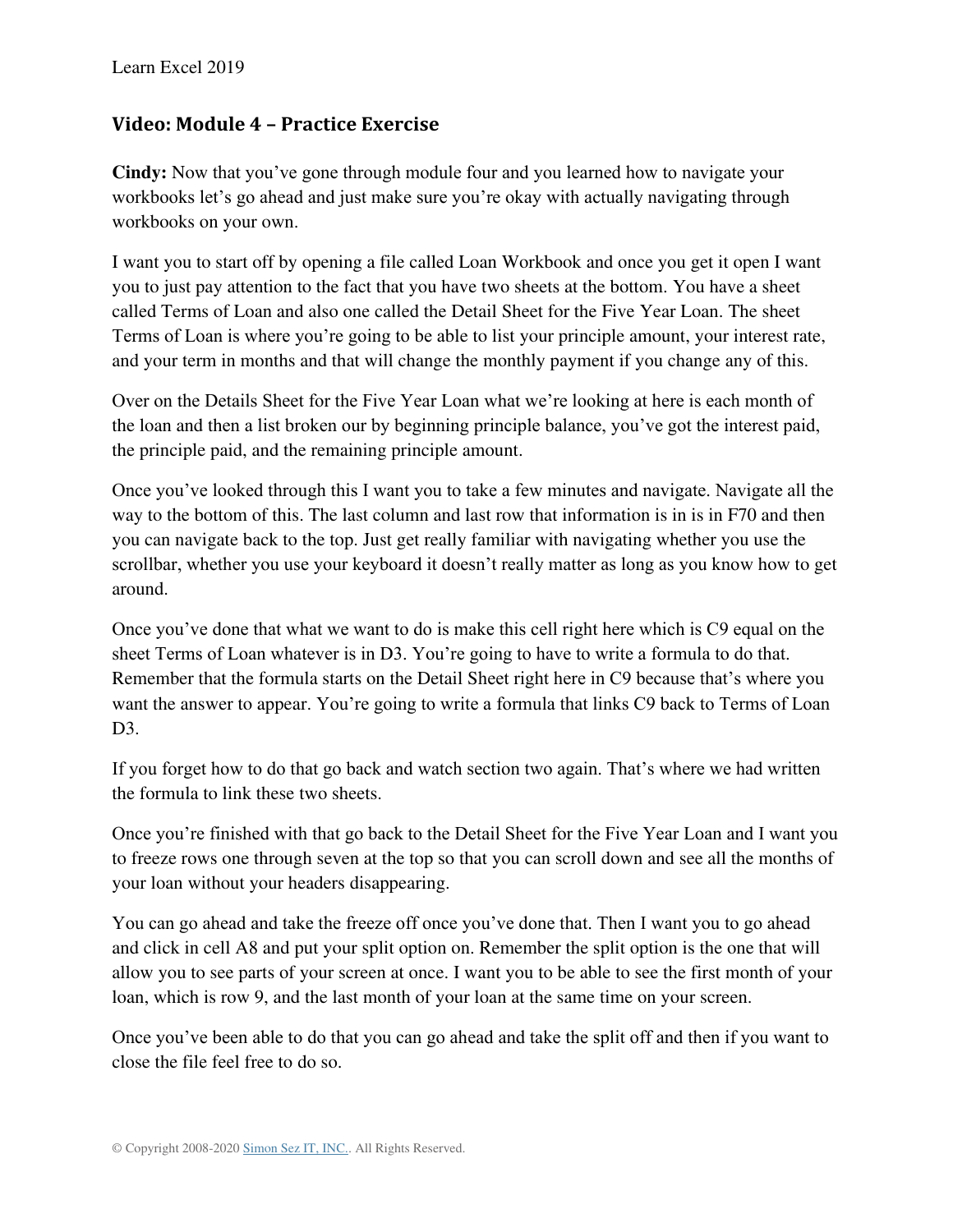That's going to wrap up module four, Navigating Workbooks. Once you're done go ahead and move over to module five and we're going to talk about the page setup and the print options in Excel.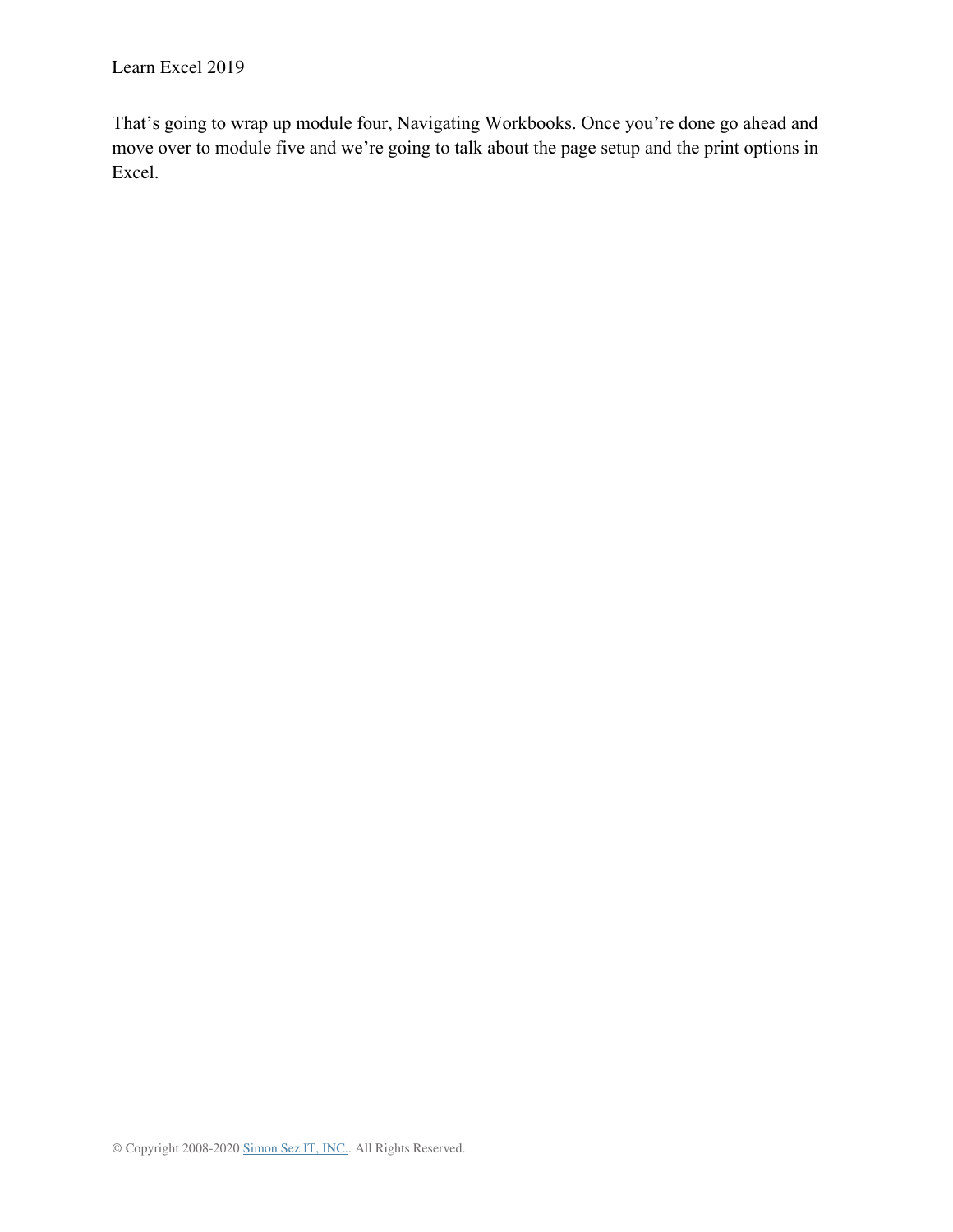# **Module 5 – Page Setup & Print Options**

# **Video: Headers and Footers**

**Cindy:** We are now in module five and in this particular module we're going to talk a lot about what we call the Page Setup and Print options. There are a lot of options that you're going to want to do with your page. For example, you might want a header and footer. Those actually appear in the margin areas of your workbook. You're also going to want to maybe make some comments, maybe go ahead and print this out and you want it to fit on the page and look nice. And that's all the stuff we're going to talk about in this particular module.

This is section one and we're going to go ahead and get started with what we call Headers and Footers.

You're going to see that headers appear in the top margin of your worksheet. Footers appear in the bottom margin of your worksheet. You can put things in your header or footer like dates, if you want to put file names, maybe your name. anything you want you can put in there. You can't tell right now if you have a header or footer set up because you can't see the margins. If you go down to the bottom where your views are the middle view is called Page Layout. And if you click on Page Layout then you can actually see what the entire page is going to look like when you actually print it.

You can now see that there is a header setup here and if you look at the bottom of the page there's a footer setup here as well. And typically what Excel will do is it will actually pull the file name and put it in the center of the header and it will pull the actual page number and put it in the center of the footer. You can change any of this that you want. You can go in and type whatever you want on the left section, the center section, or the right section. And the same thing down with your footer.

Something to note. When you type something in a header or footer it's going to be on every page. You'll notice this is page one and it's got the name of the file there and if I scroll down I'll see Page 1 in the footer. And if I look at page two it's got the exact same header and it'll have the same footer except the page number will change and that's because there's a little coding that you can set up to have it do that. If you had a third, fourth, or fifth page and you add those then you would have the same exact thing.

Now there's a different way to go in and look at these headers or footers and I'm going to flip back to the normal view for a moment. That's the first view at the bottom. And one thing you'll notice is when you've been into that Page Layout view and you come out you'll see a page break right here. That's just automatic.

If you go up to your Insert tab and go all the way to the right you're going to see right over here it says Header & Footer. Now when you click on it first it looks like you're back in the same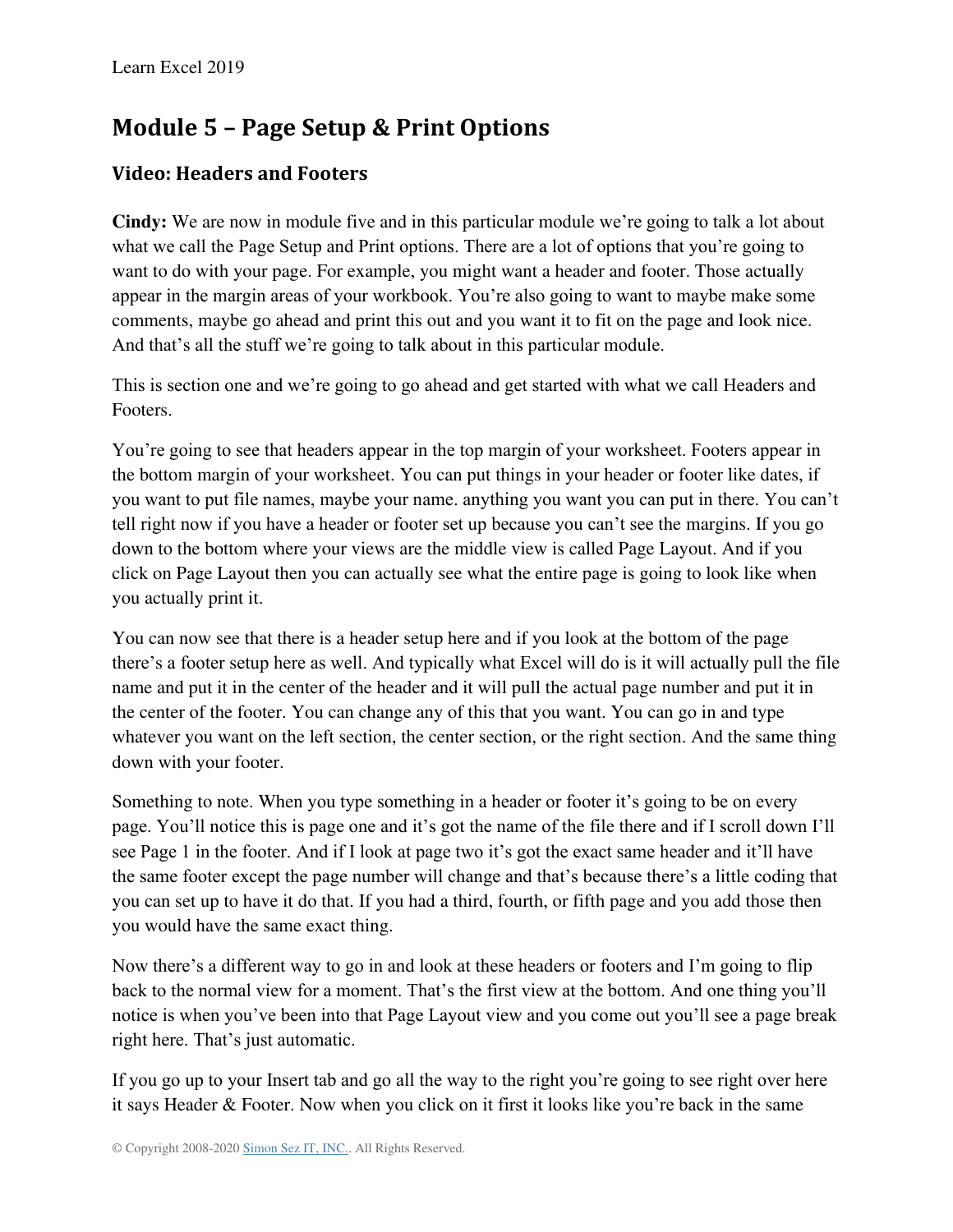view but what I want you to notice is that you now have some options for your header and footer right here that you didn't have just clicking on the Page Layout View. Notice you're in a contextual tab and that's a tab that appears only when you need it. And in this case it's Header & Footer Tools. Notice if I click down on the page I don't have that tab anymore. But if I click back in the header or footer it'll pop back up. So don't think it's gone if you happen to be clicked in the middle of the page and it's gone.

There are some things here I want to point out to you. The first thing I want to point out is that you have some options up here to put in page numbers, the number of pages, the date, the time, file name. You can kind of see all those options right there.

Let's put in a few things in our header. Let's go ahead and take out this center section. We'll just delete it totally. And then let's put over here the actual current date. You can type a date, which is fine, and that means it will always have that date. But if you use this one here where it says Current Date that means that today it will have today's date, tomorrow the file will have that date, the next date it will have that date. So it's a way of changing the date and always keeping it in sync with whatever day it happens to be.

Now I put a little space in there and I also want to put in the current time. And you can see it's just some coding that tells it what to do here.

Now I'm going to hit the Tab key to go to the center and I'll Tab once more. I could just click over there if I wanted to.

Let's say over here that what we want to do is go ahead and put in our name. Now let's go down and look and notice if the second page has that same information and you can see that it does right here.

Now let's talk about the footer a little bit. I'll click down here where it says Page 1. I can certainly leave that there but let me go back up and pull up the Header & Footer Tools again and I want you to notice that I can go ahead and say Page 1 and if I want to I can put a space and say Of and then have it put in the number of pages. And that way it'll say Page 1 of 1 or Page 1 of 2, however many pages there happens to be. I'm going to go ahead and click over here and look at it and now you'll see it says Page 1 of 2 and page two says Page 2 of 2.

All right. Let me go ahead and click back in the header or footer again and pull up my Header & Footer Tools. Let's go all the way back to left where it says Header right here. These are just some predesigned headers that I could pick from if I really didn't want to customize this myself. Let's say, for example, that I wanted to put over here the name of the file and also the page number. So you can see what it did right there is the file name and the page number. It overwrote what I manually typed in.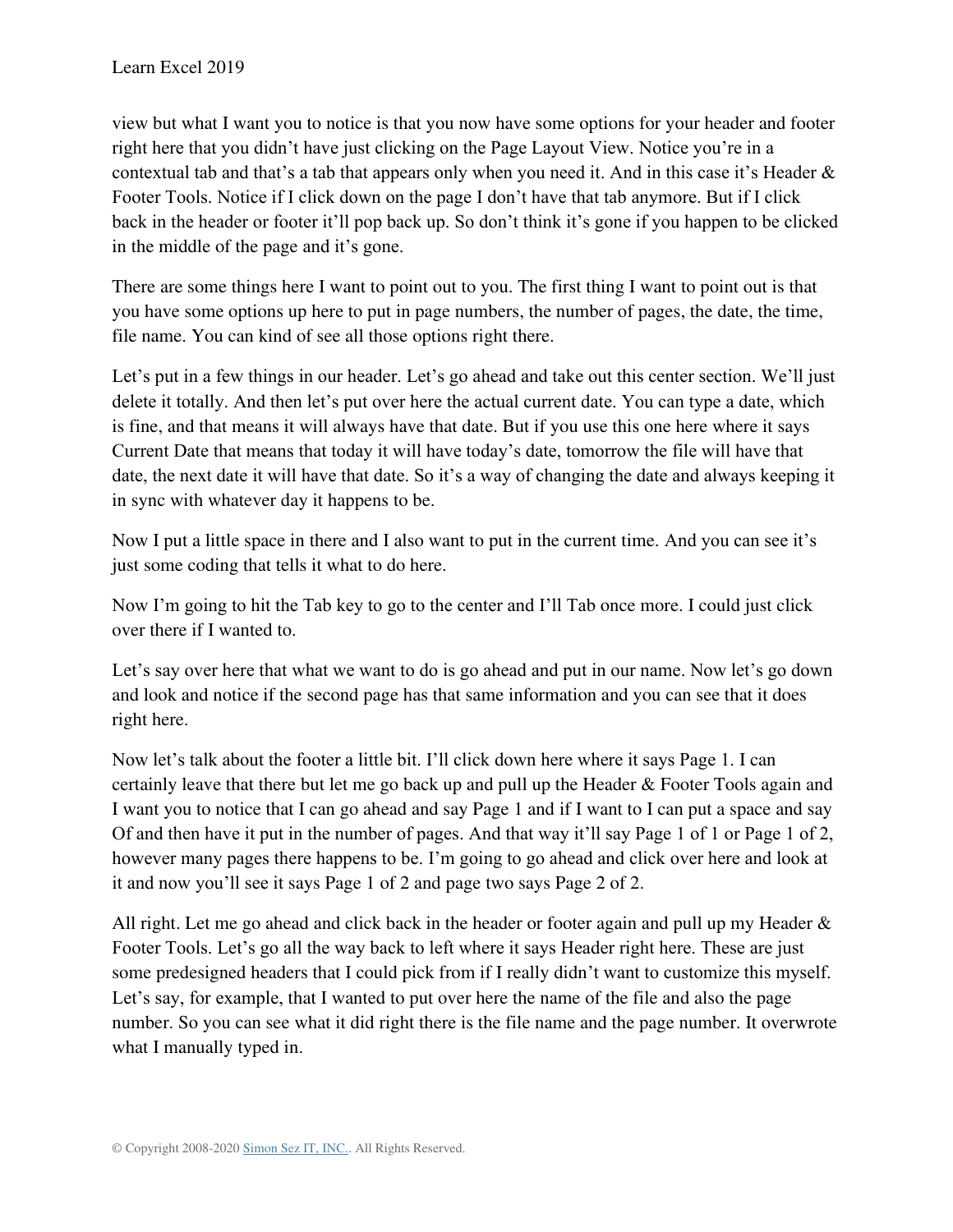Now the other thing you can do is in the footer section you can do the same thing. You can have something like Prepared By, the date and the page number. Now if you notice now it's got Prepared By and then it's got the date and it's also got the page number here. And that's going to be the same on page two.

Remember if you type it then it's going to be on every page like that. If you actually go in and use some of the coding for page numbers and time and so forth then it will update those page numbers and the time.

Notice I can also put a picture in here if I wanted to. And I can also navigate a little bit. If I don't want to click on the footer I can say Go To Footer and it will actually take me to the footer of the page.

Now one thing that you're going to find when you go to print multiple pages. Some people think that it's not professional for a page one to say Page 1 on the bottom so you can actually take that off. You'll see right here it says Different First Page. And all that does is when you check the box page one is not going to have a header or footer but all the other pages will. See how page two has the header and the footer? Let me go back.

The other thing is you can have different odd and even. If you want all the odd pages to say the same thing and all the even pages to say the same thing you can set that up as well. And you can also align your page margins with the actual margins of the page if you wanted to do that.

So there's a lot of different things you can do with headers and footers here. If you want to get out of it you just go ahead and click inside your spreadsheet somewhere and then go back to the bottom to the first button which is Normal and then that's how you work with your headers and footers.

Let's go ahead now and go over into section two and we'll talk about print titles and how those work.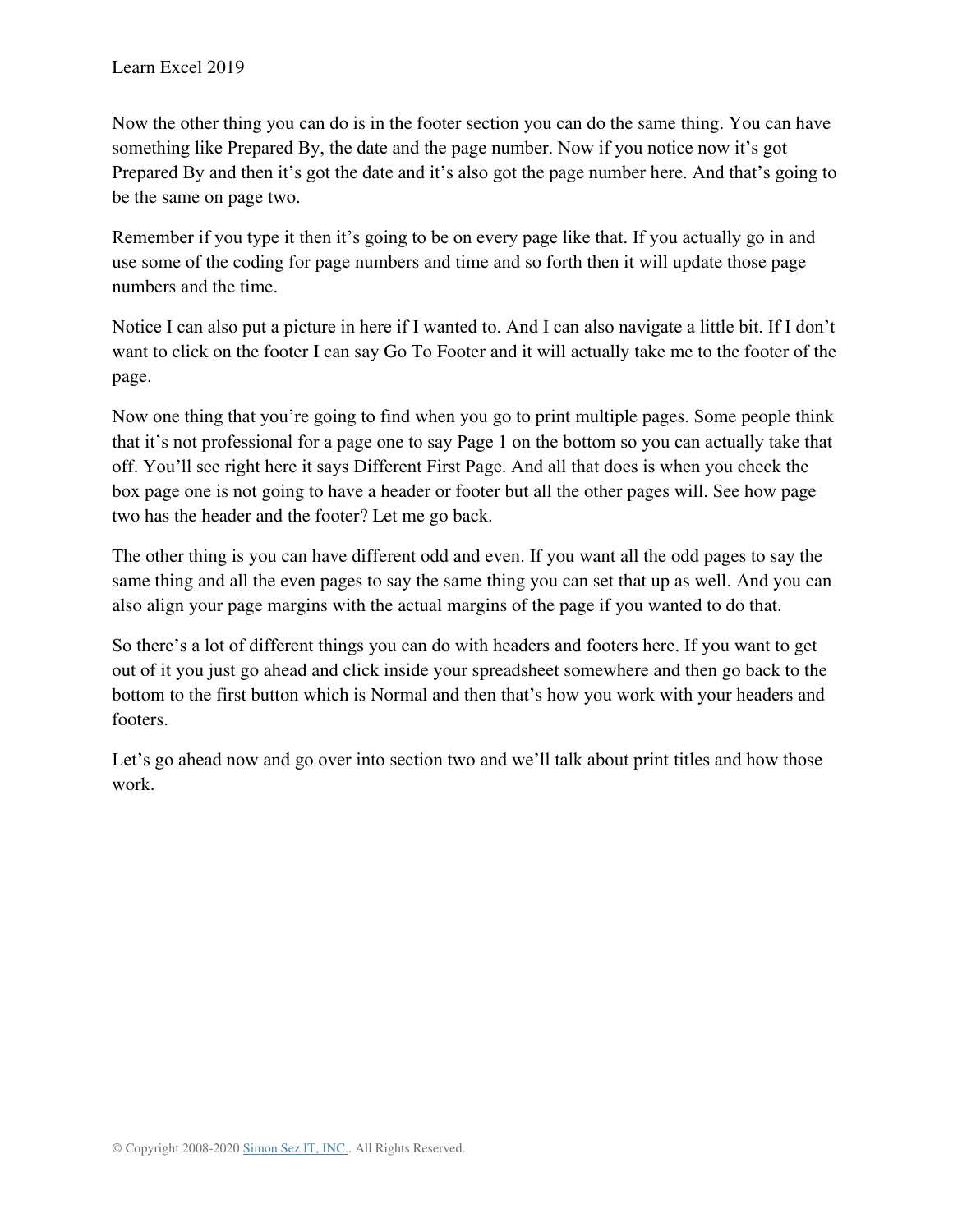## **Video: Print Titles**

**Cindy:** Welcome back. We're working in module five and this particular module we're looking at all of the page setup and print options that are in Excel. We've already gone through headers and footers in section one. Now we're in section two where I want to talk to you a little bit about print titles.

You're going to have spreadsheets you want to print that have multiple pages. The first page may have the titles of your column headings but then your other pages don't have any headings. You can actually set Excel up so that those headings print on every page. Let me show you how to set up your print titles.

When we look at this exercise you'll notice that rows four through seven actually have column headings at the top. But if you look at the second page you're going to see there are no column headings. Let me go back down to the Page Layout view for just a moment so you can see what I'm talking about. Here's page one with your column headings but notice page two does not have any. So if you printed this out you really wouldn't know which each of the columns represented. I want to show you how to get it to print those four rows at the top of every page that prints out.

Let me go back to the Normal view and let's go ahead and go over to the tab that says Page Layout. Now we're going to be talking about all these different options here in this module but right now I want to go over to where it says Print Titles.

What you want to do is where it says Rows to Repeat at Top you want to click there and then come back in your spreadsheet here and select rows four, five, six, and seven. You're going to do that by clicking on the actual row heading itself over here and you can see that it put that right here for you. Let's go ahead and Print Preview from here and see what it looks like.

Now this has taken us into the Print Option that we're going to talk about later, but I wanted you to notice here's page one with the headings and to see page two you go all the way down to the bottom where you see the arrow that says Next Page and then here's page two. See the headings? And if you added additional pages they would just have the headings automatically. To get out of this I'm going to go back and hit the Back arrow there and that takes me back into my normal view.

You can also print columns on every page. If you had a really long document from left to right that you're going to print. And the way you would do that is you would go back to Print Titles but this time you would say Columns to Repeat at Left and then you would select those columns that you wanted to be on every page that prints out. But more likely you're going to use the rows to repeat option.

That's really all there is to working with your print titles. Let's go ahead now and go over into section three and we will talk about working with comments.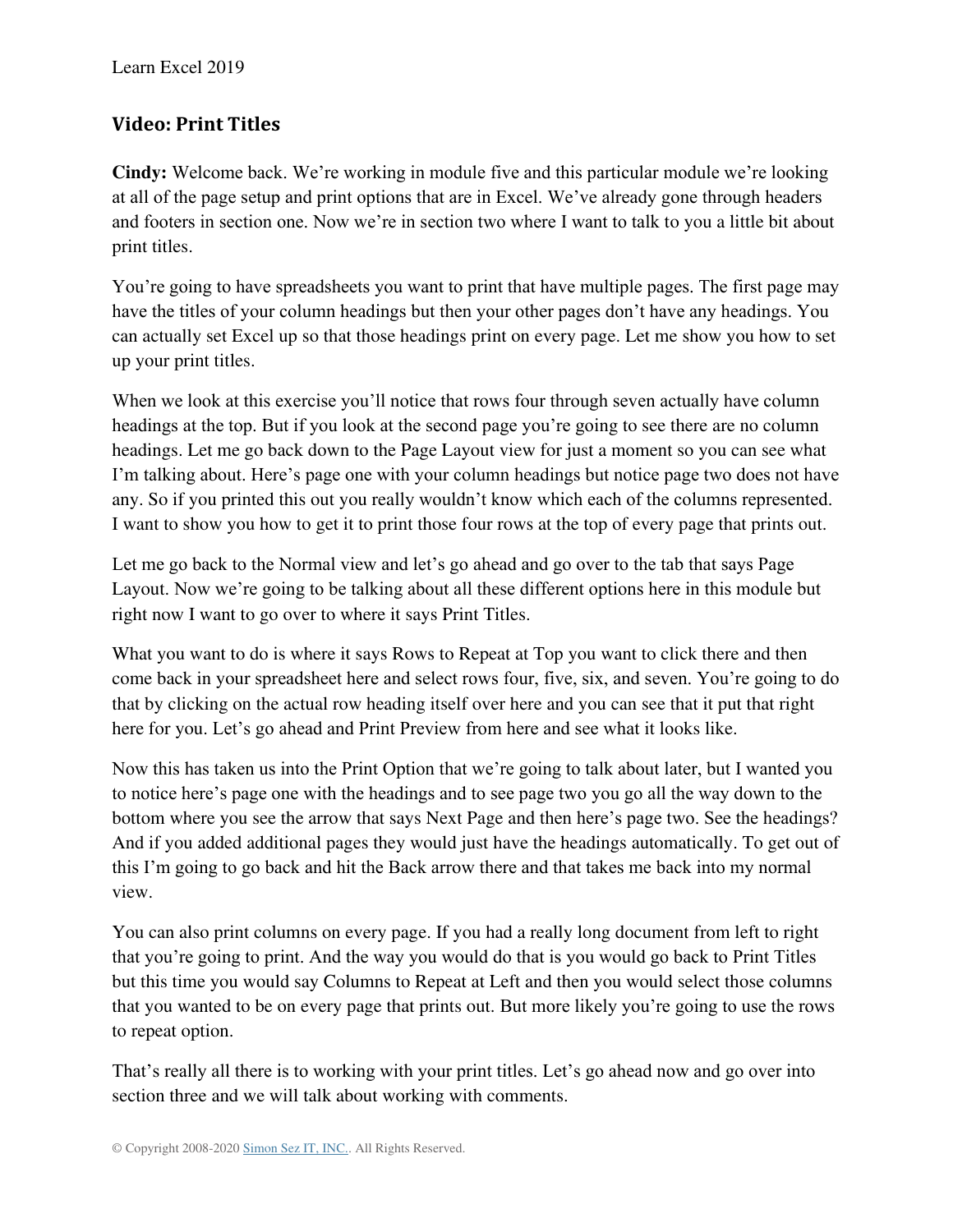## **Video: Comments**

**Cindy:** We are working our way down through module five. We've talked about headers and footers already, we've talked about working with print titles. Now I'd like to talk to you a little bit about working with the Comment feature that Excel has.

You have the ability to click on any cell and actually put a comment in. And it's not going to be part of the actual spreadsheet that prints out. It's just going to be a comment that you can see on the screen. I want to go ahead and show you how to set some of those up and then if you wanted to print those out you could do that do that as well.

You can have a comment on any cell that you'd like. All you have to do is select that cell and then insert your comment. Let's say that this is the interest paid and this is month eleven on the loan and we'd like to make a comment at this particular cell that says to ask the bank about a reduction in the interest rate. All I have to do is right click and you'll see Insert Comment on the list.

Now you'll notice that I can type anything I want in here and it has the name of the person who is logged into the computer. If you don't want that there you can always just delete it but I'm going to go ahead and put in here "See about a rate reduction." And I'll say, "This may change the rest of the interest paid cells." Now if I click away from the comment you're going to see that the comment disappears but there's a red indicator on the top right corner of that cell. If I just move the mouse over it I don't even have to click. You'll see that particular comment appears. When I move away from it it disappears.

If I want to edit that comment I'm going to select that same cell, right click, and then you'll see it says Edit Comment. And that will take me back in so I can make some changes.

The other thing while I'm in here is you'll notice that you've got these squares around the edges. If you need to put your mouse on one of these and make the comment box a little bit bigger or you need to make it smaller or change the size of it in some way you can certainly do that just by dragging those different what we call sizing handles.

I can also right click on that cell and actually delete the comment if I don't want it anymore.

Now let's go ahead and go up to our tabs across the top and I want to click on the tab that says Review. These are where the comment options are going this way and there's your Edit Comment, we've seen how to do that. Here's a way to delete. But let's talk about these two real quick.

You have the ability if you've got multiple comments to actually just move from one comment to another just by hitting the Next or Previous buttons.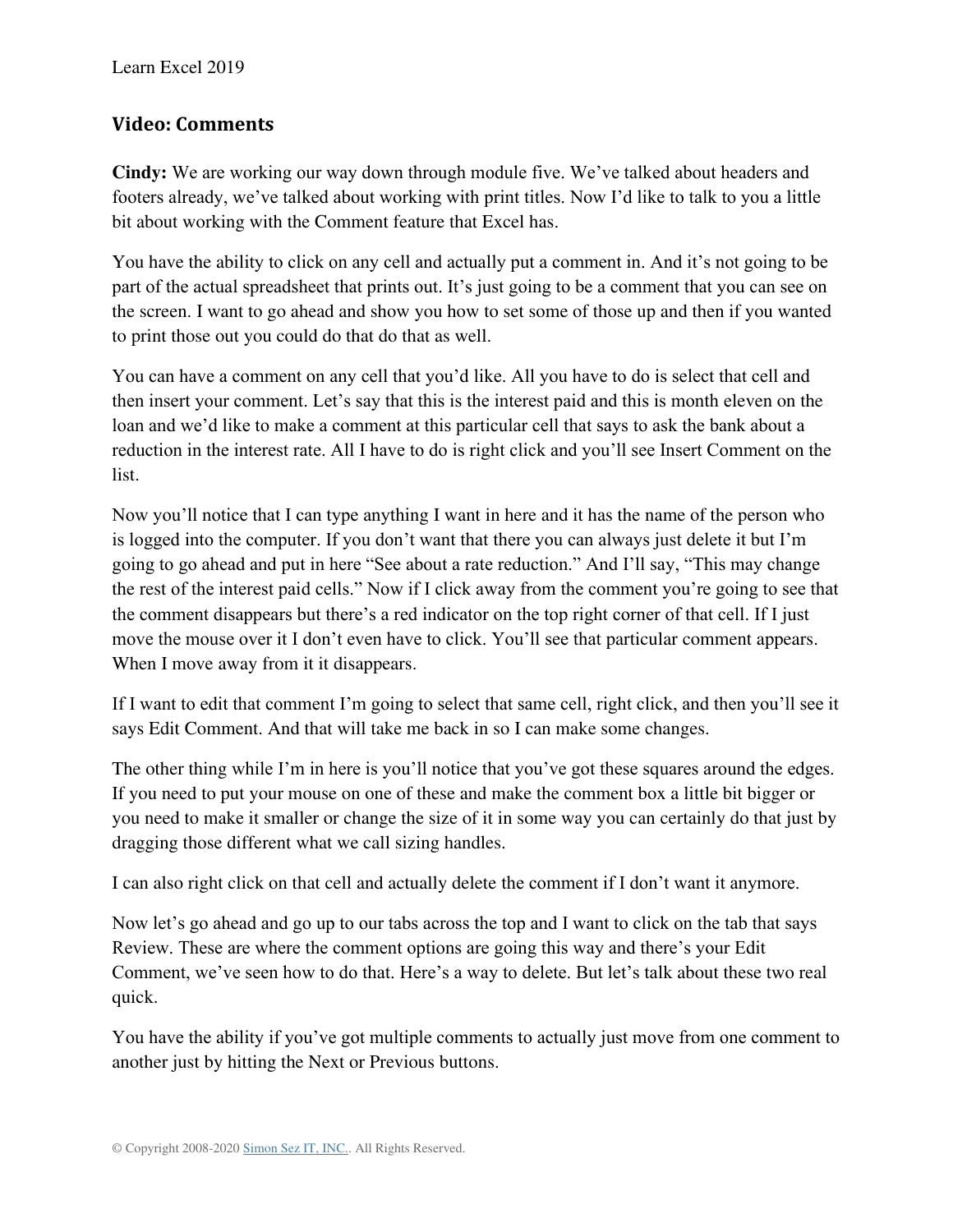You can also show or hide your comments. And you can see when I click on that then the comment appears and it stays there instead of moving away when I click away from the cell. I can also show all the comments. So if I have multiple comments I would just see them all over the page here.

A couple things that you're going to want to do. You may want to actually print these comments and I want to show you how to actually do that.

If you go back to the Page Layout tab, and we were talking about the Page Setup options earlier, notice that if you go right here to this little arrow that this is going to take us into Page Setup. And earlier we were in here under the Sheet tab. What I want to show you is under that same tab you have this Comments option right here and it currently says None. If I choose the down arrow I can choose to put these at the end of the sheet or my other option was as displayed on sheet. Let me show you what end of sheet looks like. And I'll Print Preview and what you're going to see is that if you go down to the last page you actually have a third page now. See how there's three pages? And what it does is on that last page it tells you the cell number and then it just shows you what the comment says. Now let me go back and I'm going to show you the other option.

I'm back under the Page Layout tab, Page Setup, I'm going to hit the arrow on the right there, go over to the Sheet tab. This time instead of at the end of the sheet I'll say As Displayed on Sheet and then Print Preview that. And now if you go down and look you'll see wherever the comment happens to be that's where you're going to see it. And it's going to actually print just like this. Now let me hit the Back button and show you one more thing.

You'll notice that you can't see the numbers that are underneath this. All you have to do is click in there and instead of using the sizing handles this time get just on the border of your object there and just drag it somewhere off to the side and that way you can see all the numbers that were underneath and it does have this arrow that points to the cell that that particular comment refers to.

That's going to be how your comments work. That's a pretty nice feature that Excel has where you can make comments about individual cells. Let's go ahead now and go over to section four and we're going to look at all of those different Page Setup options and get you familiar with them.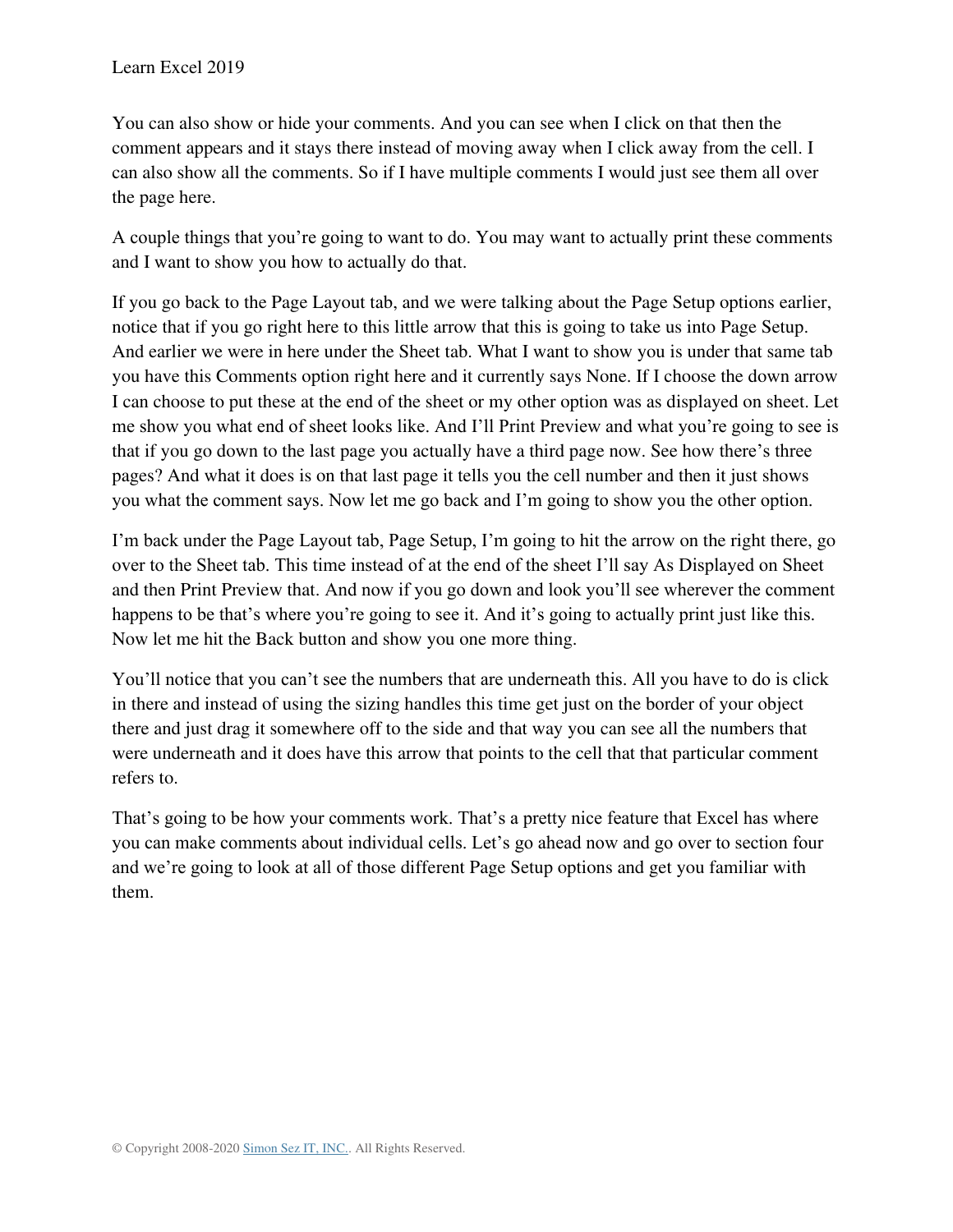## **Video: Page Setup Options**

**Cindy:** We are working our way down through module five where we've been talking about all the page setup and print options that Excel has. We've talked to you now about headers and footers a little bit, we've talked about your print titles, your comments, but there are so many other page setup options there that I just want to take a few moments and look through some of those and get you familiar with what's there so you'll know where to go if you want to do some of these different things. Let's go ahead and head over to Excel and let's look through those page setup options.

You want to make sure you're on the Page Layout tab and then we're going to be looking at all of these options here. Let's start with Margins.

Here are predesigned margins that you can pick from and you can see that every page has six margins. There is a top, bottom, left and right, and header and footer. Notice your header and footer margins are always less than your top and bottom. If they were more they would actually appear in the printed part of your page and you don't want that.

If you don't like any of these that they have pre-setup for you all you have to do is come to the very bottom where it says Custom Margins and click there and that'll take you into this Page Setup that we ran earlier. Now remember the way to get directly here, you can actually go here to where it says Page Setup with the little arrow and it'll take you into this one.

Here's where you can change your top, bottom, left and right margins again. And something else that'll be of interest to you is this Center on Page option. If you have a small spreadsheet you're working with and you print it out it's always going to print in the top left. To make it a little bit nicer you can center it on the page horizontally. And sometimes you may want to center something both horizontally and vertically. You can just choose both or none.

I'm going to go ahead and click OK and that's how the margins option works.

The next one I want to show you is orientation. When you print as you would normally think of printing something that's what we call Portrait. If you turn the paper sideways that's what we call Landscape. And sometimes you need that when you have a lot of columns left to right that you want to get on a page.

The next thing is where it says Size. You can always change the paper size. Normally you have 8.5 by 11 inch piece of paper but then there's legal and there's envelopes and you can see these other sizes that you might want to use.

The next one is called the Print area. If you have a certain area that you're going to want to be printing and you don't want it to print the rest of it you can set the print area. And basically what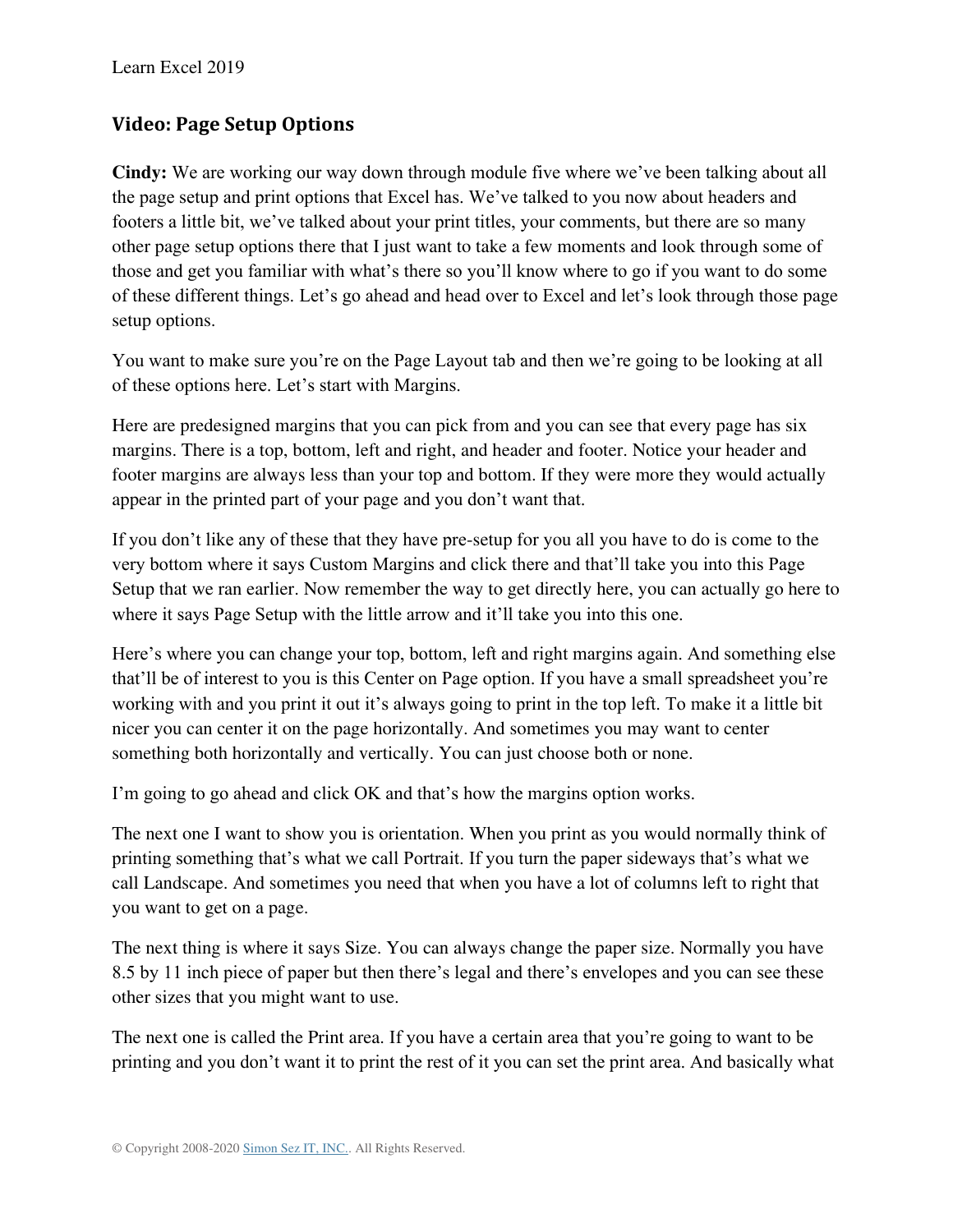would happen here is you would go through and actually select just by dragging down like this the area that you think you might want to print and then that's how you would set the print area.

You can also go back and clear the print area and then that way when you get ready to print you'll be able to tell it that you want to print a page or something specific that way.

Breaks is where you're going to put in page breaks or remove page breaks. Now normally what Excel will do is it knows how much will fit on a page and it will insert a break for you. But if you want the break somewhere else you can certainly do that yourself. Right now you can see that it breaks here at row 52 right at the bottom. You want to put manual ones above the ones the computer generated because you can't put more on a page physically. You can put less but you can't put more. I would actually select one of the rows above the one the computer put in and then I could go to Breaks and says Insert a Page Break. And then that will actually put a page break there for me and you can see it there and it got rid of the other one. And do you notice this one is a straight line where the other one was a green dotted line? That's how you know the difference between the ones you put in and the ones the computer put in.

If you want to delete one then go ahead and just select the row above and below and you can go back to the Breaks and saw Remove Page Break. And so there's lots of ways to put in page breaks or remove page breaks that way.

Now let's talk about Backgrounds for a second. This is really neat.

You have the ability to take a picture that you might have already in your computer somewhere or you can do a Bing search or you might have one saved on your personal OneDrive. Let's say we do a search and we look for Money. What'll happen is that it's going to go out to Bing and it's actually going to look for any pictures that you have permission to use and then you're going to go ahead and choose one and you're going to say Insert. And now you'll see the background of your whole entire spreadsheet here is that picture of money. Now this makes it really hard to read but that is an option and it does not print by the way. It's only for viewing on the screen. Notice you can now delete your background if you wanted to do that.

Now let me scroll back up to the top. We already talked about your print titles so let's move over here to where it says Width, Height and Scale. And this is where you're going to be able to go ahead and shrink the width of your printout. If you want it to fit, for example, two pages you can actually change the width of it, you can change the height or you can change the scaling. Now width and height are automatic but you can go in and say you want to set it to one page, two pages, or whatever you want to set it to.

Now scaling, it's actually going to look at your page at 100% and let's just say one column wouldn't print on that page, for example. It would actually shrink it so that you could get everything on one page. That's called Scale to Fit.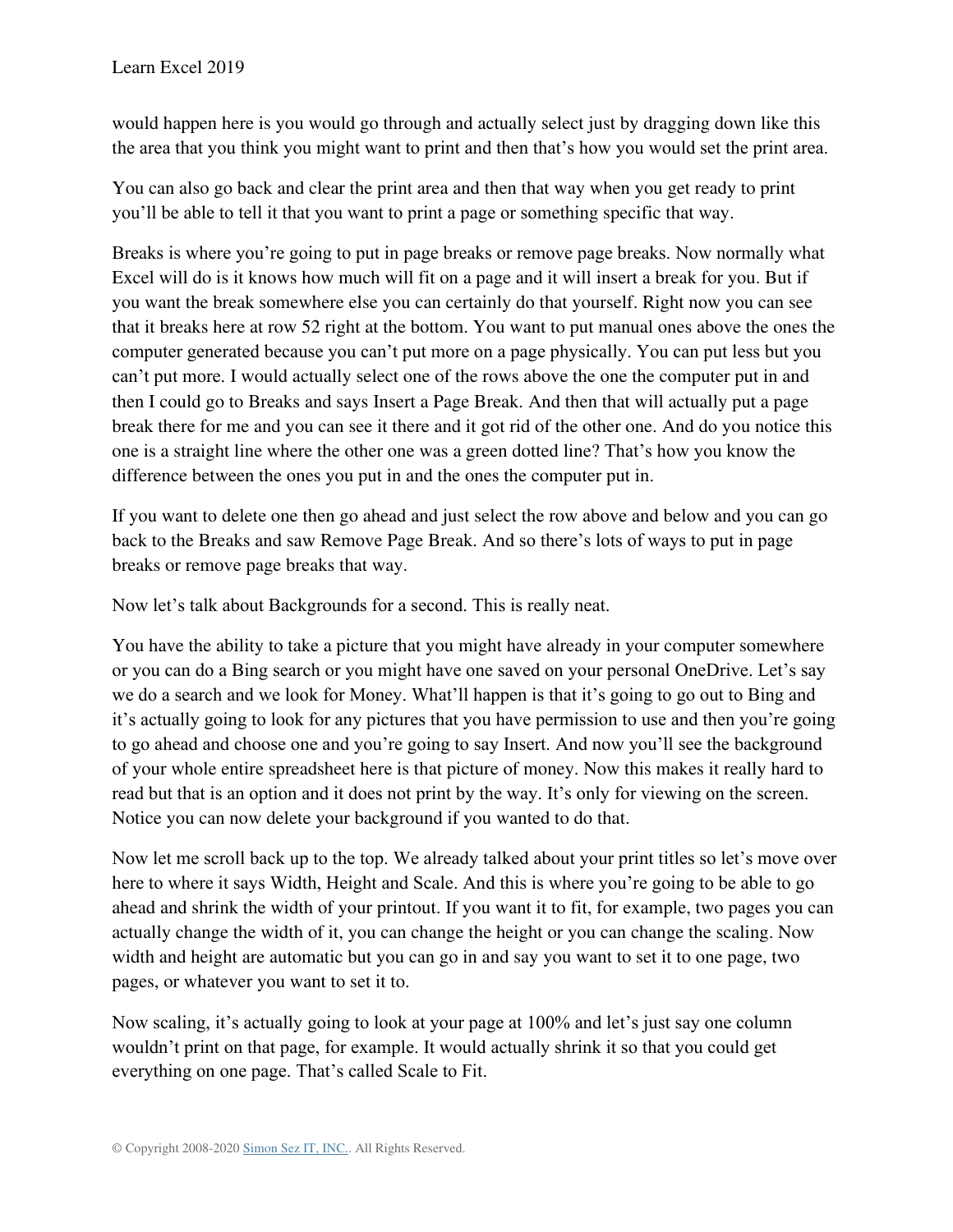Let's go back over here to Page Setup because I want to go down here to this arrow and see if there's any options that we didn't have buttons for.

On the Page tab here's our portrait and landscape that we talked about, there's your scaling we just mentioned, sometimes if one column prints on another page you might try the Fit To option to see if it would make everything fit one page across and one page tall. You can change your paper size here. We already talked about margins and we talked about header and footer and we talked about a couple of things under the Sheet tab. I did want to mention that you have the ability to print your gridlines right here. Sometimes people ask me how do you print these lines around each of the cells and those are your gridlines. But what you really want to do is print borders not gridlines. Gridlines will print all of them that are on the page.

You can also choose to print this black and white, what they call draft quality, or print the row and column headings which would be this A-B-C or this 1-2-3 over here.

You can also tell it how you'd like to print the page order. If you have five pages maybe you want to go down first and then across or across and then back down, whatever works for you. And that's going to be your page setup options right there. So you can see there's quite a few options there are far as your page setup.

Well let's go ahead and go over to section five now and I'll show you how to go ahead and have everything fit on one page if these options we talked about up here don't work for you.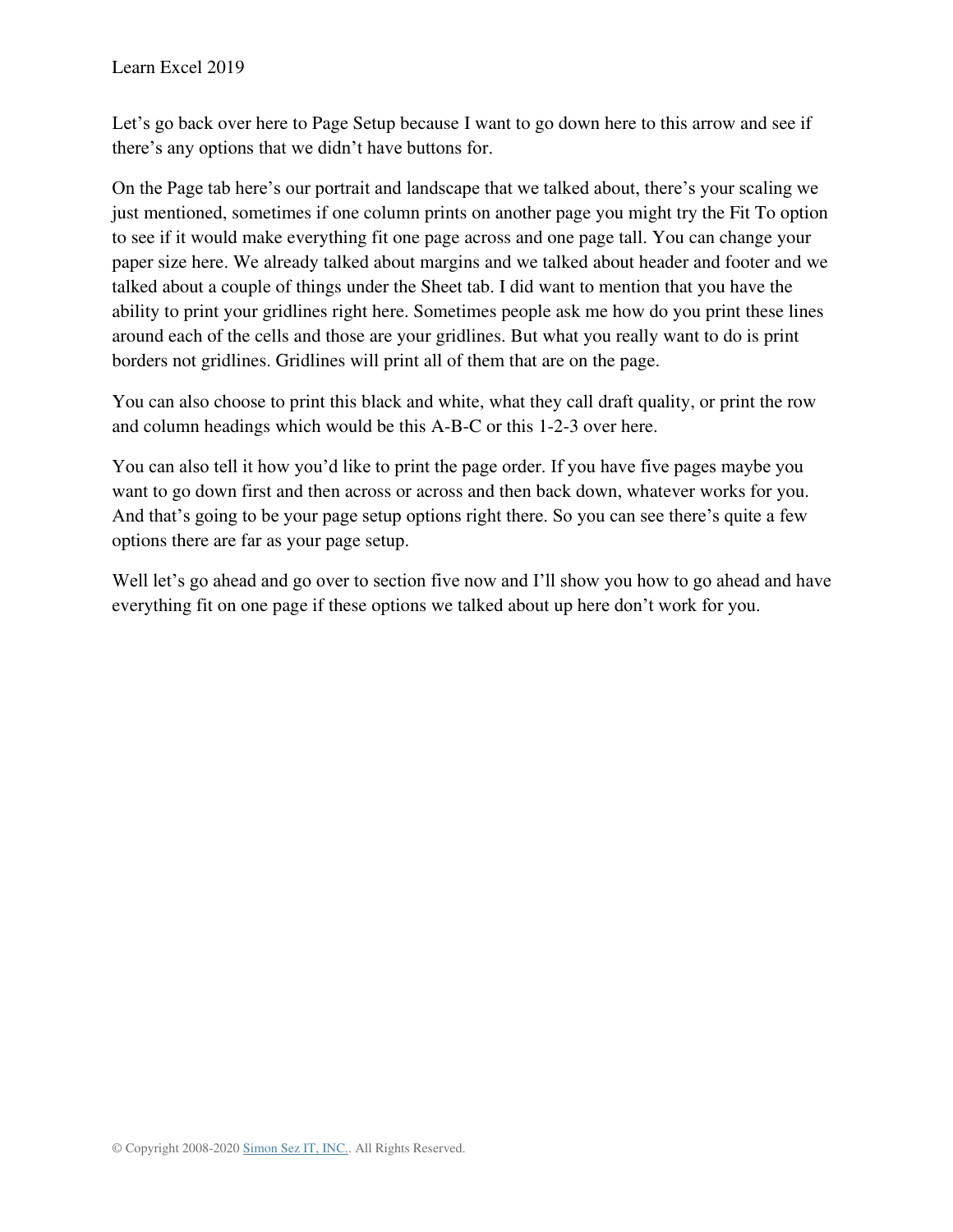## **Video: Fit to Print on One Page**

**Cindy:** Hey, we're still working in module five and in this module we are talking about your page setup and print options in Excel. We're all the way down now to section five and I want to talk to you in this section about how to make everything print on one page because what happens often is you will set up your workbook and you'll go to print it and one column prints on a second page. Let's talk about how you make it all fit and look really nice when you print it out.

I've got this exercise open that has several columns of information. If you notice it has the name of the sales person over in column A and then it has figures for January through August and the last column, column J, are the totals here. I want to look at it and see what it looks like if we go ahead and print it. I'm just going to go to the bottom and go to the Page Layout View, which is the middle view there, and you'll see that page one actually prints from the column that says Name all the way over to the column that says July. But look how it chopped off August and Totals and it's going to print it over on this second page. That's just not going to work for me. Let's look at some options that we can do to get everything to fit on one page for us. Let me go back down to the Normal View and let's see what we've got.

The first though is that you may want to turn the paper from portrait to landscape. If I go back to the Page Layout tab here at the top then I can change the orientation to landscape. But I will tell you that we don't have enough columns to make it actually look right. If I choose landscape let's go look at it now. I'm going to go down and do the Page Layout and you can see that I really have a lot of space left over here and I could do a lot of things to take up that space but this isn't really what I wanted in this particular case. Let me go back to Normal and we're going to change it back to portrait because that's what I want.

The second option is I can go up and adjust this scaling right here. Right now it's set at 100%. I could go down and make it maybe 75% or 80%. The problem is that I don't know exactly which one is going to work, if that's going to be too small or too large. Let me show you what we can do and it will actually adjust the scaling for us and get it set up perfectly.

Here's what we're going to do. Let's go down to the bottom where our views are and let's use the last view which is your Page Break Preview. I'm just going to click on that and in this particular view you're going to see the page break right here. Also notice there's a page break right down here underneath the words Canadian Division. All you have to do is actually drag this dotted line even with the edge of the page and you've actually just changed the scaling right here. And if you notice it made it 90%. Now I wouldn't know that automatically so it knew that for me and it went ahead and adjusted it.

If you notice the page break that's down at the bottom here it's going to break up that Canadian Division. Now I could drag this one all the day down to the bottom and fit everything on one page but I can tell you just from working with this exercise so many times it's too small. In this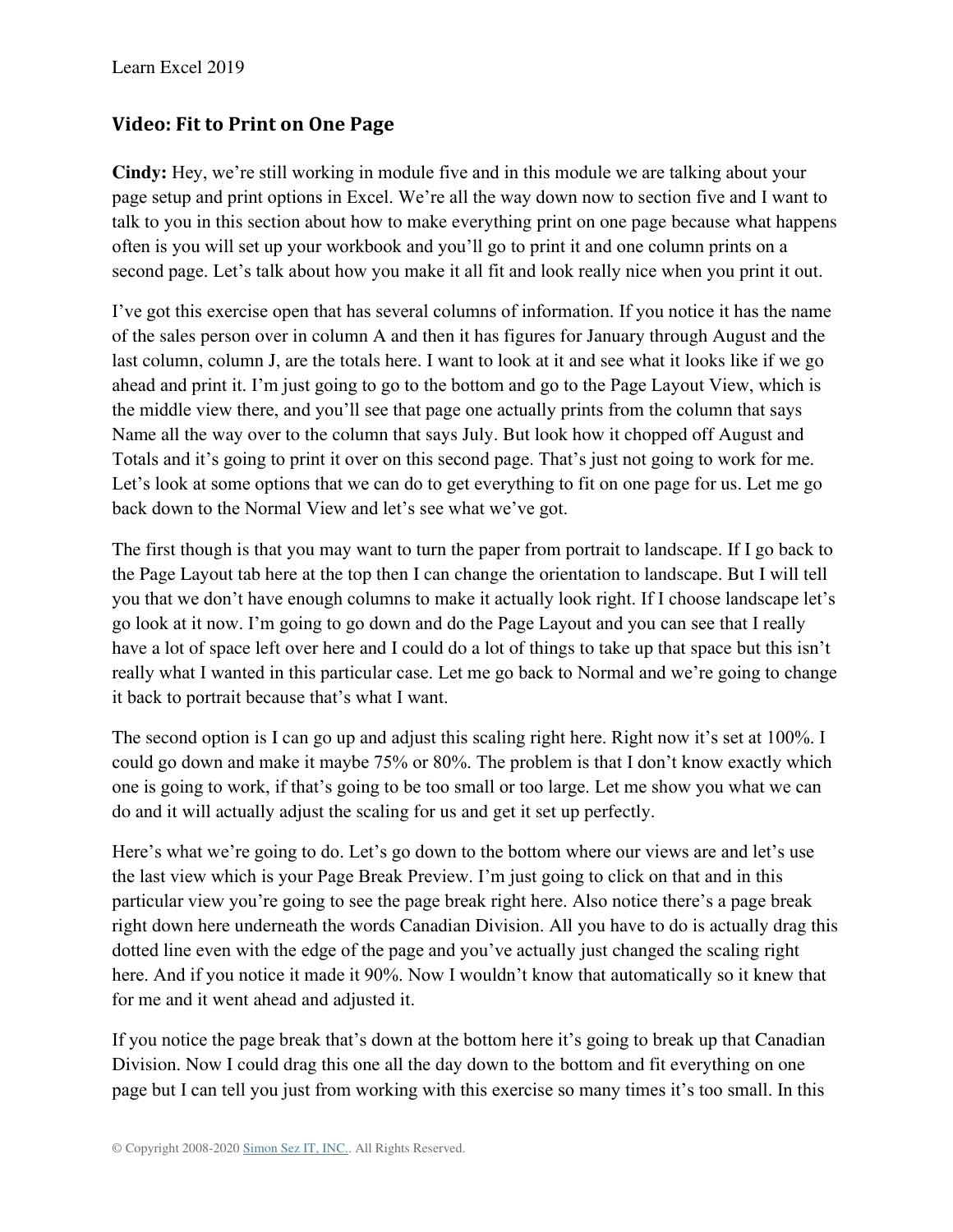case I think I'll just drag it back up above the Canadian Division like that and at least all of Canada will print together on the same page. And that's the easiest way to change your page breaks.

Now obviously if you have a lot of columns left to right that orientation might be the best bet for you and then this may not work as good as it does right now, but when you've only got that situation with a couple of columns then it works great.

I'm going to go back to the Normal view and now we've got two pages and it's going to print perfectly.

What I'd like to do now is talk to you a little bit about printing so let's go ahead and head over to section six and I will talk to you over there real quick about printing your workbooks.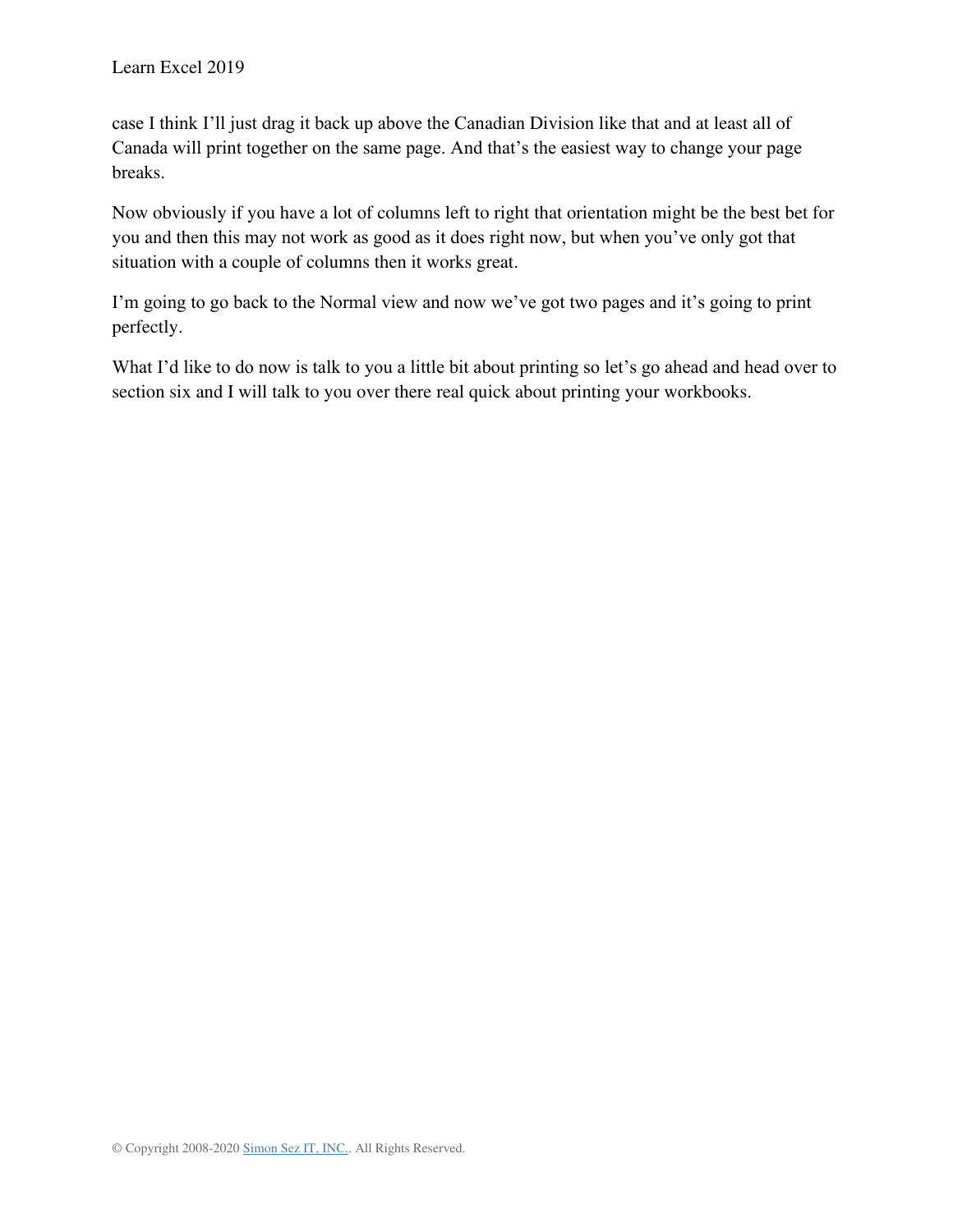## **Video: Printing Workbooks**

**Cindy:** Okay welcome back. We are in module five and we're going to wrap it up with section six where we'll talk a little bit about printing your workbooks.

When you go to print your workbook you're not always going to want to print everything that's in the workbook. Sometimes you want to print just one sheet, sometimes you want to print just a particular section on that sheet. I want to go through and show you all the options that you have when you're printing your workbooks.

When you get ready to print anything you can go up and use the Print that happens to be here on your icon bar but if you really want all the choices I suggest you go through the File tab and go into the Backstage View and print that way.

When you click on the File tab you're going to see an option that says Print about halfway down right here. And you're going to have lots of options when you're printing.

The first thing I want to point out is this is where your Print Preview is and you'll be able to go back and forth between the pages. Down at the very bottom it'll say Page 1 of 2 in this case and you can use the arrows to go back and forth to see how it's going to print.

If you remember all those page setup options that we looked at in section four you can get to those in here as well. First of all if I happen to click Page Setup right here this screen will look familiar because we went through all of these options.

A lot of these are in the Page Setup but let me go back through those with you. First of all here's your custom scaling. This is where we just went through in section five and talked about getting it one page and we adjusted the scaling to do that. You can set your custom margins here. We saw this earlier. And if we didn't like any of these we could go to the Custom Margins and change it that way.

The next thing is the paper size. Probably you want 8.5 by 11 but if you wanted to change it then here's that option. You can turn the paper from portrait to landscape here.

Now here's something you haven't seen yet, collated. Collated basically means that if you wanted ten copies of this it would print page one, two, one, two, one two, ten times. If it's uncollated it's going to print all of page one, then it'll print all of page two.

Here you can print one sided or if you have a printer that you can print on both sides you can go ahead and flip the pages and you can print on both sides that way.

Currently it's going to print the active sheet. That would be sheet one that we've been working on. And if we wanted to print specific pages only we can specify that right here. So let's say for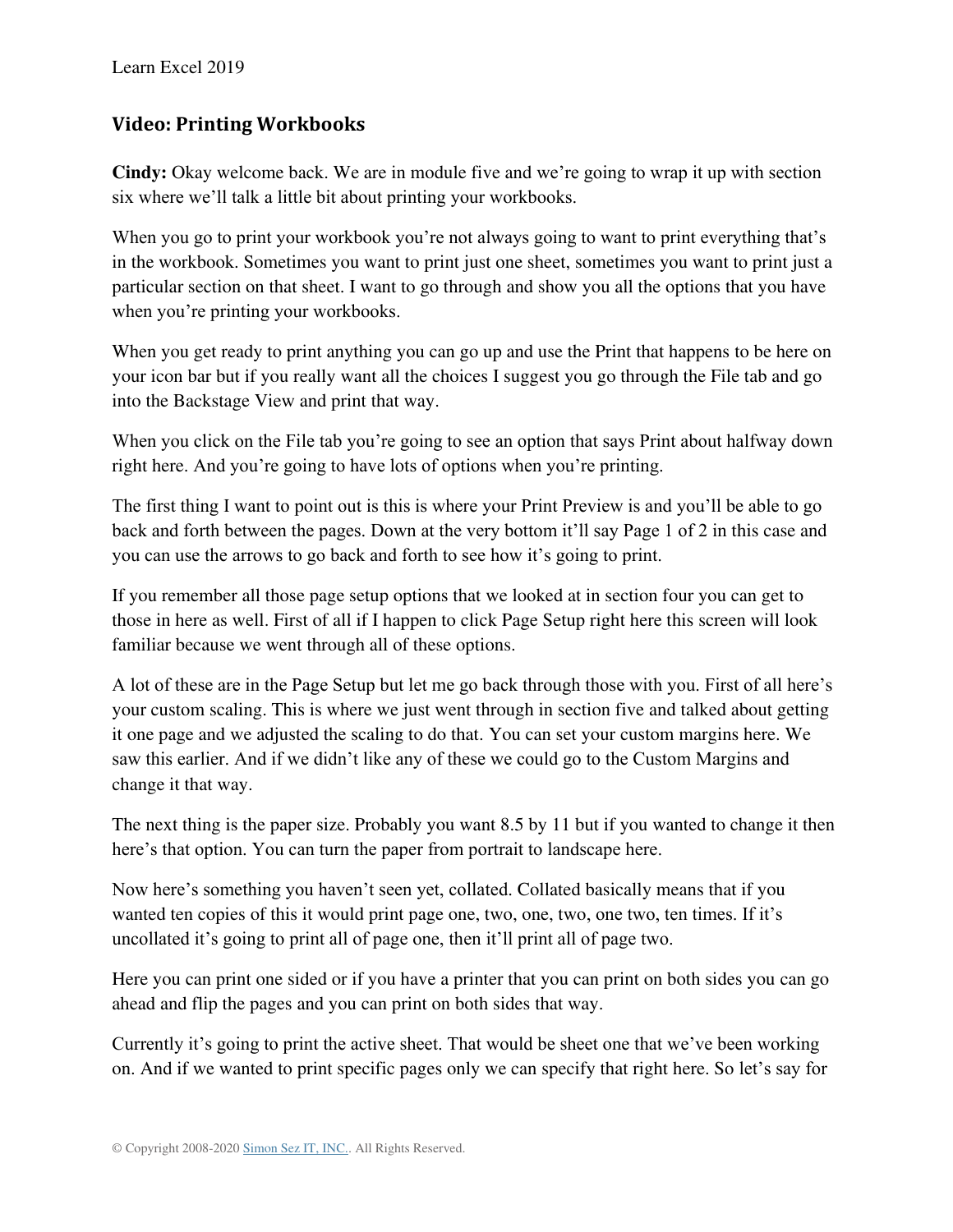whatever reason you just want to print page two you would set it up like this. But if you don't do that it's going to print all the pages on that active sheet.

If I drop the list down here I can also print the entire workbook. That means that any sheets that actually had printing on them it would actually print. I could also print a selection. That would be let's say I just want to print Australia and I had selected it before I came in here, then I'd be able to print just the selection.

The next thing is the printer that you're going to be printing to and you have all these choices available. This would be how many copies of this would you like and then when you're ready you would actually hit the Print and this would print right out the exact way that you want it.

That's how printing is going to work.

All of that has to do with your page setup and print options. We're going to wrap up module five now and let's move over to module six where we're going to talk a lot about adding some rows, some columns, and cells into some of your existing workbooks. I will see you over in module six.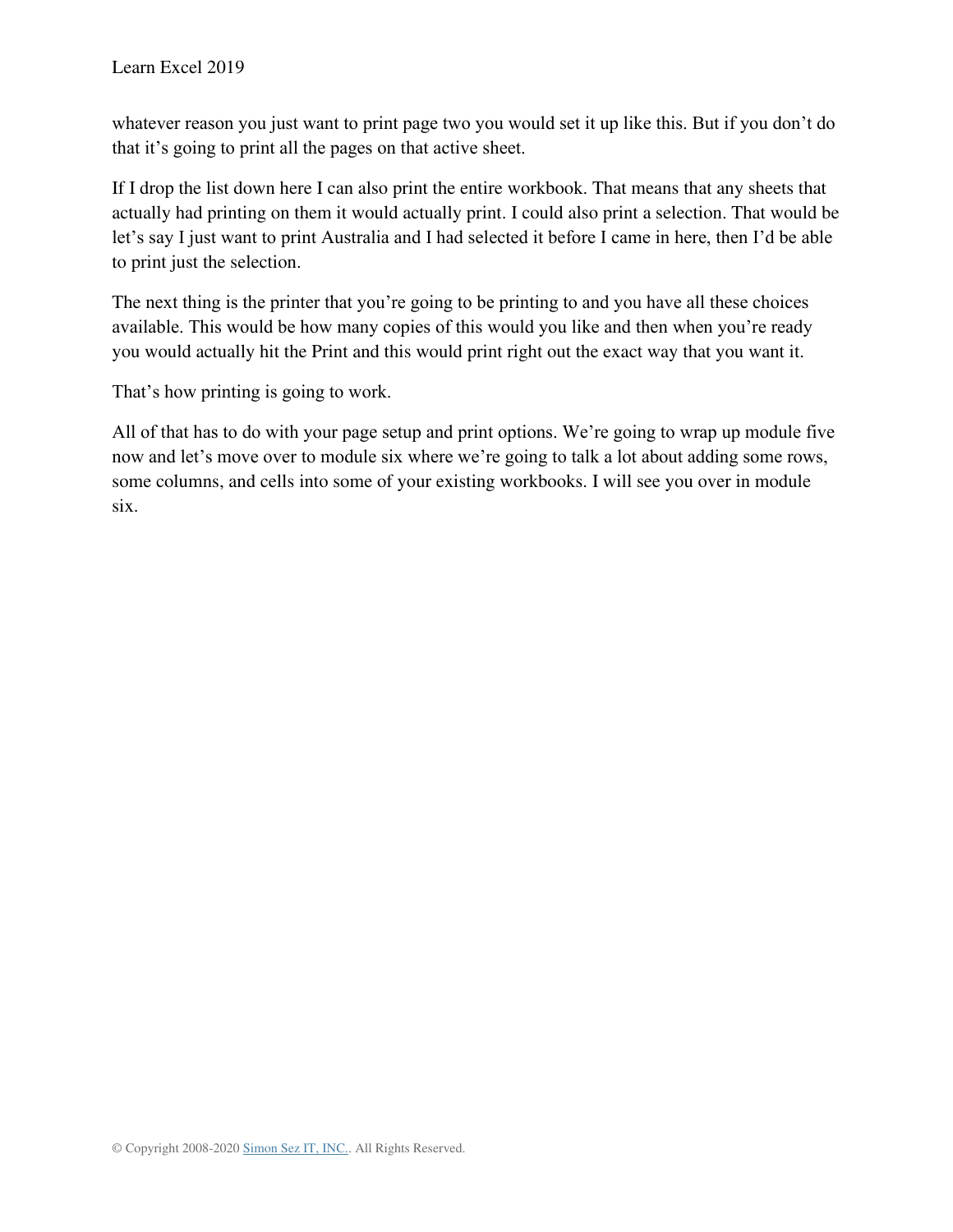### **Video: Module 5 – Practice Exercise**

**Cindy:** We've actually gone through module five now. We've been talking about the page setup and print options. I have a lot of things I want you to do in this exercise. Again, I'm going to have these in the Word doc, all the instructions, but here's what I want you to do.

Go ahead and open that file we've been working with called Loan Workbook and I want you to go to the sheet called the Detail Sheet for the Five Year Loan.

We're going to look and see if there are any headers or footers. And the way we're going to do that is remember at the very bottom your second button is your Page Layout view. And if you click here you can see that you just have the generic ones that come in Excel. What I want you to do is take the one that's in here out, you're going to add the date on the top right and then go down to the footer and I'm going to have you in the footer in the center where it says Page 1 currently, put your name there. Once you've done that and you see it looks right go ahead and flip back to Normal view, which is the first view at the bottom.

The next thing I'm going to have you do is add a comment. You're going to put a comment right here in C9. And I've listed the comment which is "This is the beginning balance of this loan" over in the Word doc with the instructions.

The next thing you're going to do is change your margins to one inch for the left and right. I'm going to have you center this on the page vertically and then set rows four through seven as print titles so that every time you print a page the titles for rows four through seven will print.

You're going to go ahead and print the entire workbook and then go ahead save and close the file.

Great job. You've done a lot. Let's go ahead and move over into module six when you're done and we'll talk about working with rows, columns and cells.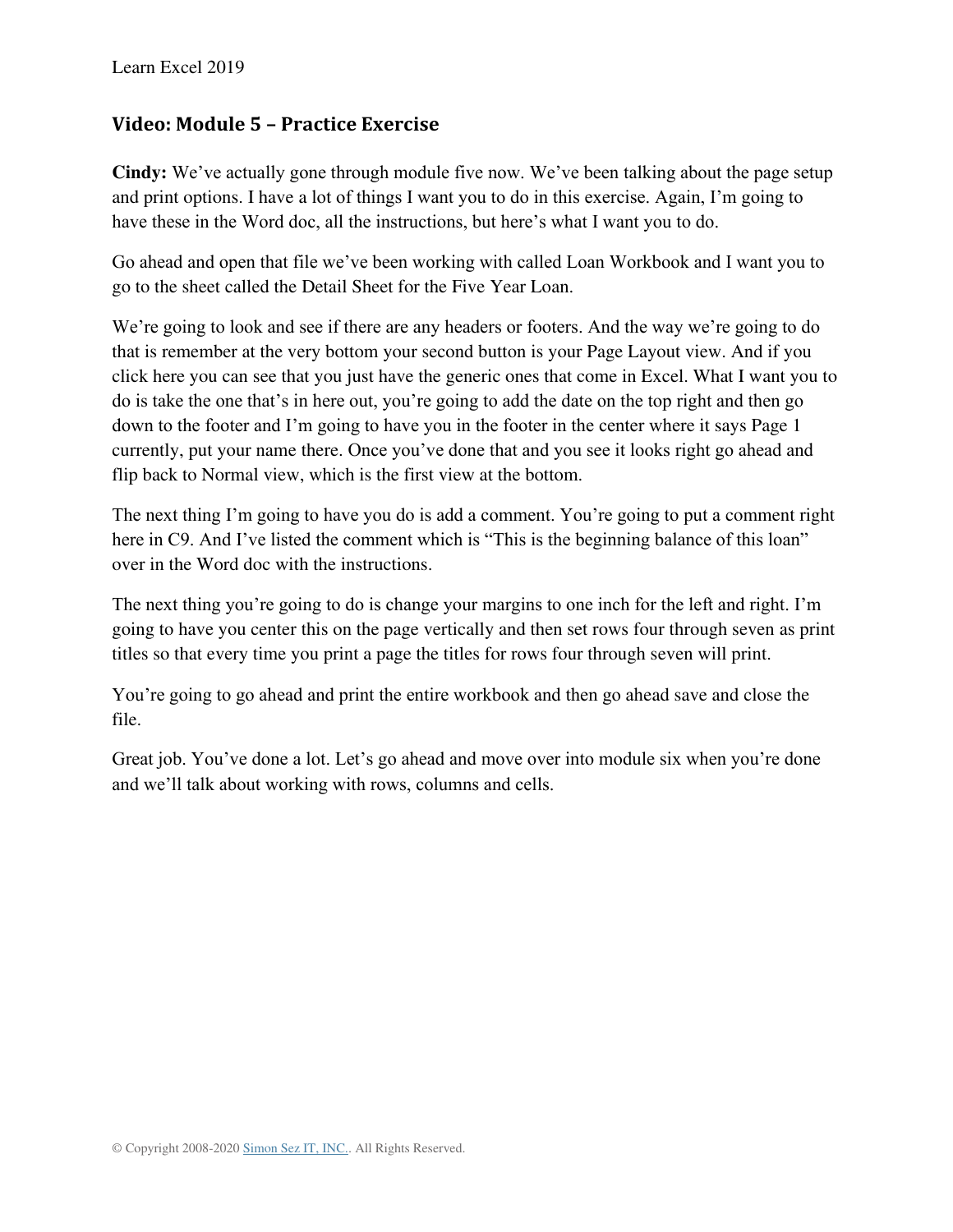# **Module 6 – Working with Rows, Columns and Cells**

# **Video: Adding and Deleting Rows, Columns and Cells**

**Cindy:** We are working now in module six. And in this particular module I want to talk to you a little bit about how to work with rows, columns and cells in your workbook. This is section one and in this section I want to talk to you about adding and deleting rows and columns and also how to add or delete cells. You don't necessarily need to add columns or rows to have more in your spreadsheet. What you need to do is add columns or rows in the middle of a table. Let me show you how all this is going to work.

Let's take a quick look at the exercise before we start working with our rows and columns. This is a company called Books and Beyond. You can see that this is the Northeast region on this side and this is the Mideast region on this side. For each region it looks like they're tracking the sales people for that region, it looks like they're tracking their figures for January through April and then over here are your totals. And even though this one doesn't say Totals here that's what column G represents.

If you look down at the bottom it looks like they're actually writing formulas to add up all of their sales for each month. They've also got one for the average right here and the high right here. And in a later module we're going to go through and actually write those formulas. But for now let's talk about making this look a little bit nicer.

Let's say that I'd like to put two blank rows at the very top of this. Now remember I don't have to do that because we do have a margin area at the top but just for the exercise let's make it look a little bit nicer.

The way you're going to insert rows is you're going to start off by selecting the number of rows you'd like to insert. You're going to select them by clicking on the row heading, which is the number itself all the way on the left. You'll see your mouse turns to this black arrow that points to the right and you just click. If you try to do this that is not a row. That's X amount of cells. So make sure you click on the row heading itself.

Now I said I wanted to put two rows in here so I'm going to drag down so I get rows one and two selected like this.

Now the way you're going to insert these rows is you're going to go to the Home tab and if you go all the way over here where you see the Cells you'll see this Insert option. When you click the down arrow you're going to have several choices as to what you'd like to insert, but one of these is to Insert Sheet Rows. I'm going to click on that and now you'll see there are two blank rows at the very top. The new rows always go above the one or ones you have selected.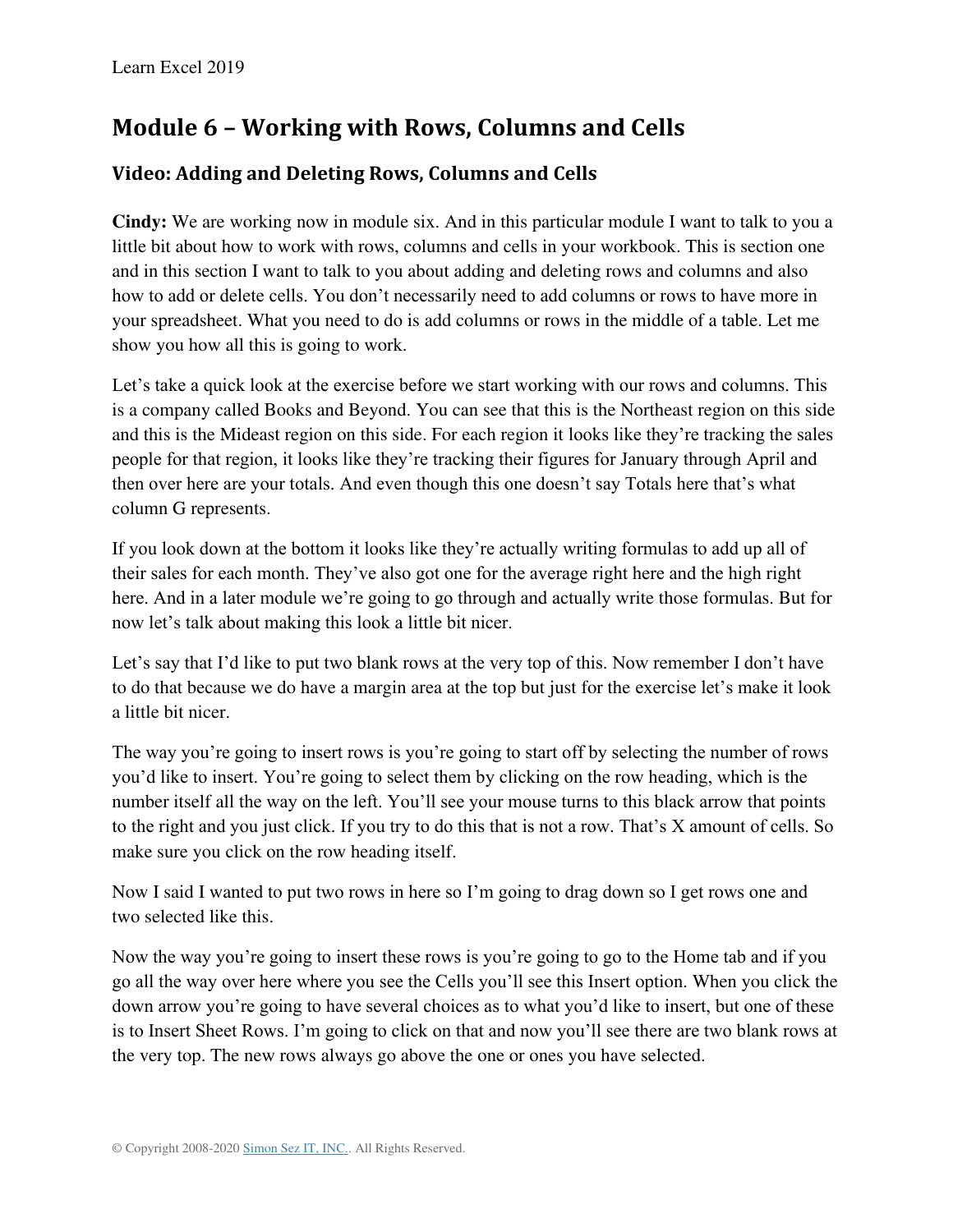Columns always go to the left of the one or ones you have selected. Let's say that you like column G to represent May and you want to push these over into column H. Notice when I select the G at the top, that's how I select the entire column. Again, to select multiple columns I could drag across like this, but I just want one in this case.

Again, I'm going back to that Insert option and this time I'm going to Insert Sheet Columns. And you can see it pushed everything over to the right and I have a blank column.

Now for both of these inserting rows and/or columns I could have right clicked in the highlighted area and chosen Insert this way.

If you want to delete a row or column hitting Delete on the keyboard is not going to do it. That deletes the contents of those cells you have selected. To actually get rid of the row or column you're going to have to choose Delete. Now again I can right click and choose Delete, which is the easiest way to do it but notice there's also a Delete right next to Insert up here and you can tell Excel that you'd like to Delete Sheet Columns in this case or if you had rows selected you would have an option to delete those rows.

Now you know how to insert rows, you know how to insert columns, let's talk a little bit about inserting cells.

Let's say that I'd like to put a new sales person in the Northeastern region and I'd like to put them on row eight where I see Baker right now. Basically I want to push everything from Baker down one. I'm going to select row eight and I'm going to right click in the highlighted area and choose Insert. And now you'll see that I have a space to put in my new sales person. But if you look closely notice there's also a blank row over here. And I didn't want to do that because I only want to put the new person over in the Northeast region. This is an example of where you want to insert cells and not an entire row because a row goes across all the columns.

I'm going to go ahead and select row eight and I'm going to right click and delete it and here's how you select cells and then insert them. I'm going to click on Baker, hold the Shift key and click on 900 here. So that is the range, B8 through G8. Now if I right click in the selected area and choose Insert it's going to ask me what would you like to do with the cells you have selected. I want to shift them down and I'll click OK and now you can see everything pretty much moved down one row. But look how it didn't affect this table over here. That's how you're going to put in individual cells.

Now if I wanted to type someone in here I can go ahead and put that new person in. This would be Mr. Newberry. He's going to have 150, 200, 125, and 275. And then if we want to get his total we can actually use the fill handle and copy it from the one above it and that way we've got his answer.

That's a quick overview of how to work with adding and deleting rows, columns and cells.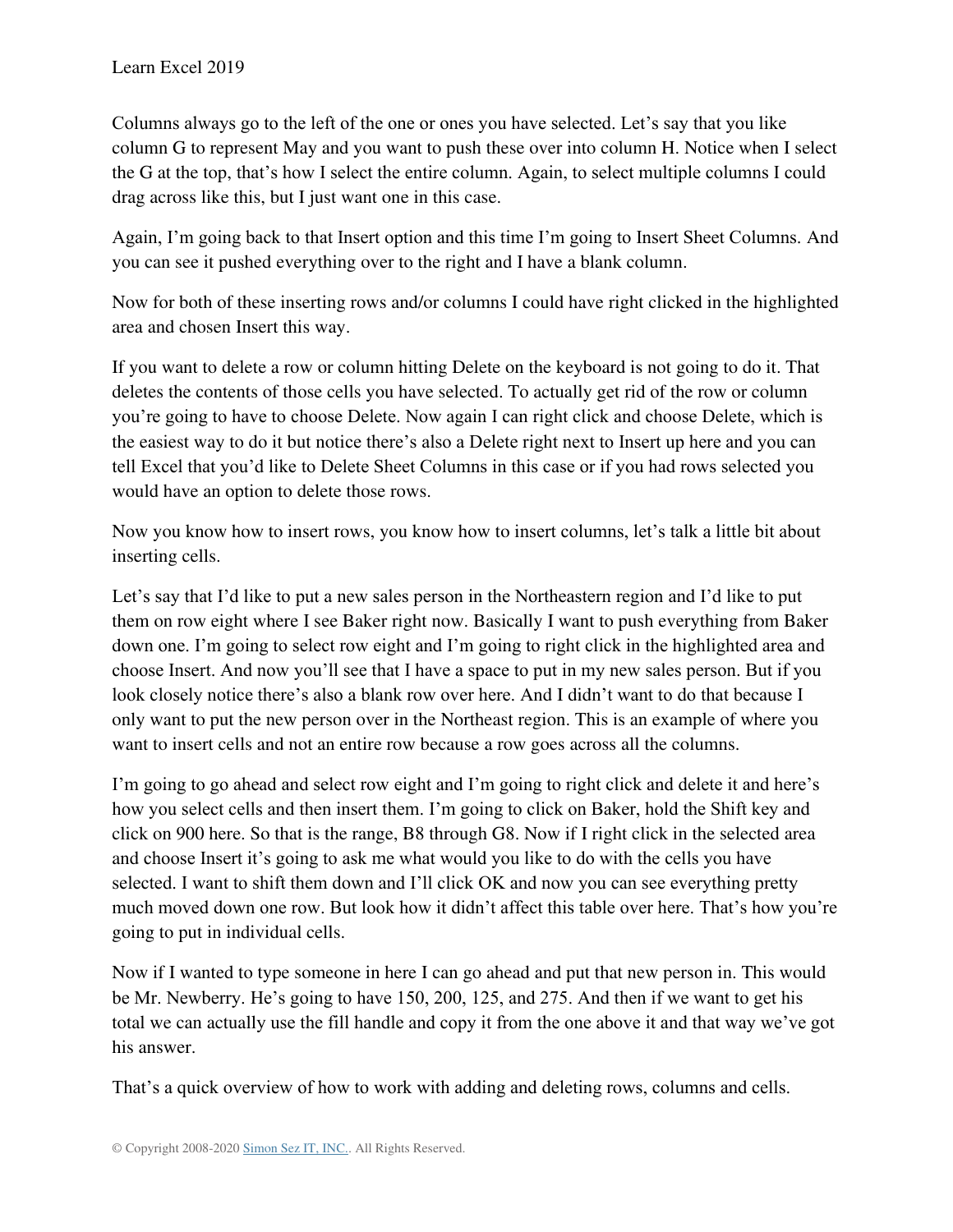Now that you know how to add, delete columns, rows and cells let's talk a little bit about changing the column/row widths. Let's go ahead and move over to section two and I'll show you how that's done.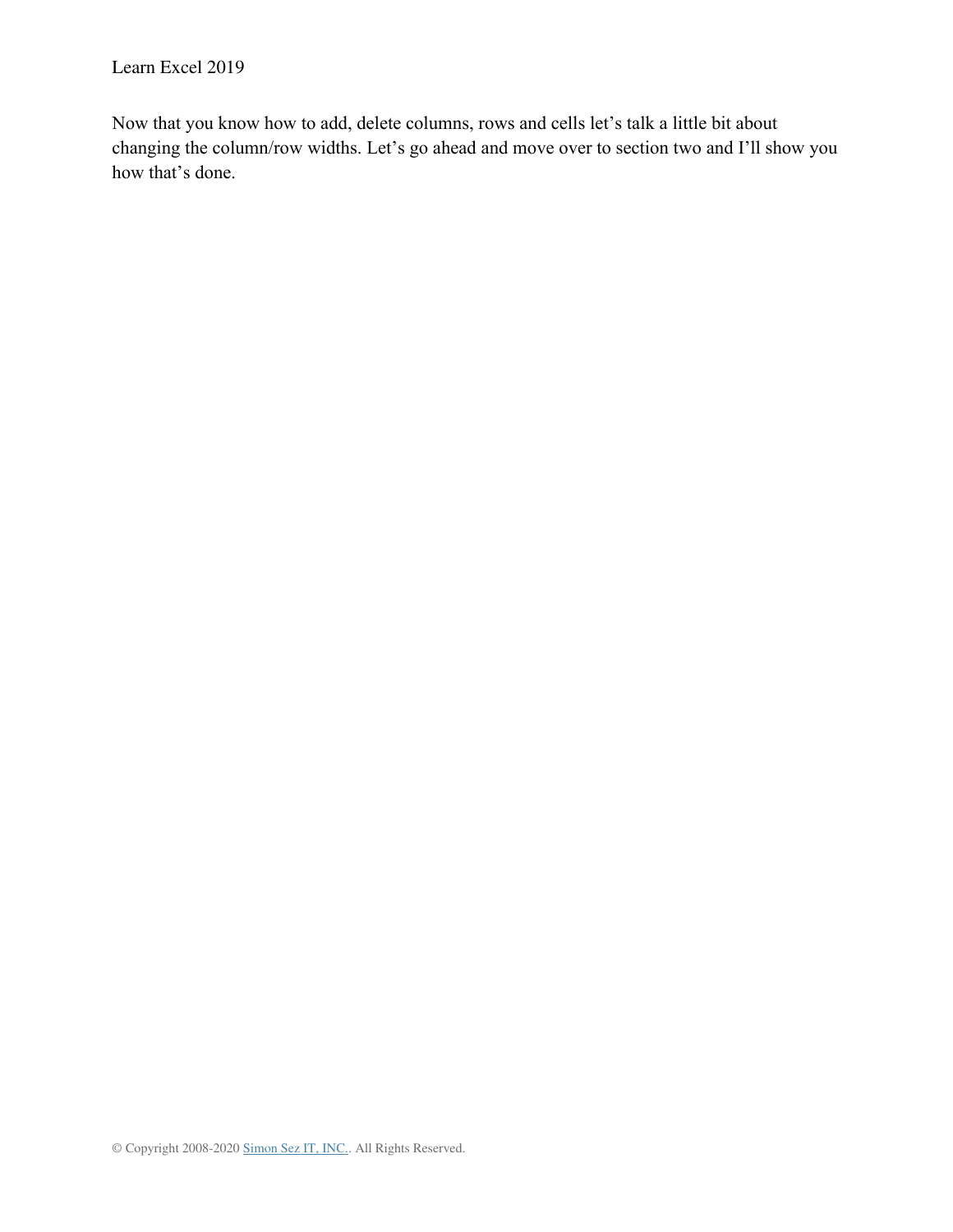### **Video: Changing Column and Row Widths**

**Cindy:** Okay we're in module six and we're all the way down now to section two. I want to talk to you a little bit in this section about how to change your column width and your row width. What's going to happen is if you don't have enough space in a particular column for numbers, for example, you're going to end up seeing these little pound symbols. And if you don't have enough space as far as the rows go then you might cut off some of the text that's in a particular cell. Let me go ahead and show you a little bit about how to change your column and row widths.

Let's talk first of all about text. A good example in this exercise is if you look in column A, row 3 this text says Books and Beyond Northeastern Region. You'll notice it's all in A3. None of it's in B3 because when you click here you'll see there's nothing in the formula bar. Text will spill over to the next cell provided it is empty, like in this particular case. Numbers will not do that. Now if I happen to type something in B3, for example, notice how it chops off whatever is over in A3. Now I can make the column a little bit wider so that I can see everything there and I can do that just by putting my mouse between the headers at the top. See how if your mouse between the A and the B there you get the double black arrow? And then you can actually drag this as far as you need it to go in order to see everything that's in that particular column.

Now you'll notice in this particular case it made column A really wide so that's really not going to work for me in this case, but that's how you would do that.

I'm going to go ahead and delete that five and I'm going to move this back over a little bit.

Something else you can do is if you know that you need a column to be a little bit wider, instead of dragging that left or right you can actually double click that line that separates column A and B and what that will do is look down the entire column, find the widest piece of information and make your column just that wide, because a lot of times you might make it wide and it looks great and then you get further down and you need it to be even wider. Sometimes it'll make a column smaller. For example, if I look here at February and I come up and get the line that separates the D and the E, notice it made it a little bit smaller. See that? So you can always work with your column widths that way.

Now let me go back and just make that smaller again because it's way too wide.

The other thing I want you to notice is that numbers will not spill over. Let's say I take, for example, and I happen to make it a little smaller like this you'll see that eventually you're going to see these little pound symbols like this. And sometimes you'll only see one in that column because maybe that one cell only is the one that wasn't wide enough, but any time you see these that means that the column is not wide enough. Even if the one to the right of it's empty like this it's still not going to spill over. Only text will spill over. I'm going to undo that.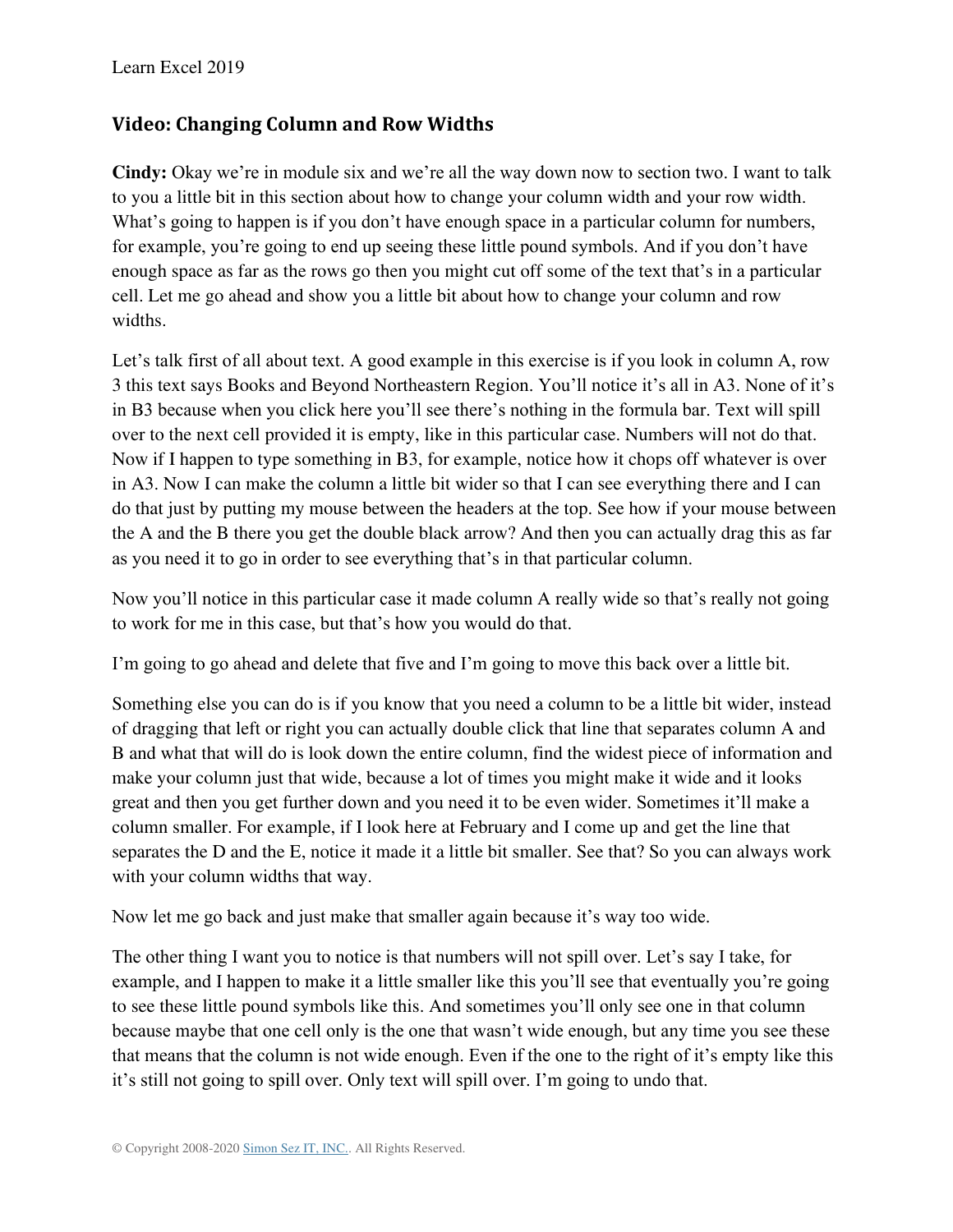All you'd have to do is go ahead and make your column a little bit wider like we talked about. I'd probably get up on the line that separates column E and F, double click, and now you'll see that it's wide enough.

That's pretty much all you need to know about changing your column and row widths.

Well that's going to wrap up module six. Why don't we go ahead now and move over to module seven and I want to talk to you a little bit about how to move your data around. We're going to do our cut, copy and paste and I'll also show you how to copy some formulas. Let's move over now to module seven.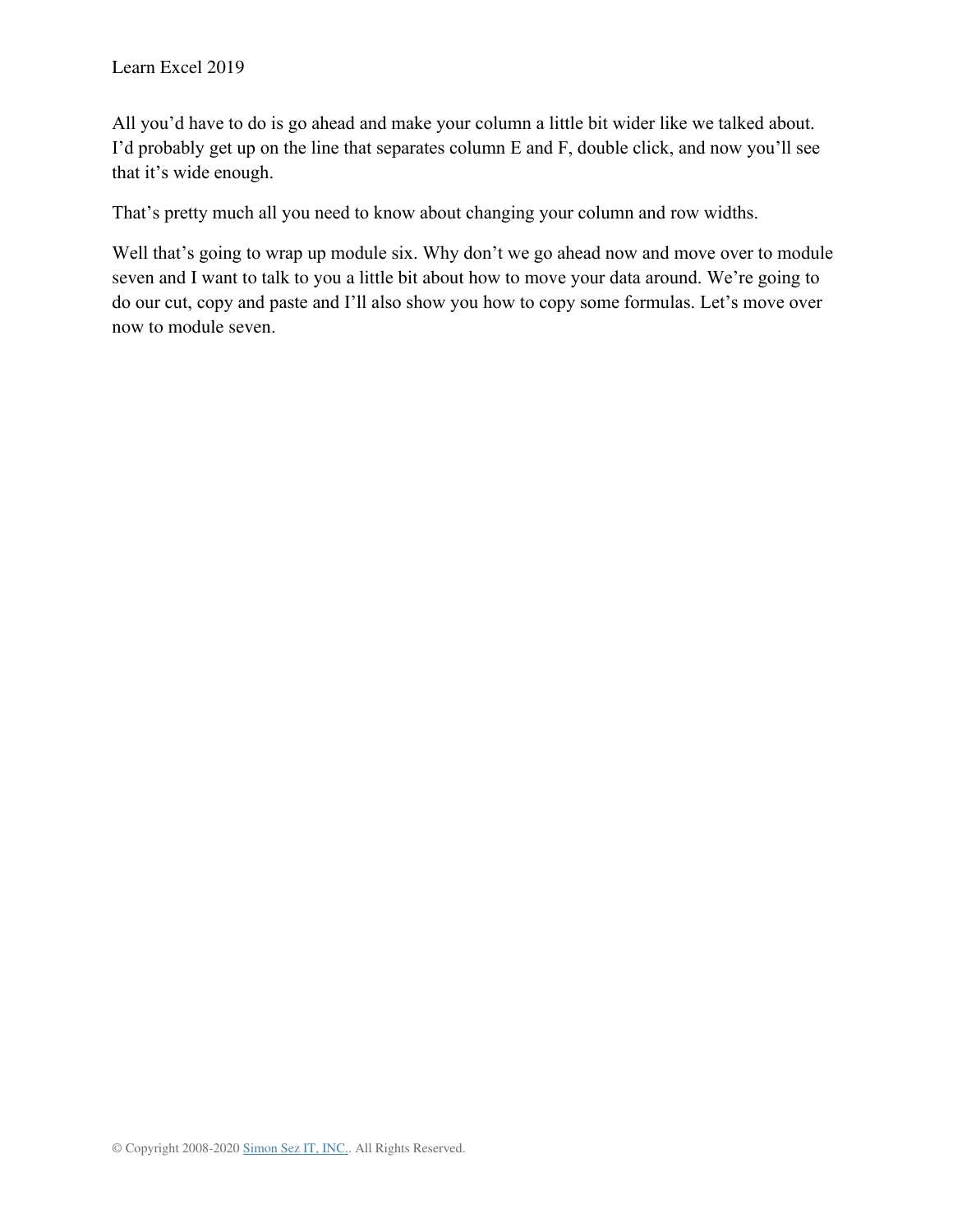### **Video: Module 6 – Practice Exercise**

**Cindy:** Module six was all about inserting rows, columns and cells. You're going to start by opening an exercise called Eastern Regions Report. I'm going to have you adding rows in here. You'll be adding a couple of rows at the top. I'm going to have you add some columns. And I'm going to have you add some cells in here.

Once you get those rows and columns in I'm going to have you delete them just to make sure you know how to delete a row or column.

You're also going to insert a range of cells so that you can actually put the new sales person in the Northeast region right up here.

You'll have some figures you'll plug in for the new sales person whose name is Newberry. And at the end when you get over to column G you'll be actually creating a formula to figure out Mr. Newberry's totals.

When you get done with that if you're comfortable go ahead and save it and close the file and you are done with rows, columns and cells.

Why don't you go ahead now and head over to module seven where we're going to talk all about moving your data.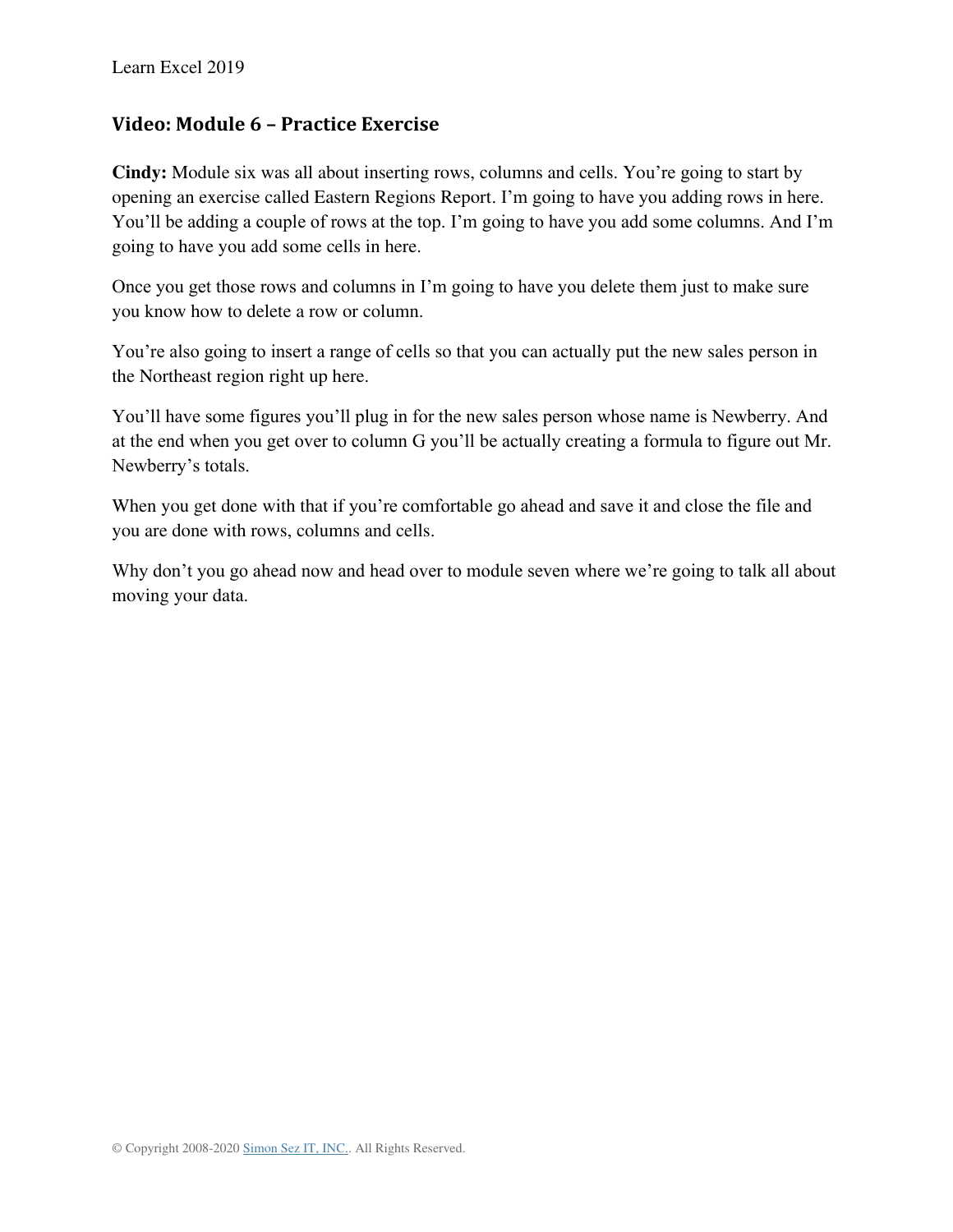# **Module 7 – Moving Data**

## **Video: Cut, Copy and Paste**

**Cindy:** We are all the way down now to module seven and this is the module where I want to talk to you a little bit about moving your data around. This is section one and I want to go through cut, copy and paste with you. Cut, copy and paste is a basic that you have to know for any program you're working in. It basically is a way for you to take your data from one place and put it in another place. Sometimes you actually want to move the data. Other times you just want to make a copy of it somewhere else. Let's go ahead and run through cut, copy and paste and then you'll be an expert in knowing how to move your data.

In this exercise we have Books and Beyond, the Northeast region is on the left, the Mideast region is on the right. I'd like to do a few things to make the exercise look a little bit nicer. One of them being I'd like to take the information here and line it up with the edge of the table in column K and maybe the same thing over here. I'll take what's in A3 and move it up to B2.

The easiest way to do this is go ahead and select whatever you'd like to move and you'll notice that if I put my mouse around the edges of this cell, which is the active cell, I'll get a white arrow. All I have to do now is hold the mouse down and drag it to the cell I'd like to drop it off in and let go. Pretty easy to do that. Let me do it over here. I'm going to select J3, point around the edges till I get the white arrow and click and drag over to K2 and drop it off. And now you can see it looks a little bit nicer like this.

Now we just call that moving. That's not cut, copy and paste. What I'd like to talk to you about now is how to actually cut this Mideast region and we'll place it down below the Northeast region.

If you cut something you're actually removing it from where it is and you're going to put it somewhere else. If you copy you're making a copy of that information somewhere else. That's the difference.

Now before I show you the four steps we're going to be working with what we call the Clipboard and I want to show you how to turn the clipboard on.

If you go over to your Home tab you'll see a clipboard grouping and there's an arrow on the bottom right that you just click on to turn it on and this is called the Clipboard right here.

The way the clipboard works is every time you cut or copy something it will show up on this clipboard so that you can paste it in somewhere else. There is one clipboard for the whole computer, not one per program. So what that means is that if I cut or copy something here I'll be able to paste it into Word if I'd like or into a webpage I'm creating, wherever I'd like to put it in my computer.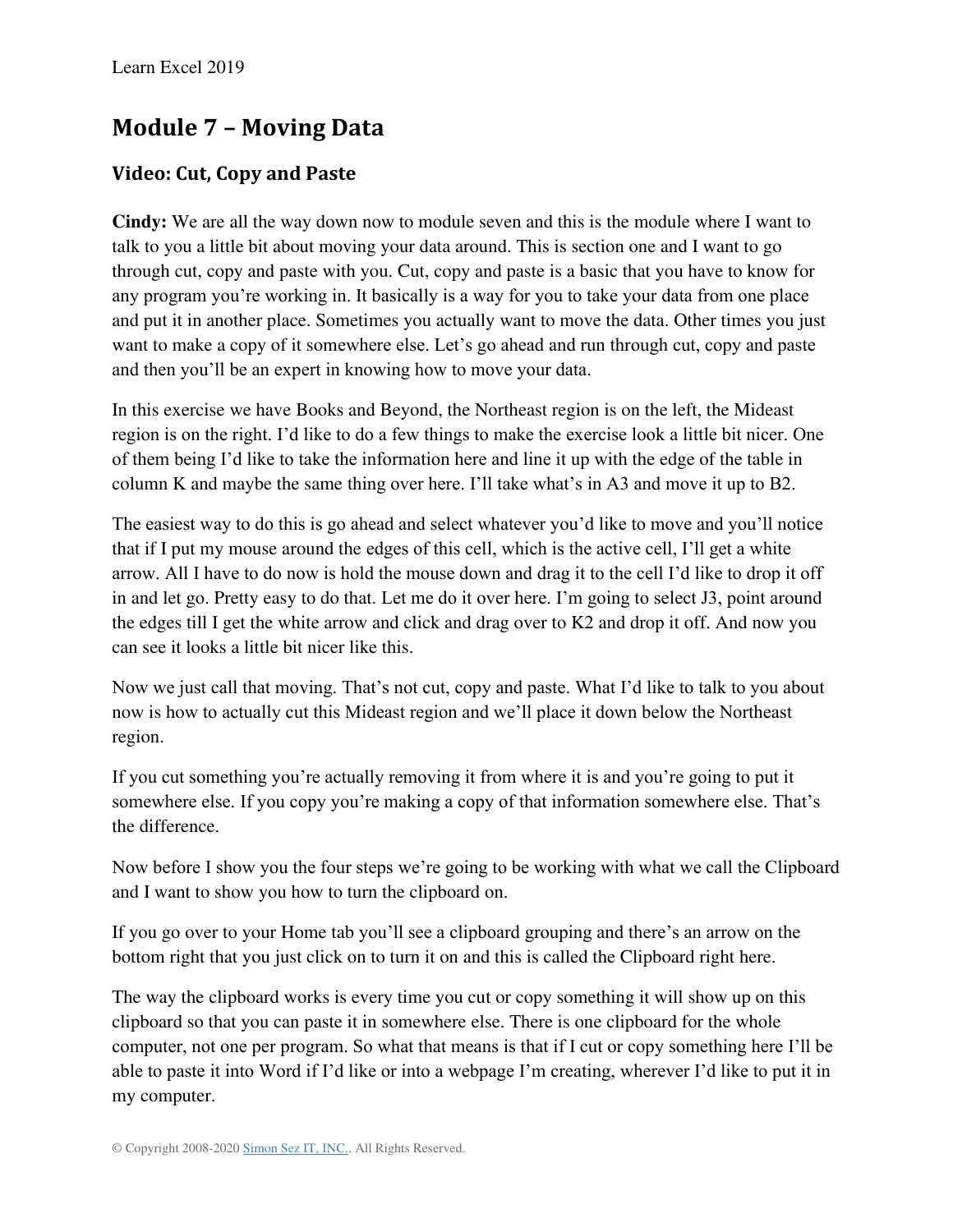The clipboard is only wiped if you close all of Microsoft Office. You can close just Excel but if you had Word still open, for example, then it would still be there. But once you close Word that would close all of Microsoft Office and then everything on the clipboard would be gone.

There are four steps to cut, copy and paste. Number one, you're going to select whatever it is you'd like to cut or copy. Number two, you're going to choose the Cut or Copy options. Number three, you're going to click the mouse wherever you'd like to put the data. You do not have to put it in Excel even though we're going to do that. Like I said, you can put it anywhere in your computer. And then the last thing is you're just going to paste. Let me give you an example of how that's going to work.

Following the four steps, the first thing I want to do is select my entire Mideast region. In this case it's going to be K2 and I'm going to follow this down and end it over in P16. K2, hold Shift and click P16. That selects everything between those two points.

Number two is I'm going to Cut or Copy. There's a couple of ways you can do this. You can either come up here to where you see Cut or Copy or you can just right click your mouse anywhere and you'll be able to choose Cut or Copy this way. I'm going to Cut because I want to remove it and you can see it looks like it's still here. It won't disappear until I actually paste it in.

Number three says click your mouse where you'd like to put this. Now I'm going to click down here in B18. I could click over in Word and put it in or somewhere else, like I said. Now when I go to paste this you can do it one of two ways. You can do it right click and choose Paste right here or you can actually come over here and click on it from the Clipboard. Either one is going to work. I'll go ahead and choose Paste right here and now you'll see it's moved it. It's no longer on the right and it's down below.

Just so you will know, if you happen to paste by clicking over here it leaves the original and you have to go back and delete it if you don't want it.

When you're working with the clipboard if there's something specific on the clipboard that you don't want anymore you can actually click the down arrow and delete that one piece of information, but like I said, it's going to be deleted when you close all of Microsoft Office. Your clipboard only holds 24 items. Once you cut or copy that  $25<sup>th</sup>$  item it's going to pop up and say "Would you like me to replace the first one?" Just know that.

You do not have to turn the Clipboard on to actually do what we just did. We just turned it on so we could see what's there.

I want to show you how this works between programs as well. I'm going to go ahead and open up Microsoft Word for a moment and you'll see the clipboard there and I'll show you how it works.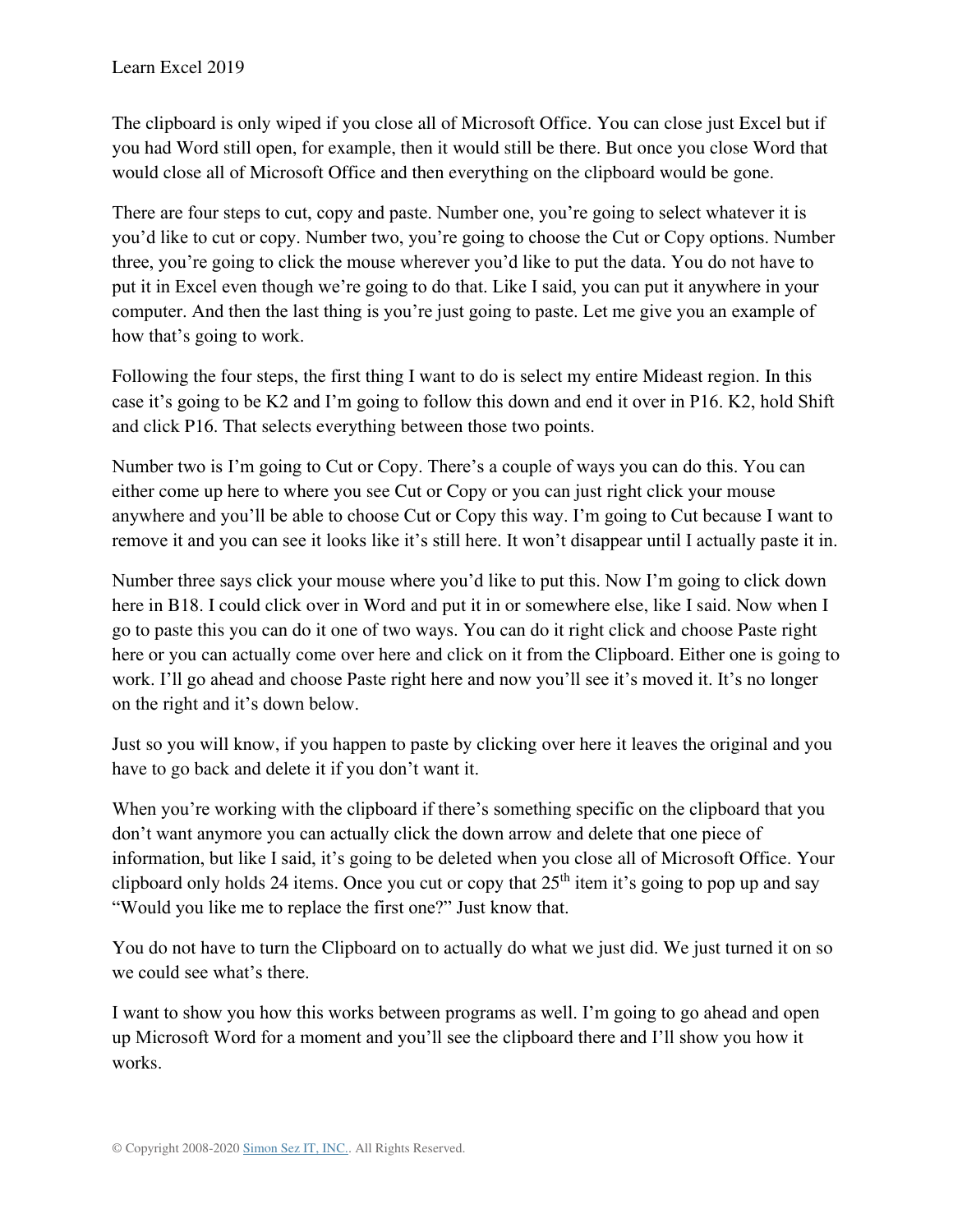This is a blank document in Microsoft Word. Do you remember the clipboard we turned on in Excel a few moments? If you notice this is the exact same grouping right here and I can hit this arrow to turn the clipboard on. And look, there's the data we just cut from Excel. All I have to do is click on it and I've now pasted that into Word.

Let me give you one more example. I'm going to go over to the internet and grab a picture real quick.

Let's say I found this picture of this dog that I like. If I right click you'll notice that it says Copy Image. Now just be aware that when you're on the internet you want to be super careful about copying images because some of them may be subject to copyright. But the point is I want to show you how to copy from anywhere on the computer.

I'm going to choose Copy Image and I'm going to flip back to Excel and see if it's on the clipboard. There it is. So if I want to put this dog over here, for example, all I have to do is go ahead and choose it and you'll see there he is. Now it's a whole other subject when we start talking about sizing images and all of that but the point is you see how to cut or copy from anywhere in your computer.

Let's go ahead and wrap this section up and I want to talk to you a little bit in section two about copying formulas.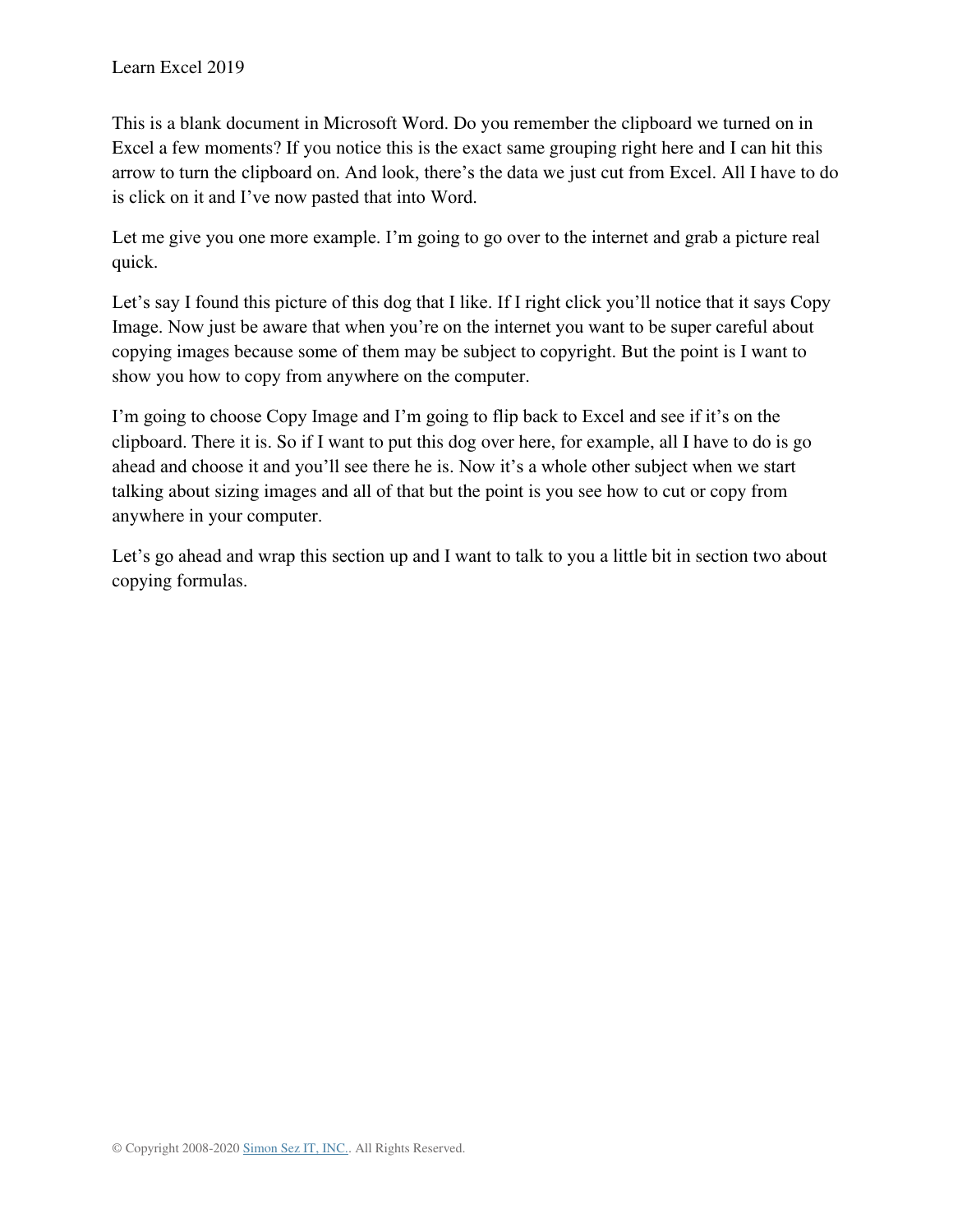## **Video: Copying Formulas**

**Cindy:** Hey. Welcome back. We're in module seven and we're talking in this module about how to move your data around. We've already done section one where we went through the basics of cut, copy and paste. I want to go ahead now in this section two and talk to you a little bit more about cut, copy and paste some additional options and how they apply to formulas. Let's jump right in and I will show you how to copy your formulas.

In this exercise if we look down at row 12 we have a formula here in cell C12. I'm going to double click to show it to you. And we haven't really talked a lot about formulas but this one basically says add everything between C6 and C10. If I wanted to add this column I would be saying add everything from D6 through D10. So basically it's pretty much the same except the columns different.

You have the ability in Excel to copy your formulas using what's called the Fill Handle. The easiest thing to do is if the first formula is correct click on it and drag the fill handle across this way and that will actually copy that formula to the cells across. When I look at these you'll notice this one says D6 through D10, this one will say E6 through E10, and all the way across. And I could do the same thing for these as well and for this last one. And that's a really quick way to copy your formulas.

A little term that I want you to get familiar with for later, in each of these when we copied across Excel changed the column in the formula for us. There is a term for that. It is called Relative Reference. Excel will change the column or row relatively so that the answer stays correct. Let me show you up and down what I mean.

When we look at G6, for example, this one is saying add across and it says add C6 through F6. The one below it says C7 through F7. So this one changed the row automatically. When you go down and use the fill handle the row will change automatically for you. You're going to learn later that you don't always want it to do that but that term that I want you to remember is called Relative Reference.

Now let go back to this for a second. I'll just delete this one. I could if I wanted to have just right clicked on this one, chosen Copy, and I could right click on this blank one and then choose Paste. That would certainly work but I'd have several to do that with and it would just be very time consuming to do that.

Now I did want to show you that there are several other options when you're pasting. Let me go ahead and select this whole table and I'm going to copy this. Now if I just come over and right click these are actually all of all your paste options right here and you can see a preview as I move across them, but I want to go through them real quick so you'll know what they mean.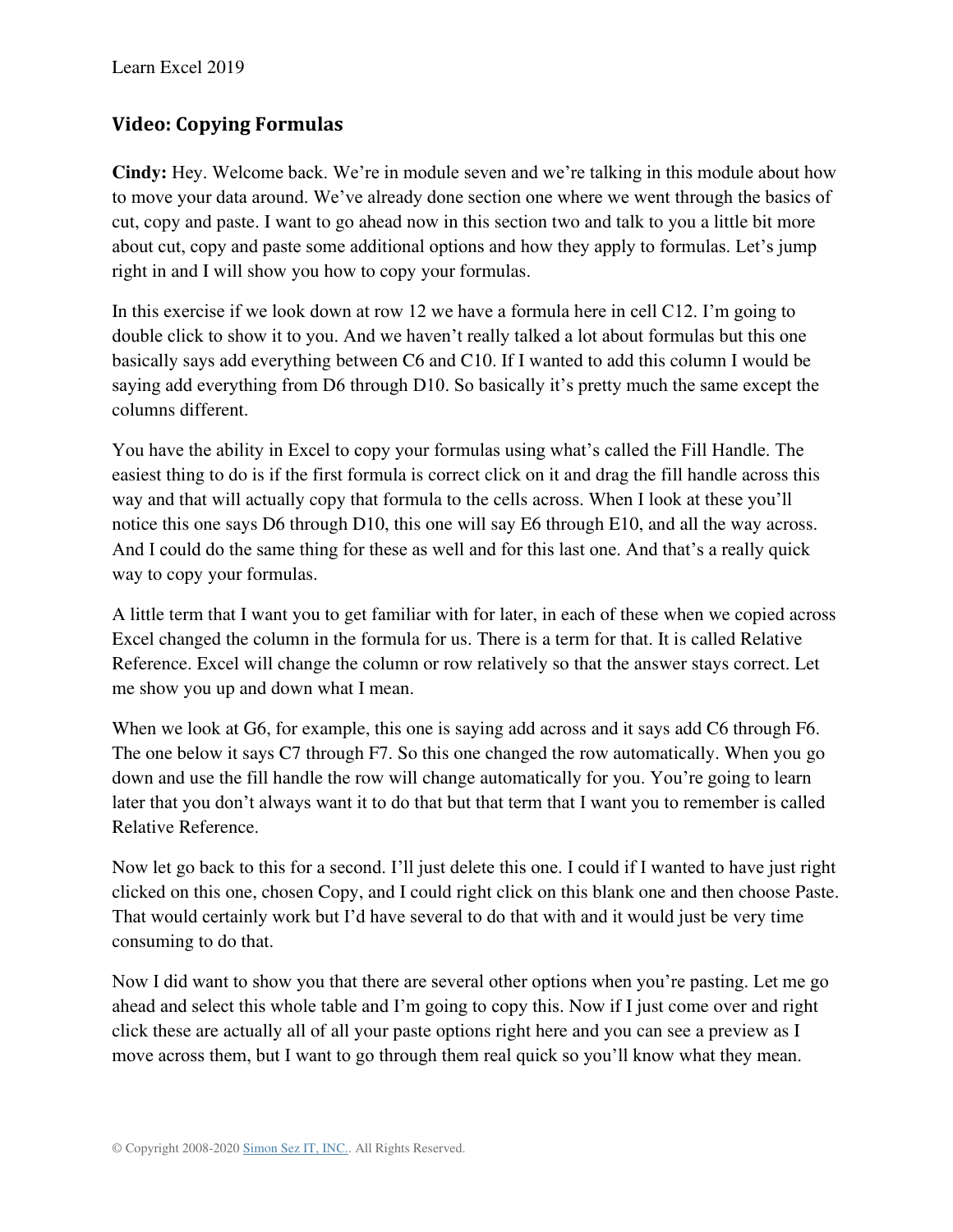This first one is the regular paste that you'll use most of the time. The second one will paste the values. Okay I'm going to click on that and just show you what I mean. Now at first glance this looks just like this. But here's what I want you to notice. When I click here there's no formula. It's just the value that was in that cell over here. Same thing all the way across with all of these. And that's what Paste Values means.

Let me go back and copy this again and I'll just slide to the right for a minute and show you a few other things here. Let's say I right click this time and look at the third one. That's called Formulas, which is basically what the first one did in this case because we have formulas there we were copying.

Now let's talk about transpose, what this does. If you notice the original had the months going across and the names going down this way. Transpose just flips that. Notice now the months go up and down and the names go across. So anytime you'd like to flip your column or row headings like that use the Transpose option.

There were a couple of more there so let me go back and select this again for you. I'm going to right click and Copy. Now when I look at this and I right click this one says Copy the Formatting. The formatting is the bold and italics and the colors, all of that. So that would not actually copy the numbers or text, just the formatting. And you'll see later on as we go through her how this would apply. And then we'll talk about paste links a little bit later as well. I just wanted you to be familiar with all those options so that when you see them you would know which one that you might want to choose.

Well that's going to go ahead and wrap up module seven. We've talked about moving your data around. Let's go ahead and really get into some of these formulas over in module eight. I want to go ahead and start in section one and give you an overview of how formulas work.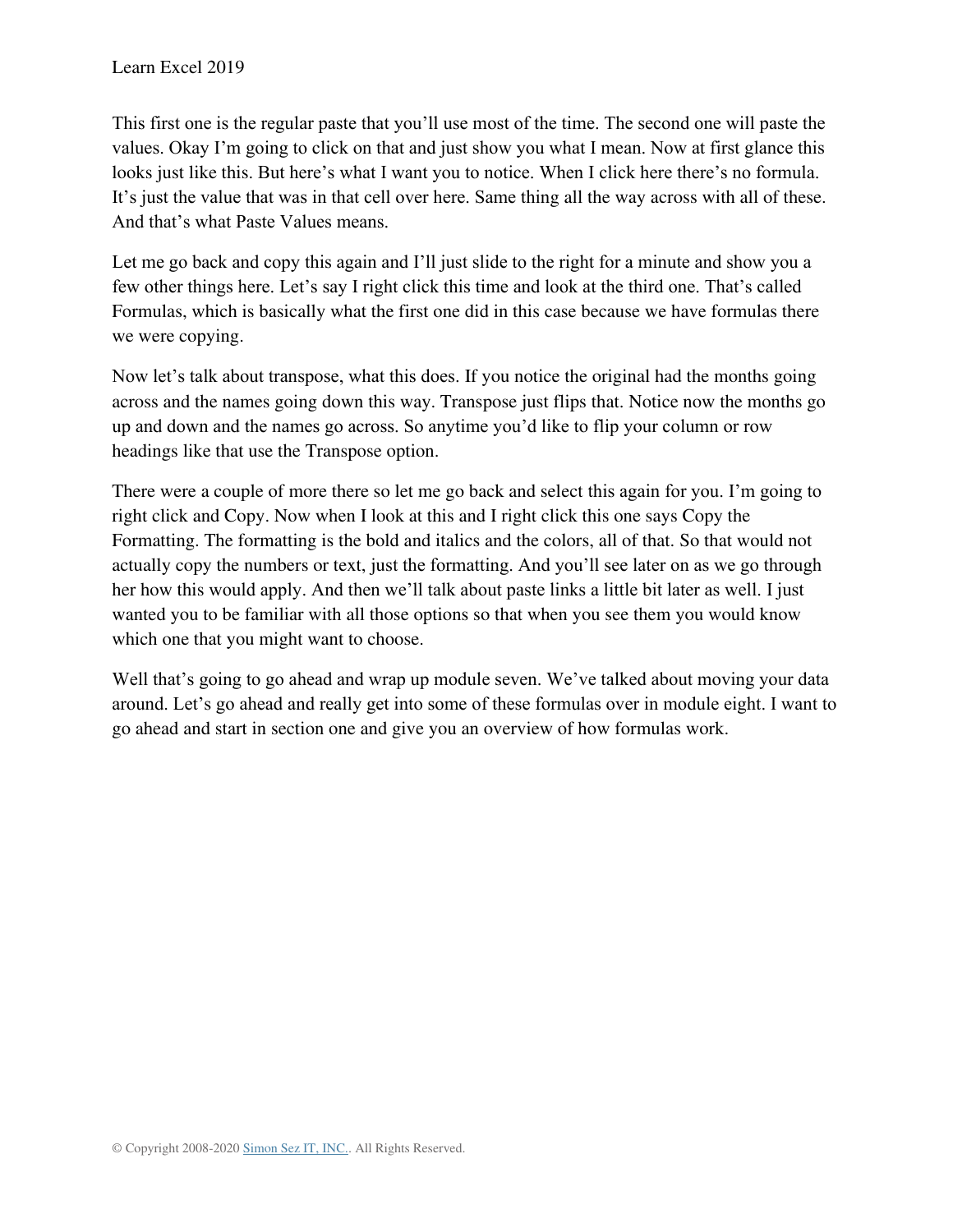### **Video: Module 7 – Practice Exercise**

**Cindy:** We've been working in module seven and in this module we've talked about how to move your data and we did that a couple different ways. We actually used the Move feature where we were able to actually point around the edges of our active cell and move data. We did cut, copy and paste, and I want you to go ahead and go through here and do a quick little exercise just to make sure you're okay with all of this.

The first thing I'm going to have you do is open a file called Eastern Regions Report 2. It should look just like this when you get it open. I'm going to actually have you move this information up here so it lines up with the table nice and neat. You'll move this information over here and then once you get done we're actually going to take the Mideast region which is on the right and put it below the Northeast region. Remember when you do cut and paste and you go to do the paste portion just click in B18. You don't have to select the whole exact same size range. It'll fill down and across for you when you do that.

Once you get that done then you'll have a little bit of a nicer looking file and I want you to go ahead and save it for me. And then we'll move over into module eight and talk about formulas and functions.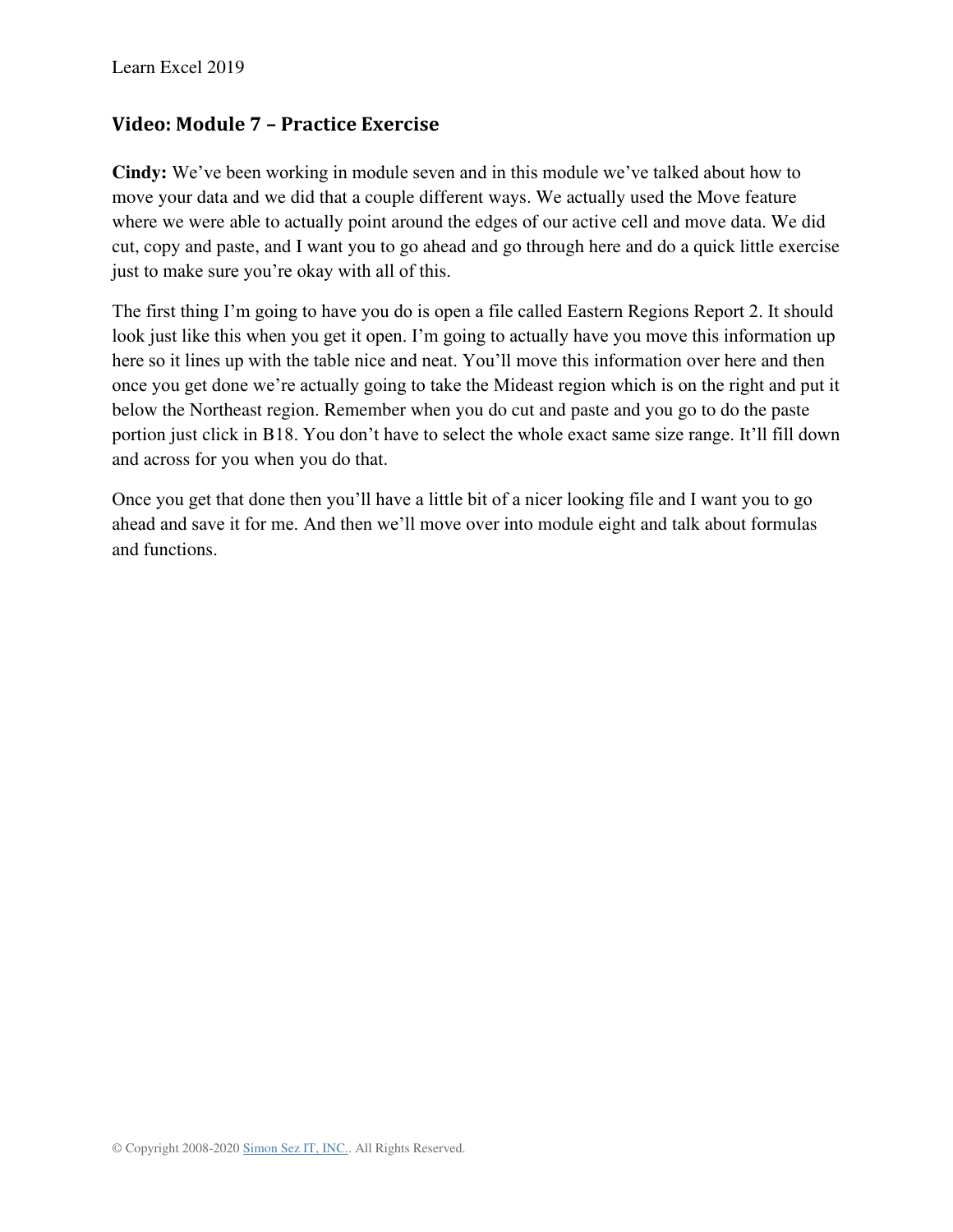# **Module 8 – Formulas & Functions**

## **Video: Overview of Formulas**

**Cindy:** We are ready to start talking about formulas and functions. We're all the way down to module eight now. This is section one and in this section I want to give you a quick overview of formulas and basically how they work.

A formula is basically a mathematical calculation that tells Excel what to do. You can do simple things like add a column of numbers to really sophisticated things like statistics and things you would never even imagine. Excel is very, very powerful when it comes to formulas. Let's get a quick overview of how formulas work and then we'll jump right in and start creating some formulas using functions.

What you need to remember when you're writing formulas is that wherever you click the mouse that's where the answer is going to appear. Formulas can be on the same sheet as the data, they can be on a separate sheet as the data, or they can be in a totally different file, and we'll be doing all of this as we go through these videos, but just to give you a quick overview and review.

Let's say that I wanted to add my numbers for January. I'm going to click in C12 next to Total because that's where the answer to be and I'm going to put in the equal sign. Remember that all formulas must start with an equal sign, no exceptions.

I'm going to click on C6, I'm going to hit the plus sign, C7, plus, C8, plus, C9, plus, C10. And when you're finished writing your formula you just hit the Enter key and you will have your answer just like that.

Now think about this. Even though I was able to click on each cell and tell Excel that I'd like to add another number if I have 1,000 numbers to add do you think I want to count all the way to 1,000? That's just going to take me all day long to do that. We're going to have other ways we can write formulas using functions. A function is going to be a word we use in our formula to tell it what to do.

Another example of a super basic one where we're adding is let's say we go over here to column G and I want to add up all of the figures for this line. I'm going to start with equals, I'm going to click on the 110, which is in C6, plus because I have another one, then I have D6, plus because I have another, E6, plus and then F6 and I'll Enter. And now I've got that one.

That's going to give you a quick overview of how basic formulas are written. I really want to take you now over into the second part of this and let's talk about how to use functions because that's really going to make your life a lot easier when you have a word that tells it what to do in your formula.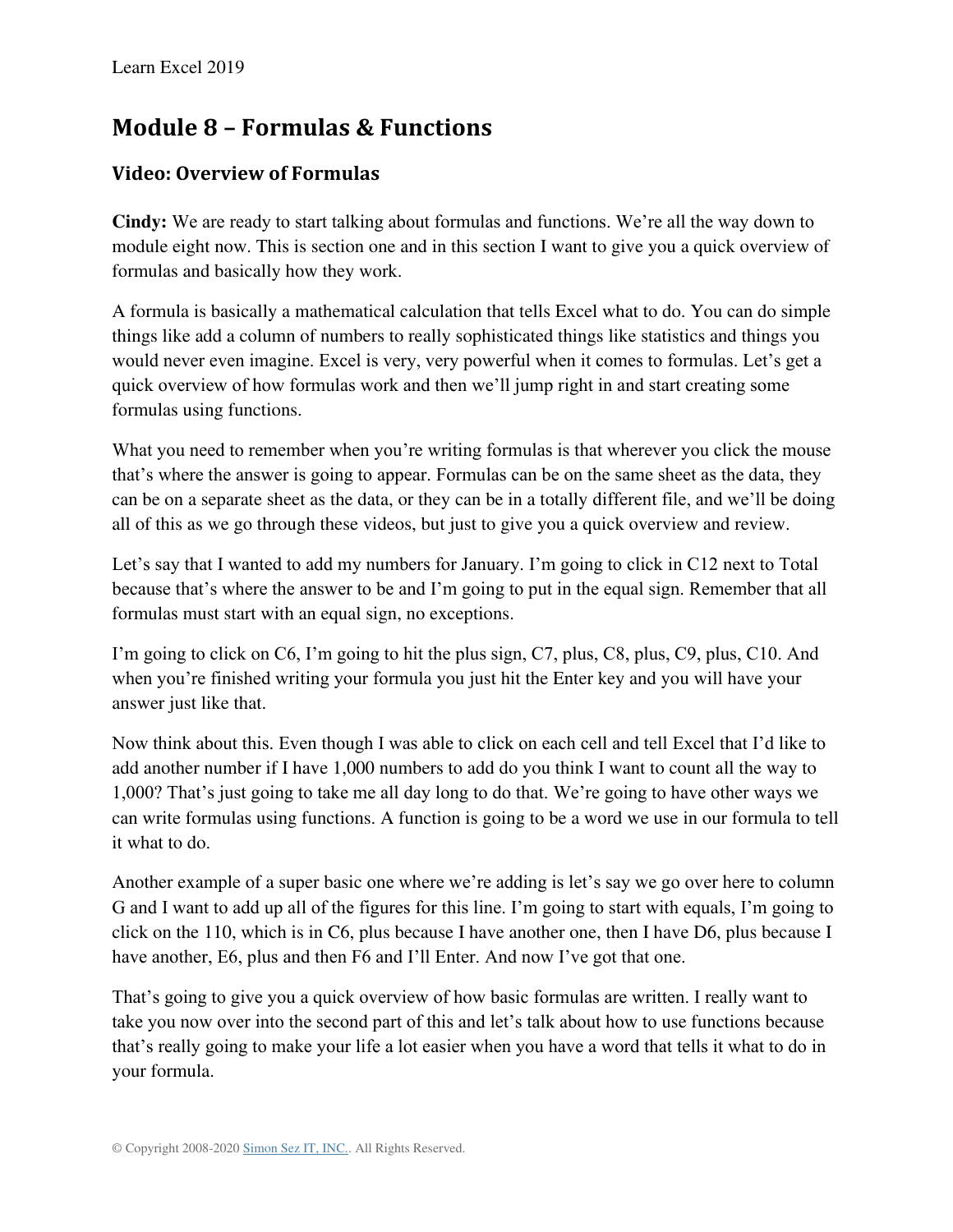## **Video: Create Formulas Using Functions – Part 1**

**Cindy:** Welcome back. We're working in module eight and we're talking about formulas and functions in this particular module. We did a real quick overview of formulas in section one. Now that we're section two I want to actually talk to you a little bit about creating formulas using functions.

A function is basically a word that tells it what to do in your formula and I'm going to go through all of these with you and show you how this works. Let's flip over to Excel and we'll write some more formulas.

We already added up January. We did this manually by clicking inside of each of the cells we wanted to add but that was the long way to do it. I'm going to go ahead and hit Delete here and talk to you a little bit about using functions in your formulas.

A function is a word that you use in your formula to tell it what to do. There are over 200 functions built into Excel. The most common of the 200 is the word Sum, S-U-M, which basically means to add. Typically if I ask students if they've ever written a formula before they'll say Yes and they'll say someone showed them how to do this. Notice that I'm under the Home tab and there's this AutoSum button right here. You're also going to find that same button under the tab that says Formulas. I'd probably use it under the Formulas tab. You'll see it right here because we'll also be looking at some of these other options that have to do with formulas as well.

I'm going to click the AutoSum button and notice that it put a formula in for me. And do you notice it didn't put the answer in? It put the formula in and it's just sitting there because it wants to make sure this is exactly what I want.

Now notice it's assuming I want to add everything above where I was clicked. Notice it also included row eleven which has nothing in it. That won't affect anything as far as the answer goes in this case but if I did add a number in C11 it would become part of my answer. If this is what I want I just hit the Enter key. If it's not, let's say I didn't want 11 in there, I would just drag through what I do want, just like this, and then hit the Enter key. And now you can see I have the exact same number I had earlier except I didn't have to manually tell it to add each one of these. So if you notice the way the formula reads now it says I want to add the range C6 through C10. And that's the easiest way if you want to add a range of numbers that are all together.

Now let me show you what happens when you go over to the next one because I need February as well. If I come up and hit AutoSum again you'll see that again it assumes that I want to everything above this. I'm going to go ahead and just hit the Enter key and now I've got 965. Now watch what happens when I do the third one here. I'm going to hit AutoSum and notice it assumes I want to add everything to the left of where I'm clicked. I don't. I'm trying to add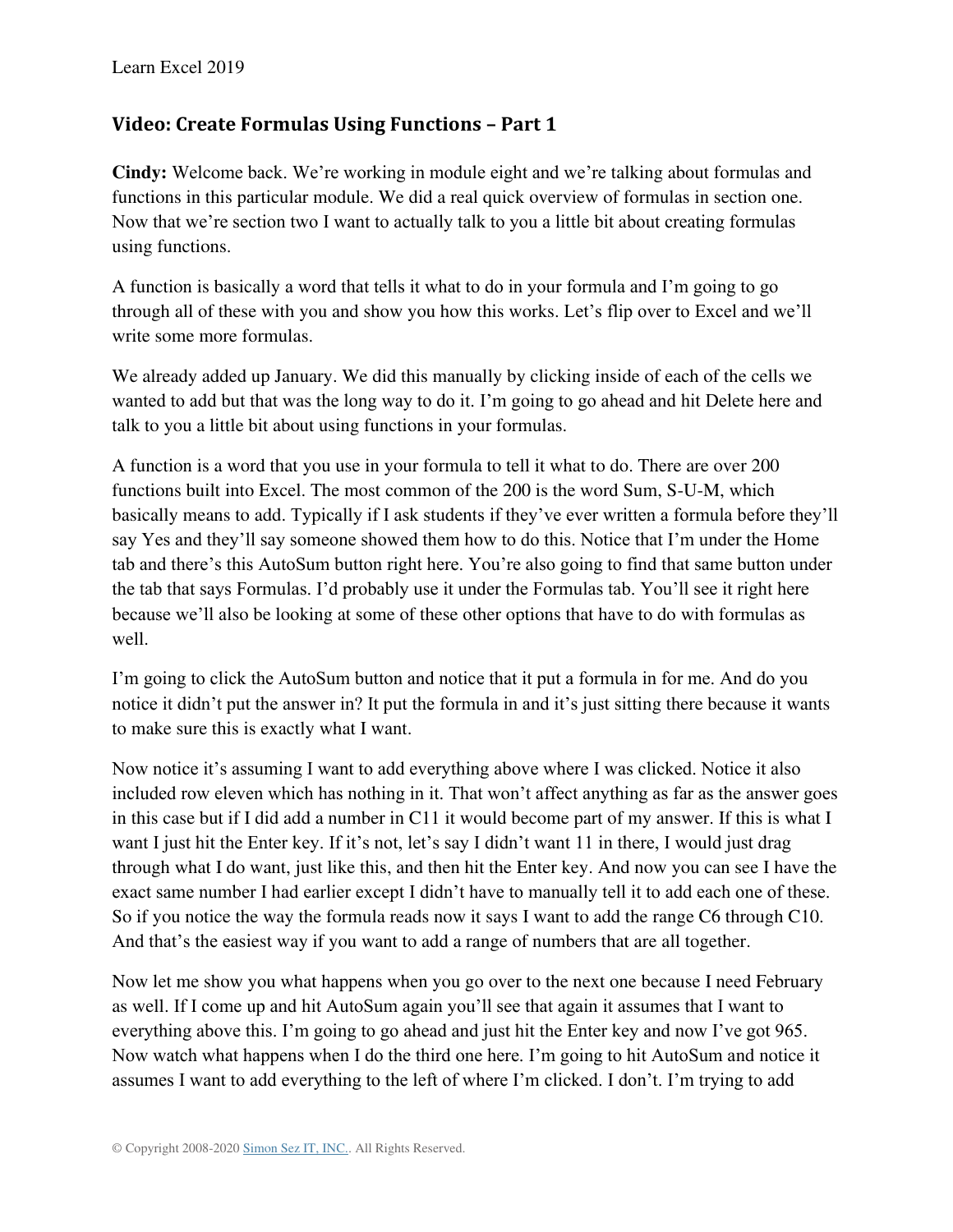everything above it. So I'll just click and drag the range I do want to add and then hit the Enter key.

Now if it were me doing this I would have done the first one and just used the fill handle and dragged across to copy my formula, but I did want to show you some other ways to write this formula.

I also wanted to show you this little green mark that you see right here and what that actually means. If you know how grammar check works in Microsoft Word it's very similar. It's letting me know that the formula I have here may be wrong. And the reason it says that is because it's looking at the one to the left of it and it knows it's different. When you have an error if you notice if you look where this exclamation point is it tells me the formula in this cell differs from the formulas in this area of the spreadsheet. This one over here was 6 through 10. When I look at this one it's 6 through 11. It's not hurting a thing. My answer is still correct, but if I wanted to fix it I could go ahead and pick one of the choices from this dropdown list. The one I'd probably choose is to copy the formula from the left. There you go. The answer is the same but now it includes 6 through 10.

The last way I wanted to show you this is if you before you ever write your formula select everything you'd like to add and the blank one for the answer then you can go up to AutoSum and it will just give you the answer because it doesn't have to guess what it is you're trying to add.

I could also do the same thing from left to right. If I wanted to go ahead and select all of these as an example, I've got all the cells I'd like to add and the blank ones over here for the answer I can hit AutoSum and there I have the answer as well.

Now I've got one more down here. There's several ways I can do this. I can actually copy this formula using my fill handle or I could have hit AutoSum and added everything above. And that's actually a really good way to check and see if this total answer is correct, to do it each way and if you get the same answer then you know it's the right answer.

Now let's go down and talk about averages. The word that you want to use here is the word Average. If I type equals, the entire word Average, and then my open parenthesis I can drag through my range and then I can hit the Enter key and I've done it the exact same way.

The word High means when I'm looking at this range of numbers what's the highest number. The word I'm going to use for that is the word Max. I'm going to type equals, the word Max, open my parenthesis and then I can drag through the range and I should get 220.

Now let's talk a little bit about these functions and where they come from. Let me go ahead and just select this range again because I wanted to show you that if you have a range selected you can look down at the bottom here and see the six most common functions and the answers. And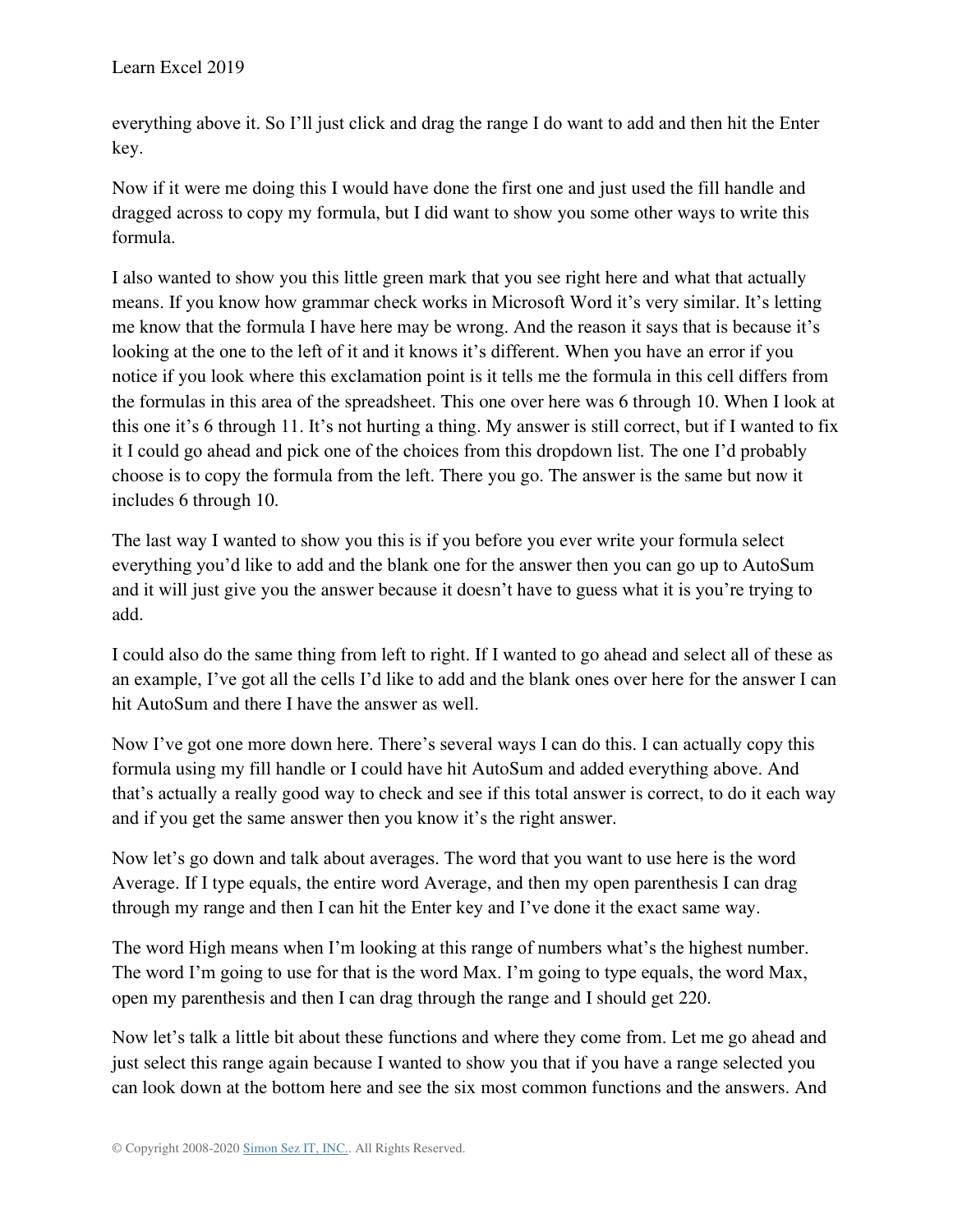these aren't going to put the answer anywhere. It's just for you to know. I happen to have the average turned on, there's a count. Count counts the number of cells you have selected. The numerical count will count the ones with numbers in them. Min means what's the lowest number in my range. And if you had Max there it would mean what's the highest number in the range. And of course Sum means add. If I right click on any of these you'll see right here in this area are the six most common. The ones I've checked are the ones that you're seeing down there at the bottom. So if I don't want one of these I can just uncheck it and you'll see now I've only got a couple of them down there. But those are the six most common functions right here. And you can't change that.

Average you're going to add all the numbers and divide by the number of cells you have selected. And I told you about the rest of these so you know what those mean.

Now remember a range can be two cells, as long as they're adjacent. If they're not adjacent you're not going to see anything down here. If I just click randomly somewhere you'll see there's nothing down here to look at.

Now let me go back to C12 and I'm just going to hit Delete here. I want to take you through your Ribbon to show you where all of these functions happen to live.

You can use this little fx here, which is Insert Function or you can come up here where it says Insert Function and use it that way.

I did tell you that there are over 200 built in functions in Excel and I wanted to show you that they're all right here in this list. Now when you start looking at this list you'll notice that currently I'm looking at a category called Most Recently Used. These will be the last ones that were used in my computer. This makes it easy if you have several that you use on a regular basis. You can come right back and just click on them from here. But notice if I drop this list down I can look at all of the functions, and they're in alphabetical order. From there I can take that list and look at just the ones that have to do with financial, just the ones that have to do with math and trig, statistics, you can kind of see the list here.

Let me go ahead and click on All and just show you how you can look through this list to determine what equals each one of these actually does.

When you're clicked on a particular function it will tell you down here what that function does or the definition. This one, for example, will return the inverse hyperbolic cosign of a number. And some of these may be way over your head because these can be very, very sophisticated. But looking down this list let's talk about a few of these that you're going to use.

Here's Average, for example, and you know what that one means. Some of these that say If at the end, this means do the average if certain criteria is met. You'll see that there's a lot of them that have to do with what we call Chi Beta Probabilities. You're going to see that there are some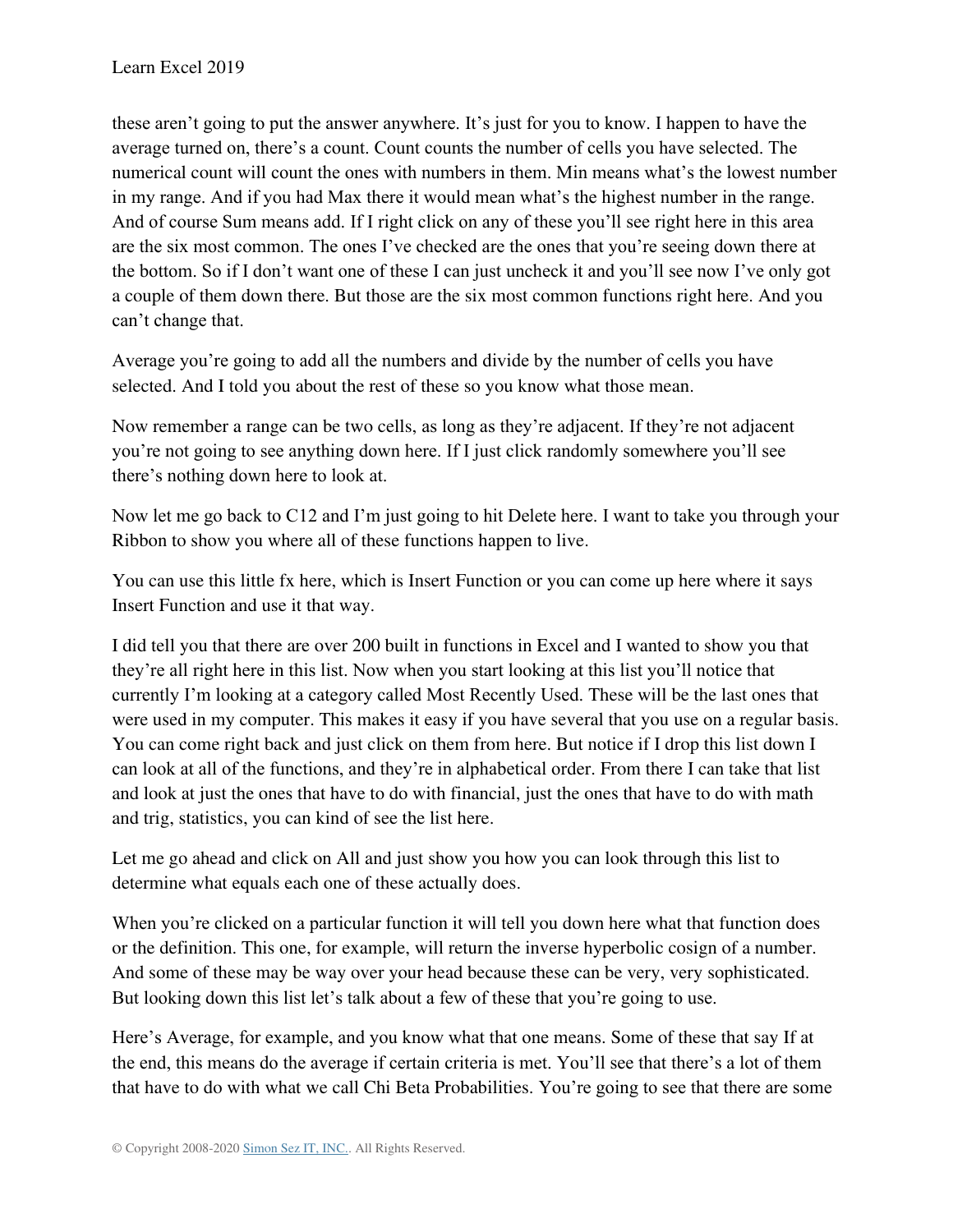that have to do with ceilings, some of these have to do with columns. Here's one that you might use from time to time, Concatenate. If you happen to have two columns of information that you want to put together in one column and an example I see all the time is someone will have the last name in a column and the first name in another column and they want to actually join them all together in their own column. You would use concatenate to do that.

Let's go ahead and stop the video right here and I'm going to have you go over into the second part of this and we will continue looking at these different functions.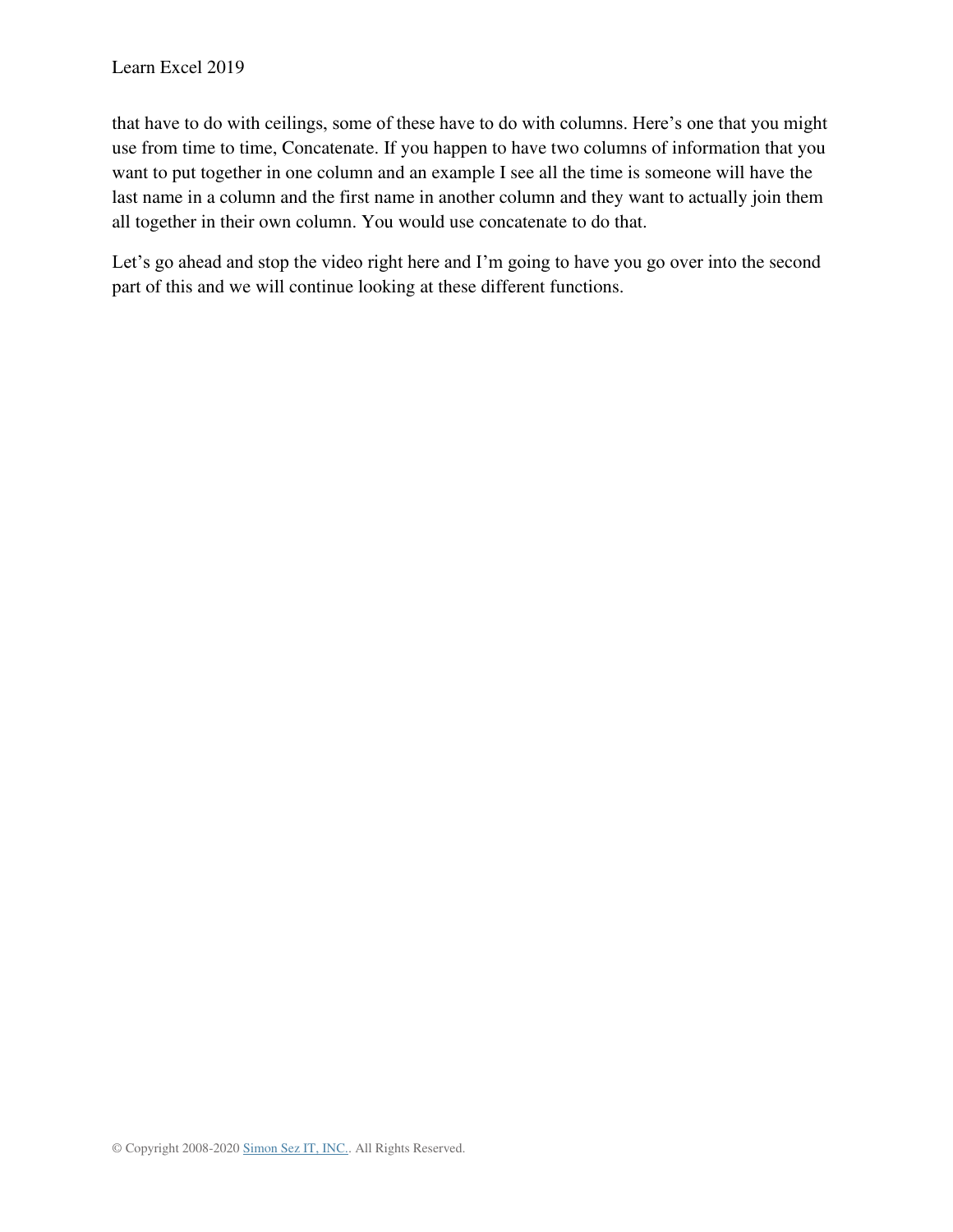## **Video: Create Formulas Using Functions – Part 2**

**Cindy:** Okay welcome back. We're in module eight and we're talking about formulas and functions in this particular module. We've already gone through section one where we got an overview of how formulas work and we started working on section two where I'm showing you how to create formulas using functions. We were in the middle of looking at those functions so let's go ahead and continue so we can see some of the other functions that are in Excel.

The last one we looked at was Concatenate, which allows you to join two different columns of information together in one so let's keep going.

When you go down the list another one that's going to be really popular is the Count function. If you have a series of numbers and you know you should have a hundred numbers and you select them all and it says you have 99 then you know you're missing someone. Here's one that counts all the blank cells. Here's one that will do a count if it meets certain criteria that you put in.

Going down the list we've got a couple more. Let's say for example you want to work with some date and time functions you've got a couple right there. You've got some other functions going down and let's keep on going until we see if an If statement is going to be something you're going to do on a regular basis. We'll be actually running one of these in a later module, but basically you have it checked to see if something you've typed in is true. If it is true you have it do one thing and if it's false you have it do something else.

Going down the list there's a few more that are going to be really popular. And let's just kind of get on down here to where we see Sum. There was Max. I just passed Max on the list. That finds the highest number in your range. Remember that Min, M-I-N, will find the lowest number in your range.

Let's say we've looked down the list and we come across the word Sum, S-U-M, and we decide that this is the one we want because it adds all the numbers in a range of cells. I'm just going to hit OK and now this is the part called Function Arguments. The arguments portion is basically the range portion or where the numbers are you want to do something with. Notice it assumed C6 through 11. I can leave it there or I can change that last one there to a 10 because I do want to C6 through 10. Notice it shows me all the values in those cells and it gives me the result right down here.

I'm going to come back in a minute and tell you about number two but for now I'm going to click OK and there's the exact same formula we wrote using the AutoSum or we could have written it by hand.

The reason you have that number two field was because what if you're going to add two different ranges. Let's say for whatever example over here I'd like to add January and March. What I would do is I would go to Insert Function, I would find Sum from the bottom of the list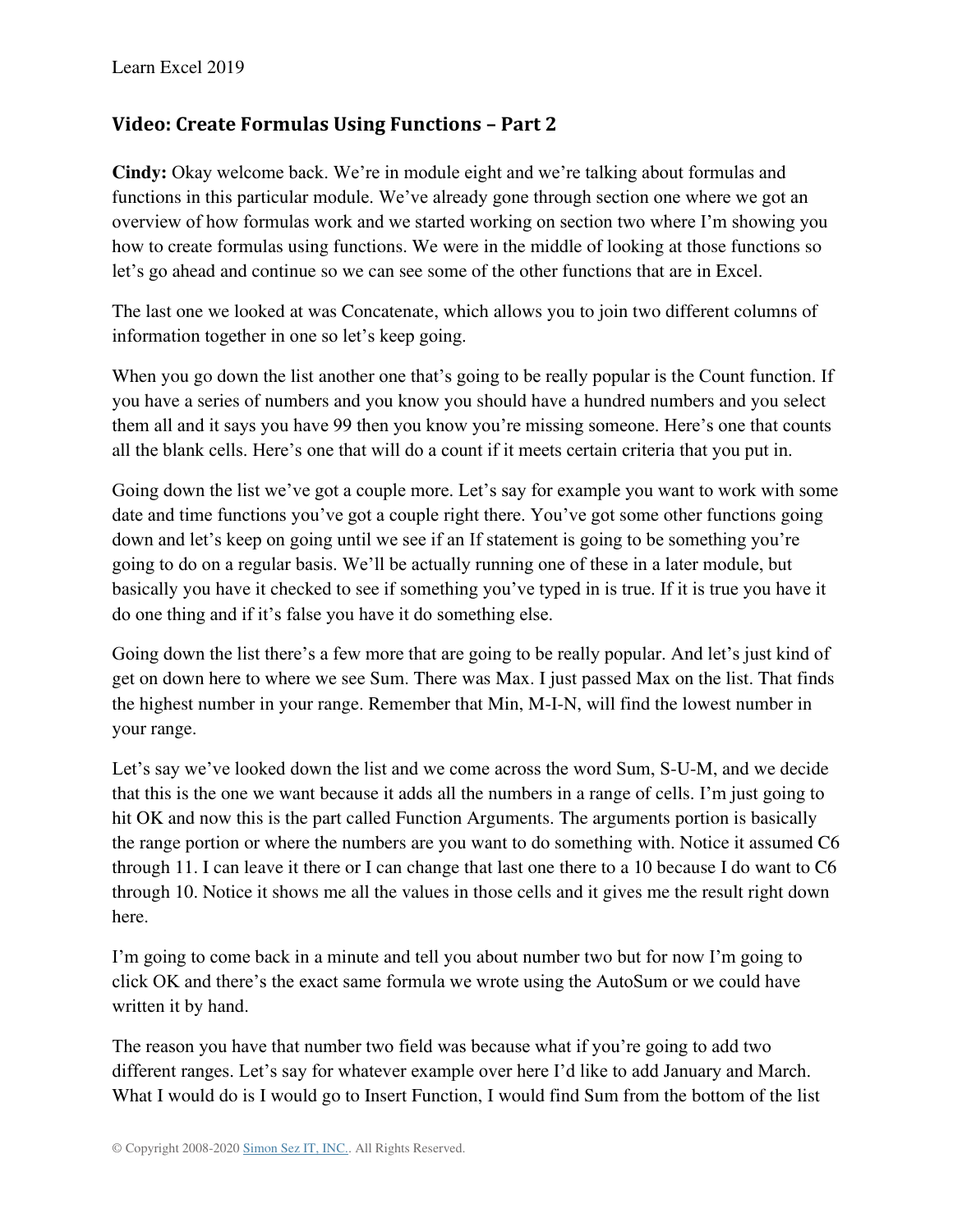here. Notice if I click here I can hit S and I'll go to the S's. I'm going to find Sum. When I click OK it's going to assume the range and I said I wanted January so that's my first range. Now I'm going to click where it says number two and I'm going to drag through March. And that's why you have multiple fields. I could even add a third range if I wanted and it would keep on going. But that's what that extra field there is for. Let me go ahead and cancel out of that.

I'm going to go ahead and use my fill handle and copy across to get my averages and my fill handle for the highs to copy across to get those.

I wanted to briefly tell you about these buttons right here. They may look familiar. This is your Function Library. If you remember when I took you into the Insert Function button there were several different categories I told you that you could pick from. You've got Financial, Date & Time, Math & Trig, and you'll see a lot of these right here. It's just a quick way if I don't want to come all the way back into this Insert Function window and I'm looking for a particular function that I know happens to be under Financial, for example, I can just grab it right from the dropdown here.

Now one more thing that I wanted to point out. When we were looking at this exercise we had done all of these formulas right here, but if you notice we have no formulas down here at the bottom. And I don't have to go down here and actually write new formulas. I can actually copy these and paste them down here. All I have to do is right click and Copy, go down to the bottom where it says Total, and then right click and Paste. And the reason this works is because of that relative reference we talked about earlier. It knows to change the column or row relatively so that the answer is correct.

When you do this always check one answer. If one's right they're all right. If one's wrong they're all wrong. And when I look at this particular one it does refer to 22 through 26 so that is correct.

That's going to give you a quick overview of how to use your functions when you're writing formulas. We've got one more section in this particular module we need to look at and I want to look at section three which is the Absolute Values and show you how those work. I'll see you over in section three.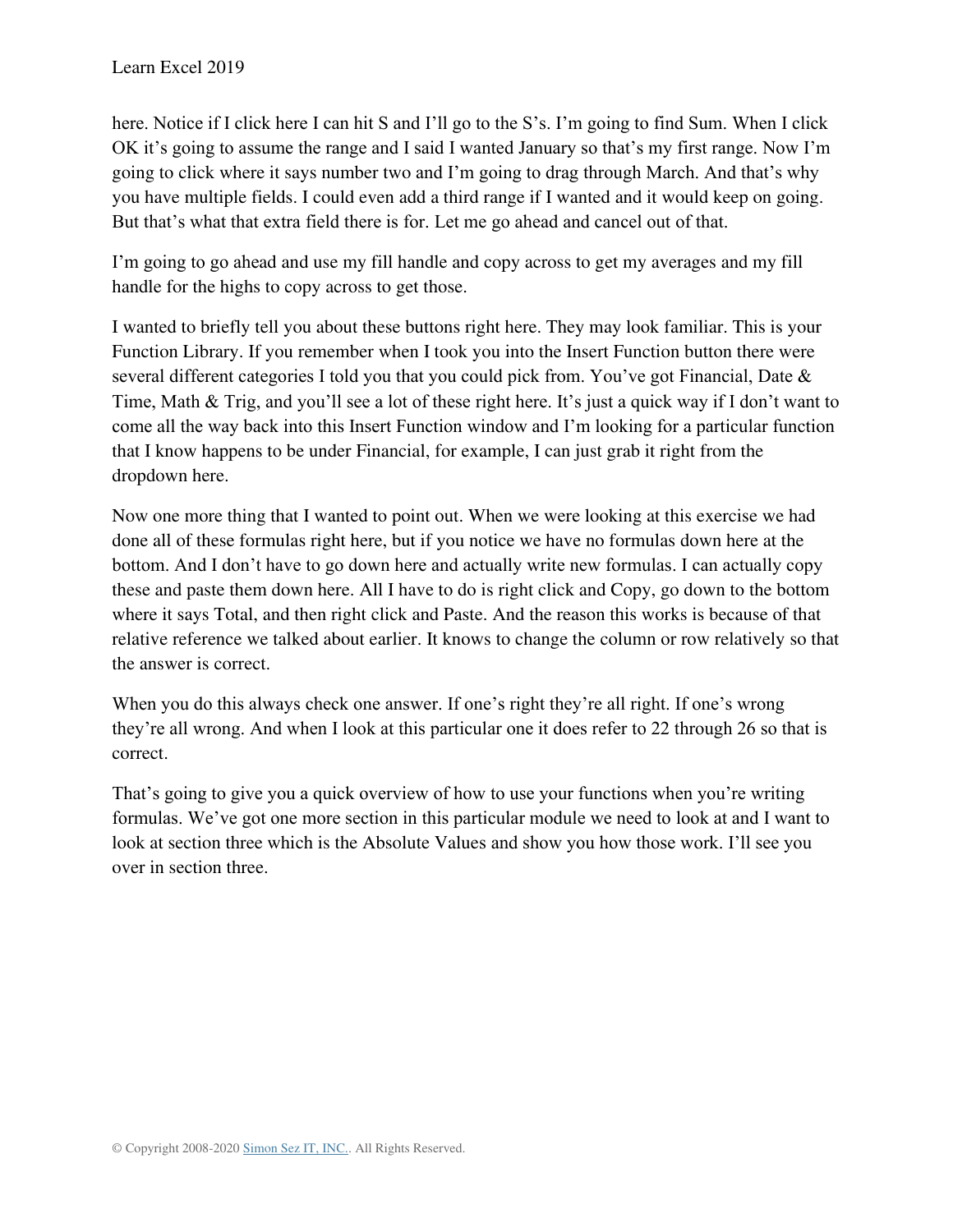## **Video: Absolute Values**

**Cindy:** We are working in module eight and we've been talking a lot in this module about different formulas and some of the different functions in Excel. We've had a quick overview of formulas. We've gone through and looked at a ton of different functions and now I want to talk to you about something called Absolute Values.

I've mentioned to you a couple of times the term Relative Reference and that's where Excel will automatically change the column or row so the answer so the answer is correct. I did mention to you that you're not always going to want to do that and this is an instance where you would want to create an absolute value. Let me flip over and I'll show you what an absolute value is and why you'd want to use it.

This exercise is very similar to the one we've been working in. This is that same company Books and Beyond and they have an Australian division of the company and a European division of the company and they're tracking pretty much the same information as far as the sales person and their figures for all their quarters and their totals. But now we see something new. It looks like they'd like to give them a commission as well and they're going to give them a commission rate of 15%, like you see up here.

What I want to do is first of all go back and review relative reference so you can see what that is and then we'll write a formula to figure out the commission. Remember that relative reference basically means that when you write a formula Excel will automatically know to change the row if you go up and down or the column if you go across. So all of these formulas right here would be the exact same except that the row right here would be different. When we look at our columns all of these across this way will be the same except that the column would be different. There are some times when you don't want to do that and this is a prime example.

Let's go ahead and click over here in H8 and I want to figure out Mr. Long's commission. Remember it's going to be a 15% commission based on his total. And the easiest way to do this is just hit the equal sign on your keyboard, we're going to take G8 which is Mr. Long's total and we're going to multiple it times G3 which is the commission rate. I'm going to go ahead and hit the Enter key and you'll see his commission is \$176.25. And let me just make a comment here. A lot of times people think that you have to have a word or a function in every formula and that is not the way it is. Think about this one. All I want to do is take one cell times another. There's not really a word for that and I wouldn't need one anyway because there's no range here. So don't get caught up on that. Make your formulas as easy as possible.

But let me show you what's going to happen in this case if I use my fill handle and just copy this down.

Look how I have zeroes. Let's go see why. Well we know this one is correct obviously but let's look at this first one. This one is taking G9, so it did move down like it should, but look it also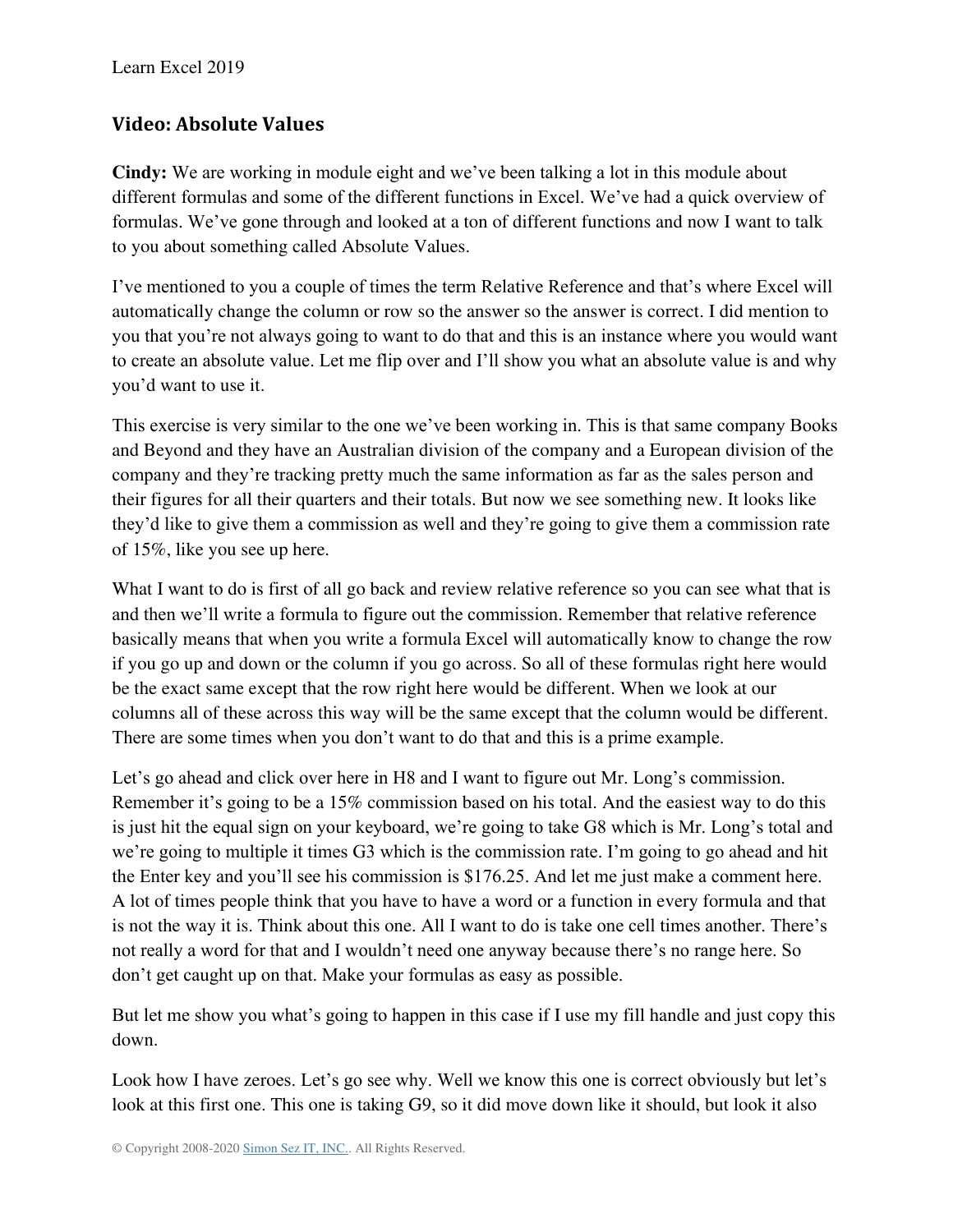went down up here to cell G4 and there's nothing there. That's why I got zero. If I look at the one below that, again it went down, G10, that's correct. But look up here. It's G5. That's not correct.

So what's happening is it's moving down like it should to make the answer what it thinks should be correct but what we want is a little different this different this time. We want the total to move down in the formula but we never want G3 to change. What we're going to do is in the formula itself we're going to make G3 what we call absolute. The way you do this is make sure you're clicked in the formula where the G3 is. It doesn't matter if you're in front of the G, behind the 3, or in the middle of it, just as long as you're in G3, and you're going to insert dollar signs in front of the G and in front of the 3. Yes, you can type them but you can also use on your keyboard your F4 key and that will actually put those in for you. I'm going to go ahead and type mine right here real quick and what you're going to see is that I'm going to actually hit the Enter key and now I've got my same answer but now it's absolute. The way you actually read this is you want to say G8 times the absolute value of G3. If I copy these down now notice they're all going to say G9 times the absolute value of G3. This one will say G10 times the absolute value of G3. And that's how you do an absolute value.

Now one thing I just want to give you a little heads up on, in module twelve we're going to talk a little bit about working with names. You do have the ability if you'd like to not have this 15% anywhere on this sheet and you can still have it do these calculations for you. And we'll come back and use this exercise when we get ready to do that.

Well that's all there is to working with absolute values. Let's go ahead and wrap up module eight and move over to module nine and talk about working with our sheets.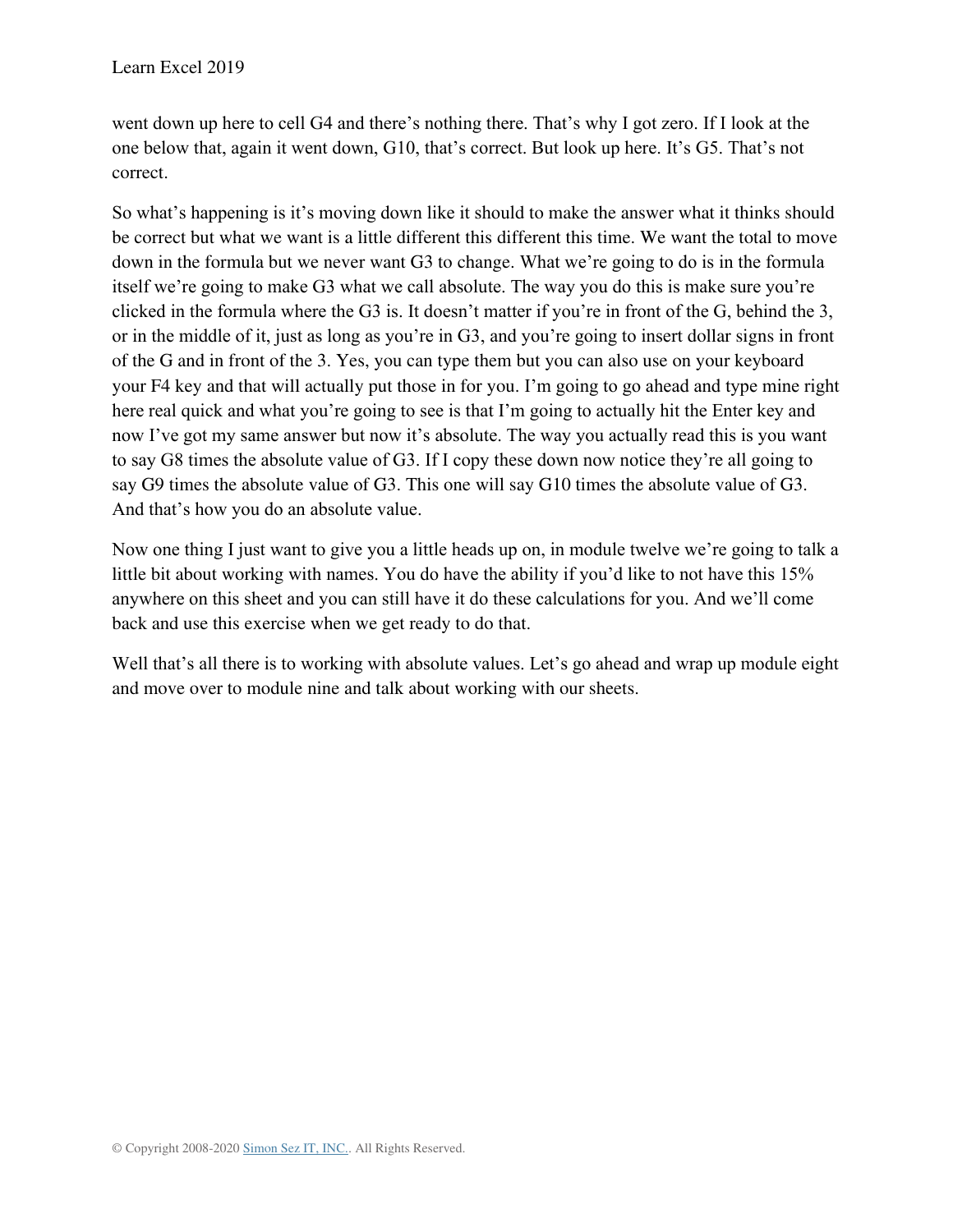#### **Video: Module 8 – Practice Exercise**

**Cindy:** In module eight we did a lot with formulas and functions and I want to make sure that you can write some super basic formulas when it comes to working with your spreadsheets. What I'm going to have you do is open this file called Eastern Regions Report and we're going to put a lot of formulas in here.

I'm going to have you guys start by clicking in C12 and adding up January and then you can copy that across. And do the same thing for Averages and the highs as well.

Once that's done we'll come over to column G and figure out the totals across for each person and also the commissions. Remember when you figure out the commissions you're basically taking your total times this commission rate to get an answer. And also remember that it will have to be an absolute value. If you don't create the absolute value when you copy the formula down you'll get zeroes for your answers.

Once you get all the answers in here you're going to copy every single one of them down to this Mideast region. And I've got instructions over on the Word doc on exactly what to do.

Well good luck with that. It's not really that hard but just take a few minutes and just make sure you know how to do this before you move on to module nine, Working with Sheets.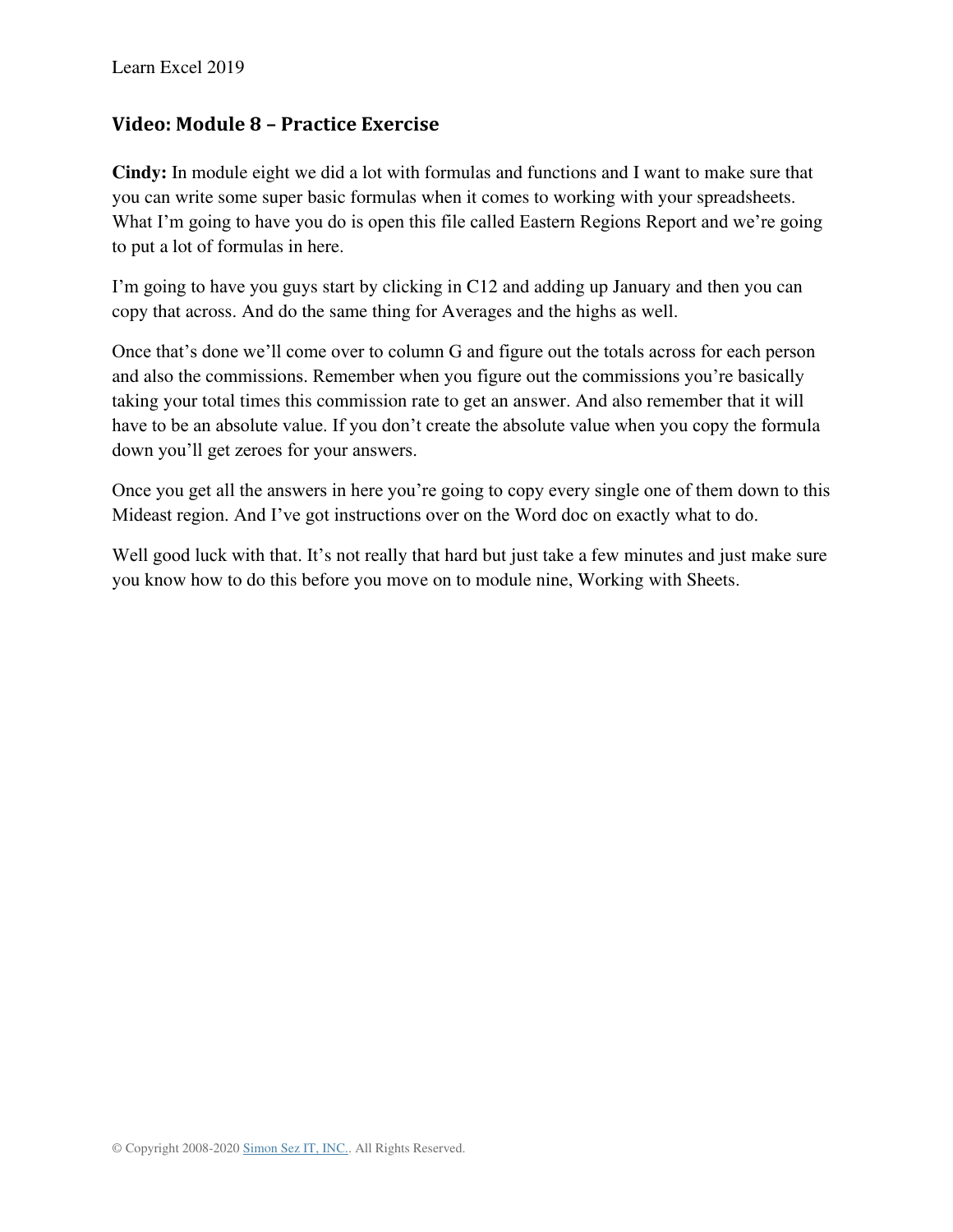# **Module 9 – Working with Sheets**

# **Video: Adding, Deleting and Renaming Sheets**

**Cindy:** All right. We've made it all the way down to module nine and in this module I want to talk to you about how to work with your sheet tabs that you see at the bottom when you open a workbook. You can actually add sheets, you can delete those sheets, and you can rename those sheets. Let's go through and talk a little bit about how sheets work and I will show you how to add, delete and rename those sheet tabs.

We have an exercise here that has multiple sheets with information on them and I want to take a peek at what this looks like before we get started. This is the Australian division of the company and if you notice they've listed each item that they're selling, the figures for quarters one through four here and they've just totaled them down in row nine. Now notice that we're on Sheet1 at the bottom. Let's see what's on Sheet2. All I have to do is click on it and I'll flip to that sheet. This looks like the European division. If you notice the setup is the exact same except these numbers are different which obviously changes our totals. Let's see what's on Sheet3. Looks like the North American division, Sheet4 looks like the South American division, and Sheet5 looks like a summary. What we're going to end up doing in section three is writing a three-dimensional formula here. That would be a formula that goes to the other four sheets and gives me a total here on this fifth sheet. But meanwhile let's go back to Sheet1 for a moment.

If I asked you which sheet was you Europe would you remember that it's Sheet2? Probably not. So the best thing to do is go ahead and rename your sheet tab so that you know what's on each sheet.

There are a couple of ways to do this, but the easiest way is to double click on the words Sheet1 at the bottom. That will select it and then you can type right over it. I'll just go ahead and put each of the sheet tab names in here. Sheet2 is Europe. Looks like Sheet3 is North America. It looks like Sheet4 is South America and Sheet5 is Summary. Now we know that when we click on the Europe sheet we're going to see the European division of the company.

There are some things you can do as far as adding sheets. Let's say you wanted to add a sheet in between North and South America. If I select the South American sheet I can right click and I can insert a sheet in front of that sheet. It will ask you when you do this what is it you're trying to insert and you want a worksheet so I'll just click OK and now you'll see it's using the name Sheet1 since we're not using that name anymore.

Now there is a plus sign all the way over here and if I click on that plus sign you'll notice I've added another sheet there. So that's another way to put a sheet in front of the sheet that you're currently on.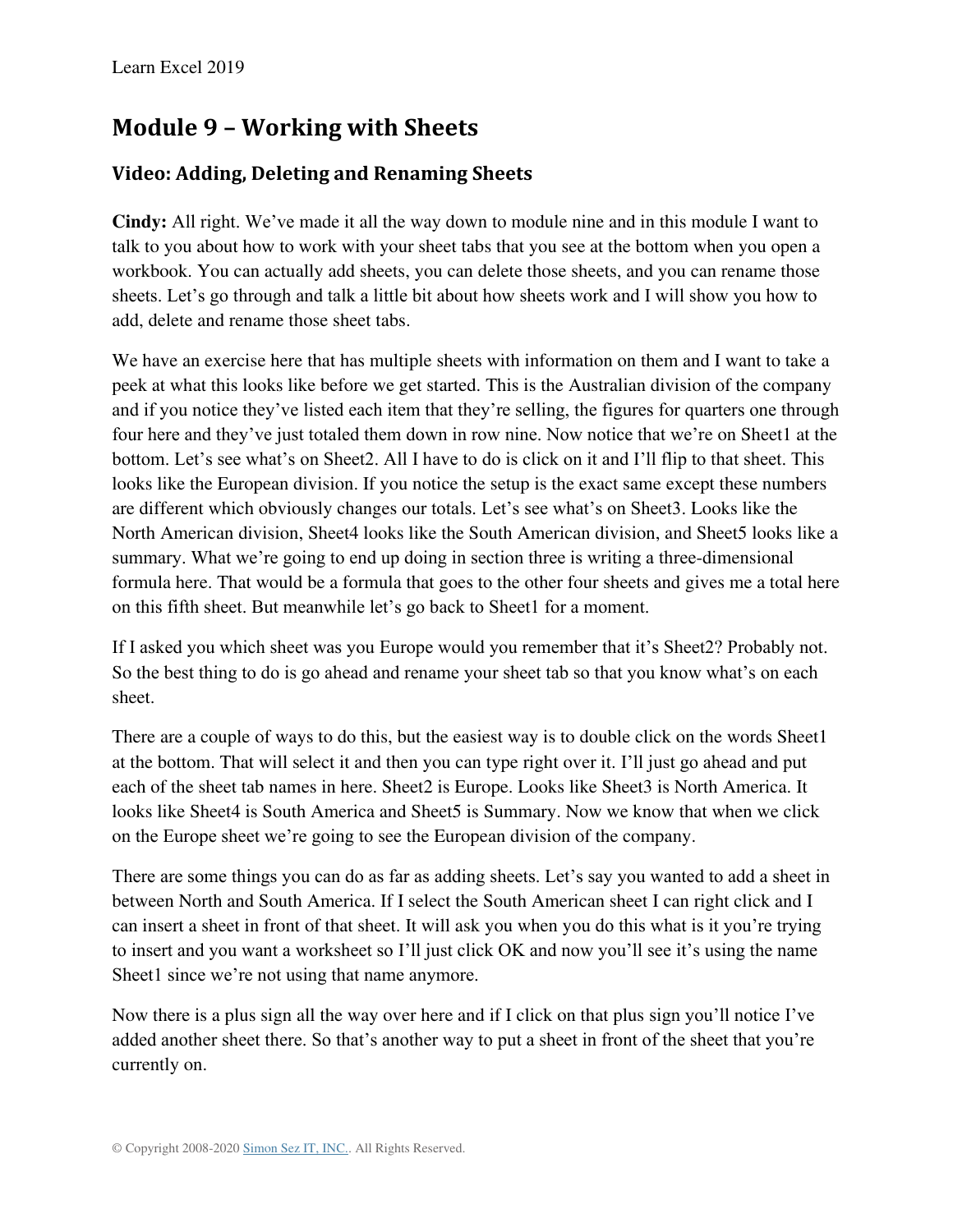If you want to delete a sheet you just right click on that sheet tab and you can choose Delete from the list.

If you delete a sheet you cannot undo it. Just know that.

I'm going to go ahead and delete Sheet1 as well. I'm going to right click and choose Delete and now that sheets gone too.

Now I do have the ability to move the sheets around. What if I decided that I'd like North America to be the first sheet? Notice how if I just click on it I can drag the sheets left or right. You'll see a little down arrow and when you let go that's where it's going to be.

Let's say I move this back and I'll move it to the right of South America.

Be really careful about moving your sheets on the other side of Summary because when we talk about our three-dimensional formulas we're going to be saying that we want to add a range of sheets and if you've moved this on the other side it won't be in the range. Just be really careful about that.

That's a quick way to go ahead and add sheets, delete sheets and rename and move your sheets around. Why don't we go ahead now and go over into section two and I'll show you some additional sheet tab options you have.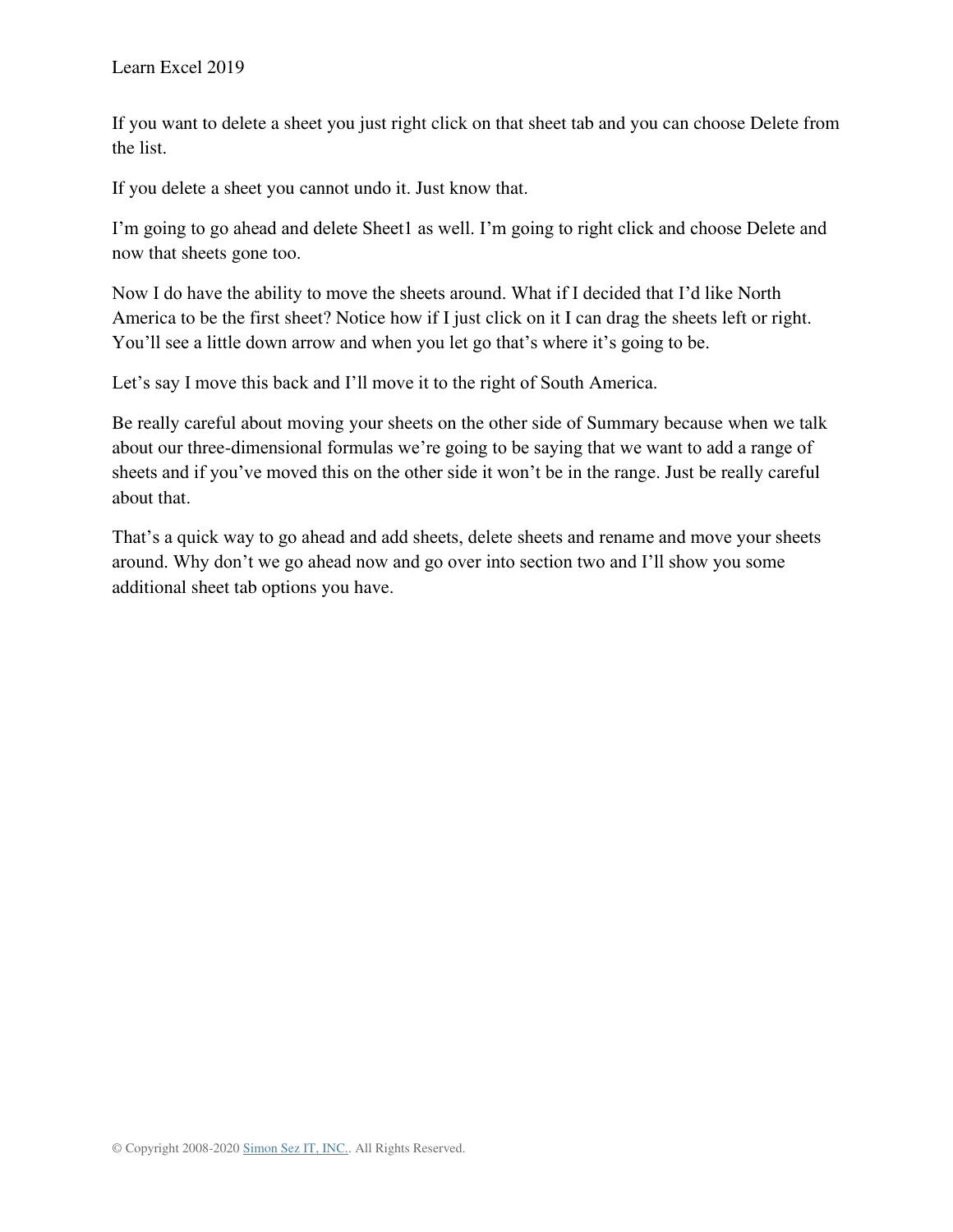## **Video: Additional Sheet Tab Options**

**Cindy:** Welcome back. This is section two of module nine and in this particular module we are talking about working with the sheet tabs at the bottom of each of your workbooks. We've already learned how to add some sheet tabs, delete them and rename them. Now I'd like to go in and show you some of the additional sheet tab options you have when you're working with each of those sheets.

We've already talked about some of the options you can do with sheets as far as adding sheets, we talked about deleting sheets and renaming them but let's go ahead and look at all the options available when you're working with your sheet tabs.

If you're on any sheet tab and you right click your mouse you're going to see a list of things you can do, starting with Insert. We talked about the fact that you can insert a worksheet and it will actually go to the left of the sheet you have selected, or in front of that sheet. You can also right click on a sheet tab and delete it. Remember if you delete it you cannot get it back so make sure that's really what you'd like to do. you can also rename a sheet. Choosing Rename this way just selects the sheet tab name and that way you can type right over it. It's actually a little bit easier just to double click on the sheet tab name to do the same thing.

Here you can move or copy. We did talk about the fact that you pick up a sheet tab and move it left or right but let's look at the options when you go this way.

Here what you'll see is this is the name of the file that you're working in and these are the sheet tabs in that particular file. If I wanted to take South America, the one I'm clicked on, and move it to the very front I would choose Australia because it says Before Sheet, and then click OK and now look how it's moved that sheet tab.

Now I'm going to right click on that again and go back to Move or Copy because here's something that's really nice. Sometimes people ask me, "Can you take a sheet tab and actually copy it into another file, like a blank workbook?" And the answer is yes, you can. Let's say you want to copy South America but this time what I want to do is put it in a new workbook and I want to create a copy because I want to leave this one here and just make a copy in the new workbook. Now when I click OK I want you to notice this is a brand new file. Notice it says Book1 at the top and notice we only have one sheet and it's the one called South America. That's a really great way instead of copying and pasting. A lot of times what happens when you copy and paste the data on one sheet into another file you lose all your formatting, you lose your column widths and all that. Doing it this way you don't lose any of that.

I'm going to go back and close this and we won't save it. And then we'll be back on the file we were working in.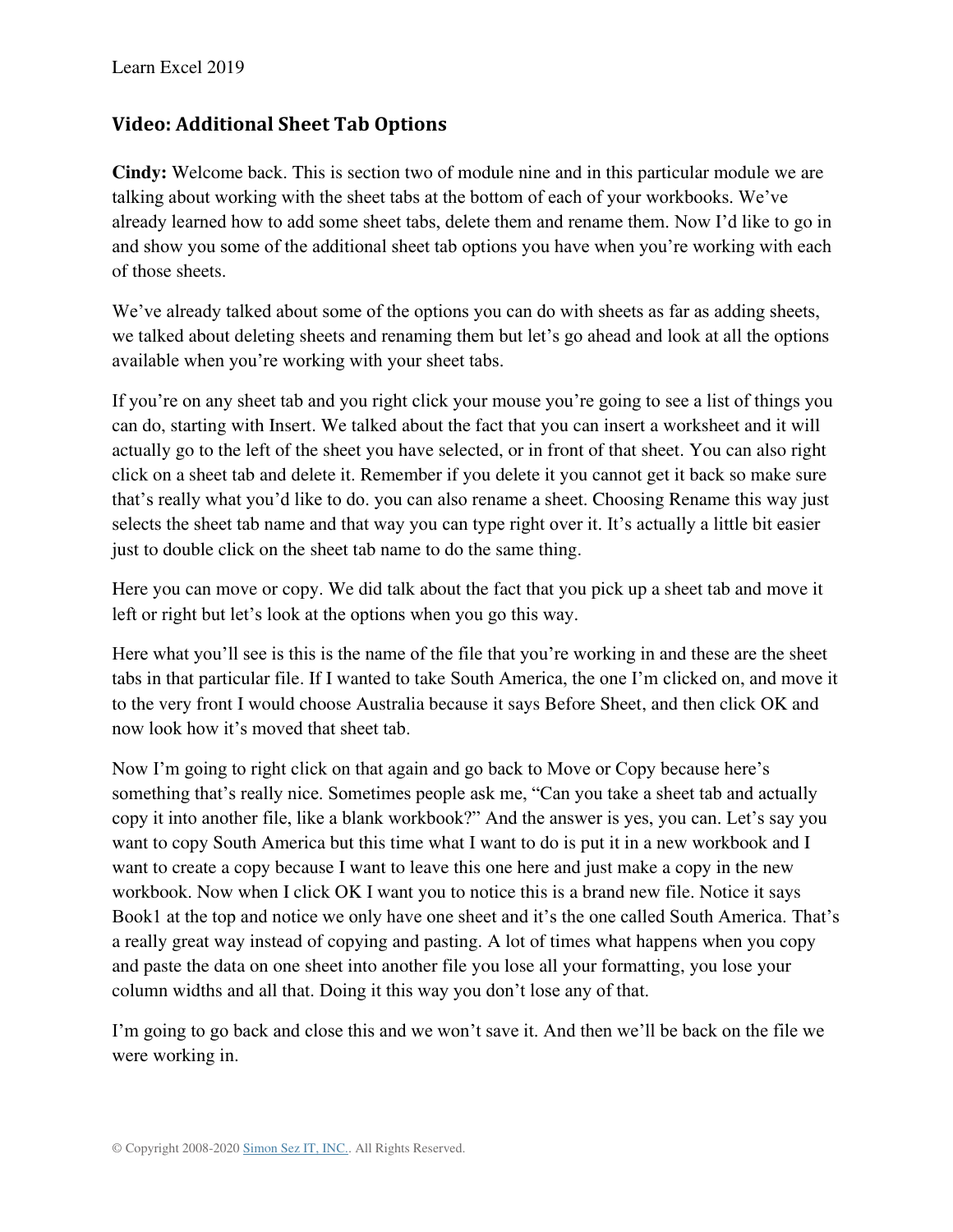All right I'm going to right click again on South America and I want to just mention the View Code. If you click on this it's actually going to take you into an entirely different program called Visual Basic and you do have the ability to write some what they call VBA Code and stuff like that to make Excel do different things. But I don't want you to get lost in here because this is programming and if you happen to click on it accidentally just go ahead and hit the X and close out of it. It's not actually part of Excel.

All right I'm going to right click again and let me talk to you briefly about protecting the sheet. We will talk in a later module about protecting your file and protecting your sheet but you do have the ability to create a password to put on this sheet so that when someone opens it they have to know the password to get in.

Notice you can also change the tab color. If there is a particular sheet, like maybe the Summary sheet, and you'd like that sheet to stand out for some reason, change the tab color and when you click on another tab you'll see that there's where the color shows up.

I can also hide a sheet. If you hide a sheet you can see that it looks like the sheet is not even there. You can right click and unhide a sheet. It will list the hidden sheets. You choose the one you want to unhide and click OK.

Some reasons for hiding a sheet might be obviously you don't want someone to see that sheet. Let's say, for example, you've created a list with a dropdown and this is a little more advanced than we are right now, but you can have dropdown lists in Excel. Well those dropdown lists have to live somewhere. They can live on a sheet you've created and then you hide the sheet so that others can't get in and actually mess with the list and screw it up. So that's a great example of why you might want to hide a sheet.

Now I'm going to go back because you can also do one more thing. You can select all the sheets. And you can see when you do this that all of these turn white or they're selected so that whatever you do on one sheet now appears on all the sheets.

To deselect all the sheets you just click on any sheet tab and now you're on this one sheet tab only.

Those are the options that you have when you're working with sheet tabs. Let's go ahead and wrap up this section and I'm going to have you go over to section three where we're going to talk about three-dimensional formulas.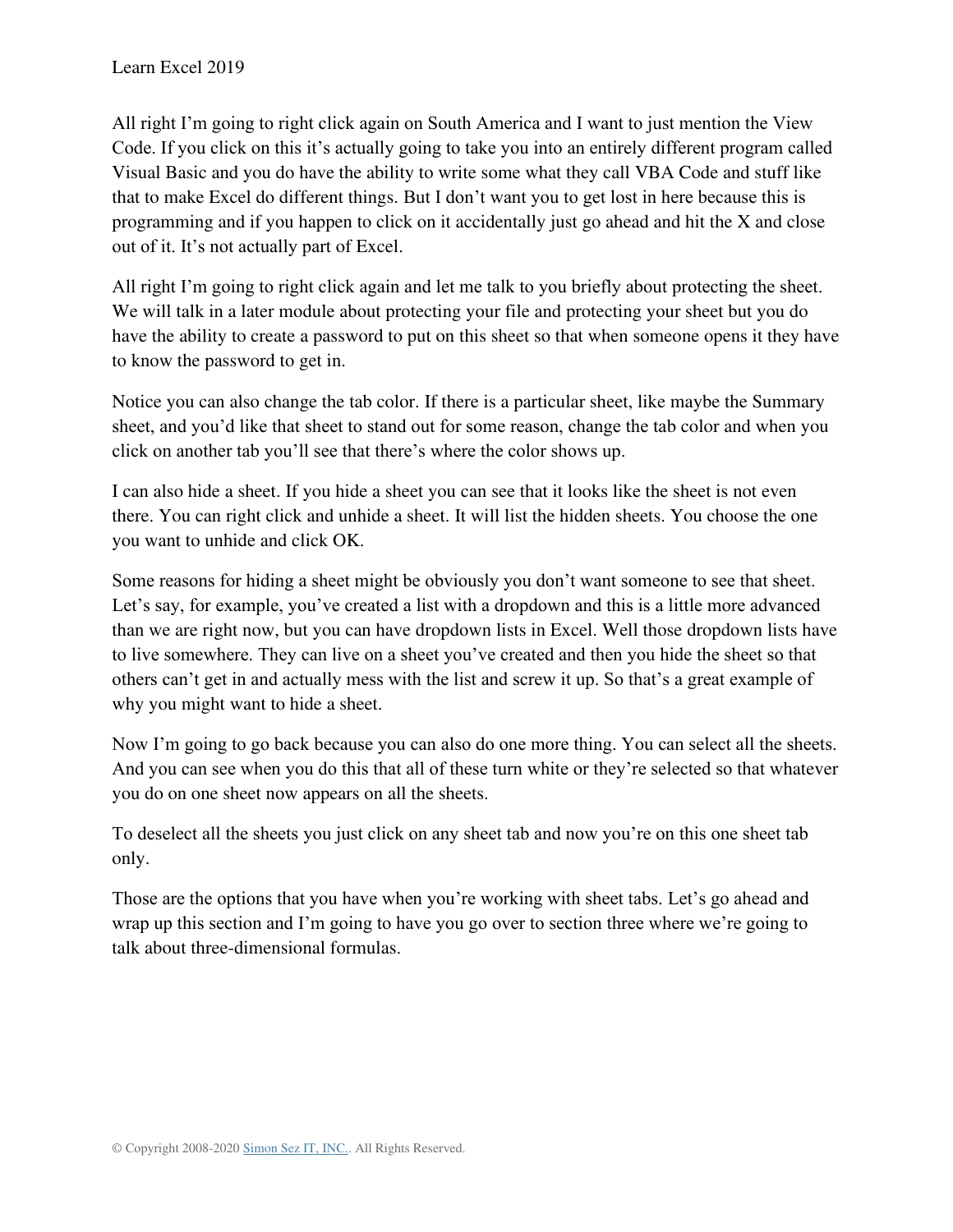### **Video: 3-Dimensional Formulas**

**Cindy:** We are going to wrap up module nine with section three here. We've been talking about working with your sheet tabs and now I want to talk to you a little bit about how threedimensional formulas come into play.

A three-dimensional formula is basically a formula that you write on one sheet and it calculates data from other sheets and puts the answer on this sheet that you're on. And we call those 3-D formulas or three-dimensional formulas. Let me go ahead and show you how three-dimensional formulas are actually setup.

In this exercise, if you remember, I told you that all of the sheets were set up exactly alike. Each one was listing the items they were selling, the figures for quarters one through four and totals down in row nine. This area right here is the only thing that's different on each sheet because that's where the numbers are for each of the divisions. Now if we click over on the Summary sheet we're going to actually putting the answers right in here. We're going to tell Excel to go to each of these four sheets at the bottom and add up B4 and then put the answer here on this Summary sheet.

Now a couple things to review before we actually do this. If you remember when we were in section eight and we talked about formulas one of the things we talked about was how to select a range. Remember a range means you have a starting cell, you're going to hold the Shift key and then you'll click the ending cell so that it gets everything in between. You need to know that because when you're writing a three-dimensional formula you're going to be selecting a range of sheets instead of a range of cells. But you'll do it the exact same way.

If I wanted to select the sheet Australia all the way to South America, I'm going to make sure Australia has been clicked on, I'm going to hold Shift and I'm going to click South America. And you can see the sheet tabs all look like they've been selected when you do that. If you type something on a sheet tab that's part of a range of sheets that's selected like this it's going to be on every sheet. Let me give you a little example. I'll put Books and Beyond here. Now I've just typed it on the Australia sheet but notice I can click North America and it's in the same place, South America it's in the same place and so forth. I'm going to delete that and then if you want to deselect a range of sheets then you just go ahead and click a sheet not in the range.

Now let me go back to Summary and I'll show you how to write a three-dimensional formula. I'm going to start in B4. What I want to do is add cell B4 from all four of these sheets and put the answer on the Summary sheet.

You're going to start with equals so that it knows it's writing a formula. We're going to put in the function, the word Sum, which means add. And make sure you have the open parenthesis because remember all ranges have to be in parenthesis. It's easy to forget that one step.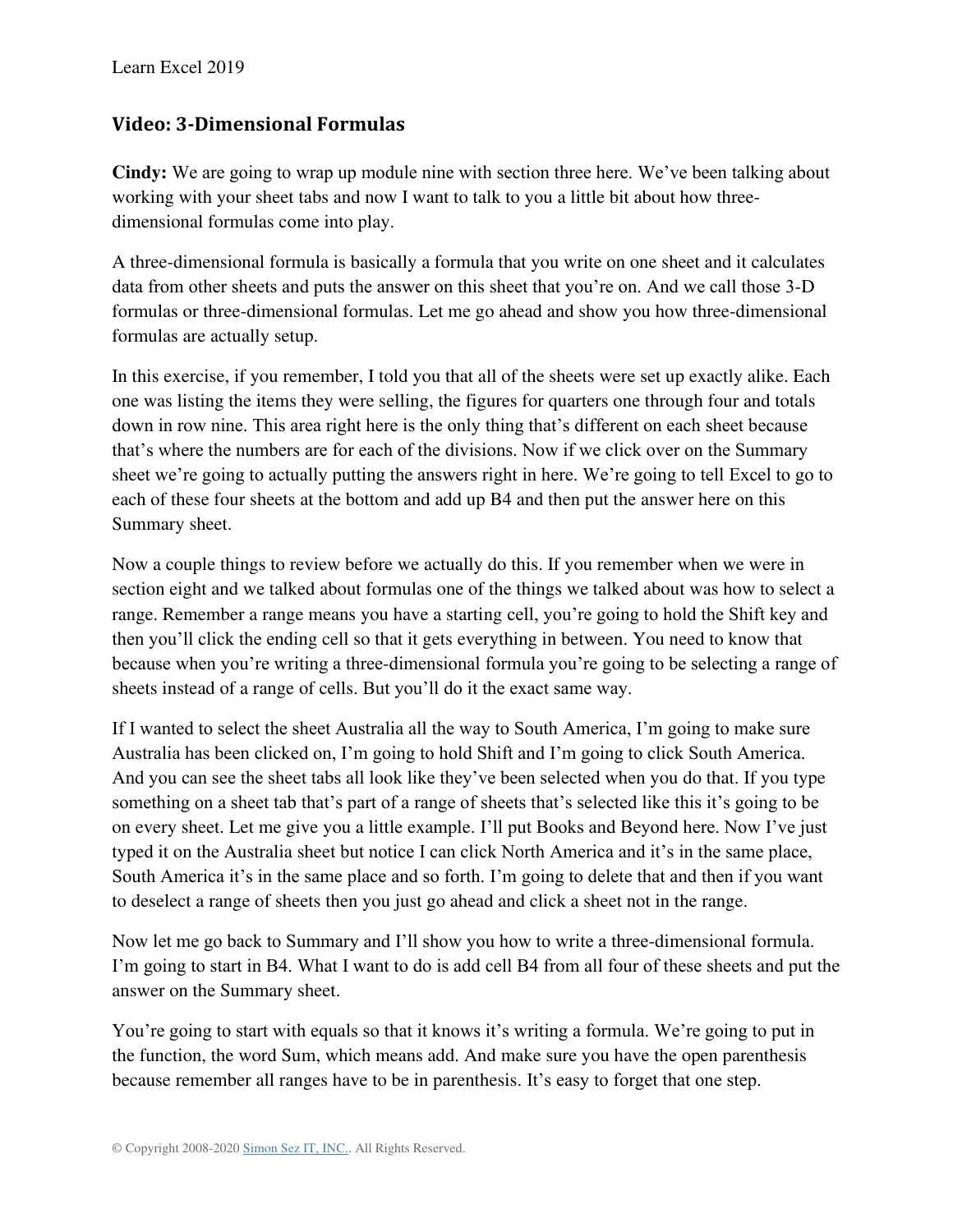Now I'm going to click on the first sheet that I want to add from, then I'm going to click the cell I'd like Excel to add for me. And the only thing left now is to say add the rest of these sheets. To get the range I'm going to hold Shift and click South America. Now I'm going to hit the Enter key. Don't click over on Summary sheet because then that will just replace whatever you had typed in. I'm just hitting Enter and now I've got 900.

Now let me open up this formula so you can see what it looks like. Notice it says you want to add the range Australia through South America and on all four of those sheets you want to add cell B4.

Let me do a couple more so you can get the feel for how this works. We'll do our software. I'm going to start with equals, I'm going to put in the function in this case the word Sum, make sure you have the open parenthesis, go to the first sheet you want to add from, click in the cell you'd like to add, hold Shift and click South America, then just hit the Enter key. One more.

I'm going to add the furniture. I'll start with equals. I want to have the word Sum which is the function in there and then an open parenthesis. I'm going to click the first sheet I'm adding from, I'm going to click in B6, hold Shift, and click South America and then hit the Enter key. And you get the idea that you just do them all the exact same way.

Now you can just do one and then use your fill handle to copy the others down. Once you've copied them down then you can pick the fill handle back up and go across. But make sure that first one's correct because remember if it's wrong they're all going to be wrong. And this is something you just have to practice. Once you do two or three and you get it you'll realize it's super easy to do, but just make sure you watch the video and go back through the exact steps that I did and you'll be able to do it perfectly.

If you didn't have the four sheets set up the exact same you would have to manually go to each sheet and tell it which cell to add. You wouldn't be able to do a range that way.

Well that's all I've got for you for module nine where we talked about working with those sheet tabs and the three-dimensional formulas. Let's go ahead now and move to module ten. We've got a lot of formatting that we want to do on these worksheets to make them look nice.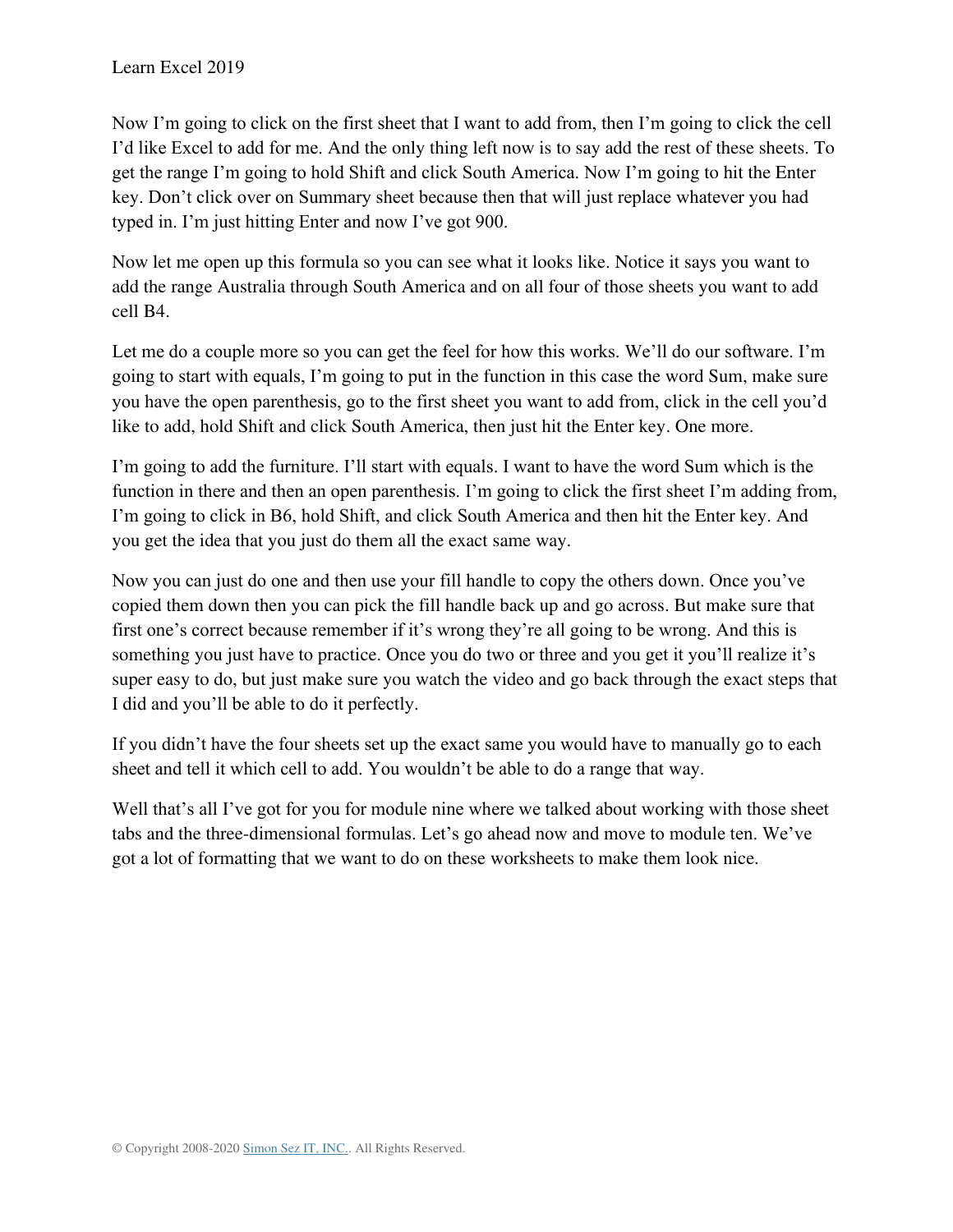## **Video: Module 9 – Practice Exercise**

**Cindy:** We finished with module nine and we talked in this module about working with your sheets and these are your sheet tabs that you see at the bottom of your file here.

What I'm going to have you do is go through the first five of these sheets and rename each one to the actual division that they represent. Like this one would be Australia, this one would be Europe, and so forth. Sheet5 is a summary sheet. Make sure you rename that as well.

I want you to go ahead and add a sheet. I want you to add one in front of Sheet4. That's going to give you another sheet. Then I'm going to have you delete that sheet as well.

Also the Summary sheet I want you to make it red. You can just change the color of that tab so that that one stands out.

The last thing I'm going to have you do is write a three-dimensional formula. And if you remember a three-dimensional formula is one that spans several sheets. What you're going to do is on this Summary sheet starting in B4 you're going to write a formula that tells Excel to add B4 from all of these sheets and put the answer on Sheet5, which will be Summary.

If you forget how to do this go back and look at section three where we went through 3-D formulas.

Once you've got that down pat then you can move over to module ten and we'll look at formatting our worksheets.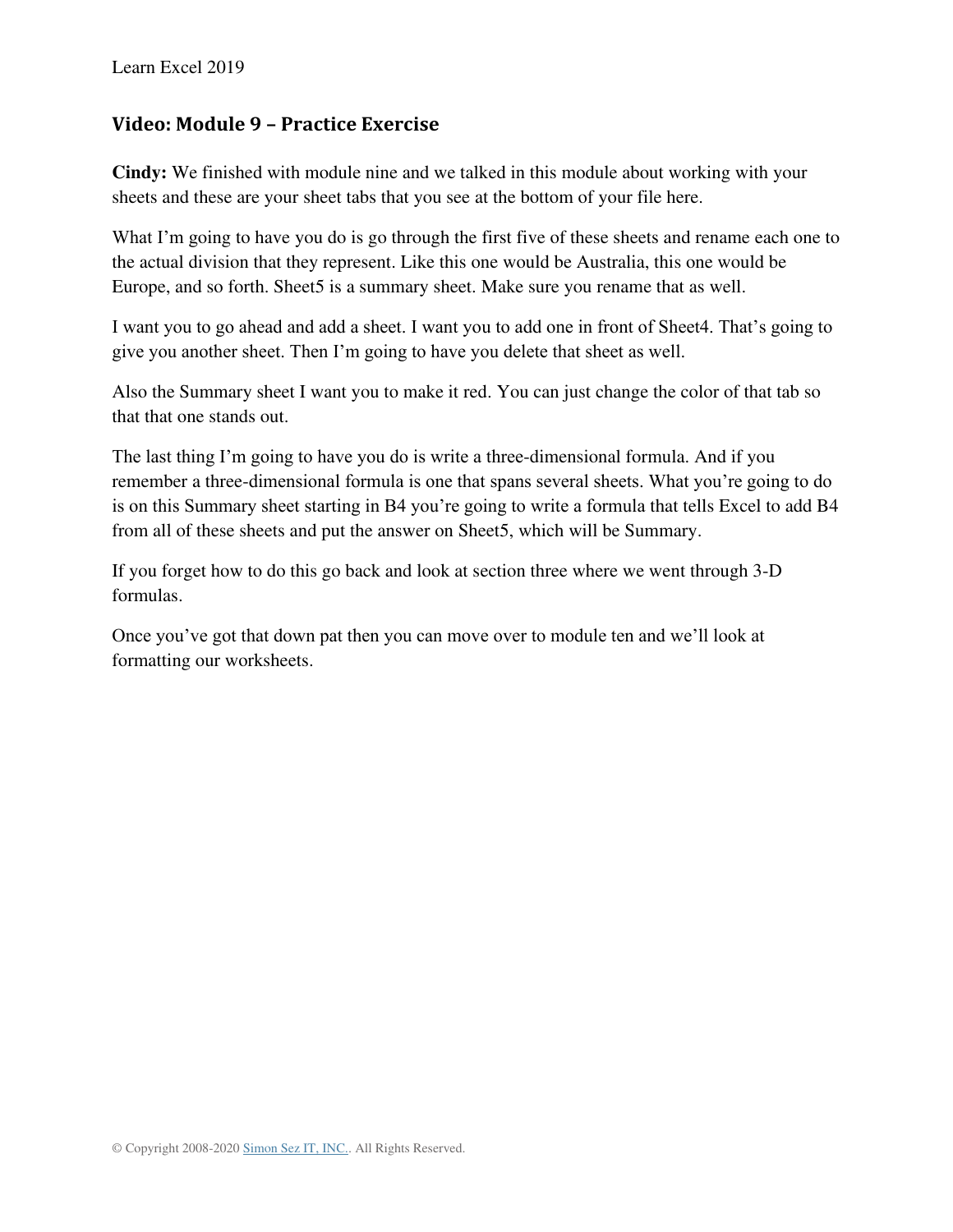# **Module 10 – Formatting Worksheets**

# **Video: Formatting Cells – Part 1**

**Cindy:** Welcome to module ten and in this particular module we're going to talk about formatting your worksheets. And there's a lot for us to talk about in this particular module.

The formatting is basically when you're taking the information that you've typed into your cells and you're making them look nice. When we talk about making borders and put shading and when we talk about we want our column headings to be bold and we want our numbers to have dollar signs, all of that's considered formatting. And we're going to have different areas of formatting. You're going to have formatting you can do with the cells and you're going to have formatting you can do with the numbers.

Let's go ahead and start off with formatting cells and then we'll go into formatting numbers right after that.

When we look at this particular exercise you'll notice that nothing actually stands out. We can see that this is the title for the entire page. We can see that we've got some column headings here and some row headings but nothing really stands out. We don't even know if the numbers represent dollars or if they represent individual numbers. So we're going to go in and make this look a little bit nicer so that we can draw our eye to the things that are important in this particular file.

Let's go ahead and start with our title. I'm going to click in B2 because all of this is in B2. And here are some really basic things you can do to change the formatting.

Let's start with this Font grouping right here. Right here where you see this word Arial, if you click the dropdown list you're going to see a list of different fonts that you could use. Fonts are just different ways the letters look. Sometimes you get cursive writing, sometimes you get more space between the letters. And you can see that as you move your mouse across these different fonts that it gives you a little preview of what they look like in the background there. You could choose any of these that you like. You could also go on the internet and just find all kinds of fonts and just pull them in and use those as well. I've picked a font called Algerian for this title.

The next thing I want to point out is the size and that's where you see this 10. Typically you're going to find that most letters or most generic spreadsheets will start out with their text or numbers in size 12. In the olden days everything was size 10 automatically. You'll see in the newer versions that 11 is the default number and the default font by the way is usually called Calibri. Again I can choose any size that I'd like my text to be right here.

You'll notice this list goes 8, 9, 10, 11, 12 and then it counts by twos. It goes all the way down to 72.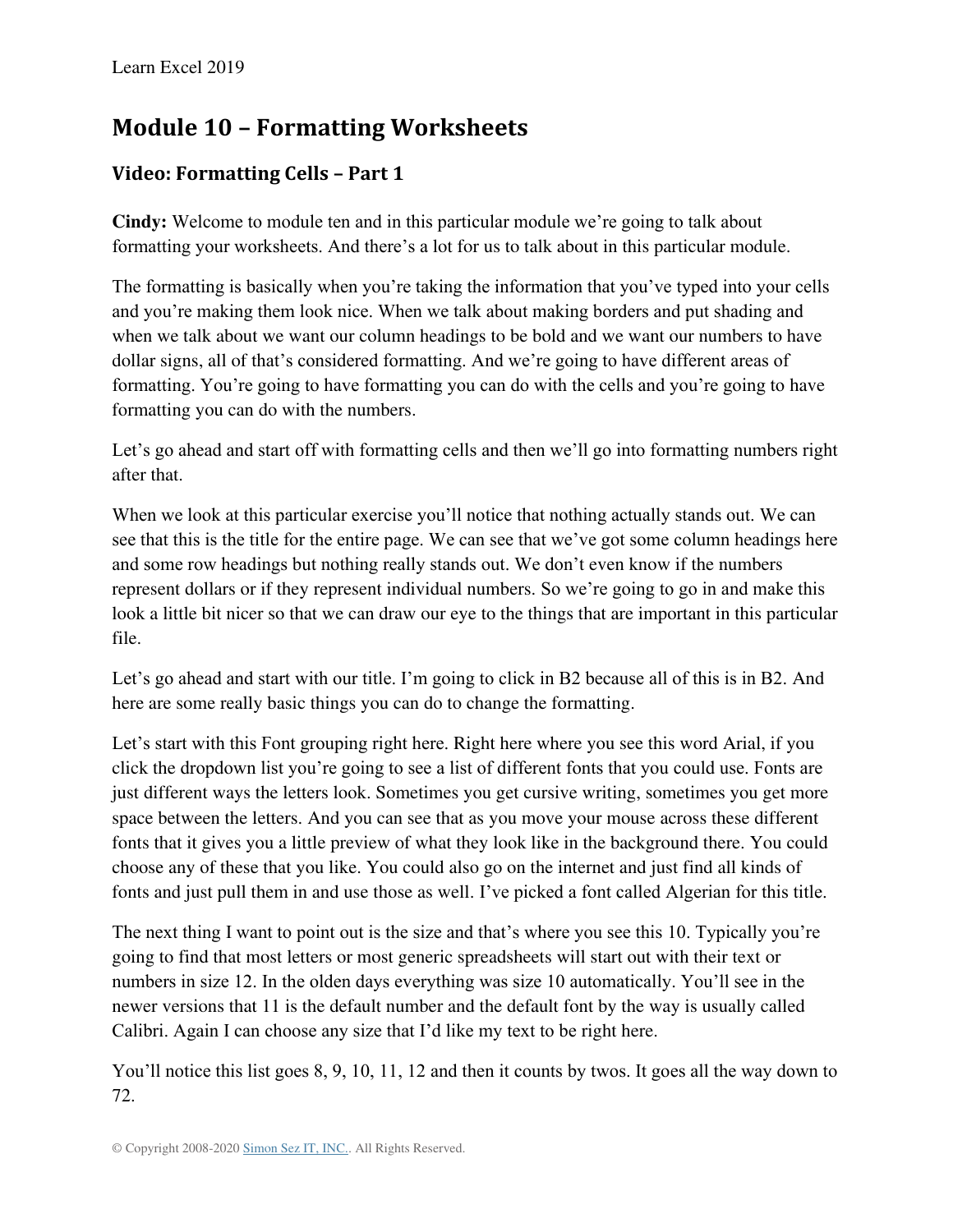A little piece of trivia. 72 points is equivalent to one printed inch.

What if you want a number that's not on this list? Let's say you wanted 15, for example. All you have to do is type it right up here. You can see the 10 is selected. If I type 15 and hit the Enter key then I've got that size.

If you wanted a size and you don't know exactly what number to choose you can use these two arrows here that increase by one on the list or decrease your font size by one on the list. So any of that's going to work to help get the size that you're looking for.

Underneath we have B for Bold. You can just turn that on or off. We have I for Italics and we have U for Underline. When you're underlining I want you to notice you're underlining the text or numbers that are in the cell, not the actual cell itself. You also have a dropdown arrow because you can do a straight underline or a double underline here if that's what you want to do. If you don't want the underline at all you can just turn it off.

Now we'll come back to these two a little bit later. Let's go over here to your font color. Your actual text or numbers can be any color that you'd like them to be. And you can see there are tons of different colors to pick from. Let's say you pick a color and it's not exactly the color you'd like. I want you to notice that there is an option for more colors right here.

When you go into the More Colors option you're going to have a Standard tab and a Custom tab. On the Standard tab you have additional colors that you might want to choose from. Under the Custom tab you can create your own color. The way this works is you generally know ahead of time that you're looking for a blue or a purple or a green and notice if you move your mouse throughout these colors that you're actually changing all of the colors down here and there's an arrow in this bar that you can point to the exact new color you want and then click OK.

The last color that you chose will be right here, so if you wanted to use it again you could, but I'm going to go back and actually pick this dark blue color.

The next thing I want to talk to you about is the fact that you can actually do some of those same things with this information down here. Now there's going to be additional options when you click this little arrow on the bottom right of your font grouping. Let's see what's here that we didn't have a button for.

The first thing I want to you to notice is that when you're on the Font grouping and you click the arrow you're in this option called Format Cells. Notice that it puts you directly on the Font tab. If you happen to be on this Alignment grouping here and you clicked this arrow you would be in the Format Cells, you would just be on the Alignment tab, and the same thing with Number over here. There's a few of them that you can't get to without coming into one of these and that's the Border and the Fill and we're going to talk about these here in a few minutes.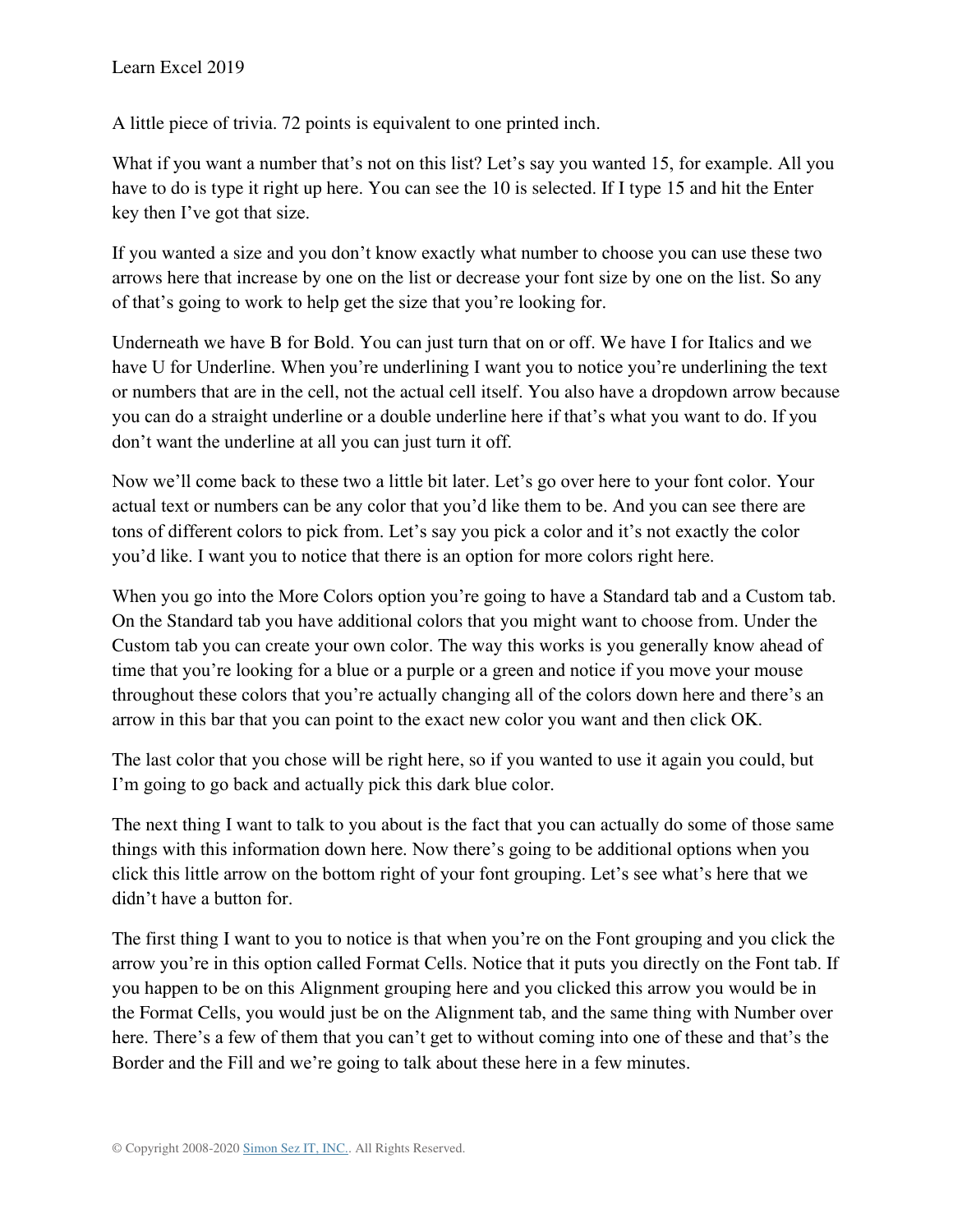But right now if I look at the Font options we could change our fonts back here, same thing. Here's our Bold and Italics that we see right here. Here's your font sizes, so nothing new yet. Let's check out Underlining.

From here we were able to pick a single or double underline, and we can still do that but we also have the option to pick single accounting or double accounting here as well. Here's our color options. And then here's a few options you did not have buttons for. Strikethrough, and that's when you strike through your text like this. Typically you'll see that in a legal document because you don't want to delete the old information. They'll usually strike through the old information and put the new information to the right of it.

And to tell you what Super and Subscript are. Superscript would be when you type something like Mattel Toys<sup>TM</sup> and you have the little trademark, the little TM that's kind of up above. That's called Superscript. And subscript would be if you have H<sub>2</sub>0 where the 2 is down below. They call that Subscript. You might notice that when you're typing your text in you're in the center or it looks like you're in the center I should say of each of your rows. You're actually on the bottom. You'll see that here in a moment. But the superscript puts your text up and the subscript puts your text down.

So not too many new options there. I'm going to go ahead and click OK and now you can see what we've got so far.

Let's take some of this information here and make it stand out. We'll take the word Name and make it bold. We'll actually make these bold as well since these are our column headings. And these down here, let's go ahead and italicize those.

Now there's one more thing I want to do with these. I want to skip over to this alignment grouping here real quick. Do you see these two right here? Increase or Decrease Indent. If I increase indent it's like indenting within a cell and it's a quick way to make something like this stand out from the word Name right above it.

The rest of these are your alignment options and let's talk a little bit about these.

Right now when you look at January through April you'll notice the text looks like it's lined up on the right side of each of these cells. If I make these a little bit wider you'll actually see what I'm talking about here. Let's say you want to put these in the center. You're going to use these three buttons here to left align, center or right align the text within the cell. I'd like these centered and I'm going to center Totals as well.

These up here have to do with aligning the text up and down within the cells. Let me just show you something I mentioned a few moments ago.

Let's say that for the months of the year I want to make row four a little bit wider. If I put my mouse on the line that separates the four and the five like this I can actually drag down and make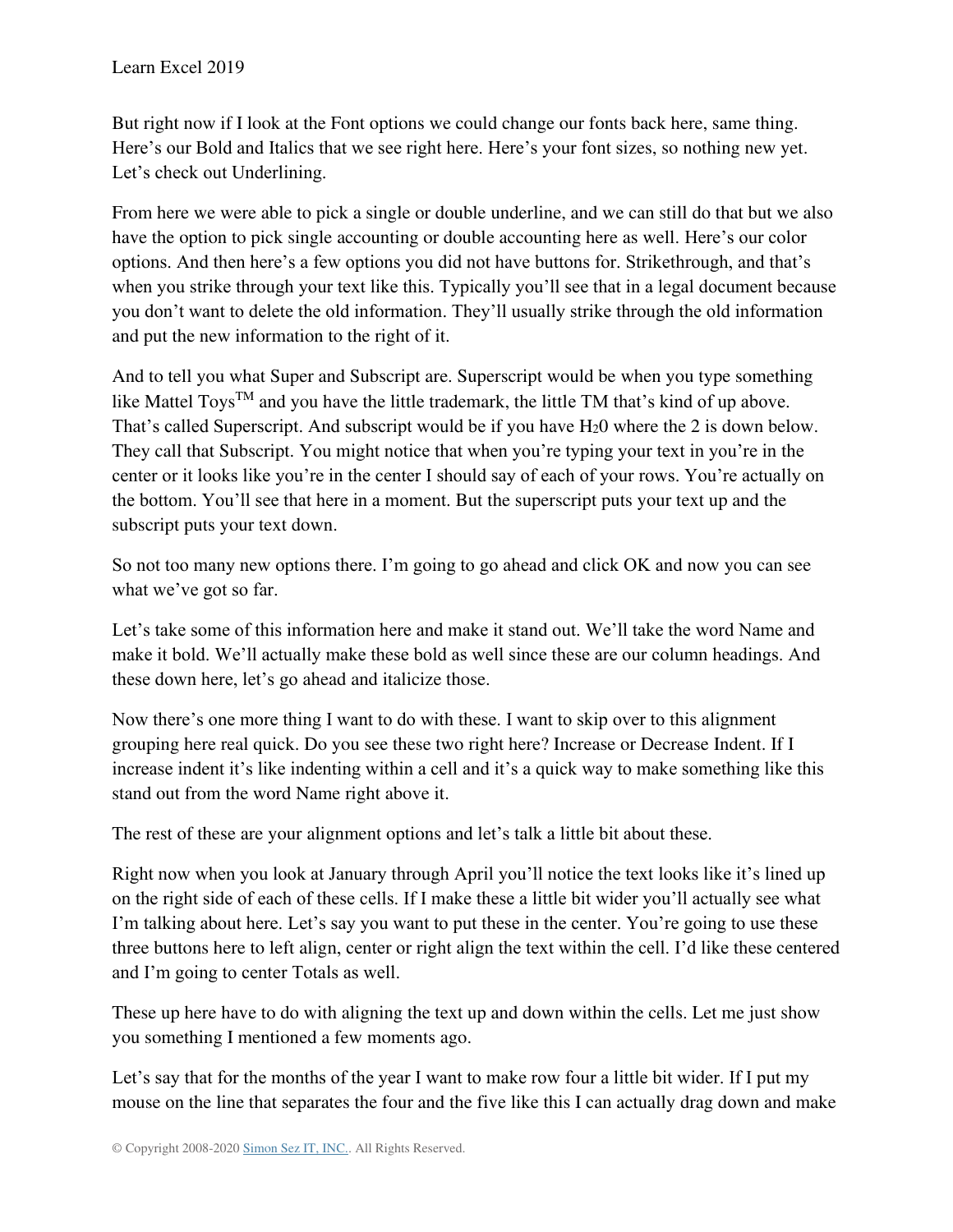that row wider and you can see you're actually typing the text on the bottom of that particular cell. Well if I select these and then change this to the middle align option now you'll see they're centered up and down.

You can actually use this Orientation button to actually rotate your text at an angle. I can use counterclockwise, I might use angle clockwise, there's a couple that lets you take the text and vertically put it in your cells. And obviously if you were going to do this you'd have to make the row a lot wider, like this, so you could see it.

You've also got options up here with the orientation to rotate the text down. I'll go ahead and choose angle counterclockwise and then I'll make the row a little bit wider so we can see it all.

You can see it's starting to get a little bit of formatting so things are starting to stand out a little bit.

Let's go ahead and look over at part two of formatting cells and I'll continue to show you some of the options you have when it comes to formatting.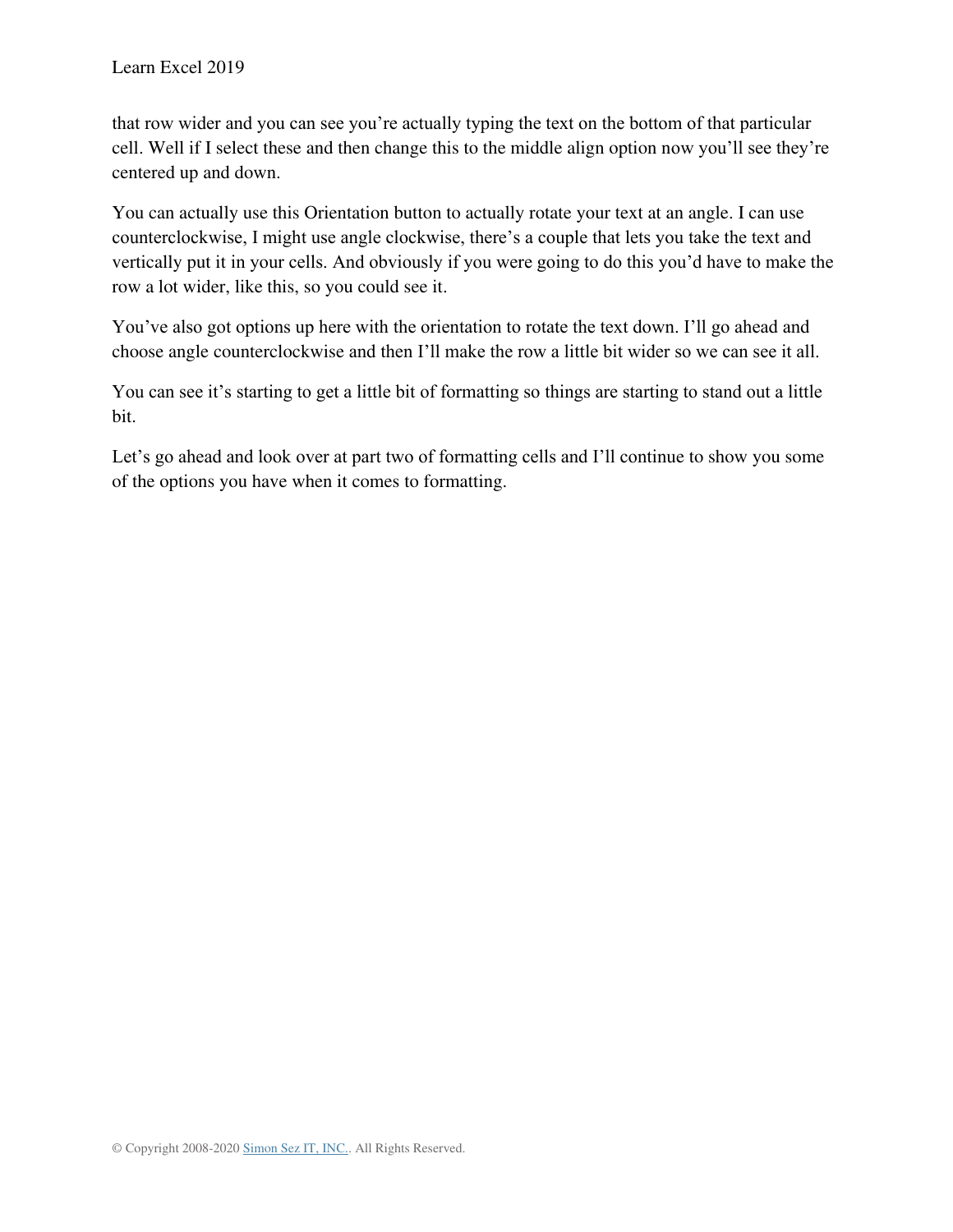## **Video: Formatting Cells – Part 2**

**Cindy:** Look, I'm back. We are in module ten and we're talking about formatting our worksheets. We just got through talking in section one about formatting our cells and there's a few more things I want to show you. Let's go ahead and dive into part two so that we can complete talking about how to format your cells.

There were a couple of more options under the Alignment grouping that I wanted to show you and let's start with the Wrap Text option. I want to go down here to cell B18. Books and Beyond Mideastern Region. All of that's in B18. You can see that C18 is empty so the text has just spilled over. I'd like to keep all the text in B18 and just have it word wrap, and that's what this option will do.

I'm just going to click on Wrap Text and you can see now the text has word wrapped. To take it off you would just click on Wrap Text again and now it's back the way it was.

The next option underneath is the Merge & Center option. If you notice all of this text for the title for our page here, Books and Beyond Northeastern Region, is all in B2. And again it's just spilled over because these cells are empty. I'd like it to actually be centered across my table. That means I need to center it from column B to column G.

The way Merge & Center works is you select the cells you'd like to center across and you just choose the Merge & Center option and now it's made all six cells one cell and centered in that one cell. You can see that it's chopped off part of the B over here and part of the ending of my wording there and there's a few things I can do. I can actually go in and start adjusting some of the column widths if I wanted to make it all fit but the easiest thing is probably to work with your size until you get it to the exact size you want so it'll fit right in there.

Let's go up to the arrow at the bottom of our Alignment grouping and see if we're missing anything.

You can see we're on the Alignment tab. All of these options are right back here. We saw a Wrap Text. You haven't seen Shrink to Fit yet. Let me show you how that works.

I'm going to go back down here again to B18 and I'd like to shrink all this so it fits in that one cell. I'm going to click the arrow next to the Alignment grouping, choose Shrink to Fit and click OK. And now you can see the text is super tiny because it has shrunk it down so it would fit in that one cell. I'll go ahead and undo that.

There was one more option in here I just wanted to mention to you and that is the option for the text direction. You can actually have your text go from left to right or from right to left.

But the big thing I wanted to show you here is this orientation. If you remember we were able to change it up here and we had several options we could pick from. But what if you had an exact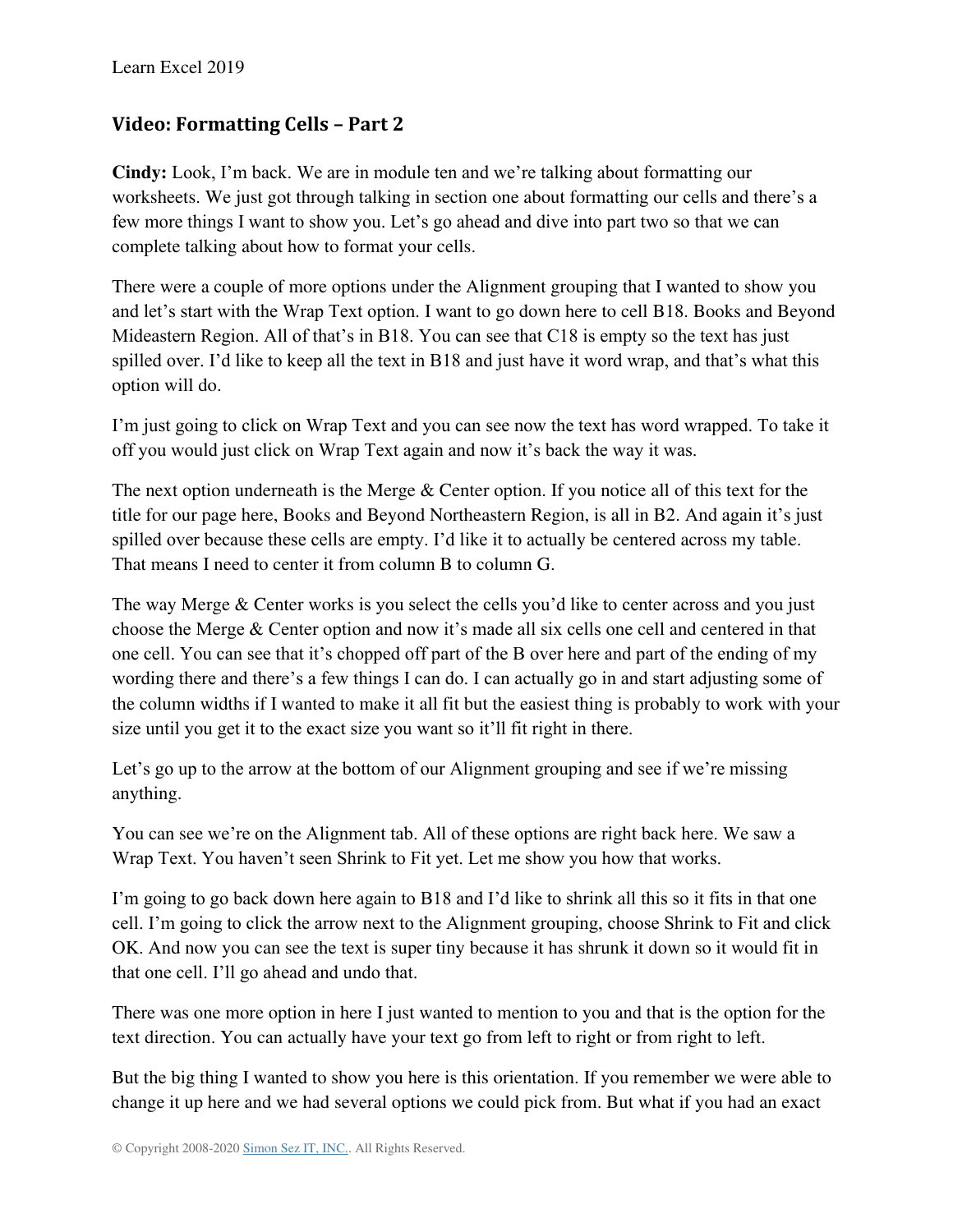degree of rotation you like to use? You can actually click this red diamond and drag this up or down to any exact orientation that you would like and then when you let go you'll see that the text will be orientated at that particular degree of rotation.

And that's pretty much the options I wanted to show you that have to do with formatting your cells. We do have some more formatting to do. We're going to be formatting our numbers. Why don't you go ahead and flip over to section two and I will see you there.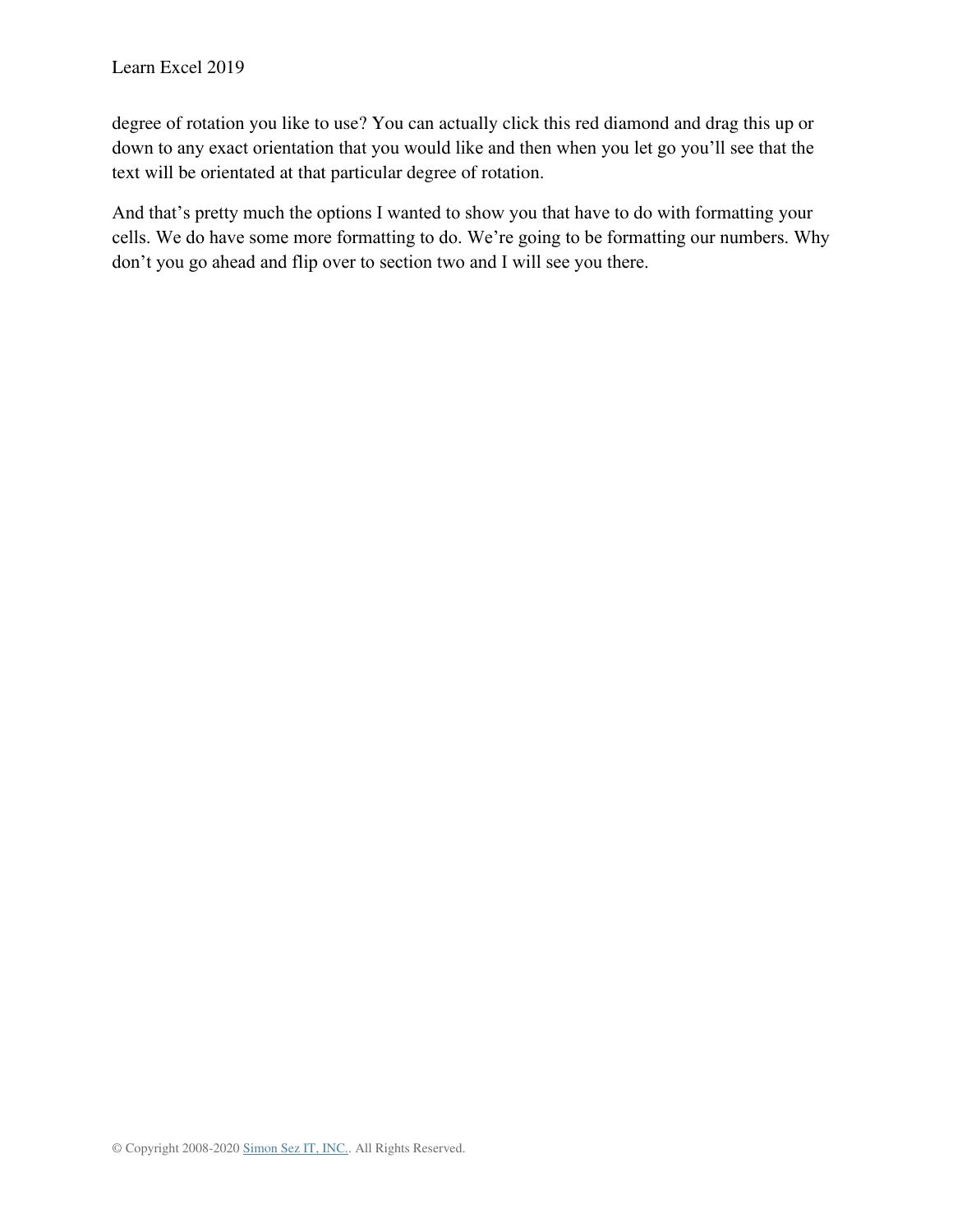## **Video: Formatting Numbers**

**Cindy:** Welcome back. We are working in module ten where we're talking about formatting the different items that are on your worksheets. We've already gone through section one where we talked about formatting your cells. Now we need to talk a little bit about formatting numbers.

You probably noticed that when you type your numbers in Excel they're considered generic. There's no comma between the thousand, no dollar sign, no point-zero-zero and that's because you have to tell Excel what numbers actually represent. I want to go through and show you all the different things that you can have numbers look like when you have them formatted.

When you type numbers in Excel they're considered generic. That means there's no comma between the thousands, there's no point-zero-zero, there's no dollar signs. You have to tell Excel what the numbers actually represent. Let's just say in this case that all of these numbers happen to represent dollars.

What I want to do is I'm going to go ahead and select the entire sheet. Now the way you do that is notice there's a little box to the left of the column A and above the row heading one there. By clicking there you select the whole sheet. Whatever I do now will format every single cell here for that particular choice.

If you look up here your next number grouping is the one that says Number and all I want to do is click the dollar sign and now you'll see all of these are dollars. I'm going to make a couple of these columns a little bit wider so that we can see all the numbers and there you go.

Now I just formatted every single cell on this sheet. That means even these blank cells over here they hold formatting. If I took a blank one and just put the number one in there and hit the Enter key notice it assumes it's a \$1.00. That means that if you happen to have numbers on the sheet that some might represent dates and others might just be regular numbers you may not want to start by selecting the whole sheet like I did. You may want to just select just that one area that represents the dollars.

Now let's go up here and look at some of our choices.

From this dropdown here we can tell Excel that the numbers are generic and this is how you would actually put these back if you decided they weren't dollars and you wanted them generic again you would just choose this option. They could represent a number. They can represent currency. It can be an accounting option. There's short and long dates. You can see time, percentages, fractions, scientific, and text. Now we're going to go in and a moment and see that for all of these there's additional choices and I'll explain what each one of these means, but for now let's just look below that and you'll see that there's the dollar sign that we chose earlier. I do have the ability from this list to choose a different style of money. Maybe I wanted the Euro or the pound. You can see there's different choices there. If my numbers happen to represent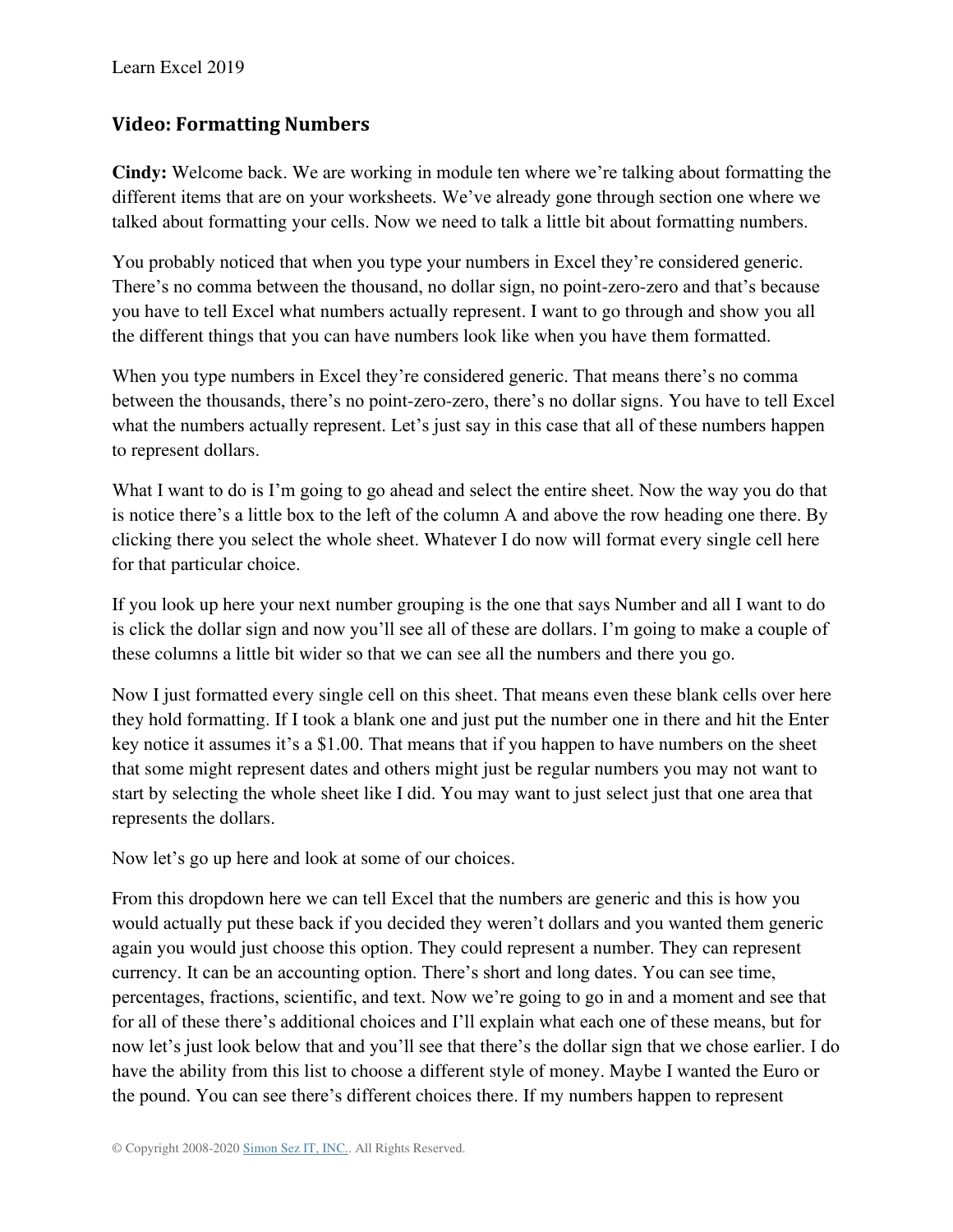percentages I would just click this here. If I needed a comma between the thousands I would click here. And then I'll tell you about these two in a little bit because these let you increase or decrease your decimal to change the displayed value.

Let's go ahead right now and click on the arrow at the bottom right of the Number grouping and let's look through these categories and talk about what each one of these represents. And this is the same list we had when I pulled this down right here.

General means that there's not going to be a comma between the thousand, no dollar signs, just like the numbers are when you first type them in. The next option is Number. If you have a number you can specify how many places behind the decimal point, if you'd like to use the separator between the thousands, that's where you have one comma and then three zeroes. And if you have negative numbers you can make them appear with a minus sign in front, maybe you want them just red, or you can have black or red with parenthesis. That's great if you have some sort of spreadsheet where you have payments because then the payments stand out.

The next option is your currency. These are going to be the same options that you have with number except that you also can pick the symbol right here. From this dropdown you'll see there's a ton of different money symbols you can choose. They're all right there. This is not going to convert Euros to dollars or anything like that. It's just going to put that symbol in front of the number. That's all it's going to do.

The next one is the Date option. When you have dates you can make them appear in any of these formats that you see here. Some of these actually have the day of the week. You can see some of these have the month spelled out. They're just all different. Some have the time. And then below that is the Time option where you have different ways that time can appear and some of these might include the date as well.

Your next option down is percentages. You can specify how many places you'd like behind the decimal point if you're working with percentages. You've got fractions. If you're using fractions you can specify that you'd like two digits or three digits or you want to see these as halves. You can kind of see the choices there.

The next one is Scientific. You can specify how many places behind the decimal point.

And then you have Text. There's something I want to tell you about the text option. One of the things that will happen with numbers is you'll type 001 and the two zeroes at the beginning will disappear but you really wanted those. The way you actually get those to stay is to treat those numbers as text. Text format means that whatever is in there, whether it's text or numbers, is treated as text.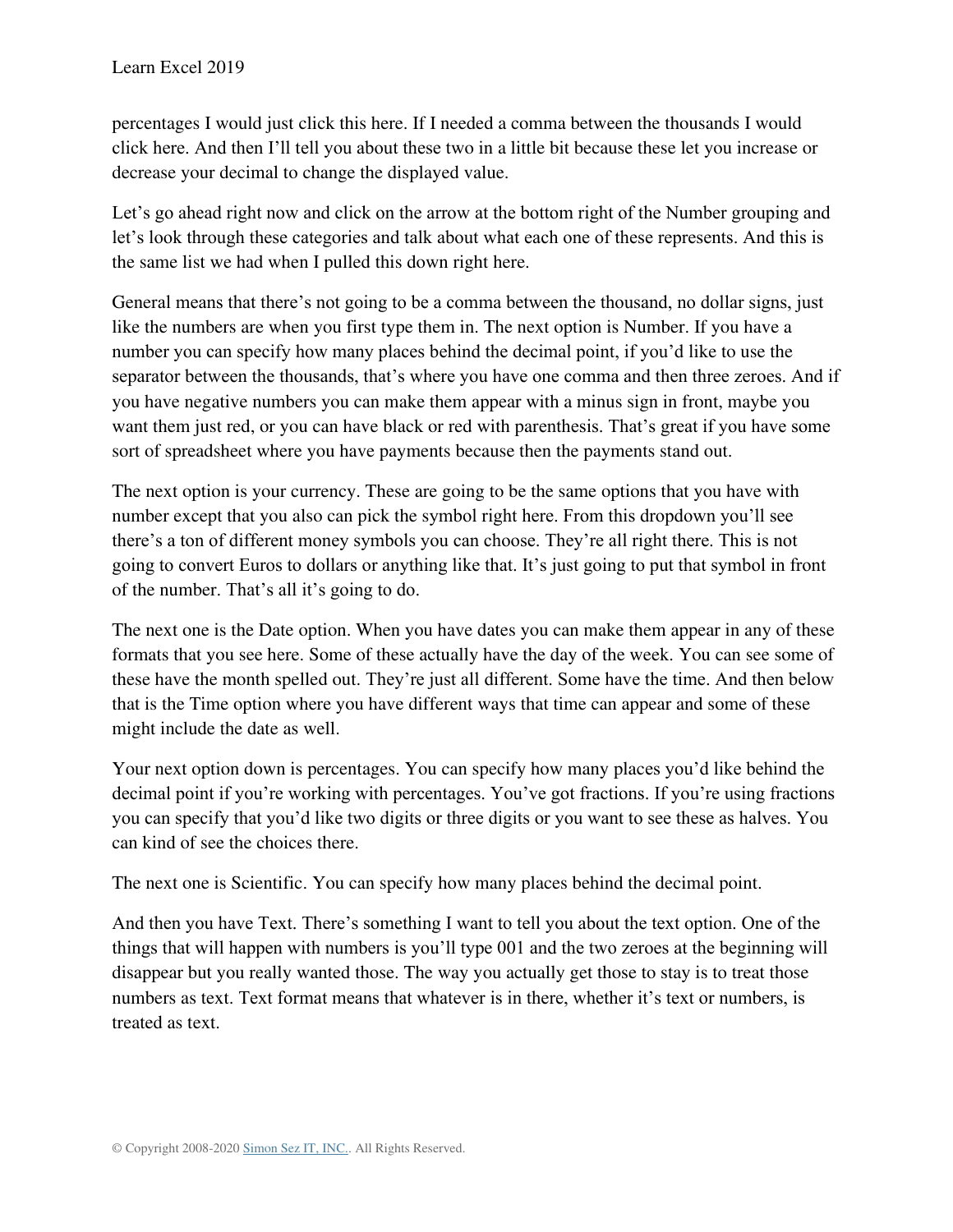All right let's talk about Special for a moment. There's a couple of different things you can do with special. You've got Zip Code setup, Phone Number and Social Security Number. I'm going to show you an example using Phone Number here.

Let's say I have this column right here and it's going to represent phone numbers. And typically I would type Shift, parenthesis, you put in the area code, Shift, parenthesis, and then you've got all these little spaces and hyphens and all that. Well we can set this up ahead of time so that it automatically formats it for us.

Notice I've selected the entire column. I'm going back to the arrow to the right of Number. I'm going to choose Special and then I'm going to choose Phone Number and click OK. Now watch as I type phone numbers in this column. I'm not going to type anything except the numbers. I'm not typing parenthesis or anything. Watch how it put the spaces in there for me and it put the parenthesis. Now if you didn't have an area code and you just had a number it would look like this. So everything is formatted perfectly.

Let me go back in there because you did have one other option. You had the Custom option. What Custom allows you to do is create your own format. Now you've got several you can pick from here but let me give you a really good example.

Let's say that you sell parts and all of the parts are two digits, a dash, and three digits. I've actually typed what I want the format to look like. When you type this you can use the zeroes or the pound symbols, either one. I'm going to click OK and now I'm just going to type five numbers here and I want you to watch how it actually put the two digits, the dash, and then the three digits just like this. See? And that's what Custom allows you to do.

That's going to be all of your options in here. Let's go make sure we got them all. Yep, that's going to be all of them right there. Let's go ahead and click OK. And I do want to talk to you about one more thing as far as numbers and that's going to be these two here which say Increase Decimal or Decrease Decimal.

Let's say that I take this right here and I make this number \$220.89. Obviously that changes the answer and you have \$0.89 at the end there. But let's say that I don't really want to show the cents on my spreadsheet even though I need those to get to the actual closest dollar amount. I can actually take away a place behind the decimal point or add a place behind the decimal point. Notice this one is increase and this is decrease. I'm going to go ahead and decrease decimal and notice now it looks like \$220.90. But it didn't change the value of the number. Look, it's still \$220.89. So that doesn't change my answer.

Let's say I go one more time. Notice now it looks like \$221. Again it did not change the value, just what it looks like.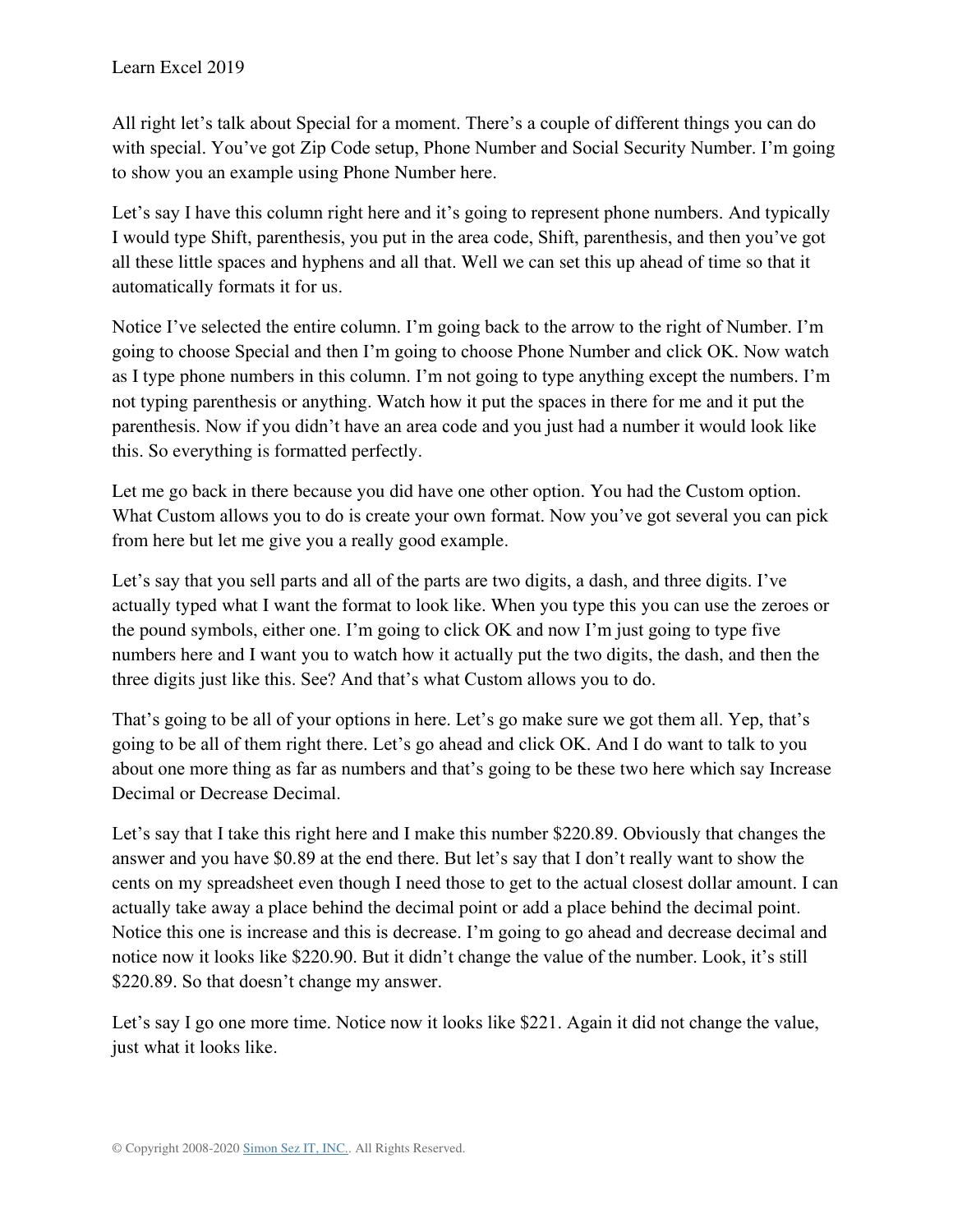We call this little feature Displayed Value versus Actual Value. And if I want to bring those decimal points back I could just use the Increase Decimal and then I can get it back to where it was before.

Well that's how your number options are going to work in Excel. You've got tons of them there so make sure that you make the numbers look exactly the way you want them to look.

Let's go ahead now and move over into section three and we're going to talk about working with borders and shading.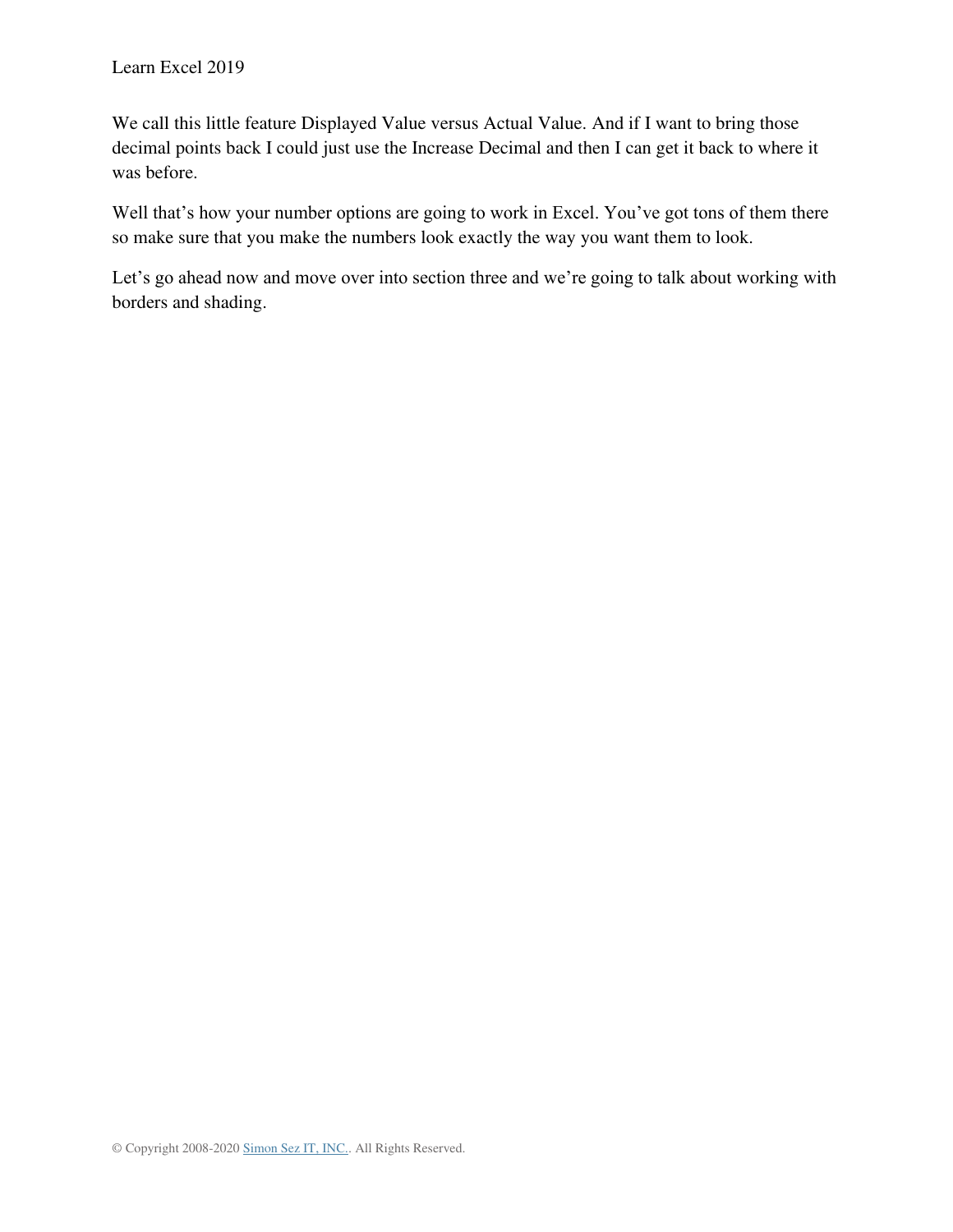## **Video: Borders and Shading**

**Cindy:** Welcome back. We're working in module ten and we're talking about formatting your worksheets in this module. We're all way down now to section three where I want to talk to you a little bit about borders and shading.

Often people ask me, "How do you print the boxes that are around each cell?" Remember that those are called gridlines and they don't normally print. If you want them to print you have to actually select the cells you'd like to put borders around and then apply borders. The shading is actually going to be the color or whatever you put inside of the object. Let me show you a little bit about how to use borders and shading to enhance your workbooks.

The first thing you need to know is that borders are always around just your selection. Let's say that I'd like to put a border around all of my totals, averages and highs here, just like a big box around these so they stand out a little bit. Your Borders button is going to be under your Font grouping here and you'll see the dropdown where you've got different types of borders you can apply. Notice you can put a bottom border on. That would be just on the bottom of the selection, not each cell in the selection. I can put just a top border, just a left or a right. The No Border option is the one you choose if you do apply a border and then you don't like it you can set it back to No Borders.

The All Borders choice that I'll choose in this case will actually put a border around each cell in your selection. Let's say I don't like that. I really wanted a border just around the actual selection itself, like a box. I would go back and I would choose No Border to take it off and then I would go back and choose either Outside or Thick Outside Border. And this one is the thick outside border and that will print.

Your other choices that you have here, you're going to have a choice to put a bottom double border, maybe a thick bottom, you've got a top and bottom, a thick top and bottom, and then top double border. A good example of a bottom double would be this. Let's say under the last name here I go back and put a bottom double border and that would look like this.

The next thing I want to talk about real quick is your shading. I'm going to go ahead and select the same area and if you see this bucket of paint this is your shading. Your shading is the color or whatever you decide to put in the background of your cells. Let's say that I want to choose a really light color like maybe I want this blue right here and I can just choose that and click away from it and now you can see that I've got black text and a blue background.

Now you're always going to have more options if you go through the little arrow on the bottom right corner of your Font grouping. I'm going to click there and notice that when it takes us in here it doesn't take me directly to the Border tab. I'm going to have to click on it.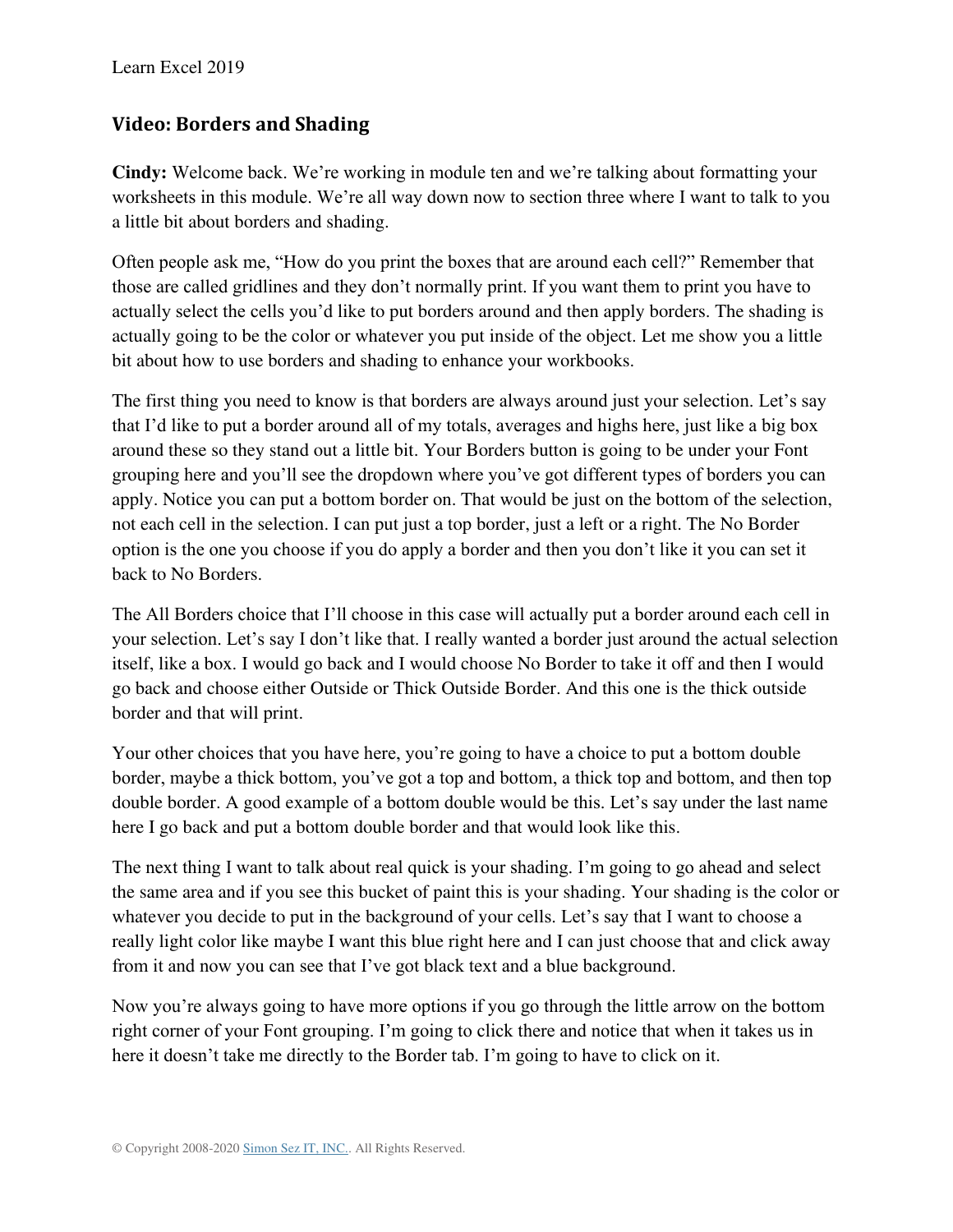I've got a lot of extra options here that I don't have with my button on the Ribbon there and the first one is the style of the box that I have. Instead of just a straight line I can choose any of these different styles and I can also pick a color for my border.

Now if you pick a style and a color and you just click OK nothing is going to happen because you have to go over in this Preview and click on the Borders you want to be that style and color. So notice that I could actually make all four sides different if that's really what I wanted to do. Notice I've just changed my style and color and now I've made top and bottom look different. I'm going to click OK and then click away from it so you can see what you've got.

Let's go back in there. I'm going back to the arrow under the Font grouping, I'm going to the Border tab and now I want to go over to the Fill tab real quick because I want to show you that instead of just picking a color I can do a couple of fill effects or use a pattern.

Here's the different colors that we can choose from and here's fill effects. Fill Effects allow you to mix and match two colors. Let's say you want to use this yellow and maybe we want to use this particular blueish-gray color. Now that I've got two colors I can also tell Excel how to shade those colors within my selection there. I can have them go horizontal, vertical, diagonal, up or down from the corner or from the center. I'll choose from the center and click OK and now you'll see that you've got this little patterned effect.

Now you also have another option with the Fill. I'm going to go back in there, I'm going to click the arrow to the right of Font, I'm going to the Fill tab and I can also pick a pattern. If you choose a pattern you're going to be picking a pattern from this dropdown here and then you're going to be picking a pattern color. That means the color of the dot itself or the stripe itself that you see in that pattern. And then click OK and now you'll see that you've got a little patterned effect.

So you can get really creative with all of this.

Now I wanted to show you one more thing you can do with borders because you can actually draw your own borders.

If I go back to my Border tool here you have a whole section down at the bottom that says Draw Border. And notice you've got some buttons where you can draw the border, you've got an eraser, a line color, all of that stuff. I'm going to click on Draw Border and notice my mouse now looks like a little pencil and I can click and drag to create any borders that I would like. Notice then I can drag down if I want or I can drag back this way. But what's cool about this is I can create a little patterned effect if I like that looks something like this. And that way I'm not stuck with straight borders that go on top and bottom, left and right.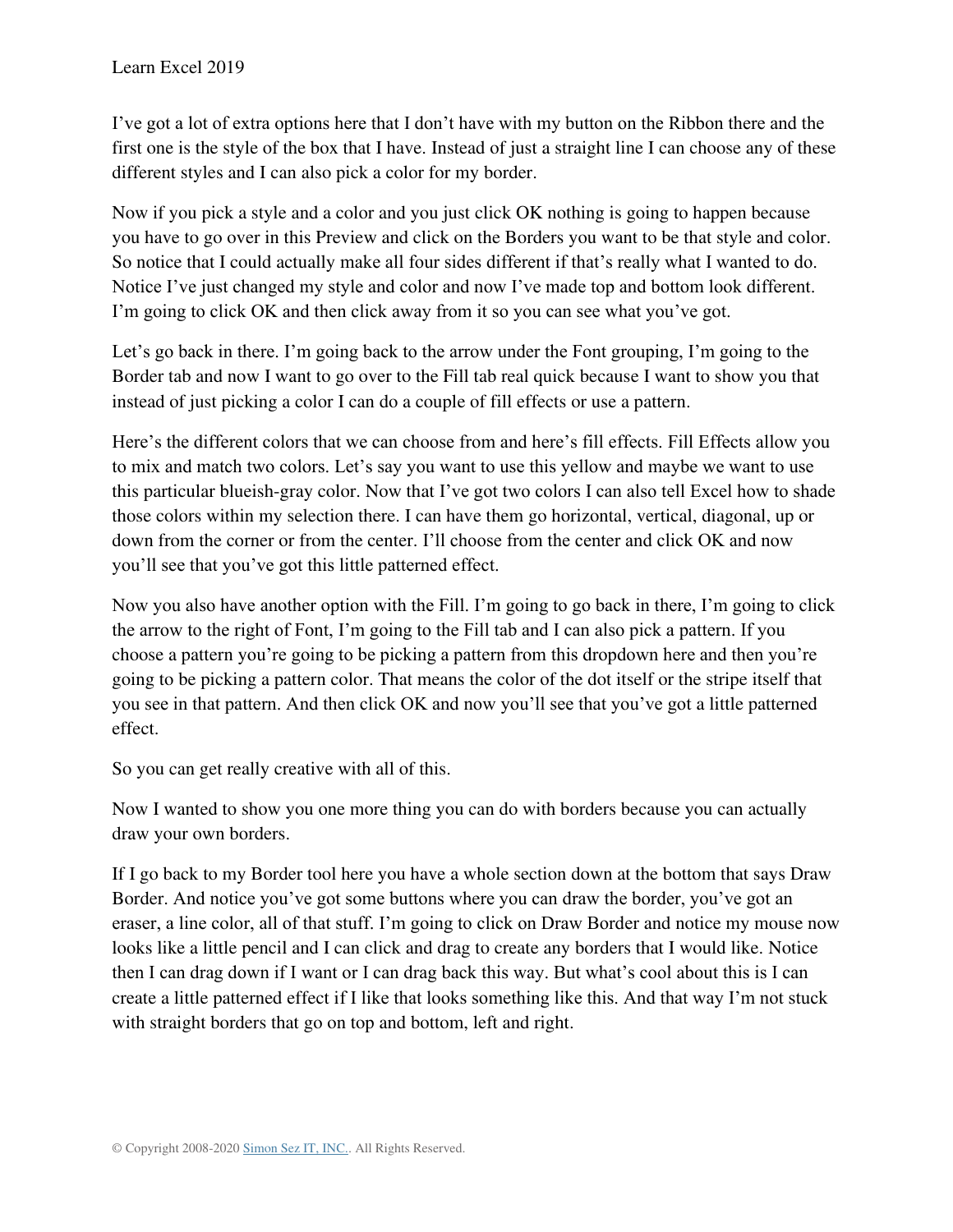Now I do have options to change the pen color. If I go back up here I can come down and choose the option that says Line Color, which is your actual pen color. And let's say I make it green. Notice now if I wanted I could go down and I have a new color here I'm working with.

Now let's say you get a line like that and you want to erase it. All you have to do is go back to your Borders tool, grab the Eraser Border and you just drag across that line you drew and that will actually erase it. And then you can turn your mouse back to the pen if you want and that way you can use it to draw again.

So that's how that's going to work. You're going to be able to draw your own borders.

Well let's go ahead and wrap up this section on borders and shading. We need to move on and talk about formatting as tables.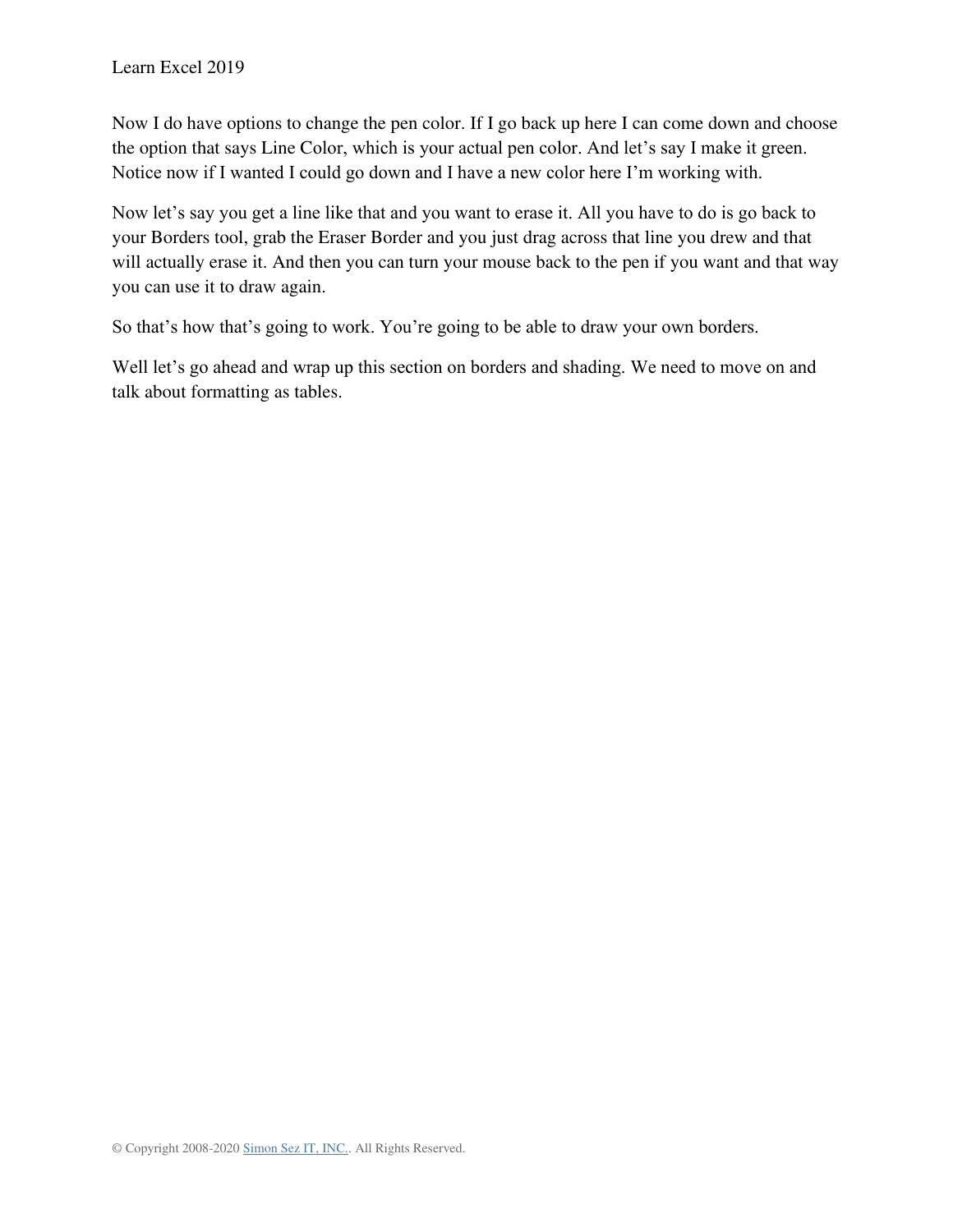## **Video: Format as Tables**

**Cindy:** We are working in module ten and we're talking in this module about different ways to format your worksheet. We've gone all the way down through section one where we talked about formatting your cells, we talked in section two about formatting your numbers, and then in section three we just covered the borders and shading option. Now that's a lot of different formatting options that you can do but what if you just don't have time? Well Excel has some prebuilt ones that you can go in and actually use and then you can customize those if you like as well. Let me just go ahead and show you where all those options are.

Okay I've got this little table here that represents the payroll for the company called Books and Beyond and you can kind of see the different headings, the first name, the last name, the division, things like that. To us this is what we might call a table but to Excel it's not really a true table at this point. It's just a range of cells that we have some data in. I want to show you how to convert this to a table and then some of the different things you can do with a table.

All you need to do is be clicked inside the table before you start and under the Insert tab this first grouping is your Tables grouping and then you'll have a Table option that I'm going to click on. And notice that it already goes and selects my whole entire range here because I started by clicking in the range.

Now my table has headers at the top so I'm going to go ahead and make sure that my table has headers is selected and click OK. And now this is what an actual Excel table looks like.

Now we haven't talked about some of the features here, like these dropdowns for example. These allow you to filter out data that you would like to see. We'll get into that a little bit later. That's turned on automatically when you have a table.

One thing I wanted to show you is when you actually scroll up notice that your headers here, when you scroll up, become instead of column A, column B, column C, they're now at the top there. And that's automatic in a table. So as you scroll down you'll know exactly what data is below which of the column headings there. That is really a cool feature about a table.

But here's what I wanted you to notice. You now have your Table Tools contextual tab here and there's a lot of different options you've got and I want to go through some of these with you so you'll know exactly what you're looking at here.

First of all if you notice the way this looks, every other row is like a blue color and then in between is the white ones. That's because you have banded rows. That's what this is right here. And where it says Header Row that's this row right here. And we told it that when we actually told it to convert this to a table. But notice you could go in and do all kinds of things. Like if you wanted first column, notice when I check that that this column becomes bold and that way you can read across a little more easily. You do have what we call Total Row. So if you have some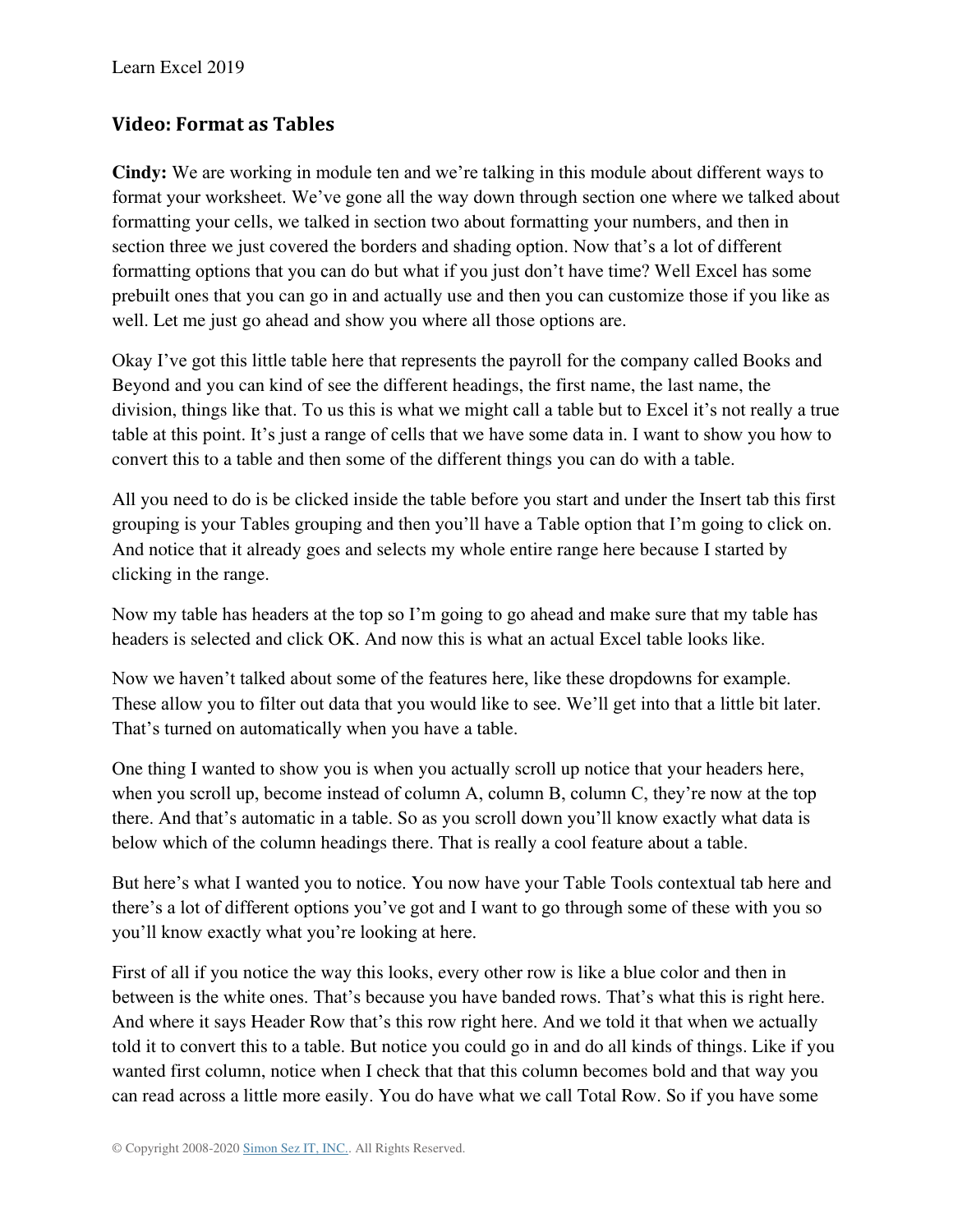totals down at the bottom you'll see it actually put that double border there and made that a total row. Each of these you can turn on and it creates a certain style for your table.

Now let's go over and look real quick at some of the other options, specifically right here where it says External Table Data.

First of all Refresh means that if you had a formula and that formula pulled data from another sheet you might want to refresh the data here. It doesn't automatically update. Also Export allows you to export your table to a SharePoint list if you want to.

The other thing is over here. We're going to talk about Pivot Tables in a later module but you do have the ability to remove duplicates. So it's going to pick up any columns, it's going to look down that information in the column and if it sees any that it thinks are duplicates it's going to let you know and then you can do what you want to with those duplicates. You can also just convert this all back to a range if you wanted. All the data is still going to be there. It's just going to be a range and Excel won't see it as a table.

Over here you'll notice you have different table styles and you can see there's a dropdown. If we'd rather have this orange color instead of the blue we can just choose that. Or you'll notice that maybe you want to have this green color. You can choose that. So you have different styles.

You also have the ability to go down to the bottom where it says New Table Style and go through and actually create your own. The first thing you'll want to do is give your new style a name. I'll just call mine New Style. And then I have the ability for each of these table elements to go through and make some formatting changes. Let's say, for example, I wanted to have the header row a certain color. I can go ahead and format that. And I might decide that I want a yellow on the header row, for example. If I want fill effects I can go ahead and choose those. Maybe I want a yellow and a lighter blue like this. Any of these options I pick will only affect the header row in this particular case. Notice I could then go in if I wanted something to affect what they call the first row stripe. Then I can go ahead and format that. And I'll be able to go in and make those whatever color I'd like as well.

When I click OK and then click OK again it's not going to automatically apply it. You're going to notice that on your Table Styles you now have a Custom Style. And you can click on it and then you'll see that's the style that you chose.

You now have lots of options when it comes to table styles that you can use.

That's pretty much what you're going to be able to do with your tables right now. Let's go ahead and wrap up this particular section and I want to take you over to section five and talk to you a little bit about using the Styles feature.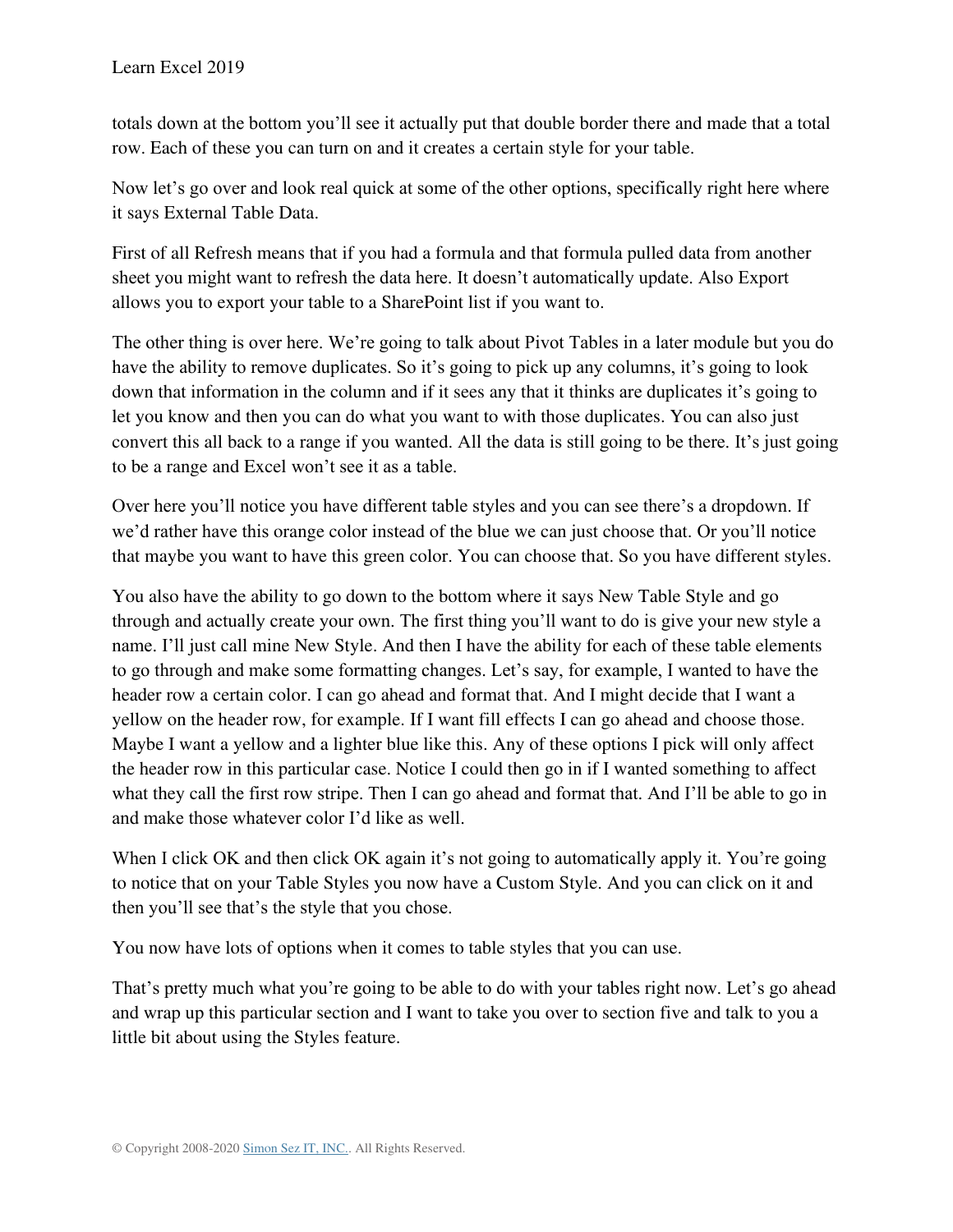## **Video: Using Styles**

**Cindy:** We are working in module ten and in this module we're talking about formatting our worksheets.

We've done a lot of individual formatting for our cells and our ranges of cells but if you want some quick ways to format your ranges and make them look nice you'll want to use Styles. We're in section five now and I'm going to show you how to use the Styles feature to format your data in Excel.

We already know that we can go ahead and choose manual formatting for our file. We can go ahead and for example if we wanted these to be bold we could choose that, if we wanted them to be italics, we could put a color back there, but all of that is time consuming and if you need a quick way to just apply a really nice format to your entire table or range or whatever go ahead and select it first and then you'll be able to use the styles that you see here under the Home tab.

Now a style is basically a group of formats they've put together and given a name. And you can go ahead and use some of those. You area always using the normal style to begin with and that basically means that your text is going to be the font Calibri, it's going to be size 11 like you see here, the text will be black, your numbers are considered generic. All that's part of the normal style. I can go and choose any of these that I like and then I can edit whatever I choose.

Let's say that I go up and I pick this neutral one right here. Now it's got a little bit of color back there but I think I want to make this look a little bit different. Let's say I take everything that's here and I make it bold and I might want to center it within their respective cells like this. I may want to do something like put a border around this area since those are my actual numbers that I'm working with. I'll go and apply a thick outside border. It could be that all of these numbers represent dollars and I could go in and change this as well. There's just a lot of things that you can do. And remember that if you see these pound symbols that means the column is not wide enough and you can just double click the line to the right of the column heading to change the column width.

There's a lot of things you can do with this. You just want to go and jazz it up. Keep in mind that if you use one of these styles and you're spending all of this time reformatting some pieces of it then you may want to not use Styles at all in that particular case.

Now you do have the ability with your Styles to create a new style. Let's say, for example, I'll take all the formatting off of this. I'll just go to Clear the formatting.

Let's say that you create your own. You spend a lot of time working on this, you've made this bold, it could be that you've indented these a little bit, it could be that you've bolded them, italicized them. Maybe all of these are dollars. And you've created this new style that you'd like to use on a regular basis. All you have to do is select those cells using that style and go ahead and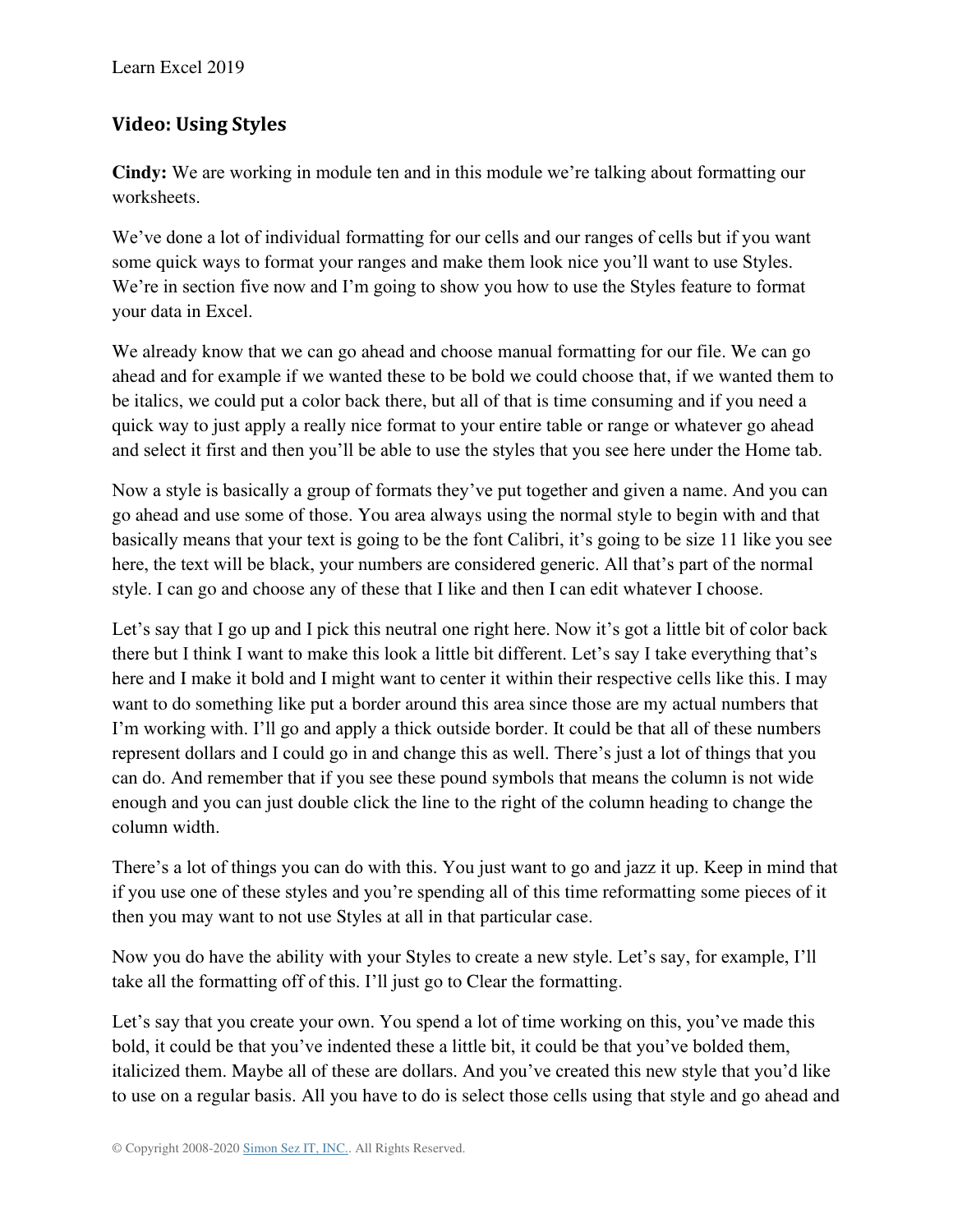say New Cell Style right down here at the bottom. You'll notice that what this does is allows you to name your style. I'll say My Style. And then if I don't want to include some of these options or maybe I do then I will turn these on or off and I'll click OK. And now what happens is when I look at my Style list I've got this one available to pick any time I'd like to use it.

And that's how the Styles work. They're just predesigned and it's a set of formats already grouped together and given a name. And now you know how to create your own.

That's really all I wanted to tell you about Styles. Let's go ahead and go over to section six and talk about how to use the Format Painter option.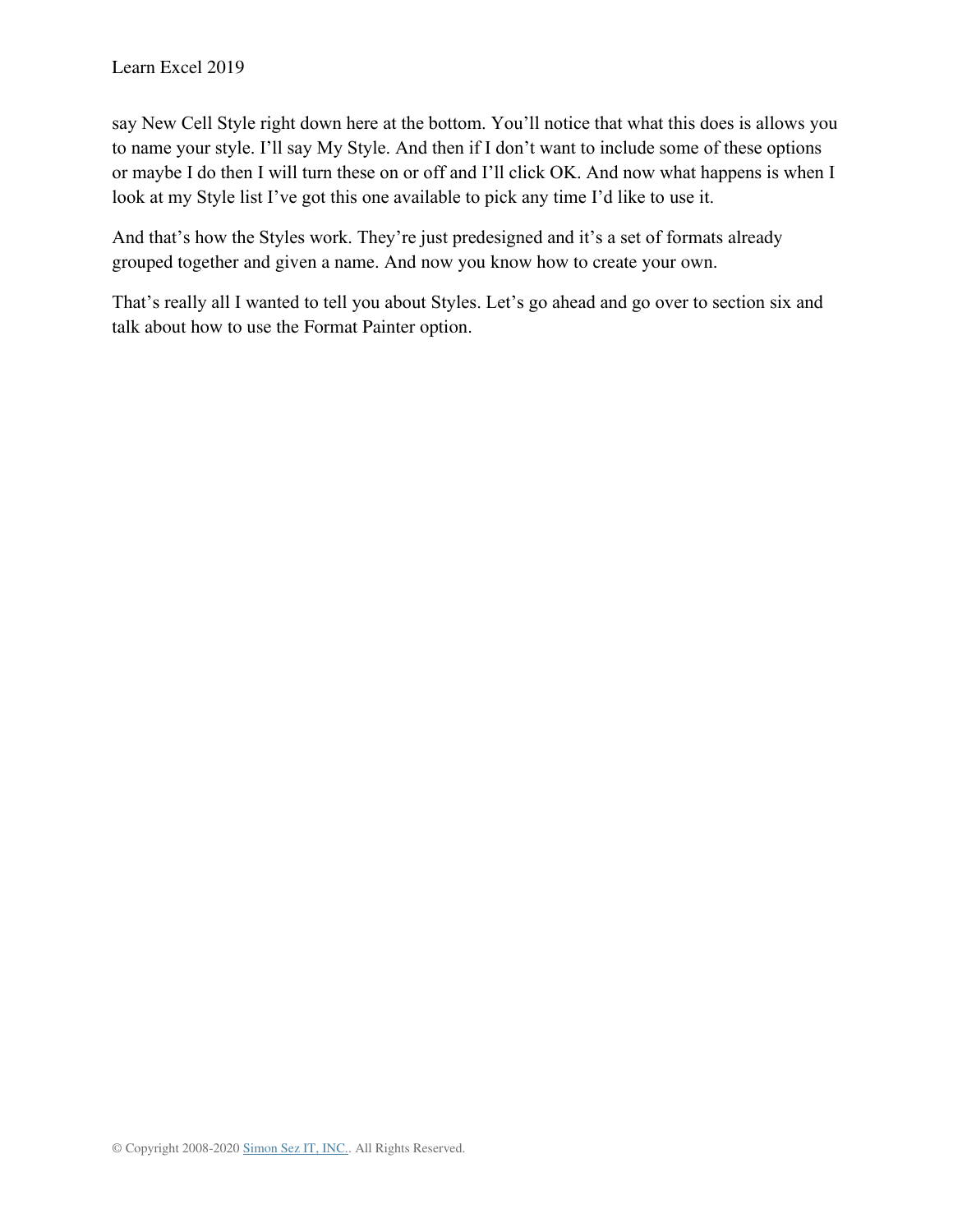## **Video: Using Format Painter**

**Cindy:** We are working in module ten and in this particular module we are talking about all the formatting options that Excel has available to use. We've made it all the way down now to section six where I want to talk to you a little bit about using the Format Painter option that Excel has. And you will have this option in all the Microsoft Office products.

When you do a lot of formatting a lot of it's time consuming, especially if you have several areas where you need to use the exact same formatting. You can actually use the Format Painter to help make that process a little bit easier. Let me show you how working with the Format Painter actually helps out.

In this exercise we have two different divisions of our company. There's our Books and Beyond. We've got the Northeast Region at the top here and if I scroll down you'll see there's the Mideast Region down below. And it looks like we did some formatting up top but we didn't really do any formatting down below.

Let's say that I'm looking at this and I've got January formatted the way I'd like. You can see there's a color in the background, I've rotated my text a little bit. There's also a particular color and font that were used and I'd like February, March, April, and Totals to be the exact same. I don't really remember what the colors are that I chose here and I don't remember the font. I could actually copy all of the formatting from one place to another. Here's how this works.

You start by selecting where you'd like to copy from. In this case where it says January, and this is your Format Painter. I'm right here on the Home tab on the Clipboard grouping. If I click on that notice my mouse has a little paintbrush attached and I can now click in any of these and it will have the same formatting. I could go ahead and turn this back on and click on February.

And you'll see that when you do you this that it actually works one time and turns itself off. A little trick to help you out. When you first turn on Format Painting double click and then it will stay on until you turn it off. So notice that I could now scroll down if I wanted and come down and get January, February, March like that. And to turn it off you would just go back and click on Format Painter or hit Escape on your keyboard. Either one would work.

Now I could do that but what if I have a lot of different regions that I want to look exactly the same. That's a lot of work. I wanted to show you that you can actually use Format Painter when you're working with a range of cells as well.

If I go ahead and select from B2 all the way down to G16 I've now selected my entire table. All I have to do is click on Format Painter and then scroll down until where I see the Mideast Region. Now here's where I want to click. You want to click where this starts. I'll click in B18 and you'll notice now that the entire Mideast Region now looks just like the Northeast Region up at the top.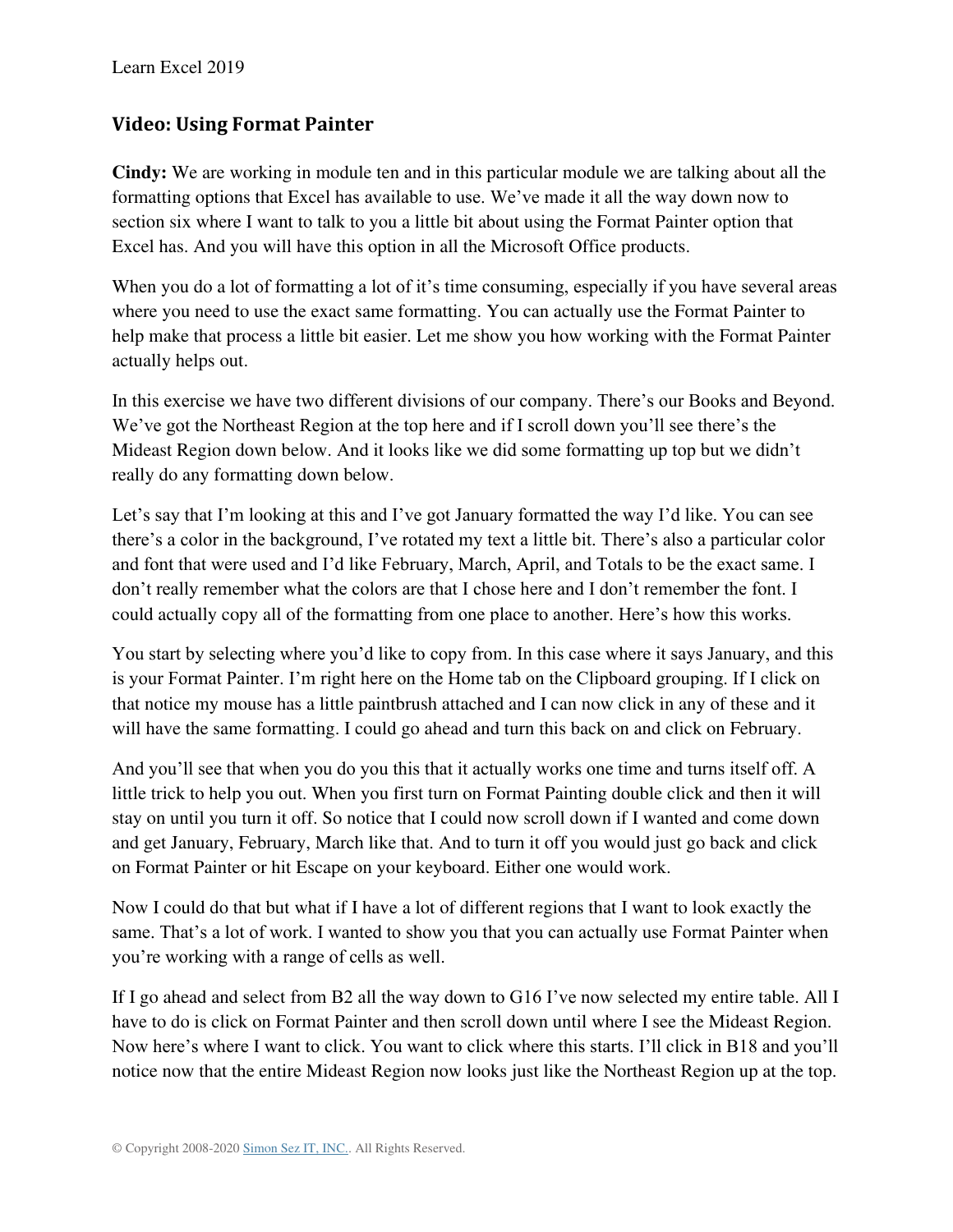A couple of things that you need to know about this. First of all don't try to select something when you're pasting this because it'll only work on the cells you have selected. As long as you click where you want to start it'll fill down and across for you. You don't have to worry about that.

The other thing is there's one little caveat here. I actually added row eight and that's where I put Newberry. If you remember us doing that back up in section one, that means that we now have five names here and we have five names here. If you only had four names in the top and five on the bottom what would have happened is when you copied the formatting it would have actually not had any formatting on the bottom row and actually every row would have been off one. The caveat is that you have to have the exact same amount of columns and rows when you do this or it's going to turn out a little funky looking and you might have to go in and manually make some of those changes. But that's the quick way to use your Format Painter right here.

All the Microsoft Office products have it and you'll want to make it your best friend in any program you're working in.

That's all I have to say right now about using Format Painter. Let's go ahead and wrap this up and we'll move over into section seven and talk about protecting your sheets.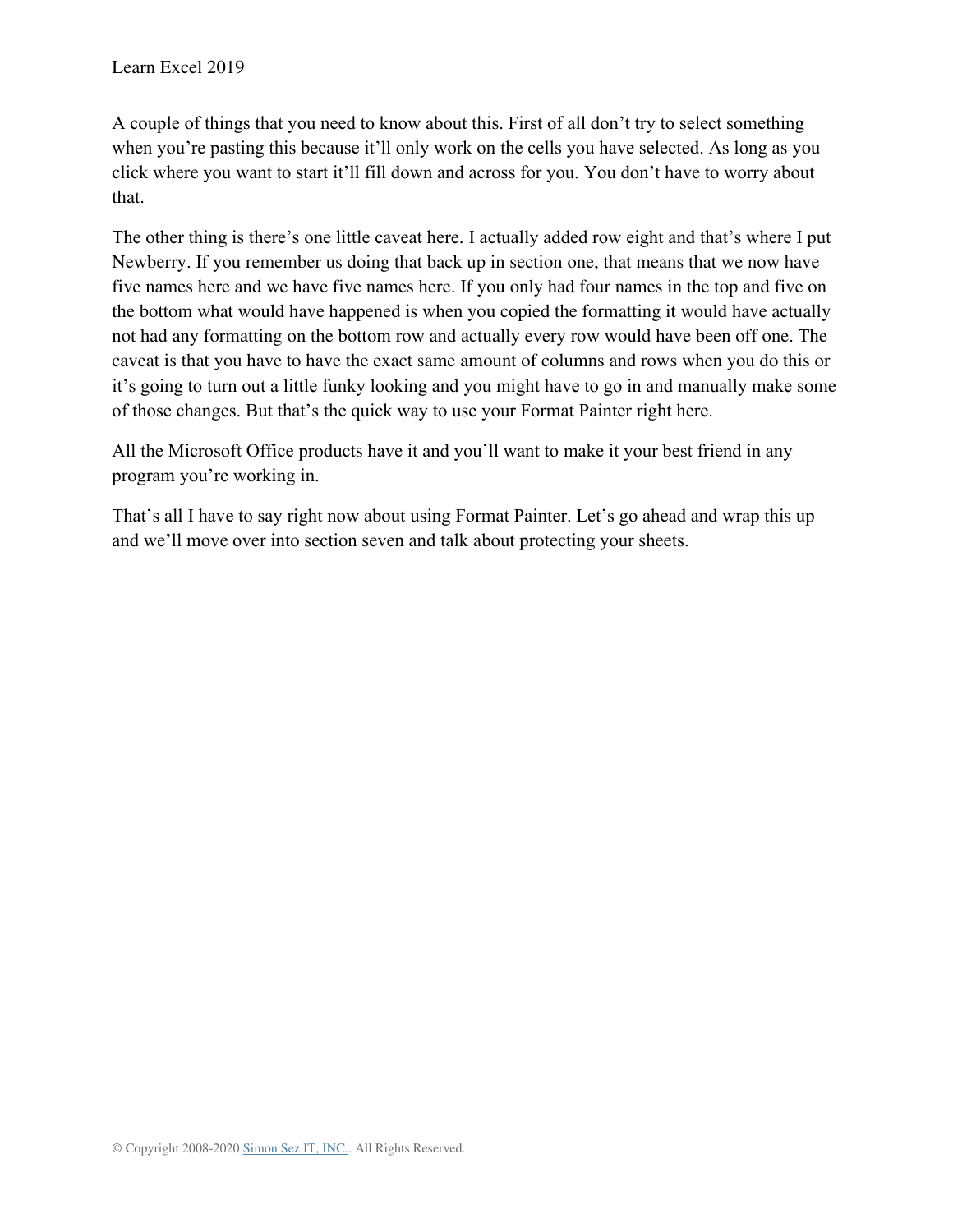Learn Excel 2019

### **Video: Protecting Sheets**

**Cindy:** Welcome back. We are working in module ten and in this particular module we've been going through all the options that Excel has as far as formatting your worksheets. This is going to be section seven. I want to show you a little bit about the protection option that Excel has to offer.

You have the ability to protect the sheets you're working on, you have the ability to protect the cells you're working on, and also workbooks themselves. Let's go ahead and flip over to Excel and I will show you how the protection option works in Microsoft Excel.

I mentioned to you that there are three things you can have Excel protect. Excel can protect a cell or a range of cells for you, it can protect a sheet, and it can also protect a file. Let's go ahead and start with a sheet and before we do that let's just take a quick peek at how the exercise set up.

This looks like a company called Benjamin of Brussels. It's their international chocolate distributors and it's the Southwest U.S. Regional Sales Report. In column A it looks like they've listed the name of each of their sales people. It looks like they've got their figures for each person for April, May and June across this way and there is a formula over in column E that adds up April, May and June. If I double click you can see that formula. There's also formulas in column F and over in column G as well.

Over here they've got some commissions. You can see there's a quota and a commission rate of 18%. You can see they've got a little bonus table here as well.

Now what I'd like to do is I'd like people to be able to type in these cells because we need these numbers to get our totals, commissions and then to work on the bonus a little bit later. But what I want to do is I want to protect all of these so that people can't type in there.

Now some reasons for doing this. If you write formulas one of the things you're going to find is that sometimes it takes you a while to get the formula correct. And once you figure it out you don't want to accidentally type over it and lose what you did. Or if you share the file with someone else you wouldn't want them to be able to accidentally or on purpose delete or edit those formulas you worked so hard for.

The way this is going to work is that you're going to go through and you're going to unlock all the cells that you'd like people to be able to type in. Now I know that's going to sound backwards but here's how it works. In Excel all cells are locked automatically, even if it's a brand new file you just created then all cells are locked. You don't know that because in Excel it's a two step process. You have to unlock the ones you want people to type in and then you protect the file or the sheet. If you don't do both of these you won't be able to tell if your cells are locked or not because Excel will let you type in any cell.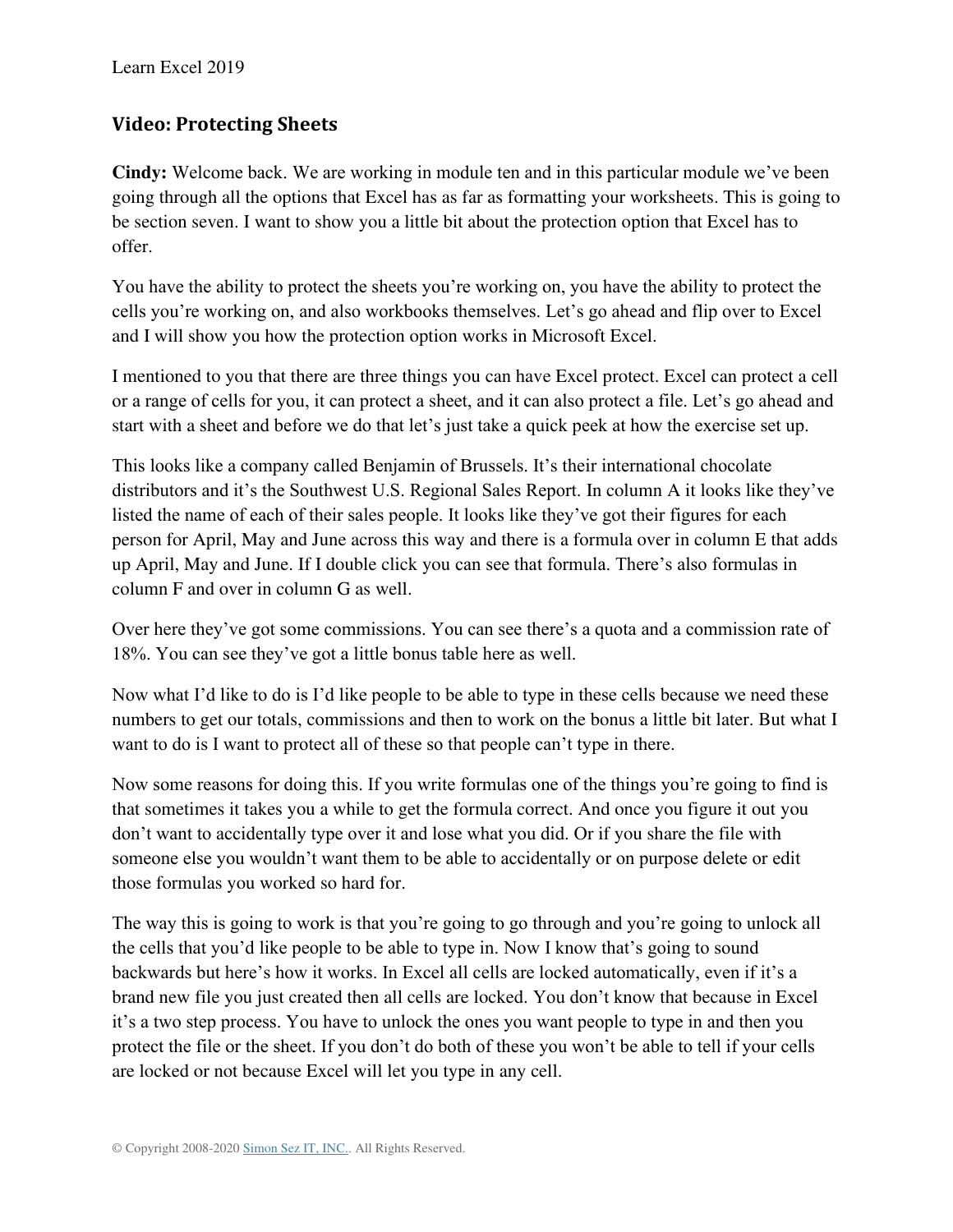As far as selecting the ones that you do want people to type in there's a lot of cells here. I could do something like this. I could actually hold the Control key down and then I can go ahead and select all the names like this, I might select all this across this way. It might be that I want people to type over here, but my point is you can see that I'm holding Control and it's taking a little bit of time to select all the cells I'd like to unlock. These cells are what we call Constants. They are cells that have something in them that are not formulas. Instead of me doing this manually Excel will actually do this for me.

On your Home tab if you go all the way to the right you're going to see an option that says Find & Select. On this dropdown if you choose the Go To Special option you're going to see several things here that Excel will just go to. And some of these we've talked about and some we will talk about coming up in some later modules, but starting with Comments and then you'll see Constants. That's the one we're going to choose. But notice that you could also select just the formulas for whatever reason. You can select just the blank cells. You can select all the objects that you have on this particular sheet. And you can see some other things you can select as well. We've chosen Constants. I'm going to click OK and now look at everything Excel has selected for me. The only thing it left is the cells that have actual formulas in them.

Now we're going to go and unlock these. On the Home tab go to the grouping that says Font and click the arrow on the bottom right of that grouping. That takes you into the Format Cells options and the last tab over says Protection. You want to make sure this is unchecked. And then you're going to click OK. And now all of those cells are unlocked. Let's go and try it out.

Let's say that I want to type something in E6. I'll just put the number two in there. Oh, it let me type in there. Did you notice that? And that's because even though I unlocked this I didn't do the second step yet of protecting. So let me go ahead and undo this and let's go do that second step.

The way you're going to get to the Protection options is you're going to go to the Review tab and then you're going to see a grouping here that says Protect. I'm just going to protect the sheet.

When you choose that option it will ask you to set up a password. I'm not going to do it right now because I'll probably forget it but in real life I want you to go ahead and do that because especially if you shared this with someone else you don't want them to be able to go in and just unprotect it. It's kind of pointless if you don't have a password here.

I want you to notice that it says it's going to protect the worksheet and the contents of the locked cells. It also has the first two selected, Select locked cells and Select unlocked cells. And I would just leave it where it defaults and click OK.

Now let's try it out. I want to type something again in E6. I'll put the number two in there. And now you'll see that I have a message basically saying that this particular cell is protected. And in order to make the change I'd need to unprotect it. Remember if you've shared this with someone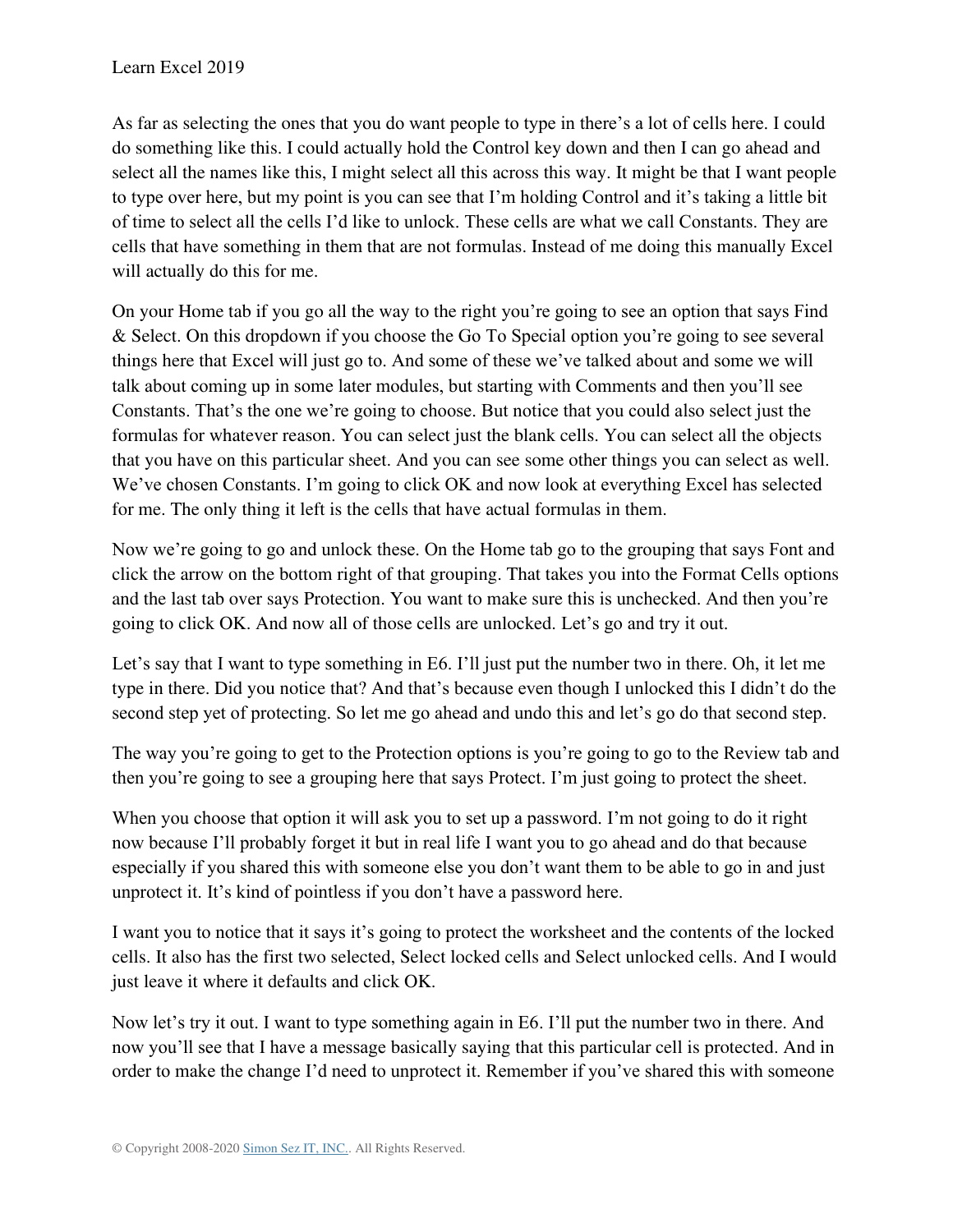else and you've set a password they won't be able to unprotect it unless they know the password. And that could be a good thing if you're sharing files.

Now remember that I do need them to be able to type over here because we want the answer to update. I'm going to go ahead and put 50 here and you'll notice that it does change this total. That works perfectly. That's exactly what we want it to do.

Now how do I know if this sheet is protected? All I have to do is look up here and if it says Unprotect that means it is protected.

Let me go ahead and mention a little bit about protecting the workbook. If you're sharing this file with someone then one of the things you might want to do is protect the whole workbook. Maybe you want to keep people from deleting some columns or rows, you might not want them to add or delete some sheets in there or move things around. It could be you just want them to view the data. That's an example of protecting the entire workbook so that none of those types of things would happen.

Now I also want to mention a couple of these. You do have the ability under the Allow Edit Ranges, if the protection is not turned on yet then what you can do is you can go ahead and set this up so that certain people that you share the file with you may want them to be able to edit certain ranges that you had predesignated before you turned on the protection. Also you can unshare the workbook.

These two options here you would need to be set up on a SharePoint server in order to use them.

Just so you'll know what that means, in all of the Microsoft Office products if you're setup on a SharePoint server then you have the ability as the administrator or the owner of the file to share your files with others and then all of you can work simultaneously in the same file. You would be the owner. If changes are made you would be notified. And at the very end when all the changes are finalized you would be able to go in and finalize the whole entire workbook or document if you happen to be working in Microsoft Word. Again, you have to be on a SharePoint server in order for some of these options to work.

That's pretty much what I wanted to tell you about protecting your cells, sheets and files. What I'd like to do is go ahead and wrap up section seven here and we are going to go over to the last section, section eight, and talk a little bit about the fill handle and how the custom list work in Excel. I'll see you shortly.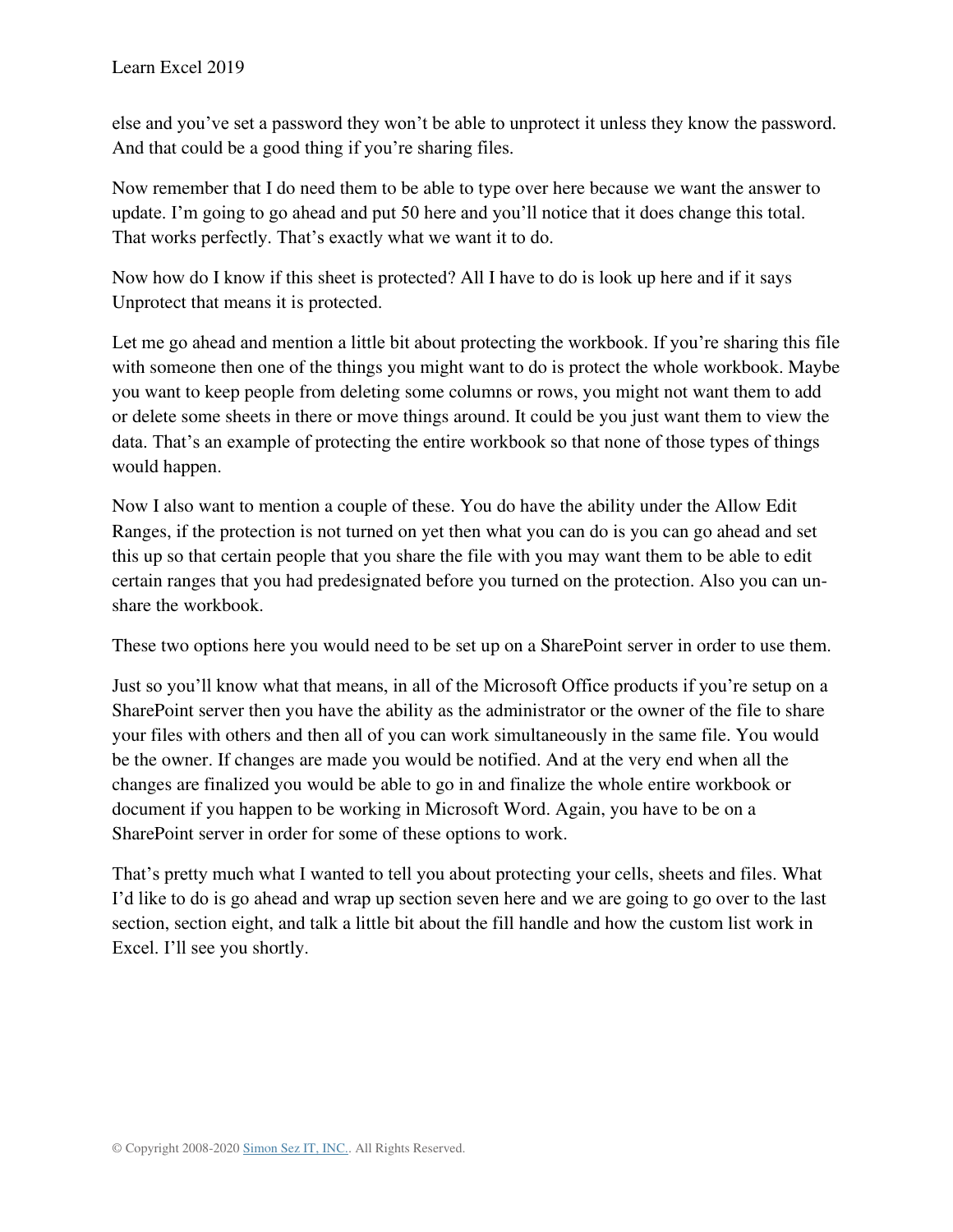### **Video: Fill Handle and Custom Lists**

**Cindy:** Welcome back. We are working our way down through module ten where we're talking about how to format our worksheets. We've talked about a lot of different things already but I want to take a few minutes and talk to you about how the Fill Handle actually works and then we'll talk about how Custom List work. Now both of these go hand in hand. That's why I wanted to talk to you about these at the same time.

If you remember the Fill Handle will actually let you copy whatever is in the cell you're clicked on. Also there are some predesigned lists that we kind of mentioned in an earlier module. Let's go ahead and get started and I will show you how the Fill Handle works.

If you're clicked on a cell you're going to notice on the bottom righthand corner of that cell is a little box and we call that little box your Fill Handle. We've talked a little bit about this in previous modules but remember that the Fill Handle will do one of two things. It will copy whatever is in the cell you're clicked on, and remember you could have just a number or you might have some text or you might have a formula. The other thing is there are some predesigned lists already in Excel. Those are days of the week, months of the year. And if you type any of those from one of those lists then it will copy that list for you. Let me give you an example.

Let's say I put Friday in here and whether I hit the Enter key or not I can drag that Fill Handle down and it will continue that list for me. Or notice I can also grab it and go across this way. You just can't go diagonal. It won't work like that. But you can see that it continued the list for me.

Now the abbreviations also work. Let me go ahead and select this and hit Delete. Let's say here that I typed Sat for Saturday. Well all I have to do now is drag my Fill Handle and you'll see it completed the list for me. And again that's because that is a predesigned list already set up in the custom list we're going to look at in a little bit.

Let's talk about numbers for a moment. Let me go ahead and delete what's in here.

Let's say that you wanted to number something. Let's just say one to ten. If you just type the number one and hit the Enter key when you go back and try to drag your Fill Handle it's going to actually copy whatever was in that cell and that's because it doesn't know in what sequence you want to type your numbers. If you want it to count for you, you have to type in a particular sequence. If I type one and then I put two in the next cell and then I go back and select both cells, that's the trick is you have to select both of them so it knows in which sequence you want to count. Now drag the Fill Handle and it will continue the list for you.

This could be any sequence. I might come over here and say 25 and then 50 like this. And then if I select them both, drag the Fill Handle you'll see it's counting in this case by 25s. It'll also count negatively. What if I typed six and three? And then I do the same thing it will go zero,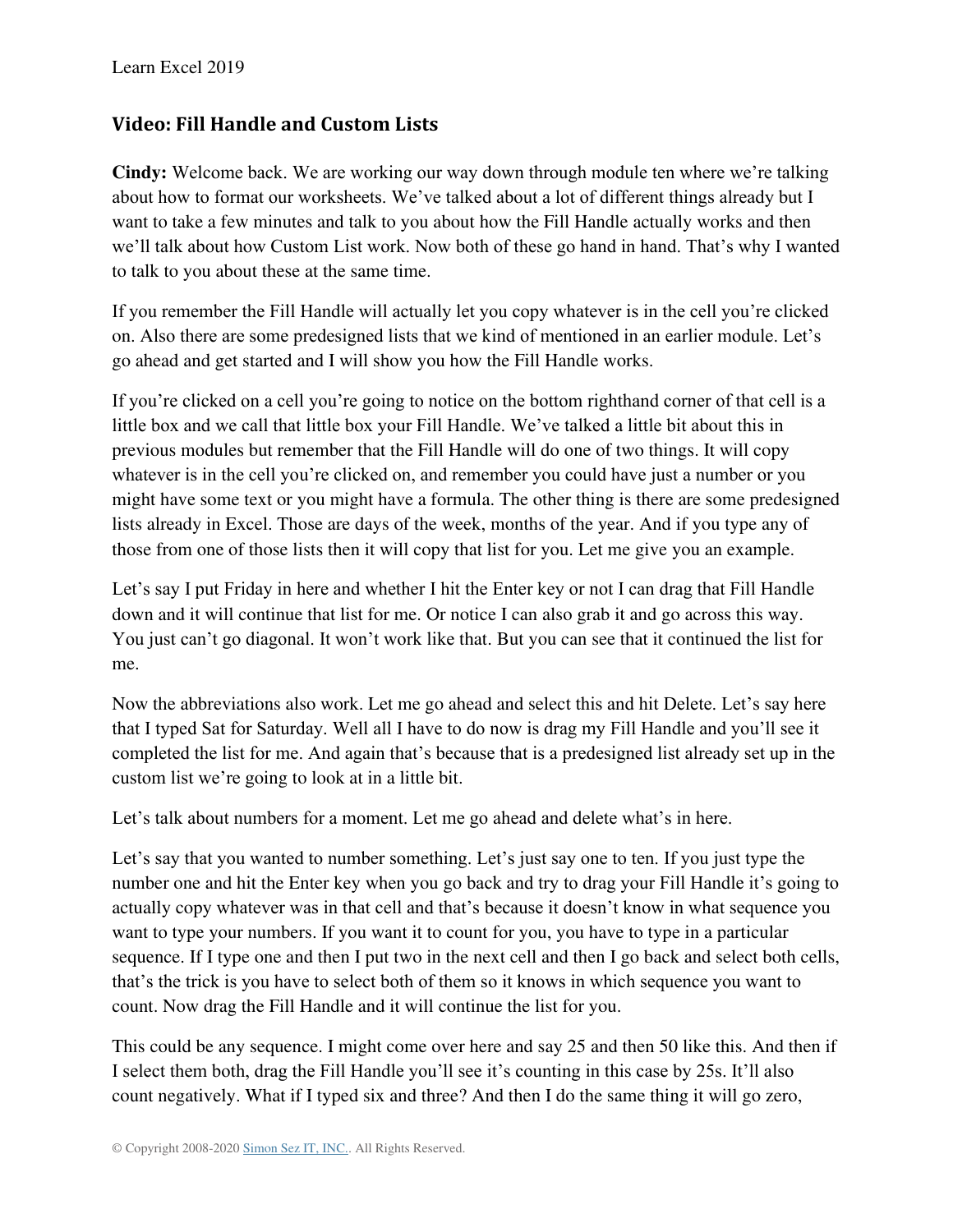negative-three, negative-six, all the way down. So you can pretty much have it count in any sequence that you would like.

Now let me go ahead and delete all of this. I want to take you into where these lists live basically and how you can actually work with these lists if you want to make some changes, add your own list, things like that.

Where we're going is to the File tab and we're going to the Options in Excel.

When we get in here what you want to do is you'll notice there's some options on the left. You want to choose Advanced and then you want to scroll all the way down to the bottom and start looking up because you're looking for right here where it says Edit Custom List.

Here are the days of the week, months of the year that I mentioned and that's why it works if you type any one of those and then drag your Fill Handle.

You do have the ability to create your own list. Now notice you can't edit these lists. These are the ones set up in Excel. But if you're clicked on New List here you can type your new list over here.

Let's say that you wanted to add three departments. We'll put in Admin, we'll put in Maintenance, and we'll do Personnel. We'll just do it this way. Now all you have to do is hit Add over on the right and you can see that it has added your list to the custom list. I'm going to click OK and then we'll try it out back here.

Anywhere in my spreadsheet I'm going to type any item from that list. I'll do Maintenance, M-A-I-N-T, and you'll notice that once you do this and grab your Fill Handle it will continue that list for you.

That's great if you have a list that you type repetitively and you'd like to be able to start with any item in that list.

Now let's say this. Let's say that over here you already have a list set up. Let's say that that list is a list of first names. We'll put in here Allen. We'll say Larry and we'll say Melody. If I already have the list set up I don't have to retype the list. You can just open the file the list is in and select the list. When I go back to the same place, I go back to File, the Options, I want to use the Advanced option here I see on the left, scroll down to the bottom and look up until you see this button that says Edit Custom List. Now if you look down here you're going to see this range here and that is the range you actually have selected. All you have to do is hit Import and you'll see it brought your list in for you. Now you just click OK and OK again and the list is in here. Let's try it out over here. I'm going to put in Larry and let's go ahead and drag the Fill Handle and see what happens. And you can see that once it goes to the bottom of the list it repeats the list again for you. And it's always going to start with the one that you actually type in.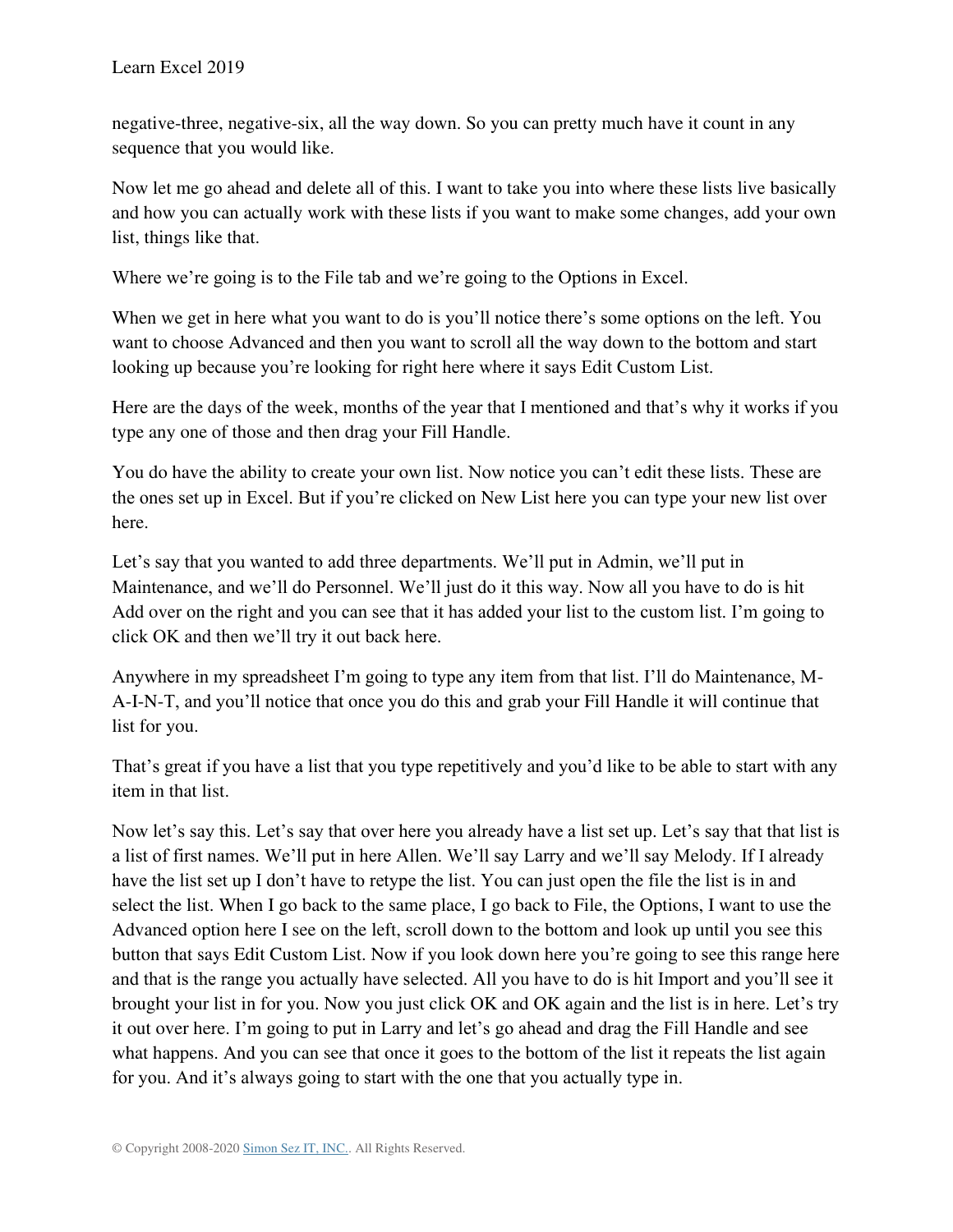Now let's say that you want to delete one of these lists. I'm going back to the same place. I'm going back to Options. I'm going to use the Advanced option on the left, scroll to the very bottom and look for Edit Custom List. You can't delete the ones that Excel put in but you can delete the ones that you just put in. You will not delete where you've used the list in any of your workbooks. You will only be deleting it from this place so that you can't use it again in the future. I'm going to go ahead and hit Delete over to the right and it does warn me that my list will be permanently deleted.

Let me try one more. I'm going to hit Delete and click OK and then it will tell me the list will be permanently deleted. I'll go ahead and click OK and OK. And you'll notice that back in Excel the lists are still here but they're not over in the Custom List anymore.

Now one thing to know is the custom list is for all of Excel, not just the file you're clicked in. so you wanted to go ahead and just set them up you could and then you can just use that Fill Handle in any workbook that you happen to be working in.

Well that's a quick wrap up of module ten. I want to go ahead now and take you over into module eleven and we're going to talk about in module eleven about working with charts.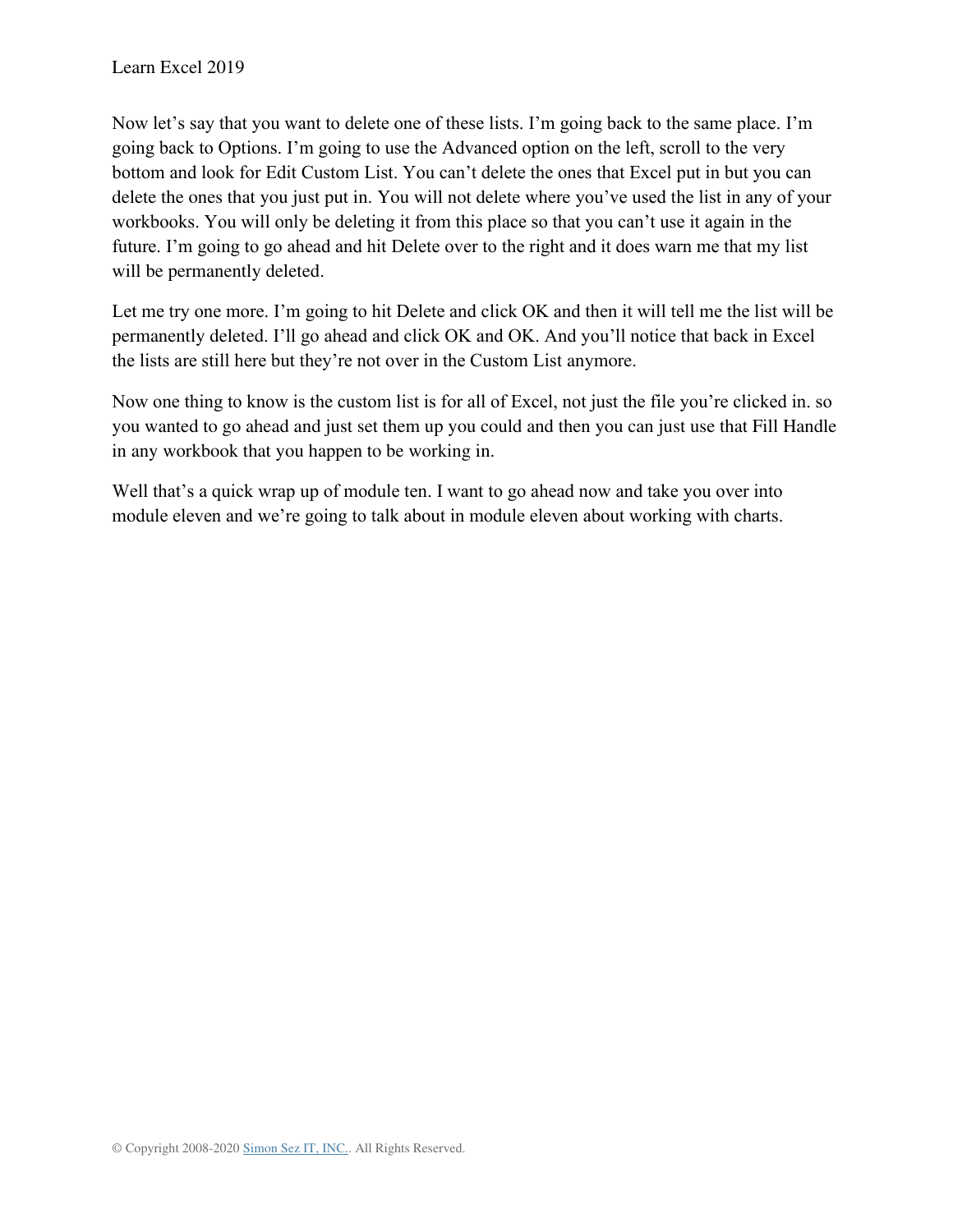### **Video: Module 10 – Practice Exercise**

**Cindy:** All right. We have finished module ten now where we've been talking about formatting your worksheets. We did a lot of formatting in this particular module and I have a quick exercise I want you to do just to make sure that you're okay with how to apply a lot of those formats we talked about.

I'm actually going to have you take this file called Books and Beyond Regional Report, open it up and then you're going to format each of these tables. I've got instructions over in the Word doc on what I want you to do. But you're going to start with things like taking your titles here and merging them across your table. You're going to add some borders, you're going to add some colors, dollar signs to all your numbers, all kinds of things like that to make it look really nice.

When you're done you're going to actually use the Format Painter to copy all of the formatting you did from the Northeast Region down to the Mideast Region down at the bottom.

Make sure you look at the solution to the exercise so that you know what it should look like when you're done.

After you're through formatting your worksheets here let's go ahead and move over to module eleven and then we'll talk about charts.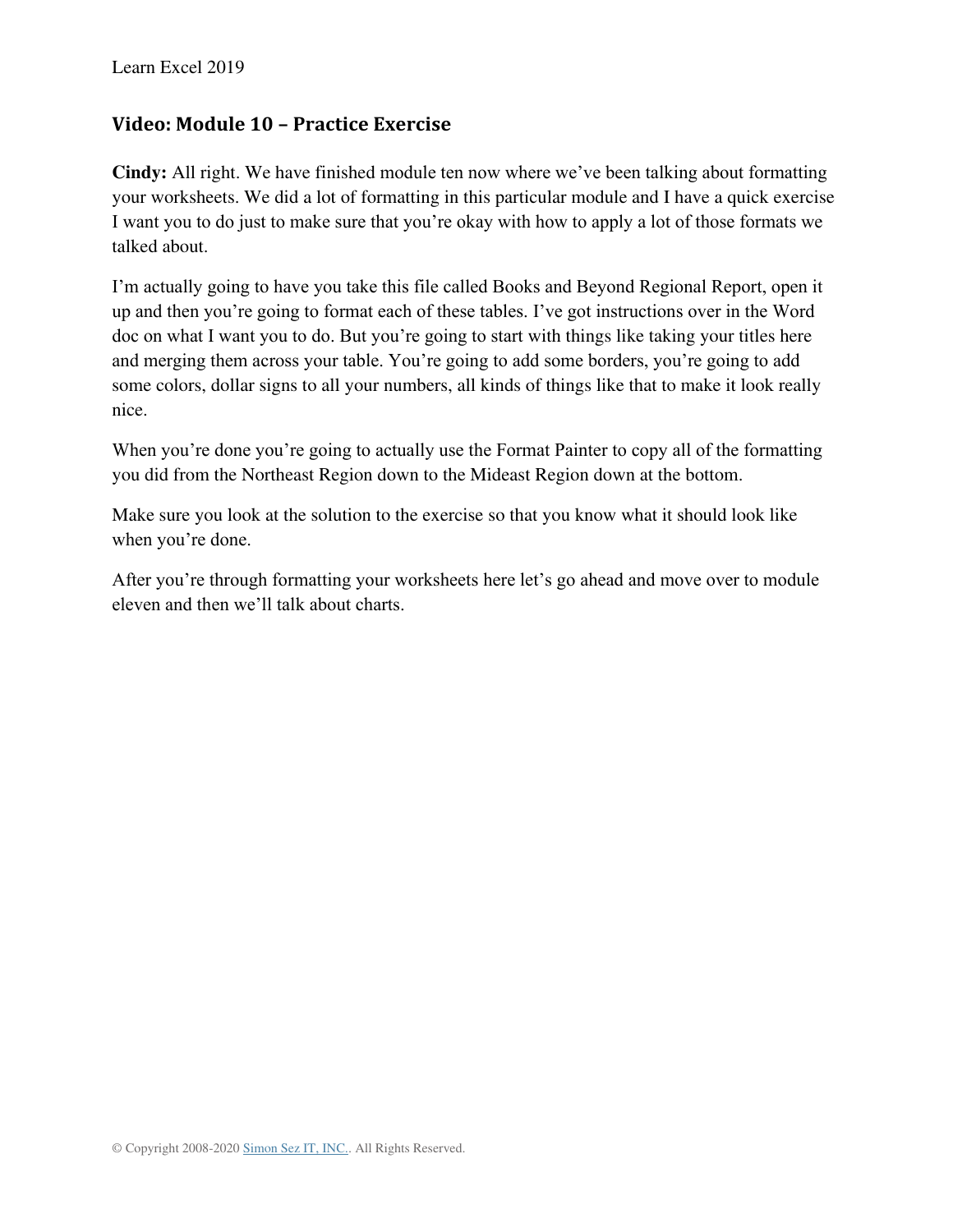## **Module 11 – Charts**

## **Video: Creating Charts**

**Cindy:** Welcome to module eleven and in this particular module we're going to talk a little bit about working with Charts. All a chart is is a visual representation of the data that you have selected. You can have a little bit of data and come up with many different charts related to that particular data because it's all based on the areas of that data that you have selected. Let's go over to Excel and I will show you how to create some super simple charts.

Let's take a quick peek at how the exercise is set up before we start creating a few charts from this data. This is our company Books and Beyond. It looks like they are tracking their quarterly sales report. If you notice column A has each of the locations, row five across has each of the quarters and then look at column F, it looks like they totaled across, and row ten at the bottom they're actually totaling each of the quarters down.

A couple things to remember about setting up the data if you're going to create charts from the data. You want to make sure that you do have row and column headings. Here are my row headings here and here are my column headings here. What's going to happen is if you don't have row or column headings when the chart is actually created you won't know what the data actually represents. You'll see when we get our chart in that because you have these row and column headings you will then have what we call axis in your chart.

Charts are always based on what you have selected. You could just one area selected and create some charts or you might have different selections and create charts based on that. And we'll do a few of those so you'll get a feel for how this works.

I want to start with a simple, basic column chart. I'd like to chart each of my locations and quarters one through four. I'm actually going to select the range A5 through E9. I want you to notice that I've actually selected the locations or the headings over here and I've selected quarter one, two, three, and four here so that I can see those actually in my chart. I didn't select just the data.

Now a super quick way to create a basic column chart on its own sheet is on the keyboard use your F11 function key. I'm going to go ahead and do that now and hit F11 and now you'll see I have a basic column chart. When you look at this you can see each of the quarters and at the bottom here you can see which countries are represented by the different colors.

The big thing I wanted you to notice is that we had our data a second ago over here on this chart data sheet and when you use F11 to put in a chart notice that it gives it a name, Chart1, Chart2, Chart3, whichever one is next. You'll want to go ahead at some point and rename those sheets so you'll know what's on each sheet.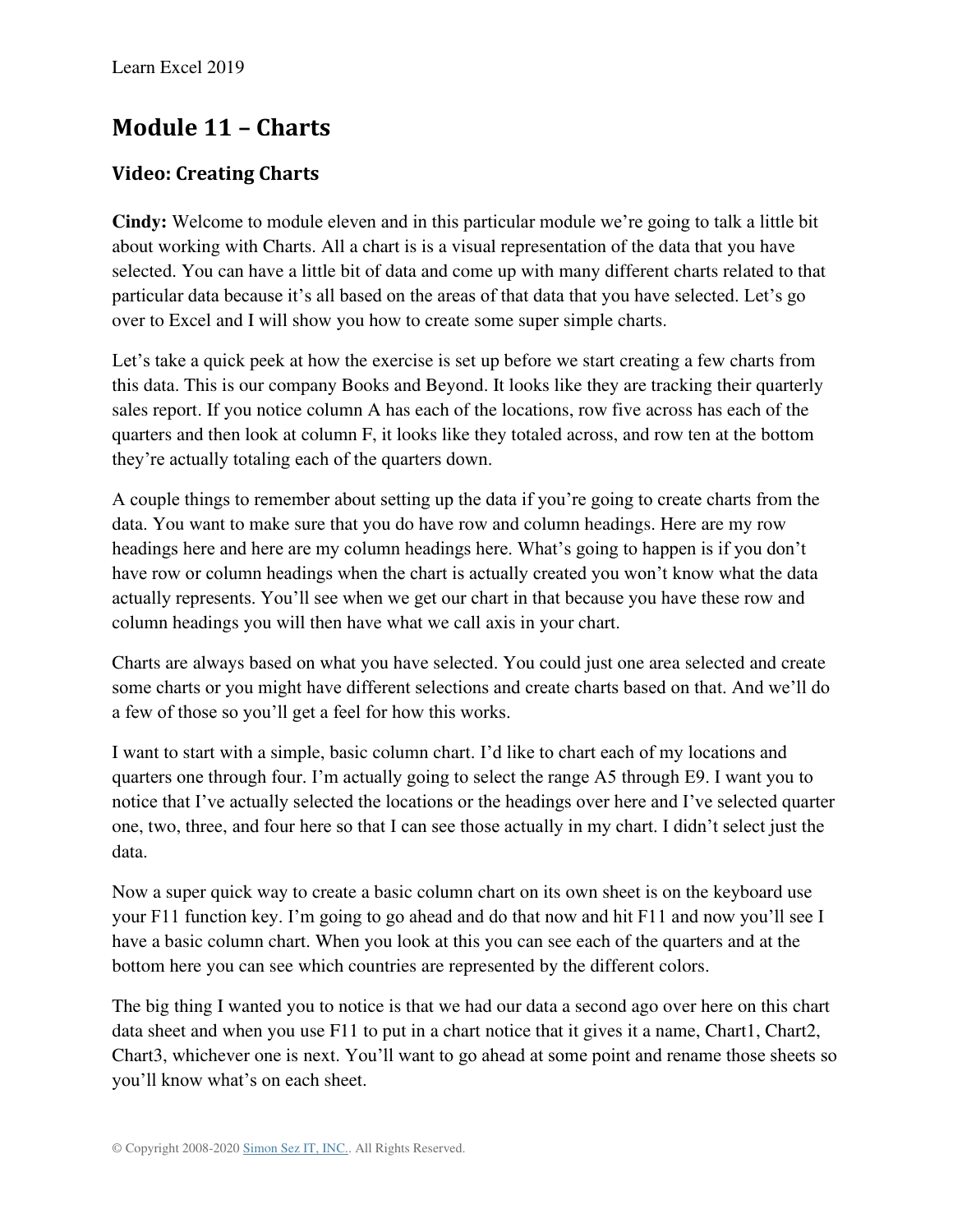Let me go back to the chart data sheet. That's an example of one selection. Let's do one where we have multiple selections.

Let's say I'd like to only chart quarters one and four. I'm going to select my first range being A5 through B9, then I'm going to hold the Control key and I'm going to select the range E5 through E9. And now you'll see that these are two different selections. If I do the same thing I'm going to hit my function key which is F11, notice now I have another chart sheet. Notice this one is Chart4 down here at the bottom. And notice I'm only tracking quarters one and four for each of my divisions here.

I'm going to go ahead and rename these. I'm going to name this one, I'll just call them Chart and then I'll say Quarters 1 & 4. And this first one here I'll just call it Chart and then we'll call it All Quarters. How's that sound? Chart All QTRS. Now I know what's on each of my sheets.

Let's take a quick look at this chart and get some terminology.

I want you to notice first of all that these are my axis. You have your X axis and your Y axis and here's how you know the difference. Your Y axis goes up and down this one in this case. Y always represents the values. You can see the values here on the left. Across this way are my categories. Quarter 1, Quarter 2, Quarter 3. X always represents your categories. Y represents values and X represents categories. You can have charts where it might be reversed, where the values may be across the bottom and you might have your categories up, then that would be reversed. Sometimes you might have a chart with a little 3-D effect. If it does you'll have a little 3-D right in the corner here and that would be what we call your Z axis. A pie chart, which is round, would have no axis. So just know that term when we're talking about charts.

Another term to be familiar with is what we call the Legend. So where it says down at the bottom each of the divisions, Australia, Germany, Canada, Great Britain. That's the legend. You might have your legend appear on the right sometimes. You might not have one at all. There's just different ways you can make this appear.

In the chart itself you're going to see these lines here which we call gridlines and you'll notice that I clicked on them and when you select a gridline they all have these little dots on the ends. That's how you know they're selected. So that if I didn't want them for some reason I could just hit Delete on my keyboard.

The area that would be behind the gridlines, which is actually behind each of these bars here is what we call the Plot Area, and then the gridlines would actually sit on top of the plot area and then these bars would sit on top of that. So you actually have like three layers when you're talking about charts.

This one actually has a title at the top as well, which you could type over that if you wanted to give it a title and just call it whatever you like you could.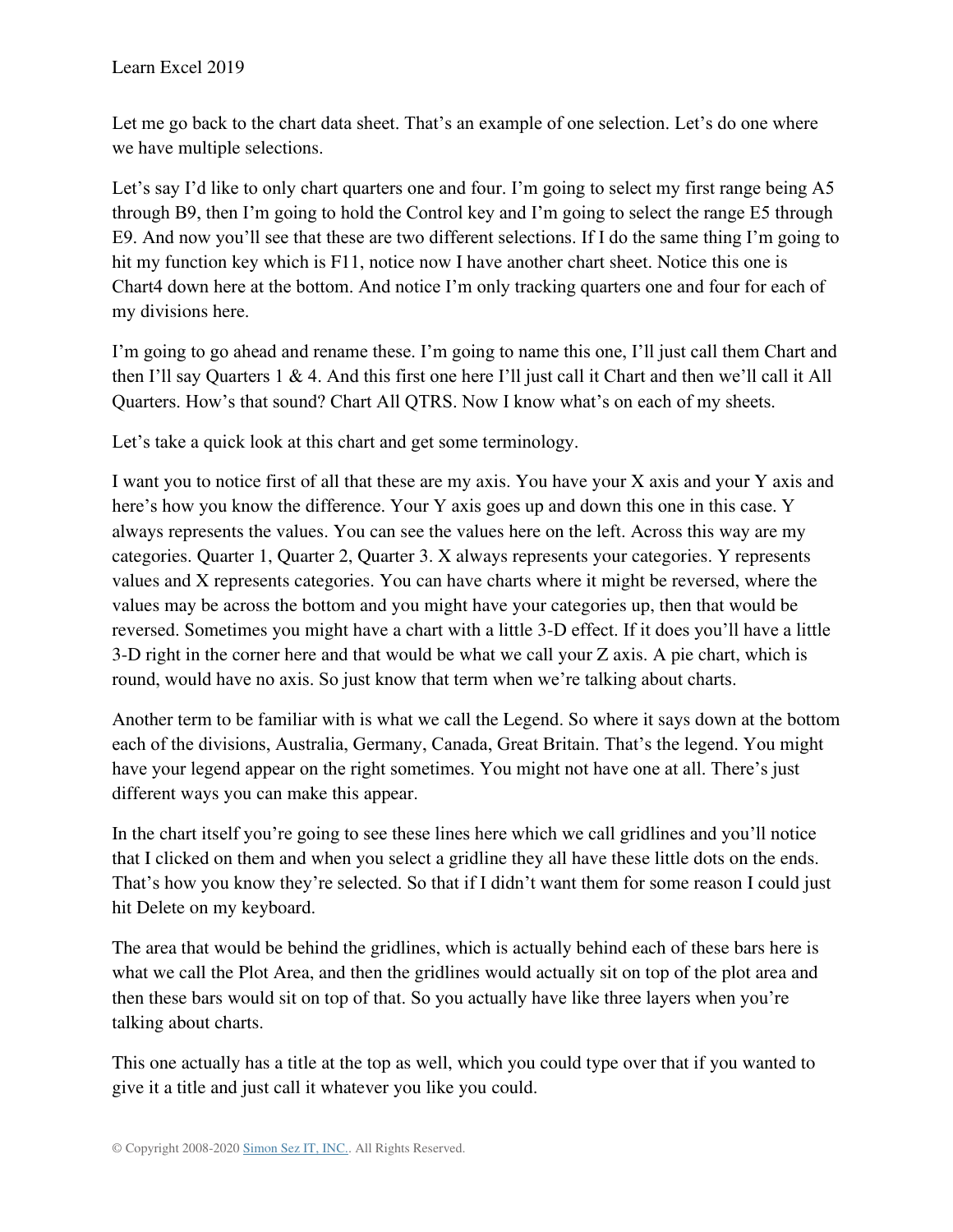Let me go back to the chart data sheet. Those were two examples of column charts that are on separate sheets. Let me give you an example now of what we can an Embedded Chart.

An embedded chart appears on the same sheet as your data. Let's say that I only wanted to chart my locations. I'll then hold the Control key and come over and get my totals. Just the locations and the totals is all I want to chart. This time I'm not going to use my F11 key. F11 will always give you a column chart and it will always be on a separate sheet.

The way you would actually put in a chart, if you go up to the Insert tab you're going to notice that you have a whole area here where you have all kinds charts you can put in. And if you notice one of these looks like a pie chart right here. And let's say I'd like to put in this one right here, which is a three-dimensional pie chart. You'll notice that now the chart is actually on top of the data. It's on the same sheet. That's called an Embedded Chart.

You'll notice that it's really bit and it's on top of my data. I can actually do a couple of things. I can change the size by grabbing one of these circles on the edges. Those are called Control Handles. If you don't see those it might be because you're clicked back in your data. Just click back in the chart itself and now they'll pop up. See how if I grab one of these I can drag down like this and change the size of the chart. And that would just be up to you whatever size you want the chart to be.

You can also move this chart. Notice I can click right in the middle here in this white area and click and drag and maybe move it down here like this. And then if I wanted of course the size to maybe line up at the edge of my column F there I could do that.

So you can see that now I have my data here and I have my chart here.

Charts and data sheets are linked. That means if I change the data here it'll change the chart. Let me give you an example. Let's say that I change Australia's quarter three and let's say I change it to 10,000. What I want you to notice is that this piece of the pie actually changed. Look at that. And if I flip over to the chart All Quarters you'll notice that now this bar actually reflects the new value. If I look at Quarters 1 & 4 you'll notice the same thing. And then back to chart data over here. Now let's say I put it back and I make it 3,000. I want you to watch that blue piece of the pie down there. It's going to change. And now you'll see it reflects the 3,000, and these will as well when I go back and look at these.

When you're printing your chart, if you're on a sheet that has the data and the chart if you're just clicked on the chart itself you're going to print just the chart, you won't print the data. If you'd like to print both the data and the chart make sure you're clicked out to the side and then you'll be able to print them both. I'll go ahead and do a Print Preview and just show you. I'm going to File, Print and now you'll see that you're printing both the chart and the data like I said.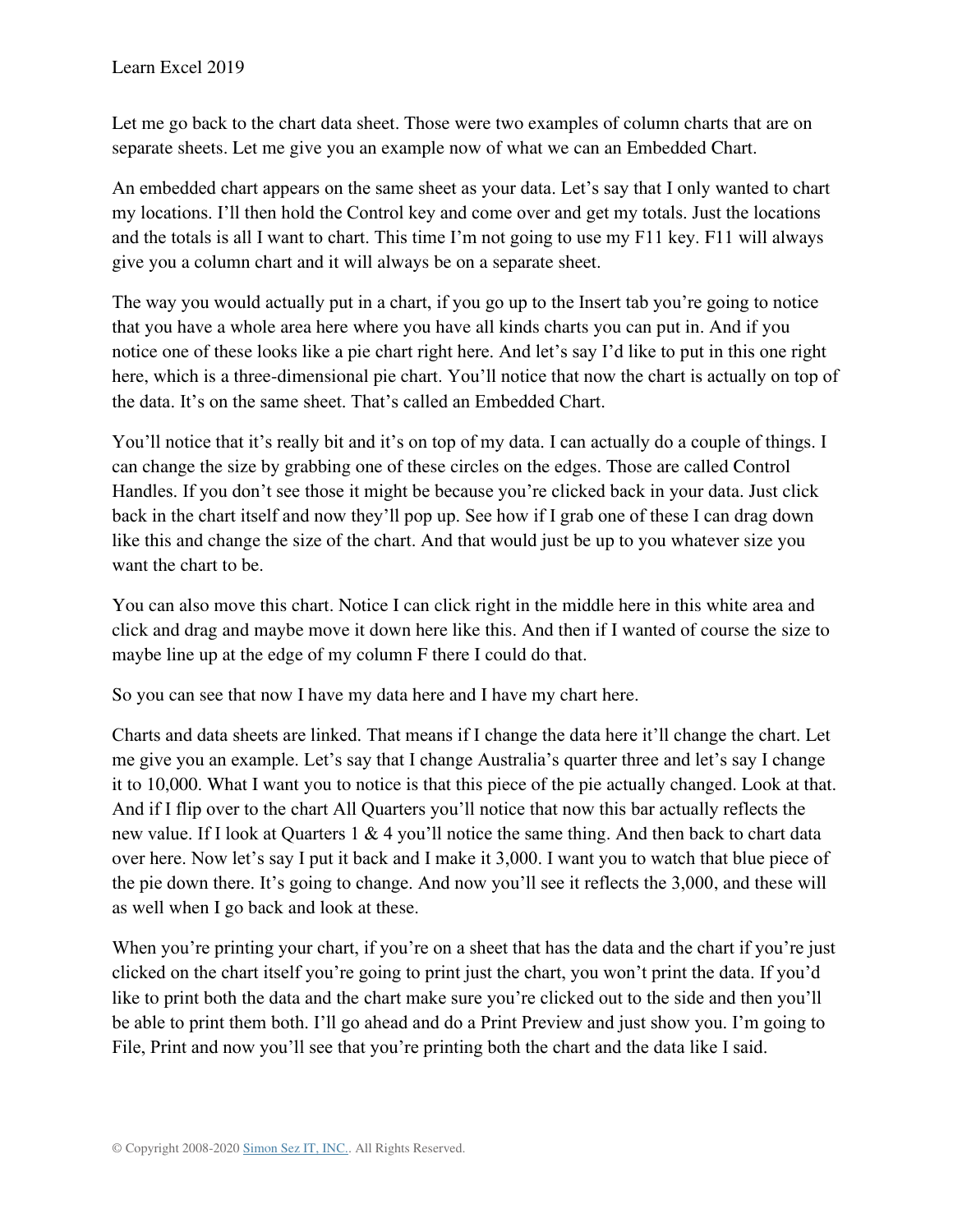What I want to do now is take you over into section two because there are different types of charts that you can have. We've looked at column charts and a pie chart already but there are several different ones. Let's go ahead and go over to section two and I will talk to you about the different types of charts you can put in in Excel.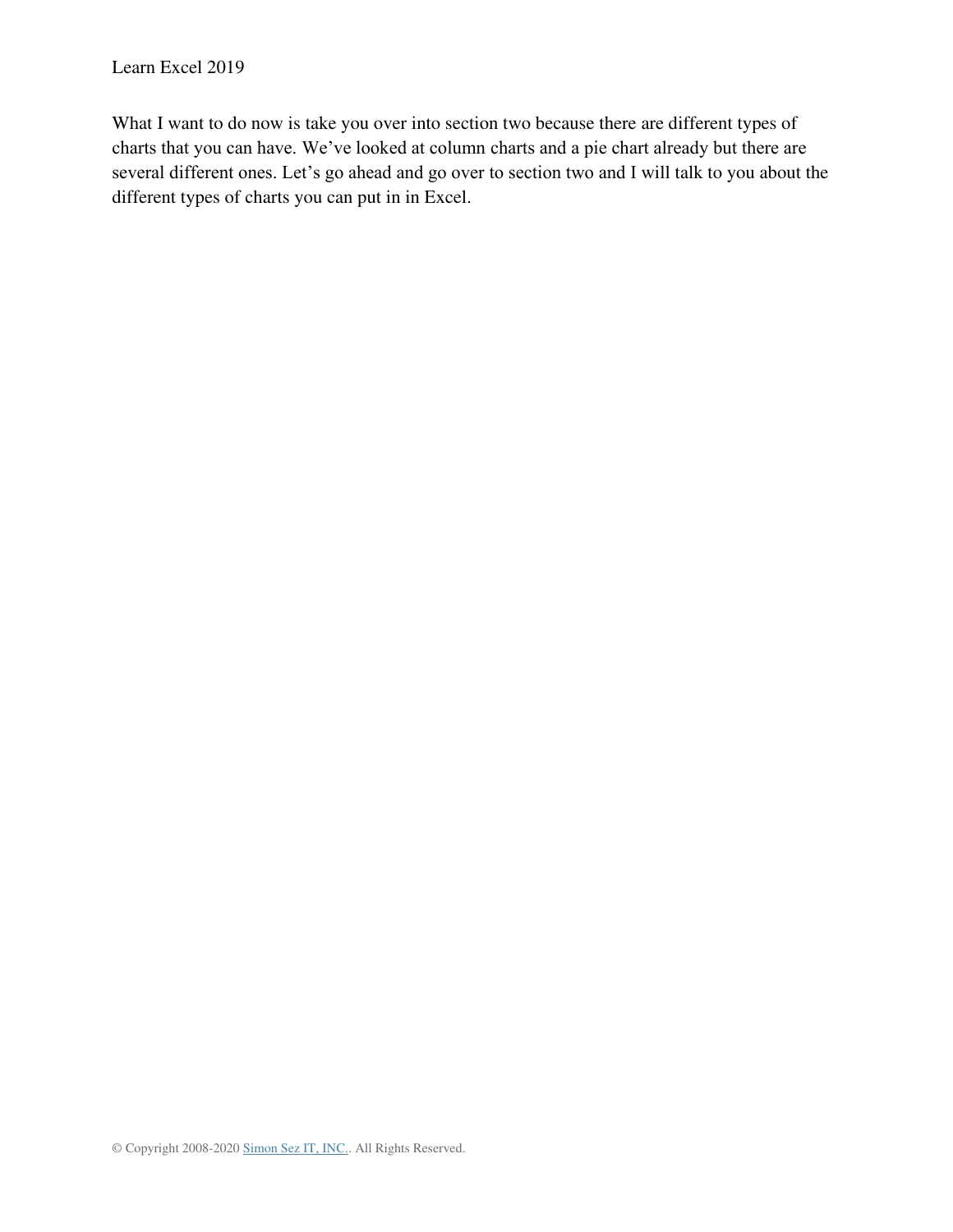### **Video: Types of Charts**

**Cindy:** Okay welcome back. We are working in module eleven and we're talking about charts in this module. We've already gone through section one where I showed you how to create charts a couple of different ways. Now what I'd like to do is talk to you about all the different types of charts that are available in Excel. In section one we actually had done a column chart and we had put that on a separate sheet and then I showed you how to create an embedded chart and we used a pie chart as an example, but there are so many different types. Let's go ahead and flip over and I'll show you the different types of charts that are available in Excel.

When we were in section one we only briefly looked at two different types of charts. We saw the pie chart like you see here and we also saw the what they call Clustered Column Charts and that's where we did our chart All Quarters and Quarters 1 & 4. But I want to go in and show you some of the other different types that are available in case you want to switch these out or maybe put in some new charts.

If you're under the Insert tab you're going to see the Charts grouping right here. You can access a lot of the different types of charts from here. Notice that we've got Column Charts. Over here we've got what they call Scatter Charts. These are 2-D Line Charts. These here are what they call Combo where you can have a combination of maybe a line and a clustered column. You've got Charts right here which are your pie charts, but I want to take you in right here and show you some of the other types of charts that are available and some of the options just in case you want to take this a little bit deeper.

The first thing I wanted you to notice is there is a tab called Recommended Charts. That would have been the same thing as clicking right here. These are several that they recommend for your type of data. All you have to do is click on one of these and you can see a preview on the right. You can see this particular one here is a cluster bar chart. And a bar chart is basically one where the axis have been switched. Notice you have your categories on the left now and your values down on the bottom. But if you don't want one of these just go over to the All Charts and look through all the charts that are available. Notice it put me on a pie chart because that's the particular one that I'm clicked on, but let me just go down the list real quick with you.

Here you've got Recent. These are some of the recent ones that you might have used. Like there's our pie chart. Notice if I move my mouse over these you get a preview of them. But I can also click on these different ones here if I decide to change the type of chart. Maybe I want a scatter chart instead, I could use that.

Skipping over templates for a minute, I want to go down to Column. These are the basic cluster column charts. We had used a quick one when we did our F11 key and it gave us a clustered column on a separate sheet. But notice there are some variations of this. I might have a stacked column. A stacked column is where the colors or the categories are stacked on top of each other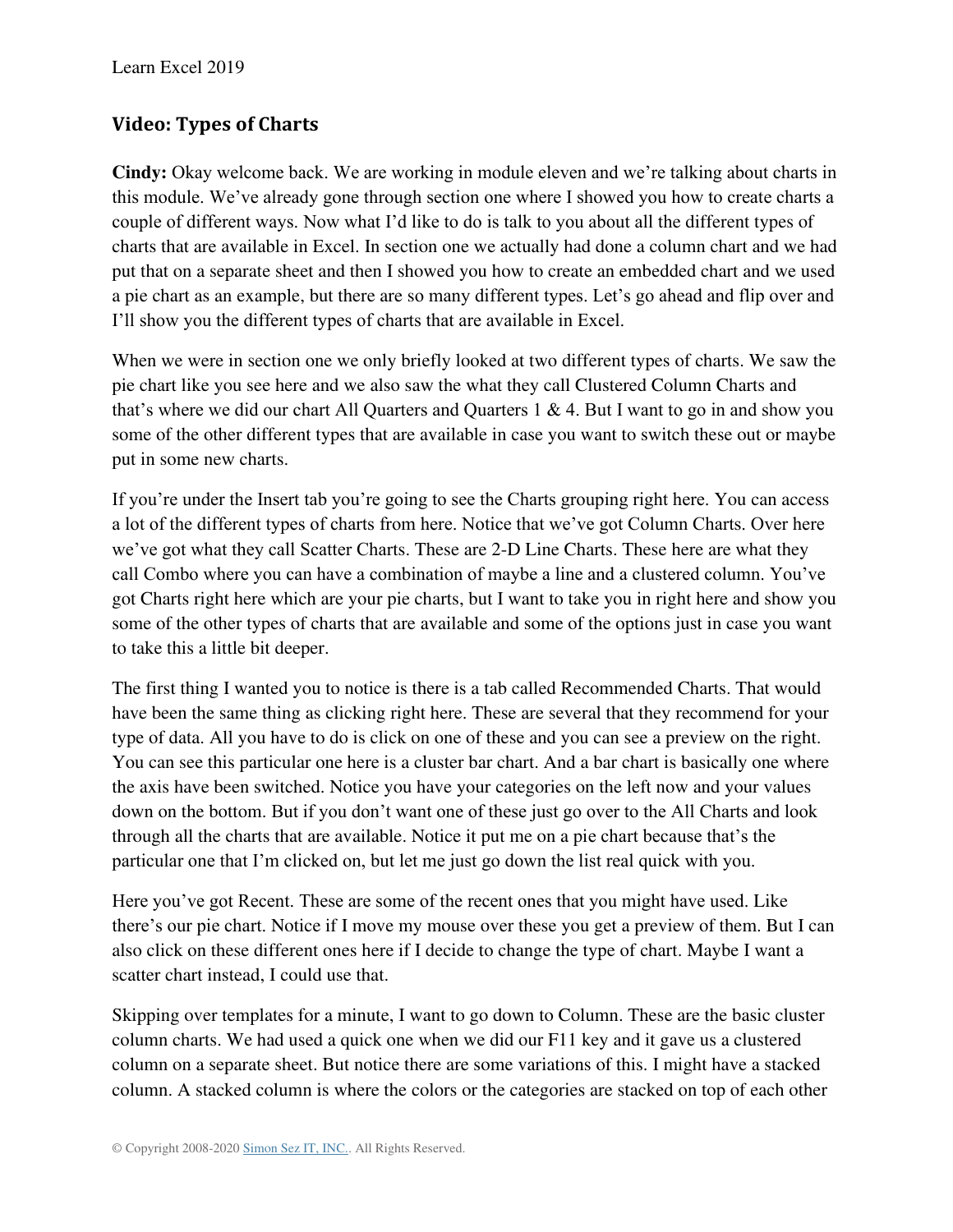like this one. There's different variations of that. This one has a three-dimensional effect. Notice the little area right here. That's a 3-D.

The next one down is a Line Chart. If you prefer to use the line that actually shows you your values if they're up or down you can see that right there. And there's several variations of the line chart as well. This one actually has little data points on it as they're called.

Here's a pie chart. A pie chart remember has no axis. We're using a three-dimensional one here but this is an example of just a regular, plain pie chart right here. Here's the 3-D one. They've also got one called Pie of Pie. They've got one that's called Bar of Pie that has the bars on the right. And then this is a donut chart.

The next one down are your Bar Charts. Remember that the bar charts are the ones where they actually show your axis flipped. Your bars instead of going up and down they'll go from left to right. Then you have area charts which look like this and you've got several variations of these.

The next one down are your XY Scatter Charts. Here if you like to use dots and then maybe you'd like to also connect those dots with lines like you see some of these, you could do that.

You have Stock Charts. You can see there's several variations of these as well.

You've got what we call Surface Charts and you have to have at least two series of data in order to use a 3-D Surface Chart like you see here. Here's a wire frame one and then here's a contour and the last one is called a Wire Frame Contour.

You've got Radar Charts which look like this. A couple of variations of that as well. And the last one is a combo where you can actually have a combination if you'd like to have for example a clustered column and a line together you could do that. There's a couple of them like this one has a secondary axis. This one here happens to be a stacked column. And then you've got the last one which is a custom combination.

So you can see there are many different variations of each of these types of charts. I do want to just mention the templates folder right here. You can actually go through and edit these which we'll be talking about in section three. And if you've done that you can actually save these as a template in case you want to use want to use it later on and it would show up in that templates folder right there.

That's really all I wanted to show you about the different types of charts that are available. Why don't we go ahead now and flip over to section three and let me show you how to edit these charts because there are a lot of different things you can do to actually make these charts look a lot nicer. I'll see you over in section three.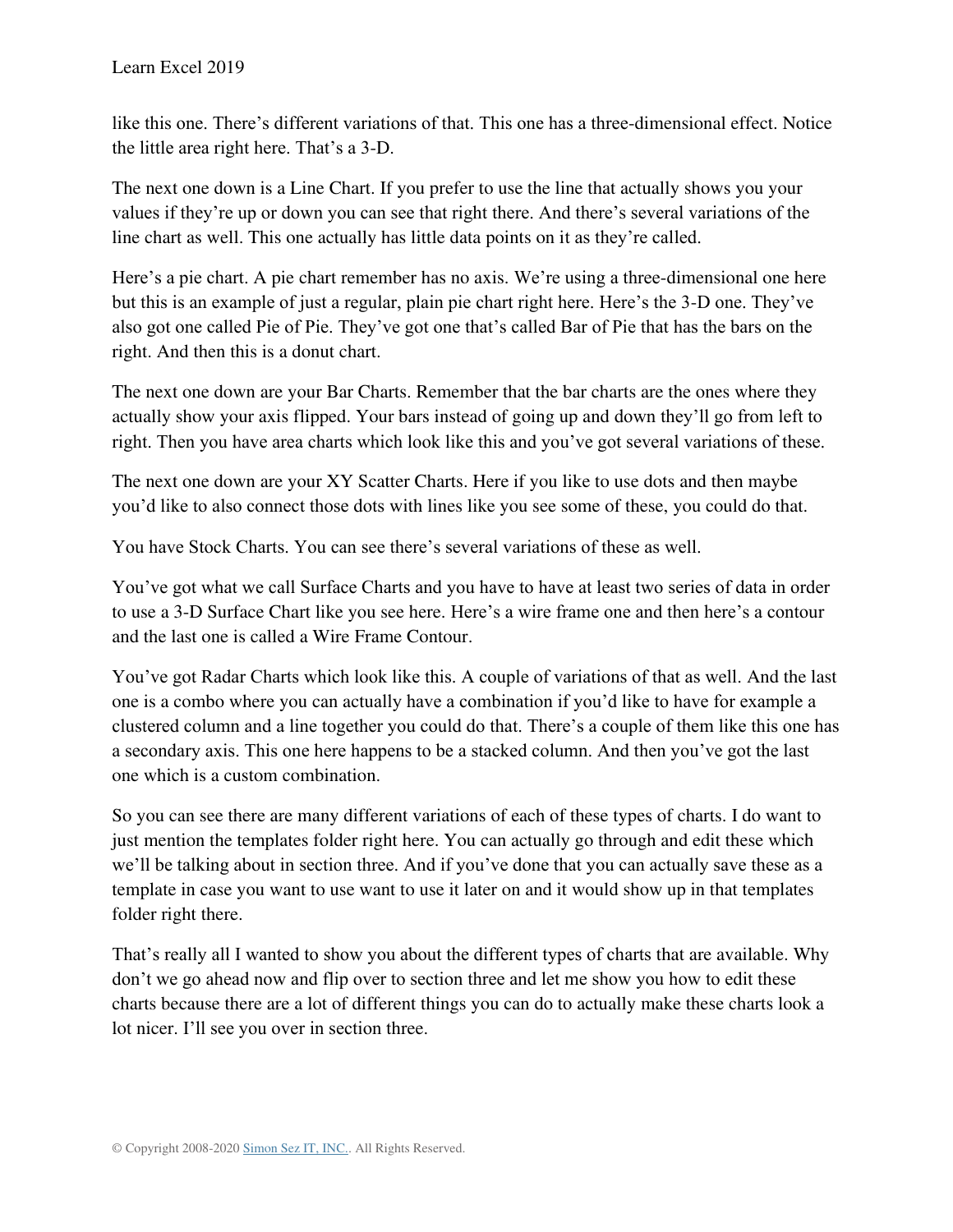### **Video: Editing Charts – Part 1**

**Cindy:** We are working in module eleven and we're talking about charts in this module. We've already talked about how to create some charts. We've already looked at different types of charts you can create over in section two and now we're in section three and I want to show you how to take those different chart types that you've put in and edit those. There might be some things that you want that aren't currently on the chart that you chose or you may want to move those to a different area or delete them totally. There's just a ton of different things you can do so let's flip over and start editing some of these charts we created.

The first thing I want to tell you when it comes to editing charts is that there are a ton of different options. There will be several different ways to get to those options and I'll show you those different ways but go ahead and look through them at some point and just see how some of these options can help enhance the chart that you currently have.

I'm going to go ahead and click on this pie chart we have here and the first thing I want to point out is that you have this plus sign that let's you add, remove or change some of the different elements in your chart. Like if you wanted to get rid of this total here or if you wanted to do something with the legend you could. We'll go through those in a second. The little pencil that you see here is what we call Chart Styles. When we start talking about color schemes and different styles of colors we'll use that particular option. And then you can also use this filter option if you want to filter out data in your chart.

The next place you can go is if you notice at the top you have your Chart Tools contextual tab and when you click on it there are two tabs below, the Design tab and the Format tab. Let's start with this Design tab.

Probably the easiest thing to do is to start with a chart styles right here. There is a scrollbar. Make sure to scroll so that you can all of the styles.

A style basically means that a group of elements have been put together to create a style. For example, we're using the first one and you'll notice in our pie chart we really can't tell what percentage of the pie each of these happens to represent. But if I look at Style 2 or 3, you'll notice in 3 that there's actually a percentage on top of each piece of the pie. Notice the legend has also been moved over to the right in that style.

When you go across you might like Style 6, for example, or Style 7 is very popular. Notice in Style 7 that you actually have a darkened background, but you still don't know which piece of the pie is represented other than looking at the colors down here and you don't know the percentage. So we can actually add those. Those would be elements that we could add with this plus sign.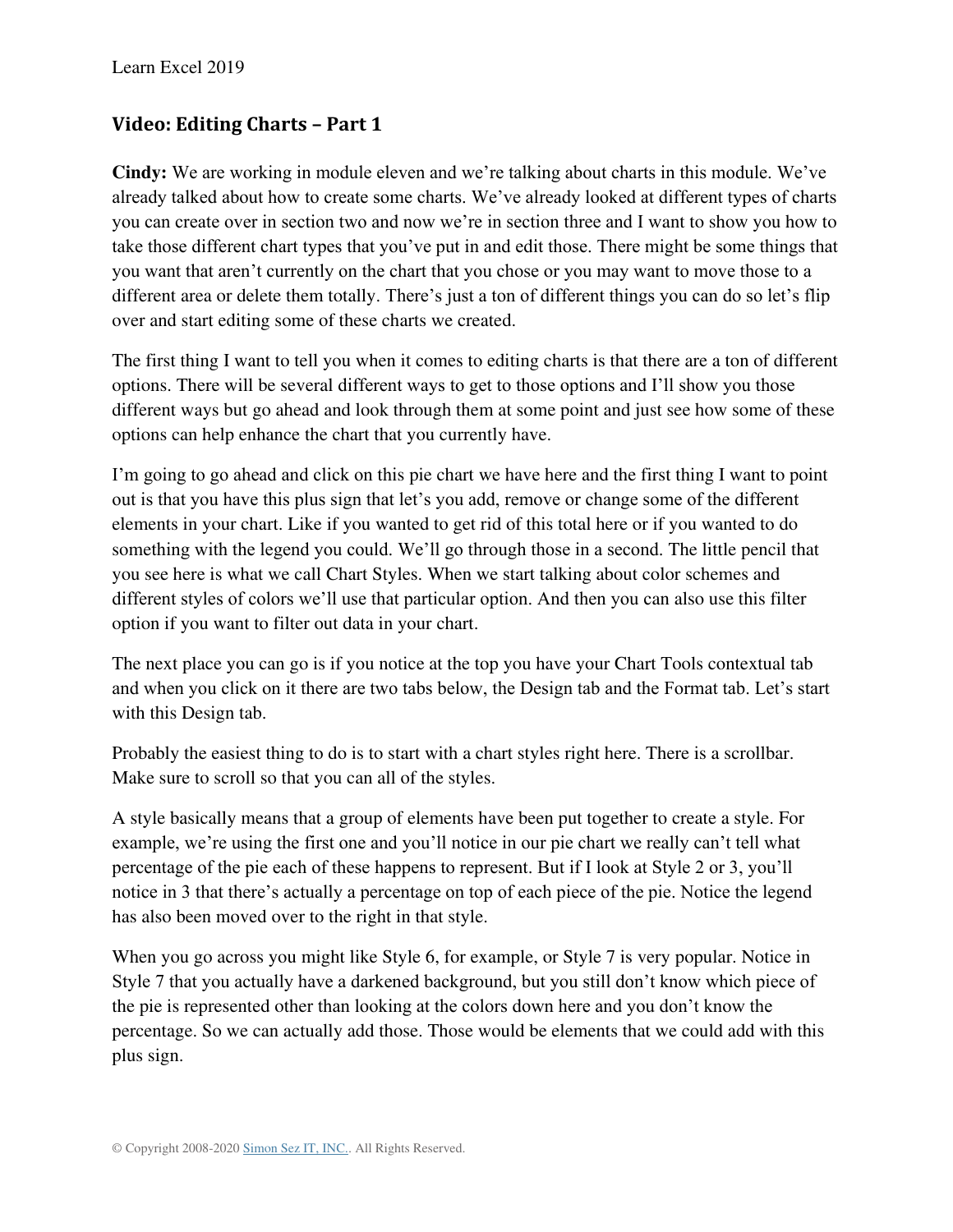Notice that if you look at Style 8, this particular one doesn't have the legend anymore but it does have to the right of each of these the name of that particular piece of the pie. So you can see this is like a starting point and then you can add things that you might want. I'll go back and use this Style 7 here to start with and let's go down here and maybe add a few things to this particular chart.

I'm going to hit the plus sign and notice there are three things that I can add or take off. So I have my legend down at the bottom so I really don't need this if I'm going to use the legend. I can take either one of these on or off and I can go back and add them if I'd like to. So you'll notice by clicking and unclicking that I was able to actually take one of these on or off and notice I was able to add data labels as they're called.

Let's look at the chart styles option here. These are the same ones that I saw up above. So if there happens to be a particular one that I like better I can just go and click on it from here. Notice there is a Color tab that I can click on as well. If I don't like the current color scheme I might pick one of these other color schemes.

The last tab at the bottom is the Filters tab. If I only wanted to see Australia and Canada I could uncheck the other two and only see those in the pie. I would have to hit Apply at the bottom in order to see that. Filter means you're going to give it the criteria you'd like and then it will hide everything else. I'll go back and turn them all back on and hit Apply again and now you can see that I see all of the different locations.

Now let's go ahead and look over at my chart All Quarters and see if there are some options we can do with this one.

Notice we have our same plus sign over here but I want you to notice this time that I have several different chart elements I can choose from. Axis, which you do want. Remember your axis are where you have your Y axis representing the values here and your X axis representing your categories here. But I don't have what they call Axis Titles. Let me turn those on so you can see what those are. You'll notice over here it says Axis Title and here it says Axis Title. What I can do is I can click in there and then type in whatever I'd like this to say. I'll say Categories in this case and let's say that I come over on this one and I get rid of what's in there and let's say that we actually say Dollars this way. You can have those say anything you want. They're just labels for the categories.

Back to the plus sign. I can add data labels. If you notice I haven't clicked yet. I've just pointed the mouse there so I can show you what these are but data labels appear on each of the column at the very end so that you can see the actual value of that particular column. You do have the option to move those inside of the bars but we'll see that a little bit later.

A data table would be this. This is the data and then this is the chart. We call this the Data Table down here.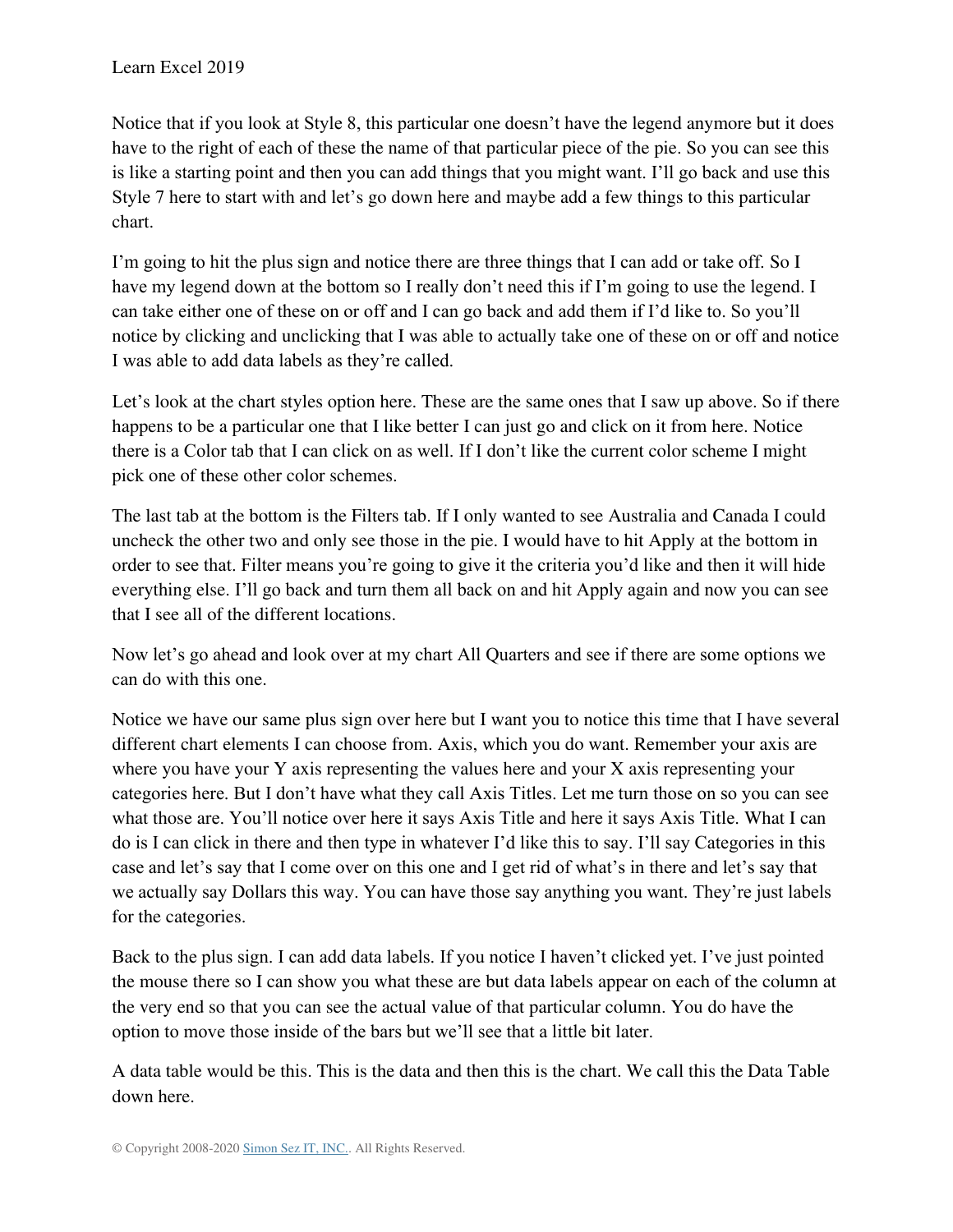You might have what they call Error Bars. You might have Gridlines, which we had turned these off earlier. We have our Legend turned on. And then we might also add a Trendline. If you add a trendline you can tell Excel which series you'd like the trendline to be on. Each of these locations is a series. All the blue ones are a series, all the orange ones are a series, etcetera. And those are some of the chart elements you can turn on or off for the charts like this. I'll go ahead and turn off the data table at the bottom.

Notice the Chart Styles up here. This one here is very popular because you can see it a little bit better. You've got a darker background.

Some other options that you would have. If you look all the way over to the left you have Add Chart Element. We were able over here to check and uncheck chart elements but here we can take it a little bit further. For each of these you're going to have some additional options.

With axis I'm showing the primary horizontal. I can also show the primary vertical if I'd like. Axis Titles. Notice that I can show them horizontally or vertically. Then I have my Chart Title and that's this title right up here. It's on top of the chart right now but I might choose what they call Center Overlay which means that it's on top of the actual chart itself. Or I might turn it off. I might not want it at all.

We did talk about the Data Labels and I mentioned that they don't have to be at the top of the column. It could be inside of the column. You can see that I can choose Center, Inside End means it's inside the column but towards the top end, Inside Base means towards the bottom, Outside End is where we started, and you might have Data Callouts, which are these. I'll just choose Inside Base.

Going back we've got our Data Table that we turned off but I could turn it back on with the legend keys or with no legend keys.

Here we've got what we call Error Bars and you can have Standard Error Bars, you can have some that show in a 5% range or what they call Standard Deviation.

Gridlines. I've got my primary major on but I could have primary vertical ones. And then primary minors and I can have them vertical or horizontal. The minors would be instead of having a line just at every thousand I can have one it looks like in this case at every 200 in there.

The last thing is the Trendline. We do have one. So we have different ways that we can let the trendline show. We can have exponential if we want. There's just different ones that we can opt to show here.

The next thing is the Quick Layout. There were a lot of things that we could turn on as far as chart elements but some of these layouts will have some of these things already in the layout. For example, if you look at Layout2 you'll see that this one looks a little bit different because they separated the bars a little bit and it also has a chart at the top and the legend at the top. Here's the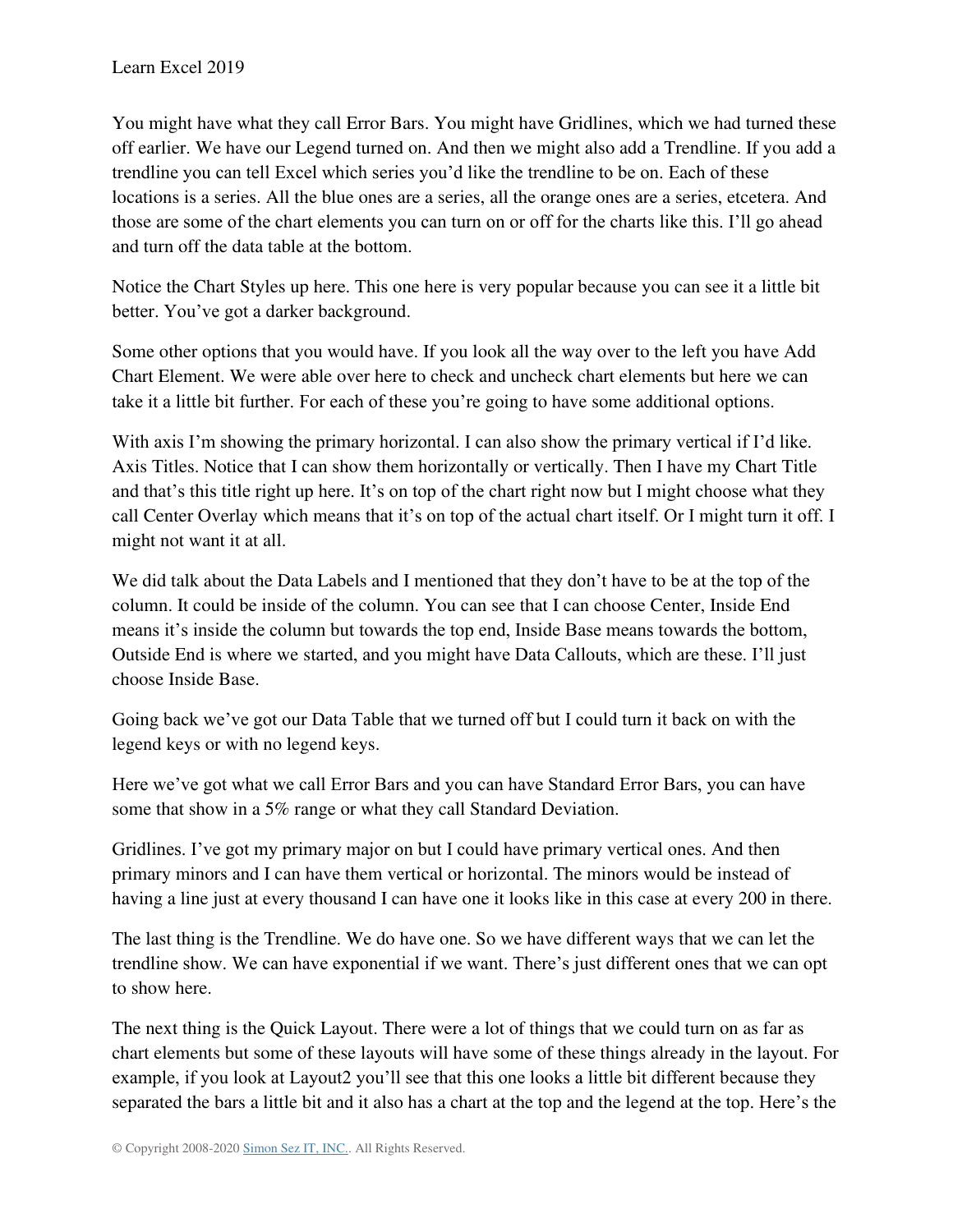normal one, Layout3. Let me just go down. I don't want to look at every single one of these. There's so many. But let's look at Layout9 for example has the legend over on the right. And then we've got Layout11 which also shows you the legend on the right as well. You have different ones you can pick from so you just pick the ones that you would like.

Now under the Format tab up here you've got a ton of options. One of the things that I just did was I chose an option that made the bars lay on top of each other like this. I can actually select one bar and you'll notice that it selects the whole series. See that? If you want to do something with one bar only go back and click on that one bar and you will deselect the others in the series. But what I wanted to show you is that if I go ahead and select these bars I can go up and play with what's called the Shape Fill and that's going to be the color or whatever you'd like inside the bars that you've chosen.

Why don't we go ahead and stop the video here and let's go ahead and go over into part two and talk a little bit more about some of the other options when you're editing your charts.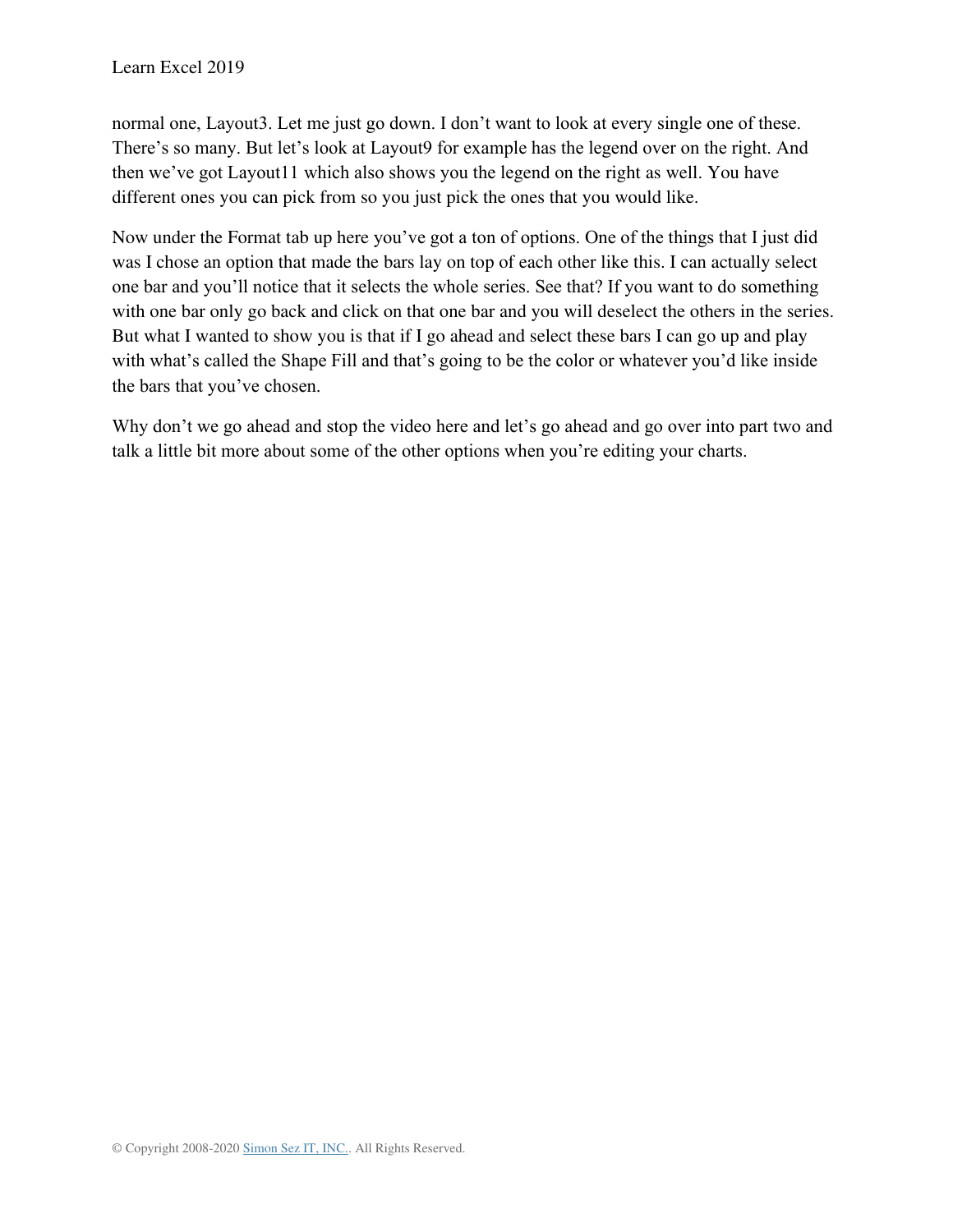### **Video: Editing Charts – Part 2**

**Cindy:** We are working in module eleven and we're talking in this module about how to work with charts. We just completed section three – part one. There were more options as far as editing charts so I wanted to go ahead and create this part two for you so that we could continue to see the rest of the options.

One of the things we just did in the previous section was we changed our color inside of our German division or the German series and we did that by using the Shape Fill option right up here. In addition to just having a plain color I might decide that I want a picture. That would be a file that's already in my computer somewhere and I could pull it in and have a picture inside of each of those bars. A gradient would allow me to have a variation of the colors. And then I have an option to actually go through and choose a texture. And you can't change the color of these textures but you could use one of these textures if you wanted.

Any time you have a shape you can also change the line around the shape and that's what Shape Outline allows you to do right up here. Let's say I'd like to have this darker color around the edges. I can just choose that. Now you may not be able to see it very well because it's very thin but there is a line around each of these.

Shape Effects, this is going to allow my shape to have a shadowed effect if I'd like. You can have some where the shadows kind of lay on the ground like you see back here. You might have a glow around your objects. You can kind of see those right back there. You might even have what they call soft edges, a beveled look or a 3-D rotation, and any of these would work.

Now we've changed some of the options for our actual German division but let's talk about the plot area back here because that's also something we can change these options for. The same options back here. We can go to Shape Fill, for example, and let's say that we'd like to have one of these colors, maybe a lighter blue color. Maybe we want an outline around our shape. We'll use this purple right here. And then let's say we want to have a shape effect. Maybe we want to have a glow around ours. We could do that as well. Lots of different options and you have to get in there and just play with these.

I want you to notice a couple of other things you can do. there are Shape Styles. If you don't have time to play with the different options like we did you can go through and pick some of these various styles and just use those instead of manually changing all of the shapes. I'll just go up and actually undo that.

Like I said, there area ton of options. You just have to get in here and play with them and really enhance your charts.

What I'd like to do now is we're going to go ahead and go over into the next section and I want to show you in the next section how you can actually use graphics to enhance your charts.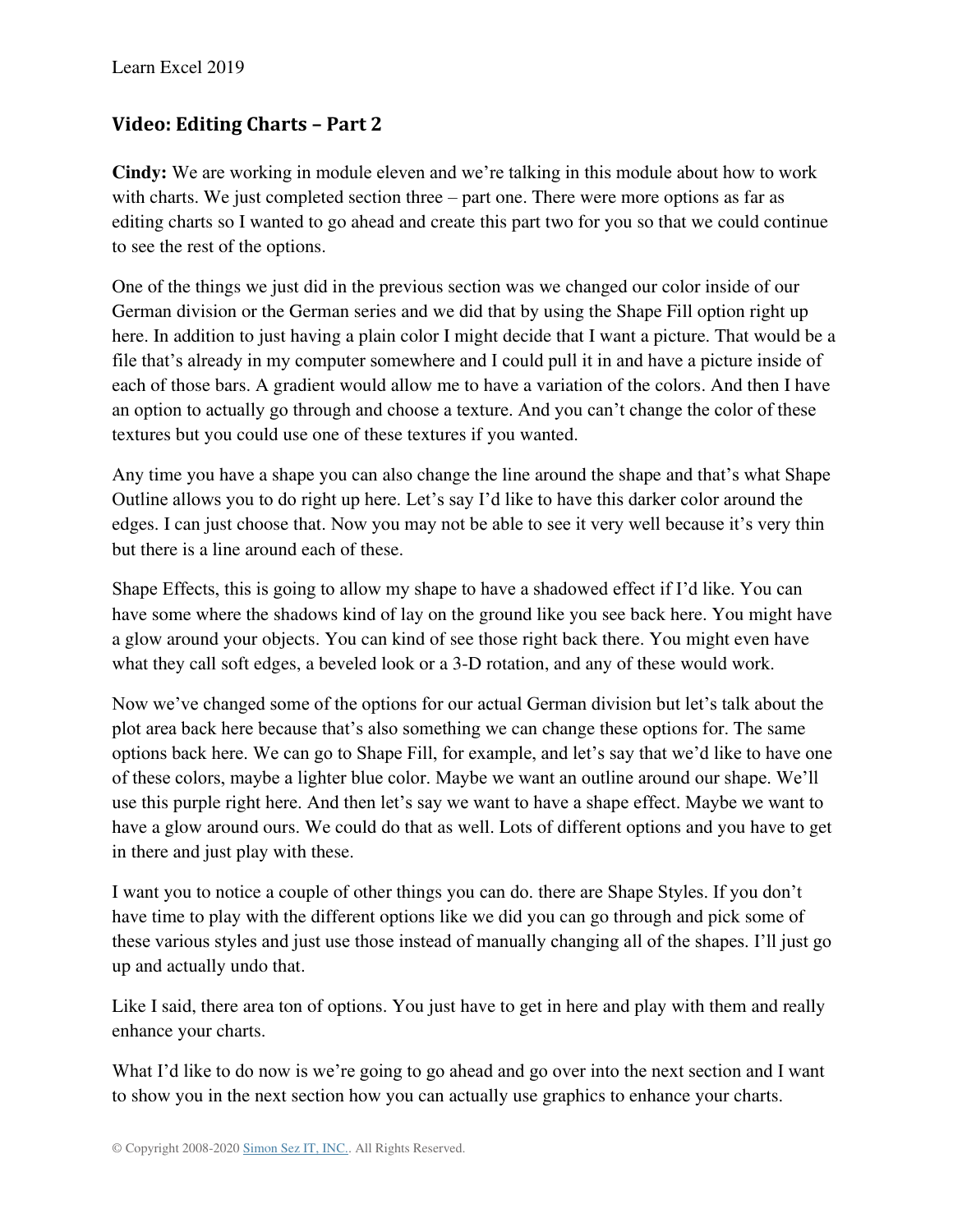### **Video: Using Graphics to Enhance Charts**

**Cindy:** Now that you know that there are all kinds of options you can use to actually enhance your charts you can actually take this even further by using pictures or maybe some sort of graphic that you draw to make it even more pleasing. It could be something like you draw some arrows to a certain piece of the pie or maybe you circle something on your chart. I want to show you how to use the drawing tools and use those to actually draw attention to certain places in your chart and make them more visually appealing.

This is actually section four of module eleven where we're talking about charts.

Using some of the drawing tools in the Microsoft Office products is a great way to draw attention to certain areas in your file and you have these drawing tools available in PowerPoint, Word, Excel, and Access. Let me show you how these actually work.

If you go up to the Insert tab you'll notice here under the Illustrations we're going to start with Shapes. They actually call these Drawing Tools.

Here are different shapes that you can actually draw. You'll notice they're in categories. You've got the most recently used ones at the top but there's categories of lines, there's basic shapes, there's arrows, flowcharts, stars and banners. You can kind of see all of these. Let's say that we start with a simple what we call circle or an oval and that's going to be this one right here.

Let's say that I want to circle the highest total which happens to be Germany. That's in F7. Notice my mouse looks like these black crosshairs. I can actually click and drag to draw that oval. If you just click your mouse and let go you'll have a teeny tiny one that you really won't be able to work with. So when you go to do this click and drag and don't let go of the mouse until you get it about the size you want it. Now what I can do is if I need it to be a little smaller I can use these control handles around the edges to change the shape just a little bit.

Now the shape is laying on top of the work we've done. I can't see that \$10,800 through this. If I choose this shape you'll notice that you have a new contextual tab called Drawing Tools. There are tons of things under here and we've looked at a couple of these already but one of the things I want to do is go ahead and take all the color out of this so I can see through it. What I'm going to do is use the Shape Fill option but I'm going to say No Fill and now you'll notice that it looks like I circled the \$10,800.

Now let me go ahead and make that line a little bit thicker. I'm going to do that with the Shape Outline option here. We were able to choose different colors from here. So let's say I wanted red, for example, but I also want to make a little thicker. That's going to be the weight. Let's say I come down and pick 4.5. There you go. You can see it looks a lot nicer. It really brings attention to that \$10,800 right there.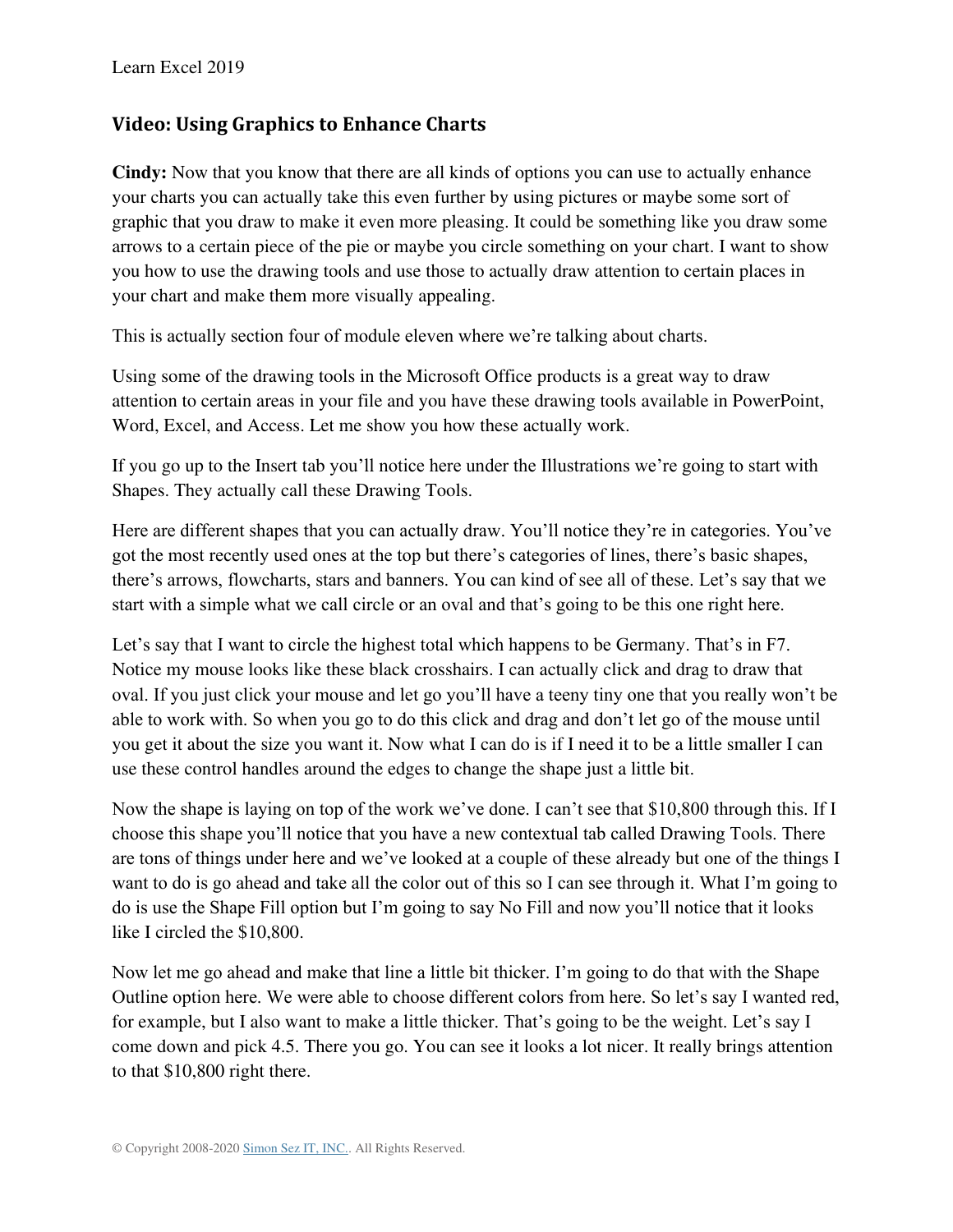Now let's say that I want to draw an arrow from this \$10,800 down to the German piece of the pie which happens to be this blue piece down here. What I'm going to do is go back to the Insert tab, back to my Shapes and I'm going to find an arrow. Now those are under the Lines option usually. I'll just choose this one right here. And I'm going to just move the mouse over this circle and you see these glue points as they're called? You can actually glue where your starting point is and draw your arrow way down here to the German piece of the pie just like that. And if you need to move it around feel free to click on one of the circles on the edges and just move it up, down, left, right. And I want to make that a little bit thicker as well just so that it will stand out. I'll choose that same red and I'll go back to Shape Outline and change the weight. And now you can see that this really enhances what I'm talking about in my chart.

Let me go back to Insert and just mention a few other things that you might be able to do. Like I said, you can put in pictures. These would be pictures already in your computer. You would have to go find that file. You could also put in an online picture. This will actually search the web for you and then find some pictures that have the creative commons license and actually return those so that you could actually use those. You would just type in what you're searching for here and then it would find it for you.

And that's just a quick way that you can use what we call some of the different graphics options in Excel to enhance your charts. I would even be able to do that over on the Chart All Quarters the same exact way. It doesn't have to be the ones that are set up like the chart data like this.

We've got one more thing in this particular module I want to talk to you about real quick and that's how to link your chart titles back to the data. I will see you over in section five.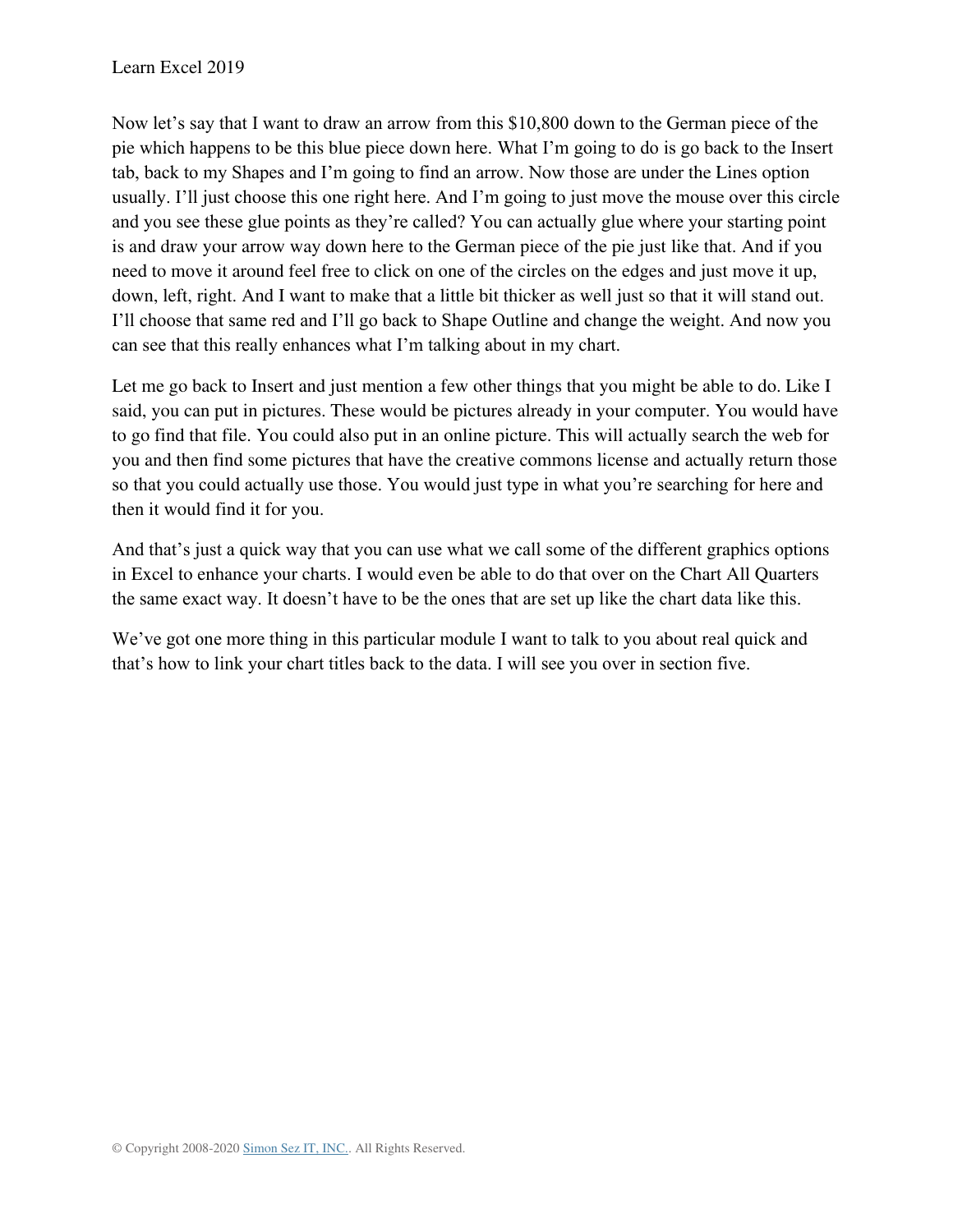### **Video: Linking Chart Titles**

**Cindy:** We're working in module eleven and we're all the way down now to the last section in here, section five. I want to briefly talk to you about linking your chart titles.

You have the ability to link your chart titles back to the titles or any data back over in the data itself. You can actually write a little formula so that when you update the data over in the Excel spreadsheet it updates the chart title as well for you. Let me go ahead and flip over to Excel and show you how to link these chart titles back to your data.

In this exercise the actual title for all of this information is Quarterly Sales Report. And what I'd like to do is if I flip over to any of my charts, we'll just use the chart Quarters 1 & 4 as an example, I'd like you to say the same thing right here where it says Chart Title. Now I can certainly type it in there but I want to link these so that if I change it over on the chart data sheet it changes here automatically. We're going to write a little formula in order to do that.

You want to start by having your title selected. Make sure you don't click in here and do this. We're not trying to do that. We're just trying to click around the edges so that we see our placeholder or our box show up around it.

All you have to do now is hit the equal sign on your keyboard, click on the chart data sheet and then click in the cell that you want it to link to. And you can see right there it says Chart Data, the name of my sheet, it's got the exclamation point, and then it's got cell B3. And that's all we're going to do. We're going to hit the Enter key and now you can see it has the exact same title, Quarterly Sales Report.

Let me do that one more time just to make sure you've got it. I'm going to hit the Undo up here. You want to start by having your title selected, type in the equal sign, go to the Chart Data sheet and click in the cell that you're trying to link it to. Then you hit the Enter key and they are linked. You can see it says Quarterly Sales Report.

Now let me show you if I go to the chart data sheet and I change this how it will change over on the chart as well.

What if I want to say Quarterly Sales Report for Books and Beyond? Now if I hit the Enter key you see it changes it right here but let's go see what it looks like over here. And there it is. And that's how you link your titles back to your data when you're working with charts.

Well that's pretty much all we have as far as charts are concerned right now. Let's go ahead and move over into module twelve. We're going to totally change focus and talk about the Names feature that Excel has.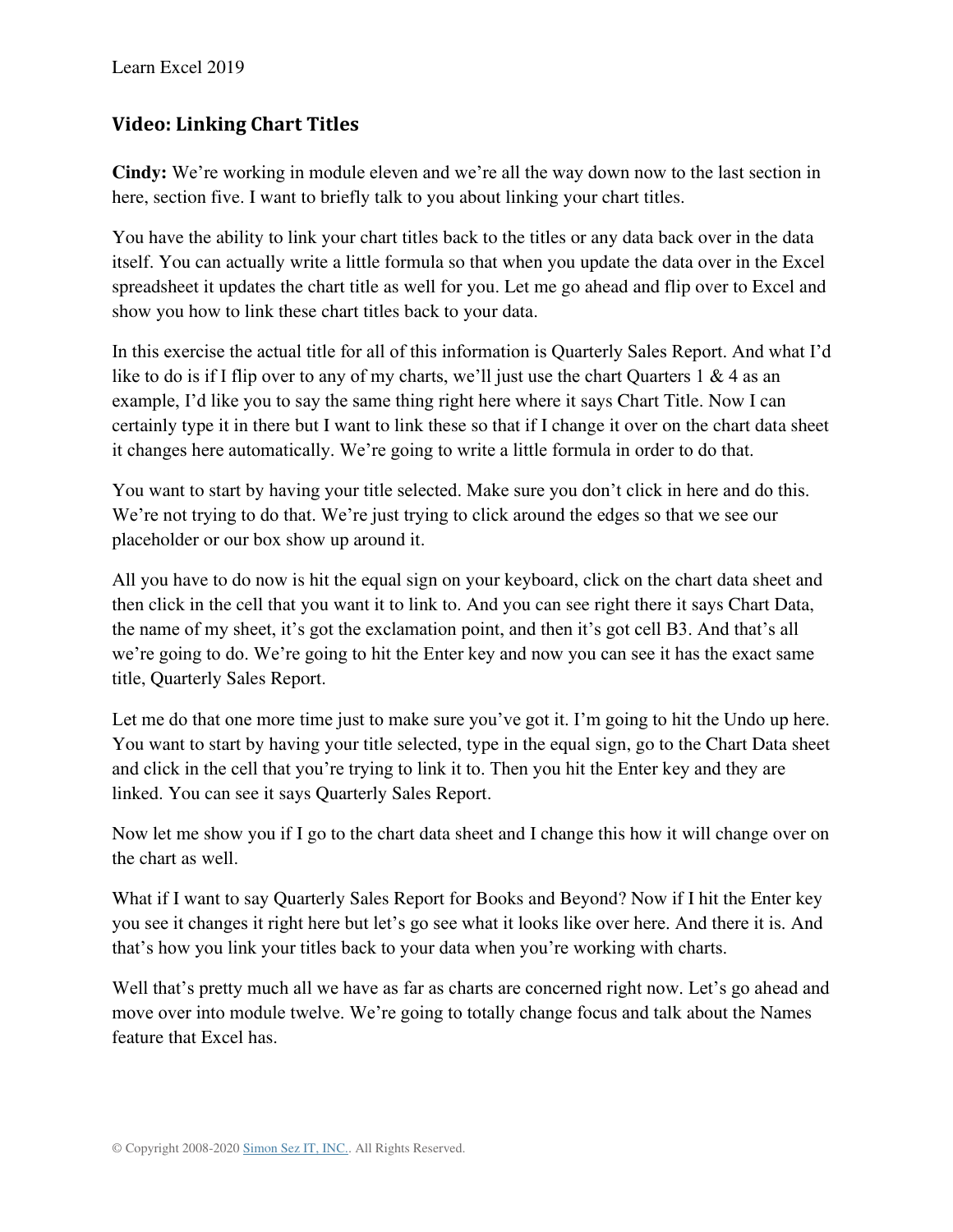### **Video: Module 11 – Practice Exercise**

**Cindy:** We have finished working with charts now in module eleven and we went through quite a few things with charts. I wanted to make sure that you can make some charts on your own so I've got this little exercise set up for you.

I want you to go ahead and make some embedded charts. Remember embedded charts appear on the same sheet as the data. Also I'm going to have you create a chart on a separate sheet. And remember there was a quick way to do that.

Once you go ahead and do that I'm going to let you edit these charts a little bit and then we're going to use some of the drawing tools we talked about to enhance some of these charts.

Go ahead and look at the Word doc that's attached so you have all the instructions and remember charts are super easy. Little hint, to put in your chart sheet hit F11 on your keyboard. I'll see you over in module 12 once you're done.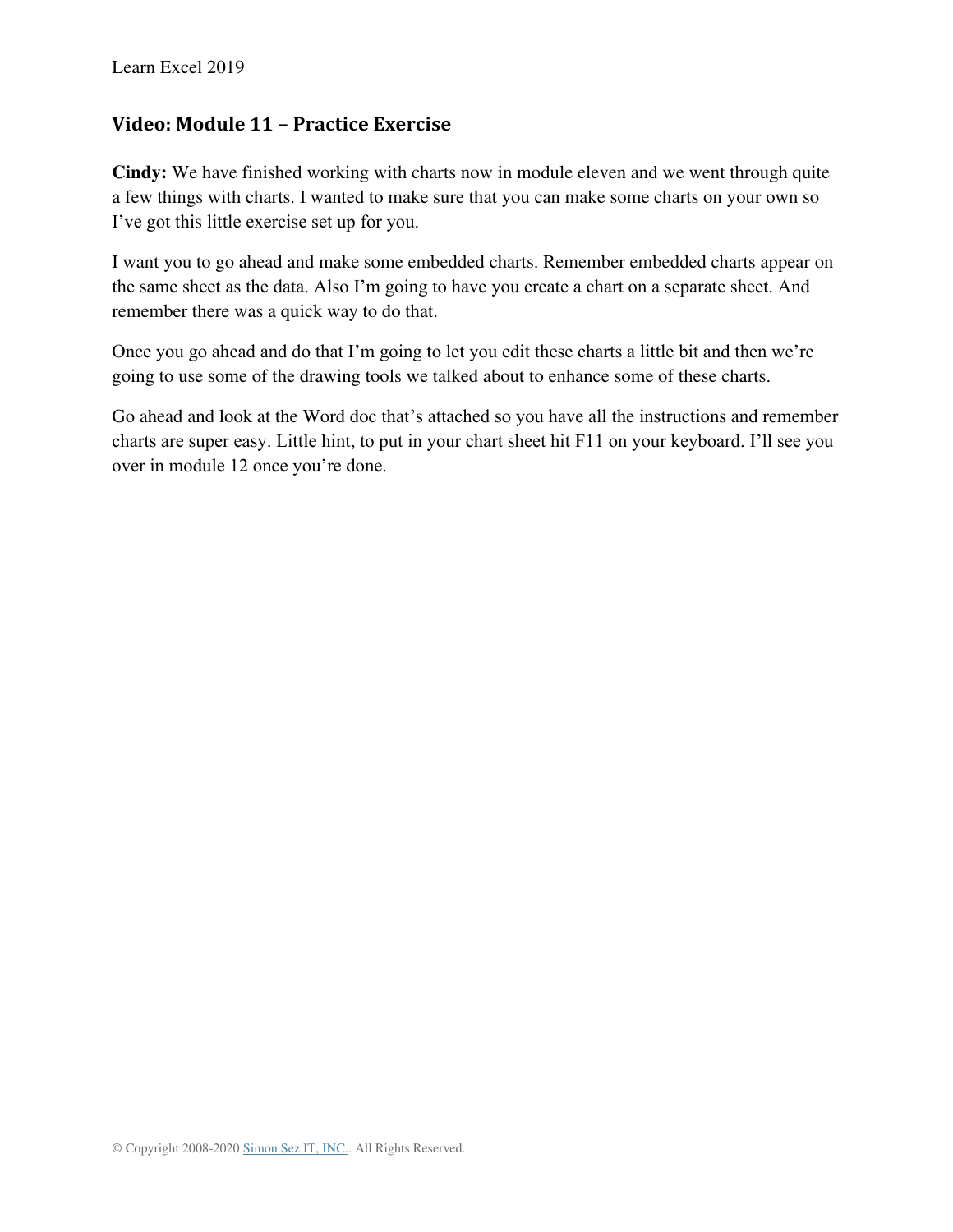## **Module 12 – Working with Names**

## **Video: Creating Range Names**

**Cindy:** We are now working in module twelve and in this module we're going to talk about working with the Names feature that Excel has.

You have the ability to take a cell or a group of cells and give them a name. And that way if you needed to use them in a formula you could, maybe you need a quick access to those particular sections in your workbook. You could actually just jump to those names very quickly. Let me go ahead in this first section and talk to you about how to create range names.

There's a couple reasons you would want to use the Names feature. One reason is if you have a larger file then you might have certain tables or certain sections in the file that you want to jump to quickly and having names set up would allow you to do that.

The other thing is when you start writing formulas you'll actually be able to use names in place of ranges and then that way you'll know what you're looking for, what you're looking at when you're looking at when you're looking at a particular formula.

Let's go ahead and take a peek at how the exercise is set up and then we'll dive right into this.

This is our company Books and Beyond. This is the international sales meeting and it looks like they're tracking all four divisions of the company. You can see there's Australia, they've got Europe, South America and Canada down on A51.

Now it looks like for each of these they're also tracking the sales people for that particular division, their figures for January through August here and they've got totals over in column J. It looks like row 13 they've actually decided to total each month, then they're averaging each month in row 15 and 17 they're figuring out the highest number for each month. And they've done the same thing all the way down.

And real quick while we're here, if you notice these green indicators in the top left corner of these cells, that indicates that Excel thinks there might be a problem with the formula. You always want to check those out if you see those. Let's go look at this.

It looks like it says the formula omits adjacent cells. This particular formula is missing row 27. Let's just fix that real quick and then we'll hit the Enter key and then we can copy that across. That's pretty easy to fix. This is probably the same thing. Let's go look at it. It looks like it's missing row 27. We'll fix that, we'll hit the Enter key, and then copy that across and then we'll do the same thing down here. We'll hit the Enter key and copy that across. And that way we won't have any problems when we start working with our different divisions of the company here.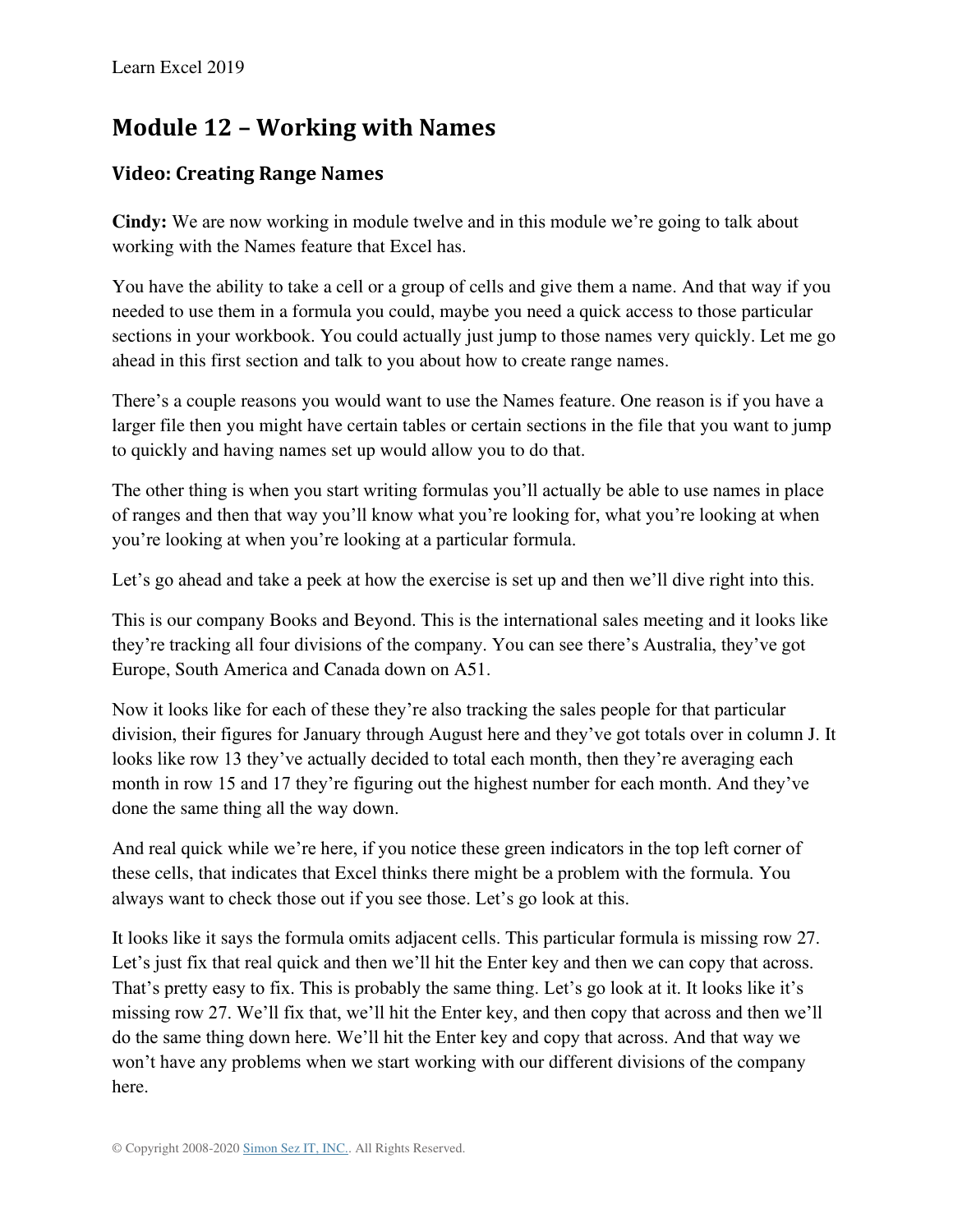Let's see if there's any names already set up. Remember this is the Name box right here. Right now all you know it does is takes you to a particular cell. But notice that there is a dropdown right here on the Name box and here's the word European. These are where the ones that are already set up basically live. If I click on European notice it takes me to the European division of this company.

Now Excel didn't know that. Someone actually had to select that range and then give that range a name. I'm going to show you how to do that. We're going to use Canada in our example here so we'll scroll down. I'm going to select the entire division. In this case it's A51. I'm going to hold the Shift key and click on J63. Now all you have to do to name a range is click in the Name box and type whatever you want to name that range. I'm going to call it Canada and make sure you hit the Enter key. If you do not hit the Enter key it won't be on the list.

Now when I create these I don't just see that they're on the list. I actually click to make sure they work because it's very easy to be clicked somewhere else when you name your range. Let's see if I can go to Europe and then flip back to Canada and it works perfectly. All right let's scroll back up to the top.

Let's say I'd like to name this one Jan. all I'm going to do is select the range, put in the word Jan, hit the Enter key and now that one's on the list as well. You can name as many ranges as you'd like.

A couple things to know about naming your ranges. First of all you're names cannot have spaces. If you wanted to say South America you could but you couldn't have a space in there. If you wanted that little separation you could use a dot, you could use an underscore. It does not work with a hyphen. If you happen to type a hyphen there you'll notice that name just won't even be on the list.

Now let's say that I'd like to name this one February, this one March, this one April, all the way across. We could name them individually but Excel will actually do this for you. Let me show you how this works.

I'm going to start by selecting the word February and I'm going to go all the way down to I11. Now when we create these names it's not going to include row 7 but I selected it so that it knows that is the name that I want to name the range below.

All you have to do is when you have these selected go to the Formulas tab, you have a whole grouping here for names. What we want to do is Create from Selection. Notice that top row is checked in this window and that's because it recognizes there's text in the top row and that's what it's going to name each one of these. All you have to do is click OK and now they're done. If I go back to my names list you can see they're all on the list here.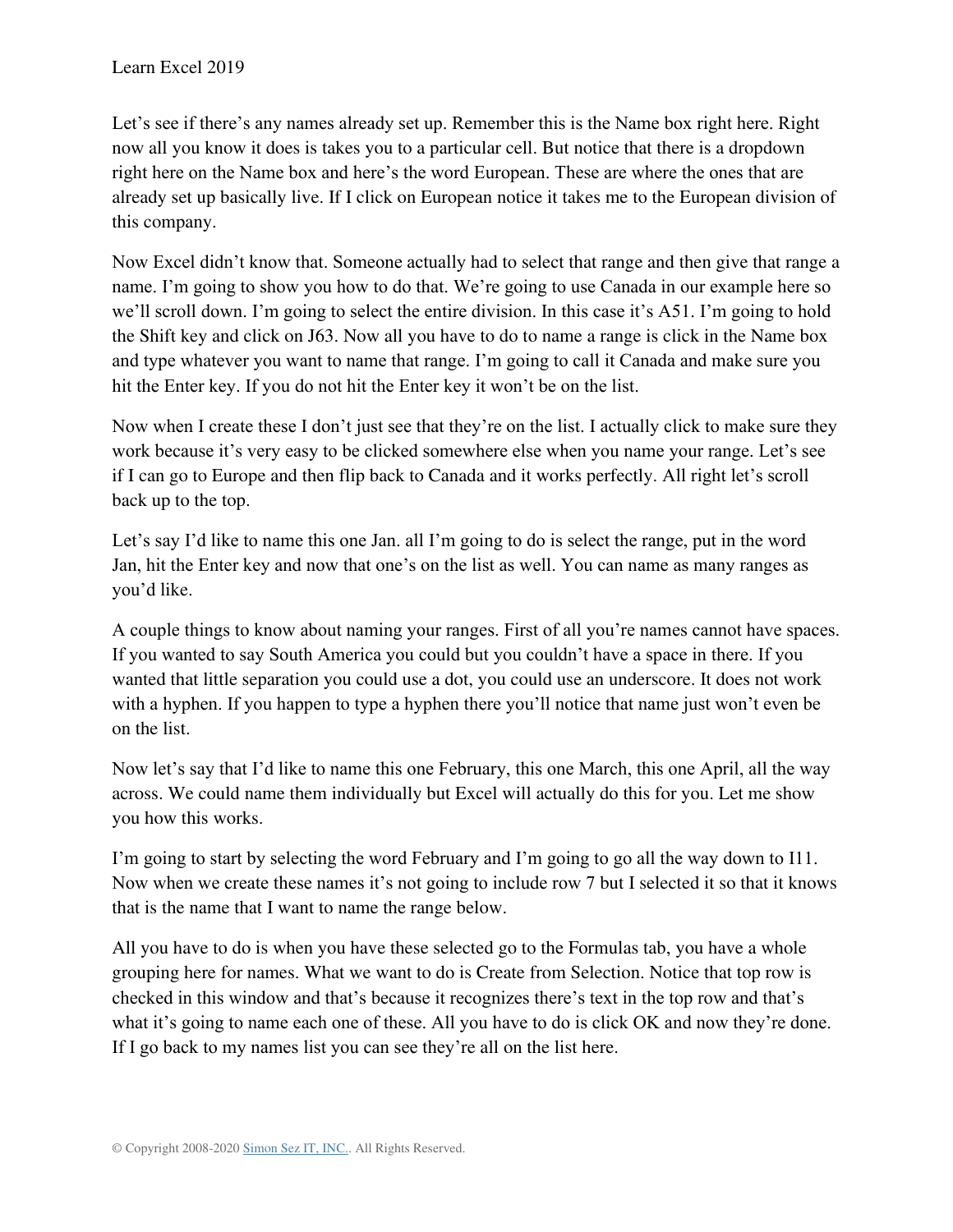Now this list is alphabetical. It's not going to be set up by the way the months happen, just know that. You cannot change how that list is setup. But it works great. If I click July you'll see I go to July and it doesn't include the word July there.

Now I can also do this left to right. If you think about it this is Alice Long and this one here is Lawrence Olsen, all the way down. I'm going to select from the word Alice Long, which is A8 all the way over to I11. I'm not including the totals because that would actually double my figures. But all I'm going to do now is come up to where it says Use in Formula, Create from Selection, notice this time it says Left Column and that's checked. I'm going to click OK and now those should be on the list. And you can see that these actually have two underscores. The reason there's two is one is for the space and then one if you look at this, they had a comma and range names can't include commas either. Again I'll be able to use these and go to any range that I would like.

Now let me show you something else. Range names are always absolute values. If I went to Sheet3 and then I come to my Names list and I choose Jan for example Jan will always mean Sheet1, the absolute value of the range B8 through B11. Always. It's not going to take me to Sheet3 B8 through B11. It's always, always, always an absolute value. Keep that in mind when you start writing your formulas.

What I want to do now is talk to you a little bit about how to manage these names because you may want to do delete some of these names, it could be that you want to change what a range name refers to. There's a lot of different reasons for managing the list of names. Let's go over to section two which is the Managing Names section.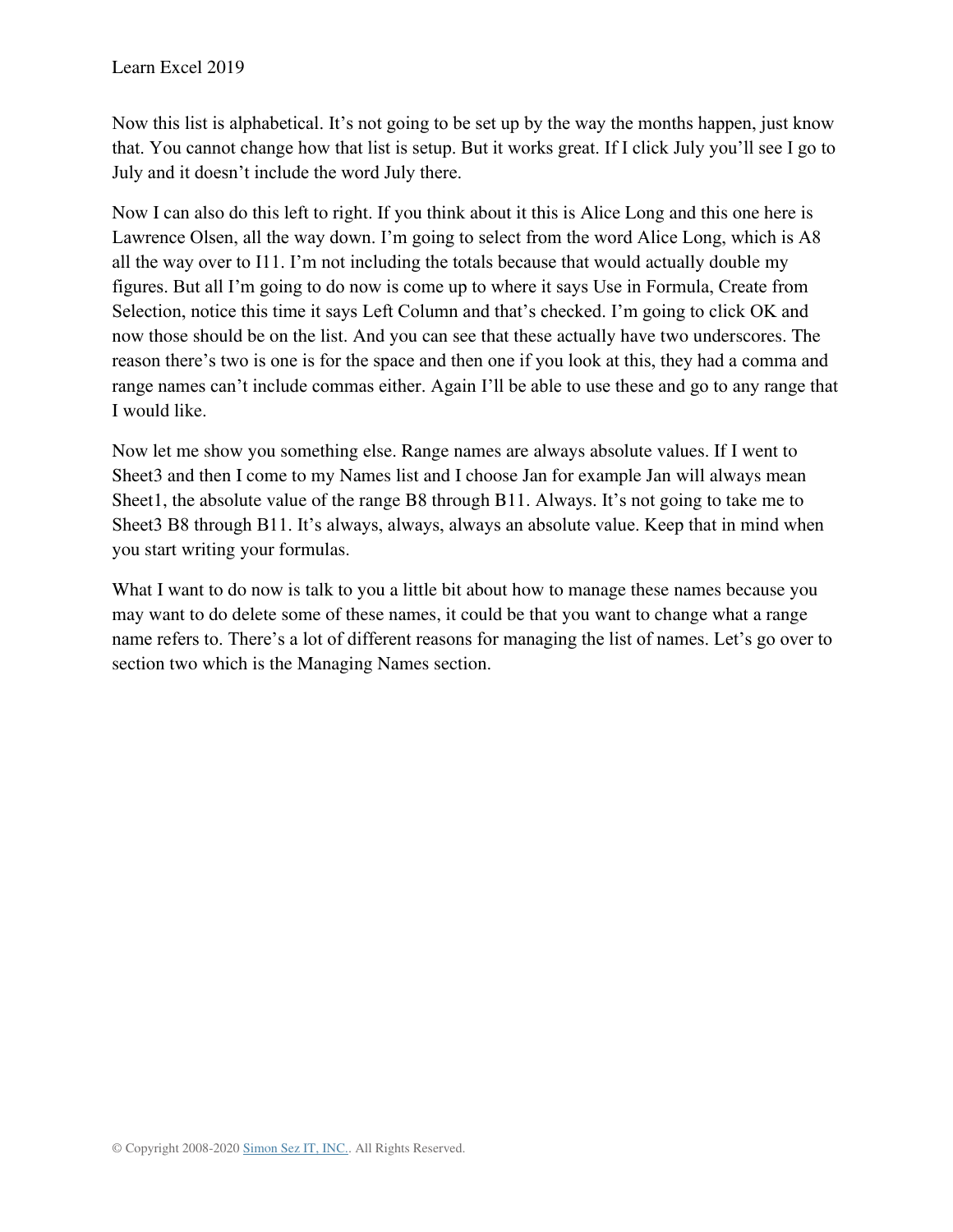### **Video: Managing Names**

**Cindy:** We're working in module twelve and we're talking in this module about working with the Names feature. We've already gone through section one and talked a little bit about how to create range names and I mentioned to you that there will be times when you need to delete one, maybe you want to change what it refers to. Those are things you might want to do in the Manage Names feature. We're going to go ahead and flip over to Excel. This is section two of module twelve, Managing Names.

Once you start creating range names you're going to find that you'll need to edit these names. Maybe you misspelled one. Maybe you've moved the range that a name actually refers to. Maybe there's one you just want to delete entirely. You're going to be able to do all of that in the Name Manager.

One thing to keep in mind is when you create a range name it's in this file only. It's not in another file. You'll have to be in this file to actually make those changes.

Make sure you're on the Formulas tab and then you're going to see the Name Manager right here.

This is a listing of all the names that you have set up in this file. You can see the values in the cells that it refers to and you can also see exactly which sheet and which cell or cells that the range name refers to over here. If you needed to delete one totally all you'd have to do is select it and click Delete right up here and it would be gone and you wouldn't be able to get it back unless you did Undo.

You can also edit. Let's say that you wanted to edit the range that Jan refers to. Maybe you've moved those cells. If I click Edit here I can actually come down and select everything right here where it says Refers To, I can hit the equal sign and then let's say you've moved it over here somewhere. You would just click and drag through that new range and you can see it's reflected right there. And then you'd just click OK.

Now let's say that I name a single cell and I name it South America. I'll come down to A36. I'll go up to my Name box, I'll type S, underscore, America (S\_America), and I'll hit the Enter key. And now you'll see that one is on the list.

Now if you notice I totally misspelled that and I'd like to go change that. All I have to do is go to the Name Manager, find that South America name and Edit, and I can change that right here. All I have to do is spell it correctly now and go ahead and hit OK and now that one's in the list spelled correctly and it should go to A36 and it does when you click on it.

Well that's a quick way to work with managing the names that you have in this particular file. We need to do one more thing in this particular module. We need to talk a little bit about how to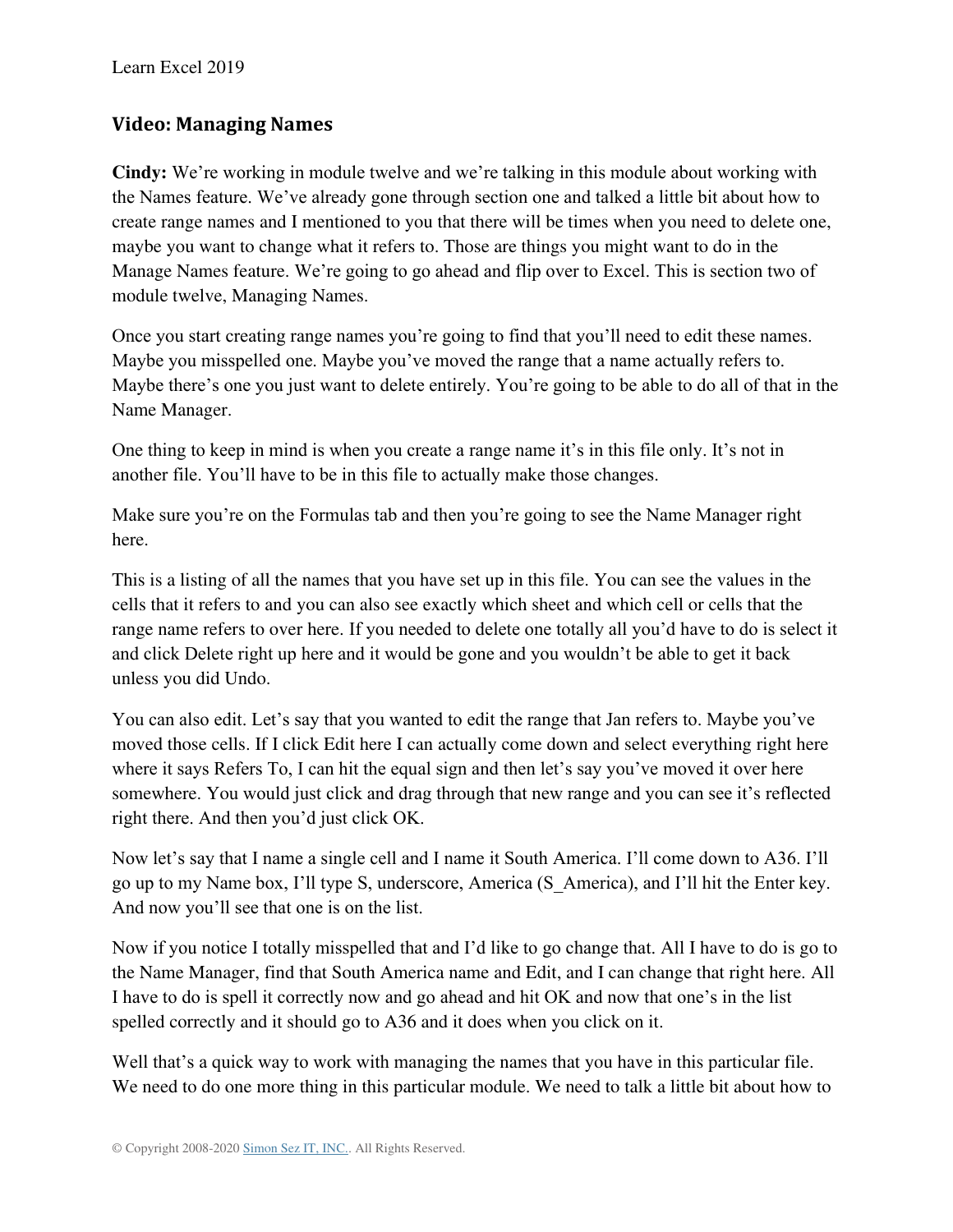use range names in formulas. That's going to be very beneficial when you can look at a formula and see exactly what it is that you happen to be adding, for example, instead of just seeing a range of cells. Let's go over to section three and I'll show you how to use range names in formulas.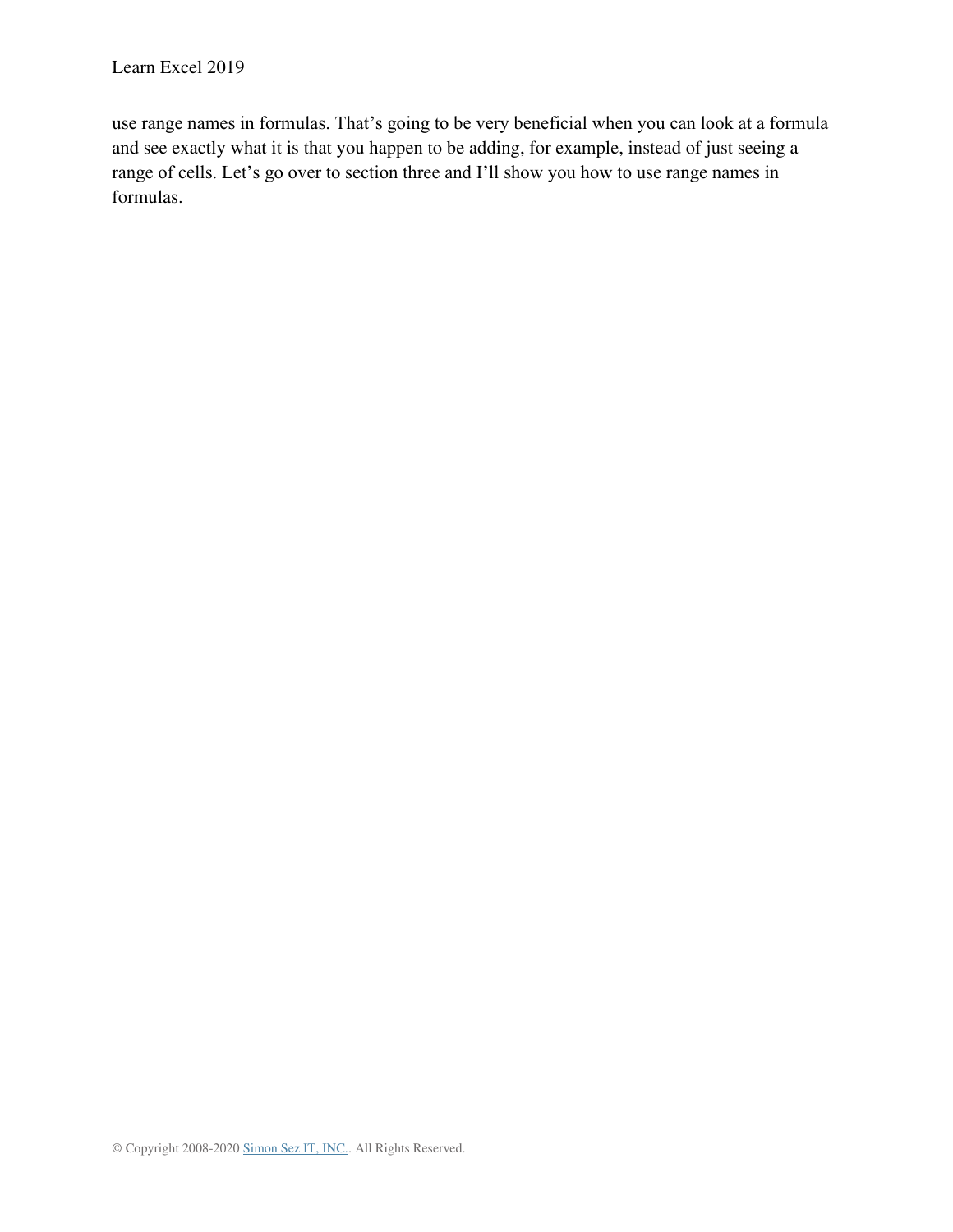### **Video: Using Names in Formulas**

**Cindy:** Okay we're in the last section of module twelve. We've been talking in this particular module about the names feature that is built into Excel.

One of the things you have the ability to do is when you're writing a formula in place of using actual ranges you'll be able to use a range that you've already named. You'll be able to see that name in your formula and that way it's much easier to actually see exactly what it is that you're working with. I want to go ahead and show you how to use these range names and then we'll actually set some up and use them in our formulas.

One of the things that we did was we named B8 through B11 Jan and I want to show you how to use it in a formula. When I look down at B13 and I double click you'll see that this particular formula says add B8 through B11. What if I took B8 through B11 like this and replaced it with the word Jan? Let's see if we get the same exact answer. And we do because Jan always means Sheet1, the absolute value of the range B8 through B11. Now keep in mind that when you do this you have to keep Jan in the parenthesis still. All ranges have to be in parenthesis.

The only disadvantage to doing something like this is let's say you didn't have any of these and you wanted to actually use your fill handle and copy this across. If you did this you'll notice that it just puts 830 in all of these cells and that's because it's always the absolute value of the range B8 through B11. So you will not be able to use your fill handle to copy your answers across like that.

Now let's say we're on another sheet. We'll go to Sheet3. And I'm over here writing some formula and this time let's say I'll do max. I'm trying to reference that same range. Now I forgot that I named it Jan I could always look up here under my Formulas tab and you'll see that right here where it says Define Names there's this Use in Formula option. Notice it's the only one available. What most people tend to do is they want to come over here to where they think the name list is and notice that's not the names anymore because we're actually in the middle of writing a formula. So now we'll have to go to it this way. I can pick Jan from the list, hit the Enter key, and I get 300. If I flip back to Sheet1 let's see if that's the correct answer and it is. It's 300. That's a good example of actually using a name in a formula.

I've got another really good example. Let me go ahead and open another file we've already worked in and show you how this works.

We worked in this file a little bit earlier when we were talking about absolute values. Just to refresh your memory, this is the name of each sales person and what we want to do is pay them a commission rate of 15% up here. And we'll base that 15% on their total. All we're going to do is come over here to H8 and I'm going to put in the equal sign and I'm going to say take this, which is their total, and multiply it times the 15%, which is in G3. And then we talked about the fact that we could copy this down and we would get zeroes because this is that relative reference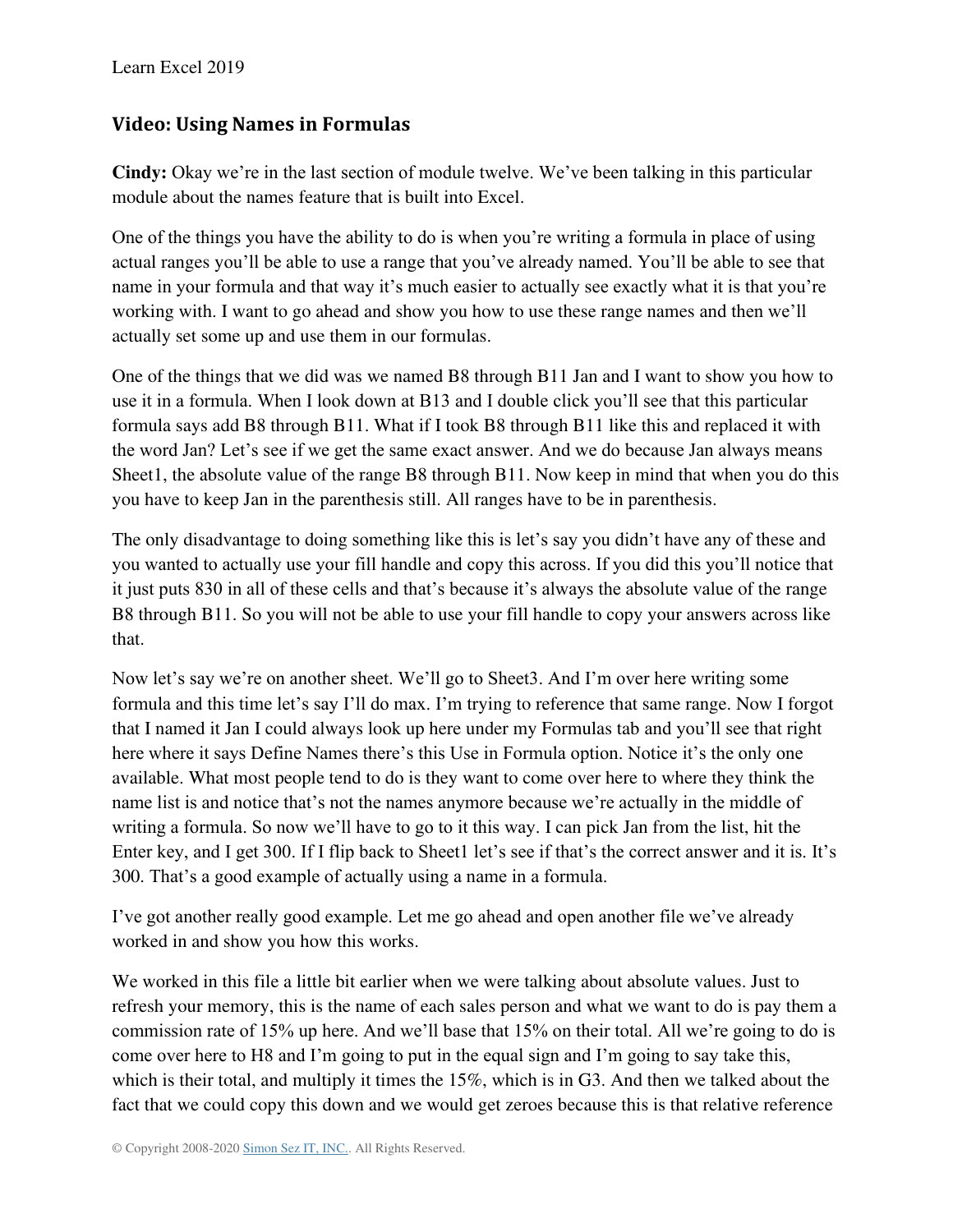we talked about. So remember I told you that you'll need to insert dollar signs in front of the G and in front of the 3. And as long as you're clicked there you can also hit F4 on your keyboard to insert those for you. But now that I have that in here I'll copy that down and we have all of our commissions.

I did mention to you that there were three things you could name and we've talked about naming a range, we've talked about naming an individual cell, now let's talk about this way to use names. I would like to still pay each person a 15% commission but I don't want to show this anywhere on the screen. A lot of people would actually put this on another sheet and you could certainly do that but let me show you how you can use a name to accomplish the same thing. I'm going to hit Delete here and you can see now that everything is zero because I deleted my number that I was multiplying by.

What I'm going to do is I'm going back to formulas and I'm going back to the Name Manager because I'd like to actually create a new name. Now I'm going to actually abbreviate this. I could leave it Commission but that's a lot to type in. I'll just call it COM. And down here COM is going to refer to, and you have to put in your equal sign, 15%. So this time instead of it referring to a cell it's going to actually refer to in this case 15% and then I'll click OK. And now you'll see that one is setup.

I'm going to close this and here's how it's going to work in our formula. Instead of saying dollars, G, dollars, 3 (\$G\$3) here I'm going to say COM. 1175 times 15% is what this formula now says. I'm going to hit the Enter key and you can see I have my 176.25.

And I'll be able to do that with any of these. I'll go ahead and use the fill handle and copy this down and you can see I have all of my answers.

So all I did was I went back up to the Name Manager, I chose the New option, I'll just Edit in this case, I named it COM and it refers to 15%. Don't forget the equals sign there. And I just clicked OK. And now you'll see those are three ways to use names in your formulas.

Well that's going to wrap up module twelve. We've talked a lot about working with names. What I want to do now is totally change focus and move you over into module thirteen where we'll talk a lot about sorting and filtering when you have longer lists of information.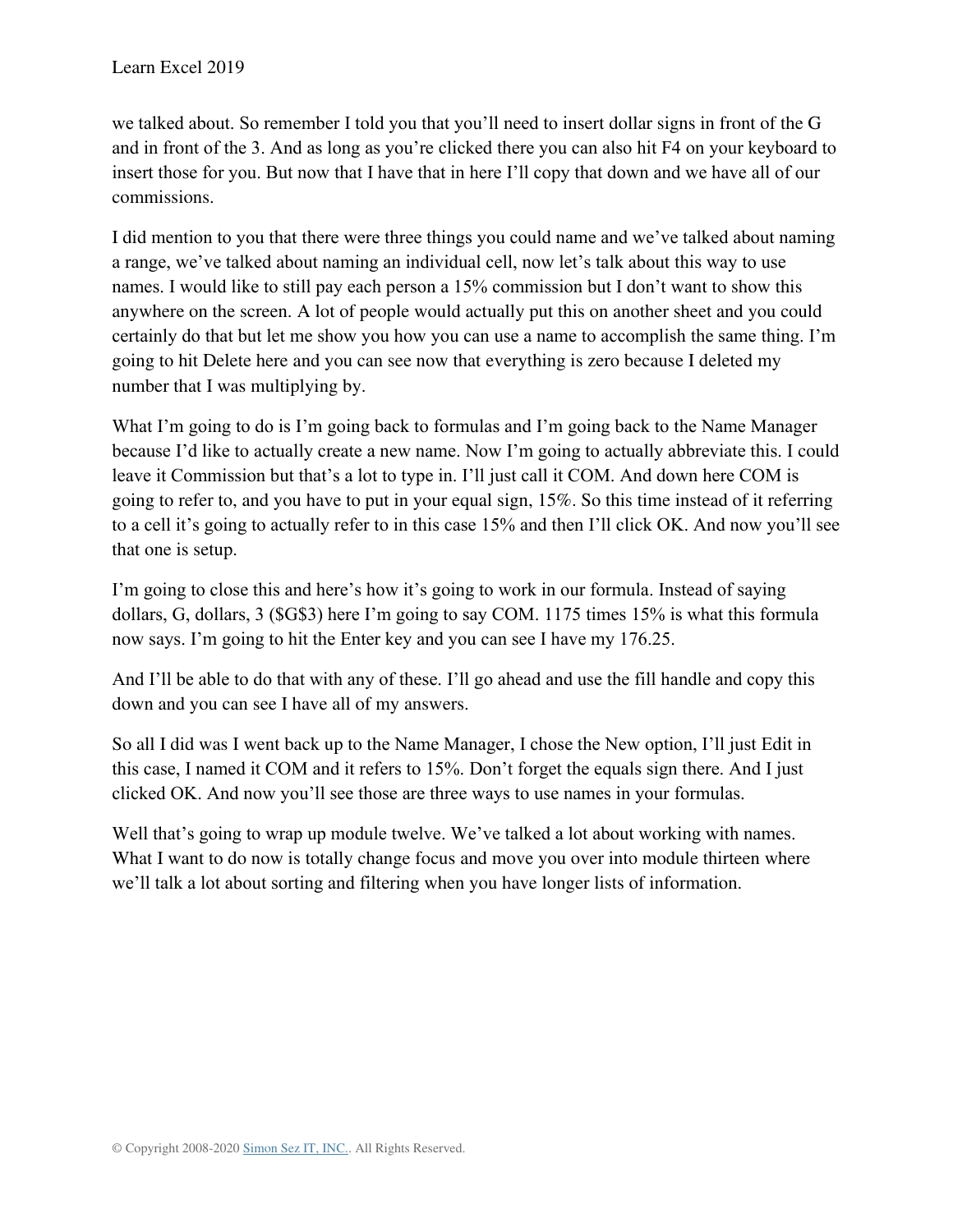### **Video: Module 12 – Practice Exercise**

**Cindy:** In module twelve we talked a lot about the names feature that Excel has. We talked about how to create range names, we talked about how to go in and delete them or edit them if you need to, and also how to use them in formulas.

What I'm going to have you do in this exercise is go ahead and open this file called Names and the first thing I'm going to have you do is name each of the divisions. You're going to go ahead and select like this and give that division a name. And I've put the ranges over in the Word doc for you so you won't have to guess at those.

Once you have all the names selected and named then I want you to go ahead and name each month up in the Australian division. That way you can come down to cell B13 and write a formula using the name that you created to add all of January all the way across.

Once you get that done I'm going to have you go down here where you see these green symbols in the corner and I'm going to have you edit each of these formulas so that they are correct, and then make sure you copy that across all the way through August.

It doesn't seem like a lot but there is quite a few things on this little exercise I want to have you do just to make sure you're okay with working with names.

Once you're done with that let's move over to module thirteen where we're going to talk about the sorting and filtering options in Excel.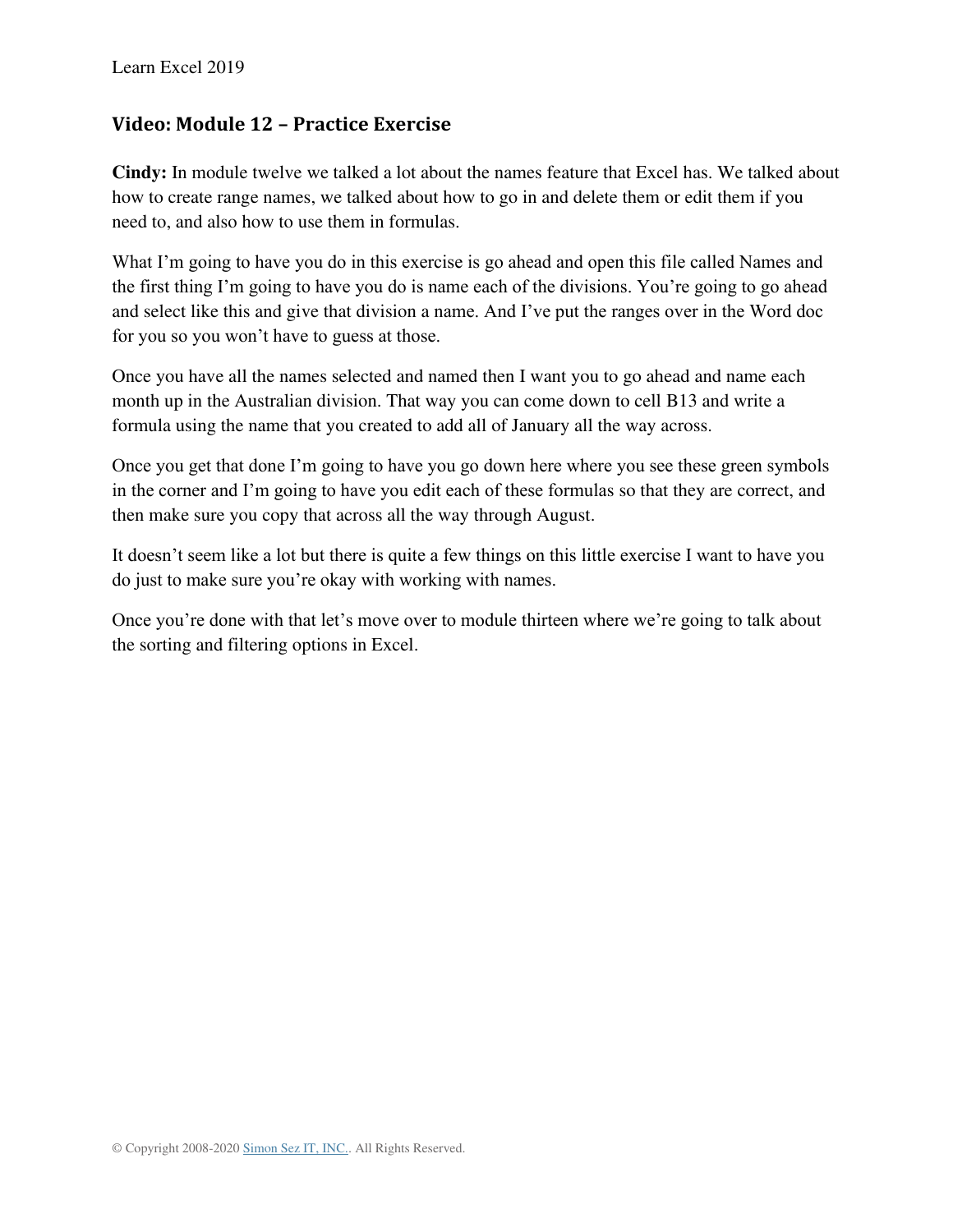# **Module 13 – Sorting and Filtering**

## **Video: Remove Duplicates**

**Cindy:** We've now made it all the way down to module thirteen and in this particular module we're going to talk about sorting and filtering. This is great when you have longer lists that you're working with because you're going to be able to go through the list, you're going to be able to go through and remove any duplicates you might have, you're going to be able to sort the data, you might want to sort it alphabetically, numerically, by date, and then there might be certain data that you want to see and other data that you don't. So you can go through and filter out that data.

I want to show you in this module how all of this stuff works. We're going to start right now with section one and I'm going to show you how to remove the duplicates when you have longer lists of data that you're working with.

One of the things that will happen when you're working with a longer list like this is you might end up with duplicates for various reasons. It could be that you typed someone in twice accidentally, it could be that you maybe exported some data from another software program and when you brought it over it duplicated it. There's a lot of different reasons why you might end up with duplicates. One of the things you can do is have Excel find those duplicates for you and that way you can get those out of here, you can actually delete them.

Now before we actually start working with this let's talk for a little bit about how files like this should be set up properly in order to remove duplicate, sort, and filter.

The first thing you'll notice is that on row 4 here these are the headers for each of your columns. We call this your Header Row. One of the things that has to happen with your header row is that it has to have one format that's different from the data below. If it doesn't what will happen is when you go to sort it will sort the headers in with the list and you don't want it to do that. Capital letters don't count. Okay? It has to be something like a different font size, a different font, different color, things like that. So that's the first thing is you've got to have a header row.

The second thing is no blank rows in your table. If you have a blank row it will stop. It won't know that there's anything below it. You can have blank cells, like you'll see a few of those here. But no entirely blank rows.

The other thing is when you start typing your data in you want your data to be consistent. And what I mean by that is if you're typing 40 here and then you type in another cell F-O-R-T-Y those two are not the same. You need to actually be consistent. Do you want the numbers or do you want the actual text? So just keep those things in mind when you're working in these different lists like this. Let's get on to talking about removing your duplicates.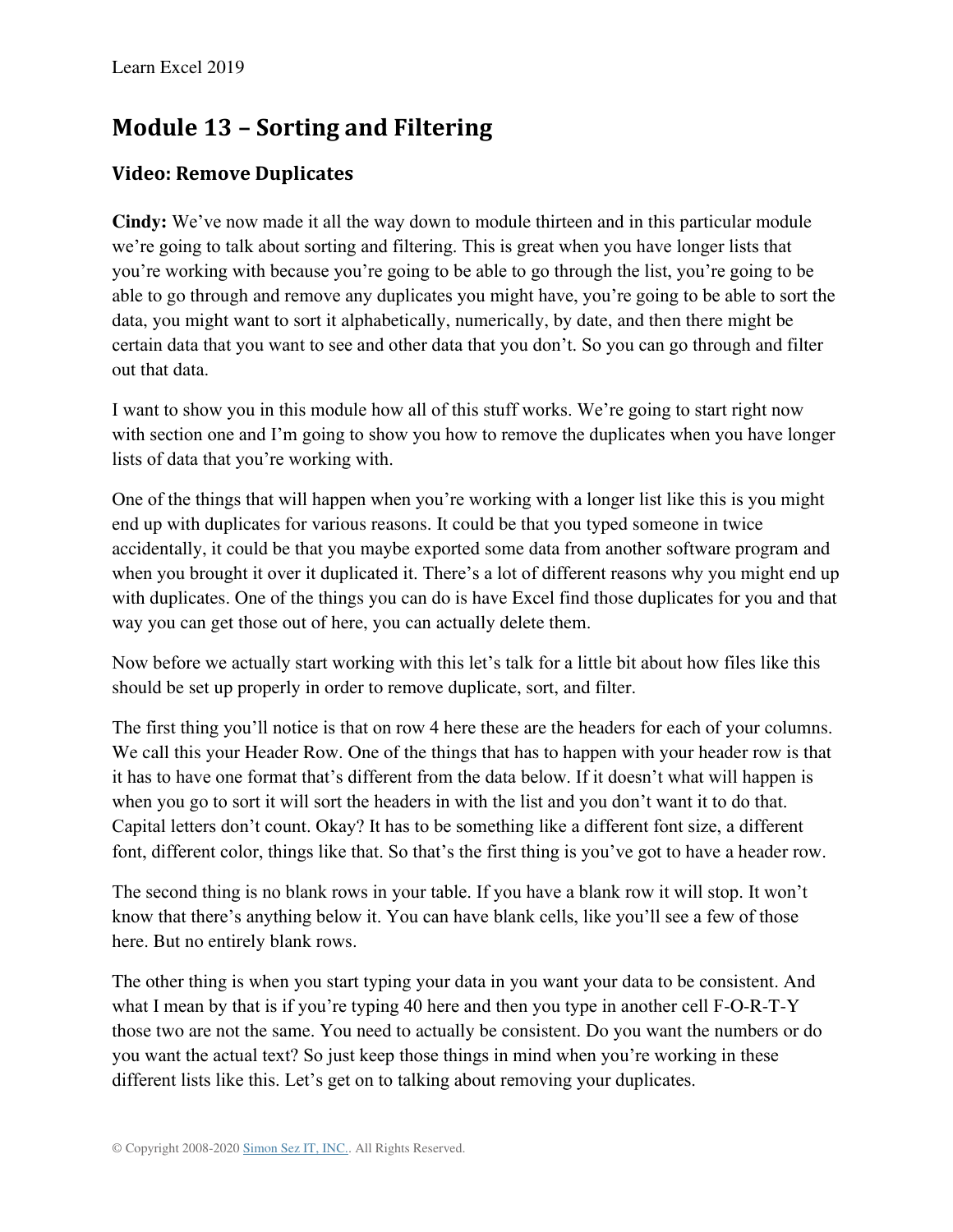What I want to do first is let's go ahead and sort column A and that's going to be a quick way that we can bring our eye to the duplicates. A quick way to do this is click anywhere inside the table, as long as you're under row 4 then it'll be fine. All you have to do is to go your Data tab and you'll see this button here is your Sort Smallest to Largest. We'll go ahead and click on that and now you'll see it's sorted by this number over here. Now that it's sorted I can see I've got a couple of duplicates. There's Sara. Let's see if we've got anyone else down here. It looks like we're going to have a couple of them, I think. Here's Christina. She's at row 68 and 69 there. And there's going to be several more in here as well. It's kind of hard to go down the list and eyeball this because we've got a lot of these and it's very time consuming. Let's have Excel do this for us.

Now before we do this let's see how many rows of information we have. We have 104. All right. Let's go back up to the top. What I'm going to do is I'm going to actually be clicked in the particular column that I want Excel to look for the duplicates in. And what I'm going to do is go ahead and go to the Data tab and you're going to see right over here where the Data Tools grouping is there's a button that says Remove Duplicates. I'm just going to click on that and you'll notice it selected the table for me and also notice that these are all of my column headings. If you ever come in here and it says Column A, Column B, Column C then you'll know it didn't recognize your headers, but ours did in this case. And notice that it looks like it's going to look through all of the columns of information.

What I'm going to do is Unselect All and I'm going to have it look in the number column and I'm going to click OK. And you'll see it says there were 11 duplicates and it went ahead and removed them. That leaves 91 that are unique values. Let's go ahead and look down this list and see how many rows of information we have now. And it looks like we have 94. So 11 of these are actually gone. It went ahead and deleted them. That's a great way to go ahead and have Excel remove those duplicates.

Now here's the thing. Excel did a great job but I didn't get to see which ones were actually duplicated because maybe they really weren't. Maybe they had the wrong number over there. I want Excel to actually show me which ones are duplicates and then I can choose to delete them or not. Let me go ahead and Undo and that should bring back all 104 rows and it did.

Here's what we're going to do. I'm going to go ahead and put a blank column in here to the right of column A. So I'll just right click on B and say Insert. And I'll make this a little wider so we can see it here. What I'm going to do is write a little formula that will tell Excel to put the word Duplicate anywhere that it sees that column A has a match. Now I'm going to write a formula that's a little more advanced than we are right now but that's okay. Later on we'll kind of go through this. But this is what's called an If Statement.

We're going to tell Excel that If these two are duplicates go ahead and write the word Duplicate. All I'm going to do is go to the Home tab, I'm going to use my Insert Function and remember I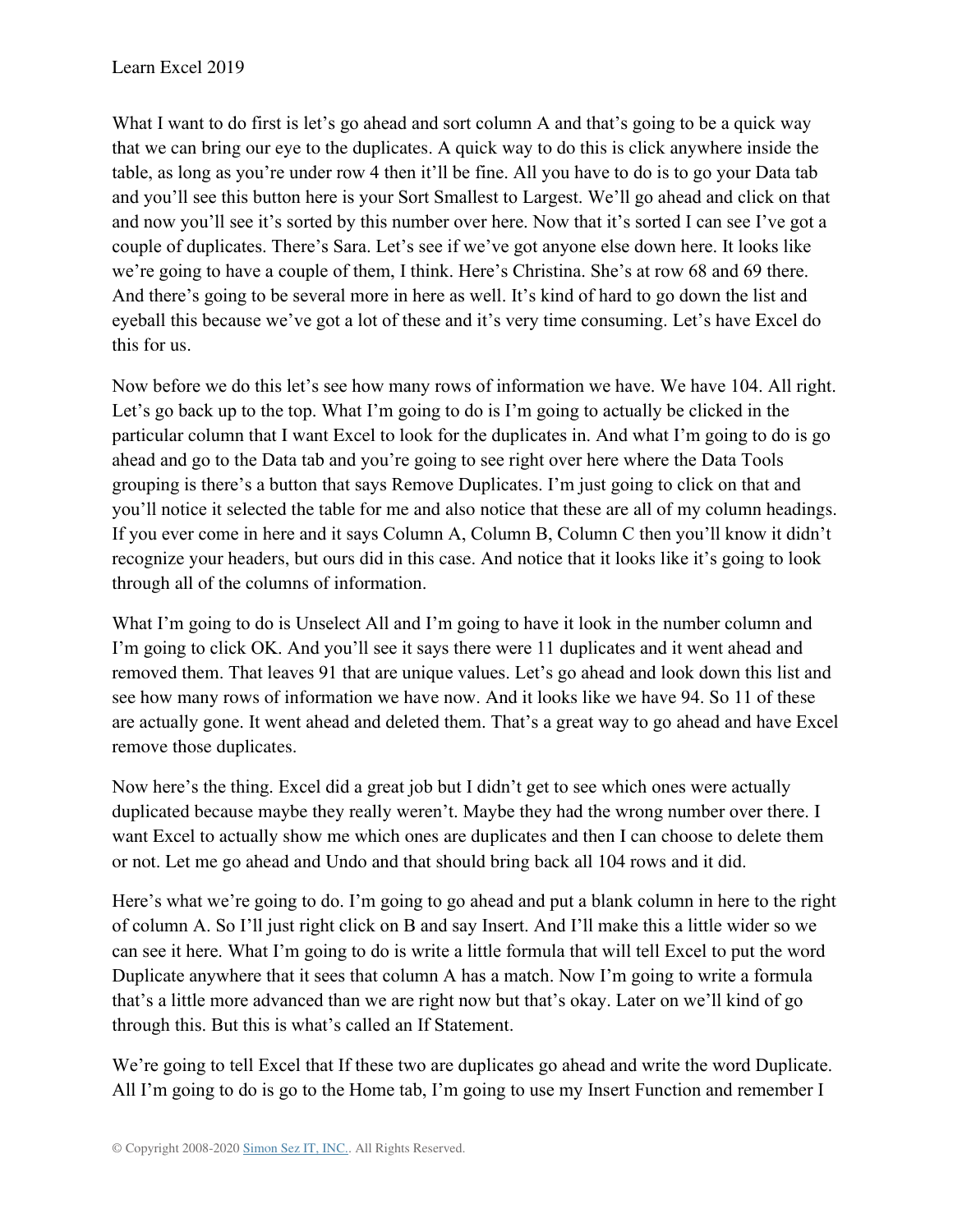could also get to this from the Formulas tab if I wanted. I could use Insert Function here. I'm going to look for If in this list. I'll just click here and type I to get down there. I'll click OK. And here's what I'm going to do. An If statement basically has three parts to it. It has a test, what to do if the test is true, and what to do if the test is false. Now what I'm going to have it do here is I'm going to say if this equals this, so that's going to be my test. Tell me if that's true. If it is I'm going to have it put the word Duplicate here. If it's not I'll just have it return a zero. Now let's click OK and we'll see how many duplicates we actually have. I'm going to actually copy this all the way down and let's see how many it came up with. There you go. There's several of them. This one's a duplicate, that one's a duplicate, there's another duplicate right there. Perfect.

Now I can look through these if I need to because it could be that the number is wrong but the date is right in the rest of the columns. You would have to look through each one of these to make sure.

That's a great way to have Excel find your duplicates for you.

Why don't we go ahead now and go over into section two and we'll talk a little bit about sorting your data.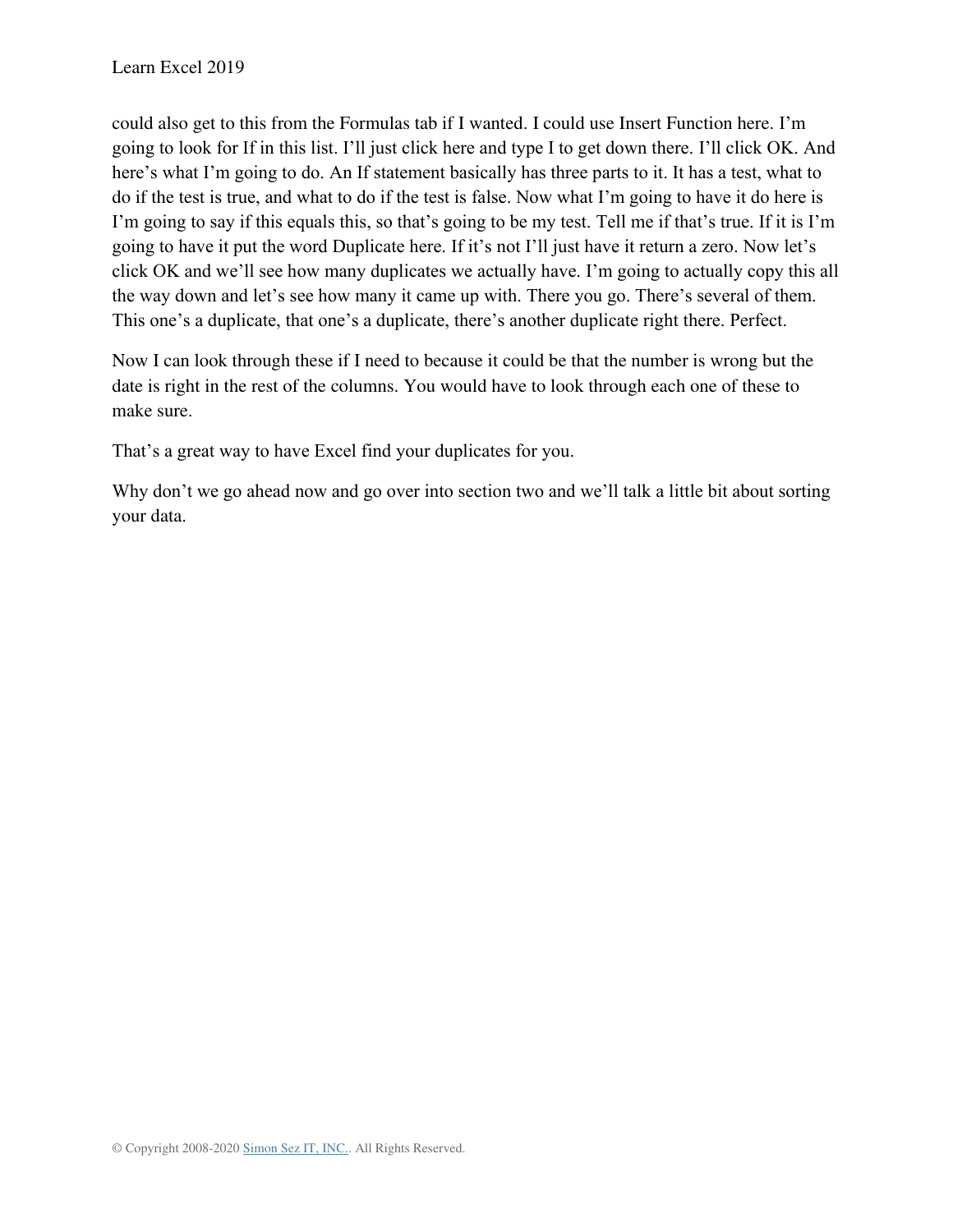### **Video: Sort Data**

**Cindy:** Welcome back. We're working in module thirteen and in this particular module we're talking about sorting and filtering your data.

Sorting data is going to make it much easier to find some of the different things that you're looking for. You're going to see that you're going to be able to sort your data multiple different ways. You'll be able to sort alphabetically, you'll be able to sort numerically, you'll be able to sort by date, and also by what we call custom list which we'll get into a little bit later. But let's go ahead and flip over to our exercise so I can show you how to get some of this data sorted.

If you have a list of information and you plan to sort or filter that data you need to make sure the list is set up a certain way. The guidelines that we referred to over in the first section when we talked about removing duplicates apply when you're sorting and filtering. Keep in mind that you want to make sure you have a header row, just like you see here in row 4. That header row tells Excel what type of data is below. That header row must have one format that's different from than the actual data or when you go to sort that column it'll sort the header in with the list of information.

The other thing is make sure you don't have any blank rows in your data. If you have a blank row Excel will stop there and it won't recognize that it needs to go on to whatever is below that blank row. You can have blank cells but you don't want entire rows that are blank.

The other thing is you want to be consistent with how you type in your data. You want to make sure if you're typing numbers, for example, that you type 4-0 and not F-O-R-T-Y. You can actually do it either way but just be consistent with how you do it.

As long as you keep all those things in mind then you shouldn't have any problems when you go to sort your data.

Now I mentioned there are four different ways to sort. You're going to be able to sort alphabetically, A to Z, Z to A. You will be able to sort numerically, 1 to 10 or 10 to 1. You could sort by date and you can also sort in here by custom list that we'll talk about when we get to that particular point. But let's start with a super simple what we call a single level sort.

Let's say that you would like to sort the numbers over in column I where the hours are. As long as you're clicked in the column you'd like to sort by underneath the header then you'll be fine. Your sorting options are going to be under the Data tab and you'll see a whole group called Sort & Filter right here.

Now the easiest way to do the single level sort is use this A to Z, which will currently say sort smallest to largest since you have numbers in that particular column. All you do is click on it and now you can see these are all sorted numerically. If you wanted to sort the opposite you just use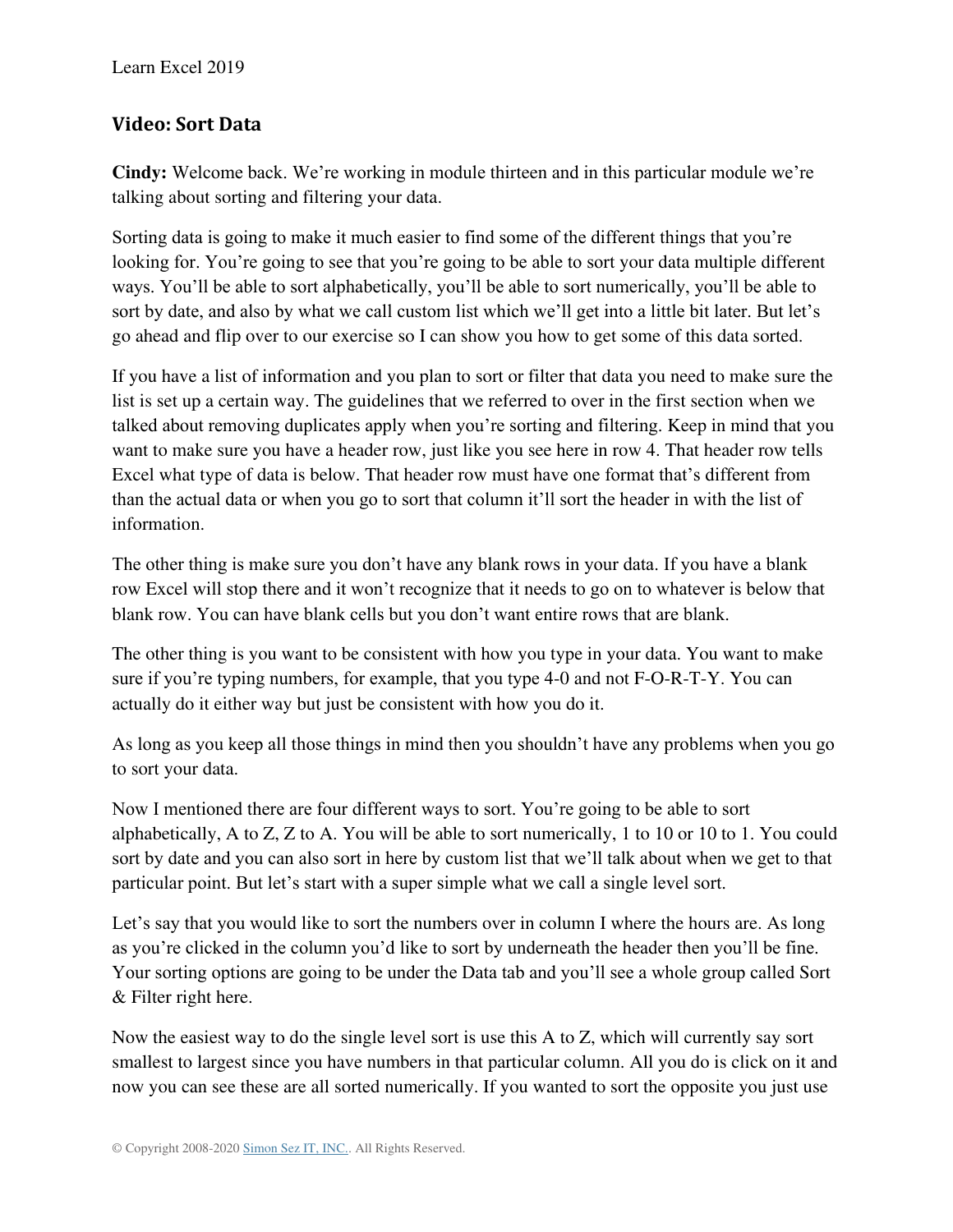the button that says Z to A, in this case meaning sort largest to smallest and now you can see they're sorted the opposite direction. If I go back over to column A where the numbers are I can go back and sort this A to Z and now you'll see it's sorted numerically. That's the first way you'll be able to sort. Let's talk about alphabetically.

Let's look over at the division column for example, column E. I'll do the exact same thing. I'm going to choose the A to Z and you'll notice this time it says Sort A to Z and now you'll see that all of the division that is Australia's together, all of Canada's together, Germany is together and so forth.

The third way you can sort is by date and I'm going to click over in column G and let me just mention something about sorting by date.

You might type the date of January the  $1<sup>st</sup>$  as 1, slash, 1, slash, 18 (1/1/18). To you that's January the  $1<sup>st</sup>$  of 2018 but to Excel it's just numbers and slashes. Even if you want it to look that way make sure if you plan to sort by date that you select that entire column and remember how we talked about formatting in a previous module, you could format your dates. You'll just want to make sure this is formatted for dates so that you can sort properly. And this is in this particular case. I'll just go use my A to Z again and now you'll see that it's sorted by year, month and day all the way down the list.

There will be times when you want to do a double sort. Let's say you'd like to do something like this. I'd like to sort the last names and if the last names are the same I'd like to sort the first names. In order to do that you're not going to be able to use your single level sort buttons. You'll have to actually go into the actual Sort option right here. I'm going to go ahead and click on that and notice because I was clicked in the table before I started it selected the table for me.

The first thing you'll notice it says is Sort By and here's where my column headings are listed. If I come in here and it says Column A, Column B, Column C that's how I know that it doesn't recognize my headers but it does in this case.

I'm going to sort by Last and then I'm going to add a level. Do you see right here it says Add a Level? I'm going to sort by Last, then by First. This says sort on the cell values. Notice your other choices are you can sort by cell color, font color, or conditional formatting icon. And you can also sort A to Z or Z to A or by custom list. Let's go ahead and click OK and let's see what we've got.

If I look at the last names it looks like they are sorted alphabetical. You can see there are four April's right here. Now notice the first names. All of these are sorted alphabetical as well. So if there are duplicates in this column then it will sort the next one. And that's the way you want a double sort to work.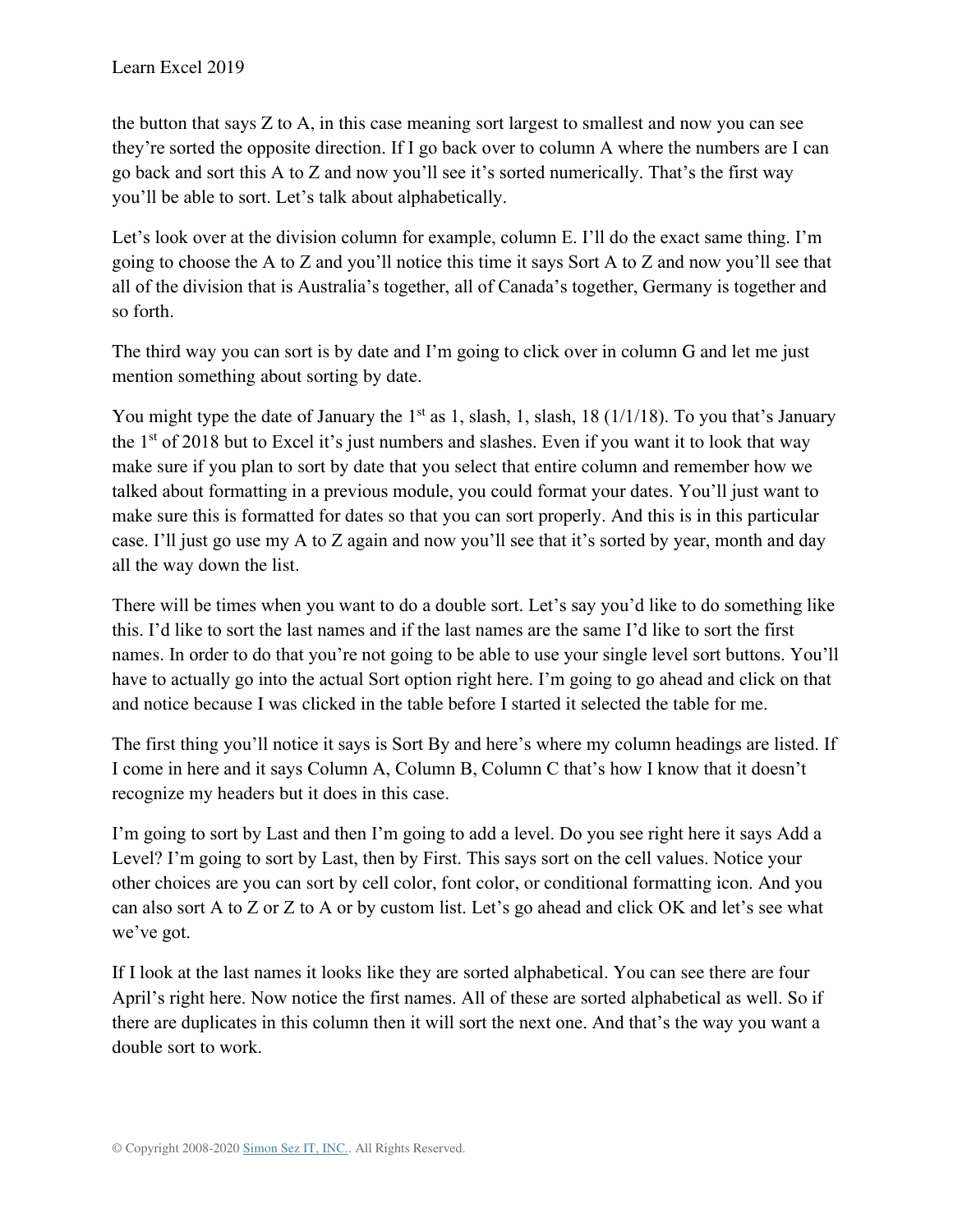There will be times when you want to do a triple sort. Let's say you wanted to sort by last name, if the last name's are the same sort the first names, and then also sort the division. Let's go back up to our sort option and we're going to add another level. Now let me just mention that when you first come into this window you're clicked on the first level here. If you automatically just say Add a Level notice how it put one in between these two. You can certainly go there and change this to say first and then you'll be able to add the other one that you'd like to use, then by division. Now I'm sorting by last name, then I'm sorting by first, and then by division and I'm going to click OK.

If I look at this you'll see the last name's are sorted alphabetical. That's good. If there's a duplicate the first names are sorted alphabetical so that's good. But does division look sorted at all? In order to sort the next column the previous one has to have duplicates. Do you see any duplicates among these four? And the answer is no so there's no way it could sort the division. If you're needing a third sort like that sometimes just rearranging the way it sorts works perfectly. If I had said sort by division, then last, then first it would work perfectly. I'm going to go back and sort by division first, then I'll sort by last, and then I'll sort by first and let's see what it looks like this time.

So now you'll notice all the divisions are sorted. So here's all of Australia. Of those notice the last names are sorted alphabetically. And if there's any duplicates here, like the Binga's then it'll sort the first names. So it will do a triple sort. You just have to sometimes rearrange the order in which you tell it to do the sort for you.

The other thing I want to point out is you have the ability to do what we call a Custom Sort. Let me give you a good example of this. Let's go down to the sheet that says Café Beyond at the bottom. This looks like they have a little café and it looks like they're listing each of the types of items that they sell and some other information but I want you to notice column G is the month of highest sales and column H is the day of highest sales. And you'll notice that neither of these lists are in the order in which they actually happened but I'd like to put them in that particular order. And let's start with the month of highest sales.

If you remember back in module ten we talked a little bit about working with custom lists and what we're going to be doing here is comparing this list to the custom list that's set up and then it will sort based on that.

All I'm going to do is go back to my Sort option. I want to sort the month of highest sales but this time where it says Order let's choose Custom List. And this should look familiar. Since these are the months of the year and they're spelled out I'm going to choose the same one where the months are spelled out and I'm going to click OK at the bottom and click OK again. And now if you look the months are in the order in which they actually happen.

Let's do the day of highest sales. We'll do it the exact same way but we'll sort by day this time. I'll go back to Sort. This time I want to choose the column that says Day of Highest Sales and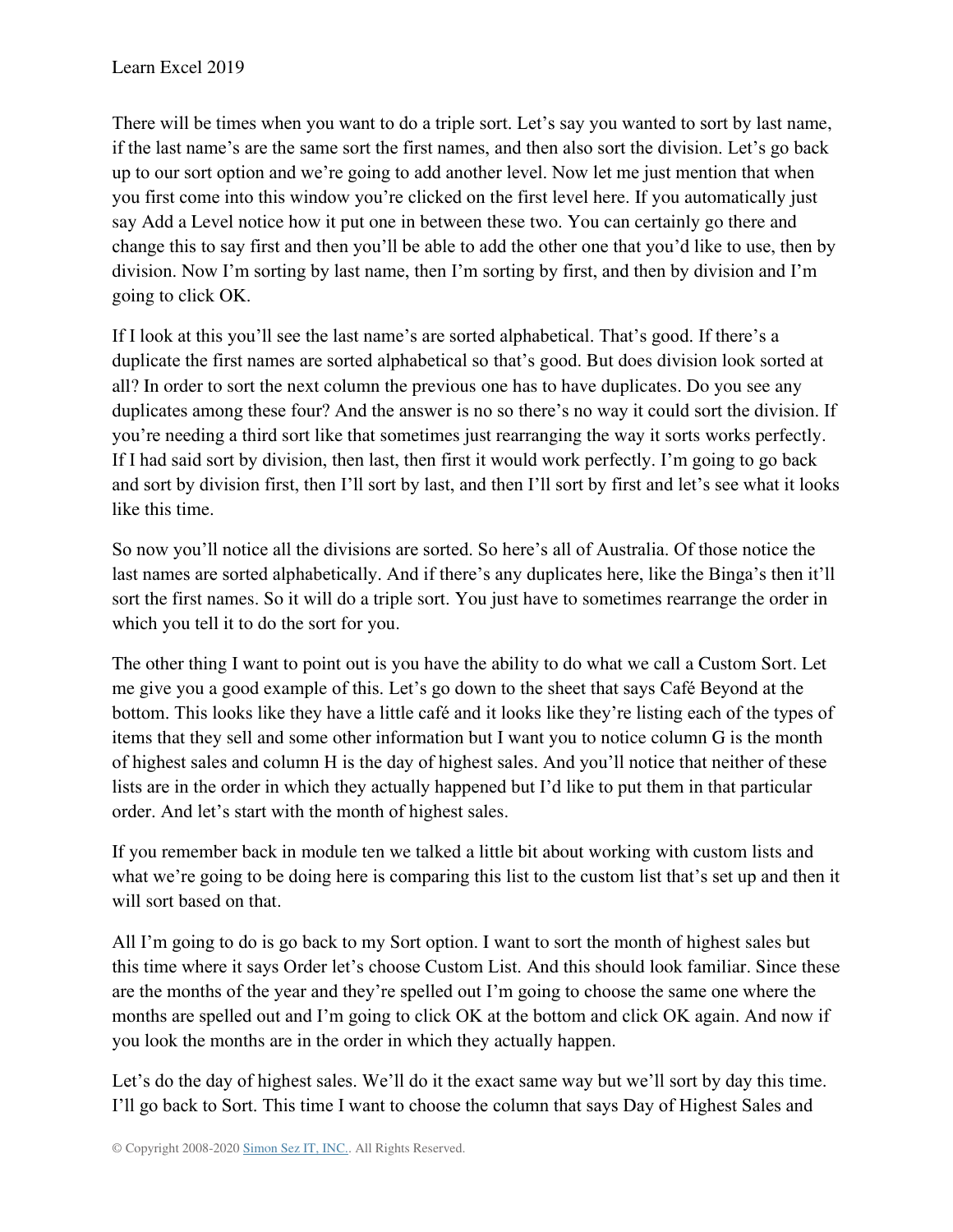when I go down here to Custom List I want to make sure I choose the one where the days are spelled out because they're spelled out here. I'm going to click OK and click OK again and now you can see these are actually in order as well.

So those are the four different ways you're going to be able to sort. Sorting is actually very easy to do.

Let's go ahead and move over into section three and I want to talk to you in section three about how to filter your data. You can go in and tell Excel exactly what data you'd like to see and it will hide everything else.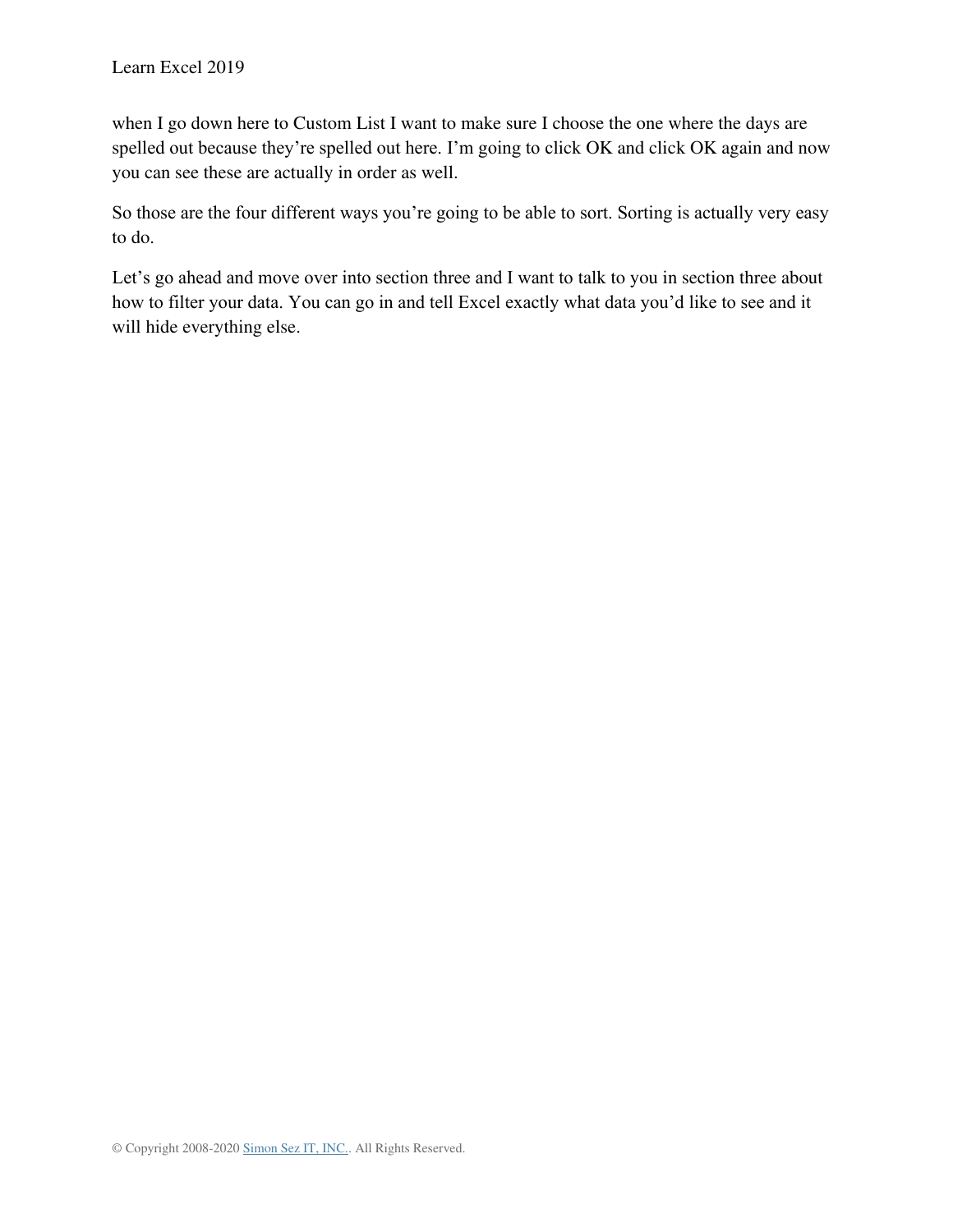### **Video: Filter Data**

**Cindy:** We're working in module thirteen and we've been talking in this module about sorting and filtering options in Excel. In section one we went over how to remove the duplicates from your list, in section two we talked about sorting and now we're down to section three where I want to show you how to filter your data.

Filtering basically means that you're going to tell Excel the criteria that you'd like to see and it will hide everything that doesn't match that criteria. Let's flip over to Excel and I will show you how to start filtering your data.

We've got this long list of payroll information and there's a lot of information I'd like to just pull out and look at separately instead of looking at the whole list and that's where the filtering comes in.

In order to actually turn on the filter option you want to start by clicking in your header row. It doesn't matter which column, just click anywhere in the header row. On your Data tab you're going to see right here the option that says Filter. And now you'll see these little arrows that are dropdowns next to each one of your column headings.

You'll notice that when you click the down arrow and you look down at this section it's going to list each item in that column one time. Everything is checked. That means you're showing everything. Let's say you just wanted to see anyone in the children's department. All you'd have to do is uncheck the Select All, check next to Children's and click OK. And now you'll notice everything in this list is only for the children's department.

The rows that did not meet the criteria have not been deleted. They're just hidden. You'll notice if you look at your row headings on the left the blue indicates they're part of a filtered list and you'll see that rows 10 and 11 are hidden, it looks like 13 and you can go down the list and see all the ones that are hidden.

If a column has a filter applied you're going to see this little icon right here that indicates a filter. And just click on that and you can either clear the filter or select all, either one, and that will go ahead and show everything in the list again.

Now let's say you'd like to see anyone in the children's department who's also in the Australian division. You would go back and first filter by department. We'll go ahead and uncheck Select All, we'll check Children's and click OK. That narrows our list. Now I'll go to the Division column, uncheck Select All and choose Australia and click OK. And now you can see that only four people met that criteria.

You can keep adding more filters if you want but let's say you wanted to take all of these off. Instead of going to each one of these individually and saying Clear the Filter you can actually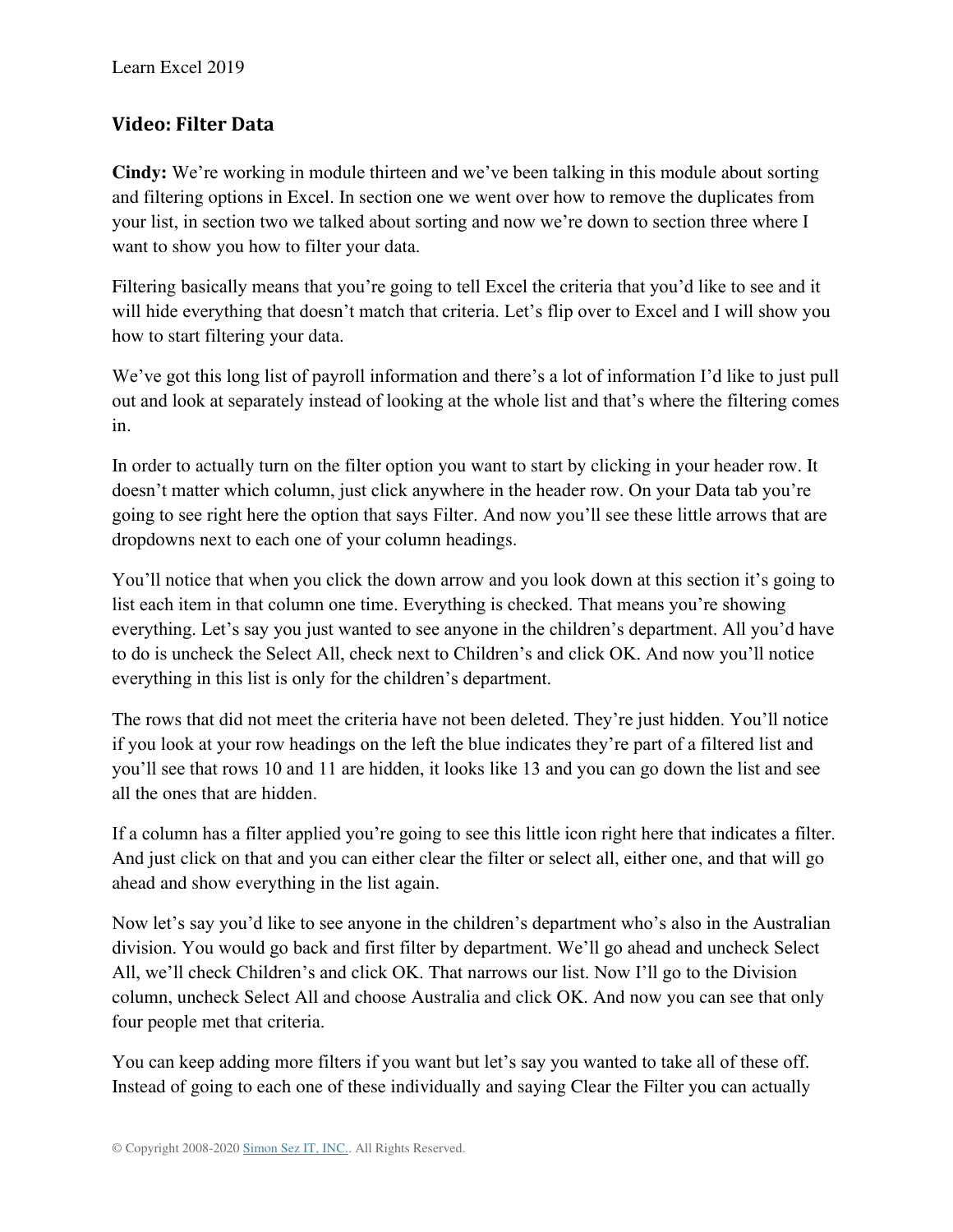clear all the filters at the same time by going up to your Data tab and next to Filter you'll see this Clear. And if you click on Clear that clears all the filters.

Let's talk about filtering over with some numbers in column I. This is a listing of the hours that the employee worked this week and I really want to get a list of anyone who worked overtime. That means more than 40 hours. If I click my down arrow I'm going to uncheck Select All and the easiest thing to do is check the one that says 42. But what if you had some people that worked 41 and some people that worked all the way up to 50. It's probably not a big deal to go check all those off but I want to show you another way to work with number filters.

Do you see right here it says Number Filters? Over here you've got different options you can apply and we're looking for anyone who worked more than, which would be greater than in this case, and then we'll put 40 here. I'll go ahead and click OK and now you'll see all the people that met the criteria. We have four people that worked over 40 hours. Okay let me clear that filter again.

Let's say this time we'd like to get a list of anyone who worked between 35 and 40 hours this week. From the dropdown what you don't want to do is go and just click all of these. Now you could but think about if you're working with thousands of pieces of information it might be way too much work. Another way to do this is use the Number Filters.

One of the options you have here is Between. If you click on Between it takes you back to this Custom AutoFilter window and notice it says Hours is greater than or equal to and this is where we'd put 35 and then it also says it is less than or equal to 40. Now you'll notice there's an And and an Or here. These are called Conditions. An And condition means it has to meet both criteria. Or means it meets one or the other criteria. We're going to say And in this case and go ahead and click OK and let's look down the list and see if all of these are between 35 and 40. And it looks like all of these are, all the way down. That's how you would do what we call a Between function.

Now let me go back to the list. I'm going to clear the filter and now I'm showing everyone again.

Let's go over to column H and look at this one for a moment. This is the column that represents the benefits the employee has. An employee can have any combination of dental, retirement and/or hospitalization or they may have none. Some of these are blank because maybe they didn't have any benefits and that could have changed and maybe you want to see a list of those so that you can go fill those in. Notice when you're looking at this list I can select all of the blanks. Then I can take this list and go research and make sure they really don't have any benefits.

Now let's say this. I'll clear this filter. I'd like to get a list of anyone who has dental insurance. Maybe their rate is going up and I'd like to send them a letter. If I click the down arrow you could go through and click all of the ones that have a D in there and in this case there's only four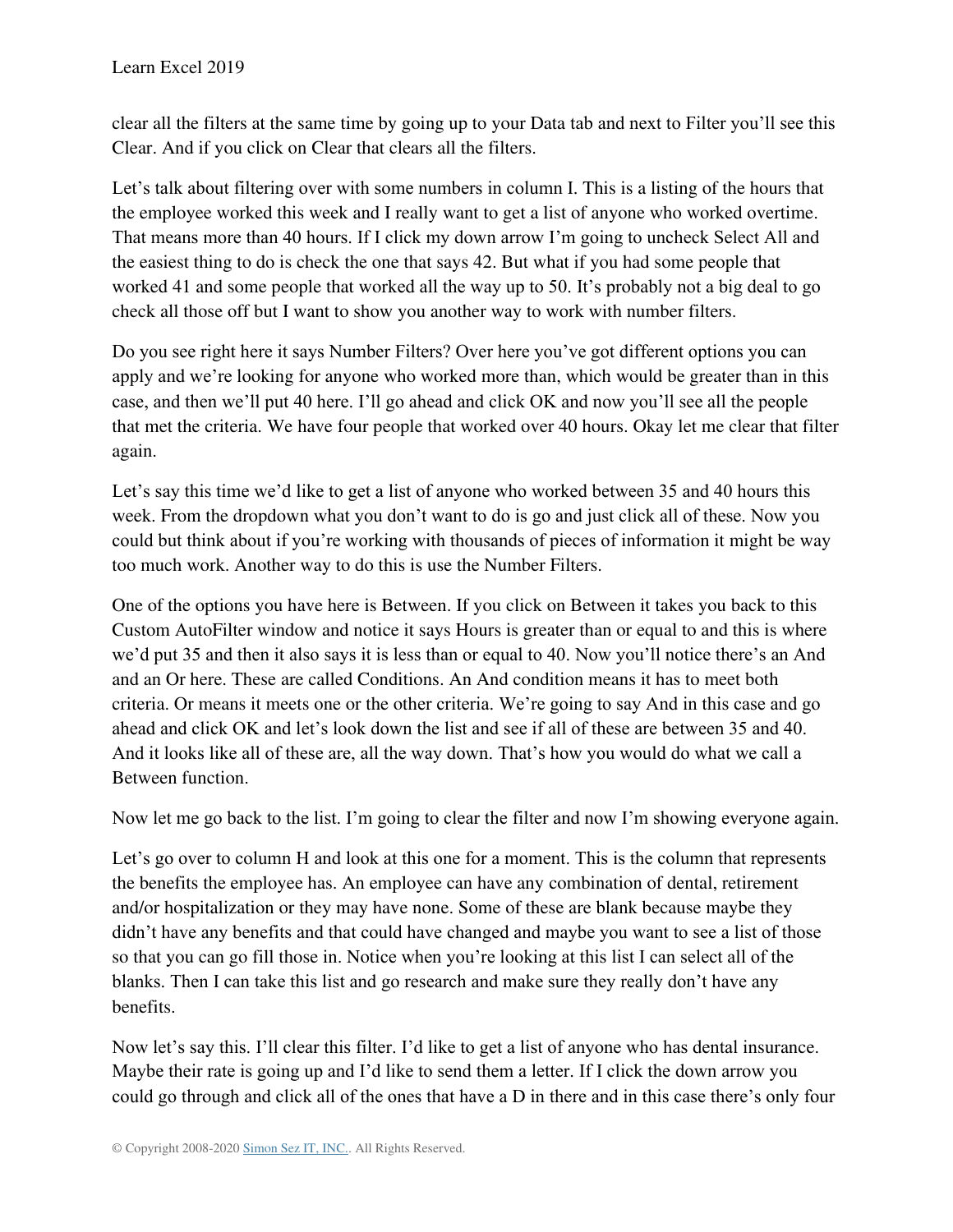but think again if you have thousands of these you're working with that may not be the best way to do this. I want you to notice that because you're in a text column you have text filters. And look at the options here. I can say give me anything that equals the letter D. But if you said equals the letter D that means you're leaving out the people who have dental and hospitalization or dental and retirement. So what you'd like to do here is get a list of any cell that contains the letter D. Now when you look down the list you'll see that the letter D is in any of these cells and the employee can have any combination of these that they like.

You can see that you can keep going on with filters forever. I'm going to go ahead and actually clear these. I'll say Select All and click OK.

There are some other things you can do with filters. What if I asked you, for example, to give me a list of anyone who's in the Canada and art department and also anyone in Germany children's? You would not be able to do that with the dropdown list here. You would have to create what we call an Advanced Filter. I'd like to show you how advanced filters work so let's go ahead and move over to section four and talk about advanced filters.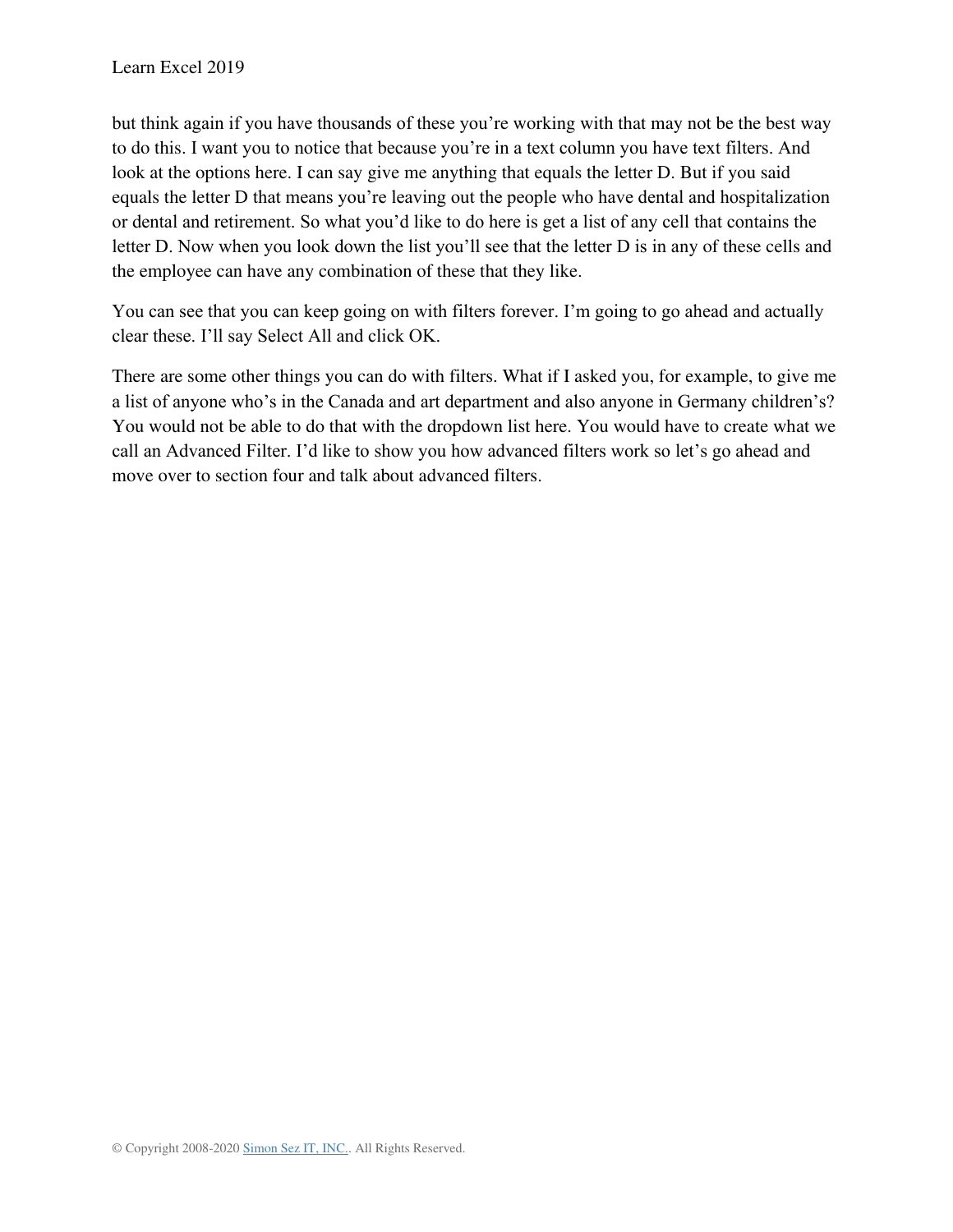### **Video: Advanced Filters**

**Cindy:** We're working in module thirteen and we're all the way down now to section four. I want to talk to you a little bit about advanced filters.

In section three we went through and learned how to filter out our data. We learned that we could tell Excel what type of data we'd like to see and it will hide everything that didn't meet the criteria. But there will be times when just using the dropdowns will not work to give you exactly what you want and that's where an advanced filter comes in. I want to show you how to create an advanced filter.

It's really nice that we can click the dropdown arrow and get a list of the different things we like but sometimes you're not going to be able to use the down arrows to get the exact criteria that you like. One of the things we saw earlier was that if we wanted a list of anyone who was in the children's department we could do that and then also we wanted that person to be in the Australian division. We would just go over to division and choose Australia and click OK. But now I'd also like to add to that anyone in the arts department who's also in the German division. Notice there's none of that criteria in the existing data so there's no way I can get that. I call this a Double Or Condition. The filter has to look at each cell and make sure it matches all of the criteria. It'd have to look in the division column and make sure it meets Australia or Germany and then it'd have to look in the department column and make sure it meets children's or art. This is where an advanced filter comes into play. I'm going to go ahead and clear all of this and what I'm going to do is over on the right somewhere I'm going to make a Criteria Table for Excel to look through.

Now what I have to do first is put in the names of the column headings I want it to look through. I want to use department so I'll just copy that and I want to use division. I'll just copy that over here. And the reason I copy it is because sometimes if you type Department, for example, you might type D-E-P-T-period and then there wouldn't be an exact match, it couldn't find that column and you wouldn't get all the data you're looking for.

So let's say that for department I want children's and art. So I'm going to pick children's and I'm also going to pick art. Now if they're in the children's department I want them also to be in the Australian division and if they're in the arts department I also want them to be in the German division. So you can see I just copied these is all I did. And by the way instead of right click and copy the way I copy is I point around the edges of the active cell, hold down the Control key and then drag. Make sure you let go of the mouse first, but that's a quick way to copy something.

Now I have two tables. This is my list range that Excel is going to look through. This is my criteria range that I want it to match the criteria to. You're going to start by clicking in the list range anywhere. The next thing you're going to do is if you notice under your Sort & Filter grouping here's an advanced option. And what happens here is went out selected the table I was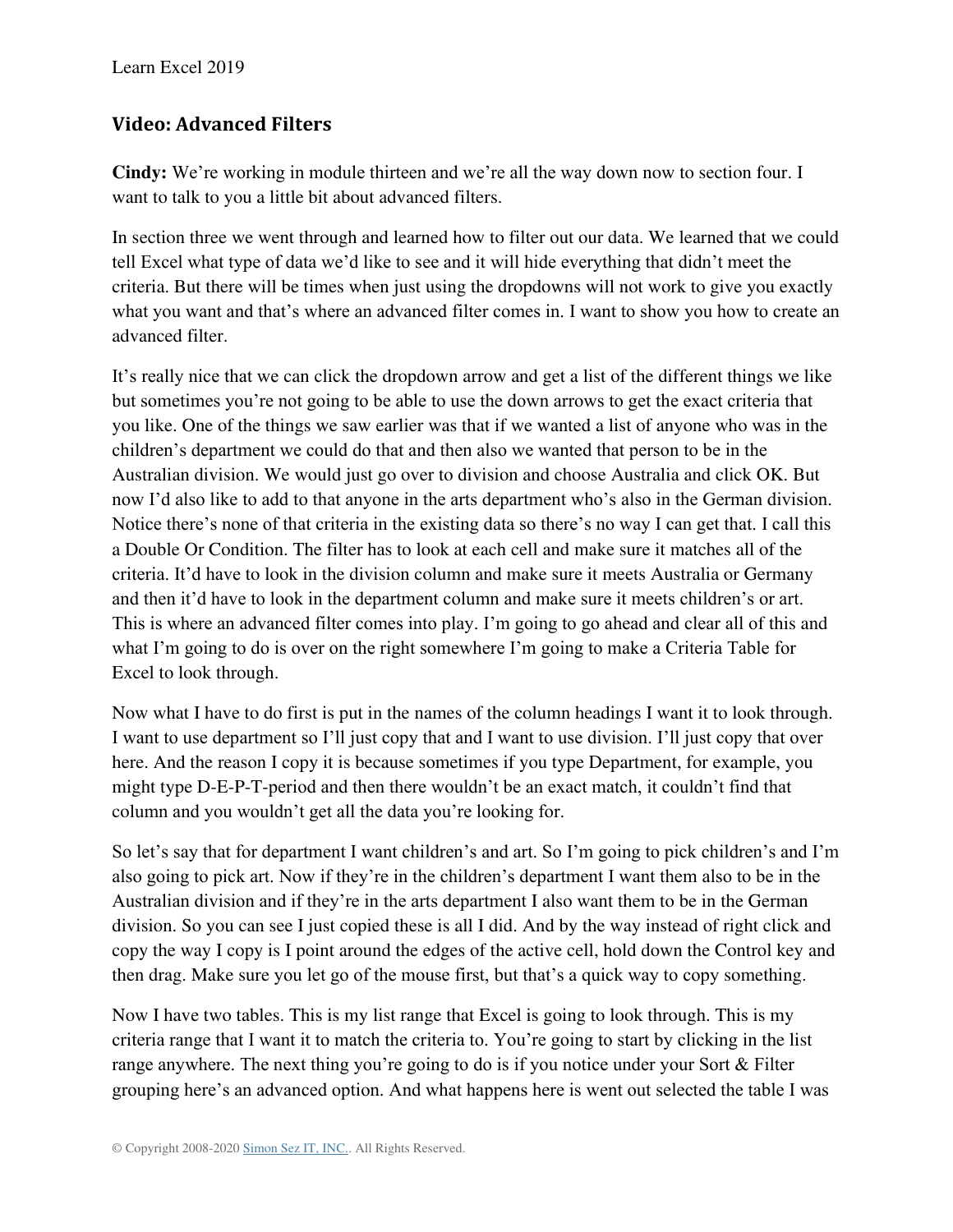clicked in so it knows the list range over here. But it doesn't know the criteria range. This is where we have to tell Excel that. Now all I'm going to do is just move this out of the way a little bit, make sure I'm clicked where it says Criteria Range and I'm going to select in this case from M1 through N3, and that's all you have to tell it. I'm going to click OK and now we have our list. If you wanted to see if this really works the best thing to do is sort either division or department. I'll go ahead and sort department. I'll just sort it A to Z. Now if you notice everyone who's in Germany is also in the art department and that's exactly what we wanted over here. And if you look at Australia they're also in the children's department, and that's exactly what we wanted over here. That's how you create an advanced filter. I could add as many sets of criteria as I would like. I could even add another column if I'd like and it would have to meet all three criteria across if that was the case. And that's how advanced filters work.

Filtering is a great feature to pull out data you'd like to see and hide everything else.

Well that's going to wrap up module thirteen. I want to move now over into module fourteen where we're going to talk about outlining and subtotaling in Excel.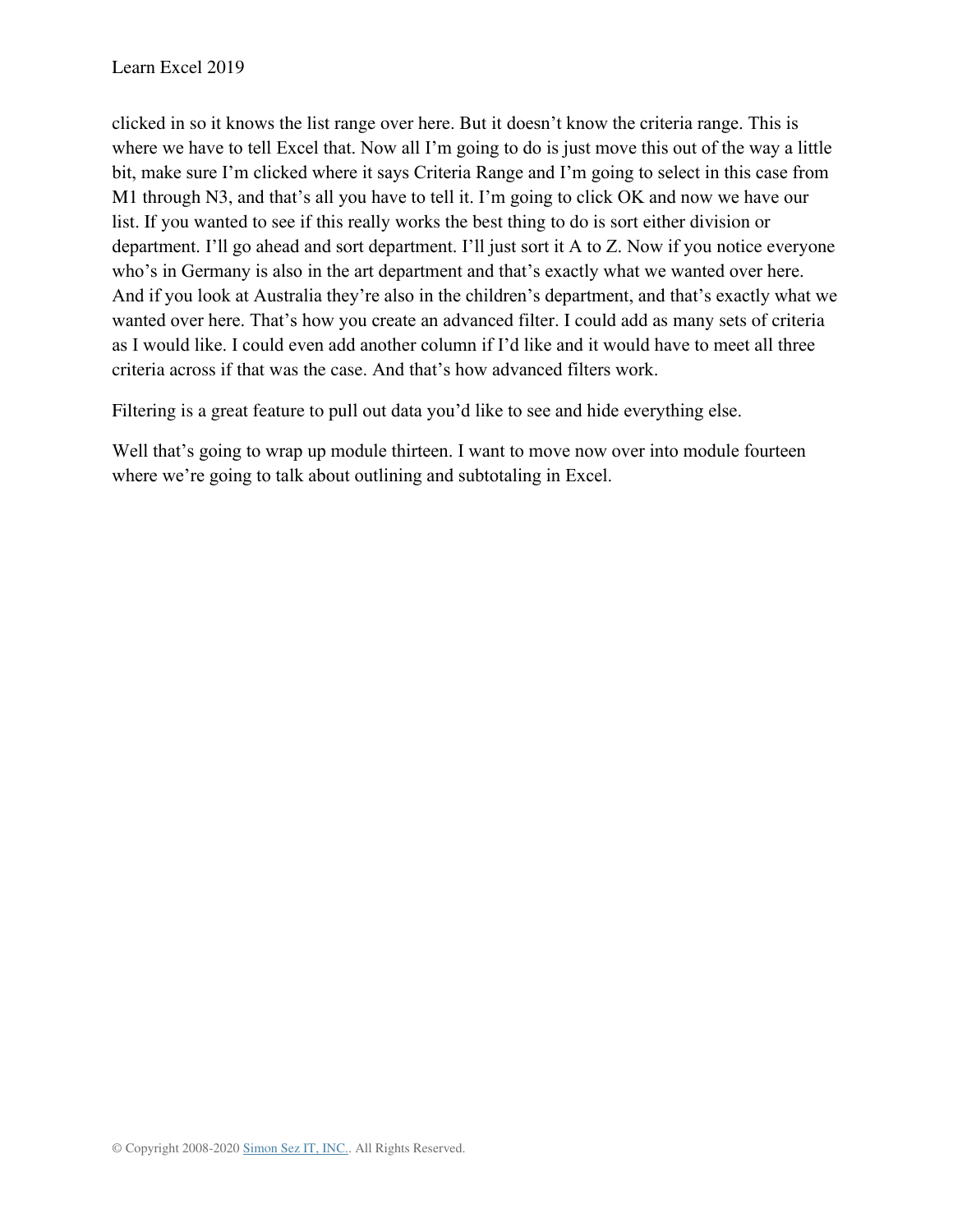#### **Video: Module 13 – Practice Exercise**

**Cindy:** Well we've completed module thirteen now and in this module we talked a lot about sorting and filtering your data. The big things I want you to get out of this is I want you to know how to do single level sorts. If I asked you, for example, to sort by last name you would know how to do that. I want you to know how to do double sorts. What if I asked you something like sort by division and then last name? You could do that.

I want you to be able to filter your data as well. Remember filtering means that you want to give it the criteria you'd like to see and it will hide everything else. We'll do a couple of filters in here and then I'm going to have you clear the filters.

And that's really the big things here in this particular module.

Let's go ahead and do the exercise and once you're done head on over to module fourteen where we will be talking about outlining and subtotaling in Excel.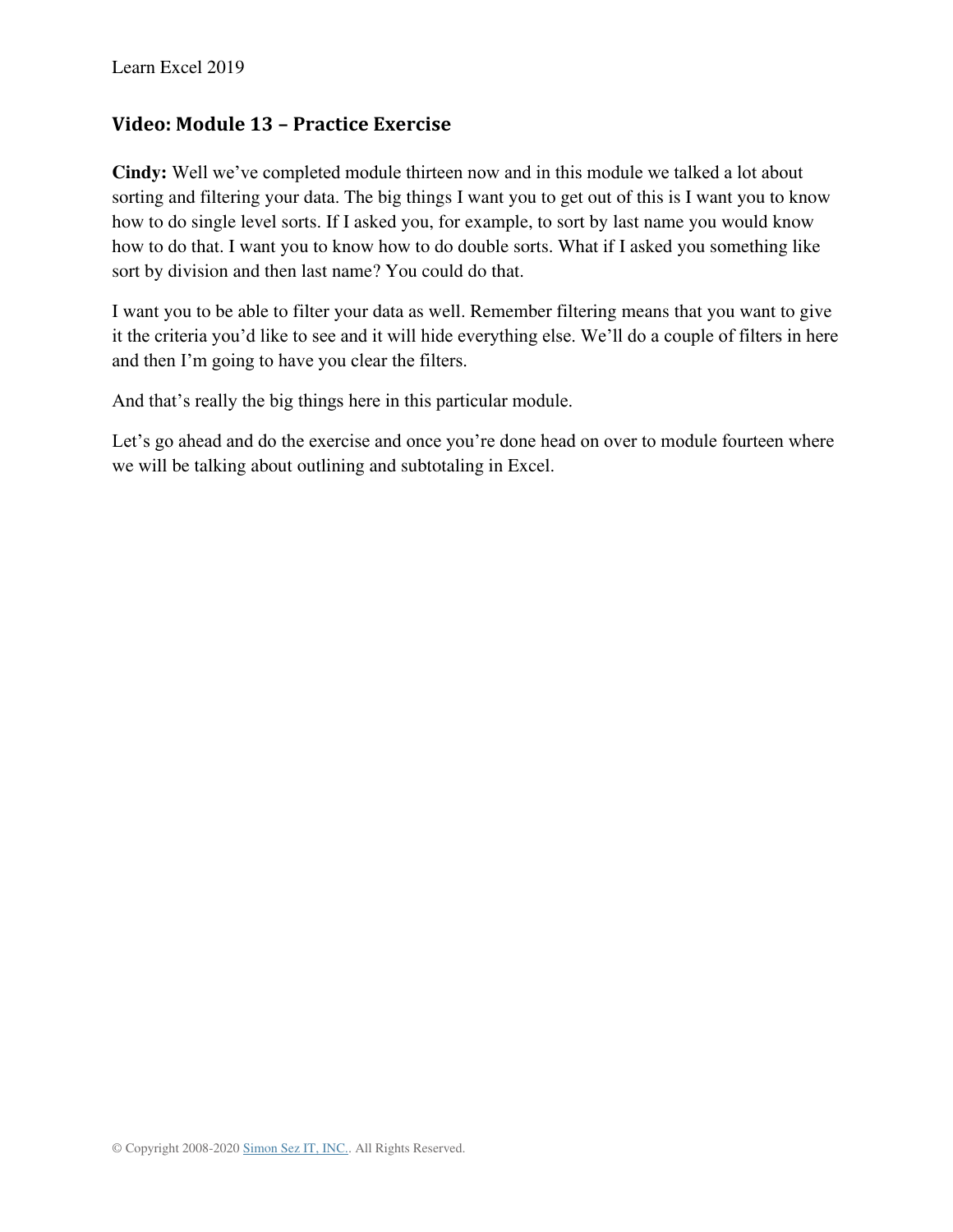# **Module 14 – Outlining and Subtotaling**

## **Video: Creating an Outline**

**Cindy:** We're actually starting on module fourteen now and in this particular module I'm going to show you how to create an outline and also how to do some subtotaling.

Sometimes you're going to have a lot of information and you might need all that information in your spreadsheet but maybe you only want to show the most important numbers that are in there. You can actually create an outline and have different levels of organization and you show or hide certain levels. Let me just show you a real quick way of how to create an outline in one of your Excel files.

We've got this file here that lists all of the sales for the company and you can see that these are grouped by books and also by CDs and tapes. That tells me how old this file is. But if you notice we've got it also broken down into different types of books. They have fiction, nonfiction, children's literature. And as far as the CDs and tapes they've got jazz, classical and R&B. Notice there's also a total sales down here at the bottom.

From left to right they're showing each month of the year and the total for each of these and then they've got the quarters. So you've got Quarter 1 after March and Quarter 2 after June, all the way to the end where you've got some annual totals. Let's look at this up and down.

If I asked you what the most important number up and down is the answer would have to be the total sales down here in B15. The second most important numbers would be this one here and this one here. And then the third most important would be the individual numbers that make these up.

Now let's talk about where these levels come from. The levels come from formulas based on other formulas. Let's take a peek at the total sales. If you look they're just adding two numbers. They're adding this and they're adding this. If I look at either one of those, let's say the 875 that's not even a number. That's a formula. That formula is based on these three numbers. And the same thing would be up here with this 350. That's a formula based on three other numbers. So any time you have a formula based on other formulas you'll have another level. You can have up to ten levels in Excel.

Now let's look at this across. The most important thing across would obviously be the annual totals over in column R. Then I would consider Quarter 3, Quarter 2, Quarter 1, and Quarter 4 back here to be my second level. And then these would be my third level. It's coincidence in the exercise they have three levels up and down and three across, but it's not always that way. Sometimes you'll have one up and down and ten across. It really just can be totally different in every file.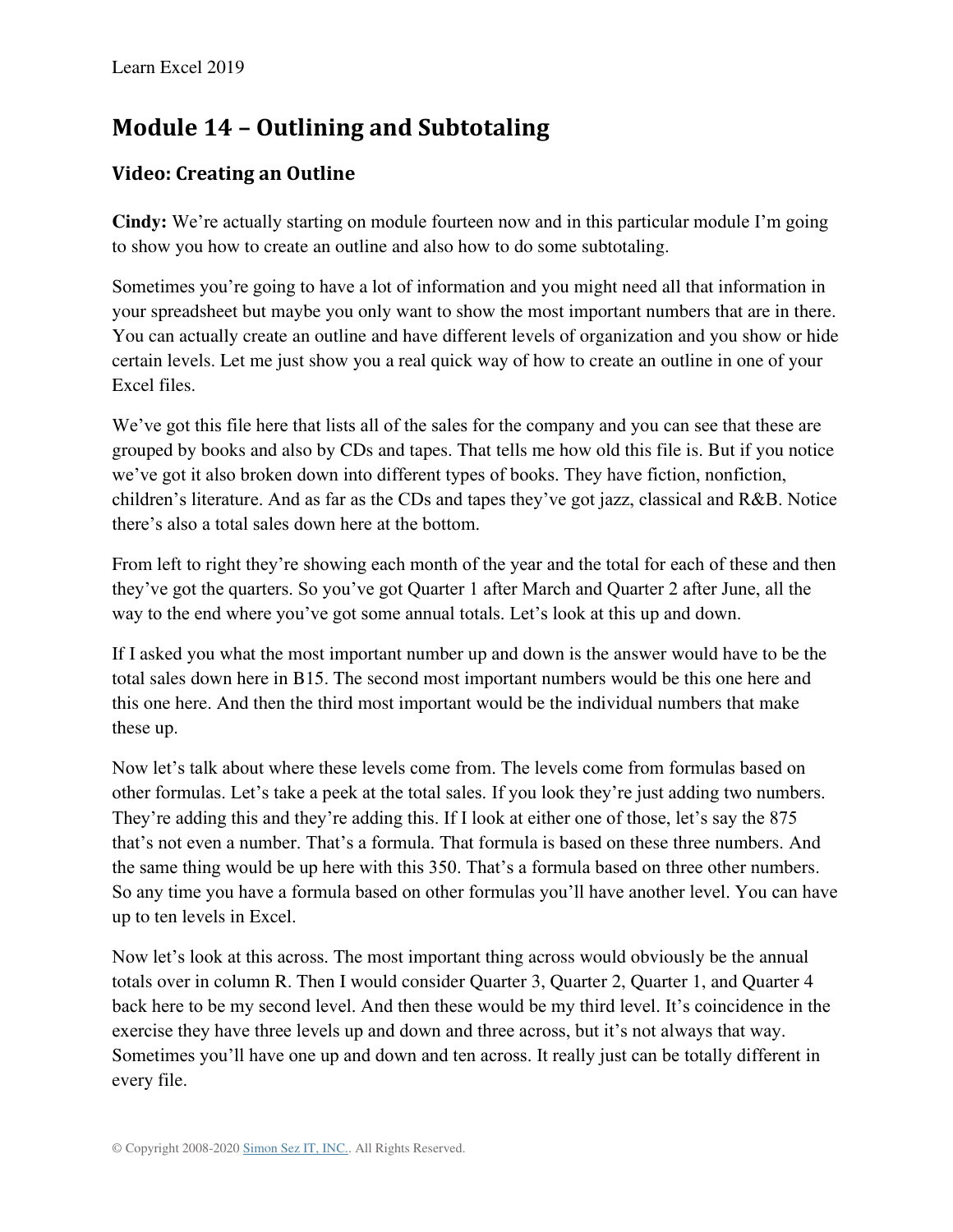We have the ability to take this and turn it into an outline and this is how you do this.

You want to go to the tab that says Data and you want to go all the way to the Outline grouping at the end here. Now in order to turn on the outline what you're going to do is you're going to click the arrow under Group and you're going to turn on Auto Outline. This is the outline you see up here and over on the left. So if you've ever seen that in a file you're working on that's what it is. It's an outline.

Now you'll notice there are two sets of levels, one, two, three up and down and one, two, three across. And this may sound backwards but the way you want to look at this is the ones that goes up and down when you're looking across you're going to use those. The numbers that go across you're going to use that for the up and down. So it's kind of the opposite.

Let's say that across this way I only want to see my quarters and my annual totals. That means I want to see levels two and one only. What I can do is click on the up and down numbers, the two, and notice how it hides everything that's not level one or two. And if you printed this would look exactly like this. So think about this. We needed level three to get these totals but then we don't want to show them.

Now if you look above each one of these you're going to see a little plus sign. If I happen to be looking at this 400 here and I say you know I wonder what made that up I can click the plus sign right above that column E there and show just that one little section only. And now I have a minus sign there I can use to fold up that little section. That's all I have to do there. If I wanted to show only level one I would click on the one and if I wanted to show all three levels I'd click on the three.

And I can have any combination of these. What if I want to show only levels one and two across and one and two up and down? I could certainly do that.

And that's a quick overview of how the outlining is going to work.

Now if you wanted to turn the outline off you would just come over here under Ungroup and say Clear the Outline. And before I clear it I just want to mention that if you save your file this way it stays this way. You don't lose your outline at any point. I'm going to go ahead and clear the outline and now you'll see it's back to the way it was originally.

Now when we do other functions in Excel, like we're getting ready to talk about subtotals in a minute, you'll see that subtotals when you turn on the option it actually will turn on the outlining for you. You'll see that a lot of times when you're working with different formulas.

That's a quick overview of how outlining works. I want to take you over now into section two and show you how the subtotal feature works.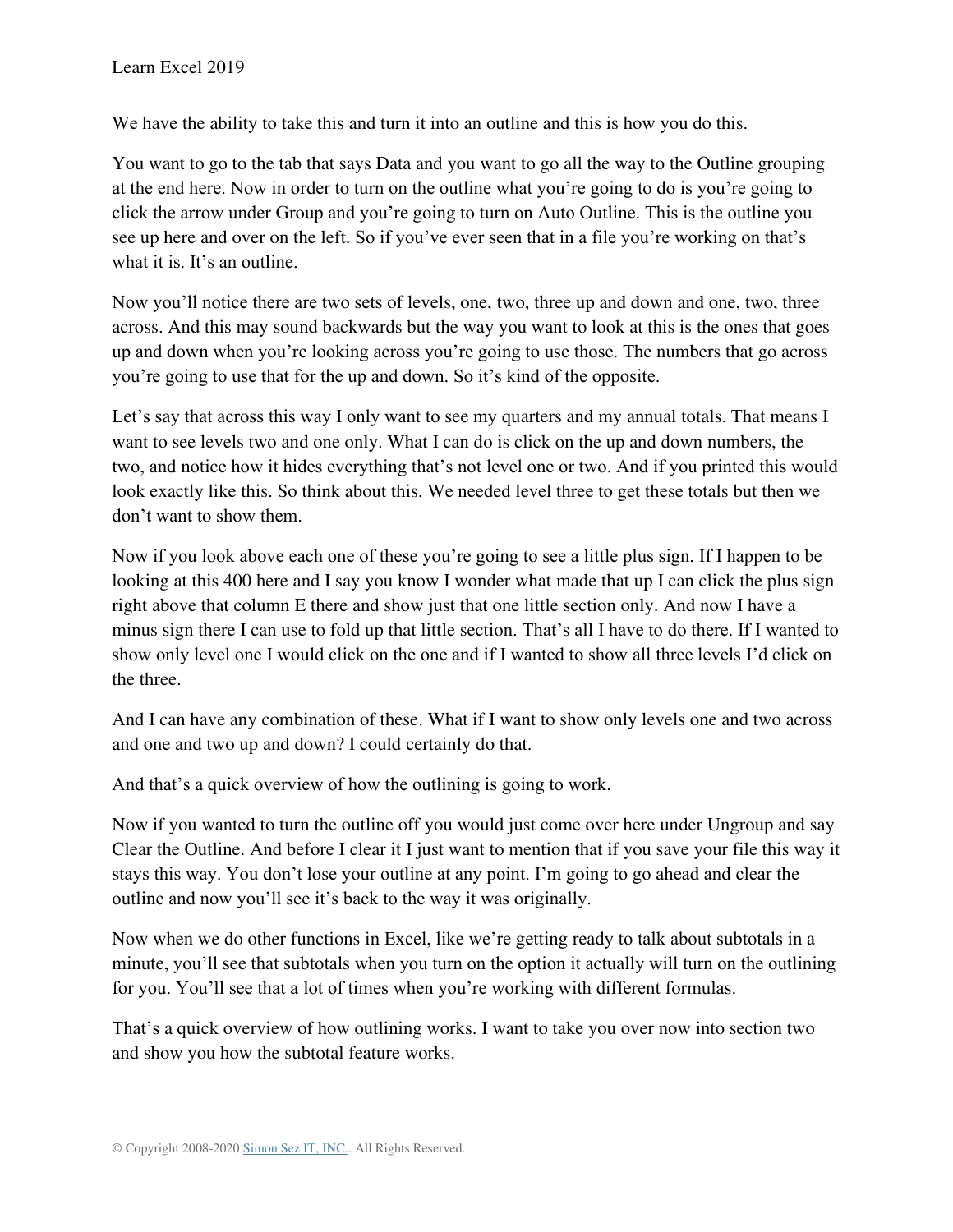### **Video: Subtotals**

**Cindy:** Hey there. We're working in module fourteen and in this particular module we're looking at the outlining and the subtotaling features that Excel has. We've already gone through section one where I showed you how to create an outline. Now we're section two where we're going to talk about the subtotal feature.

If you have a list of information there might be times when you want to divide that list up maybe by a particular repeated value that's in a column and maybe you want to put in some subtotals for each of those once those values change. We can actually do that in Excel so let me flip over and show you how the subtotaling feature works.

This is the same file that we used over in module thirteen when we were talking about sorting and filtering our data but I'd like to again tell you what we're looking at here. This is that company Books and Beyond we've been working with and this is their payroll for a particular pay period ending. And they've got different columns of information here. You can see that column A says Number, B and C are the first and last name, and just looking all the way across we've got division, department, and all the way over to gross pay which is the last column.

Let's say I'd like to know per division what the total of the gross pay is and I want to know this for each division.

The first thing you want to make sure that you do is sort by division. I'm going to click anywhere in column E as long as I'm below my header row, which is row 4, and I'm going to the Data tab and I'm going to do a simple A to Z sort. And that way I've got all of the division together.

You'll notice there is a point where Australia ends and Canada begins and that's where we're going to have Excel put in a blank row and add up the gross pay for us. If you didn't know how to do subtotals this is probably what you would end up doing. You would probably go ahead and select row 27 and then right click and insert a blank row. Then you'd probably come over here and write a formula that tells Excel to add up all the gross pay here for the Australian division. That would work but I've got several more I need to do the same thing with so it's very time consuming.

Also when I'm done I'd like to have a grand total at the bottom. It's going to be much easier if you use the subtotal feature in Excel. I'll just go ahead and delete that blank row.

Now that I have this sorted, as long as I'm clicked anywhere in the table, I'll be able to go to the subtotal feature.

When you're under the Data tab you'll see under the Outlining group there is a Subtotal option. I'm just going to click on that and notice how it went back and selected my table because I was clicked in the table when I clicked the Subtotal option.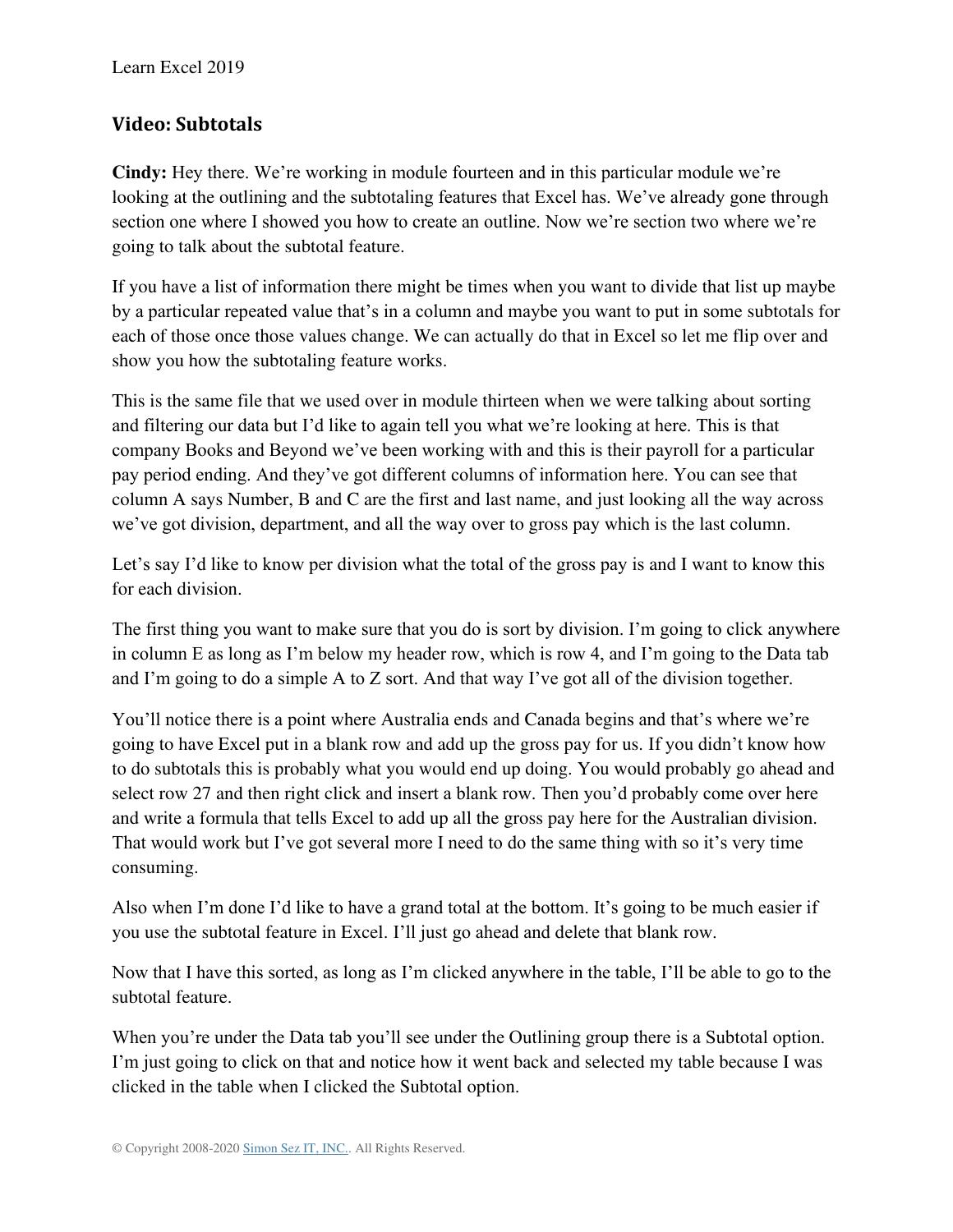The first thing it asks me is at each change in. When you drop the list down you'll notice that these are all the column headings. Remember if you come in here and it says Column A, Column B, Column C that means it doesn't recognize your headers. I want every time the division changes. So when it goes from Australia to Canada over here. Then I want it to use the function Sum, meaning add. But notice there are other functions I can use here as well.

These are my headers again and notice gross pay is checked. The only reason that gross pay is checked is because it's the last column here. You want to make sure that you have the correct column chosen that you want it to subtotal.

I'm just going to click OK and now if you look, we're going to go down and look at row 27, for example. Here's where Australia ended and Canada began. So notice it put a row in for us and over here it's totaled the gross pay for Australia. But notice it's also gone down and done the same thing for Canada on row 43 there. It's done the same thing for Germany and also the same thing for Great Britain in row 102. Notice it also added a grant total on row 103 here for us and that's the \$48,278 that you see right there.

Something else I want you to notice that happened. If you remember us talking about outlining over in the first section of this module. Look, here's an outline. There are three levels of information here, the most important one being level one, which is the grand total. If I click the two that'll show me levels one and two and you can see each of these. And then three will show me everything.

So again number two is going to show me each of my division totals, three shows everything and one shows the grand total. This will print exactly like this.

What if you wanted to know, for example, why Canada's number was so low? You could go to the plus sign to the left of row 43 and when you click on that it will expand just Canada so that you can look at that. Now I can go back and click the minus sign next to row 43 and fold that information back up again. We call that Collapse or Expand. I'm going to go ahead and expand and show all three levels again.

Let's say this time I'd like to see a count. I want it to count the number of employees that were paid that particular pay period. I'm going back to Subtotal, I'm going to say each time the division changes but this time I'm going to use the function Count and click OK. Now if I scroll down you can see that there were actually 22 employees paid for Australia, Canada had 15 and then you could go down and see the rest of these. You'll notice my count replaced the Sum function that was in here previously.

What if I wanted to see both the Sum and the Count? When I go back to the Subtotal feature I'm going to come down and uncheck this box that says Replace current subtotals. Count is already in here so this time I'll go ahead and choose the function Sum and click OK. And because I've unchecked the box now they'll both show up. And you can see that for each of the divisions.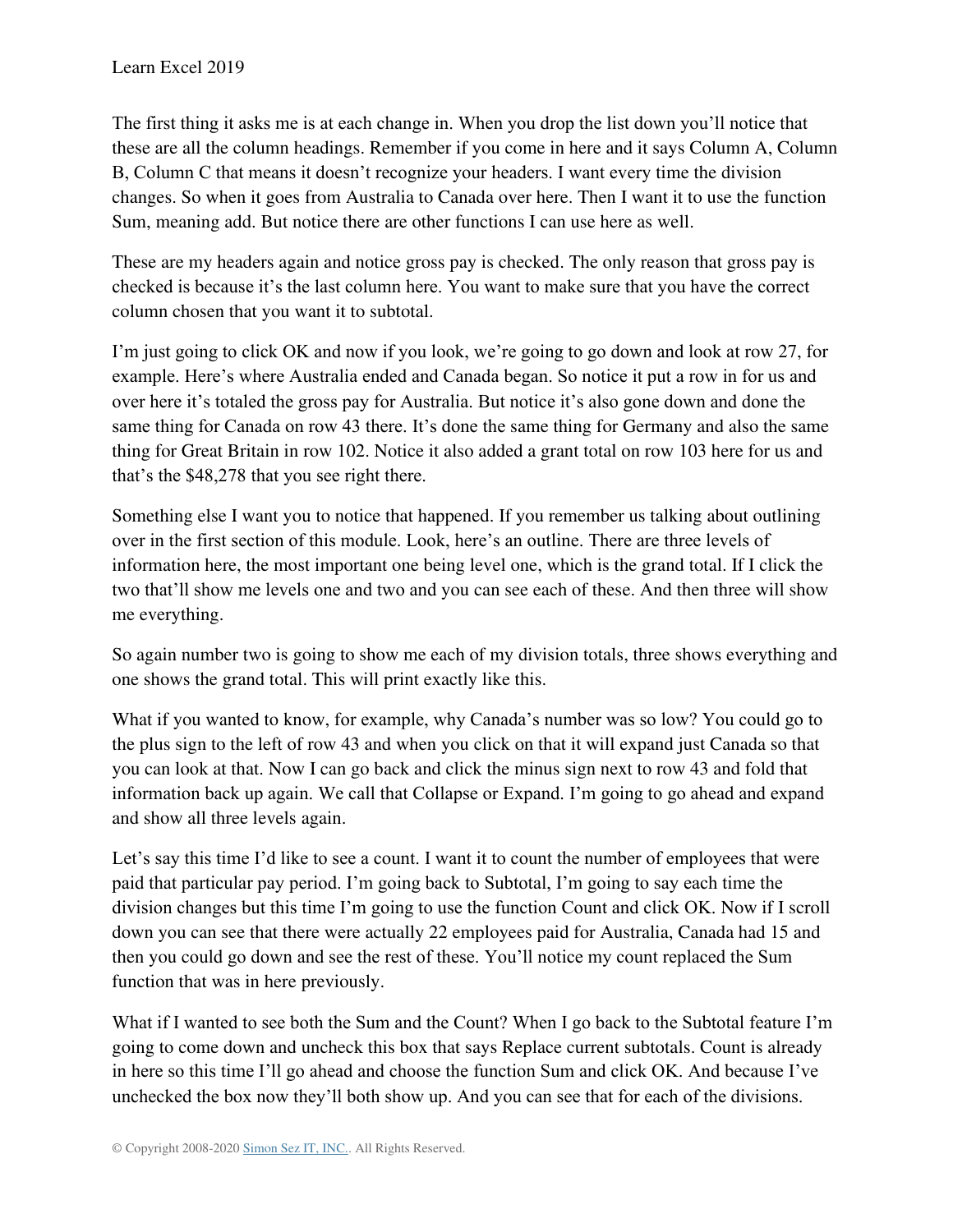Now let's say I go back to Subtotal. I wanted to show you that you also have an option to put a page break between the groups. I'm going to click OK and show you what I'm talking about.

Let me go ahead and go back to Subtotal and I'm going to go ahead and replace current subtotals and I'll just have it add. So we'll choose Sum. I'm going back to the Subtotal option and you'll notice there's an option that says Page Break between groups. As long as you've checked this and clicked OK when you go down and look you'll notice there's a line underneath each of your totals. There's Australia, you'll see there's Canada, and all the way down there's Germany and so forth. If you don't want that page break you can go back to Subtotal and you can uncheck Page break between groups and click OK.

The last thing I want to show you is what if you'd like to actually turn off the outlining? All you have to do is when you go back to Subtotal choose the option to Remove All. And when you click on that you're going to see that you're back to the original way your file was set up. It does not leave your totals in there or anything and now you can see all of your data.

That's a quick way to work with subtotals in Excel.

Now that we've done the outlining and subtotals let's go ahead and move over to module fifteen and talk about working with some of the different views that Excel has built in. I'll see you shortly.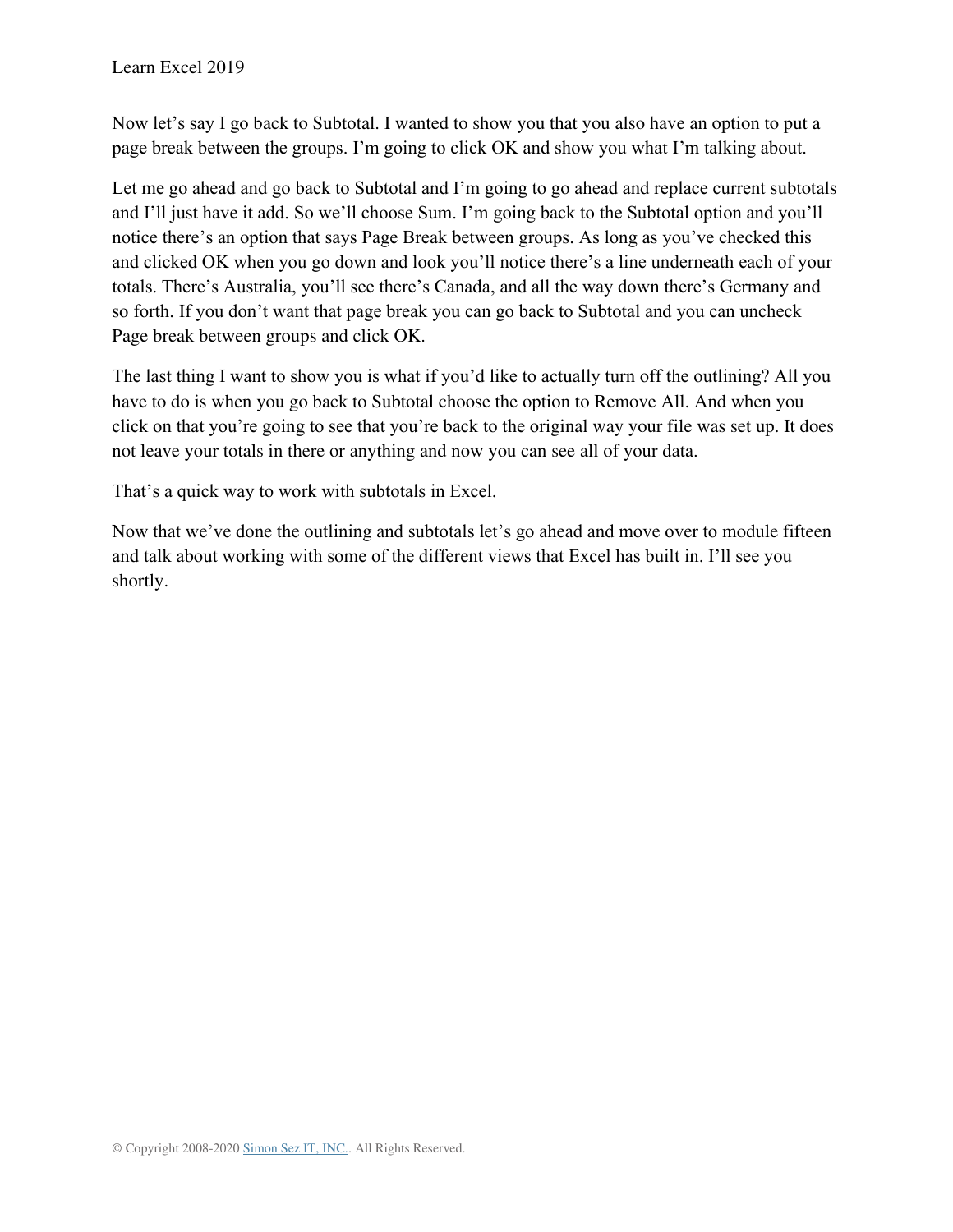#### **Video: Module 14 – Practice Exercise**

**Cindy:** Now that we've completed module fourteen, Outlining and Subtotaling I'm going to have you do a couple of quick exercises for this particular module.

I'm going to have you start with an outline and I'm going to have you open the file called Book Sales.

In this file you're going to turn on the Outlining feature and then there's a couple of different levels I'm going to have you show me and you'll see those again in the Word doc.

Then I'm going to have you flip over to this file called Subtotals and in here you're going to figure out a couple of different subtotals for me.

The first thing I'm going to have you do is tell me the gross pay per department. Then I'll have you add a Count feature to that and then you can actually use the Outlining feature to show me a couple different levels in this particular exercise as well.

Once you get that done you'll be good with the outlining and subtotaling.

Next we'll move over to module fifteen and talk about working with different views in Excel.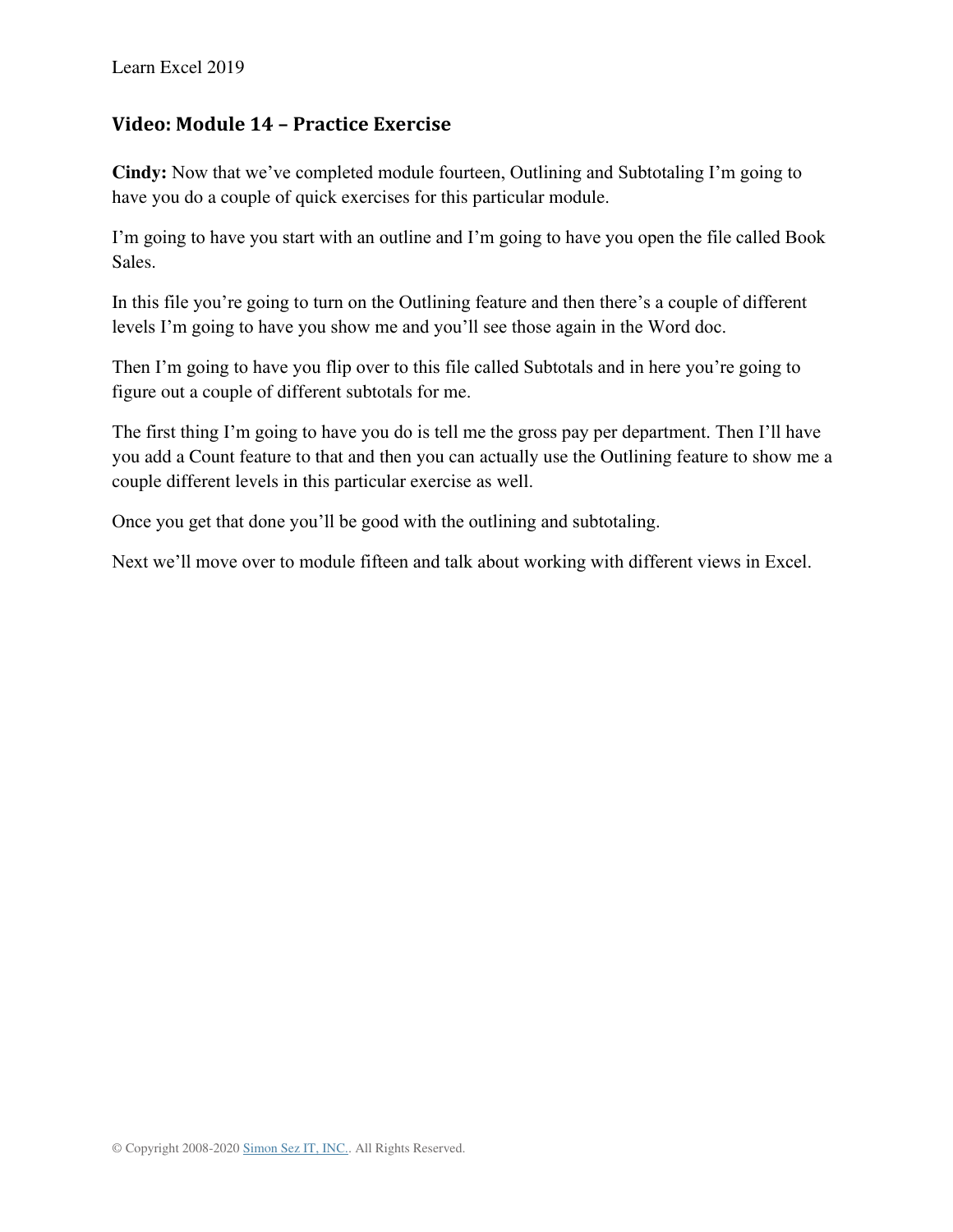## **Module 15 – Working with Views**

## **Video: Arranging Files**

**Cindy:** We are working now in module fifteen and in this module I want to go over all the options with having to do with views in Excel.

There are many different ways to arrange your files, to look at new windows, there's custom views you can set up, and also what we call scenarios and that's all the stuff I want to go through in this particular module. This is section one and I want to talk to you first of all about arranging files. There will be many times when you need to work with more than one file at the same time and you need to know how to arrange those so that you could properly see them and do what you need to do to get your work done a little bit more efficiently. Let's go ahead and flip over to Excel and I'll show you how to arrange files.

Right now I don't have any files open in Excel but I do have four I'd like to open. I'm going to click on the File tab, the Open option, I'm going to hit Browse, and then I'm going to look for those files.

The files I would like to open are Hanover, Jaen, I've got Monder, and Summary. You can see how I was able to click to the left of each of these and check those off. That way I can open all four at the same time. I don't have to open them one at a time and that's a big time saver.

When they're all open you're only going to see one on the top of the stack. What you want to do is if you want to open a different one that you know is already open, you just want to flip to it, you can go up to the View tab and you can see an option that says Arrange All. You're probably going to want the Tiled option but let me just show you a couple of these other ones. I want to show you what horizontal looks like. Not you'll see all four files are horizontal on your screen. You can click on the one you'd like to work with. But if I go back to View on any of these you'll see the Arrange All again and you can choose Vertical or Cascade. I'm going to choose Cascade just to show you what that looks like and you can see all the titles are cascaded up here at the top. You could click on the one you'd like to go to.

I'm going to go back to Arrange All and just choose Tiled and click OK. And this is the one that allows you to see everything on the screen at the same time. You can see that if you have a lot of files open that you may not be able to see much of each of these but you can click in the one you'd like to work on and do whatever it is that you want to do.

Let's say, for example, you were trying to copy something. Maybe you were trying to copy this. You could actually just right click and choose Copy and then you could right click somewhere over here and just paste it in. That makes it super easy to work between files when you have them arranged like this.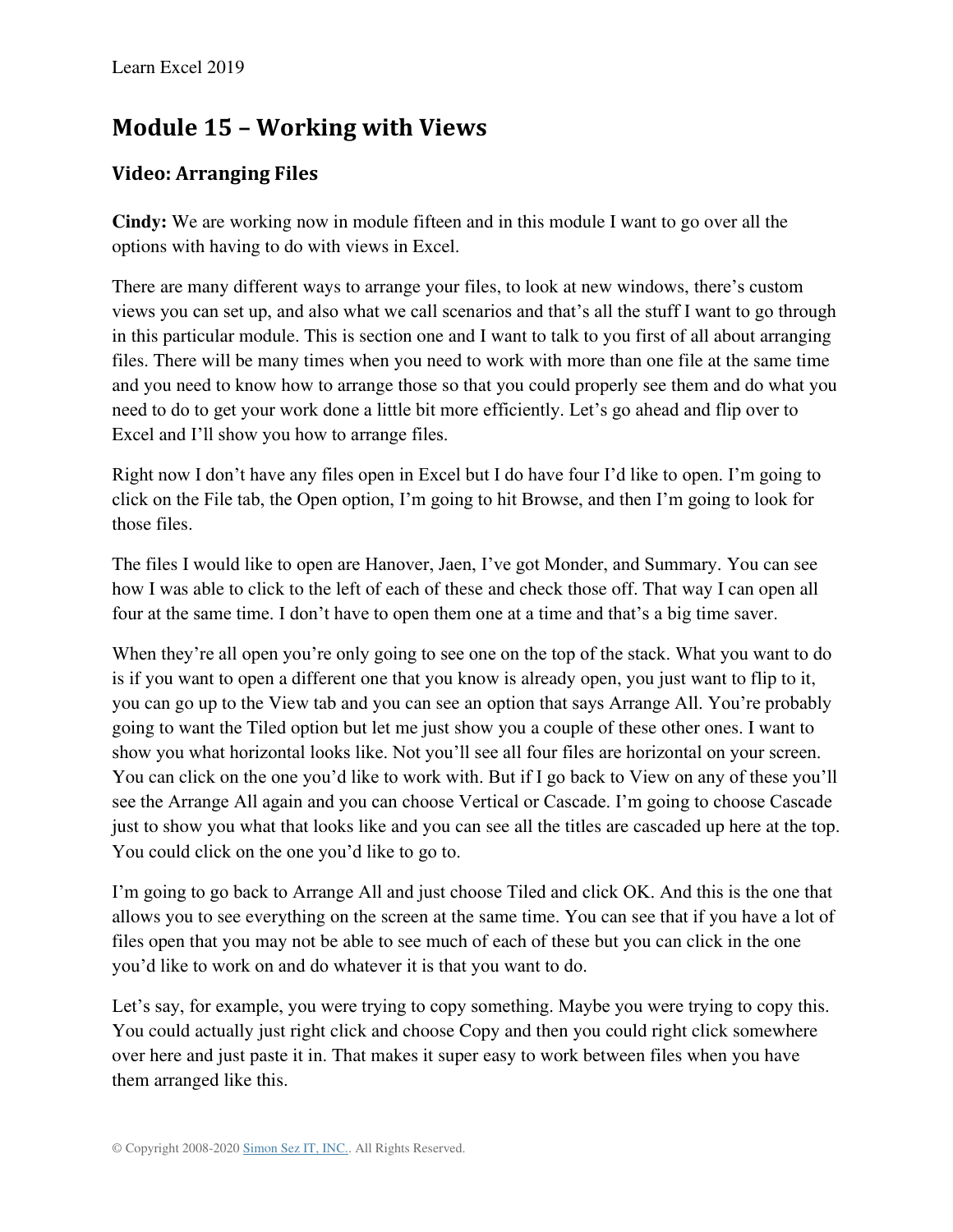If you want to close your files that are arranged you can close them one at a time and then you choose if you want to save these. When you get to the last one make sure that if you don't want to close Excel that you go ahead and say File, just close this way. That way you leave Excel open and you don't have any files open in Excel.

That's pretty easy to do, arranging your files, so that it's much easier for you to work. Let's go ahead now and flip over to section two and I want to show you about the new window option that Excel has under the View tab.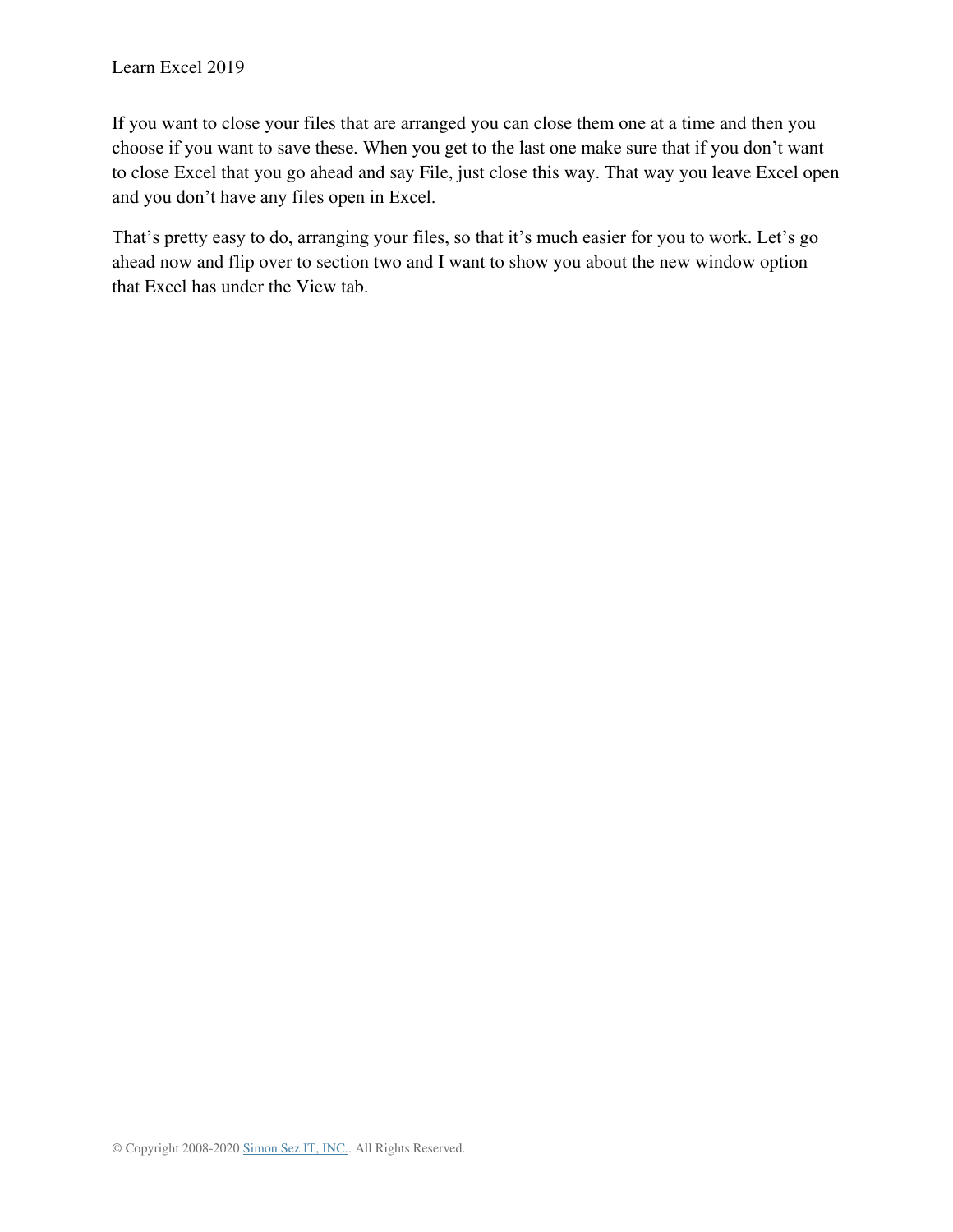#### **Video: New Window Option**

**Cindy:** Hey. Thanks for coming back. We're in module fifteen and in this module we are working with Views in Excel. We've already gone through section one where I showed you how to arrange your files so that if you'd like to see multiple files on the screen at the same time you can. Now I want to talk to you about the new window feature option that Excel has.

Excel has a feature where if you'd like to actually see in a single file the same sheets on the same screen then you can actually use the new window option to actually do that. Let me show you how the new window option works.

You can see that I'm working in this file called Payroll and if you look at the sheet tabs at the bottom it looks like I have pay period ending 2/12 and I have another sheet for the pay period ending 2/19. Now these are basically the same except that the hours may change or someone's rate may have changed and I want to compare these.

Right now if you notice I have to click back and forth between the sheets to look at these. But what if I could see them both on the screen at the same time? And that's my goal with the new window option. Here's how this works.

It doesn't matter which tab you're on and where you're clicked if you go to the View tab and click on New Window. Now what you'll notice is if you look at the name of your file it now says Payroll but it says colon-2 at the end. And what that's letting me know is that I'm in a second copy of my file. Now let me just make this a little bit bigger so we can see this. Same file, I've just got two copies of it actually open.

Now remember we talked about in section one how you could go to the View tab and you can arrange your files. Let's say I arrange them and I arrange them vertically. That means when I click OK I've got one on this side and one on this side. Now what if on the left I look at the sheet dated 2/12 and on the right I look at the sheet dated 2/19 and then of course I can scroll over and look at whatever information I'd like, but now I can see them both on the screen at the same time and do my visual comparison. And this is a great way to actually work with a file that has multiple sheets and you need to see the sheets at the same time.

You can save this. This is one file. It's just that I'm seeing two copies. It doesn't matter which one you save. You can actually even close one of these and you've not closed the file itself and now you can maximize and you're back in your original.

And that's really all there is to working with the new window option.

Let's go ahead now and go over into section three and I'll show you how to use the Custom Views feature that is in Excel.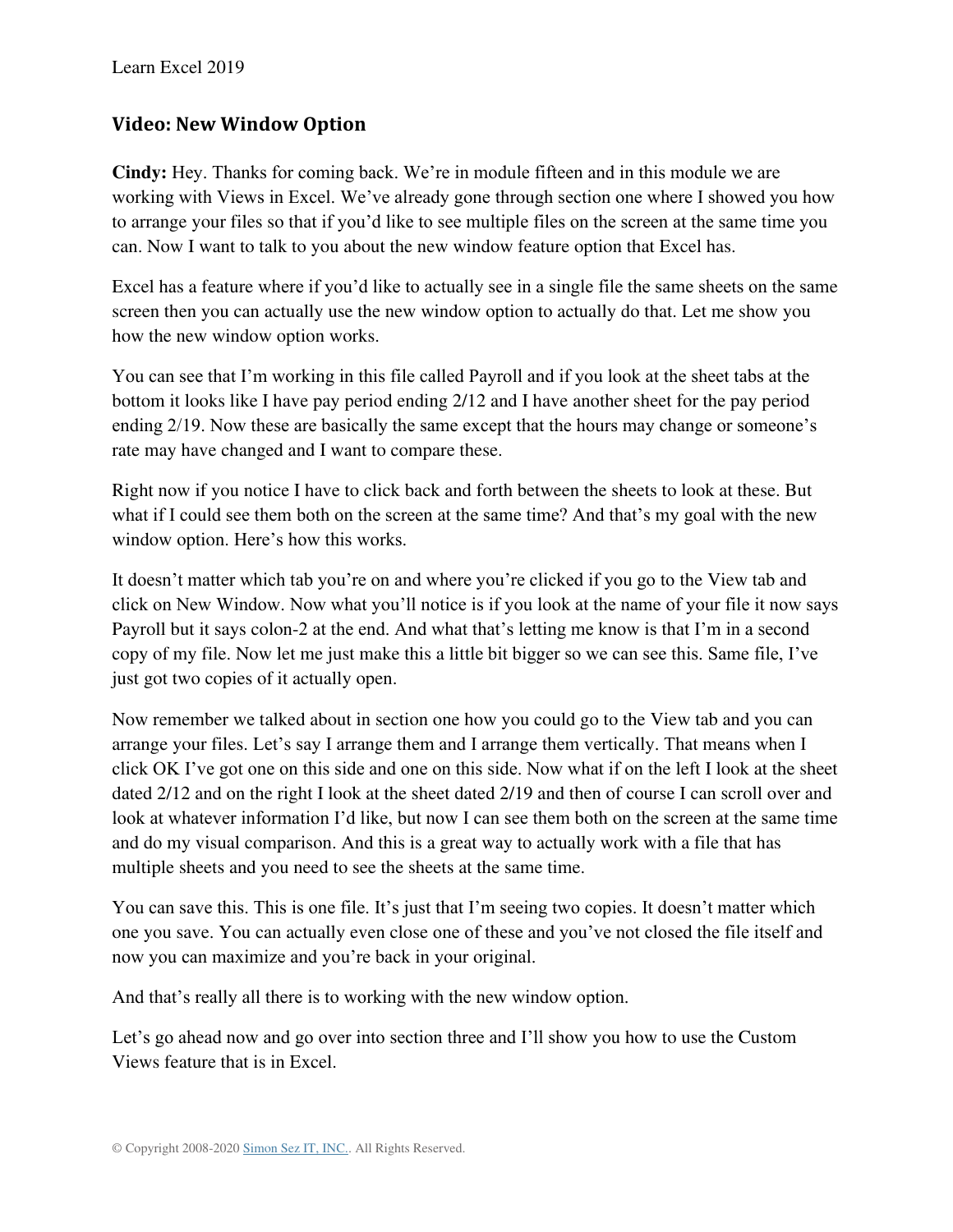### **Video: Custom Views**

**Cindy:** Welcome back. We're working in module fifteen now and this is the module where we're talking about working with the different views that are in Excel. We've already talked about arranging files, we talked about using the new window option, and now I'd like to talk to you about the Custom Views option.

The Custom Views option will allow you to take a list that you have in Excel and if you'd like to extract certain information and just see that one bit of information you can do that by using what's called a Custom View. Let's flip over to Excel and I will show you how this works.

Let's take a look at how the exercise is set up before we start creating some views. You'll notice that over in column A they're actually tracking each item that they sell. It looks like they sell fruits and vegetables. You've got apples, peaches, pears, plums. You can see the list. Also they are tracking their figures for January through March. They've got some figures over in Quarter 1 where they've totaled up January, February, March. Then they've got April, May, June, Quarter 2, all the way across to the very end where they actually have some yearly totals here.

If you look at this up and down you'll notice that it looks like they've totaled their fruits on row six, they totaled the vegetables on row 11 and then on 12 they have the total of all the produce, everything they've sold.

We saw an exercise very similar to this in an earlier module when we did the outlining, but I want to show you now how to create what they call Custom Views.

You'll notice if you're on the View tab that here's the Custom Views option. The first thing you want to do is make sure you create a view called Original because if you have to go back to it then you haven't lost everything. When you get into the Custom Views window you'll notice on the right you have a button that says Add. And if you add this is where you can name your view. I'm going to call this one Original and you want to leave these checked. Go ahead and click OK.

Now let's say that I'd like to have a view that only shows the fruits. What I'm going to do is select rows 7 through 12 and I'm just going to right click and hide those. I'm not going to delete them. Okay? And now you can see just the fruits. If I'd like to pull this up at any time I'm going to create a view called Fruits. I'll go back to Custom Views, I'll choose Add and I'll name this one Fruits, and click OK. Now I'd like to flip back to the original so that I can show the vegetables. I'll click on Custom Views and this time you'll notice that I have them both listed. I'll choose Original and click Show. This is why I created the original view, because I can now go back to the original one and hide all the fruits if I want.

So you'll notice I hid rows 2 through 6 in this case. I'm going to right click and hide those and I'll also right click and hide row 12. And now you can see that's just the veggies. I'll create a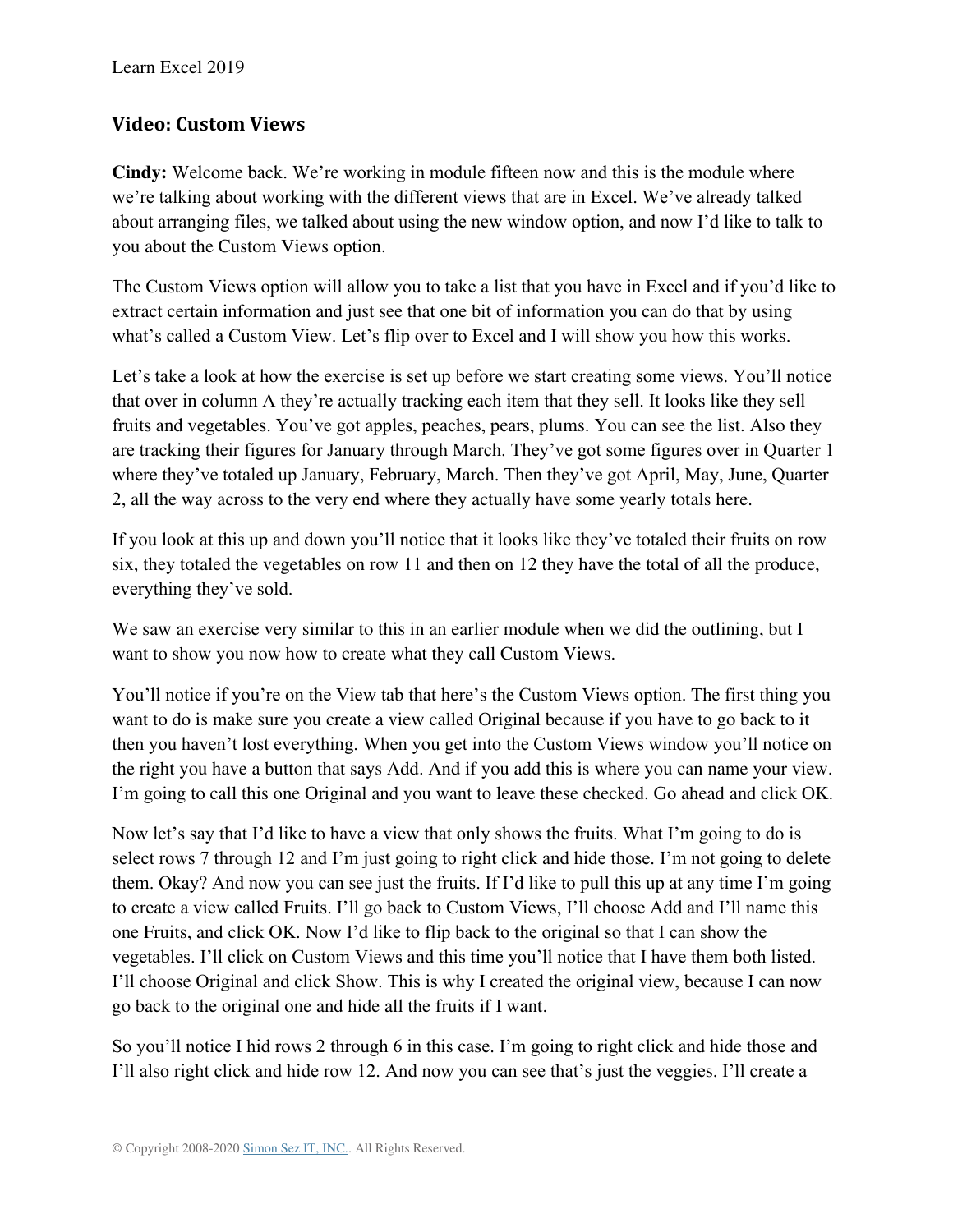custom view. I'm going to add and I'm going to call this one Veggies and click OK. You get the idea? Now I'll go back to Custom Views and you can see I have all three of those there.

Let's say I show Original again and now I see everything that I sell. I could even do this left to right. Now let's say we turned on the outlining feature, if you remember that from earlier. Let's say that I go back to the Data tab and I go back over here to Group and I turn on the Auto Outline. If you remember when we did this we were able to hide or show certain levels. Let's say that from left to right I want to show just my quarters. So you can see now that I've clicked the 2 I'm showing everything that I sell and just their figures for each quarter and the totals at the end of the year. Now I can save this as a view. I just go back to my View tab, Custom Views, and let's say this time when I add I call it Quarters. Now when I click OK and then go back and show all the views again, I'll just go back and show the original. Here's the original. Now I'll go back into Custom Views and this time I'm going to show Quarters and you can see there you go. You could even create one where you hide the quarters and show just the yearly totals. There's just a zillion different ways you can use the custom views.

Remember that once you've turned the outlining on you do have the ability to turn it off. Remember go back to the Data tab and you want to go over to the Ungroup option and choose Clear the Outline. That does not have anything to do with the views. It just cleared the outline. So if you wanted to go back to one of the views you would just go back to your View tab and choose the view that you'd like to see.

Notice over here that you can also delete a view. If for some reason you don't want it, for whatever reason, just select it and choose Delete.

When you close the file all of this is saved with that file.

That's really all there is to working with custom views.

Well that's going to wrap up module fifteen, working with views. Why don't you go ahead now and go over into module sixteen where we will talk about linking files.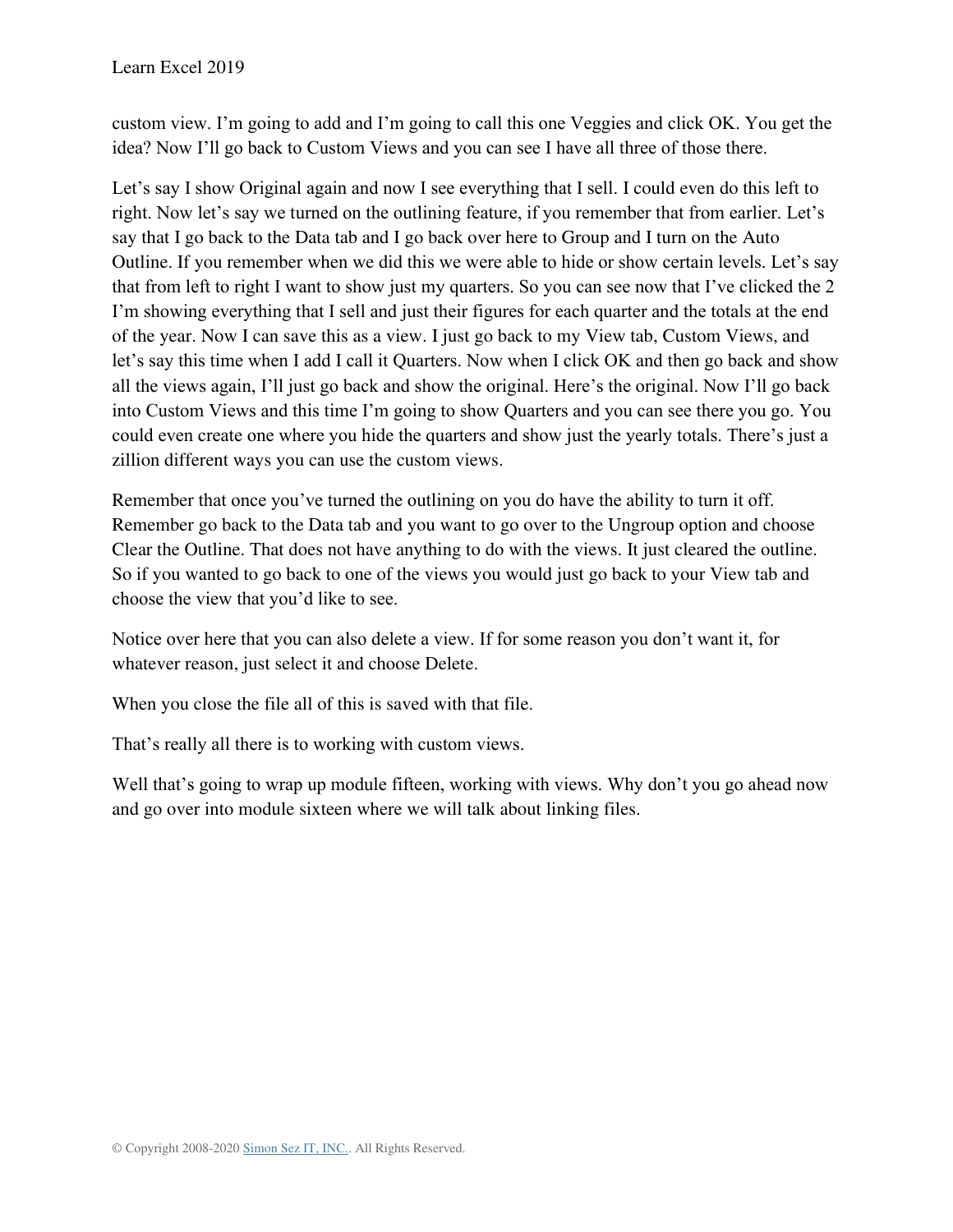#### **Video: Module 15 – Practice Exercise**

**Cindy:** Now that you know how to work with the views in Excel I'm going to have you do a quick little exercise for me. We're going to open a file called Views and you'll notice in this file that you have two tabs at the bottom. You have one for fruits and veggies and one for books and music. You're going to be working with both tabs.

On the fruits and veggies tab I'm going to have you create several different views. You're going to create one for the veggies, you're going to create one for the fruits, and also one for the original. Remember always create the original view first.

Once you've done that I'm going to have you actually create a second copy of this file. And on that second copy what I'm going to have you do is put them vertically on your screen so that you can actually see the fruits and veggies on the left and you'll be able to click the books and music on the right and that way you can see both sheets at the same time. And that's really all there is for working with your views.

Once you've got that down then go ahead and move over to module sixteen and we'll talk about linking files.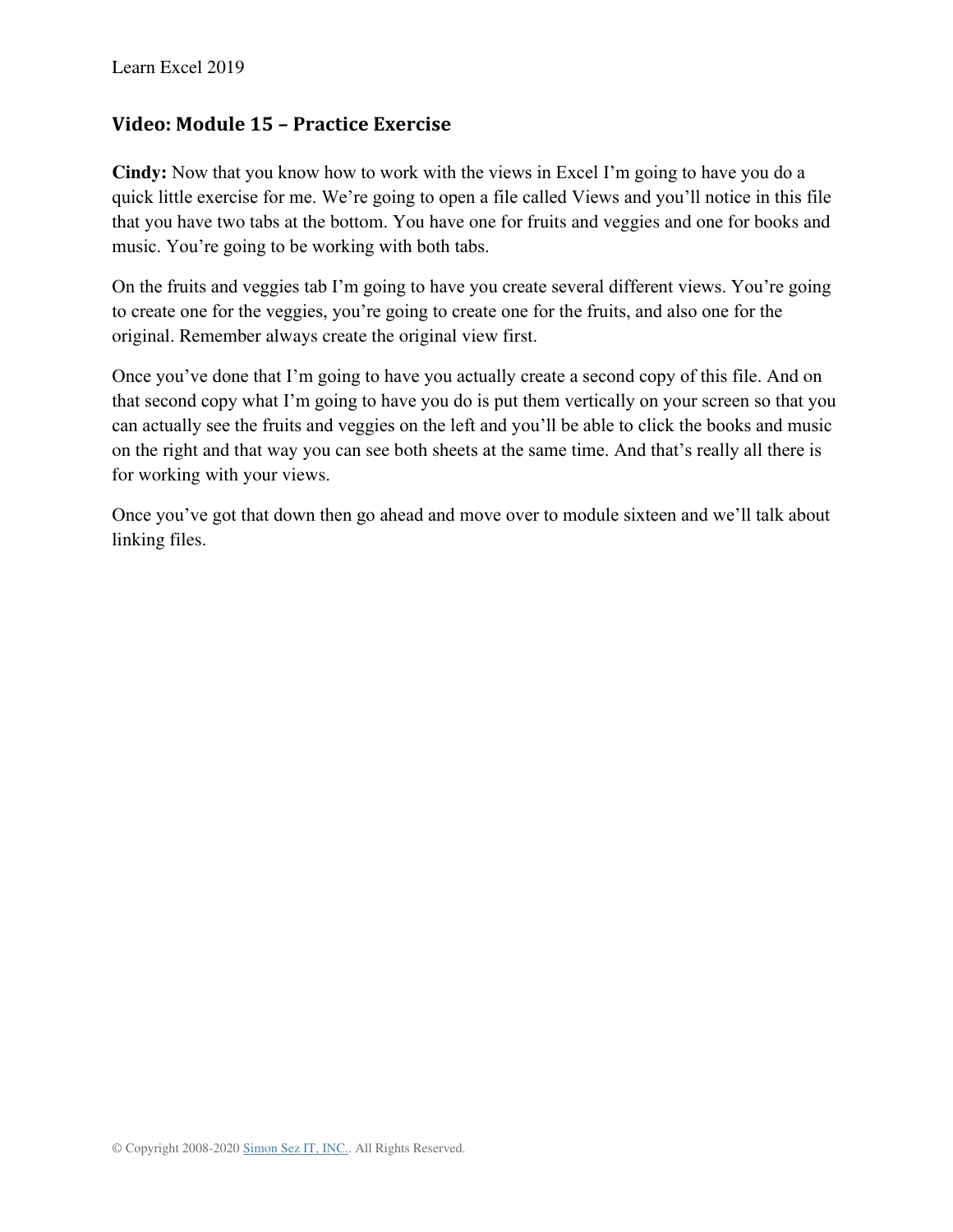## **Module 16 – Linking Files**

## **Video: Creating Formulas Between Files**

**Cindy:** We've made it all the way down now to module sixteen and this is the module where I'd like to talk to you about linking files.

One of the things that I told you way back when we started writing formulas was that you had the ability to write formulas and put the answers on the same sheet as the data, on separate sheets, or in separate files. And that's where we are now. We're going to talk about creating your formulas between files here in section one. Let's flip over to Excel and we'll get started.

I want to go ahead and open several files to work with. I'm going to click on the File tab and go down to Open. I'll Browse and the four files that I'd like to open are Jaen, Hanover, Monder, and Summary. Notice I just click to the left of these and I'm going to click Open. That way they all open at the same time and I don't have to do those one at a time.

Jaen, Hanover, and Monder are sales people for this company and I want to show you how their files are actually set up. If you look at each one of these you'll notice that they are tracking each of the item codes, the price of that item, the quantity that they sold, you'll have the sales here, and the commission. The sales is a formula that takes the item price times the quantity to give you the sales.

Now this is the Jaen file. If I want to flip to another file I just go up to the View tab, go over to the Switch Windows option and I can flip to Monder. This file is set up the exact same way. It's just there is a different quantity in this particular column. And then of course the other one is set up the exact same way.

Now let me show you the Summary file because that is the one where we're going to add all of our total sales from each sales person and have the answer appear here and then we'll add up the total commissions and have the answer appear here.

Here's what we're going to do. Remember when you're writing a formula you want to click where you want the answer to be. We want the answer here in the Summary file in A5 to start with. We're going to add up the total sales.

Now what we're going to do is we're going to start with the equals sign and we can't have a range so we're going to have to do these individually. And it doesn't matter in which order you do these. I'm going to click on the View tab and I'm going to switch windows and I'll start with Monder.

The sales happen to be in cell D15 so I'm going to click there. You'll notice that it put the name of the file here, then the name of the sheet, and then the name of the cell. And notice it's an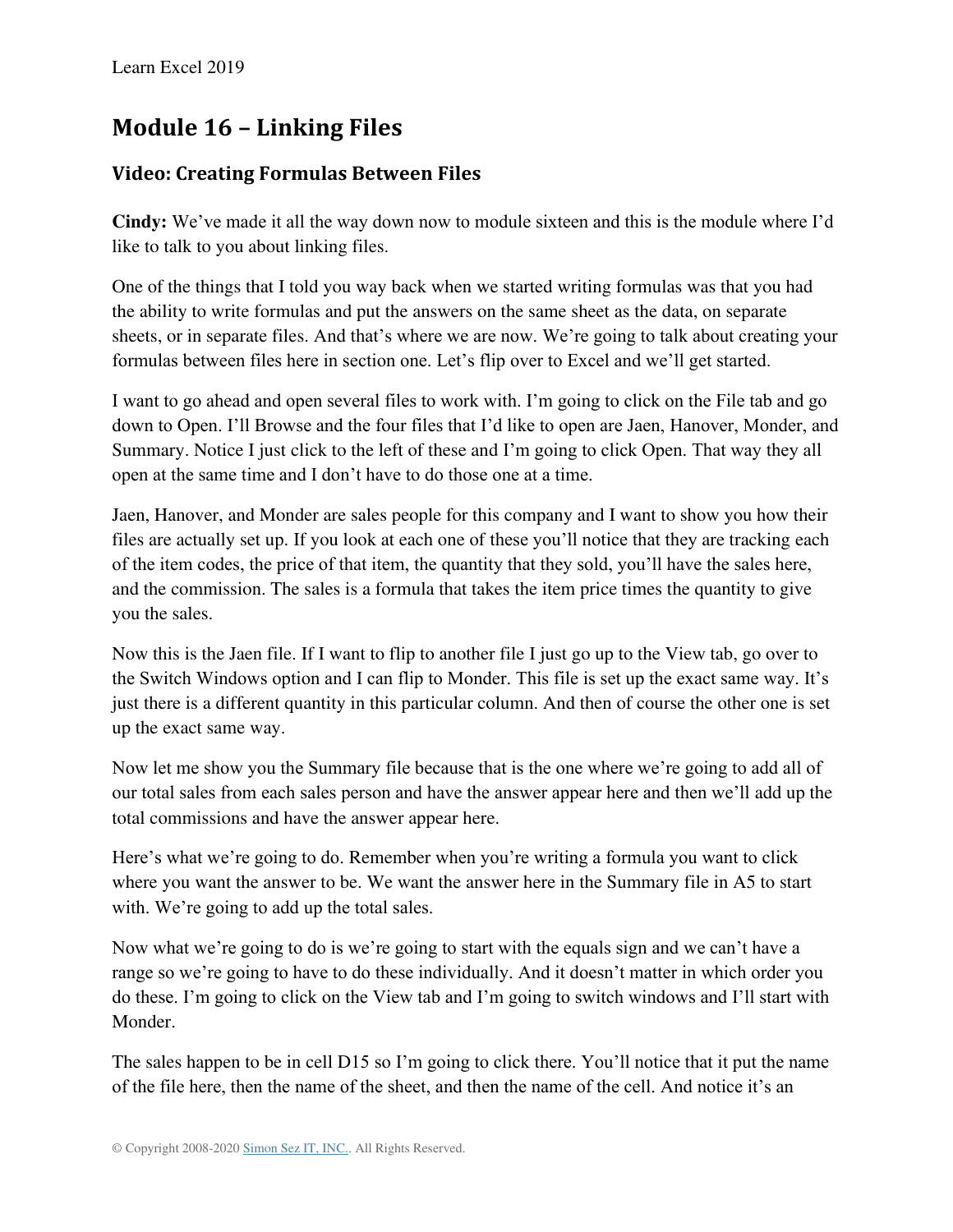absolute value. Now because I have another file to add I'm going to hit the plus sign and now I'm going to flip over to Jaen. I'll click in D15 and notice now that file is there with the sheet and the cell as well. I'm going to hit plus because I have one more and I'll switch to the Hanover file and click in D15. And that's all I have to do. I've just gone to these one at a time, clicked in cell D15 and if I have one more to add I'll hit the plus sign.

I'm going to Enter right now because I'm done and now you'll see that I have my total sales of \$10,124.60 here.

Now let me go ahead and do the same thing for the commissions. I'm going to start with the equal sign. In no particular order I'm going to start with Monder, click in E15, plus, I'm going to switch windows again and go to Jaen. I'm going to click in E15, plus because I have one more and I'll go over and pick up Hanover, click in E15 and since I'm done I'll hit the Enter key. And now you'll see that I have all of my totals there. And you can see for each one of these if you double click you've got this sheet, you've got the file name, and notice the file names in the square braces there always. It's always followed by the sheet name and remember the exclamation point tells it to change from a sheet to a cell and then you have the absolute value of that particular cell. And that's really all you've done.

You've actually now created links between these files.

Now all of these files are linked to Summary. They're not linked to each other. So here's what this means. Let's say that I close any of these files. I'll go ahead and close this one and I will save it. I'll go ahead and close Hanover and I'll save that one. I'll go ahead and close Jaen. I'll go ahead and close Monder.

Now let's say that all during the week I'm opening each one of these files and changing their sales. I'm going to go ahead and open Hanover and I'm going to change Hanover's quantity for item code one to ten. Obviously that changes his sales and his commissions. I'm going to save this and I'm going to close it.

Now let's try one more. Let's go back and I'm going to open this time, let's open Monder and I'll change item code five to 13. Obviously again that changes his sales and the commissions. I'll save it and go ahead and close it.

Now I've done that all week long and now I'd like to go ahead and open my Summary file to see where I stand. If I go ahead and open it what's going to happen is it's going to pop up and tell me that my workbook has some links and that they need to be updated. Notice that these numbers have not changed right now. As soon as I say Update, and notice I don't have to, but as soon as I say Update now you'll see my total sales and my commissions have changed and that's how links work. I could close this, make sure I save it, and keep doing the same thing as long I need to.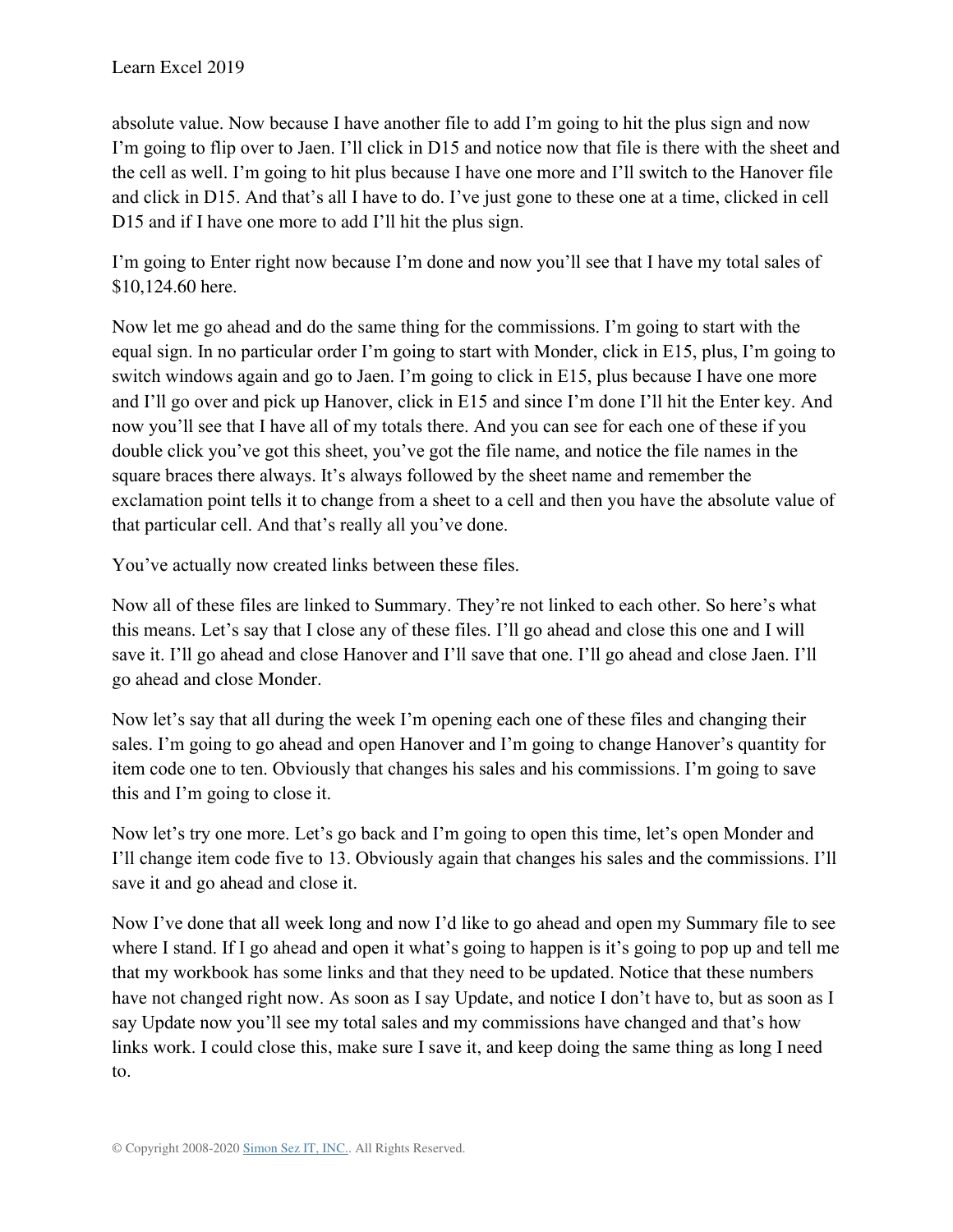What I want to do now is you know how links are created. Let's go ahead and move to section two. I'm going to show you all about how to work with these different links and different things that you can do. I'll see you over in section two.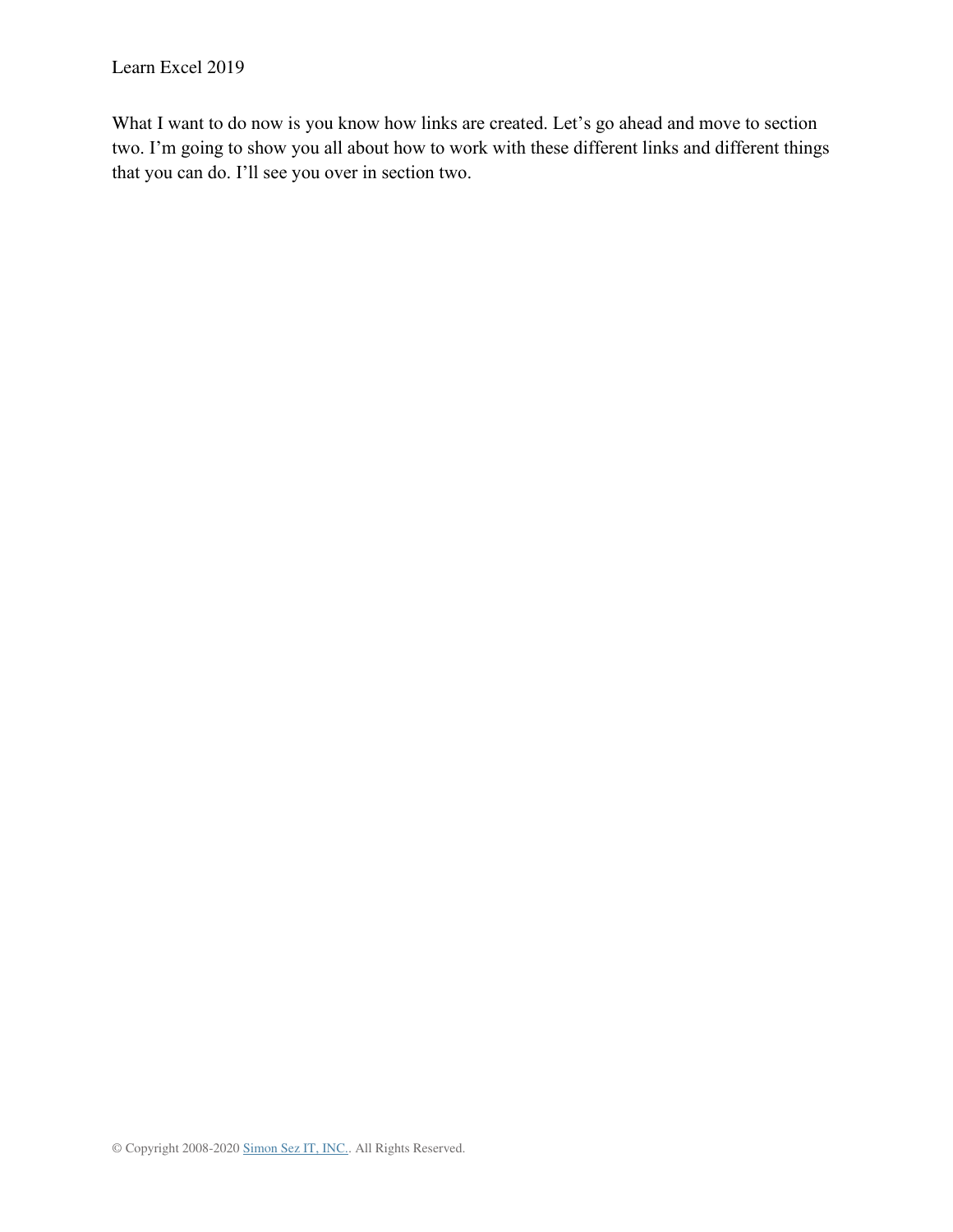#### **Video: Working with Links**

**Cindy:** We are working in module sixteen and in this module we're talking about the linking files feature that Excel has. We just got through talking about how to actually write some formulas between files and remember when you do that you're actually linking some of those files together. There are a lot of things you can do with links and I'd like to take you through some of those different options right here in section two, Working with Links.

If you remember in section one where we talked about creating formulas between files we were actually working with these four files right here. We were working with Jaen, Hanover, and Monder which were sales people for this company and the Summary file that you're looking at right here. This is the one where we wrote a formula to calculate the total sales and the total commissions from each of those files. Remember that I told you that Jaen, Hanover and Monder are linked to this Summary file but they are not linked to each other. And a couple of terms just to be familiar with, in Excel when you're working with links you can have dependent files and you can have source files. Jaen, Hanover and Monder would be your source files because they have the data that you need to get these answers. And then Summary would be your dependent file. It has no answers on its own. It's dependent on Jaen, Hanover and Monder to get those numbers.

Now that you've created some links let's talk about how to work with those links. That means you would have to be in the dependent file, in this case the Summary file.

You're going to find the links up under the menu under Data and then you're going to see right here it says Queries and Connections and then you'll see here the links. It says Edit Links.

When you're looking at this Edit Links window this shows you the three files that are linked to Summary. And you've got a couple different things you can do with them.

The first thing I want to mention is this Update Values over here. Now right now if I close Jaen, Hanover and Monder and then open them back up and make some changes then what happens is they automatically update Summary when the Summary file is opened. But what if the Summary file is already open? Then you can just have Excel go and update the values and if there were any updates that needed to be made these numbers would change right over here.

The next thing you can do is change the source. What if Hanover leaves the company and you don't want to link Hanover to this file anymore? Well you can actually do a couple of things. If you're going to replace it with a new file you can say Change the Source and then just go tell it the new name of that new source file. But if you just want to break the link, you just want to take Hanover away from this all you have to do is click on Break Link right here.

The other thing is you can open the source. If you wanted to open Hanover from here you could.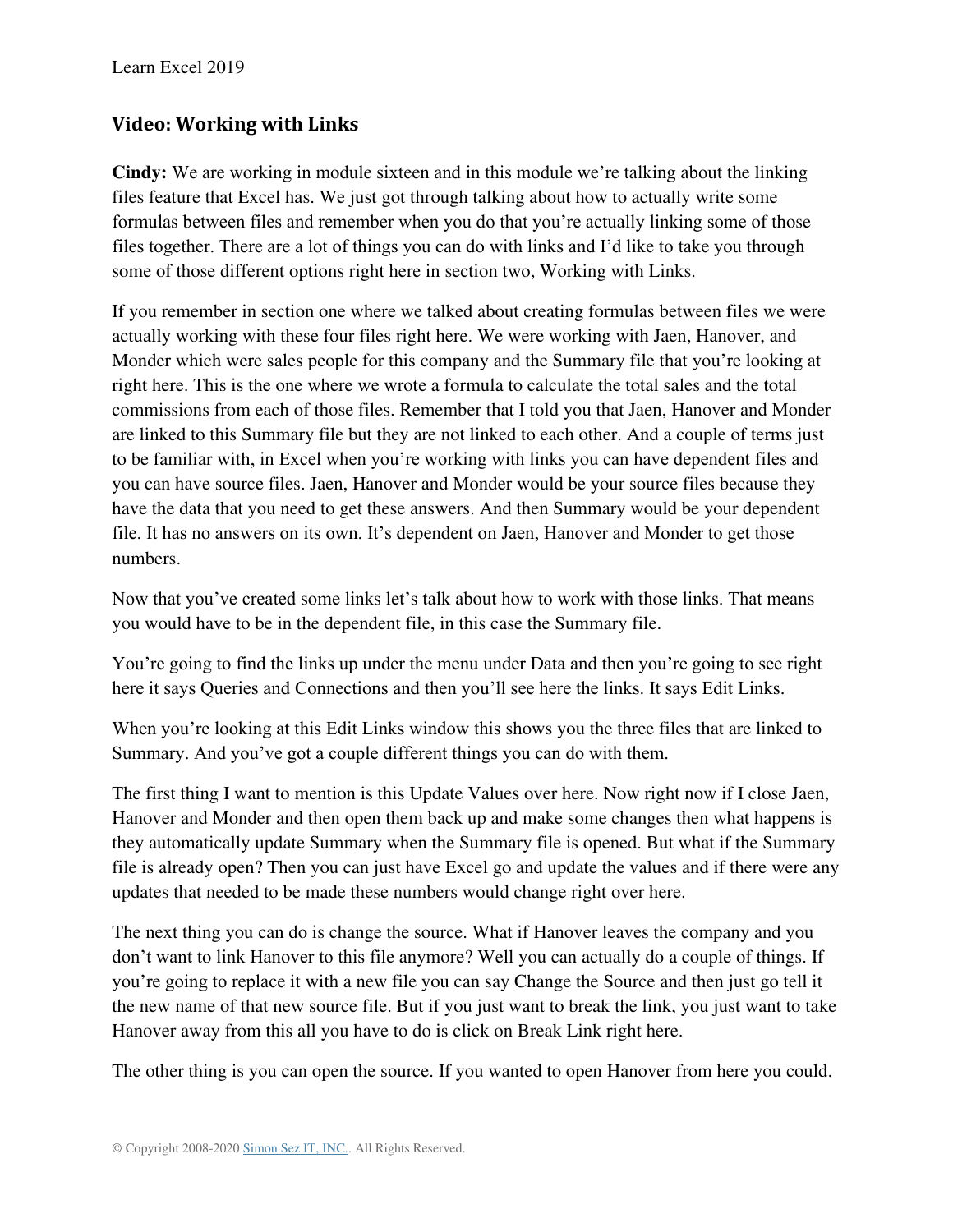Down at the bottom the other thing is there is a startup prompt and what that basically means is when I open the Summary file remember how it didn't automatically just update the answers? It actually had a message asking if we'd like to go ahead and update those. And that's what this message is over here. You can have the user choose to display the alert or not, you can say don't display it and don't update or you can say don't display the alert and go ahead and update the links. And you notice the first one is chosen automatically. That's what that option happens to be.

And I just wanted to show you that because that's how the links are going to work here in Excel. You're going to see a lot of different links in a lot of different places. We're getting ready to talk in section three about consolidating your data and there's another place that you're going to see a lot of the links that we're talking about here.

Let's go ahead and go over to section three and I'll show you how to work with consolidating your data.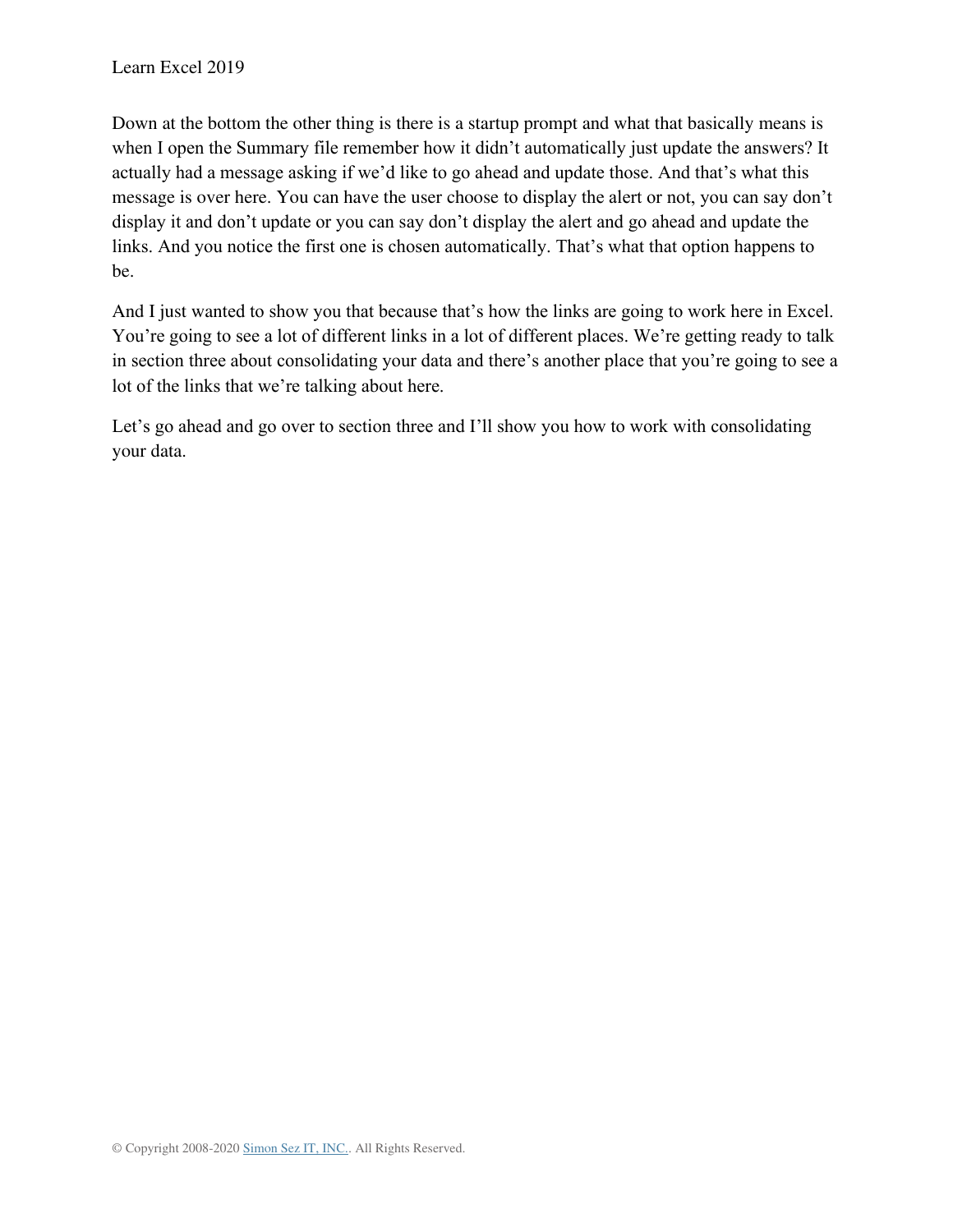## **Video: Consolidating Data**

**Cindy:** We're down on the last section of module sixteen now. We're talking in this module about consolidating data.

There is a feature in Excel called Consolidation and what it allows you to do is go ahead and consolidate numbers from multiple files into a dependent file. You could actually just write formulas to get those numbers but we're going to take this even further. When you consolidate you'll be able to see where the numbers came from instead of just seeing one total, and that's the beauty of working with consolidation. Let's go ahead and consolidate some data over in Excel.

One of the things you'll want to do before you get started is make sure you have all of the files open that you're going to be working between. That means you want all of the source files open and you want your dependent file. In this case I've opened a file called Consolidation and what I'd like to do is go ahead and select the range C5 through C14 and I'm going to have Excel go to the files called Jaen, Hanover, and Monder that we've been working with and consolidate all the quantities into this file so that we can see the totals.

One thing you'll want to make sure of is that all your files are set up exactly alike. If you notice this consolidation file it's set up exactly like the Jaen, Hanover and Monder files we've been working with. I'll switch over to one of these, I'll just pick Monder, and you can see that it looks the exact same. Column C is where the quantities are. It's the range C5 through C14.

I'm going to switch back to Consolidation and here's how you're going to start this. You're going to the Data tab and you'll notice there's a grouping called Data Tools and you want Consolidate right above that.

The first thing it asks is which function would we like to use. We are going to be adding so we'll leave the function Sum but just notice from the dropdown the other functions that I could use.

The next thing I'm going to do is click where it says Reference and then in no particular order I'm going to flip to each file and select the same range. I'm going to go ahead and start with Jaen. I'll select the range C5 through 14 and now you'll notice that it's got the name of the file here, the name of the sheet, and also the absolute value of the range C5 through C14. I'm going to hit Add so that it puts it in this bottom part of the window here. Now I'm going to do the next one which is Monder. I'll do the exact same thing. I'll drag through that same range, I'll hit Add. And then one more. I'll flip over to the Hanover file, select the same range and add that one. Now that all three of the references are right here I'm going to click OK. If I flip back now to the Consolidation file you'll see right here that it has consolidated all of the quantities so now I know the total quantities which has also changed my sales and my commissions over here.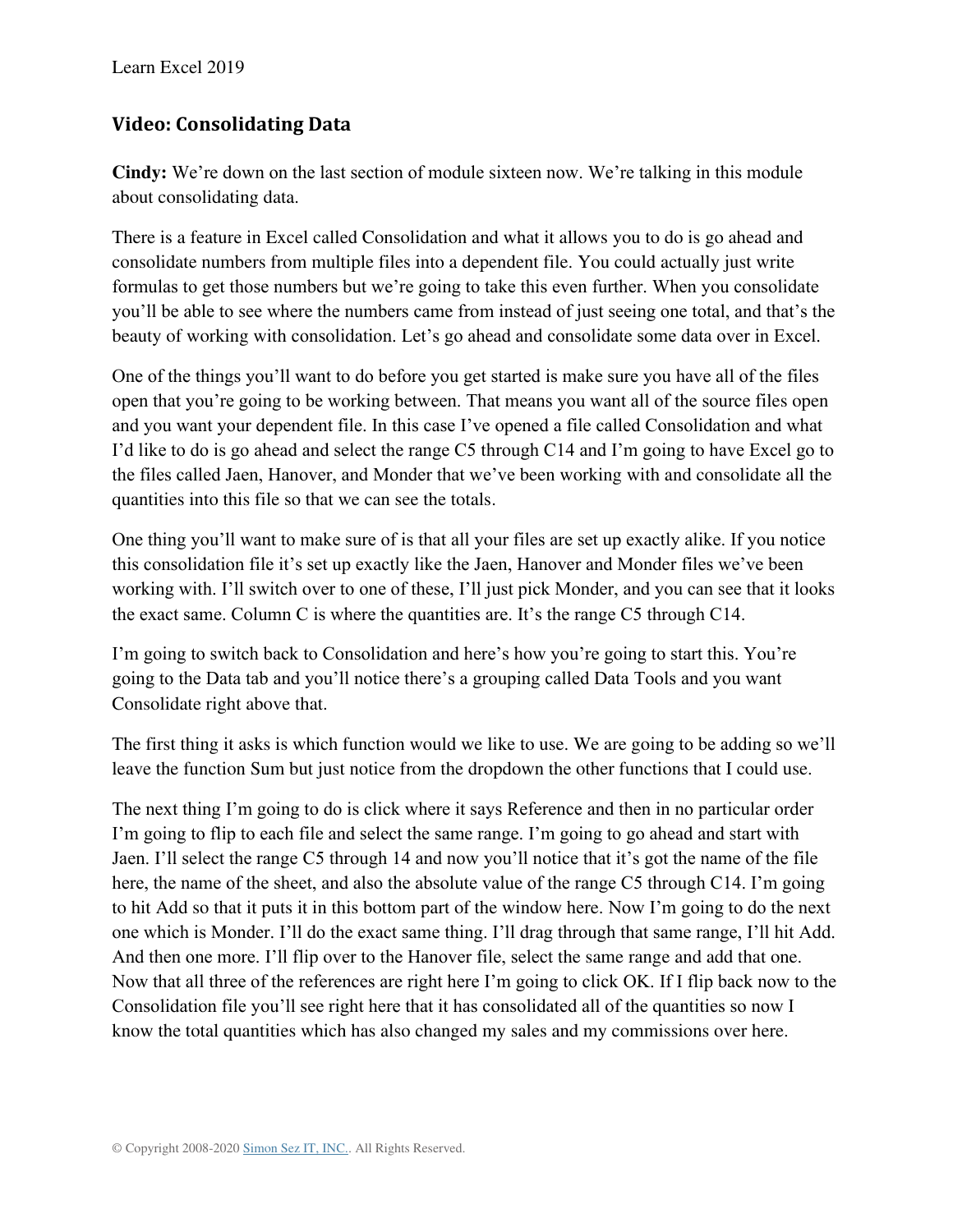You're probably wondering a couple of things. First of all, couldn't I just write a formula like we did in section one that would add up those numbers? Yes, you could but you're going to see in a minute that consolidation is going to give you some additional options.

The other question is how do I know how much of this is Jaen's and how much is Monder's and how much is Hanover's? I can't tell that right now. I just know the total. Well let me show you another little thing that you can do in that consolidation window. I'm going back to the Data tab, Consolidate. Do you see this checkbox Create Links to Source Data? This is going to be the key to everything working out really cool here. I'm going to hit OK and now what I want you to notice is your Outline is on over on the left over here. Let's take C8 where it says 24. If I hit the plus sign to the left of row 8 now I can see each number that made up that 24.

The other thing is notice when I'm clicked on one of these I can see which file that came from. Monder has two of these, it looks like Jaen has 12 of these, and 10 of them belong to Hanover. That way you can see the breakdown. And you can see that for each of these. I can hit the minus sign to collapse that and fold it back up. And let's just say I went to row 28 and I did the same thing here. I'd be able to see that 48 of these came from Jaen and Monder had two of these and the last seven belong to Hanover. And that's what consolidation allows you to do. In addition to just coming up with an answer you can see all the numbers that make up those quantities.

That's pretty much going to wrap up module sixteen. We've been talking about linking files here. Why don't we go ahead now and change focus and jump over into module seventeen where we're going to talk a little bit more about writing formulas, we'll look at some advanced formula creation.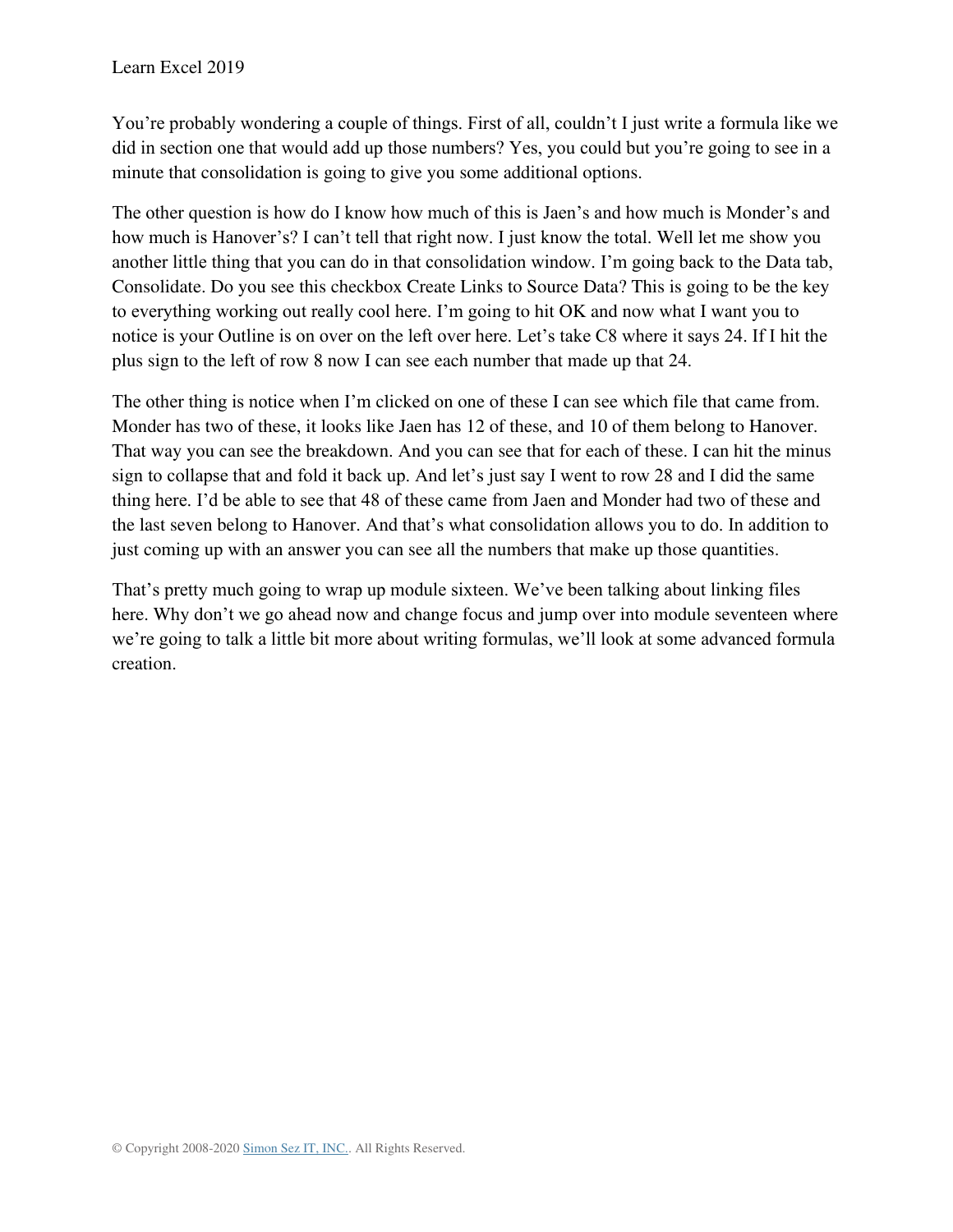#### **Video: Module 16 – Practice Exercise**

**Cindy:** Okay we did a lot in module sixteen with linking files. What I want you to do for me is I have four files I'd like you to open. You've got Jaen, Hanover, Monder, and Summary. When you get those all open make sure you're on the Summary file because you're going to figure out the total sales and the total commissions for all three of those sales people and the answers will be on this Summary sheet. That's where you're going to create a file that links all of these to the Summary file. Remember that summary is a dependent file. It has no answers on its own. Jaen, Hanover and Monder will be what we call Source Files. They have the information to feed into the Summary file.

Then after you do that I'm going to have you save and close it for me and then you're actually going to flip over to a file called Consolidation. And what you're going to do here is you're going to select the range C5 through 14 and then I'm going to have you consolidate all of those quantities from the Jaen, Hanover and Monder files onto this Consolidation file.

Remember when you go in and do this I want you to go ahead and actually create the links as well. And then that's all I'm going to have you do. Just save and close it and you will be good to go for module sixteen.

Once you get finished go ahead and move over to module seventeen where we'll talk about some advanced formula creation.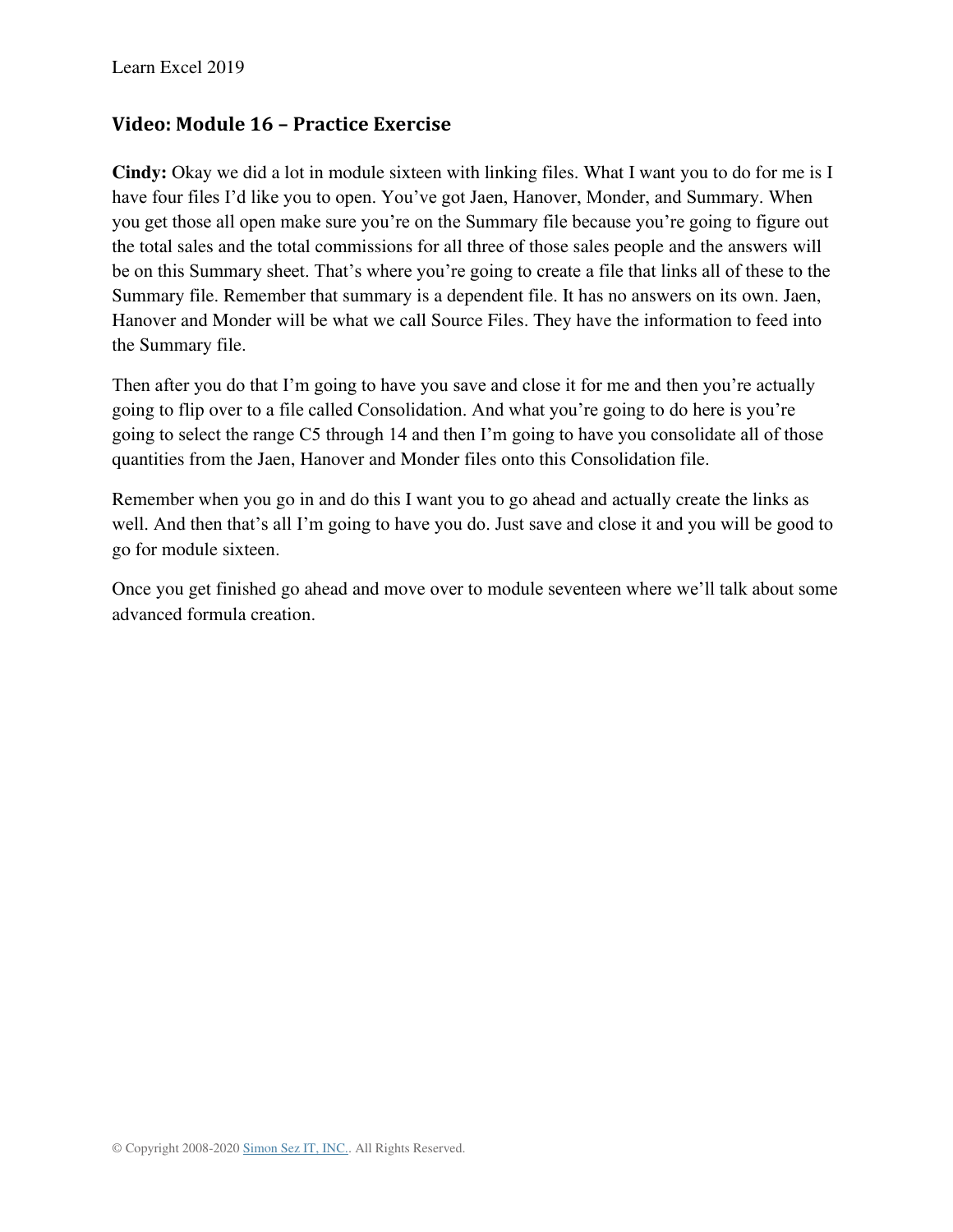# **Module 17 – Advanced Formula Creation**

## **Video: If Statements**

**Cindy:** Hey there. Thanks for coming back. We are all the way down now to module seventeen. In this particular module I want to look at some of the more advanced formula creation options that Excel has available, like If statements, VLOOKUPs and what we call Data Validation. Let's go ahead and jump right in to what we call an If statement. This is section one.

What an If statement allows you to do is create a little test. And if that test is true then you do one thing and if it's false you'll do something else. Let's go ahead and get started and I'll show you how to create an If statement.

Before we actually start writing our If statement I want to take a quick peek at the exercise so that you'll know exactly what we're trying to accomplish here. You should be familiar with this exercise. This is a company called Benjamin of Brussels. We're looking at their international chocolate distributors. You'll notice they are tracking each sales person over in column A, their numbers of April, May and June over in column B, C and D, and then column E is where they've actually just totaled across. In column F, if you notice, they're paying each person a commission. And it looks like right now that commission is based on this 18% that you see over in J3. There's also a bonus column, that's column G. when we go to look at our VLOOKUPs in section two we'll be comparing those with this bonus table over here on the right.

One of the things I want to do in this exercise is I don't want to give everyone a commission. I'm only going to give them a commission if they meet their quota. Let me go ahead and delete all of this and then when we put it in we'll put it in a little bit differently.

Now before we get started I want to see if there are any names already set up in the exercise. I'm going to go up to the Name box and it looks like there is one. There's the Com Rate. Let's see where that goes. It looks like it goes over to J3 where they have 18%. That's the commission rate. I'm going to go ahead and name J4. That's the quota. I'll go ahead and name that one Quota. And then I'll name one more thing so that when we get section two it's already done. I'm going to go ahead and name the range I8 through J10. I'm going to call this one Bonus, underscore, Table (Bonus\_Table). Awesome. Now I have all three of those. Remember that when you create the names always click to make sure that they go to the correct place because it's very easy to accidentally be clicked over to the side somewhere and you've named the wrong cell or the wrong range of cells.

Let's go ahead and start our If statement. I'm going to click in F6. An If statement actually has three parts. There is a test, the second part is what to do if that test happens to be true, and what to do if that test happens to be false. Let me tell you what I want to do here.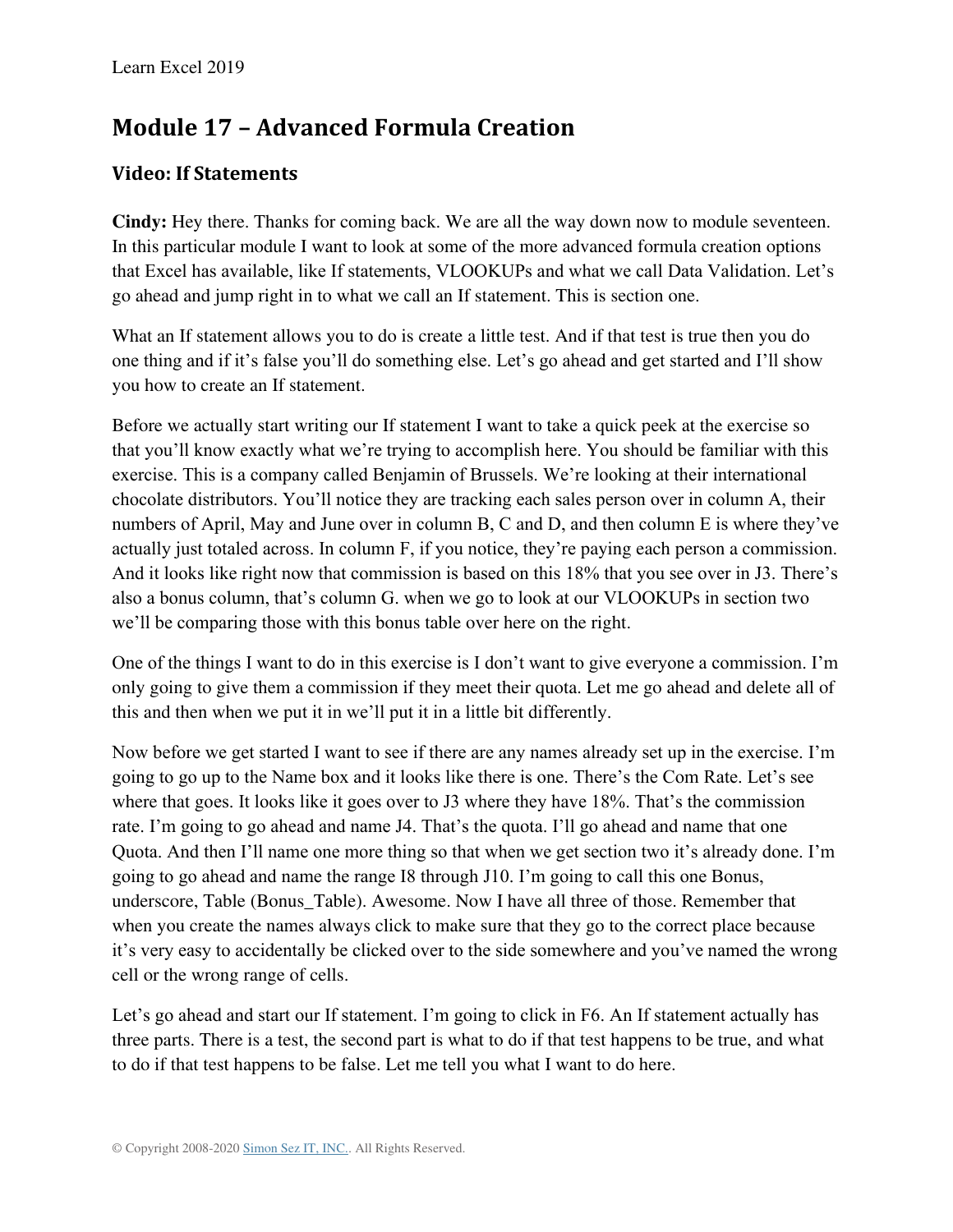I want to look at each person's total and I want to know if that total is greater than or equal to this quota over here in J4. That's the test. Is it greater than or equal to my quota? If it is we'll go ahead and take that total and multiply it times the commission rate which is in J3 and they will get that commission. But if it's false, meaning they don't meet or exceed the quota, we're not going to give them a commission at all. We'll have it return a zero. Let me show you how to set this up.

The first thing you want to do is always start with your equal sign and I'm going to go ahead and put in the word If. Now I could go ahead and type the rest of this formula but if you're not sure how to do that the best thing to do is let Excel go ahead and type all the stuff in for you. You just kind of plug in the variables. I could if I didn't want to put the If in here that way, I could go ahead and use my Insert Function which is here or remember if I go to the Formulas tab I'll see it here as well.

In the Insert Function window I'm looking for a function called If. Remember that if you've recently used it it'll show up on the most recently used, if not you'll have to click on All and then you'll have to go down to where the I's are in the list and look for If that way. But look at the definition. It checks whether a condition is met, which is the test I mentioned, returns one value if it's true and another if it's false. I'm going to click OK and now we're in the Function Arguments. And there's the three things that I just mentioned.

The first thing is the test. Here's what I want to do. Now notice that instead of just typing in there I'm going to click the cells. It's a little bit easier that way. I want it to tell me if E6 is greater than or equal to, and I'm going to click where this \$60 is and notice that the word Quota is in there because it knows that cell is named. The reason that I wanted to name that is because I could have put J4 in there and it would be been correct but when I get ready to copy my formula down the other answers would not be correct because it would go to J5, J6, J7 just like that. Notice that it tells me this is true already so I'm going to go ahead and do the second part. What do we want Excel to do if this is true? Well I'm going to have Excel take my total in E6 and multiply it times my commission rate which is in J3. This is another one that was already named in the exercise. I could have put J3 but then again I would have to make it's an absolute value.

The third part is what to do if it's false. We're going to return a zero. It just looks better when you have numbers in a column. But know that you could put text in there as well. If you want it to say "Did not reach the quota" or anything you could put any text at all in there.

If you don't put anything in that field what will happen is you'll see the word False in there and that will look really funny when you have a column of numbers like this. I'm going to go ahead and click OK and you can see that now I have 19.

Now I want to go ahead and copy this formula down so I'll just drag it all down. And you can see that three people did not meet their quota. If you notice Monder only had 52 for his total. Simmonds has 39 and Peruzzi has 56. So you can see this is exactly what I wanted from this.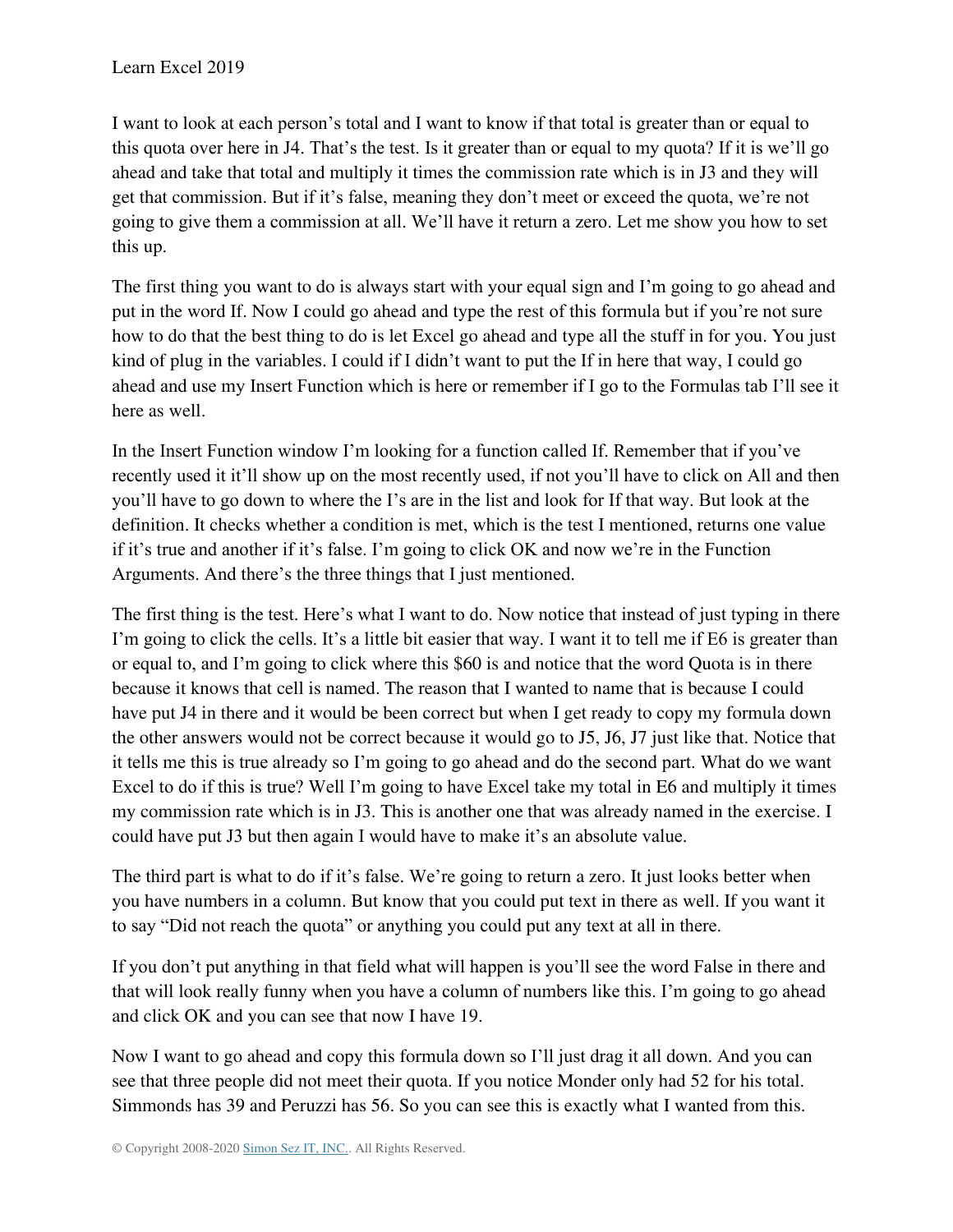Now I want to go back and double click on F6. I want to just show you how this formula is set up.

We know we start with equals and we've got the word If there. Here's the part that I wanted you to see because that's the test. There's where we said E6 is greater than the quota and notice it has a comma because then there's another field. Here's the second one where we said that if it's true you want E6 to be multiplied times the commission rate and then the last one where we put the zero in is right there. So really the three fields we filled in are in the parenthesis here and they just have commas between them. Like I said, I could have typed that but it was just much easier to let Excel fill that in for me. I'm going to go ahead and hit Enter there and that's a quick way to do what we call an If statement.

Well now that you know how to do an If statement let's go ahead and talk a little bit about how VLOOKUPs work. Let's go over to section two of module seventeen, Advanced Formula Creation, and look at the VLOOKUP option.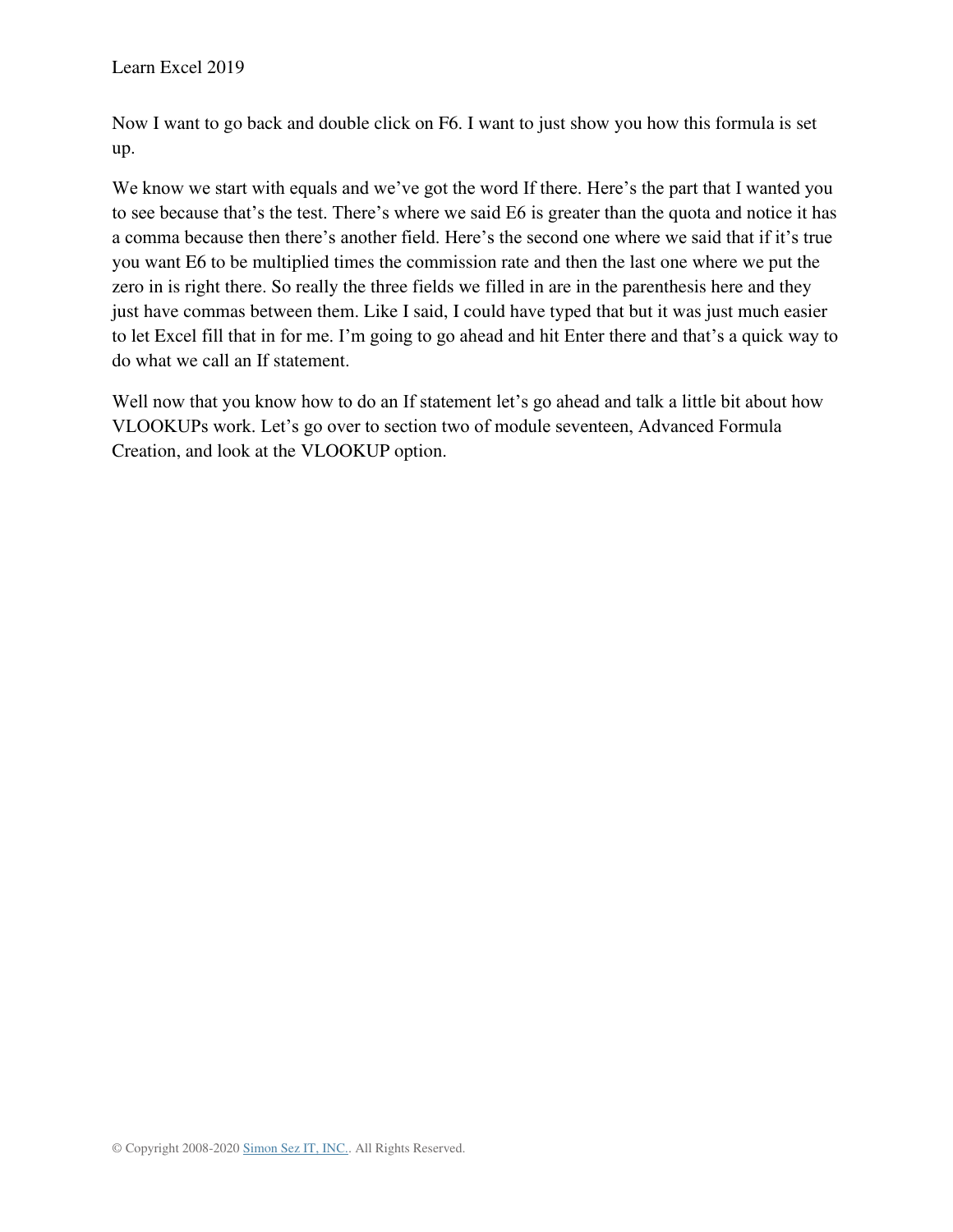### **Video: VLOOKUPs**

**Cindy:** Hey there. We're all the way down now to module seventeen and we are talking in this section, which is section two, about what we call a VLOOKUP or a Vertical Lookup. You also have the ability to create what they call HLOOKUPs and an HLOOKUP is a Horizontal Lookup. Basically what a VLOOKUP or a Horizontal Lookup is, is you can tell Excel to look at a particular cell and then compare it to a table. In that table it can look up a value vertically or horizontally and pull out something in the same row. Let me show you a little bit about how VLOOKUPs work and this will make a little bit more sense to you.

This is the exercise we used in section one when we were looking through our If statements. We've gone through and we have a total for each of our sales people in column E, column F is where we figured out their commission, and now I want to figure out a bonus for each one of our sales people.

The way we're going to figure out the bonus is we're going to have Excel look at each person's total over in column E and then they're going to compare it to this bonus table that you see right here and they're going to use the first column to compare it. We're going to have it look for the closest number without going over and then return a value over in the second column on the same row.

When you're going to work with a VLOOKUP you're telling Excel to vertically look in a table that you have somewhere. You do not have to have the table on this sheet. It could be on another sheet if you want.

The one thing you'll want to do before you start writing your formula is go ahead and give your table a name. I'm going to go ahead select in this case from I8 through J10. Notice I'm not selecting the word Total or Bonus because then it will want to look through that column and look through the cell that contains the word Total and we just it to look through the numbers here.

Now I'm going to go back and name this. I'm going to go to the Name box and here I'm going to put in Bonus, underscore, Table (Bonus Table), I'm going to hit the Enter key and remember I told you when you create a range name to go ahead and check it out and make sure it goes to the right place before you start actually doing something with it and you can see that it does. It works perfectly. Now I don't have to name it but if I didn't when I'm actually setting up my criteria then I'd have to make sure I saw the absolute value of the range I8 through J10. And that can be a real pain and you can forget the dollar signs and all that. So it's just easier to go ahead and name it before you start.

I'm going to column G and I'm going to just delete all of these and let's start with Hanover in G6. I'm going to start with my equals sign. Now if I type VLOOKUP then I have to know how to type the rest of the formula. It might be a little bit easier for you if you leave out the word VLOOKUP right now and just go ahead to your Formulas tab and use the Insert Function to put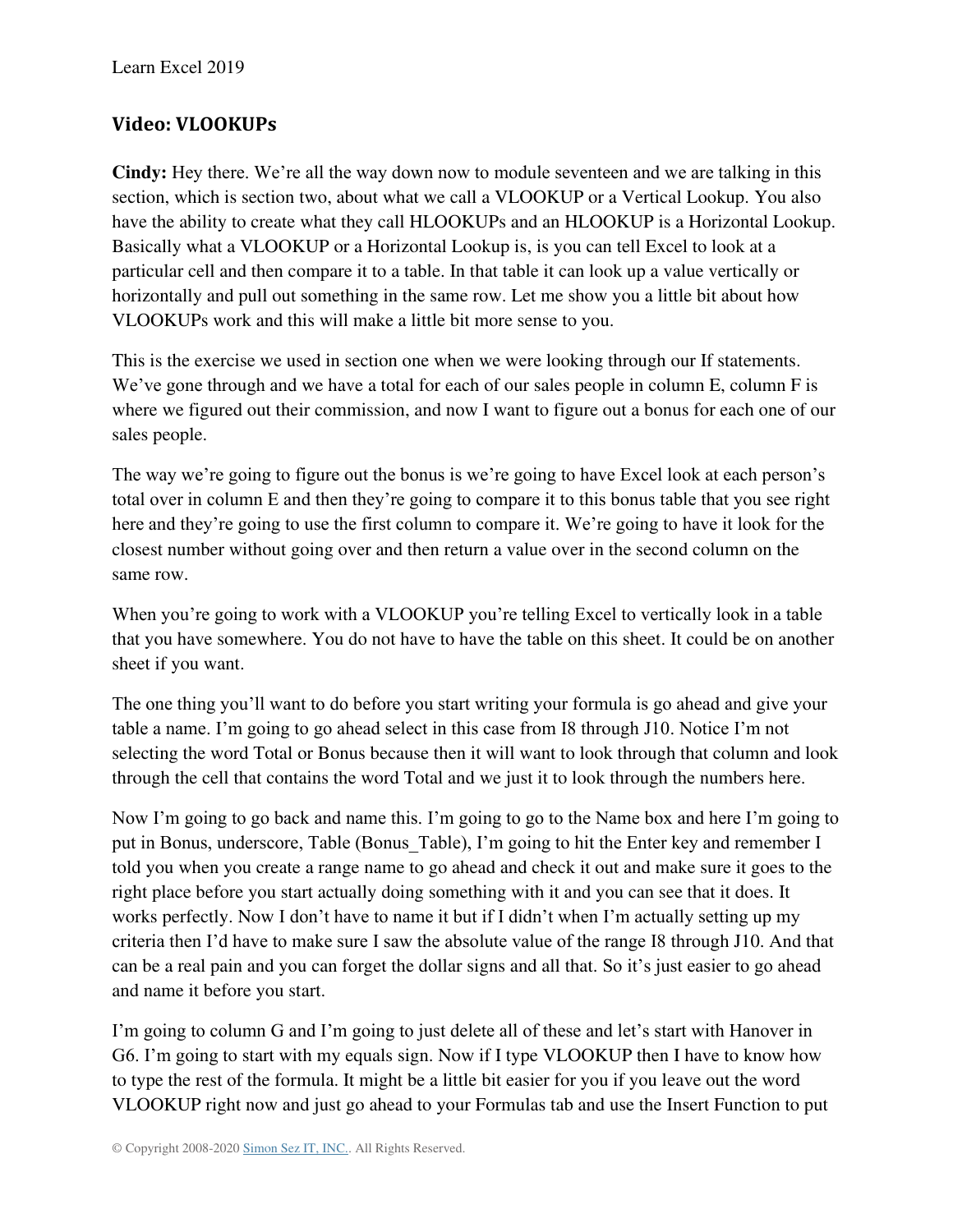it in that way. If you've recently used VLOOKUP you'll see it in this list. If not you might have to go to the category called All and look for it that way.

Now if you read the definition with me it says it looks for a value in the left most column of a table. It's going to look in this first column for the value that we specify, which will be each person's total. Then it's returning a value in the same row from a column that you specify. For example, if I look at this 52 for Monder then what's going to happen is it's going to look in this first column, it's going to find the fact that Monder is over 50 but below 68 so he will get a two bonus. By default the table must be sorted in ascending order. This column right here has to be in ascending order in order for this to work properly. Now I'm going to click OK and here's where I put in what we call the Function Arguments.

Notice the first three are bold because you have to give it that criteria but the bottom one you don't have to and I'll explain that in a minute.

The first thing it asks you to do is to tell it what you want it to look up. We're going to start with Hanover so I want it to look in E6 where we have 103. That's all it wants to know is where is the value you want me to look up.

The second field says where's the table you want me to look through. We can do a couple of things. We can start typing bonus table here, we could select the range here, but remember if it's on another sheet that may not be the best way to do it. You could also under the Formulas tab come up to where the names grouping is and choose Use in Formula. I'm going to choose the bonus table and you can see it plugged it in and it already puts all the values there.

The next one says Column, underscore, Index, underscore, Number (Column\_Index\_Number). And that basically means which column in the table do you want Excel to actually pull the value from. When you talk about the table it does not recognize this first column as I and the second one as J. It sees it as column 1, column 2, and so forth. We know we can't pull from the first column because that's the comparison column. So in this case we can only pull from column 2 so that's all that is.

Now this last one, here's why it's optional. You have the ability in Excel when you're doing a VLOOKUP to have it find the closest match like we're doing or to find an exact match. If you type in this field the word True or nothing at all it will find the closest match. If you want it to find an exact match you have to type the word False in that particular field. I'm going to leave it blank and click OK and now you can see that Hanover gets a bonus of eight.

Let's go ahead and do one more. Let's do Monder. I'm going to start with my equal sign, I'm going up to the Insert Function, I'm going to choose VLOOKUP and click OK. The first thing it wants to know is which cell do you want it to look up. In this case it's going to be E7. The next thing it wants to know is where's the table you want it to look through. Remember this is where I'm going to choose the Use in Formula option and pick Bonus Table. And the third thing it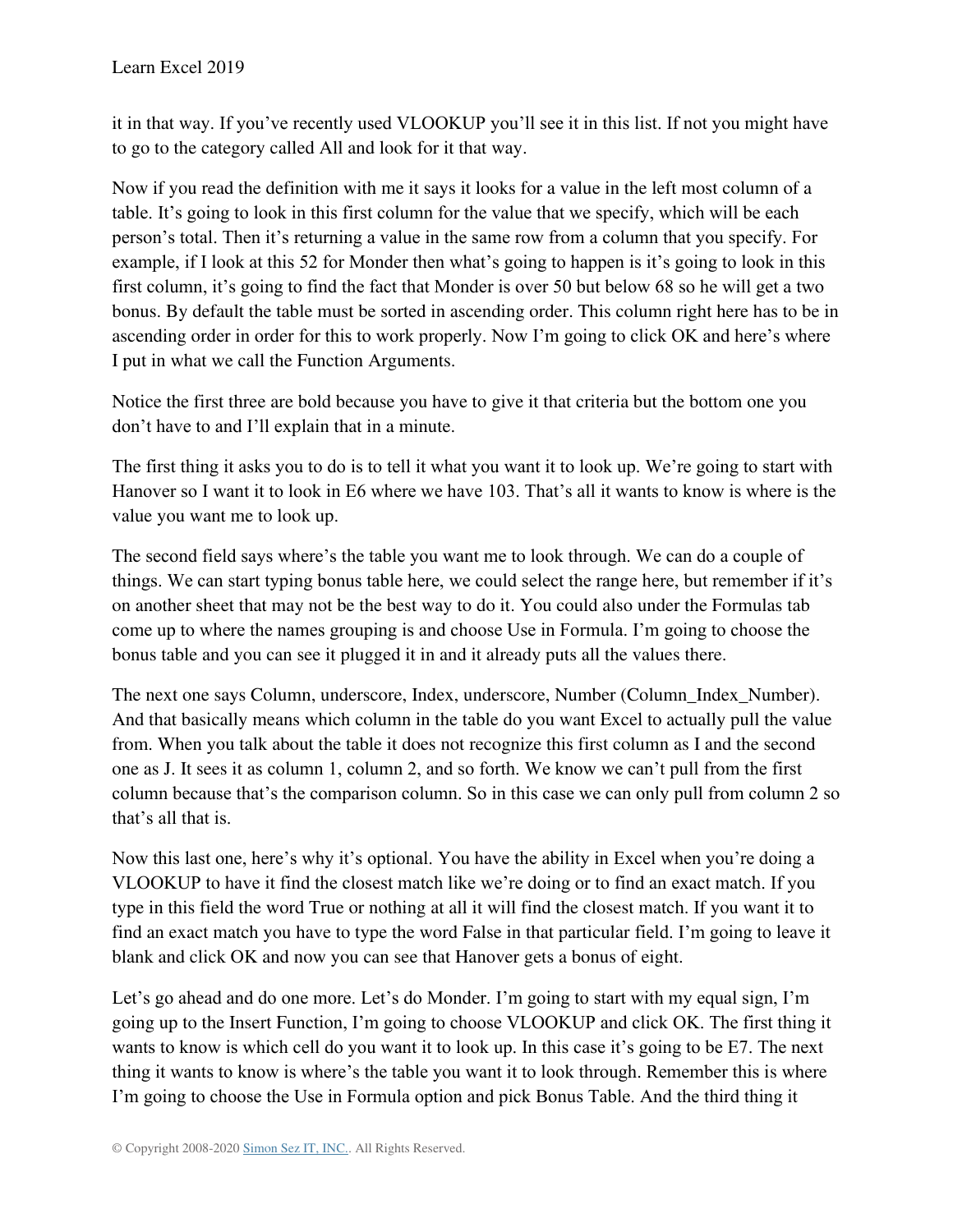wants to know is which column in the table do you want it to pull from. It'll be a number two in this case. We're going to leave range lookup empty since we're not looking for an exact match and I'm going to click OK. And now you can see he's got a two. His total is 52, which is after 50 and before 68 so he gets a two bonus right there. And that's how a VLOOKUP works. Let me go ahead and copy the rest of these down and they should all be correct.

Keep in mind, like I said, there are also HLOOKUPs. Instead of looking through a column of information you might want it to look through a row of information. And you can have as many columns and as many rows in your table as you'd like.

Well that's how a VLOOKUP works. Just practice that a little bit and you'll find that they're pretty easy to do.

I want to take you now over into section three and let's talk a little bit about what we call Data Validation.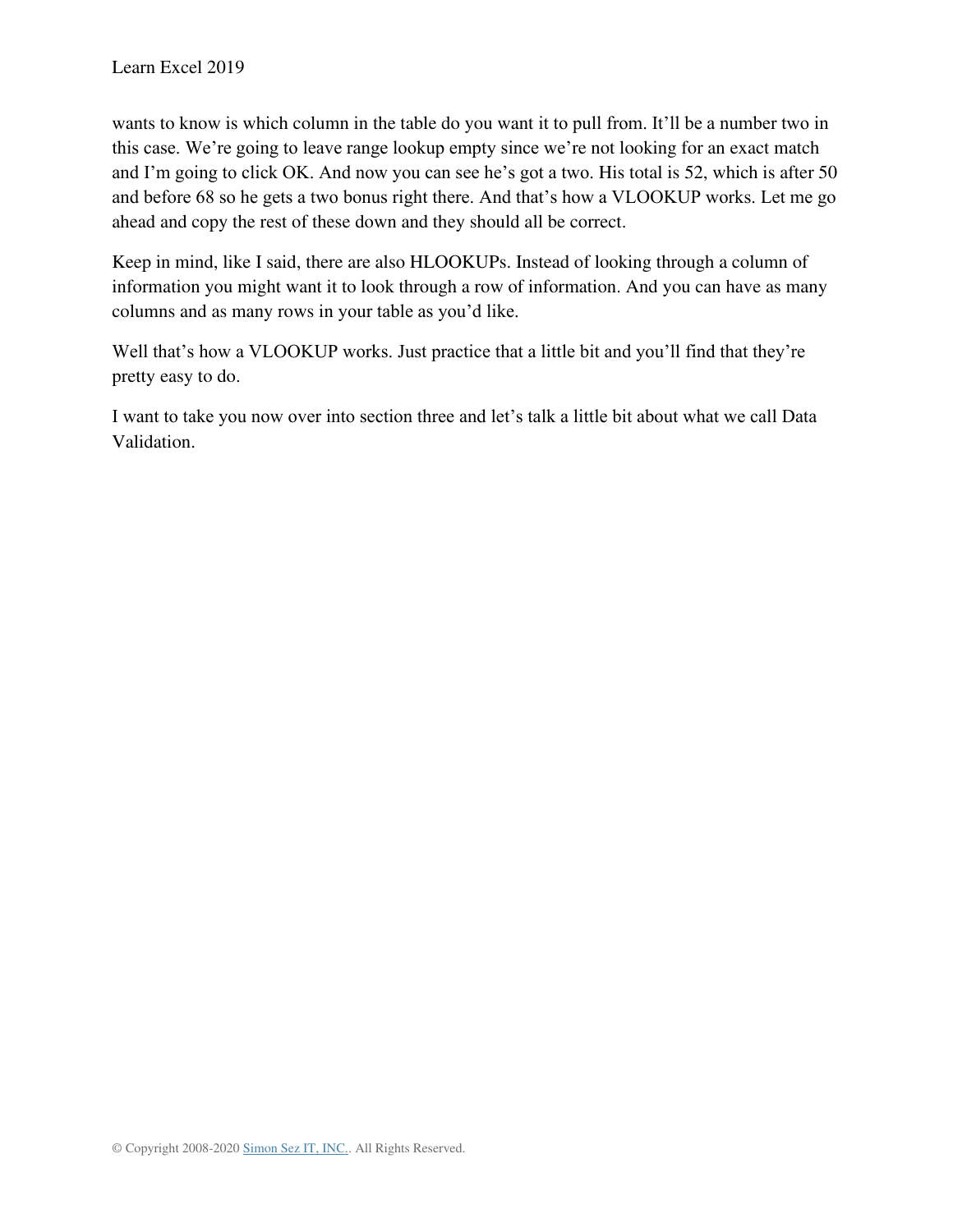## **Video: Data Validation**

**Cindy:** We are in module seventeen. We're talking about advanced formula creation. We are all the way down to section three and this is the section where I'm going to talk to you a little bit about what Excel called Data Validation.

There might be times when you have columns that you'd like others to be able to put data into and instead of actually letting them freely type you can actually set up some dropdown lists with some messages to tell them what to put in the cell and things like that. And that's called Data Validation. Let me give you a quick example of how this would work.

We've got this product list here and if you notice in column A they've got the item code, column B is the price, and then we have column C, a place where others can come and put in the color of that particular item. Let's use blue as an example. What's going to happen if multiple people use the same file is one person may type Blue with a capital B, another person may use a lowercase B, someone may come along and misspell it, someone may not type anything in there at all and you just end up with all kinds of just junk in that particular column and it makes it almost impossible to either sort or filter your list when it's all messed up like that. What we can do is create a dropdown so that someone has to pick an item from the dropdown list and that keeps everything in that particular column consistent.

Now in order to do this you have to have a list somewhere in your file. You can put it over to the side if you want, you can put it on another sheet. It's probably best to put it on another sheet because then you can go through and hide that sheet and others can't go in and actually mess with the list and maybe rearrange it. But let's start off just putting our list over to the side somewhere.

Let's say that over here we just put in a couple of colors. We'll do Blue, we'll do Green, we'll do Red, and we'll do Yellow. Okay and I'm going to go ahead and make the list left aligned there so it matches. You don't have to put the list in alphabetical order but it's probably best because people expect to see that when they're picking from a dropdown.

I'm going to go ahead and start over in column C and I'm going to go ahead and select from C5 through C14. Where we want to go is under the Data tab you're going to see a group called Data Tools and right above it here it says Data Validation. You want to choose the very first one, Data Validation.

Under the first tab which says Settings here's where you could tell Excel what types of things you'd like to allow in these cells. Notice your choices. You might have numbers and you might say just whole numbers, decimals. You might have a list, which what we're going to do. Notice I might have dates in here. I might have text. Maybe you have a particular text length. You only want it to be 20 characters. There's tons of different options you can pick. Ours is going to be a list that people pick from.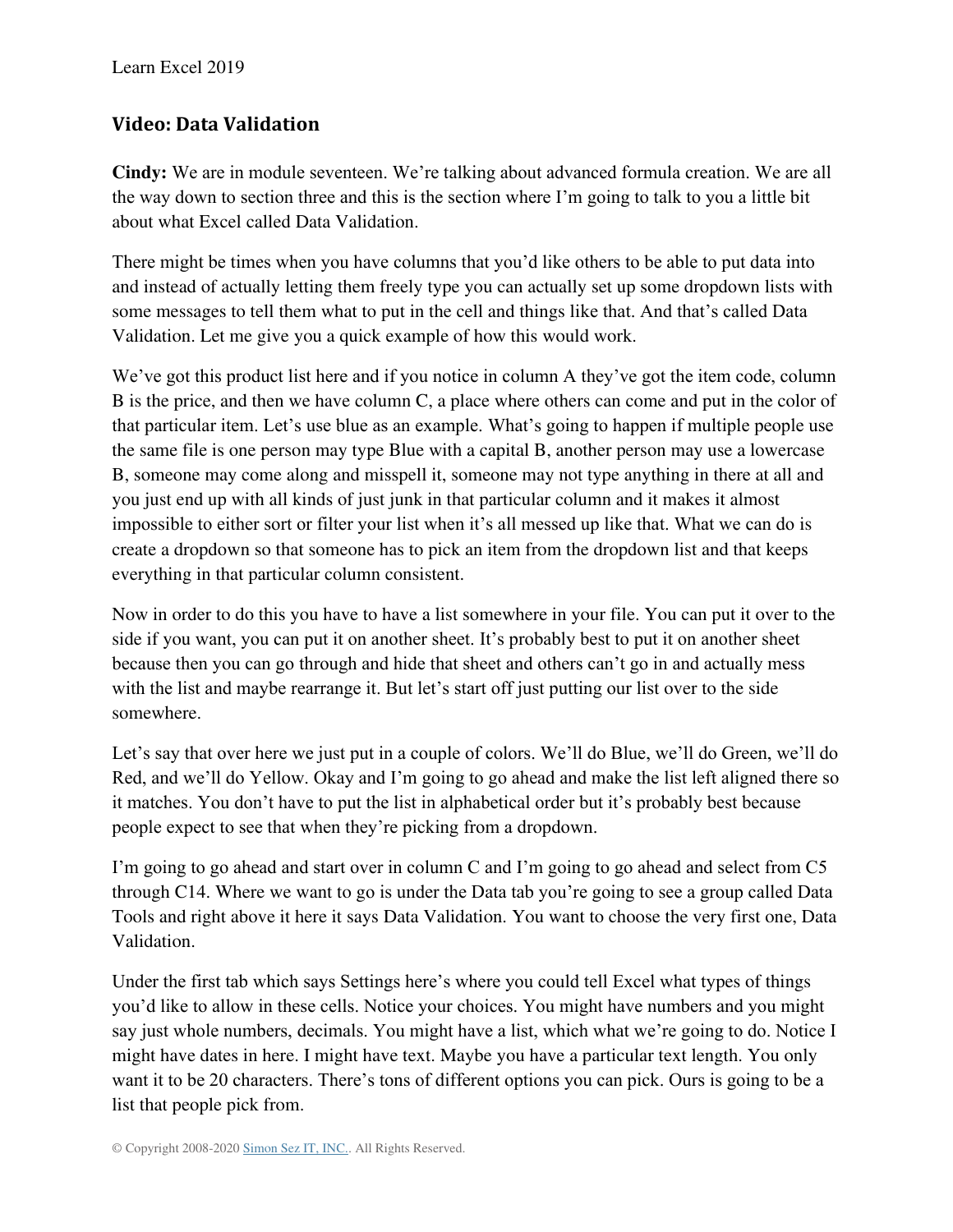Now you'll notice if I choose List I don't have to pick anything here. It's grayed out. But I do have to tell it the source. Where is the list. I'm going to go back here and select it like this and you see that that range is now an absolute value. I'm just going to click OK and now you'll notice there's a little dropdown next to each cell when you click there. So if I click there and drop the list down there's my list and I can choose whichever colors I'd like to pick for that list. And you can see now that this is keeping everything very consistent. I'll be able to sort very easily. So let me just randomly pick a few more things from this list here. We'll do Red here, we'll do maybe Blue here, and one more. We'll do another Blue.

Now let's look over at the column that says Colored Number. Let's say that when someone types a number here it has to be between 100 and 200. What we'd like to happen is we want the user to see a message before they start typing that tells them that it has to be between 100 and 200. And we'll also talk about how to set up an error message so if they happen to type a number outside of that range it prompts them.

I'm clicked over in the Color Number column, that's column D. I'll go ahead and select all the way from D5 through D14. I'm going back to Data Validation. I'll choose the first one again. This time we're going to say we want a whole number. Now you'll see that it pops up and says Between, but notice my choices. It might be that I want to pick a whole number that's greater than a certain number that I tell it, less than a certain number. We're going to say the minimum number is 100 and the maximum number is 200 and then click OK.

Now what you'll notice is that if I come over here and type in, let's say I type 150. Well that's obviously within our range but what if I type 250? Since that is outside the range that I told it it gives me an error message that says the data value doesn't match the restrictions defined for this cell. And the individual can go and retry.

Now we didn't tell them that ahead of time. They didn't know that. So let me show you how to set up these little messages so that the user knows exactly what you're wanting from them. If you go back to Data Validation then what you're going to see is there is an Input Message. You do have to give all of your messages a name. I'll go ahead and just say Input. And down here I'm going to say "Must enter a number between 100 and 200." And I'll click OK and now you'll see that that cell when you're actually clicked on it tells the user exactly what they have to do.

Now you'll notice I only did that one cell. So now I'm going to have to copy that down to all the cells if I want that message to appear when I click on any of these cells. I also don't have it on the first cell so I'd want to copy it up there. And I'm going to go ahead and fix this because it will drive me crazy if I don't. That is a bottom border. Now let's say I type in 150 which is in my range and let's say that I type in 300 again. So I know what I type in there but I still don't have the error message I'd like the user to see.

So that's the third thing I want to show you is I'll select the range again and when we go back to Data Validation we can also have an error alert. I will need to put a title here. I'll call this Error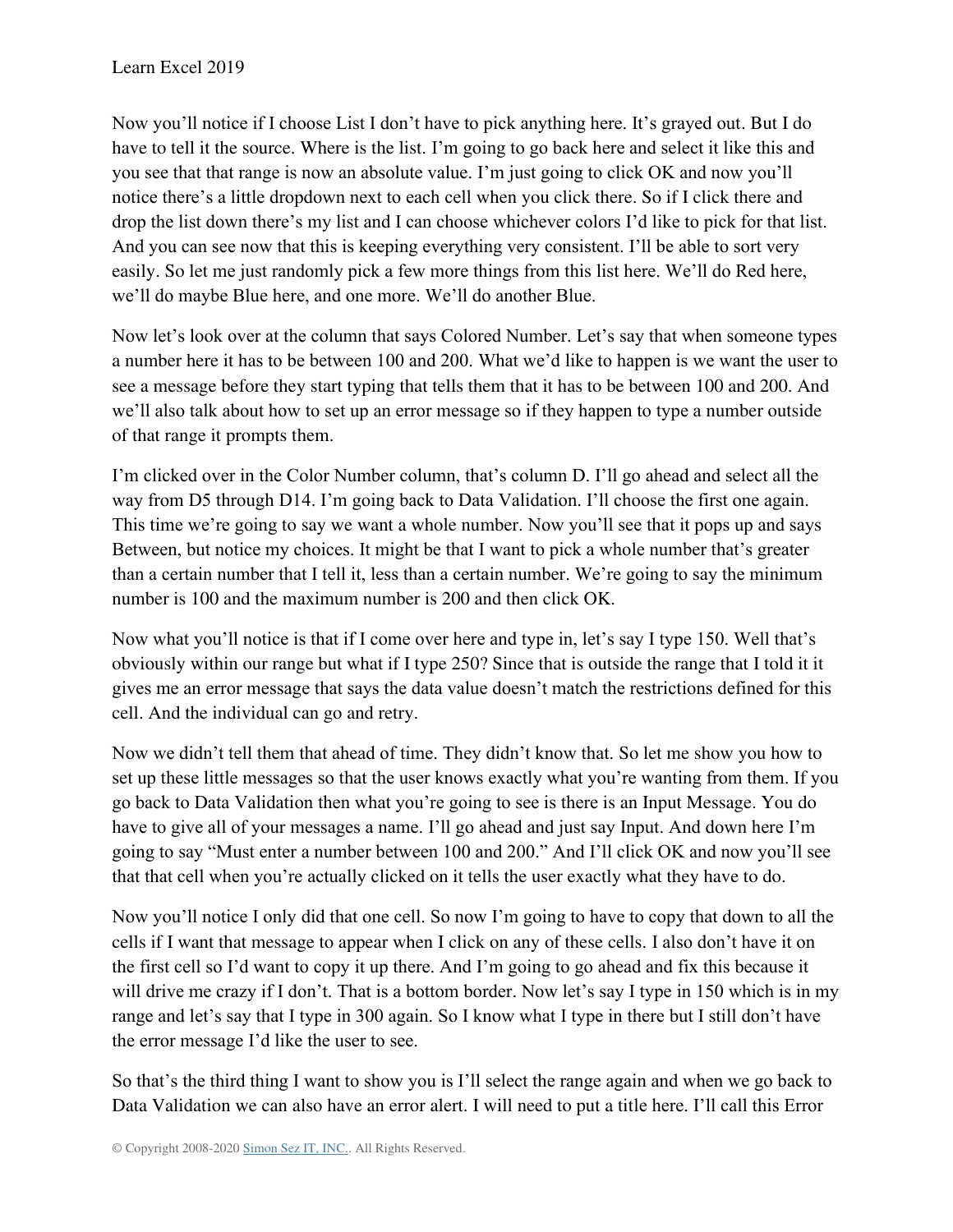Message. And then down here I'll actually put the message. "The number you typed is incorrect. It must be a whole number between 100 and 200." I'll click OK and let's try it out.

I'm going to type 250 here and there's the exact message that I just told it I would like my user to see. And that's really all there is to Data Validation. I could go ahead and create another list over here for the departments if I wanted and then I would have a dropdown list for that column as well.

I did mention to you earlier that you probably want to have these lists on another sheet. Then go and hide that sheet and that way no one can go in and actually rearrange your list or add something to the list. Something to be really careful about if you don't actually protect the list and have a password somebody who knows that the sheet is hidden can go in there and unhide the sheet and then change the list. Just be aware of that.

That's really all I wanted to tell you about Data Validation. Let's go ahead and move into section four and we'll talk about formula auditing.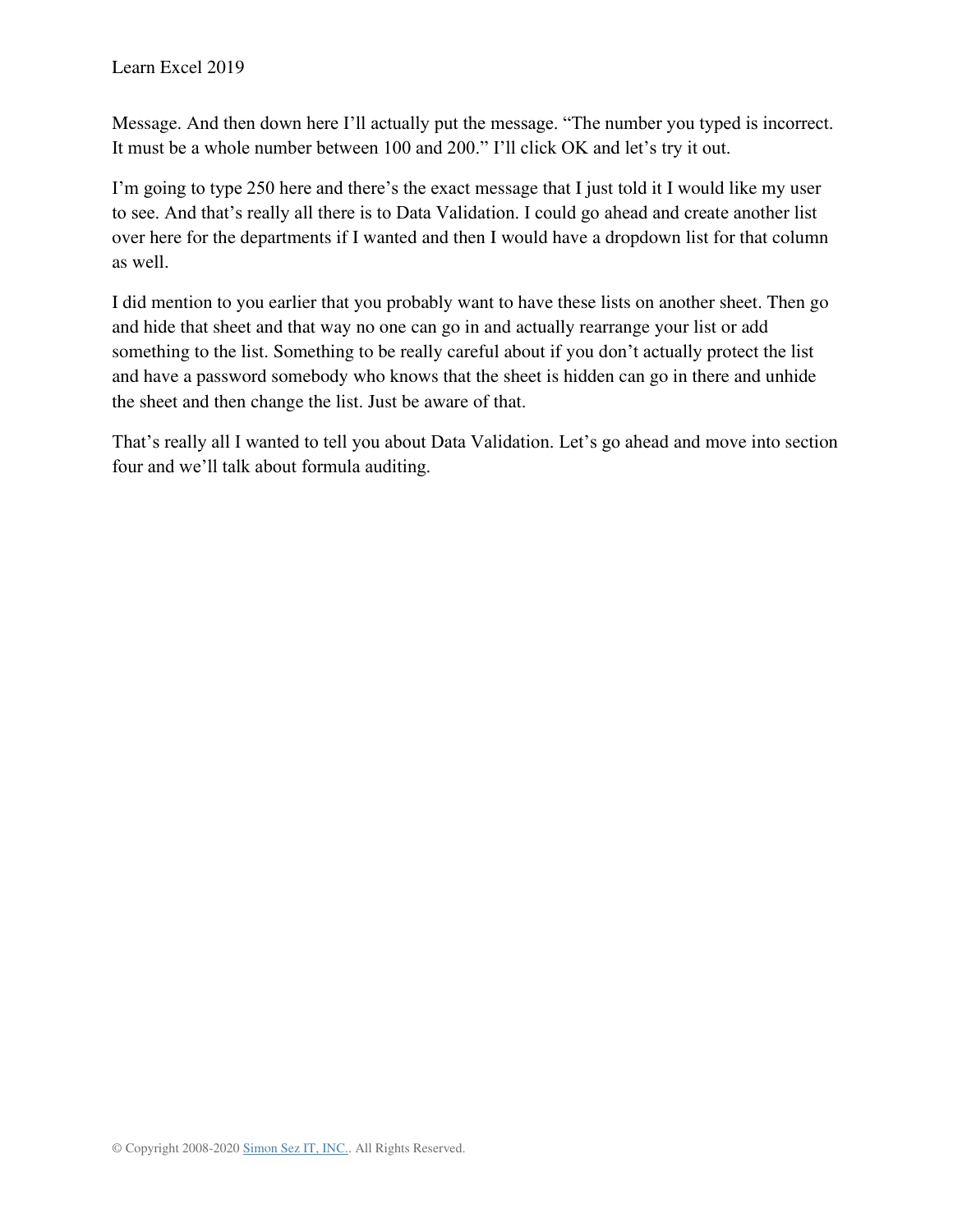## **Video: Formula Auditing**

**Cindy:** Welcome back. We are all the way down to section four of module seventeen. We've been talking about advanced formula creation in this particular module. This last section, Formula Auditing, is all about formulas that you might have in a file and being able to find those formulas, which cells are referenced in those formulas or vice versa. I want to go ahead and show you a little bit about how to work with some of the formula auditing tools that Excel has available.

There are several things I want to show you in here in reference to the auditing feature. First of all you'll notice there's several error messages right in here and I want to tell you what these actually mean because you'll see these from time to time.

The first one that says number sign and it says DIV, slash, zero, exclamation point (#DIV/0!), because it has the word DIV in it that tells you there's a division error in here. If I open this up you'll notice it's trying to figure out the average of the range D11 through G11. Average includes a part of math where you actually divide. There is nothing to divide. You can divide a zero by a zero but you can't divide absolutely nothing by absolutely nothing. And that's what that means. If I put in any cell in that range just a zero, it could be any number, you'll notice immediately I have my answer over here and the formula is correct. So any time you see the DIV there's something with division going on that it doesn't like. I'll go ahead and plug these in.

This one here that says Number Name this is a very common one that you might see. We've been talking a lot about range names and if you look on our dropdown here we've got Rivena. And if you notice that's this person's last name. And it refers to D12 through G12.

If I look at the formula over here it looks like they're trying to average Rivena but they misspelled the name. That's why. There's no name R-I-V-N-A. His name is actually R-I-V-E-N-A and that's how we had set it up up here when we originally had looked at this. Let me hit Escape. There you go. R-I-V-E-N-A and this one is spelled R-I-V-N-A.

You can fix this by spelling the name correctly. If I drag across this I can certainly type it but I could also go to my Formulas tab and choose that name from the Use in Formula option right here. And now that it's spelled correctly when I hit the Enter key that name will disappear. Now this one actually has another error because there's division that goes on. As soon as I plug in the zeroes like you see here you'll see that now the error is gone. So those are two very popular errors that I wanted you to be aware of.

Now let's say that I click inside of a cell that has a formula. This could be any cell here. On your Formulas tab when you come over to the Formula Auditing section here you'll see a couple of things. Like I want you to be aware of this Show Formulas button. If I turn this on I can see all of the formulas that are actually in my file here. And this will print just like this. This is very handy if you're trying to create a formula very similar to one here and maybe you're in another file you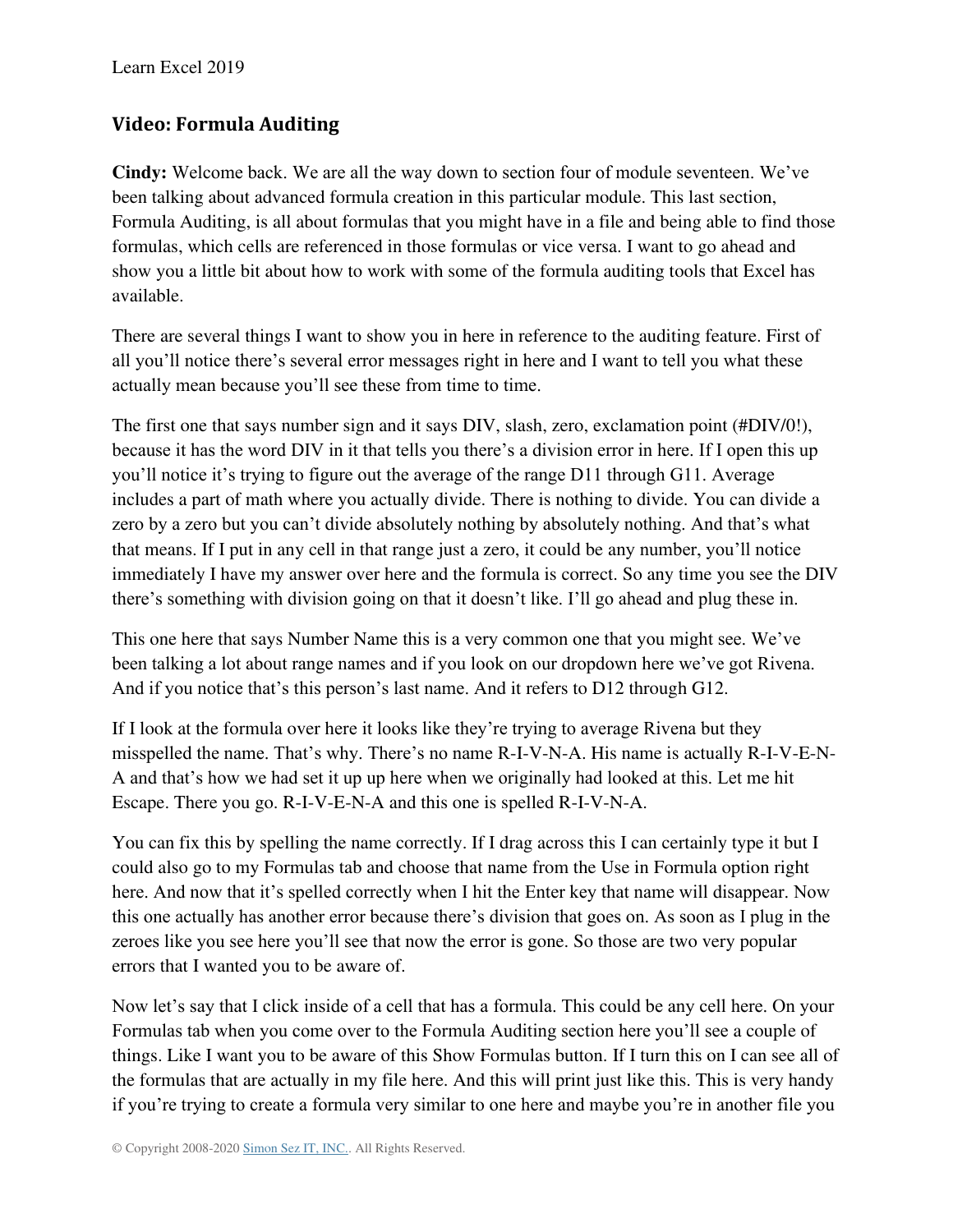can look at what you did previously. There's several different reasons for wanting to actually see these. If you don't want to see them you can go back and turn off your Show Formulas and you're back to where you were.

I also want to point out the Trace Precedence and Trace Dependents right here. If I'm clicked in a cell with a formula I can trace the precedents. These are going to be all the cells that are used in this formula. You can see in this case that it's using D7 through G7.

If you ever wanted to remove these arrows there is an option right here that says Remove Arrows.

If you click in a cell that is not a formula that's called a Constant. I have the ability to see which formulas this cell was used in. That's the option Trace Dependents. It's looking for the dependent cells, the ones in Formulas that are dependent on this one to get an answer. You can see this cell is used in it looks like a couple of formulas. It's used over in H14, it's used in I14, and you can see down here it looks like F22. So that's another good thing you'll want to know from time to time.

Again to remove these I can come over to the Remove Arrows and turn that off.

Now notice there's a dropdown here because sometimes you don't want to remove all the arrows. Sometimes you want to remove just the precedent arrows or just the dependent arrows. Either one would work for you.

That's just a quick overview of some of those Formula Auditing tools that I wanted you to really be aware of here.

Let's go ahead and wrap up module seventeen. We've been looking at some advanced formulas and now I want to go ahead and take you over into module eighteen where we're going to discuss pivot tables.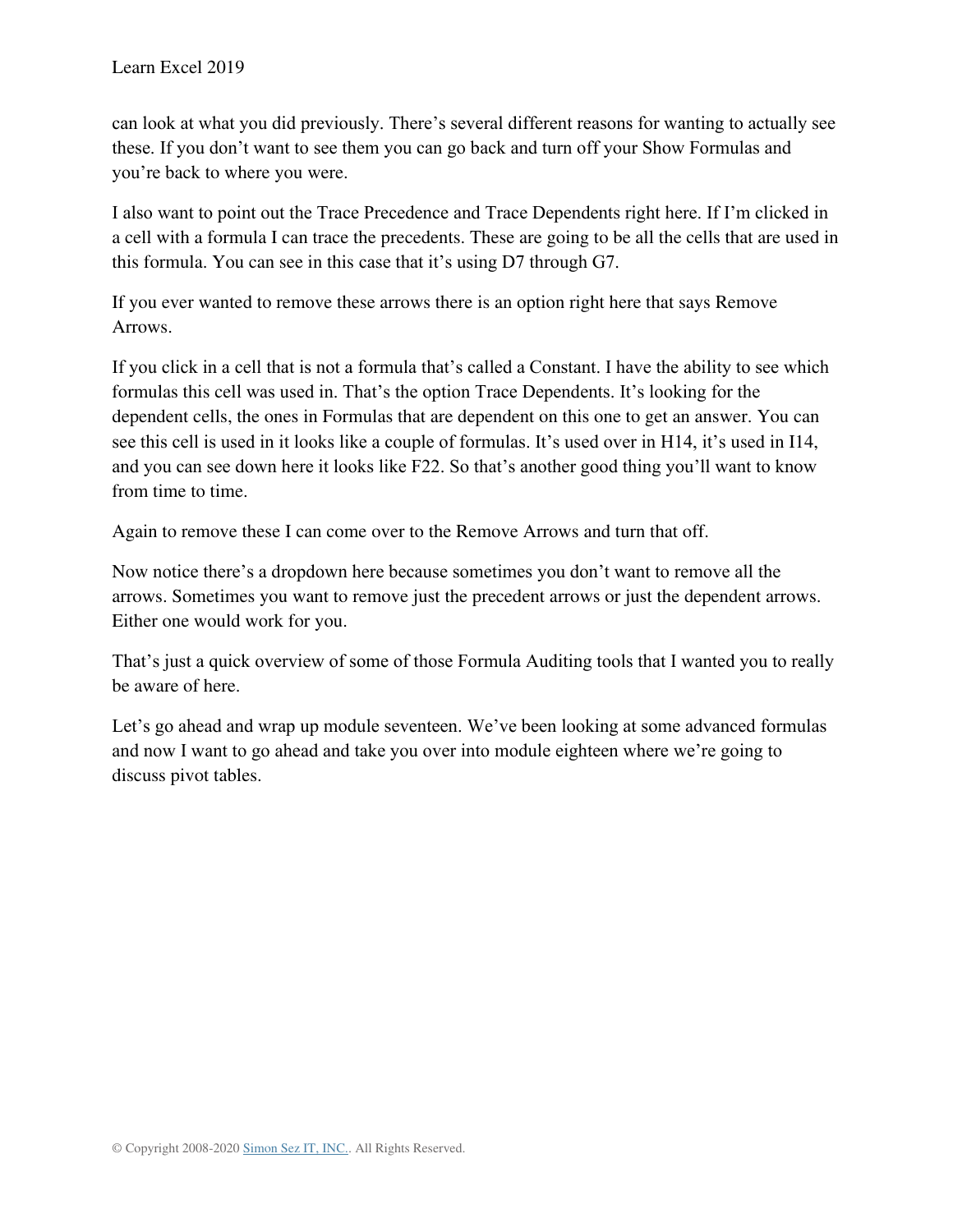#### **Video: Module 17 – Practice Exercise**

**Cindy:** We finished module seventeen now and in this module we were talking about some of the advanced formula creation options that Excel has available. We looked at If statements, we looked at VLOOKUPs and also we did some Data Validation and Formula Auditing.

I'm going to have you for you practice exercise open this file called Chocolate Sales and you've got quite a few things you're going to do in here.

First of all you're going to create some names. I'm going to have you name your commission rate, your quota, and this bonus table here so that when you write your formulas to figure out the commissions and the bonuses you'll already have those names available and you can use those in your formulas.

Once you get all that done I'm going to have you do a little bit of data validation. You're going to go over to Sheet2 which is just a blank sheet and create a list and then you're going to come back in and create a new column for column B and in that column you're going to have dropdown arrows so that people can pick their department from the list.

I've got all of that on the Word doc ready to go. So make sure you go back through these linking files videos if you forget how to do some of this stuff.

When you're finished going through this exercise go ahead and go over to module eighteen and I'll show you how to use pivot tables in Excel.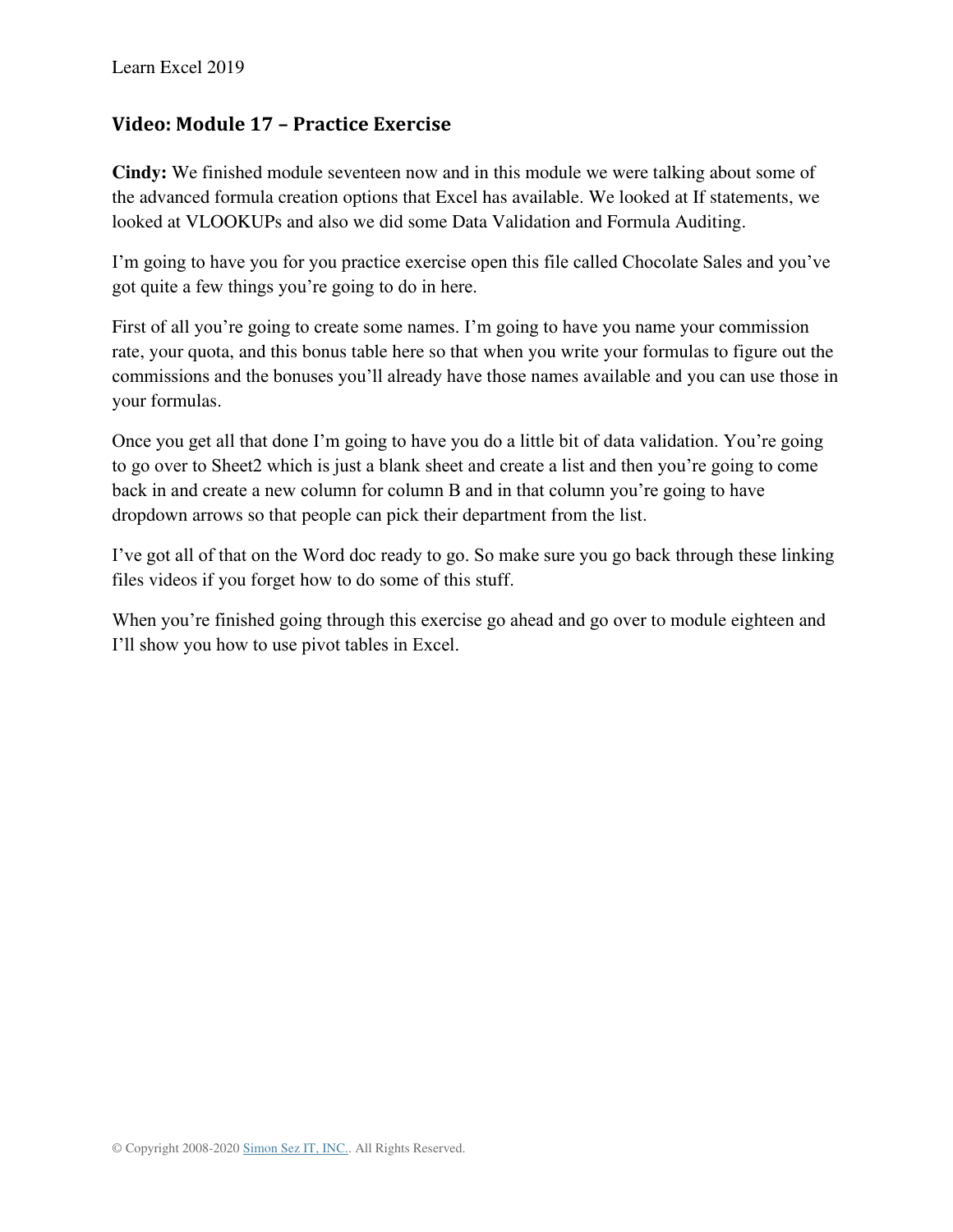## **Module 18 – Pivot Tables**

## **Video: Pivot Tables**

**Cindy:** Welcome back. We're now in module eighteen and we're going to talk briefly in this module about pivot tables. This is section one and I want to show you in this section how to create a brand new pivot table.

Some people call pivot tables Interactive Worksheets because they allow you to take some raw data that you couldn't write formulas for to get certain answers. And a pivot table will allow you to get those answers. Let me go ahead and show you an example of one and then I'll go ahead and show you how to create one.

What we have here is just some raw data. If you notice they're tracking the store name, the product name, the units, and the sales rep. And when I look down the list there are no formulas, nothing in here. It's just raw data.

What if I asked you some questions like this? I would like to know for each sales rep which store they were in and the products that they sold. What if I wanted to know something like for each sales rep how many units of each product did they sell? Those are questions you can't have answered by just putting in a formula and that's where a pivot table becomes very handy for you.

Let me give you an example of what a pivot table looks like. I've got one set up down here on this second sheet called Pivot Table. And this is an example of a pivot table. Notice they have listed on the left each of the stores, the products that were sold in that store, the sales rep, and how many of each product they sold. You can also see some grand totals over here and there's a lot of other types of information we can get out of this, but this is an example of a pivot table.

Let me go ahead and flip back to the data sheet and we're going to create our own pivot tables from this data.

A couple things to remember when you're setting up the raw data itself. Make sure Excel recognizes the header rows at the top. Also there's no formulas in here, no blank cells, none of that. It's just information.

When you start your pivot table you want to be clicked anywhere inside your data here. You're going to the Insert tab at the top and we're going to insert the first one. It's called a Pivot Table. Excel will ask you to select the range that you're wanting it to analyze and because you were clicked in the range it already knows that. You can see it has the sheet name and the absolute value of the range. It also asks you down here where would you like to put this pivot table. You can put it in a new worksheet or an existing one that you would have to go and tell Excel what the location is. Let's put it in a new worksheet and click OK. And this is a blank pivot table. Now let me just zoom in a little bit so you can see this a little bit better.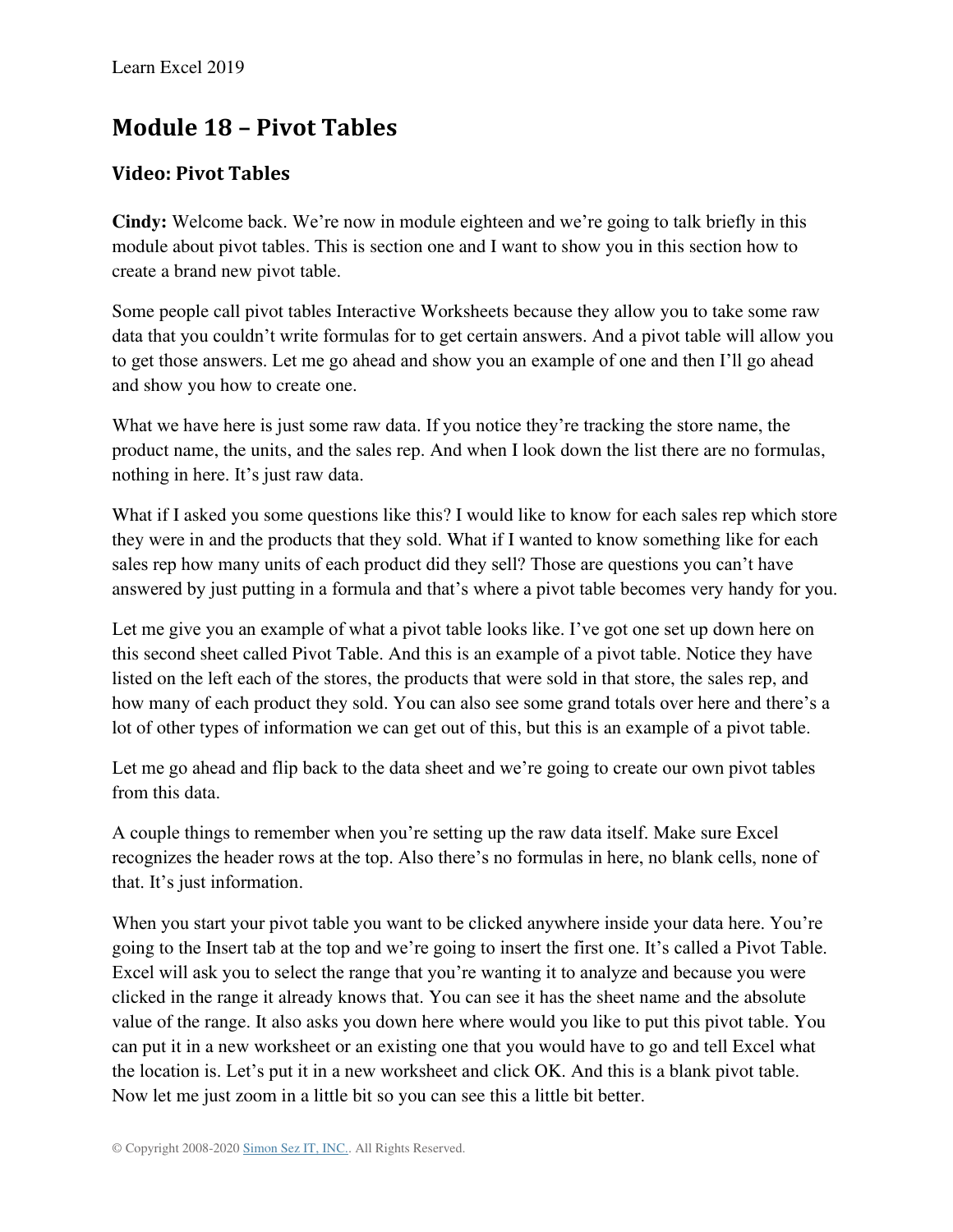What you'll notice is this is the blank pivot table over here and over on this side you actually have the column headings from your data. You are able to drag and drop these into the table wherever you want to get information that you couldn't get with the raw data.

The first thing I want to mention is this pivot table fields window if you happen to close it like this and you go, "Oh, how do I get it back?" Usually you have to click in the table, provided that you didn't turn it off, but if you actually turned it off notice now you're actually on the Pivot Table Tools contextual tab. If you're under the Analyze tab under that you can come over to the right and show the field list and that will bring this back up.

Here's a couple of things I'd like to know. Let's say that I would like a list of all my sales reps and I'd like them as what we call row fields over here. See how I'm just dragging and dropping this into the pivot table and now I see all my sales reps? And if you notice it actually put them down here where it says Rows. Some people have to visually conceptualize this. This is why they drag it into the pivot table itself. Other people just know and they'll drag this all the way down here and get the same result. Whichever one works for you.

Now let's say that I'd like to see all my stores across the top here where it says Drop Column Fields. Now there's all my stores. What I'd like to know now is for each sales rep how many units they sold per store. I can take the units and drop that in the middle where it says Drop Values Fields Here and now I have that information. You can see that Andrews was in the Rochester store and he sold 186 and his total is 186.

Now let's say that I want to take this a step further. What I want to know is the same information but I want to look at it by product as well. I can take this product and drop it at the top where it says Drop Report Filter Fields here and now what I'm seeing is this total represents all of the products but I could drop the list down and here's the different products that are sold. And let's say I just want to know the floppy drives. I could click there and click OK and now you'll see that only a couple of people sold floppy drives and they're in the Buffalo store, the Rochester store, and the Utica store and then there's the totals. Isn't that cool?

And you can see this is a filter. So if you said, "No, I was really wanting to know how many hard drives they sold" you could change it out and now you have that number per store.

The other thing you can do is that if you decide that you want to go ahead and clear some of this information out all you have to do is start dragging these fields out of your pivot table like this. As long as you drag them all the way out, like this. The other thing you can do is just uncheck them from here. Either one of those would be perfect.

Here's some other scenarios that we could do. Let's say that I want to make the store a report filter field. I'll just drop that up at the top. And then let's say that I'd like to see all the products that I sell, and I'll drop that over on the row fields. And then I want to see this by sales rep. I'll drop that up here. And then we'll look at the number of units. I'll drop that where it says Drop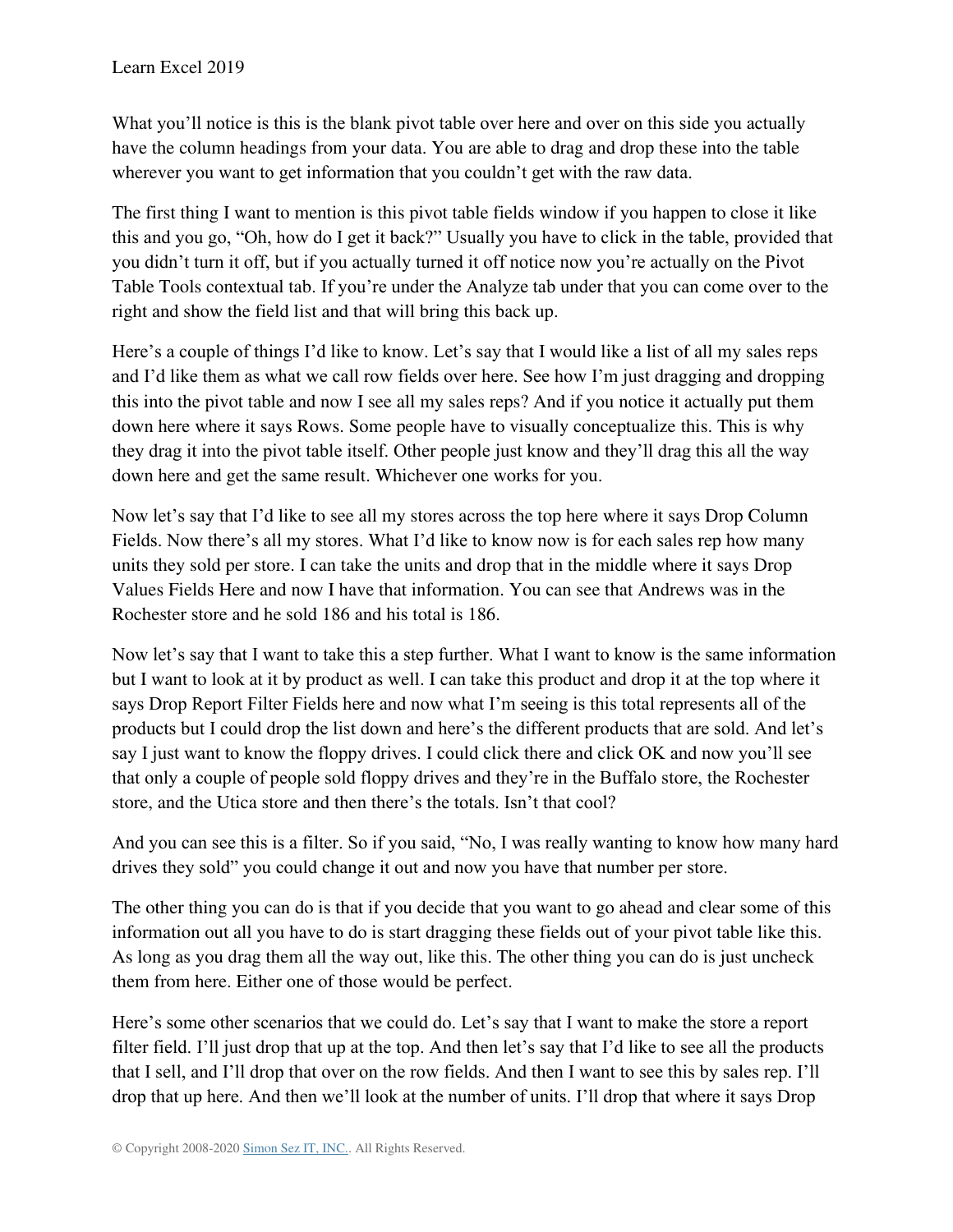Value Fields Here. Now what I'm looking at is here's all the products that I sell and I can see for each product how many Andrews sold. I can see that Augustine sold 40 hard drives. It looks like Augustine also sold ten keyboards. And that's for all of my stores. If I only want to look at one store I can drop the list down and let's say I pick the Syracuse store and click OK. Now I can see each product for the Syracuse store, each sales person and how many they sold. You can keep coming up with all kinds of different scenarios here to get some information out of just raw data. And that's the whole idea of a pivot table.

A couple of other things you'll notice is right here in A3 it says Sum of Units. If I'm going to print this out and be really professional about that I really don't want it to say that. If I go back up to my Pivot Table Tools contextual tab over here you can see that the active field, the one I'm clicked in, is called Sum of Units. There are field settings for this. For example, I'm actually adding. But what if I said give me a count? The same information but I want a count or an average. You can see that you can pick some of these different functions that we've talking about. If these are numbers you'll notice that we're assuming these are dollars but they could be a number like an amount that we sold, but let's just say they represented dollars. Then I could come over here where it says Number Format and I could tell Excel that these represent currency and then pick my choices. And when I click OK now these are all currency. I'm going to undo that. I could also, by going back to my field settings, go to the Show Values As over here and right now there's no calculations but I might want to show these as a percentage of the grand total. I might want to show these as a difference from something, a percentage of a difference. There's just all kind of options you can pick here as well. I'm going to go ahead and cancel that but those are some of the options under your field settings there.

Now the other thing is, like I said, if you want this to be more professional you may not want to say Sum of Units. You can actually rename what that field looks like. So what I might say is Number of Units Sold. And what's going to happen is when I click Enter you'll see this changes and it now represents the number of units sold.

Those are a lot of different things you can do there. There's also some things that have to do with pivot charts that we're going to do here shortly. I want to go ahead and stop the video now and we'll talk about pivot charts over in section two.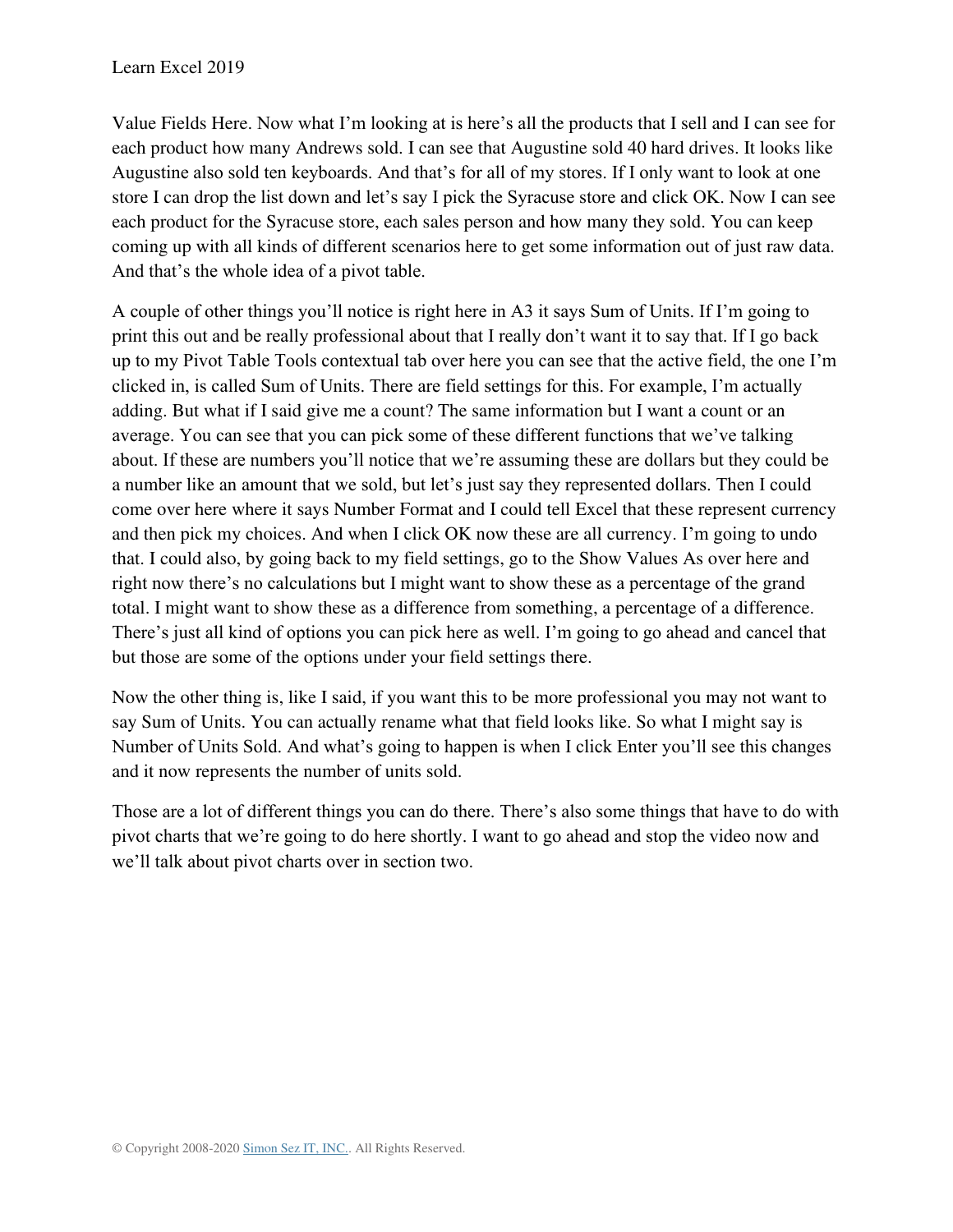#### **Video: Pivot Charts**

**Cindy:** We're working in module eighteen and we're talking about pivot tables in this particular module. We're on section two now. I've already showed you how to create a pivot table. Let's talk about how to create a pivot chart.

A pivot chart is basically the information that you have in your pivot table, just in a chart format. Let's go ahead and see what a pivot chart looks like.

If you decide you also want a pivot chart you have to create that based on the pivot table data information. So you have to have the pivot table done already. Start by clicking anywhere inside the pivot table.

When you go up to the Pivot Table Tools contextual tab you're going to see right over here it says Pivot Chart. And if you click on that then you're going to see a chart pop up. If you remember we talked about regular charts in a previous section. Here's where I can decide which type of chart that I would like to see and I'll just say a regular column chart like this. And when I click OK here is a pivot chart created on the data from the pivot table back here. If this pivot data changes back here that changes the chart.

The other thing is this data here, these numbers come from my actual data. So I'd have to go back to the sheet that the data is on down here at the bottom, change these numbers, then that would actually in turn change the data here on the pivot table and that would change the data on the pivot chart. So you always have to go in that particular order. But what's really cool about a pivot chart is if you notice here I've got a dropdown where it says Product. Currently I'm showing all of the products. So you can see that floppy drives are this blue color, hard drives are this orange color and so forth. If I click the down arrow and just want the keyboards, for example, then I can click OK and now I'm showing just the keyboards for each of the sales reps. I might want to show a couple of different products. Maybe the keyboards and memory boards, for example. And now you'll see I can see two products for each sales person.

I can also go in and filter this out by sales person. Maybe I just want a couple of these different people to show up in the list. There's just multiple ways that I can filter out the products I'd like to see and the sales reps.

And remember in this one we also had the stores. So I could take this one step further and just show the Albany store and you can see obviously there are no products that meet my criteria here. So I would go back and choose a different store maybe or choose All and if you wanted to choose multiple you could check this box and uncheck the ones you don't want.

The bottom line is that you can come up with all kinds of information in a chart format here form that data from the pivot table.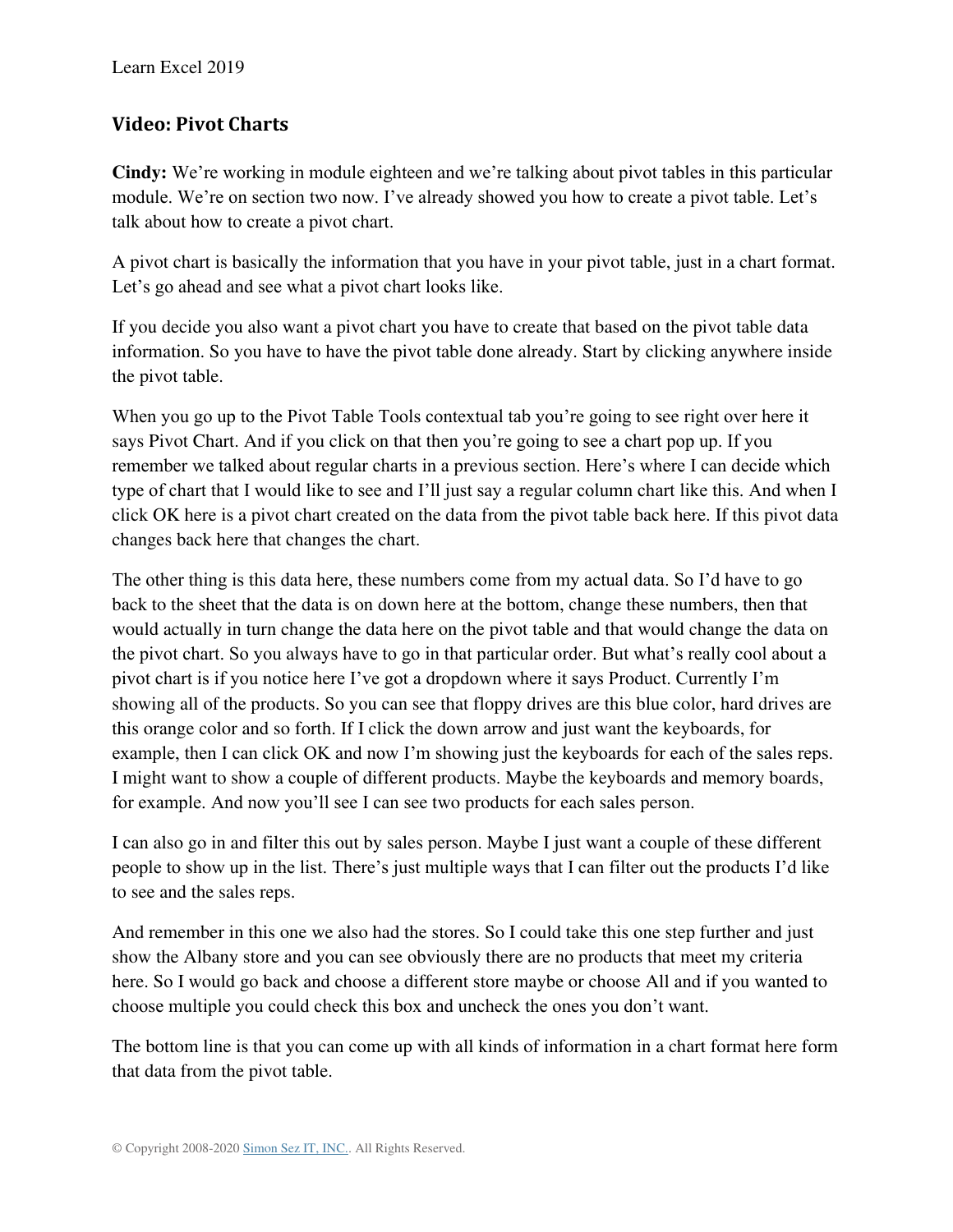That's all I wanted to show you about that right now. That's a pivot chart.

Let's go ahead and move over now into module nineteen. There's a lot of little miscellaneous features that I want to go over with you. That particular module is called Additional Excel Features.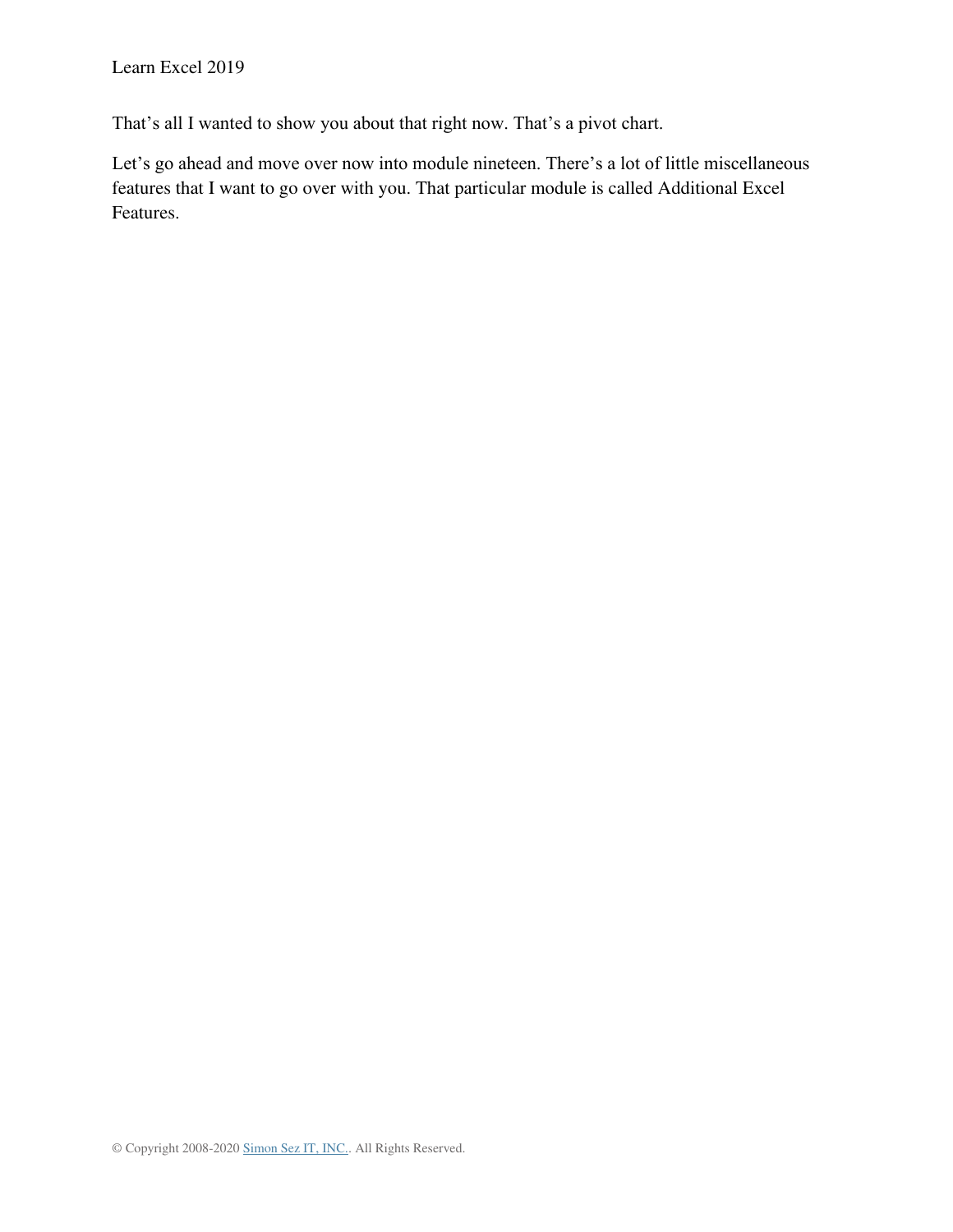#### **Video: Module 18 – Practice Exercise**

**Cindy:** We've gone through and completed the module eighteen which is all about pivot tables. Now you know how to create pivot tables and also pivot charts from those tables.

In this exercise I'm going to have you open a file called Pivot Table and here you'll see all the raw data that you're going to use to create your pivot table. You're going to go ahead and create it. Make sure you put it on a new sheet. And then if you open the Word doc that gives you the instructions for the exercise you'll see a couple of examples of what I want yours to look like.

Make sure that you go through and format it when you're done so that all of your numbers represent dollars and then you can go ahead and save and close the file.

Remember if you have any questions go ahead and go back through the videos and then when we're done we'll go ahead and go into module nineteen and talk about some additional Excel features.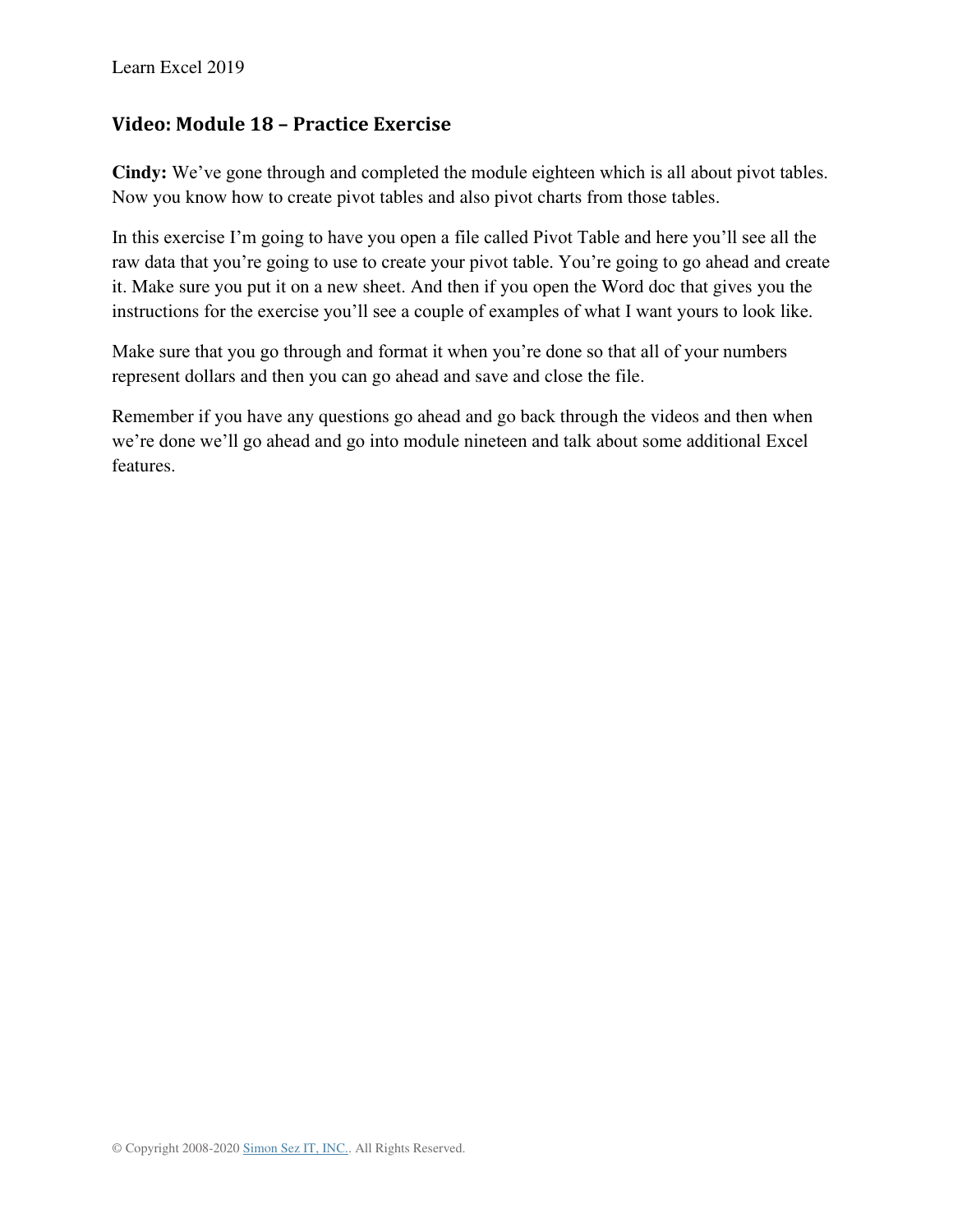# **Module 19 – Additional Excel Features**

## **Video: Slicers**

**Cindy:** We are working in module nineteen now and in this particular module I'm going to go over some of the additional features that Excel has. Some of these are just little small things but they're really helpful when you need them. I want to go ahead and start here in section one with what we call Slicers.

A Slicer is basically a way to filter your data visually. And you're going to filter that data from pivot tables you've created. Let me show you how Slicers work.

Like I mentioned, your Slicers are just a visual way to filter your data but the data has to already be in a pivot table. That's the little key here. I'm going to go ahead and click inside my pivot table and when I click on the Insert tab you'll notice that over here is a grouping called Filters and there's a Slicer option right here. If you click on that you're going to get this dialog box that pops up that says Inserts Slicers.

This is a list of all of your fields or your column headings from your data. You click on the ones that you'd like to create a slicer for. I'll choose the Store and the Sales Rep and click OK. And these are what we call Slicers.

Now you might notice that they came in on top of each other. This is just an object so if you'd like to move it you just get up in this area here and click and drag it wherever you'd like it to be. Notice you could also change the size of these if you needed to or if you didn't want to change the size notice I can scroll since this one has quite a few sales reps in the list.

Here's the general idea of how slicers work. If I wanted to see one store and all the sales reps in that one store I could click Buffalo, for example, and now I'm seeing that Kent and Pulaski are the only two reps in the Buffalo store. You can see this one has a filter applied. I can hit the X if I want to take the filter off and then I'll see everyone again.

Let's say I want the Rochester store. I can see there are two people in the Rochester store. And if I hold the Control key and click Syracuse you can see now there are four sales reps between the two of those. Holding Control let's you choose more than one store, in this case. If you want to clear your filters you can hit the X and clear your filters.

You can arrange the slicers in any way you'd like. I've got these side by side by let's say that I'd like to arrange them maybe one on top of another like this or maybe they're not lined up just the way I want and I want to line them up there's several things I can do.

What I'm going to do is go ahead and go to the Slicer Tools contextual tab again and right underneath that you'll see several things. For example, if I want to align these I can hold the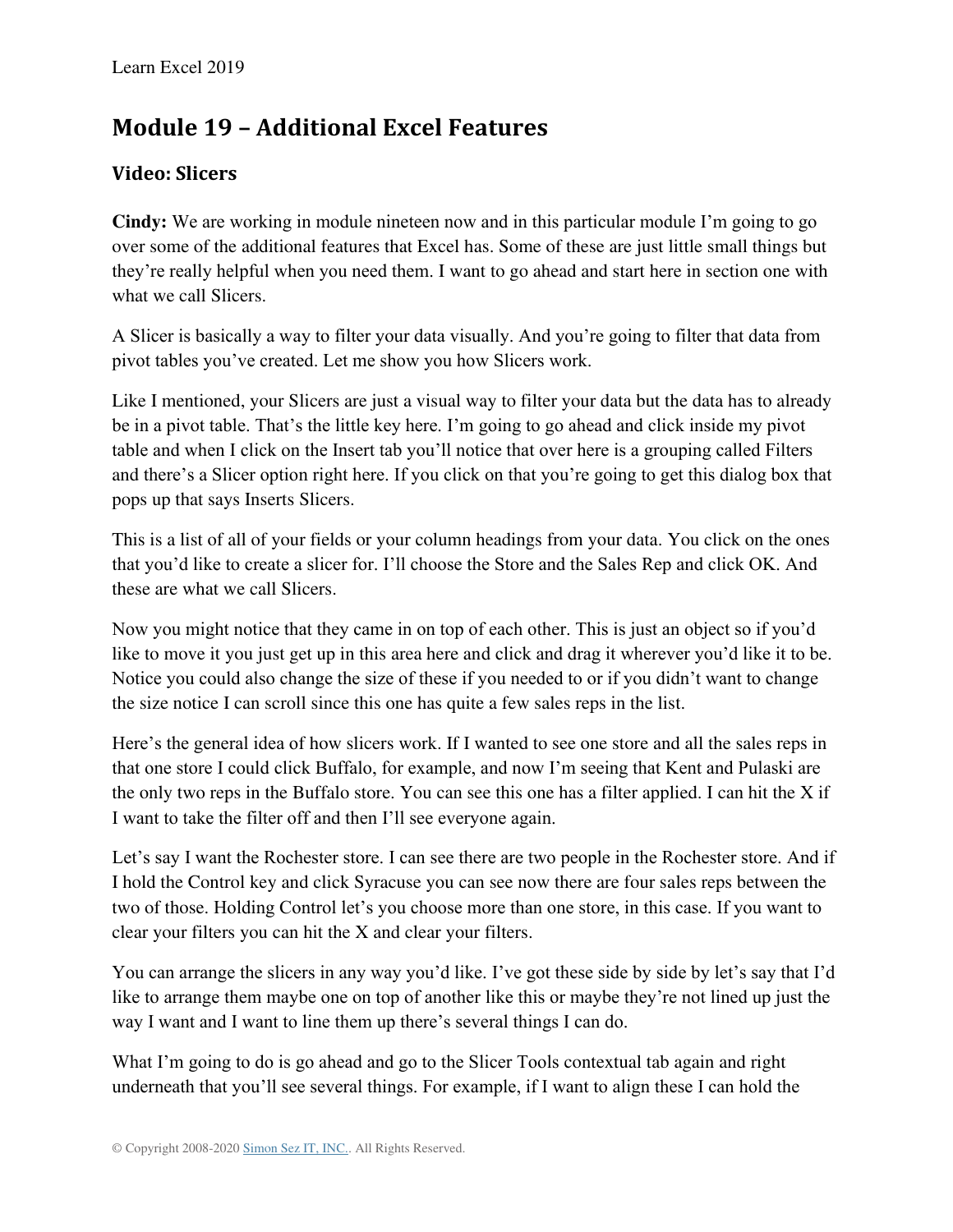Shift key and click them both and then I can choose to align and let's say I align the tops. Now they're perfectly lined up on the top here.

Let's say I do want this one to sit on top of this one and then I changed my mind and say I'd like to bring the Store forward. As long as I'm clicked on Sales Rep I can send it backwards. If I choose the Send to Back option that sends it all the way to the back of the stack versus the other option would have sent it one layer at a time. And we only have one layer in this case. My point is there are multiple ways that you can actually work with the look of how these are set up on your screen here.

The other thing I want to mention is that you have the ability to go in and change the styles. You'll notice here it says Slicer Styles and you'll want to dropdown your scrollbar because I might want this one to be green or I might want this to be one of these orange colors. You can go in and just change the style what you'd like your slicers to look like.

One of the things if you get really advanced with Excel you'll learn how to create what's called a Dashboard. Basically a dashboard is when you open the file you would see a screen that shows you maybe some charts, maybe some slicers, just a visual representation of the data in this file. And one of the things people do there is they create slicers so they show up when they actually open the file.

That's just a quick overview of how slicers work. Why don't we go into section two and talk a little bit about working with the Goal Seeker.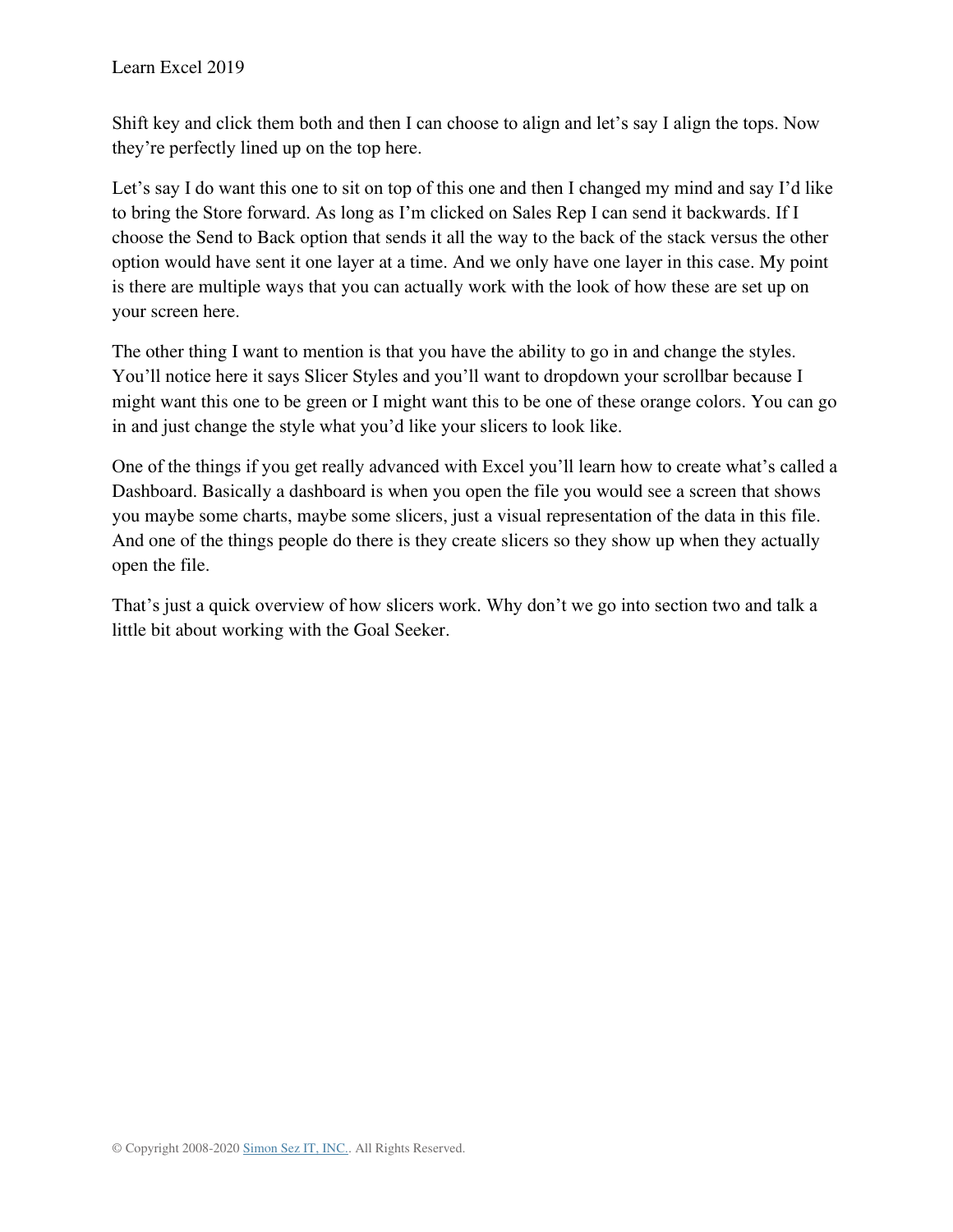#### **Video: Goal Seeker**

**Cindy:** Welcome back. We're working in section two of module nineteen now, Additional Excel Features. This section has to do with the little feature Excel has called a Goal Seeker. The Goal Seeker is very handy if you know that maybe you want to make a big purchase but you don't know things like what should the interest rate be or what could the term in months or what will the monthly payment be. Those types of things if you know some of the variables Excel can spit out the other variables for you. Let me give you a good example of how the Goal Seeker actually works.

For this loan workbook you can see that I know the principle amount is \$18,000. I've got the interest rate set at 12%, the term in months at 60 and that makes my monthly payment \$400.40. if I click over where the monthly payment is there's actually a formula here that basically says if you change any of these numbers go ahead and change the monthly payment and you'll see that it changes.

Now let's say as an example I go over here and I change the interest rate to 6%. That obviously changes my payment to \$347.

What if I know that I can \$375 a month but I don't really know what interest rate that would allow? Well Excel will actually tell me this if I use the Goal Seeker feature. The Goal Seeker is part of a group of features we call the What If Analysis grouping. I'm going to go ahead and click on the monthly payment for a moment. If you're under the Data tab you'll notice that over here where it says Forecast there's a group of options under What If Analysis and one of these is called Goal Seek. Now here's how the Goal Seek works.

I'm already clicked in F4 where my formula is. That's how it knows which cell it's going to change the value in. It wants me to tell it in the second one what the value should be. I've decided it's \$375. This third one wants to know which cell should it change to set F4 at \$375 and we've decided it's going to be the interest rate. I'm going to hit OK or Enter and now it tells me that to get to \$375 with the other variables staying the same my interest rate has to be 9.2%. That's how the Goal Seek works.

Now I could do the same thing if I wanted to keep the interest rate but maybe change the principle. I can change any of these variables.

The next little feature I want to talk to you about in section three is called Text to Columns. Let's go ahead and flip over there and I will show you how that option works.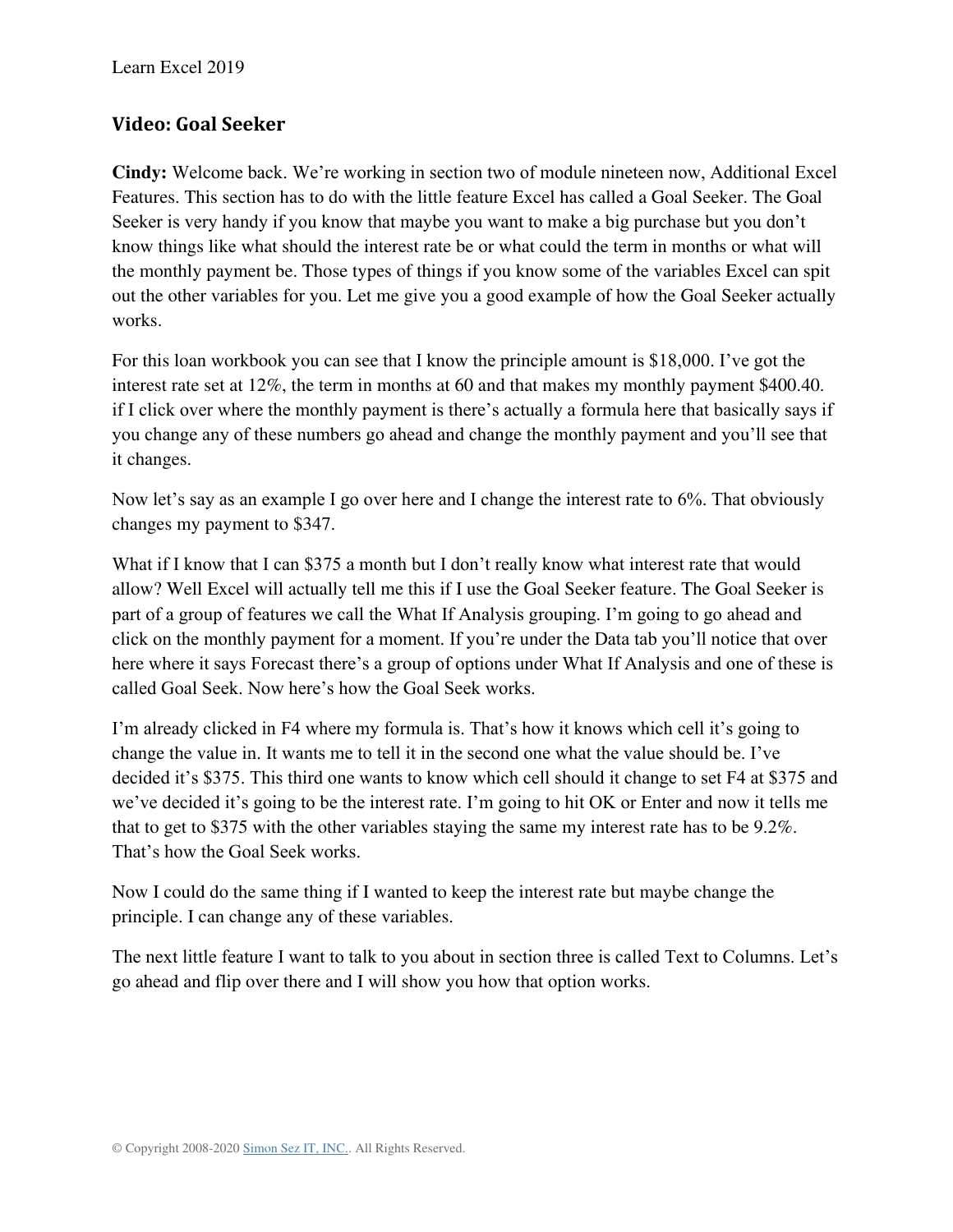#### **Video: Text to Columns**

**Cindy:** We're in module nineteen and we're all the way down now to section three, Text to Columns option. There is an option in Excel where if you have information that's in one column, like a first and a last name for example and you want to actually separate those you can do that using the Text to Columns feature. Let's go ahead and flip over and I'll show you how to separate those names.

Sometimes you might end up with information like you see here all in one column when it should be separated into multiple columns. Think about his list here. If I wanted to sort the list by last name I could not do it the way it's set up because it's all in the same cell. You should always think smallest meaningful value when you're going to sort or filter and that means you want Mr. or Mrs. in a column, you want first name in its own column, middle initial in a column, last name in a column, and so forth.

You can get Excel to just separate this for you so you don't have to manually go through this list to do it.

I'm going to go ahead and select all of these and under the Data tab you're going to see this option right here that says Text to Columns and I'm going to click on that.

The first thing in this little wizard asks you to choose the file type that best describes your data and usually I'll choose the top one, Delimited. But it wants to know how my data is separated. So you can see it mentions characters such as commas or tabs or even separate fields. Now in our case they're separated with a space in between and it doesn't mention that here but if you just go ahead and hit Next then you'll see that here you can choose the Delimiter or how your text is separated. In this case there's a space there. And then this is a little preview. So this is how you can see if it's going to work.

Then you'll choose Next and it asks you to choose the Column Data Format. Do you want this to appear as general text, which we do, but notice if it was a date or time there's different formatting options you could have for that as well. In this case we would just hit Finish and now you'll see that your data has been separated.

Just a little FYI. If you ever needed to condense the data or put it back you can actually use a function called Concatenate and you would get to that using your Insert Function button.

That's pretty much how the Text to Columns option works. It's a little tiny feature but it means a lot when you need it. Let's go ahead and go to section four and we'll talk a little bit about the Watch Window.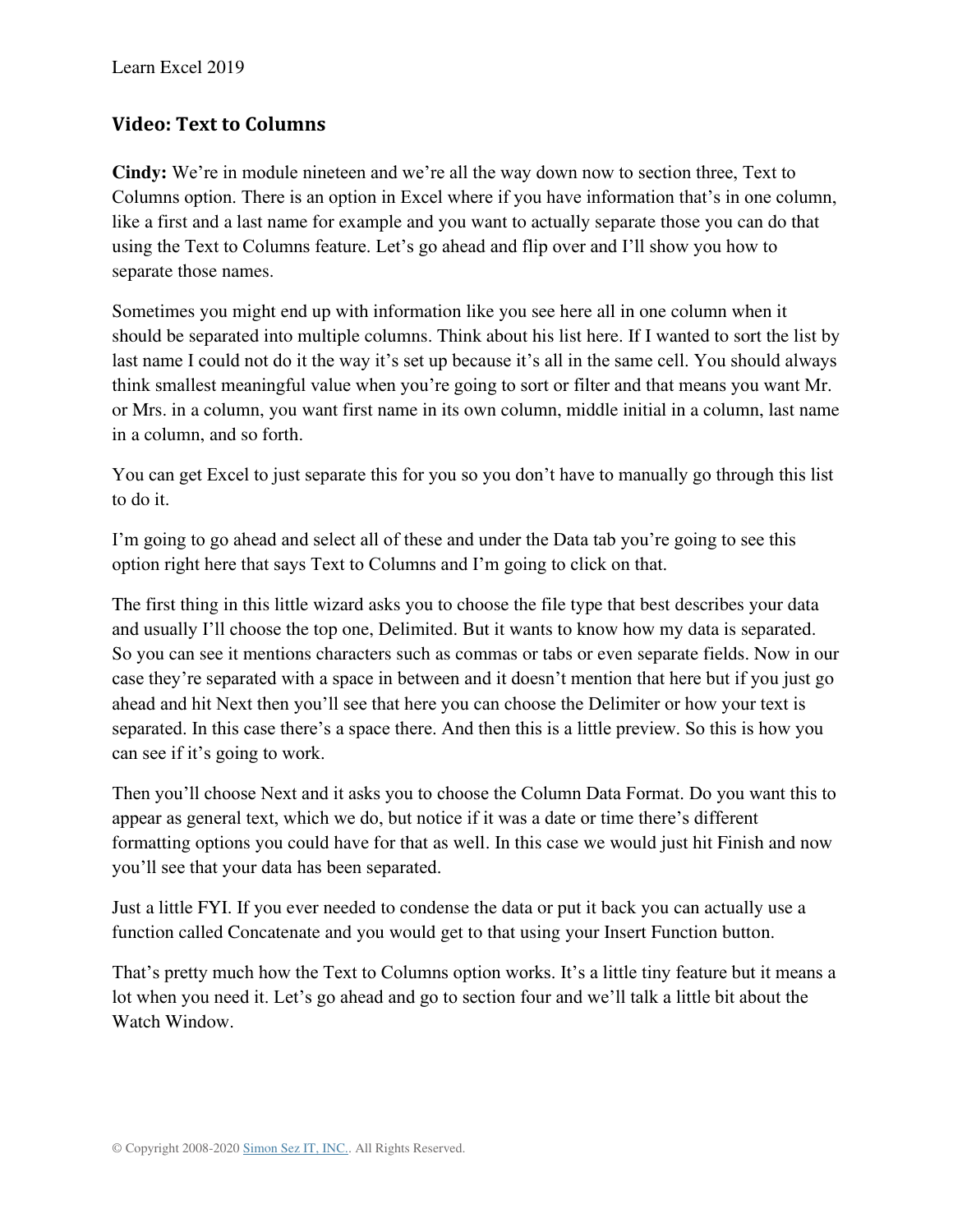#### **Video: Watch Window**

**Cindy:** We are in module nineteen and we're all the way down now to section four where we're going to talk about the Watch Window.

There might be some cells that you need to kind of keep an eye on in case maybe the answer changes and you can turn on this little watch window and have it sit on your screen no matter where you are in the file and that way you can watch those cells that you've set up in the Watch Window. Let's go ahead and flip over to Excel and I'll show you how the Watch Window works.

Let's say you have this little table here which shows the name of the individual, the amount that they owe you, if they've made any payments, and the balance due, and they even have some totals at the bottom and really the big number is this one here, the total balance that's due to you.

Let's say that you want to watch that window in case it happens to change. Maybe you share the file with other people and they might go ahead and post some payments which might change this balance due while you're working on another sheet.

All you have to do is select the cell or the range, it could be a range you're trying to watch, and then you can go to the Watch Window and you add a watch. And you get to the Watch Window by going to the tab that says Formulas and way over here you'll see the Watch Window.

All you have to do is click on Add Watch and if you were already clicked in the cell you want to watch you don't really have to do anything but if you weren't then you would select the range or cells you're wanting to watch and hit Add. And you can add as many of these watches as you like. Notice that you can go in here and you can actually move this around if you need to. It does tell you the name of the file that you're watching, the sheet name and the cell and the value.

You'll notice that if I click over on the Sales sheet at the bottom the watch window stays. So wherever I happen to be I'm going to see that watch window right there.

Now the watch window is saved when you save the file. However sometimes it doesn't automatically appear when you open the file so you would have to navigate back to your Formulas tab to turn it back on right here. And that's very handy when you need to keep an eye on a certain cell or a range of cells.

That's how the Watch Window works. Let's go ahead and flip over to section five and talk a little bit about customizing your Ribbons and your tabs.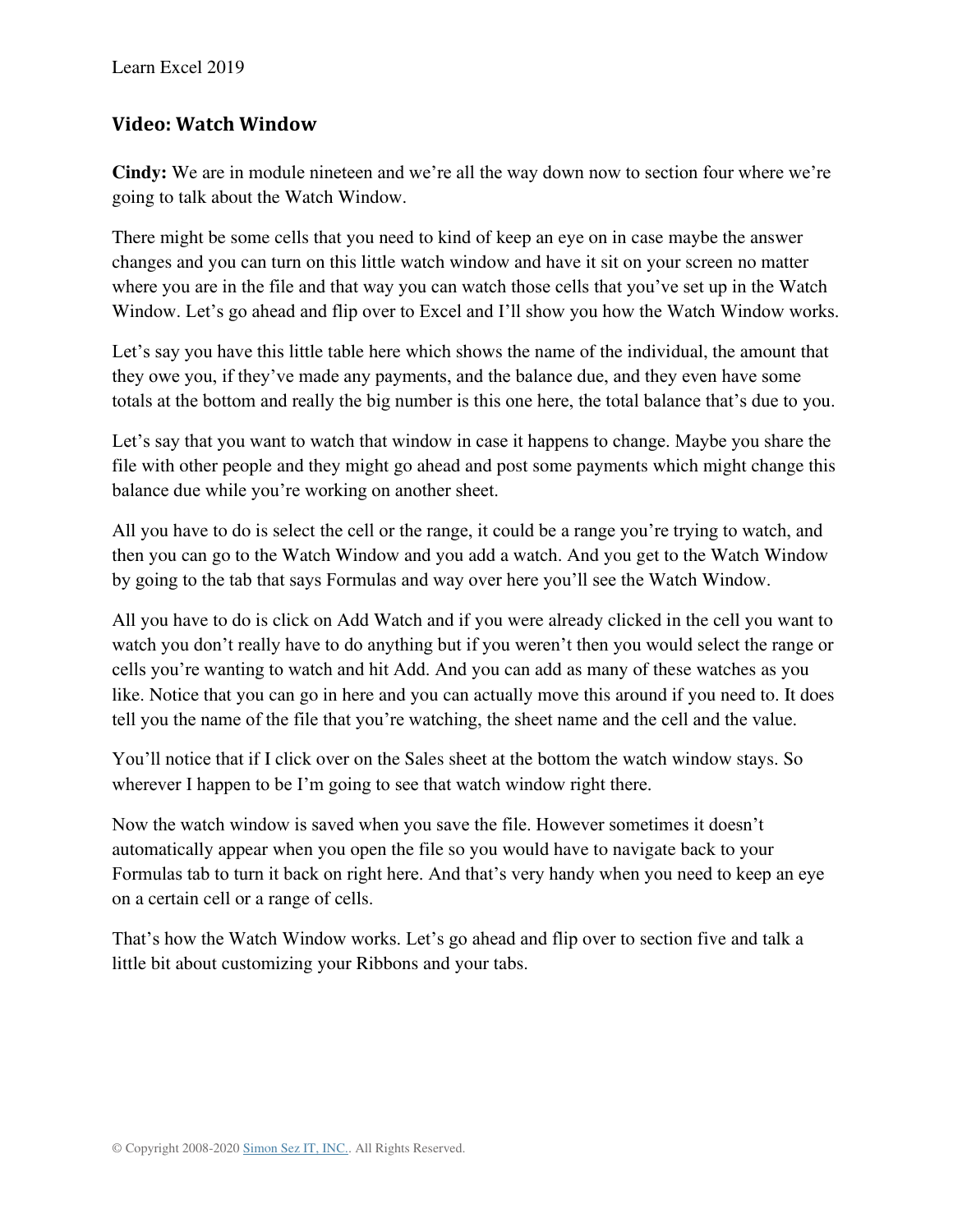#### **Video: Customizing Ribbons and Tabs**

**Cindy:** We are working in module nineteen and we're all the way down now to section five, Customizing Ribbons and Tabs. You have the ability in Excel to add some buttons or some tools that aren't on your Ribbon at the top. You can also add tabs so that you can add specific tools or buttons to those tabs. Let me show you how to customize the Ribbons and tabs in Excel.

We already know we can do a little bit customization with our Quick Access Toolbar right here at the top. We can drop the arrow down and maybe add some buttons that aren't there currently. But let's go ahead and hit the File tab and go down to the Options here.

At some point you may want to look through all these options and just see what's available but I want to go to the Customize Ribbon option right here and tell you what you're seeing in this window.

This is a list over here of the popular commands. If they're on the right that means they're currently on a Ribbon or tab in your version of Excel. You have the ability to edit this by maybe adding some buttons or there might be something you don't want you can delete it. But let's say you're looking for a particular option and you don't see it here. Pull this list down and go to All Commands and that way you'll see everything.

Let's say that I'd like to add a button called Hide Columns and I want to add it to my Home tab. These are in alphabetical order so when you look through these you'll be able to do quickly to them. I'm going to go look for Hide. Notice there's Hide Sheet Rows, there's Hide Columns right there.

Excel will not let you add them to an existing group. If I want to put this on my Home tab the first thing I'm going to have to do is go ahead and create a new group down here. You'll notice it now says New Group and I can go in and rename that group whatever I'd like to call it. I'll just call it My Group. And you also can pick little pictures and things like this that you'd like to use as well. I'll click OK and now it says My Group. I can now take Hide Columns and add that to My Group. Now I'm going to click OK and you'll notice I'm on the Home tab and if I go all the way to the right there's a new group and it actually has the button called Hide Columns.

Let's say we want to hide these few columns here. I'll select them, click the button, and you can see now that they are gone. And that's pretty much how you're going to work with this.

Let me go back into File, back to Options. I want to go back to the Customize Ribbon and let's say that you decide you don't want this group anymore or the Hide Columns. Just select it and notice at the bottom that you have the option to go ahead and reset. And you can go ahead and reset all of your customizations or just on the selected tab you're on. And by doing that you'll see now that My Group has gone and when I click OK it is not there anymore. And that's a quick way that you can kind of work with customizing your Ribbons and your tabs.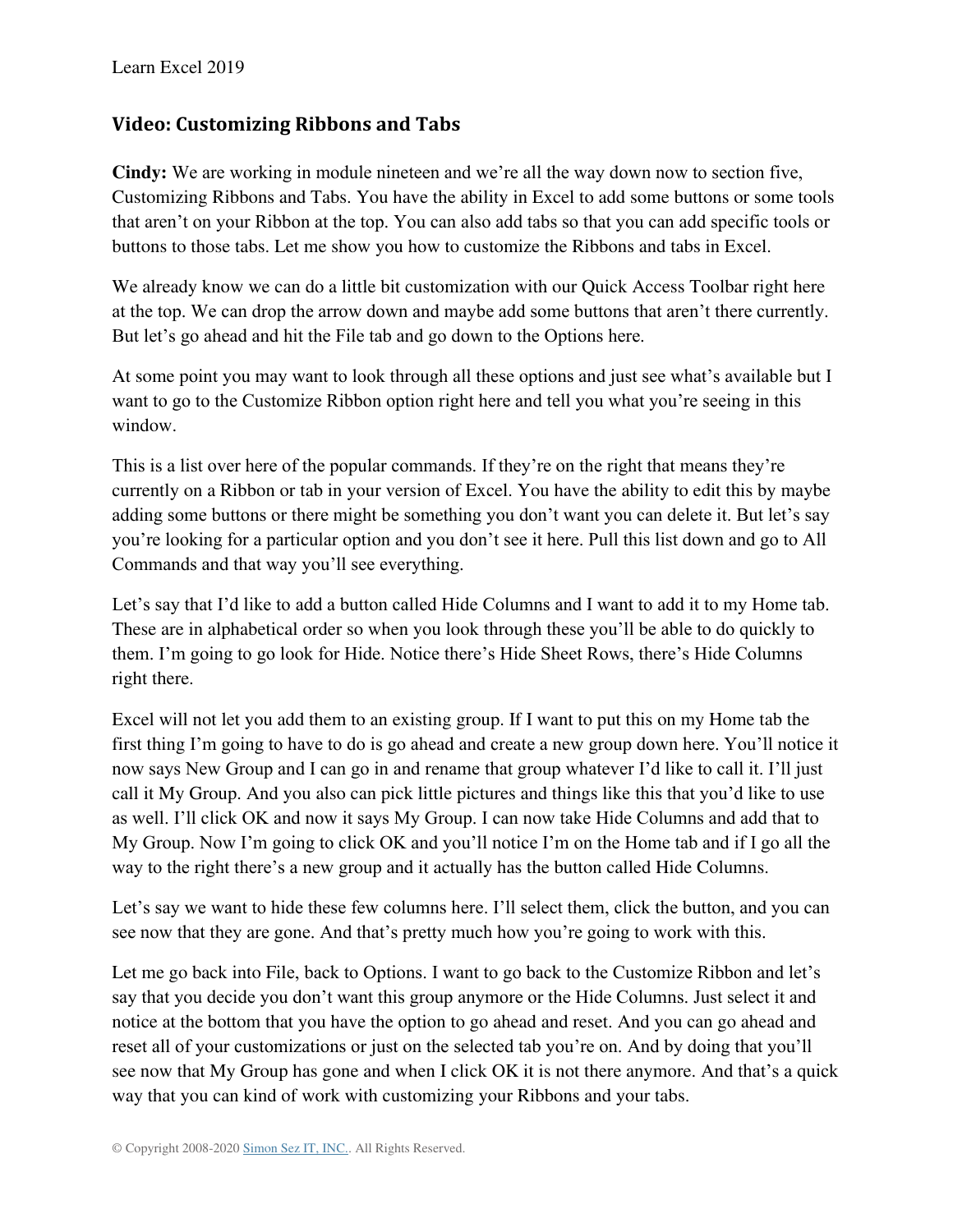Let's go ahead now and we're going to move over into module twenty and talk about some Excel shortcuts that you will want to make sure that you know.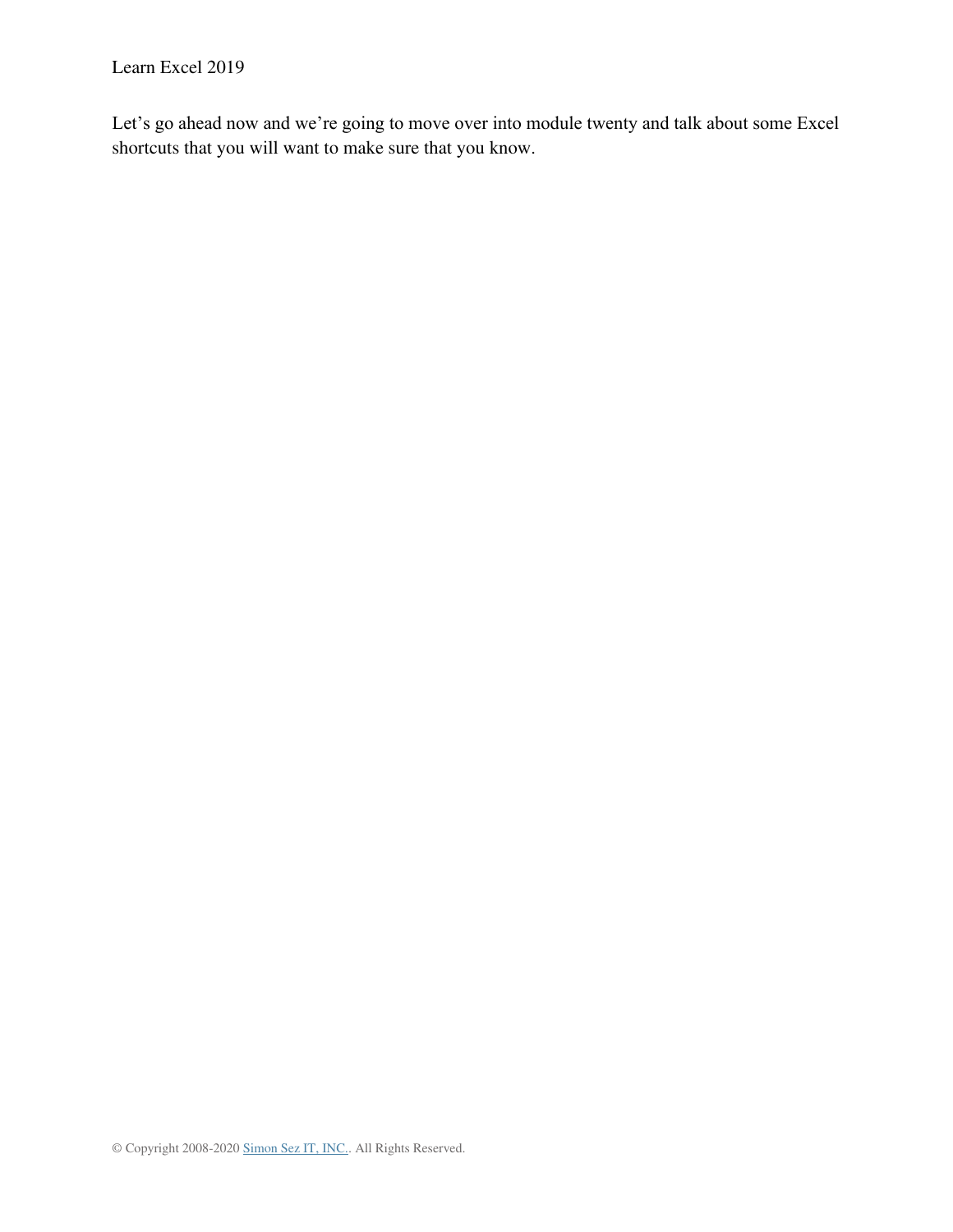#### **Video: Module 19 – Practice Exercise**

**Cindy:** We just completed module nineteen, Additional Excel Features. There were several things in here that we discussed that I'd like to make sure you're okay with, starting with the Goal Seeker. The file you're going to open is called Goal Seeker and it looks like this.

And what I'd like you to do is tell me what does the interest rate need to be in order for the monthly payment to be \$350.

Once you've figured that out using your new interest rate go and ahead tell me what the principle would need to be for the monthly payment to be \$375.

Once you've done that and go down to the Names sheet at the bottom and you'll see there are several names here and I'm going to have you go in and just separate these so that the first name and the last name are in individual columns. Don't type this. I want you to go ahead and use the Text to Columns feature to actually do this.

Once you're finished go back to the sheet Terms of Loan and I want you to create a watch using the Watch Window for cell F4 so that any time the monthly payment changes you can see that and you'll be aware of it.

When you get through just save and close the file and that will wrap up module nineteen. We'll go ahead and go to module twenty and talk about shortcuts when you're done.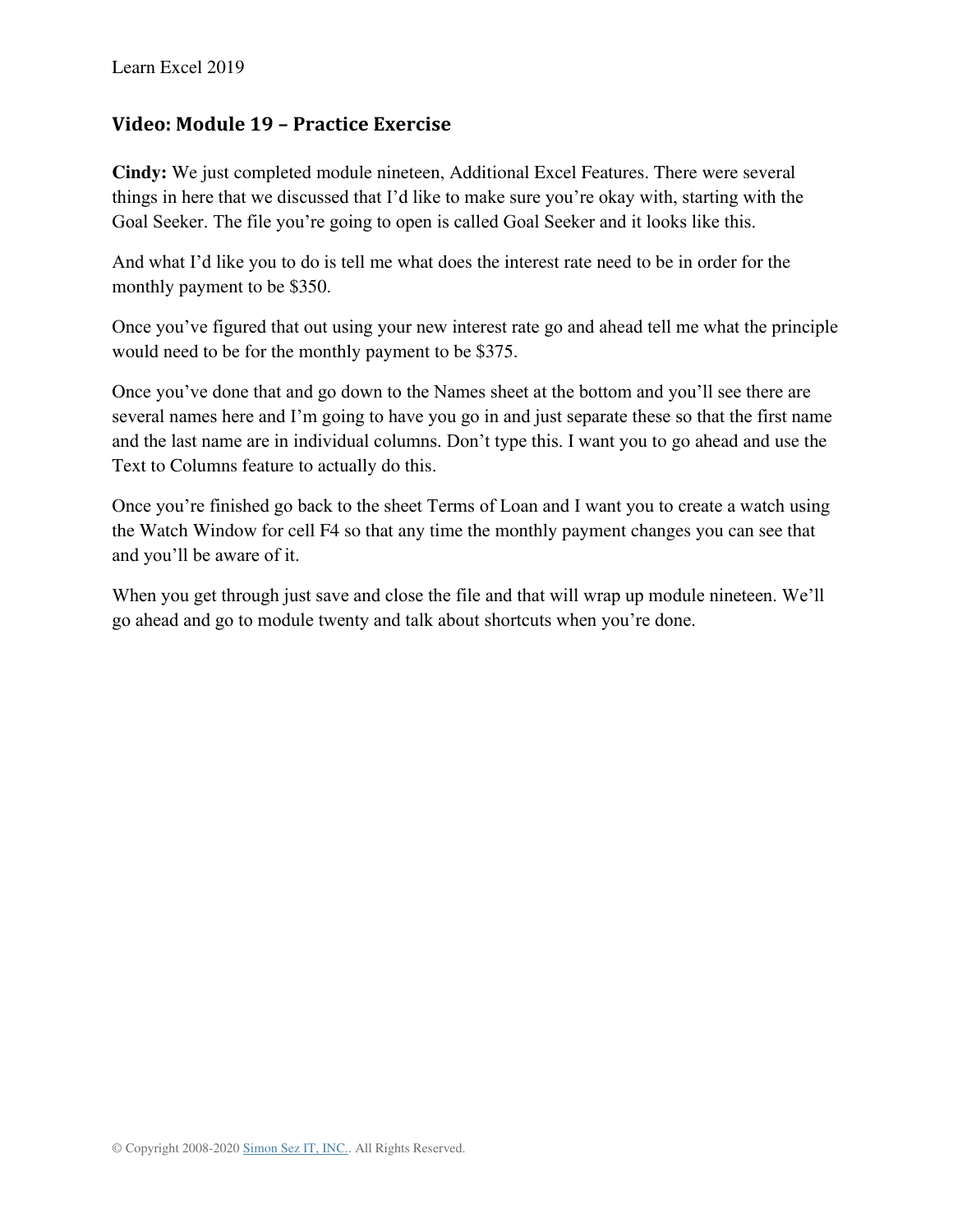## **Module 20 – Shortcuts**

## **Video: Excel Shortcuts Every User Should Know**

**Cindy:** Well we've gone through all of these different videos and you've gotten a lot of different information and I wanted to give you a list of some of the different shortcuts that I have learned over the years that will hopefully make life a little bit easier for you as well. I'm going to go through each one and hopefully when you're done you'll be an Excel expert here. Let's get started.

Tip number one, creating multiple sheets at the same time.

We had worked with this exercise in one of the previous videos and this is the one where each division of the company was set up on a different sheet tab. If I click on the first sheet tab, Australia, you can see that they are tracking each item that they sell and the figures for quarters one through four and they obviously have some numbers that are just for Australia and then some totals down in row nine.

What if you have multiple sheets like this that you need to set up at the same time? The reason you would want to do that is because first of all it would save a lot of time but when you start creating one sheet and then you copy and paste to another a lot of times in that paste you lose the column widths and you just lose the ability to make the sheets all look exactly the same. There is a little trick to help you do this all at the same time.

We're going to go ahead and create a new file and I want to use four different sheets here so what I'll do is initially I'll go ahead and hit the plus sign at the bottom to create these four new sheets.

Now what I want to do is select all the sheets at the same time because whatever I type on one of these will be on all of them. Let me flip back to that file we were just working in and I'll copy that information so that I don't have to type it. I'll just right click and copy here. Now I'll flip back and remember all four sheets are selected. On any of these I'll just right click and paste and you can see this is in here now. And if I click Sheet2 it's there, Sheet3, and Sheet4. Now the only thing I'd have to do is change whatever is in A1 because each division represents a different name. And also I'd want to take all of this out. The quick way to do it again is make sure all the sheets are sheets are selected, then just select those areas that you want to delete, like this, and now you'll see they're all set up and they're exactly alike.

Another little thing while we have all the sheets selected is these are pretty small. And if I wanted to zoom in on all the sheets at the same time, again make sure they're all selected, then you're going to go ahead and hit your Zoom at the bottom and when I zoom and go look at the other sheet tabs they're all the exact same size. Now I can go ahead on each division and put in the individual numbers that I need and I didn't spend hardly any time working on that.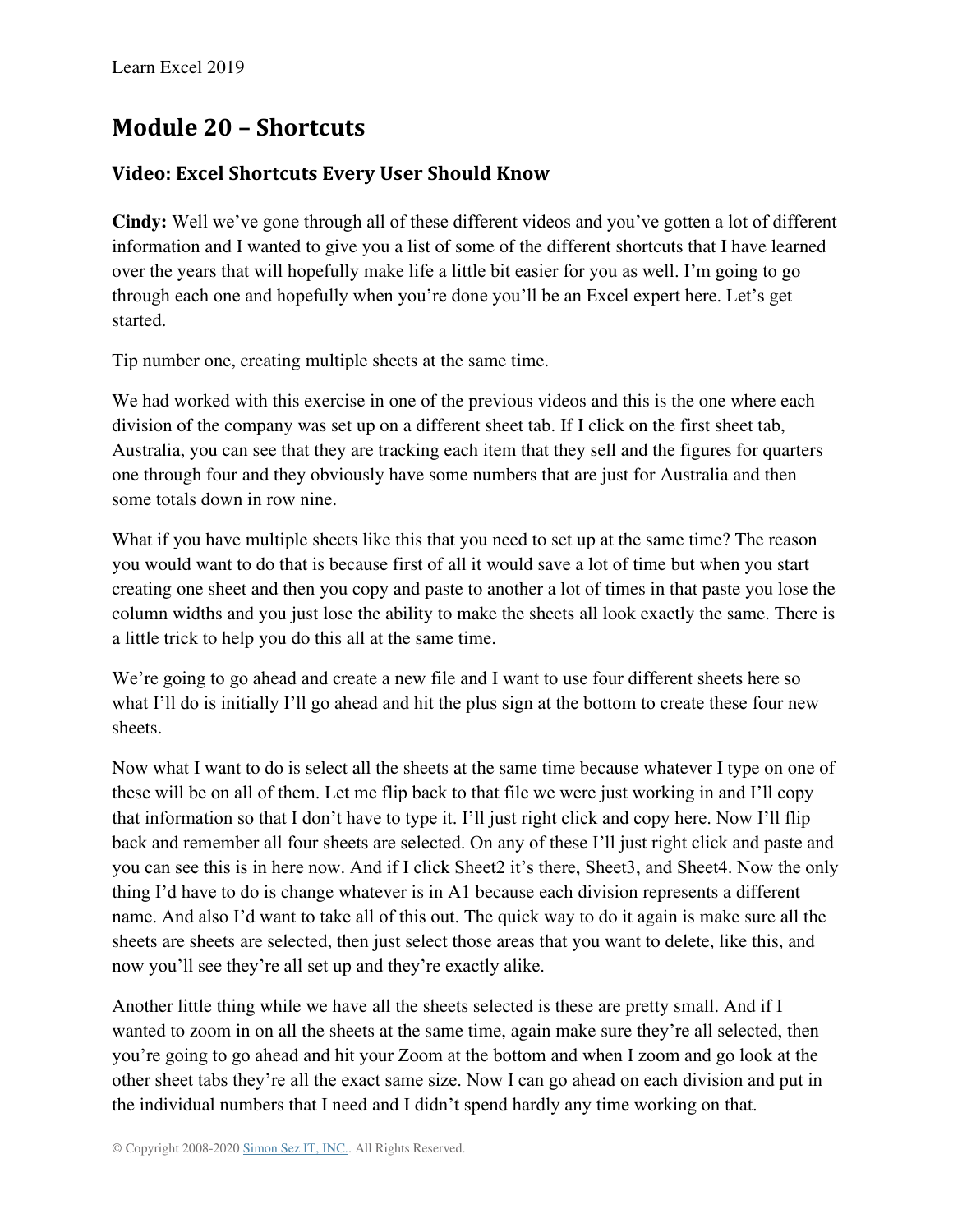Tip number two, I want to show you how to quickly turn a range of cells into a table.

As you can see I have what I might call a table right here but in Excel it doesn't see it as a table as far as the formatting is concerned. You can quickly turn this into a table. All you have to do is click anywhere in your range, hold down the Control key, and hit the letter T on your keyboard. And you'll notice because you were clicked in your range that the Create Table window pops up and it already has the absolute value of the range in here. Notice it also says my table has headers, which it does. I'll click OK and now you'll see it's turned it into an actual table in Excel. Now all of your table functions are available, you can use your Table Tools contextual tab at the top, you might change the style of your table. There's just a lot of different things you can do here. But again the quick way is Control and the letter T.

Tip number three, select and format an entire sheet.

Let's say I'm looking at this sheet and I realize that every cell here is size 1. You can see that right up here. I'd really like everything to be size 14. I could actually select all of these cells that have data in them and make them size 14 but what I really want to do is set up the whole sheet so that every cell I type in the text is already size 14. To do that we would need to select the whole sheet before we change our size.

The quick way to do that is take your mouse and point to the box that's to the left of column A and above the one and click. And that will select your whole sheet. Now if I go up and make this size 14 I have formatted every cell here. That means if I'm in a blank cell anywhere and I type something there it's automatically size 14. And you can see that right here. And that's how you select and format an entire sheet.

Tip number four, I want to show you how to clear your formats all at once in your spreadsheet.

As you can see in this particular exercise we've got some indenting going on, some bold and italics, we've got some colors, some borders. Let's say that you wanted to take this and just take all the formatting out. All you'd have to do is select the area that you'd like to remove the formatting from and on your Home tab if you come all the way over here to your Editing grouping you'll see this option here that says Clear. If you Clear All you clear everything. That would be text, numbers, everything. You would have a blank sheet. So you don't want that one. You would want the Clear Formats option. And now you can see it's back to the original formatting.

Tip number five is navigating multiple sheets.

Sometimes when you're working with a file that has a lot of sheets in it you're going to spend a lot of time going back and forth by hitting this arrow to find the sheet tab you'd like to go to. A quick, easy way to see a list of all the sheets, if on these arrows in the bottom left you right click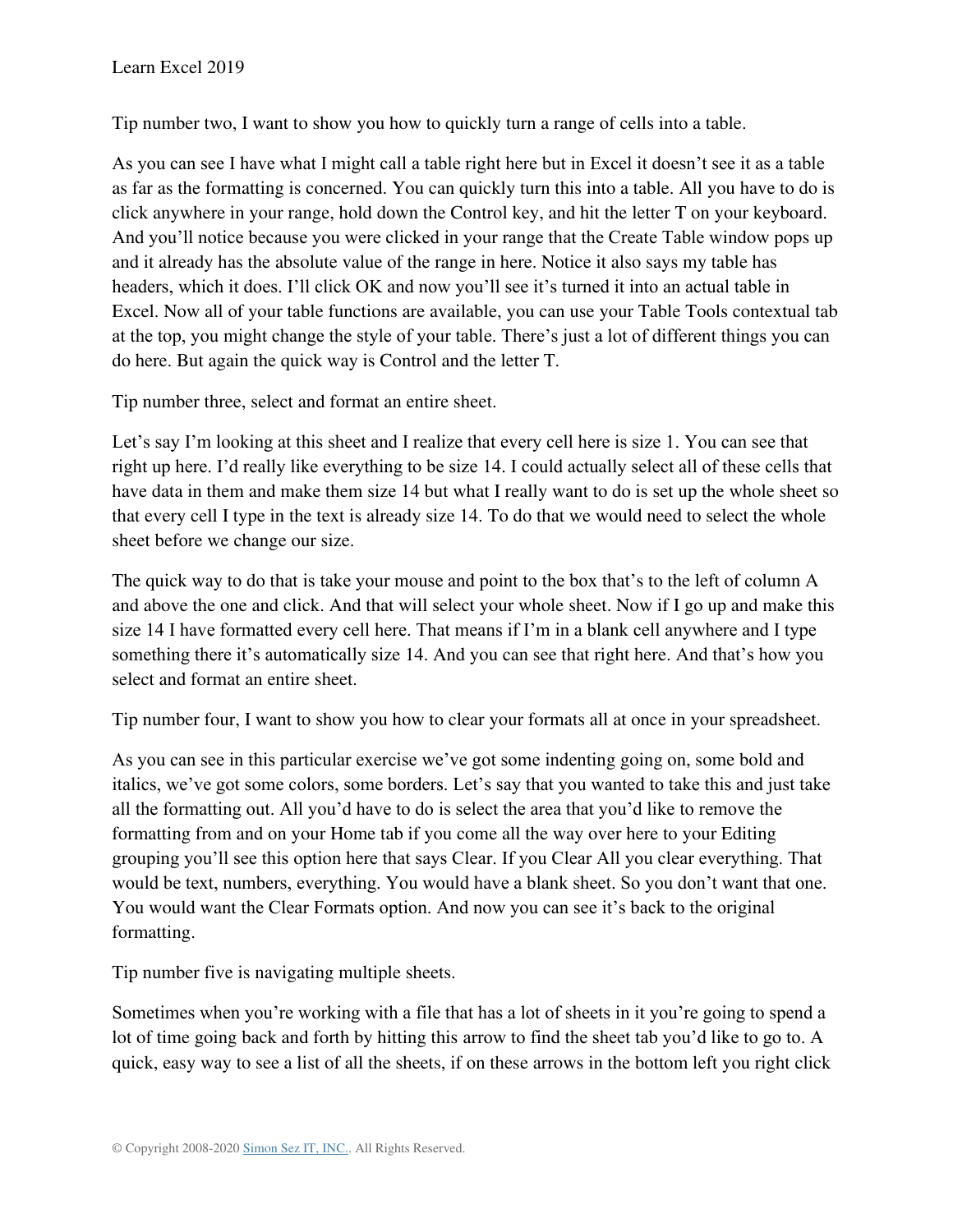you'll see a list of all of your sheet tabs. If I know I want to go to Sheet14 I choose it from here and click OK and that's a quick way to navigate through your sheet tabs.

Tip number six, quick way to print.

Let's say that I'm finished working in my workbook and I'd like to print this. Normally you would take your mouse and go up to File and you'd come down to Print and go through all of this and that's fine, but if you know that all of that's fine and you just want to print it do what's called a Quick Print. Just hold down Control on your keyboard and hit the letter P for Print and that'll take you right to this Print window and you can actually hit Print right here.

Tip number seven is the Quick Analysis Tool.

Let's say that I want to create a chart out of some of this data. I'll go ahead and select from A5 through E9.

Now we learned in a previous module that we could hit F11 to create a chart. We could also go up to our tabs at the top and insert an embedded chart, but what a lot of people don't see is when you have a range selected this little box on the bottom right of your selection there called the Quick Analysis Tool. And what this one does is let's you quickly analyze some of your data. You're going to be able to add some formulas right from here if you want to add some stuff. You might be able to create a chart right from here, do some color coding. Let me click on that and show you what your options are.

I've got several tabs in here I can look at. The first one is Formatting. You can go in and create some conditional formatting options. If you go to the Chart option here's where you could put in a chart. Let's say I put in this first one, the Cluster Chart. See how much easier that was? And it was right there. All I had to do was click on the Analysis Tool to get to that.

Now let's say I'm going to delete that. Let's say that I didn't have these quarterly totals here at the bottom like this. I'll just delete them. But I'd like to get those totals. We know that we could go ahead and write a formula and then copy it across but let's say that I've selected all of these numbers like this. There's my Quick Analysis Tool. Notice that I have the option here that says Totals. And if I choose the Sum all I have to do click on it and there's the sum of each one of these columns. Much easier than going ahead and writing a formula by hand.

A couple of other options you have there just to mention them, is you can put in a table from here. You can also create what we call Sparkline. That's how your Quick Analysis Tool actually works.

Tip number eight, send email from Excel.

This next tip only works if you're using Outlook for your email.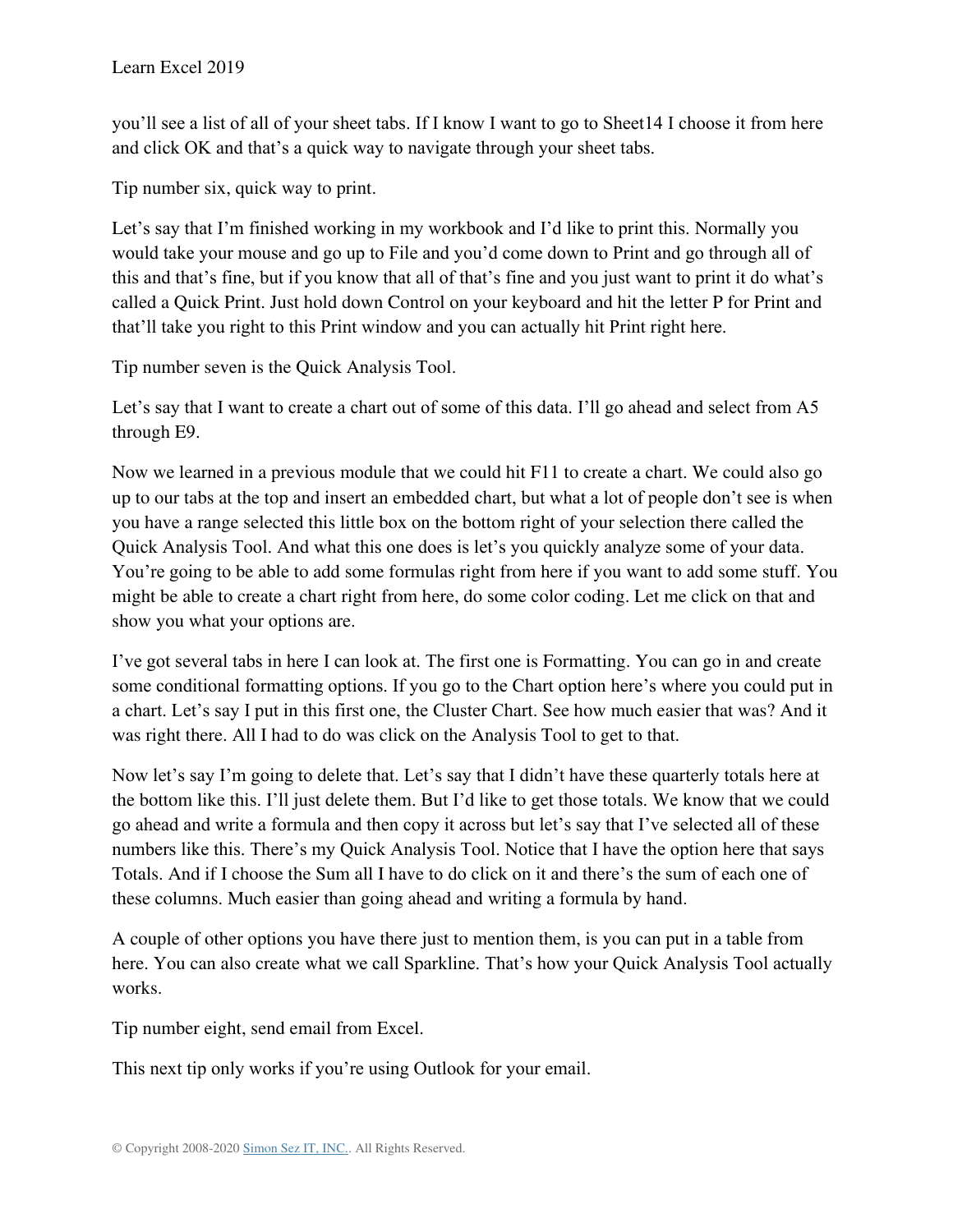Let's say that you wanted to email this file to someone. Normally what you would do is you would save this file, you would close it, you would go over to Outlook, open it up, create a message, attach a file. There's like six, seven, eight steps there. The easiest way to do it is do it right from within your file. All you have to do is go up here to your Quick Launch Toolbar and you should see an Email button. If you don't see it click the down arrow and then choose Email from the list and then you'll see it appear right here. If you choose that it's going to open Outlook for you and it's going to have the file already attached. All you'd have to do now is address it, put your message in and send this on. A great little tip and this works from inside any of the Microsoft Office products.

Tip number nine is a quick way to save a file.

A real quick shortcut if you want to save your file, just hold down Control and hit the letter S on your keyboard and that's your Save option. That keeps you from having to go up to a Save button here or from going to File, Save or Save As this way. Control-S will save your file.

Tip number ten is Hyperlinks.

Let's say that you're giving a presentation and what you'd like to do is when you're finished talking about this particular file you'd like to link over to another file. Well instead of telling your audience to wait a few minutes while you go up to File and you go to Open and you navigate all you have to do is create a link and you can link from an object you have here somewhere or if you had a particular cell you wanted to link.

All you have to do is right click on that cell or object, choose the Link option, and here is where you would insert a Hyperlink.

All you'd have to do is find the exiting file that you'd like to link to, we'll say it's Chocolate Sales, click OK, and now you can see that this is blue and that's a hyperlink. When I'm ready to go to Chocolate Sales I'll just click there and it'll open that file for me.

The other thing you can do if you want to link somewhere is you can link to a website.

Let's say that I choose in this case G11 and that's where I want to create this link. I'll just right click and choose Link again. This time instead of choosing a file I'll come down here where it says Address and I'll choose a particular website. We'll just say Google in this case and we'll go ahead and click OK and it's going to link me to Google when I actually click there.

That's really all there is to the links.

Those are ten really great tricks that will help you out when you're working in Excel. Let's go ahead and go over to the conclusion and we will wrap up these Microsoft Excel videos.